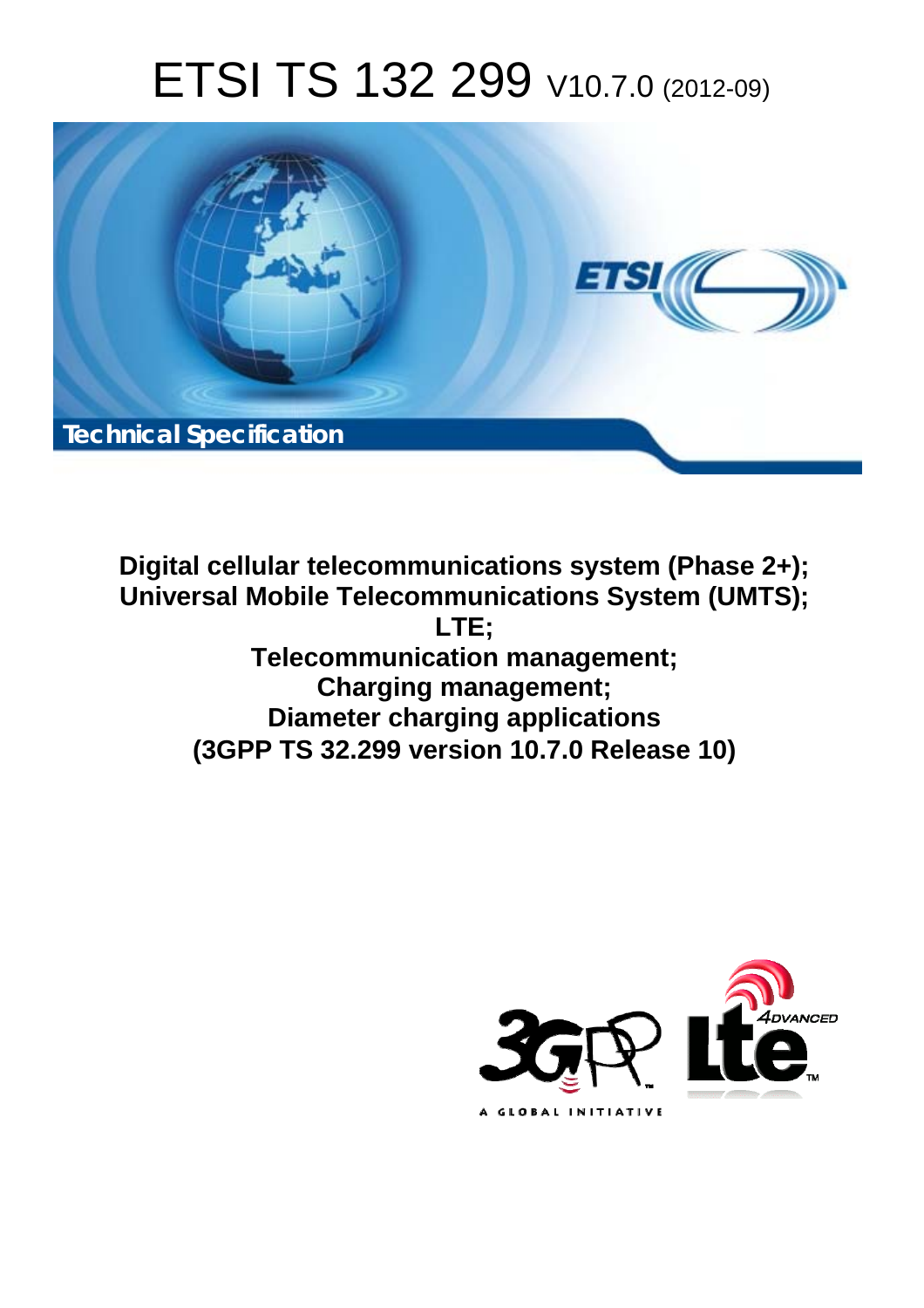Reference RTS/TSGS-0532299va70

> Keywords GSM,LTE,UMTS

#### *ETSI*

#### 650 Route des Lucioles F-06921 Sophia Antipolis Cedex - FRANCE

Tel.: +33 4 92 94 42 00 Fax: +33 4 93 65 47 16

Siret N° 348 623 562 00017 - NAF 742 C Association à but non lucratif enregistrée à la Sous-Préfecture de Grasse (06) N° 7803/88

#### *Important notice*

Individual copies of the present document can be downloaded from: [http://www.etsi.org](http://www.etsi.org/)

The present document may be made available in more than one electronic version or in print. In any case of existing or perceived difference in contents between such versions, the reference version is the Portable Document Format (PDF). In case of dispute, the reference shall be the printing on ETSI printers of the PDF version kept on a specific network drive within ETSI Secretariat.

Users of the present document should be aware that the document may be subject to revision or change of status. Information on the current status of this and other ETSI documents is available at <http://portal.etsi.org/tb/status/status.asp>

If you find errors in the present document, please send your comment to one of the following services: [http://portal.etsi.org/chaircor/ETSI\\_support.asp](http://portal.etsi.org/chaircor/ETSI_support.asp)

#### *Copyright Notification*

No part may be reproduced except as authorized by written permission. The copyright and the foregoing restriction extend to reproduction in all media.

> © European Telecommunications Standards Institute 2012. All rights reserved.

DECT<sup>™</sup>, PLUGTESTS<sup>™</sup>, UMTS<sup>™</sup> and the ETSI logo are Trade Marks of ETSI registered for the benefit of its Members. **3GPP**TM and **LTE**™ are Trade Marks of ETSI registered for the benefit of its Members and of the 3GPP Organizational Partners.

**GSM**® and the GSM logo are Trade Marks registered and owned by the GSM Association.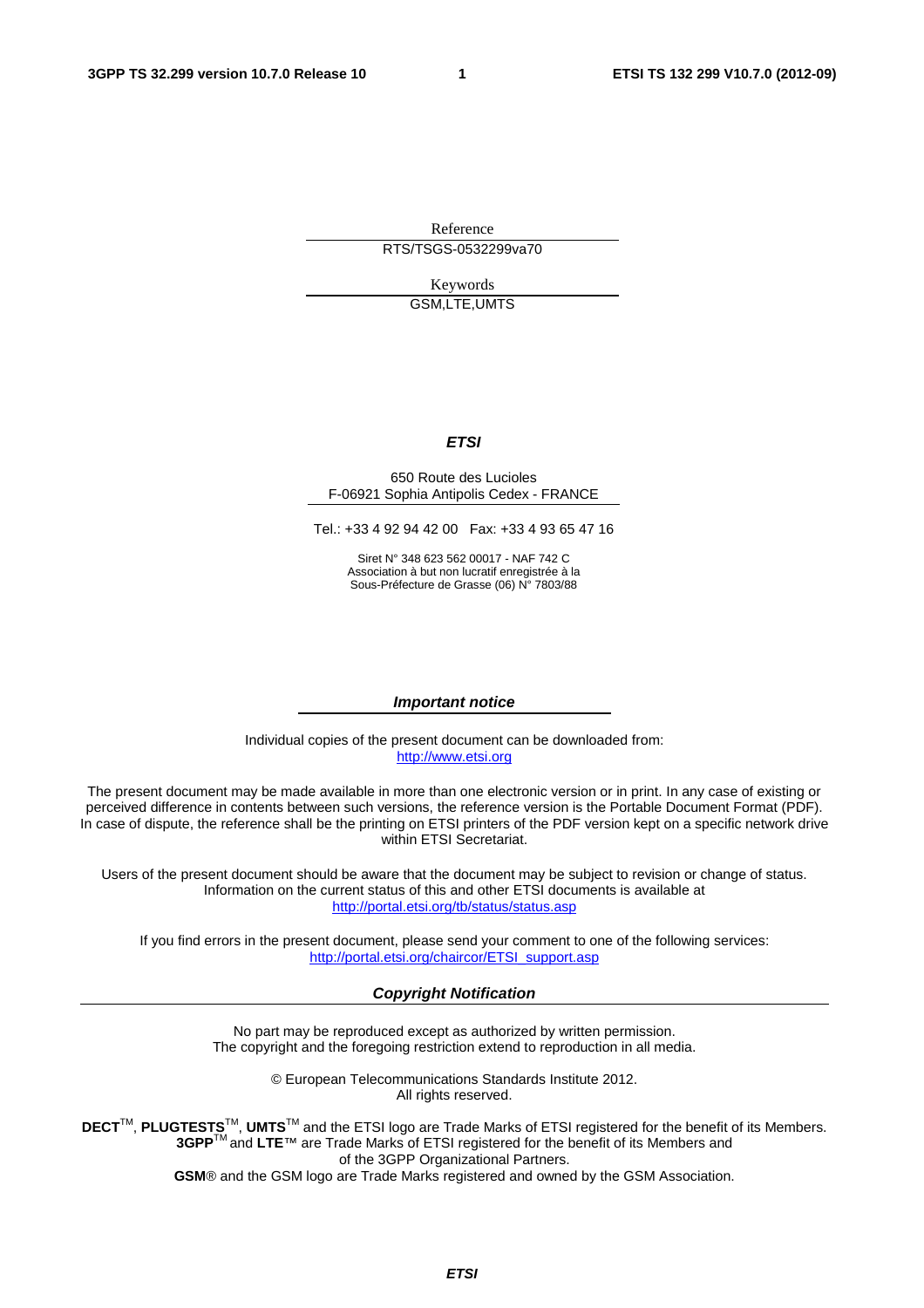# Intellectual Property Rights

IPRs essential or potentially essential to the present document may have been declared to ETSI. The information pertaining to these essential IPRs, if any, is publicly available for **ETSI members and non-members**, and can be found in ETSI SR 000 314: *"Intellectual Property Rights (IPRs); Essential, or potentially Essential, IPRs notified to ETSI in respect of ETSI standards"*, which is available from the ETSI Secretariat. Latest updates are available on the ETSI Web server [\(http://ipr.etsi.org](http://webapp.etsi.org/IPR/home.asp)).

Pursuant to the ETSI IPR Policy, no investigation, including IPR searches, has been carried out by ETSI. No guarantee can be given as to the existence of other IPRs not referenced in ETSI SR 000 314 (or the updates on the ETSI Web server) which are, or may be, or may become, essential to the present document.

## Foreword

This Technical Specification (TS) has been produced by ETSI 3rd Generation Partnership Project (3GPP).

The present document may refer to technical specifications or reports using their 3GPP identities, UMTS identities or GSM identities. These should be interpreted as being references to the corresponding ETSI deliverables.

The cross reference between GSM, UMTS, 3GPP and ETSI identities can be found under <http://webapp.etsi.org/key/queryform.asp>.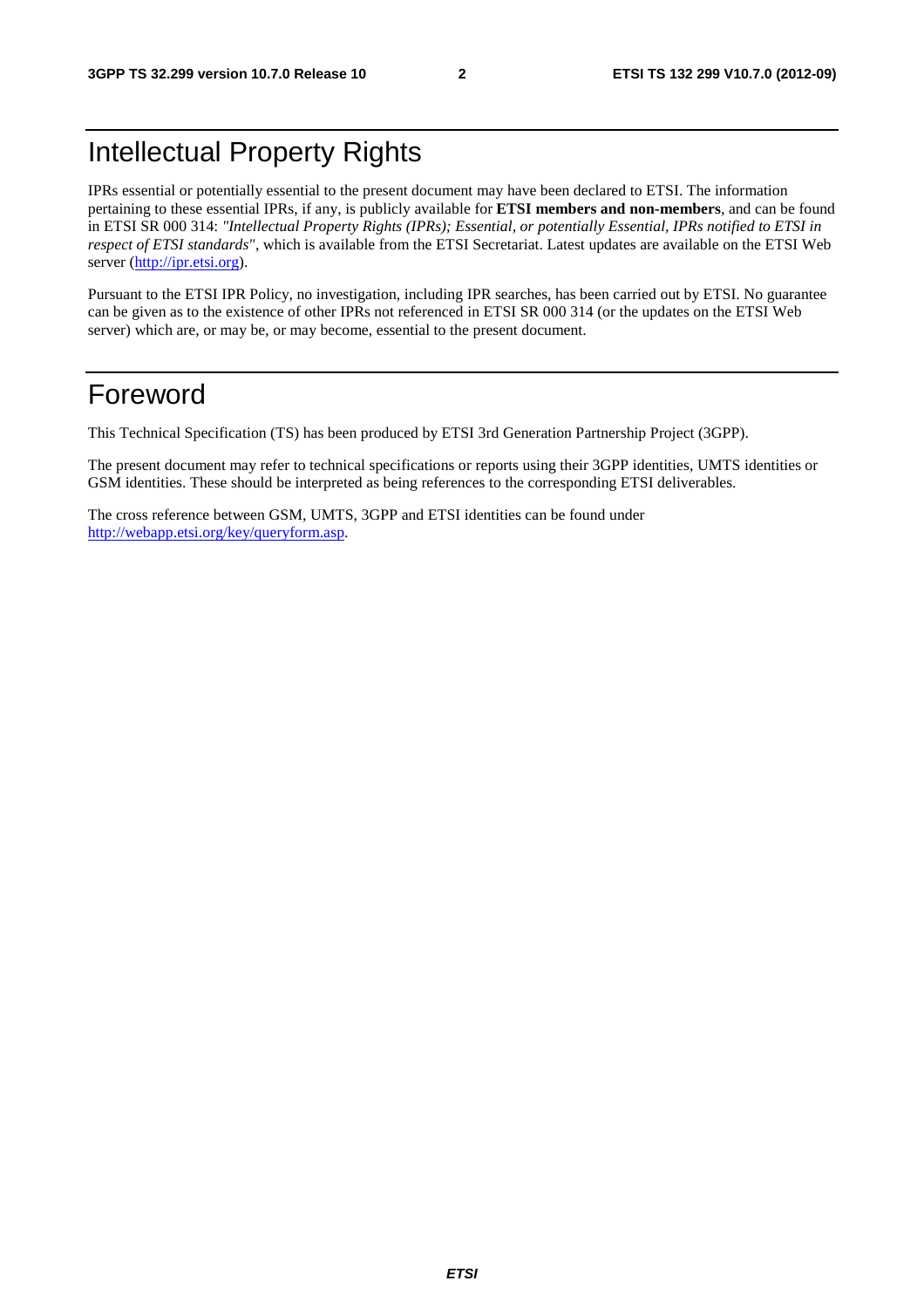$\mathbf{3}$ 

# Contents

| 1                      |  |  |  |
|------------------------|--|--|--|
| 2                      |  |  |  |
| 3                      |  |  |  |
| 3.1                    |  |  |  |
| 3.2                    |  |  |  |
| 3.3                    |  |  |  |
| 4                      |  |  |  |
| 4.1                    |  |  |  |
| 4.1.1                  |  |  |  |
| 5                      |  |  |  |
| 5.1                    |  |  |  |
| 5.1.1                  |  |  |  |
| 5.1.1.1                |  |  |  |
| 5.1.1.2                |  |  |  |
| 5.1.2                  |  |  |  |
| 5.2                    |  |  |  |
| 5.2.1<br>5.2.2         |  |  |  |
| 5.2.2.1                |  |  |  |
| 5.2.2.1.1              |  |  |  |
| 5.2.2.1.2              |  |  |  |
| 5.2.2.1.3              |  |  |  |
| 5.2.2.1.4              |  |  |  |
| 5.2.2.2                |  |  |  |
| 5.2.2.2.1              |  |  |  |
| 5.2.2.2.2              |  |  |  |
| 5.2.2.2.3              |  |  |  |
| 5.2.2.3                |  |  |  |
| 5.2.2.3.1<br>5.2.2.3.2 |  |  |  |
| 5.2.2.3.3              |  |  |  |
| 5.2.3                  |  |  |  |
| 5.3                    |  |  |  |
| 5.3.1                  |  |  |  |
| 5.3.2                  |  |  |  |
| 5.3.3                  |  |  |  |
| 5.3.4                  |  |  |  |
| 6                      |  |  |  |
| 6.1                    |  |  |  |
| 6.1.1                  |  |  |  |
| 6.1.2                  |  |  |  |
| 6.1.3                  |  |  |  |
| 6.1.3.1                |  |  |  |
| 6.1.3.2                |  |  |  |
| 6.1.3.3                |  |  |  |
| 6.1.3.4<br>6.2         |  |  |  |
| 6.2.1                  |  |  |  |
| 6.2.1.1                |  |  |  |
|                        |  |  |  |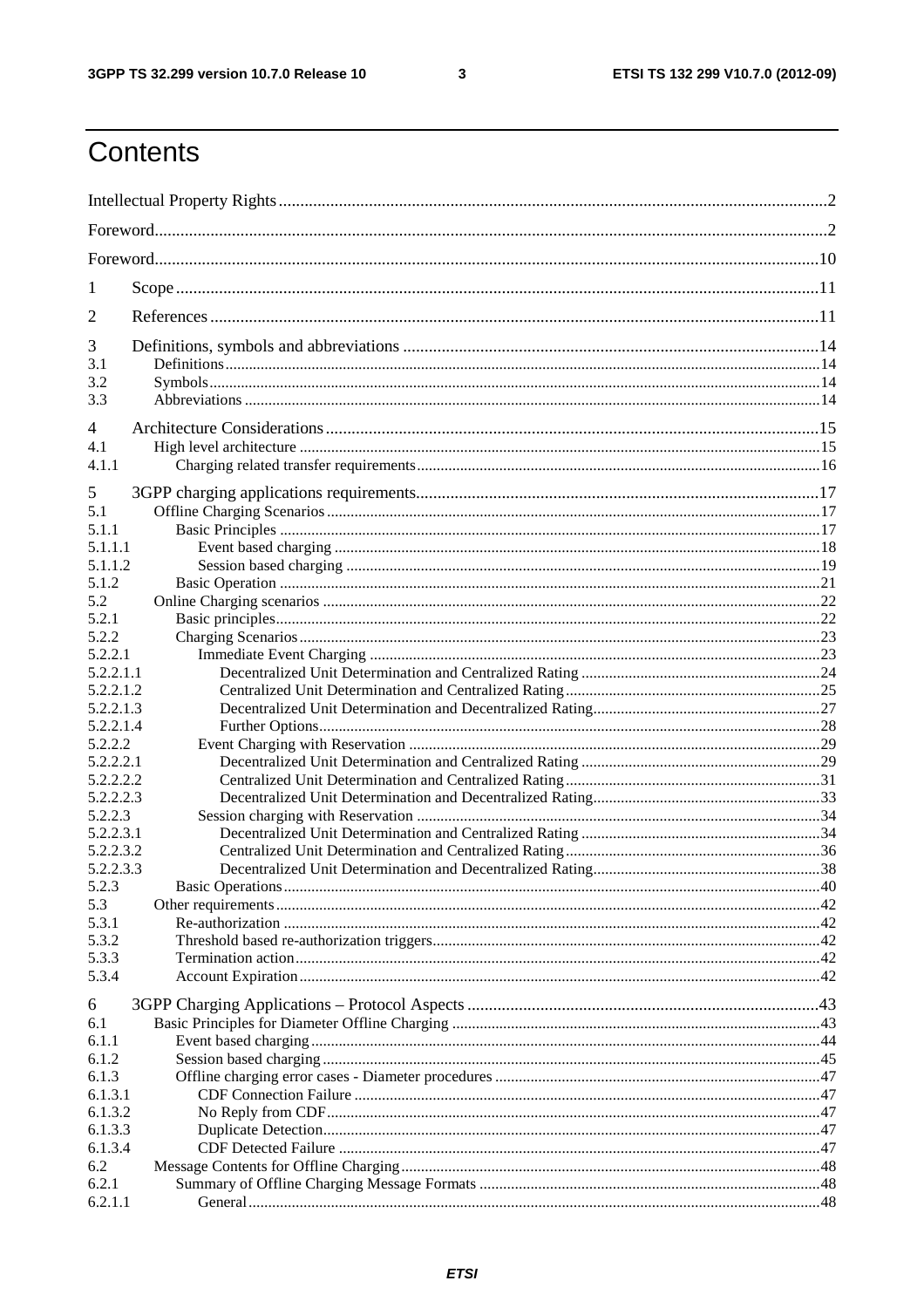| 6.2.1.2          |  |
|------------------|--|
| 6.2.2            |  |
| 6.2.3            |  |
| 6.3              |  |
| 6.3.1            |  |
| 6.3.2            |  |
| 6.3.2.1<br>6.3.3 |  |
| 6.3.4            |  |
| 6.3.5            |  |
| 6.3.6            |  |
| 6.3.6.1          |  |
| 6.3.6.2          |  |
| 6.3.7            |  |
| 6.3.7.1          |  |
| 6.3.7.2          |  |
| 6.3.8            |  |
| 6.3.9            |  |
| 6.3.10           |  |
| 6.3.11           |  |
| 6.4              |  |
| 6.4.1            |  |
| 6.4.1.1          |  |
| 6.4.1.2          |  |
| 6.4.2            |  |
| 6.4.3            |  |
| 6.4.4            |  |
| 6.4.5            |  |
| 6.4.6.           |  |
| 6.4.7            |  |
| 6.4.8            |  |
| 6.4.9            |  |
| 6.4.10           |  |
| 6.4.11           |  |
| 6.4.12           |  |
| 6.4.13           |  |
| 6.5              |  |
| 6.5.1            |  |
| 6.5.1.1          |  |
| 6.5.1.2          |  |
| 6.5.1.3          |  |
| 6.5.1.4          |  |
| 6.5.2            |  |
| 6.5.3            |  |
| 6.5.4            |  |
| 6.5.5            |  |
| 6.5.6            |  |
| 6.5.7<br>6.5.8   |  |
| 6.6              |  |
| 6.6.1            |  |
| 6.6.2            |  |
|                  |  |
| 7                |  |
| 7.1              |  |
| 7.1.1            |  |
| 7.1.2            |  |
| 7.1.3            |  |
| 7.1.4            |  |
| 7.1.5            |  |
| 7.1.6            |  |
| 7.1.7            |  |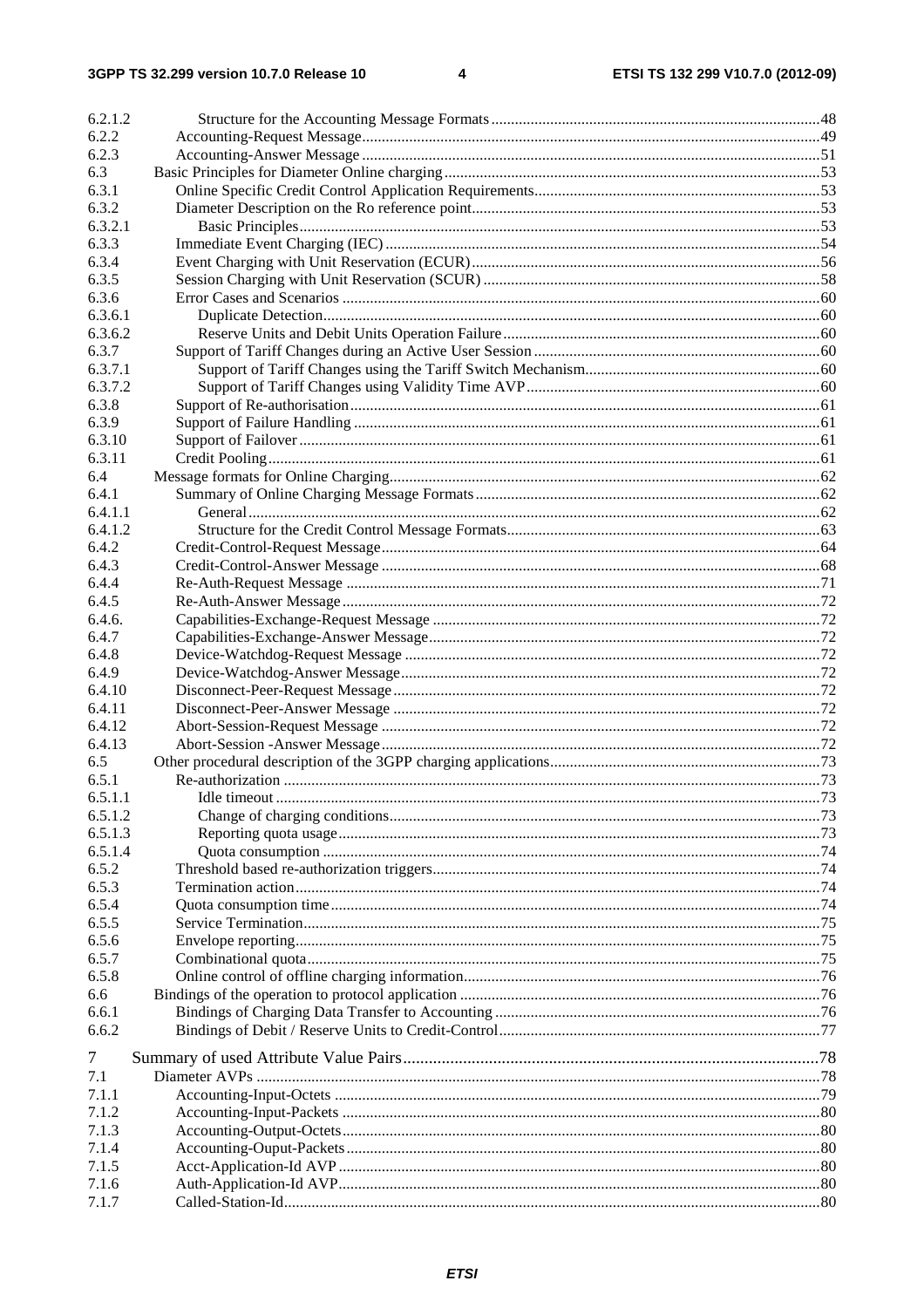### $5\phantom{a}$

| 7.1.8   |  |
|---------|--|
| 7.1.9   |  |
| 7.1.10  |  |
| 7.1.11  |  |
| 7.1.12  |  |
|         |  |
| 7.1.13  |  |
| 7.1.14  |  |
| 7.1.15  |  |
| 7.1.16  |  |
| 7.2     |  |
| 7.2.1   |  |
| 7.2.2   |  |
| 7.2.3   |  |
| 7.2.4   |  |
| 7.2.5   |  |
| 7.2.6   |  |
| 7.2.7   |  |
| 7.2.8   |  |
| 7.2.9   |  |
| 7.2.10  |  |
| 7.2.11  |  |
| 7.2.12  |  |
|         |  |
| 7.2.13  |  |
| 7.2.14  |  |
| 7.2.15  |  |
| 7.2.16  |  |
| 7.2.17  |  |
| 7.2.18  |  |
| 7.2.19  |  |
| 7.2.20  |  |
| 7.2.21  |  |
| 7.2.22  |  |
| 7.2.23  |  |
| 7.2.24  |  |
| 7.2.25  |  |
| 7.2.26  |  |
| 7.2.27  |  |
| 7.2.28  |  |
| 7.2.29  |  |
| 7.2.30  |  |
| 7.2.31  |  |
|         |  |
| 7.2.32  |  |
| 7.2.33  |  |
| 7.2.34  |  |
| 7.2.35  |  |
| 7.2.36  |  |
| 7.2.37  |  |
| 7.2.38  |  |
| 7.2.38A |  |
| 7.2.39  |  |
| 7.2.39A |  |
| 7.2.40  |  |
| 7.2.41  |  |
| 7.2.42  |  |
| 7.2.43  |  |
| 7.2.44  |  |
| 7.2.45  |  |
| 7.2.46  |  |
| 7.2.46A |  |
| 7.2.46B |  |
| 7.2.47  |  |
| 7.2.48  |  |
|         |  |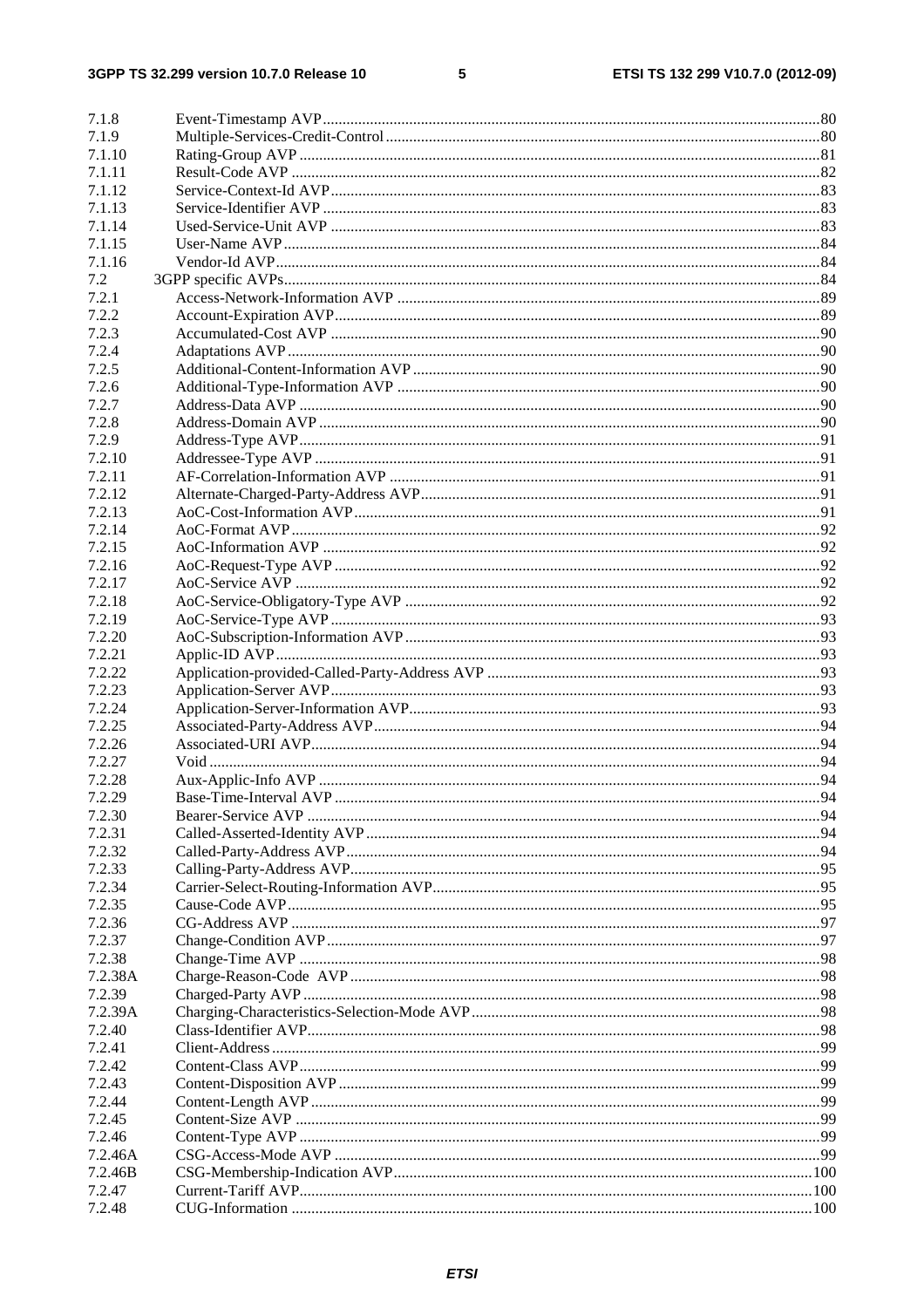$\bf 6$ 

| 7.2.49  |  |
|---------|--|
| 7.2.50  |  |
|         |  |
| 7.2.51  |  |
| 7.2.52  |  |
| 7.2.53  |  |
| 7.2.54  |  |
| 7.2.55  |  |
| 7.2.56  |  |
| 7.2.57  |  |
| 7.2.57A |  |
| 7.2.58  |  |
| 7.2.59  |  |
| 7.2.60  |  |
| 7.2.61  |  |
|         |  |
| 7.2.62  |  |
| 7.2.63  |  |
| 7.2.64  |  |
| 7.2.65  |  |
| 7.2.66  |  |
| 7.2.67  |  |
| 7.2.68  |  |
| 7.2.69  |  |
| 7.2.70  |  |
| 7.2.71  |  |
| 7.2.72  |  |
| 7.2.73  |  |
| 7.2.74  |  |
| 7.2.74A |  |
| 7.2.75  |  |
| 7.2.76  |  |
| 7.2.77  |  |
|         |  |
| 7.2.78  |  |
| 7.2.79  |  |
| 7.2.79A |  |
| 7.2.80  |  |
| 7.2.80A |  |
| 7.2.81  |  |
| 7.2.82  |  |
| 7.2.83  |  |
| 7.2.84  |  |
| 7.2.85  |  |
| 7.2.86  |  |
| 7.2.87  |  |
| 7.2.88  |  |
| 7.2.89  |  |
| 7.2.90  |  |
| 7.2.91  |  |
| 7.2.92  |  |
|         |  |
| 7.2.92A |  |
| 7.2.93  |  |
| 7.2.94  |  |
| 7.2.95  |  |
| 7.2.96  |  |
| 7.2.97  |  |
| 7.2.97A |  |
| 7.2.98  |  |
| 7.2.99  |  |
| 7.2.100 |  |
| 7.2.101 |  |
| 7.2.102 |  |
| 7.2.103 |  |
| 7.2.104 |  |
|         |  |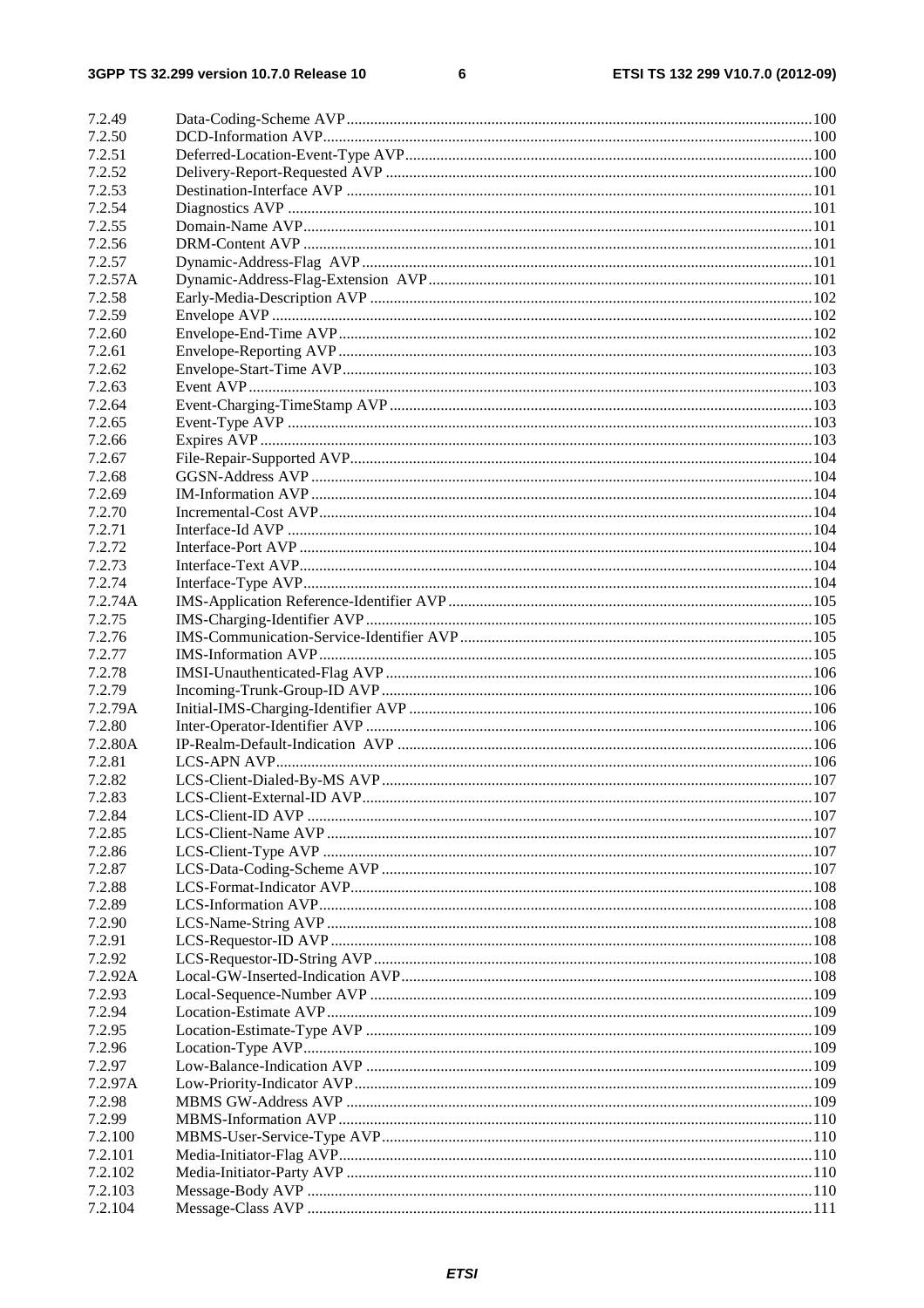#### $\overline{7}$

| 7.2.105  |  |
|----------|--|
| 7.2.106  |  |
| 7.2.107  |  |
| 7.2.108  |  |
| 7.2.109  |  |
| 7.2.110  |  |
| 7.2.111  |  |
| 7.2.111A |  |
| 7.2.112  |  |
| 7.2.113  |  |
| 7.2.114  |  |
| 7.2.115  |  |
| 7.2.116  |  |
| 7.2.117  |  |
| 7.2.118  |  |
| 7.2.119  |  |
| 7.2.120  |  |
| 7.2.121  |  |
| 7.2.122  |  |
| 7.2.123  |  |
| 7.2.124  |  |
| 7.2.125  |  |
| 7.2.126  |  |
| 7.2.127  |  |
| 7.2.128  |  |
|          |  |
| 7.2.128A |  |
| 7.2.129  |  |
| 7.2.130  |  |
| 7.2.131  |  |
| 7.2.132  |  |
| 7.2.133  |  |
| 7.2.134  |  |
| 7.2.135  |  |
| 7.2.136  |  |
| 7.2.137  |  |
| 7.2.137a |  |
| 7.2.138  |  |
| 7.2.139  |  |
| 7.2.140  |  |
| 7.2.141  |  |
| 7.2.142  |  |
| 7.2.143  |  |
| 7.2.144  |  |
| 7.2.145  |  |
| 7.2.146  |  |
| 7.2.147  |  |
| 7.2.148  |  |
| 7.2.149  |  |
| 7.2.150  |  |
| 7.2.151  |  |
| 7.2.152  |  |
| 7.2.153  |  |
| 7.2.154  |  |
| 7.2.155  |  |
| 7.2.156  |  |
| 7.2.157  |  |
| 7.2.158  |  |
| 7.2.159  |  |
| 7.2.160  |  |
| 7.2.161  |  |
| 7.2.162  |  |
| 7.2.163  |  |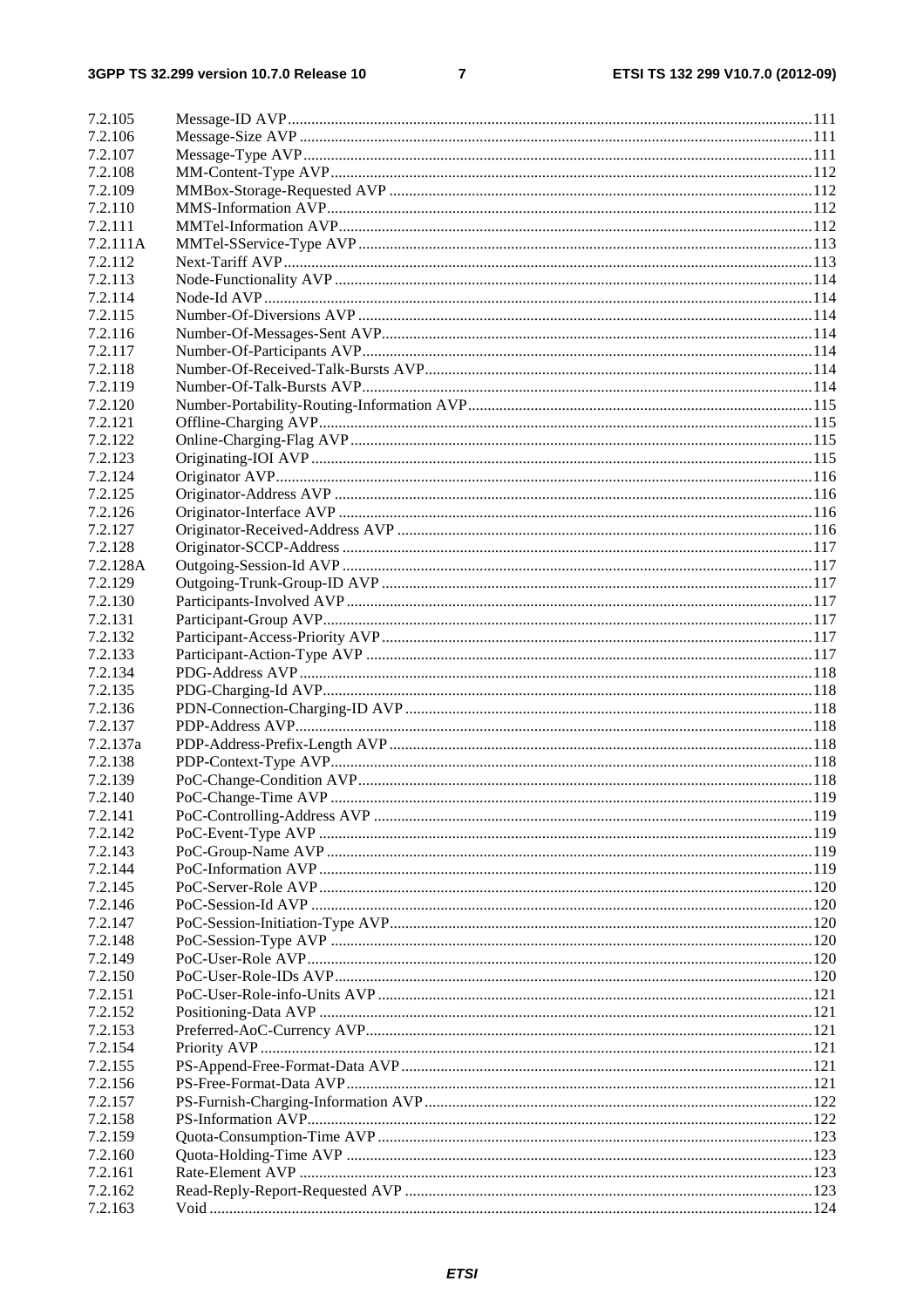$\bf{8}$ 

| 7.2.164  |  |
|----------|--|
|          |  |
| 7.2.165  |  |
| 7.2.166  |  |
| 7.2.167  |  |
| 7.2.168  |  |
| 7.2.169  |  |
| 7.2.170  |  |
| 7.2.171  |  |
| 7.2.172  |  |
| 7.2.173  |  |
|          |  |
| 7.2.174  |  |
| 7.2.175  |  |
| 7.2.176  |  |
| 7.2.177  |  |
| 7.2.178  |  |
| 7.2.179  |  |
| 7.2.180  |  |
| 7.2.181  |  |
| 7.2.182  |  |
| 7.2.183  |  |
| 7.2.184  |  |
| 7.2.185  |  |
| 7.2.186  |  |
|          |  |
| 7.2.187  |  |
| 7.2.188  |  |
| 7.2.189  |  |
| 7.2.190  |  |
| 7.2.191  |  |
| 7.2.192  |  |
| 7.2.193  |  |
| 7.2.194  |  |
| 7.2.195  |  |
| 7.2.196  |  |
| 7.2.197  |  |
| 7.2.198  |  |
| 7.2.199  |  |
| 7.2.199A |  |
| 7.2.200  |  |
|          |  |
| 7.2.201  |  |
| 7.2.202  |  |
| 7.2.203  |  |
| 7.2.204  |  |
| 7.2.205  |  |
| 7.2.206  |  |
| 7.2.207  |  |
| 7.2.208  |  |
| 7.2.209  |  |
| 7.2.210  |  |
| 7.2.211  |  |
| 7.2.212  |  |
| 7.2.213  |  |
|          |  |
| 7.2.214  |  |
| 7.2.215  |  |
| 7.2.216  |  |
| 7.2.217  |  |
| 7.2.218  |  |
| 7.2.219  |  |
| 7.2.220  |  |
| 7.2.221  |  |
| 7.2.222  |  |
| 7.2.223  |  |
| 7.2.224  |  |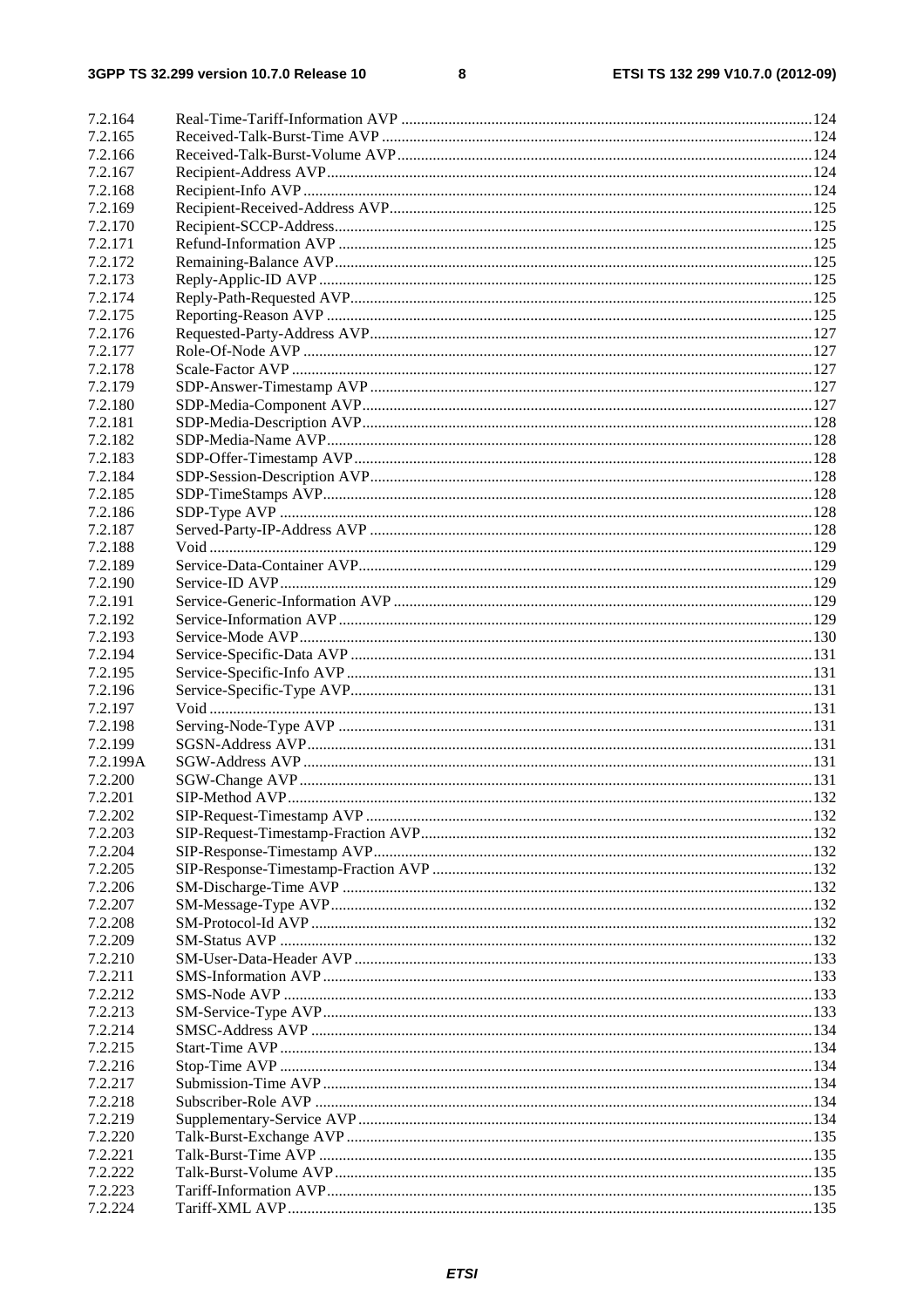| 7.2.225  |                               |  |
|----------|-------------------------------|--|
| 7.2.226  |                               |  |
| 7.2.227  |                               |  |
| 7.2.228  |                               |  |
| 7.2.229  |                               |  |
| 7.2.230  |                               |  |
| 7.2.231  |                               |  |
| 7.2.232  |                               |  |
| 7.2.233  |                               |  |
| 7.2.233A |                               |  |
| 7.2.234  |                               |  |
| 7.2.235  |                               |  |
| 7.2.236  |                               |  |
| 7.2.237  |                               |  |
| 7.2.238  |                               |  |
| 7.2.239  |                               |  |
| 7.2.240  |                               |  |
| 7.2.240A |                               |  |
| 7.2.241  |                               |  |
| 7.2.242  |                               |  |
| 7.2.243  |                               |  |
| 7.2.244  |                               |  |
| 7.2.245  |                               |  |
| 7.2.246  |                               |  |
| 7.2.247  |                               |  |
| 7.2.248  |                               |  |
| 7.2.249  |                               |  |
| 7.2.250  |                               |  |
| 7.3      |                               |  |
|          | <b>Annex A (informative):</b> |  |
|          | <b>Annex B</b> (informative): |  |
|          |                               |  |
|          |                               |  |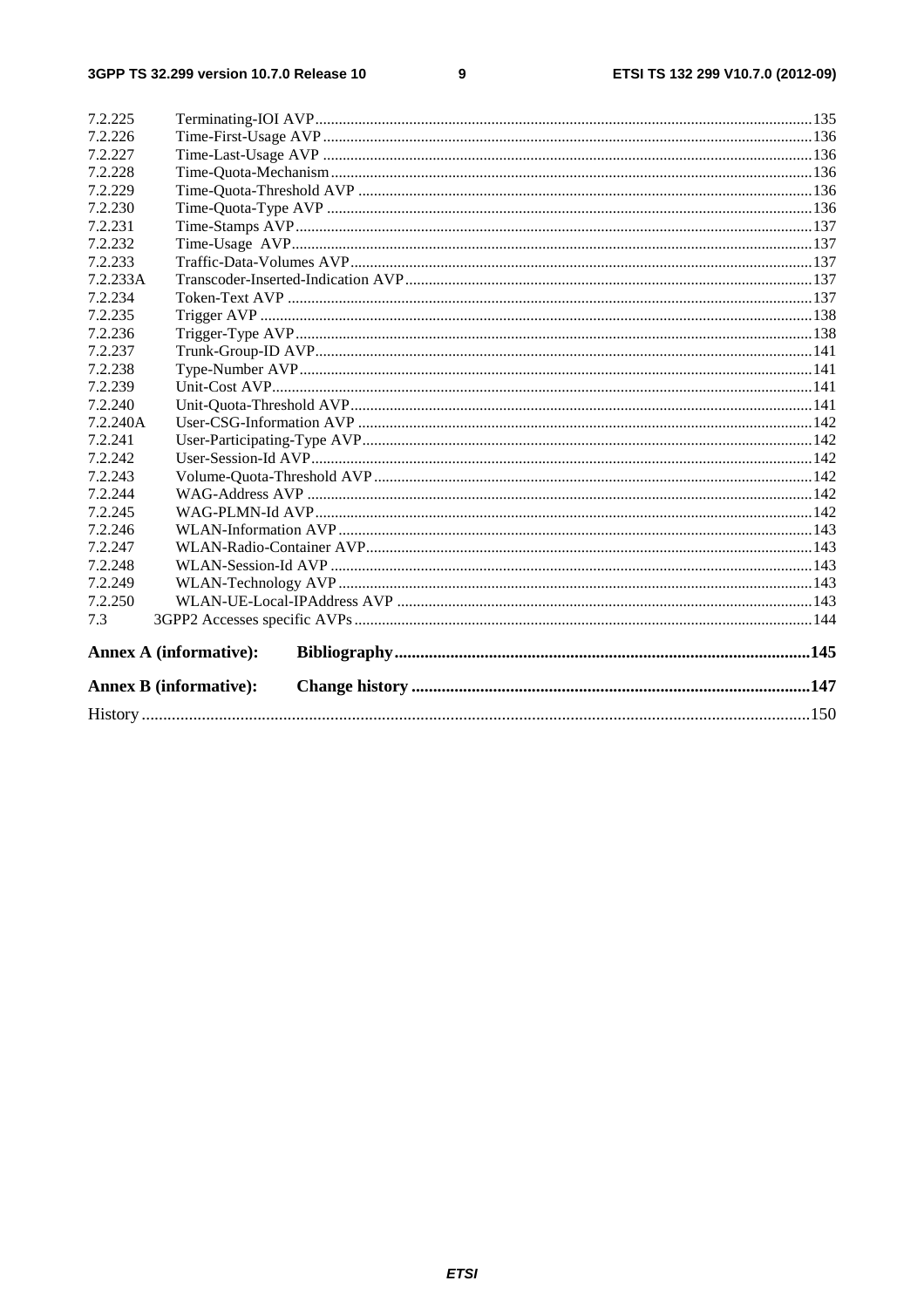# Foreword

This Technical Specification has been produced by the 3<sup>rd</sup> Generation Partnership Project (3GPP).

The contents of the present document are subject to continuing work within the TSG and may change following formal TSG approval. Should the TSG modify the contents of the present document, it will be re-released by the TSG with an identifying change of release date and an increase in version number as follows:

Version x.y.z

where:

- x the first digit:
	- 1 presented to TSG for information;
	- 2 presented to TSG for approval;
	- 3 or greater indicates TSG approved document under change control.
- y the second digit is incremented for all changes of substance, i.e. technical enhancements, corrections, updates, etc.
- z the third digit is incremented when editorial only changes have been incorporated in the document.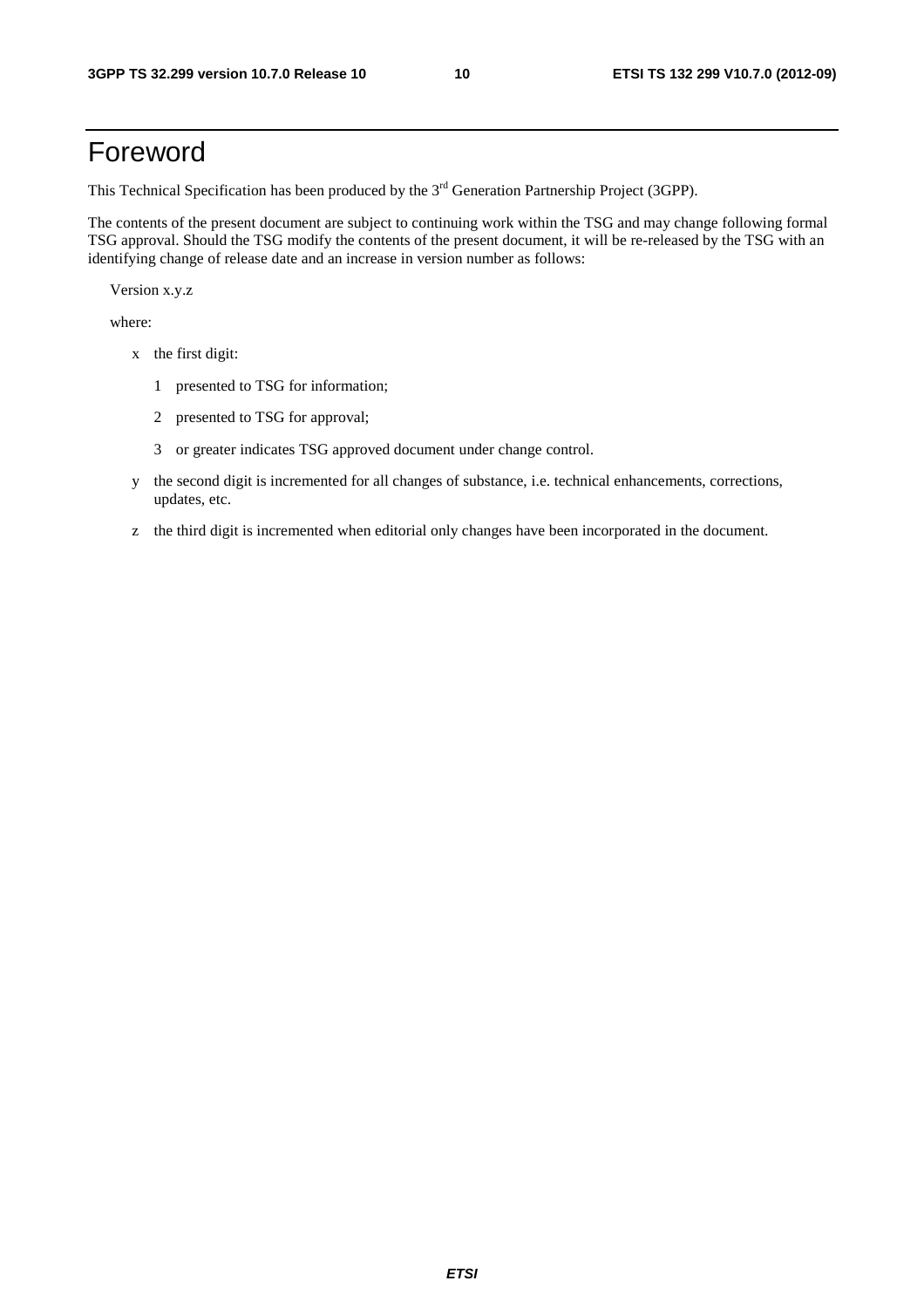### 1 Scope

The present document is part of a series of documents that specify charging functionality and charging management in GSM/UMTS networks. The GSM/UMTS core network-charging architecture and principles are specified in TS 32.240 [1], which provides an umbrella for other charging management documents that specify.

- The content of the CDRs' per domain and subsystem (offline charging);
- The content of real-time charging messages per domain / subsystem (online charging);
- The functionality of online and offline charging for those domains and subsystems;
- The interfaces that are used in the charging framework to transfer the charging information (i.e. CDRs or charging events).

The complete document structure for these TSs is defined in TS 32.240 [1].

The present document specifies in detail the Diameter based offline and online charging applications for 3GPP networks. It includes all charging parameters, scenarios and message flows..

All terms, definitions and, abbreviations used in the present document, that are common across 3GPP TSs, are defined in TR 21.905 [100]. Those that are common across charging management in GSM/UMTS domains, services or subsystems are provided in the umbrella document TS 32.240 [1] and are copied into clause 3 of the present document for ease of reading. Finally, those items that are specific to the present document are defined exclusively in the present document.

Furthermore, requirements that govern the charging work are specified in TS 22.115 [101].

# 2 References

The following documents contain provisions which, through reference in this text, constitute provisions of the present document.

- References are either specific (identified by date of publication, edition number, version number, etc.) or non-specific.
- For a specific reference, subsequent revisions do not apply.
- For a non-specific reference, the latest version applies. In the case of a reference to a 3GPP document (including a GSM document), a non-specific reference implicitly refers to the latest version of that document *in the same Release as the present document*.

| [1] | 3GPP TS 32.240: "Telecommunication management; Charging management; Charging |
|-----|------------------------------------------------------------------------------|
|     | Architecture and Principles".                                                |
|     |                                                                              |

| $[2]-[99]$ | Void. |
|------------|-------|
|------------|-------|

- [100] 3GPP TR 21.905: "Vocabulary for 3GPP Specifications"
- [101] 3GPP TS 22.115: "Service aspects; Charging and billing".
- [102]-[199] Void.
- [200] 3GPP TS 23.207: "End to end quality of service concept and architecture".
- [201] 3GPP TS 23.228: "IP Multimedia Subsystem (IMS); Stage 2".
- [202] 3GPP TS 24.229: "IP Multimedia Call Control Protocol based on SIP and SDP; Stage 3."
- [203] 3GPP TS 29.207: "Policy control over Go interface".
- [204] 3GPP TS 29.229: "Cx and Dx Interfaces based on the Diameter protocol; Protocol Details".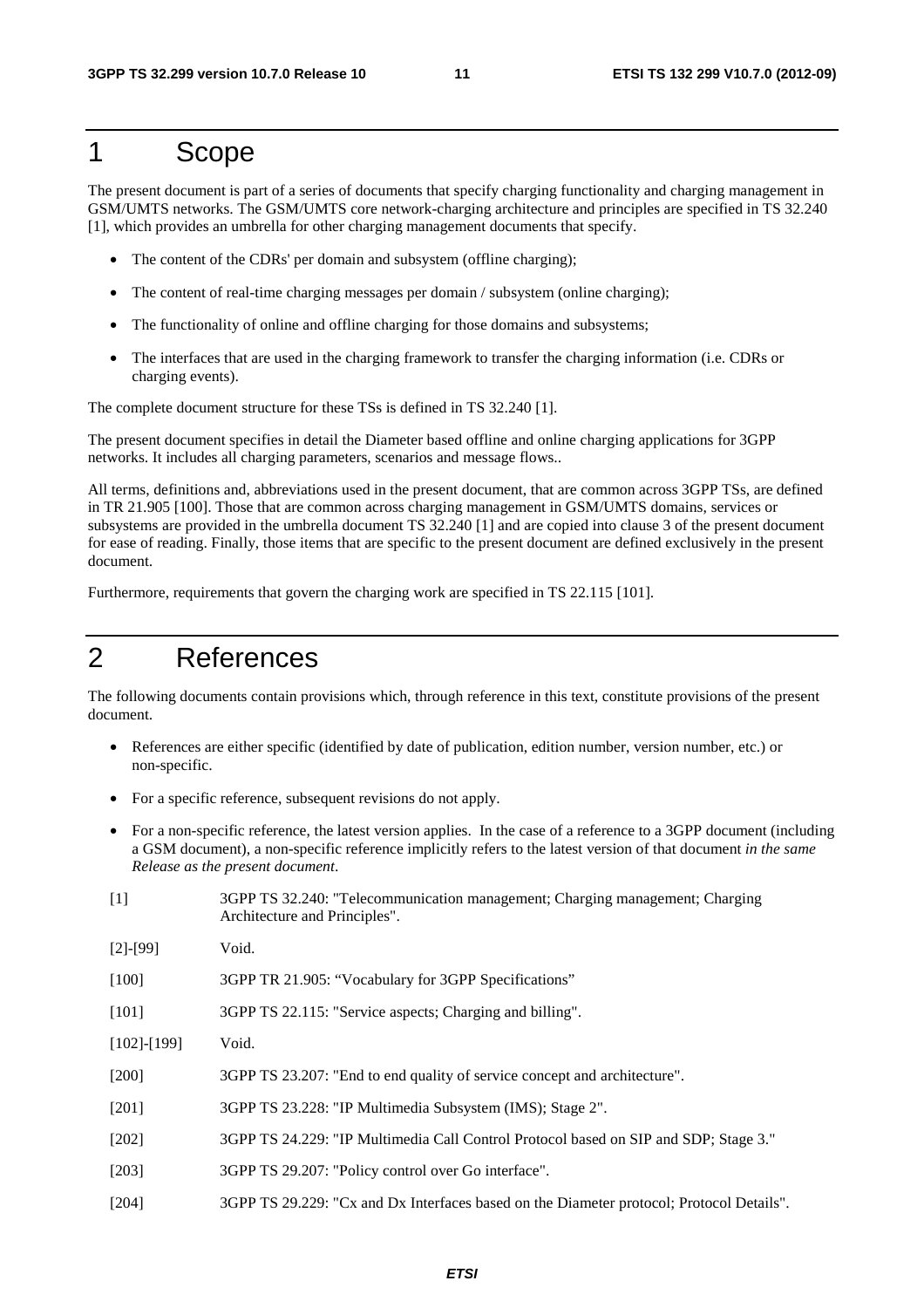| $[205]$         | Void.                                                                                                                                            |
|-----------------|--------------------------------------------------------------------------------------------------------------------------------------------------|
| $[206]$         | 3GPP TS 29.230: "3GPP specific codes and identifiers".                                                                                           |
| $[207]$         | 3GPP TS 29.061: "Interworking between the Public Land Mobile Network (PLMN) supporting<br>packet based services and Packet Data Networks (PDN)". |
| $[208]$         | 3GPP TS 23.140: " Multimedia Messaging Service (MMS); Functional description; Stage 2".                                                          |
| $[209]$         | OMA "Multimedia Messaging Service; Encapsulation Protocol".                                                                                      |
| $[210]$         | <b>OMNA WSP Content Type Numbers</b><br>http://www.openmobilealliance.org/tech/omna/omna-wsp-content-type.aspx                                   |
| $[211]$         | OMA-CP-POC: "OMA PoC Control Plane"                                                                                                              |
| $[212]$         | 3GPP 29.234: "3GPP system to Wireless Local Area Network (WLAN) interworking; Stage 3".                                                          |
| $[213]$         | 3GPP TS 29.140: "MM10 interface based on Diameter protocol; Stage 3".                                                                            |
| $[214]$         | 3GPP TS 29.214: "Policy and Charging Control over Rx reference point; Stage 3".                                                                  |
| $[215]$         | 3GPP TS 29.212: "Policy and Charging Control over Gx reference point".                                                                           |
| [216]           | 3GPP TS 23.040: "Technical realization of Short Message Service (SMS)".                                                                          |
| $[217]$         | 3GPP TS 22.142: "Value Added Services (VAS) for Short Message Service (SMS) requirements".                                                       |
| $[218]$         | 3GPP TS 23.203: "Policy and Charging control architecture".                                                                                      |
| [219]           | 3GPP TS 29.272: " Mobility Management Entity (MME) and Serving GPRS Support Node<br>(SGSN) related interfaces based on Diameter protocol".       |
| $[220]$         | 3GPP TS 24.605: "Conference (CONF) using IP Multimedia (IM) Core Network (CN) subsystem;<br>Protocol specification".                             |
| $[221]$         | 3GPP TS 29.329: "Sh Interface based on the Diameter protocol; Protocol details".                                                                 |
| $[222]$         | 3GPP TS 29.658: "SIP Transfer of IP Multimedia Service Tariff Information".                                                                      |
| $[223]$         | OMA-DDS-Charging_Data: "Charging Data".                                                                                                          |
| [224]           | 3GPP TS 23.003: "Numbering, Addressing and Identification".                                                                                      |
| $[225]$         | 3GPP TS 29.060: "General Packet Radio Service (GPRS); GPRS Tunnelling Protocol (GTP)<br>across the Gn and Gp interface".                         |
| $[226]$         | 3GPP TS 29.274: "Evolved GPRS Tunnelling Protocol for Control Plane (GTPv2-C); Stage 3".                                                         |
| $[227]$         | 3GPP TS 23.032: "Universal Geographical Area Description (GAD)".                                                                                 |
| $[228] - [400]$ | Void.                                                                                                                                            |
| $[401]$         | IETF RFC 3588: "Diameter Base Protocol".                                                                                                         |
| $[402]$         | IETF RFC 4006: "Diameter Credit Control Application"                                                                                             |
| [403]           | IETF RFC 5580: "Carrying Location Objects in RADIUS"                                                                                             |
| [404]           | IETF RFC 3455, "Private Extensions to the Session Initiation Protocol (SIP) for the $3^{rd}$<br>Generation Partnership Projects (3GPP)".         |
| [405]           | IETF RFC 3261: "SIP: Session Initiation Protocol".                                                                                               |
| [406]           | IETF RFC 4566: "SDP: Session Description Protocol".                                                                                              |

[407] IETF RFC 4005: "Diameter Network Access Server Application".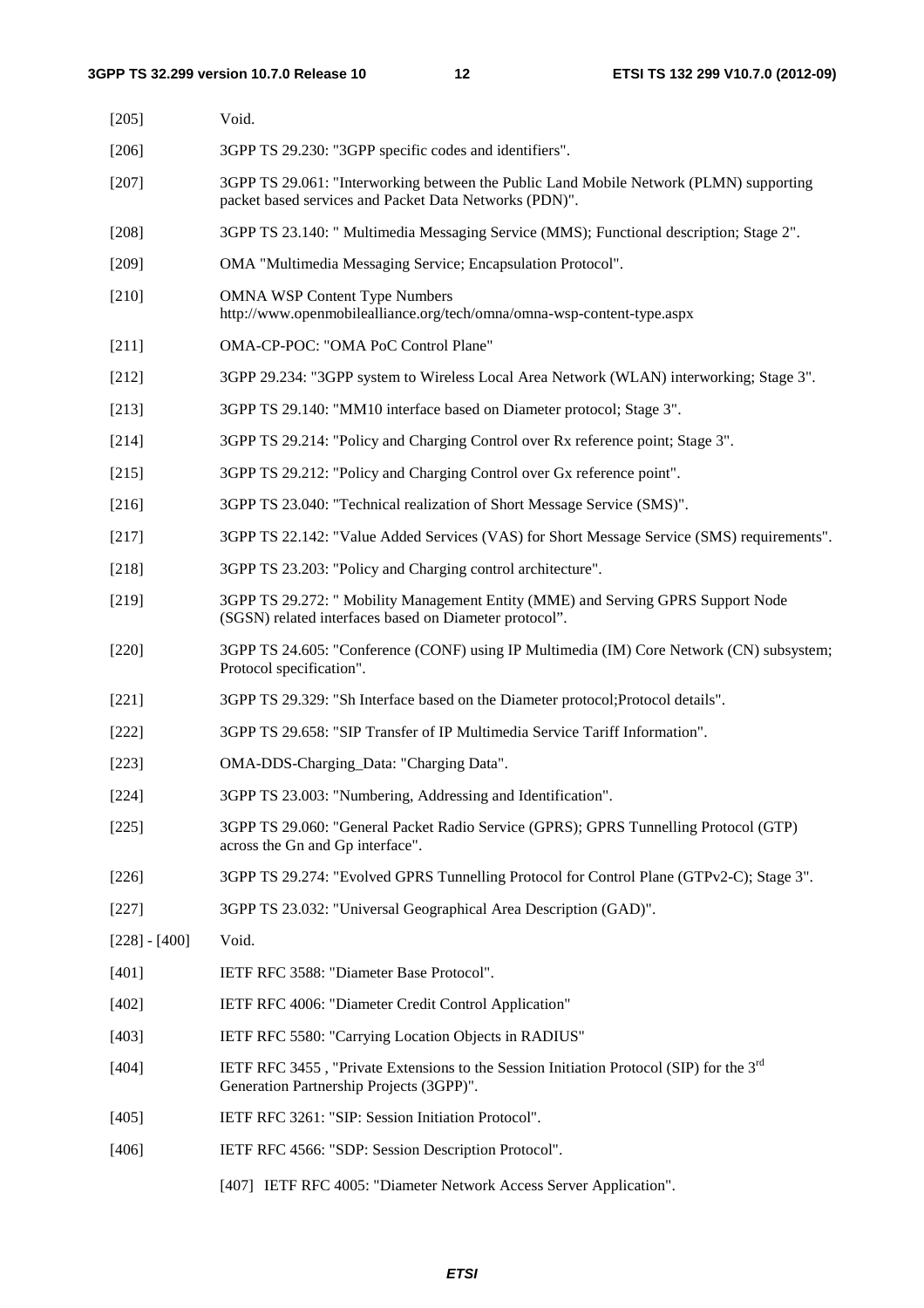- [408] IETF RFC 3264: An Offer/Answer Model with the Session Description Protocol (SDP).
- NOTE: The above reference will need to be updated to reference the assigned RFC number, once the draft achieves RFC status within the IETF.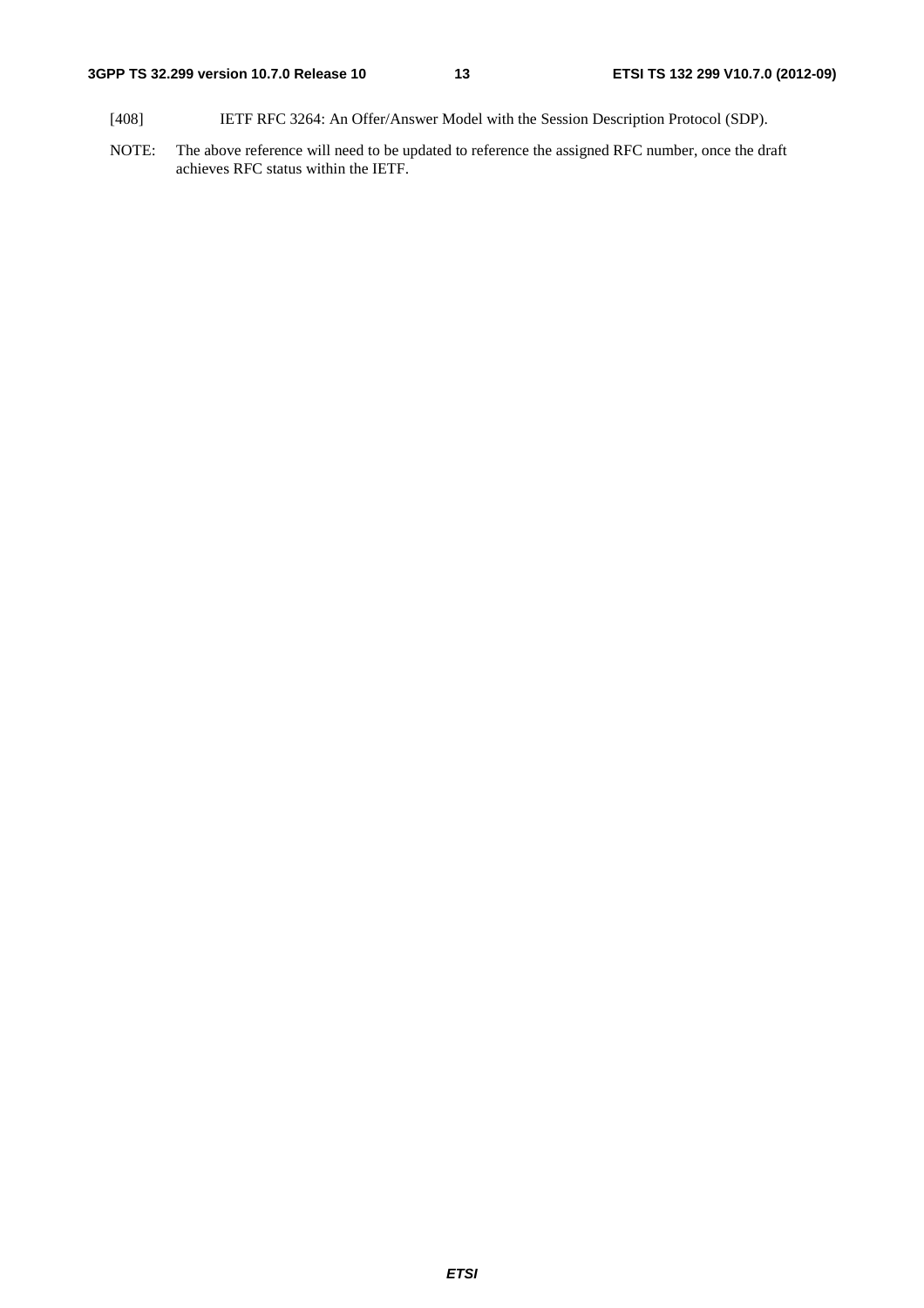# 3 Definitions, symbols and abbreviations

### 3.1 Definitions

For the purposes of the present document, the following terms and definitions apply:

**middle tier (charging) TS:** term used for the 3GPP charging TSs that specify the domain / subsystem / service specific, online and offline, charging functionality. These are all the TSs in the numbering range from 3GPP TS 32.250 to 3GPP TS 32.279, e.g. 3GPP TS 32.250 [10] for the CS domain, or 3GPP TS 32.270 [30] for the MMS service. Currently, there is only one "tier 1" TS in 3GPP, which is the TS 32.240 that specifies the charging architecture and principles. Finally, there are a number of top tier TSs in the 32.29x numbering range ([50] ff) that specify common charging aspects such as parameter definitions, encoding rules, the common billing domain interface or common charging applications.

**offline charging:** charging mechanism where charging information **does not** affect, in real-time, the service rendered

**online charging:** charging mechanism where charging information can affect, in real-time, the service rendered and therefore a direct interaction of the charging mechanism with session/service control is required

### 3.2 Symbols

For the purposes of the present document, the following symbols apply:

| Rf   | Offline Charging Reference Point between a 3G network element and the CDF. |
|------|----------------------------------------------------------------------------|
| - Ro | Online Charging Reference Point between a 3G network element and the OCS.  |

### 3.3 Abbreviations

For the purposes of the present document, the following abbreviations apply:

| ACA         | <b>ACcounting Answer</b>             |
|-------------|--------------------------------------|
| <b>ACR</b>  | <b>ACcounting Request</b>            |
| $A_0C$      | Advice of Charge                     |
| AS          | <b>Application Server</b>            |
| ASA         | <b>Abort Session Answer</b>          |
| ASR         | <b>Abort Session Request</b>         |
| <b>AVP</b>  | Attribute Value Pair                 |
| <b>CCA</b>  | Credit Control Answer                |
| <b>CCR</b>  | Credit Control Request               |
| CDF         | <b>Charging Data Function</b>        |
| <b>CDR</b>  | Charging Data Record                 |
| <b>CEA</b>  | Capabilities Exchange Answer         |
| <b>CER</b>  | Capabilities Exchange Request        |
| <b>CGI</b>  | Cell Global Identification           |
| СI          | Cost-Information                     |
| CSG         | <b>Closed Subscriber Group</b>       |
| CSG ID      | Closed Subscriber Group Identity     |
| <b>DBPA</b> | Diameter Base Protocol Accounting    |
| DCD         | <b>Dynamic Content Delivery</b>      |
| <b>DPA</b>  | Disconnect Peer Answer               |
| <b>DPR</b>  | Disconnect Peer Request              |
| <b>DRM</b>  | Digital Rights Management            |
| DWA         | Device Watchdog Answer               |
| <b>DWR</b>  | Device Watchdog Request              |
| <b>ECGI</b> | E-UTRAN Cell Global Identifier       |
| <b>ECUR</b> | Event Charging with Unit Reservation |
| FQDN        | <b>Fully Qualified Domain Name</b>   |
| <b>FUI</b>  | Final-Unit-Indication                |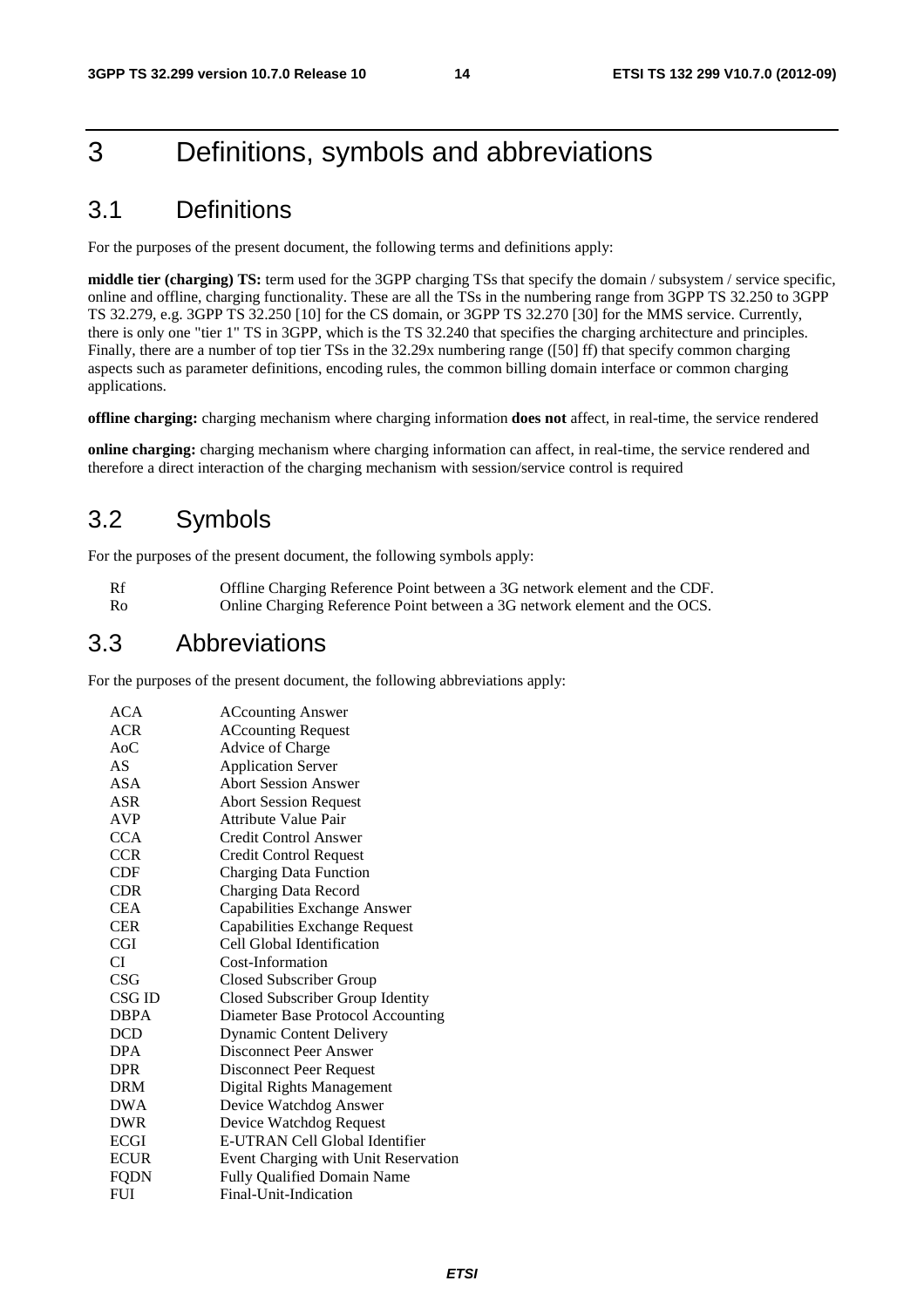| <b>HSGW</b><br><b>GSU</b><br><b>IEC</b><br>IM.<br><b>IMS</b><br><b>IMS-AGW</b><br><b>OCS</b><br>RAA<br>RAI | <b>HRPD Serving GateWay</b><br>Granted-Service-Unit<br>Immediate Event Charging<br>Instant Messaging<br>IP Multimedia Subsystem<br><b>IMS</b> Access Media GatewayMSCC<br><b>Online Charging System</b><br>Re-Auth Answer<br>Routeing Area Identity | Multiple Services Credit Control |
|------------------------------------------------------------------------------------------------------------|-----------------------------------------------------------------------------------------------------------------------------------------------------------------------------------------------------------------------------------------------------|----------------------------------|
| <b>RAR</b>                                                                                                 | <b>Re-Auth Request</b>                                                                                                                                                                                                                              |                                  |
| <b>SAI</b>                                                                                                 | Service Area Identifier                                                                                                                                                                                                                             |                                  |
| <b>SCCP</b>                                                                                                | <b>Signalling Connection Control Part</b>                                                                                                                                                                                                           |                                  |
| <b>SDP</b>                                                                                                 | <b>Session Description Protocol</b>                                                                                                                                                                                                                 |                                  |
| <b>TAI</b>                                                                                                 | <b>Tracking Area Identity</b>                                                                                                                                                                                                                       |                                  |
| <b>TrGW</b>                                                                                                | <b>Transition GateWay</b>                                                                                                                                                                                                                           |                                  |
|                                                                                                            |                                                                                                                                                                                                                                                     |                                  |

# 4 Architecture Considerations

# 4.1 High level architecture

The Rf and the Ro are reference points from the Charging Trigger Function (CTF) to the Charging Data Function (CDF) and the Online Charging Function (OCF) respectively, and are intended for the transport of charging events. Rf is used for offline charging whereas Ro is used for online charging. The following figures depict the position of the Rf and Ro reference points within the overall 3GPP online and offline charging architecture.



- **CTF:** Charging Trigger Function<br> **CDF:** Charging Data Function
- **CDF: Charging Data Function**<br>**CGF: Charging Gateway Function**
- **CGF: Charging Gateway Function**<br>**BD: Billing Domain**. This may als
- **Billing Domain.** This may also be a billing mediation device / post-processing system.

#### **Figure 4.1.1: Logical ubiquitous offline charging architecture**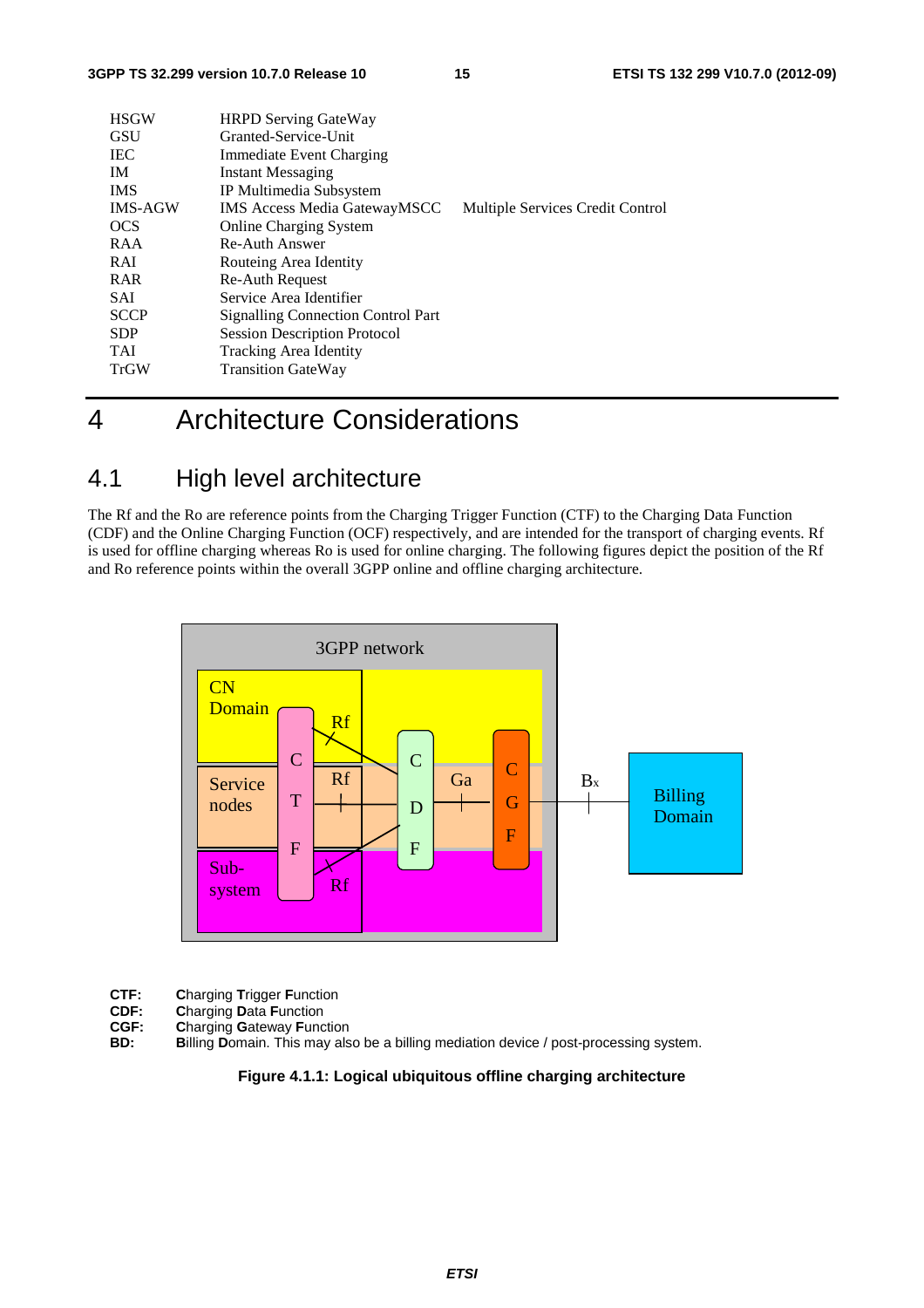

- **CTF: C**harging **T**rigger **F**unction
- **OCF: O**nline **C**harging **F**unction
- **CGF: Charging Gateway Function**<br>**BD: Billing Domain**, This may als
- Billing Domain. This may also be a billing mediation device / post-processing system.

### **Figure 4.1.2: Logical ubiquitous online charging architecture**

Different mappings of the ubiquitous offline charging functions, CTF, CDF and CGF, onto physical implementations are possible. Further details of the configuration refer toTS 32.240 [1]. Details of the implementation options per domain / subsystem / service (usually a subset of the overall possible variants described above) are specified in the respective middle tier TS.

### 4.1.1 Charging related transfer requirements

Each CTF would have CDF and OCF address list to which it can send its charging events and/or charging requests. The list will be organized in address priority order. If the primary charging function is not available (e.g., out of service) then the CTF shall send the charging information to the secondary charging function and so on.

Within the scope of this release, each network element that generates charging information will send the information only to the charging entities of the same PLMN, and not to charging entities in other PLMNs.

Each CDF in the PLMN may know of other CDFs' network addresses (e.g., for redundancy reasons, to be able to recommend another CDF address with the Redirection Request message). This is achieved by OAM&P configuration facilities that will enable each CDF to have a configurable list of peer CDF addresses.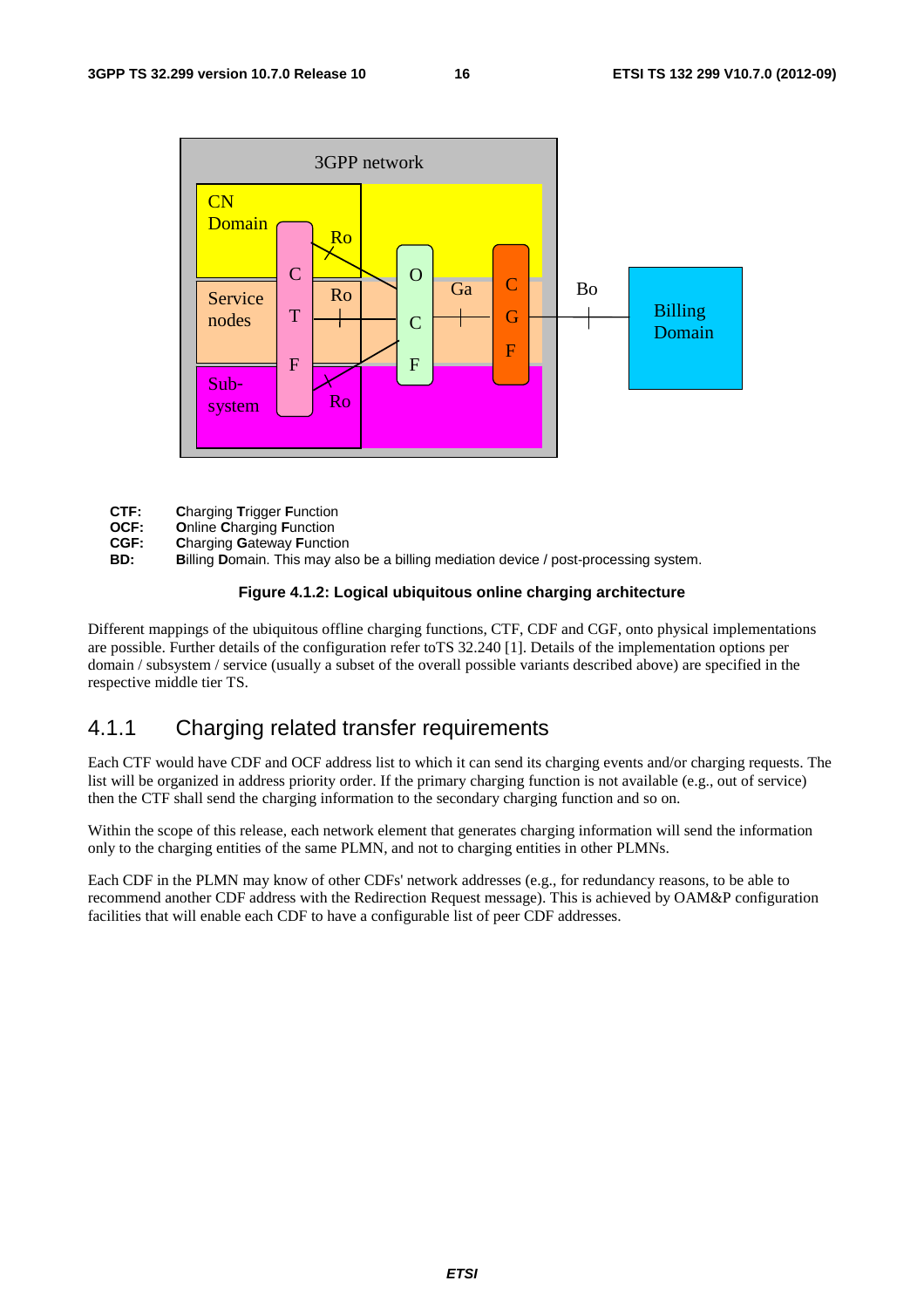# 5 3GPP charging applications requirements

# 5.1 Offline Charging Scenarios

### 5.1.1 Basic Principles

Offline charging for both events and sessions between CTF and the CDF is performed using the Rf reference point as defined in TS 32.240[1].

Two basic scenarios are used:

- Event based Charging;
- Session based Charging.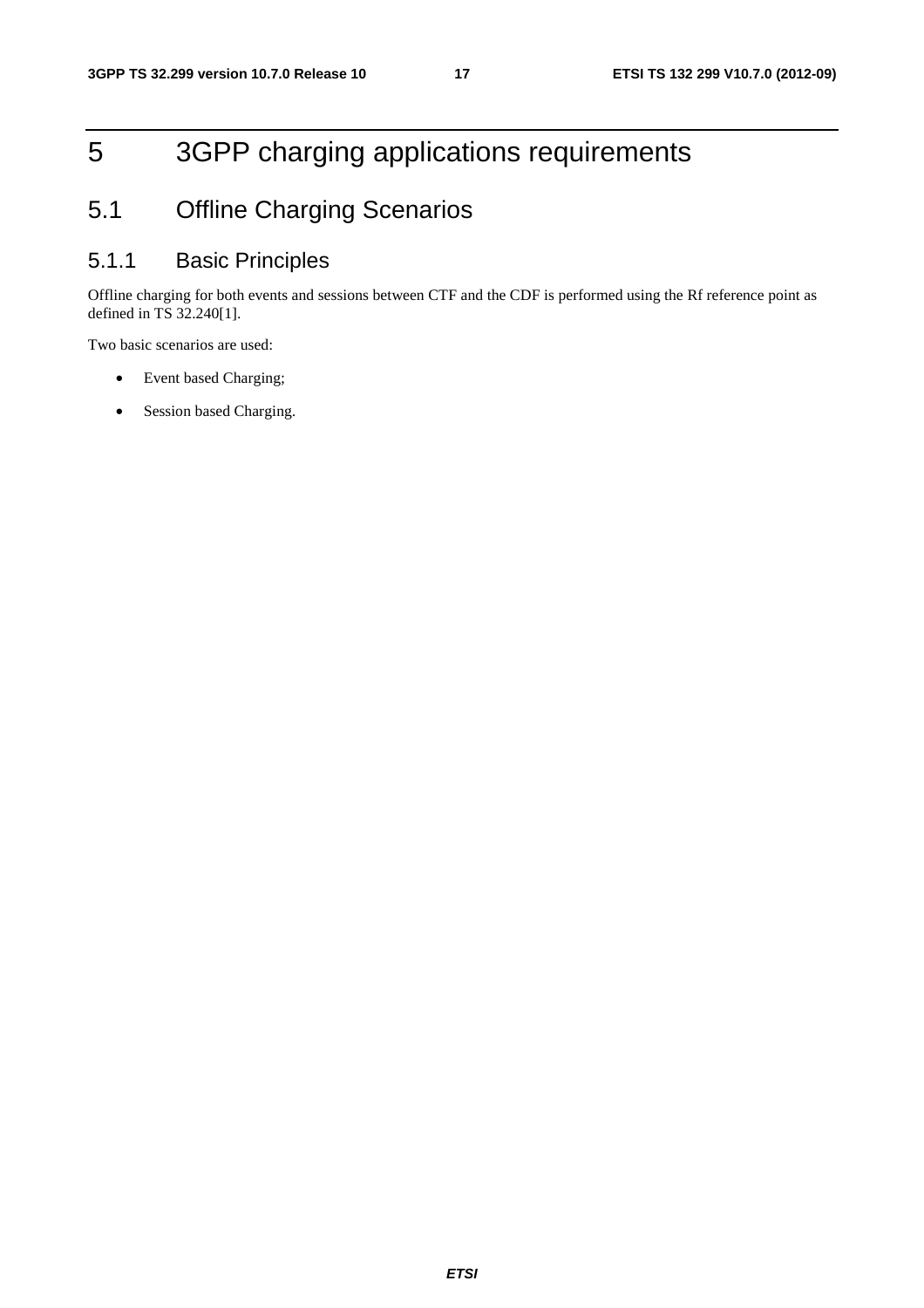### 5.1.1.1 Event based charging

In the following scenario, CTF asks the CDF to store event related charging data.



### **Figure 5.1.1.1: Event Based Charging**

- 1. **Request for resource usage:** UE-A requests the desired resource from the network element.
- 2. **Content/Service Delivery:** the network element delivers the content/service.
- 3. **Charging Data Generation:** the CTF generates charging data related to service delivery
- 4. **Record Charging Data Request:** the CTF requests the CDF to store event related charging data for CDR generation purposes.
- 5. **Process Request:** CDF stores received information. Whether the CDR is generated or not depends on CDR generation configuration.
- 6. **Record Charging Data Response:** the CDF informs the CTF that charging data was stored.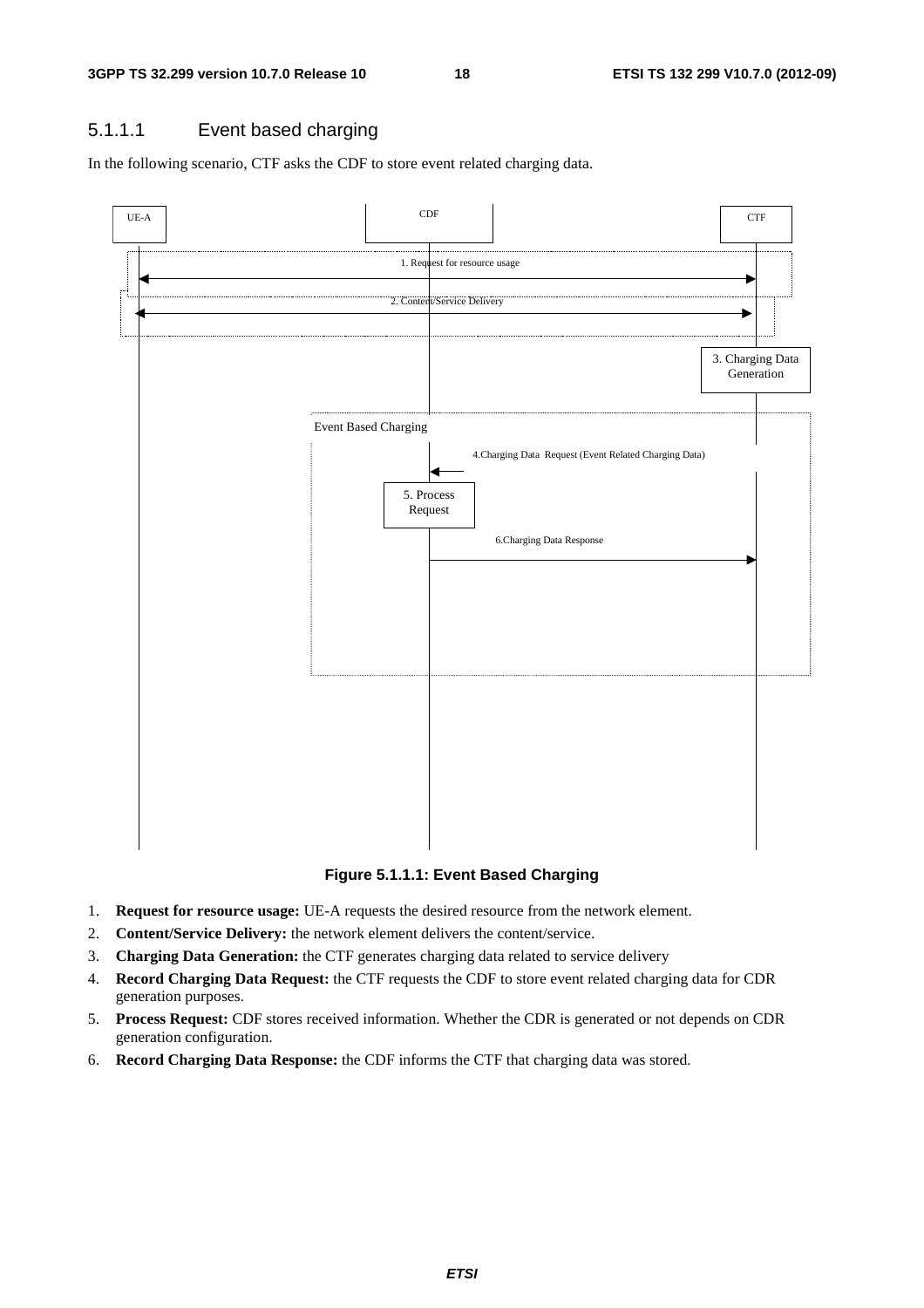### 5.1.1.2 Session based charging

In the following scenario, CTF asks the CDF to store session related charging data.



**Figure 5.1.1.2: Session based charging** 

- 1. **Request for resource usage:** UE-A requests the desired session from the network element.
- 2. **Session ongoing:** the network element establish the session
- 3. **Charging Data Generation:** the CTF generates charging data related to session.
- 4. **Record Charging Data Request:** the CTF requests the CDF to store session related charging data for CDR generation purposes.
- 5. **Process Request:** CDF stores received information. Whether the CDR is generated or not depends on CDR generation configuration.
- 6. **Record Charging Data Response:** the CDF informs the CTF that charging data was stored
- 7. **Charging Data Generation:** the CTF generates charging data related to session due of e.g. intermediate timer expiry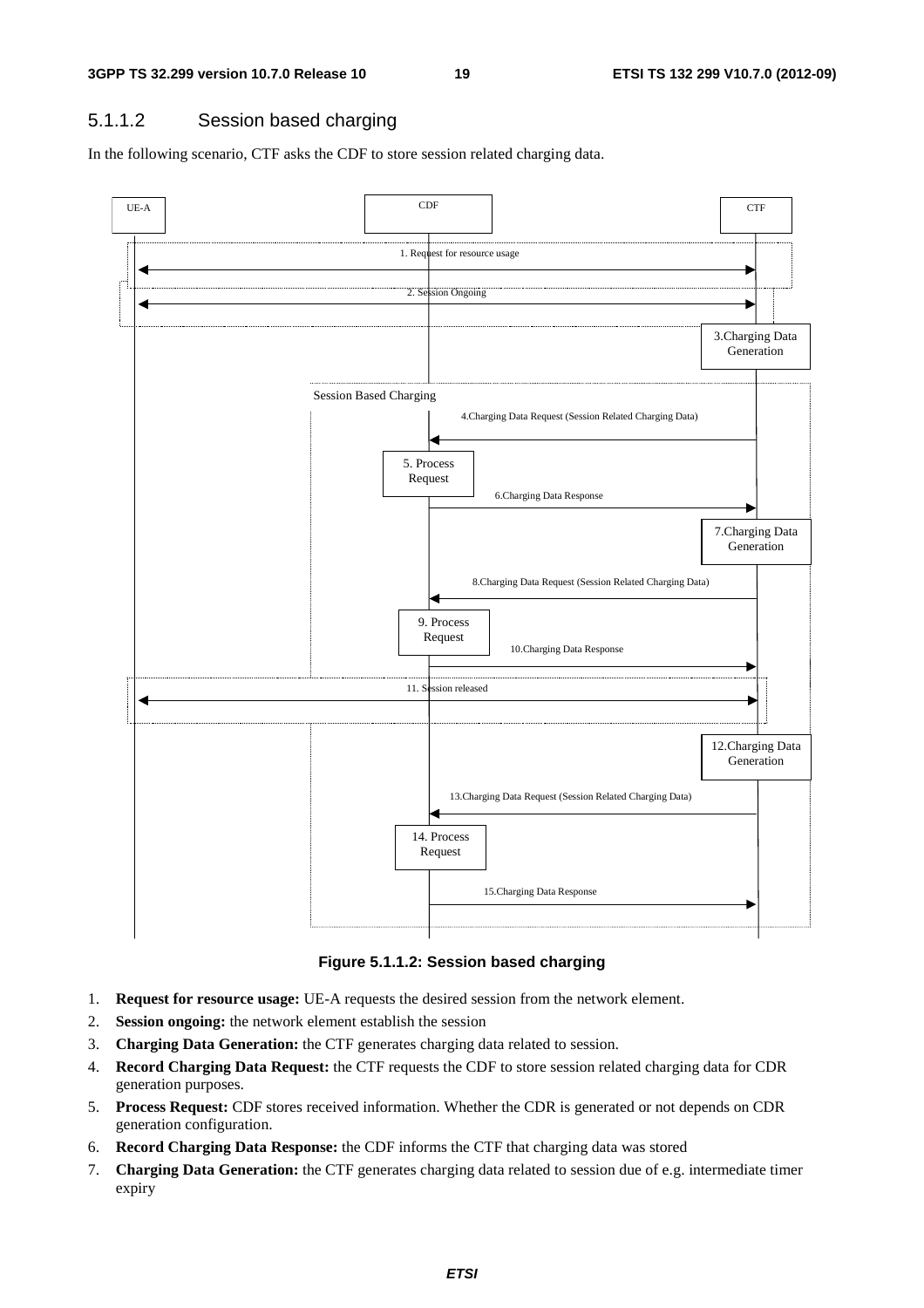- 8. **Record Charging Data Request:** the CTF requests the CDF to store session related charging data for CDR generation purposes.
- 9. **Process Request:** CDF stores received information. Whether the CDR is generated or not depends on CDR generation configuration.
- 10. **Record Charging Data Response:** the CDF informs the CTF that charging data was stored
- 11. **Session release:** the session is released
- 12. **Charging Data Generation:** the CTF generates charging data related to session due of session termination.
- 13. **Record Charging Data Request:** the CTF requests the CDF to store session related charging data for CDR generation purposes.
- 14. **Process Request:** CDF stores received information. Whether the CDR is generated or not depends on CDR generation configuration.
- 15. **Record Charging Data Response:** the CDF informs the CTF that charging data was stored.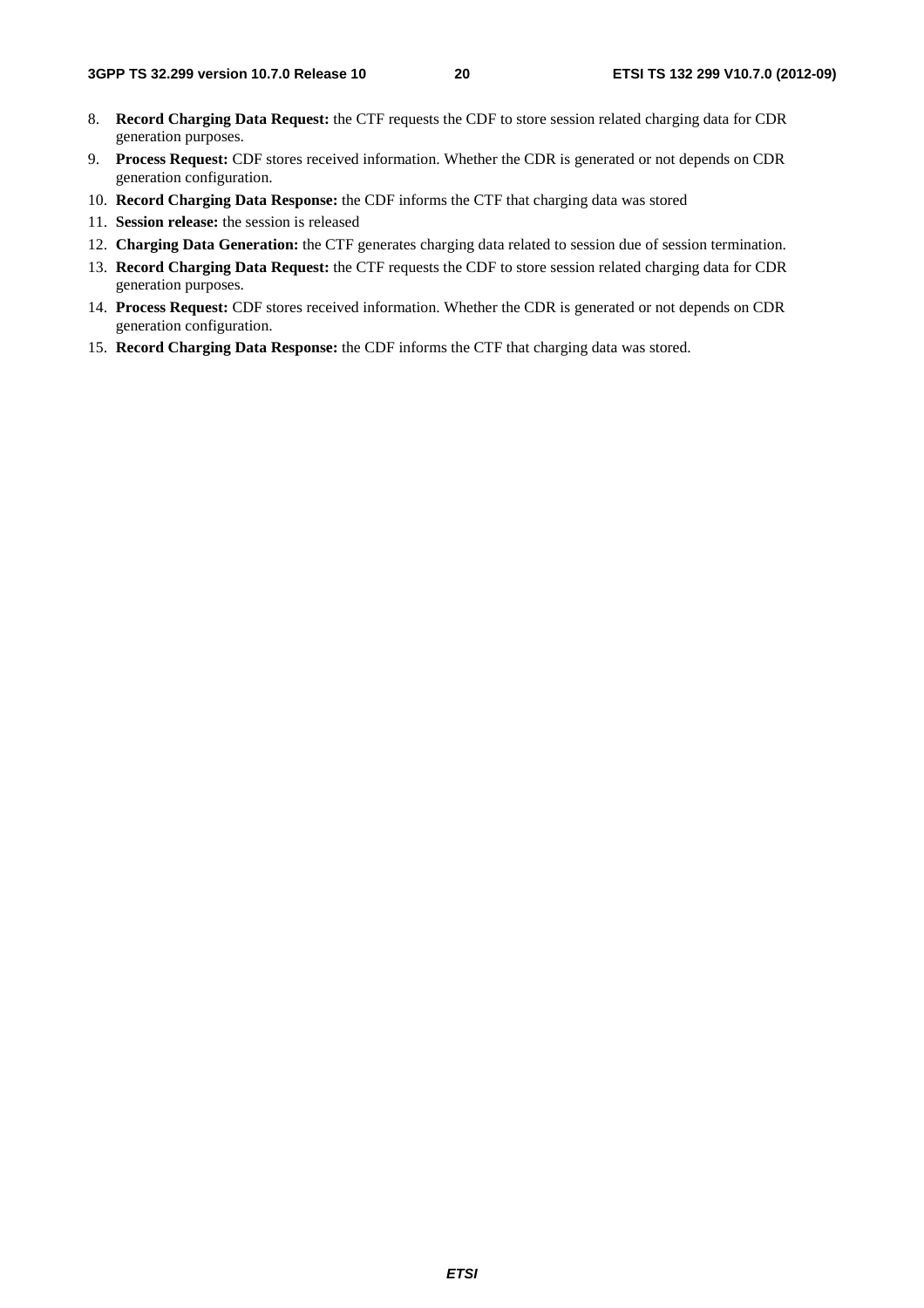### 5.1.2 Basic Operation

Event and session based Charging are performed by the use of the "*Charging Data Transfer*" operation:

- *"Charging Data Request"*; sent from  $CTF \rightarrow CDF$ After detecting a chargeable event, the CTF sends a Charging Data Request to the CDF.
- *"Charging Data Response"*; sent from  $CDF \rightarrow CTF$ The CDF replies with a Charging Data Response, which informs the CTF that charging data was received.

Table 5.1.2.1 and table 5.1.2.2 describe the content of these operations.

| <b>Charging Data Request</b> | <b>Category</b> | <b>Description</b>                                                   |
|------------------------------|-----------------|----------------------------------------------------------------------|
| Session Identifier           | м               | This field identifies the operation session.                         |
| <b>Originator Host</b>       | м               | This field contains the identification of the source point of the    |
|                              |                 | operation and the realm of the operation originator.                 |
| <b>Originator Domain</b>     | м               | This field contains the realm of the operation originator.           |
| <b>Destination Domain</b>    | м               | This field contains the realm of the operation destination.          |
| <b>Operation Type</b>        | м               | This field defines the transfer type: event for event based charging |
|                              |                 | and start, interim, stop for session based charging.                 |
| <b>Operation Number</b>      | м               | This field contains the sequence number of the transferred           |
|                              |                 | messages.                                                            |
| <b>Operation Identifier</b>  | O <sub>M</sub>  | The field corresponds to the unique operation identification.        |
| User Name                    | O <sub>C</sub>  | The field contains the identification of the service user.           |
| Operation Interval           | O <sub>C</sub>  |                                                                      |
| <b>Origination State</b>     | O <sub>C</sub>  |                                                                      |
| <b>Origination Timestamp</b> | $O_{C}$         | This field contains the time when the operation is requested.        |
| <b>Proxy Information</b>     | O <sub>C</sub>  | This field contains the parameter of the proxy.                      |
| Route Information            | O <sub>C</sub>  | This field contains the parameter of the route.                      |
| <b>Operation Token</b>       | $O_{M}$         | This field identifies the domain, subsystem or service and release.  |
| Service information          | O <sub>M</sub>  | This parameter holds the individual service specific parameters as   |
|                              |                 | defined in the corresponding 'middle tier' TS.                       |

### **Table 5.1.2.1: Charging Data Request Content**

### **Table 5.1.2.2: Charging Data Response Content**

| <b>Charging Data Response</b> | <b>Category</b> | <b>Description</b>                                                   |
|-------------------------------|-----------------|----------------------------------------------------------------------|
| Session Identifier            | м               | This field identifies the operation session.                         |
| <b>Operation Result</b>       | м               | This field identifies the result of the operation.                   |
| <b>Originator Host</b>        | м               | This field contains the identification of the source point of the    |
|                               |                 | operation and the realm of the operation originator.                 |
| Originator Domain             | M               | This field contains the realm of the operation originator.           |
| <b>Operation Type</b>         | м               | This field defines the transfer type: event for event based charging |
|                               |                 | and start, interim, stop for session based charging.                 |
| <b>Operation Number</b>       | м               | This field contains the sequence number of the transferred           |
|                               |                 | messages.                                                            |
| <b>Operation Identifier</b>   | Oм              | The field corresponds to the unique operation identification.        |
| <b>Operation Interval</b>     | O <sub>C</sub>  |                                                                      |
| <b>Error Reporting Host</b>   | O <sub>C</sub>  | If proxies exist between the accounting client and the accounting    |
|                               |                 | server this field contains the identity of the proxy that sent a     |
|                               |                 | response other than 2001 (Success).                                  |
| <b>Origination State</b>      | Oc.             |                                                                      |
| Origination Timestamp         | O <sub>C</sub>  | This field contains the time when the operation is requested.        |
| <b>Proxy Information</b>      | O <sub>C</sub>  | This field contains the parameter of the proxy.                      |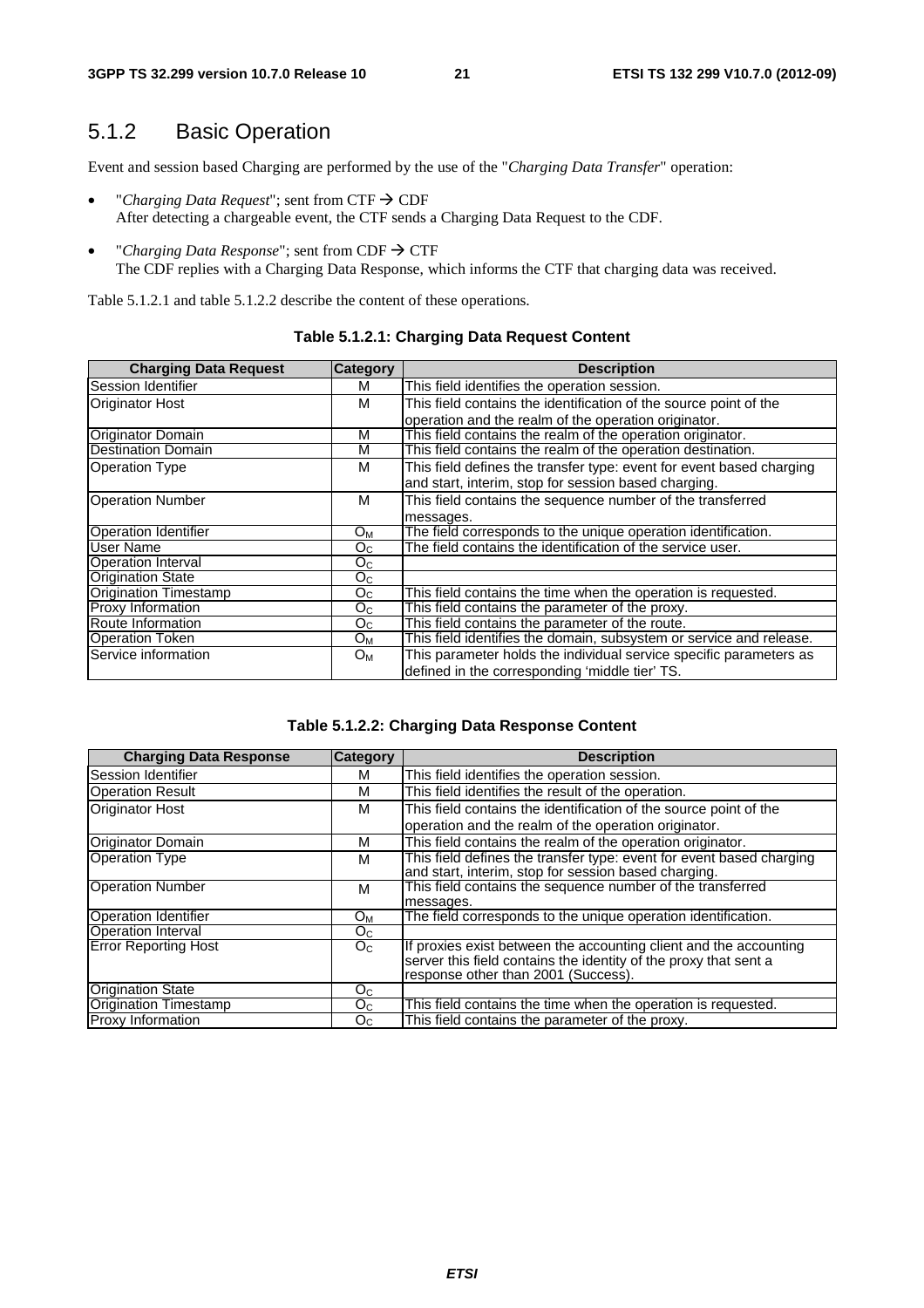### 5.2 Online Charging scenarios

Online charging for both events and sessions between CTF and the OCF is performed using the Ro reference point. The Ro reference point supports integrity protection and authentication for the case that the CTF is outside the operator domain.

### 5.2.1 Basic principles

There are two sub-functions for online charging that affect online charging principles and require a more detailed description: rating and unit determination. Both rating and unit determination can be implemented centralized, i.e. on the OCF, or decentralized, that is, on the CTF.

Unit determination refers to the calculation of the number of non-monetary units (service units, data volume, time and events) that shall be assigned prior to starting service delivery.

- With Centralized Unit Determination, the OCF determines the number of non-monetary units that a certain service user can consume based on a service identifier received from the CTF.
- With the Decentralized Unit Determination approach, the CTF determines itself how many units are required to start service delivery, and requests these units from the OCF.

After checking the service user's account balance, the OCF returns the number of granted units to the CTF. The CTF is then responsible for the supervision of service delivery. Particularly, the CTF shall limit service delivery to the corresponding number of granted units.

Rating refers to the calculation of a price out of the non-monetary units calculated by the unit determination function.

- With the Centralized Rating approach, the CTF and the OCF exchange information about non-monetary units. The OCF translates these units into monetary units.
- With the Decentralized Rating approach, the corresponding rating control is performed within the CTF. Consequently, CTF and OCF exchange information about monetary units.

Three cases for online charging can be distinguished: immediate event charging (IEC), event charging with unit reservation (ECUR) and session charging with unit reservation (SCUR). These cases are further described in TS 32.240 [1].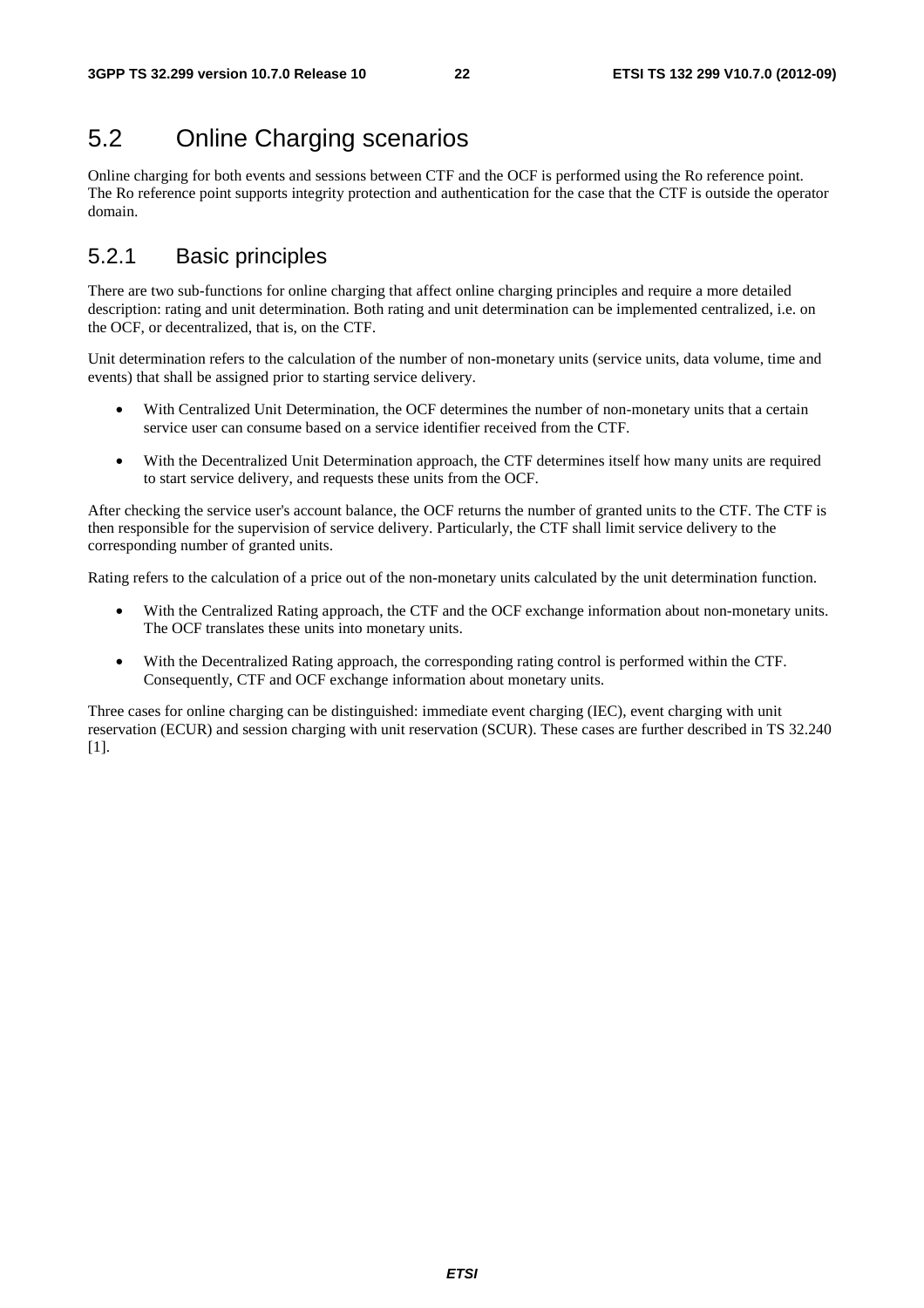### 5.2.2 Charging Scenarios

In order to perform event charging via Ro, the scenarios between the involved entities UE-A, OCF and CTF need to be defined. The charging flows shown in this subclause include scenarios with immediate event charging and event charging with reservation. In particular, the following cases are shown:

- 1 Immediate Event Charging
	- a) Decentralized Unit Determination and Centralized Rating
	- b) Centralized Unit Determination and Centralized Rating
	- c) Decentralized Unit Determination and Decentralized Rating
- 2 Event charging with Reservation
	- a) Decentralized Unit Determination and Centralized Rating
	- b) Centralized Unit Determination and Centralized Rating
	- c) Decentralized Unit Determination and Decentralized Rating
- 3 Session charging with Reservation
	- a) Decentralized Unit Determination and Centralized Rating
	- b) Centralized Unit Determination and Centralized Rating
	- c) Decentralized Unit Determination and Decentralized Rating

The combination of Centralized Unit Determination with Decentralized Rating is not possible.

### 5.2.2.1 Immediate Event Charging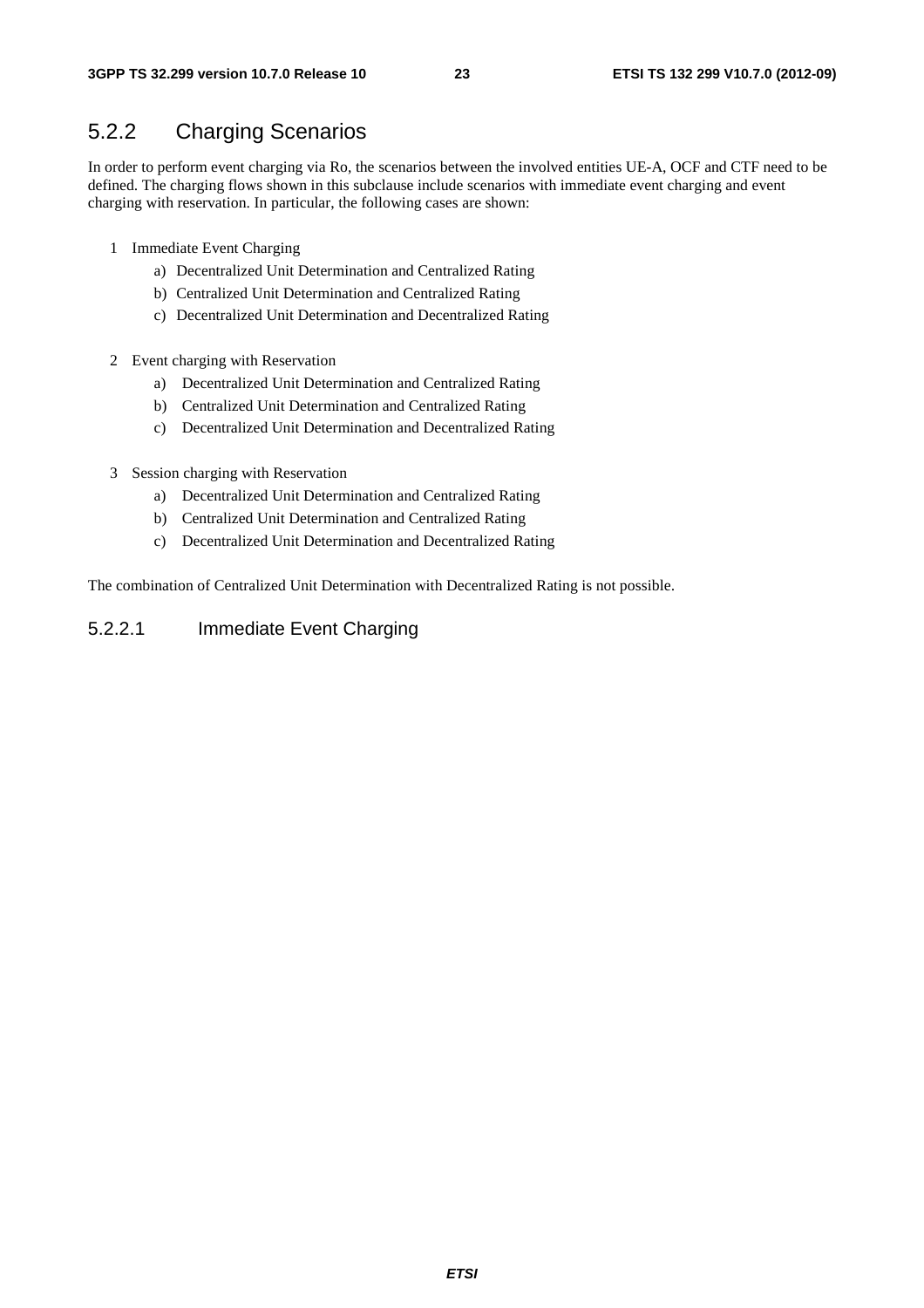### 5.2.2.1.1 Decentralized Unit Determination and Centralized Rating

In the following scenario, CTF asks the OCF to assign a defined number of units.



### **Figure 5.2.2.1.1: Immediate Event Charging with Centralized Rating and Decentralized Unit Determination**

- 1. **Request for resource usage:** UE-A requests the desired resource from the network element.
- 2. **Units Determination:** depending on the requested service the CTF determines the number of units accordingly.
- 3. **Debit Units Request:** the CTF requests the OCF to assign the defined number of units.
- 4. **Rating Control:** assisted by the rating entity the OCF calculates the number of monetary units that represents the price for the number of units determined in item 2.
- 5. **Account Control:** provided that the user's credit balance is sufficient, the OCF triggers the deduction of the calculated amount from the subscriber's account.
- 6. **Debit Units Response:** the OCF informs the CTF of the number of granted units.
- 7. **Content/Service Delivery:** the CTF delivers the content/service at once, in fractions or in individually chargeable items, corresponding to the number of granted units.
- 8. **Credit Unit Control (cont.):** this function block is optional and a replication of items 2 to 6.
- 9. **Content/Service Delivery (cont.):** the continuation of content delivery occurs in correspondence with the occurrence of item 8.
- 10. **Session released:** Session is released.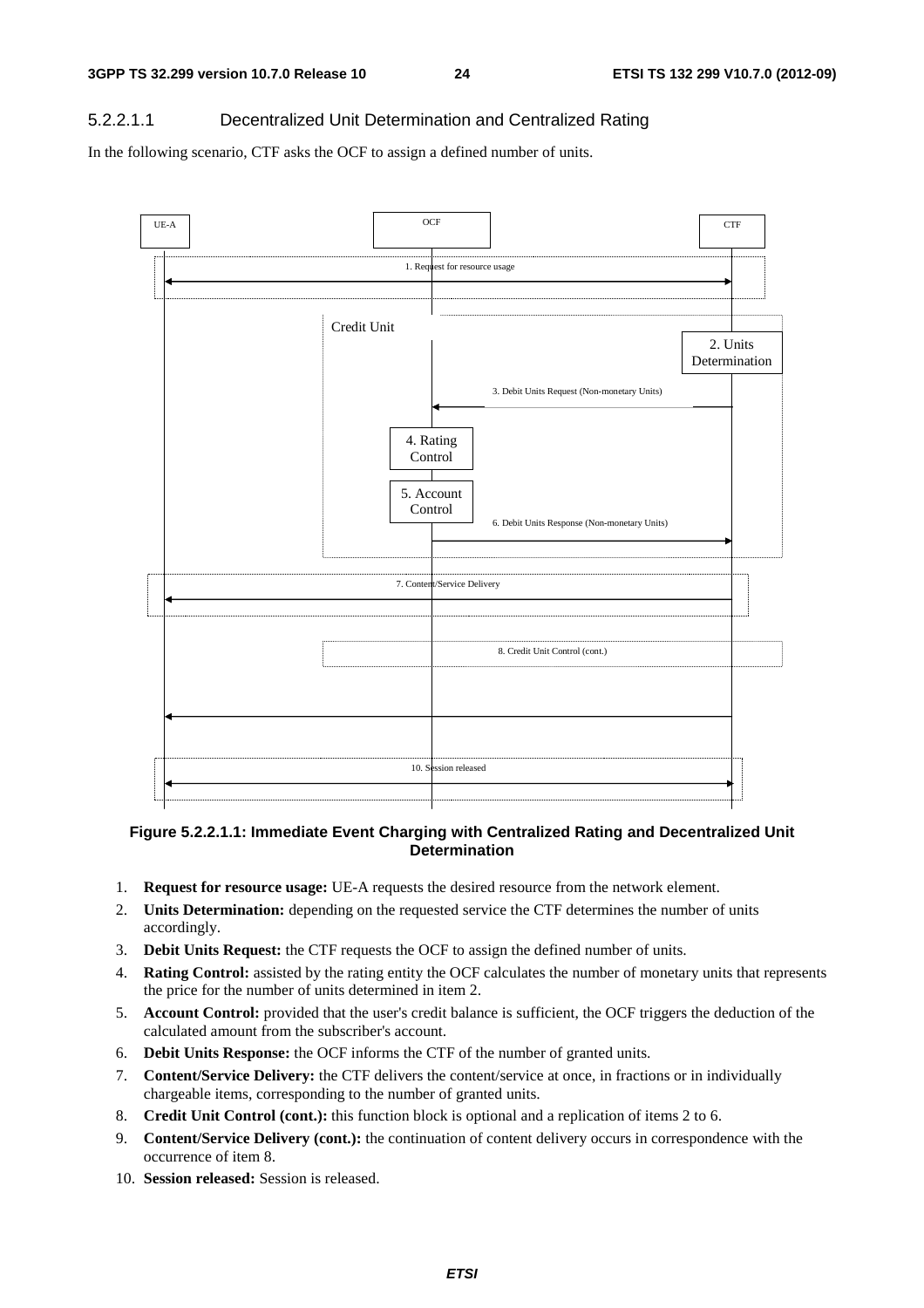### 5.2.2.1.2 Centralized Unit Determination and Centralized Rating

In the following scenario, CTF asks the OCF to assign units based on the service identifier specified by the CTF.



#### **Figure 5.2.2.1.2: Immediate Event Charging with Centralized Rating and Centralized Unit Determination**

- 1. **Request for resource usage:** The UE-A requests the desired resource or content from the network element.
- 2. **Debit Units Request:** depending on the service requested by the UE-A, the CTF selects the service identifier and forwards the Debit Units Request to the OCF.
- 3. **Units Determination:** the OCF determines the number of non-monetary units needed for the content/service delivery, based on the received service key.
- 4. **Rating Control:** assisted by the rating entity the OCF calculates the number of monetary units that represent the price for the number of units determined in item 3.
- 5. **Account Control:** provided that the user's credit balance is sufficient, the OCF triggers the deduction of the calculated amount from the subscriber's account.
- 6. **Debit Units Response:** the OCF informs the CTF of the number of granted units. This includes the case where the number of units granted indicates the permission to render the service that was identified by the received service key.
- 7. **Content/Service Delivery:** the CTF delivers the content/service at once, in fractions or in individually chargeable items, corresponding to the number of granted units.
- 8. **Credit Service Control (cont.):** this function block is optional and a replication of items 2 to 6.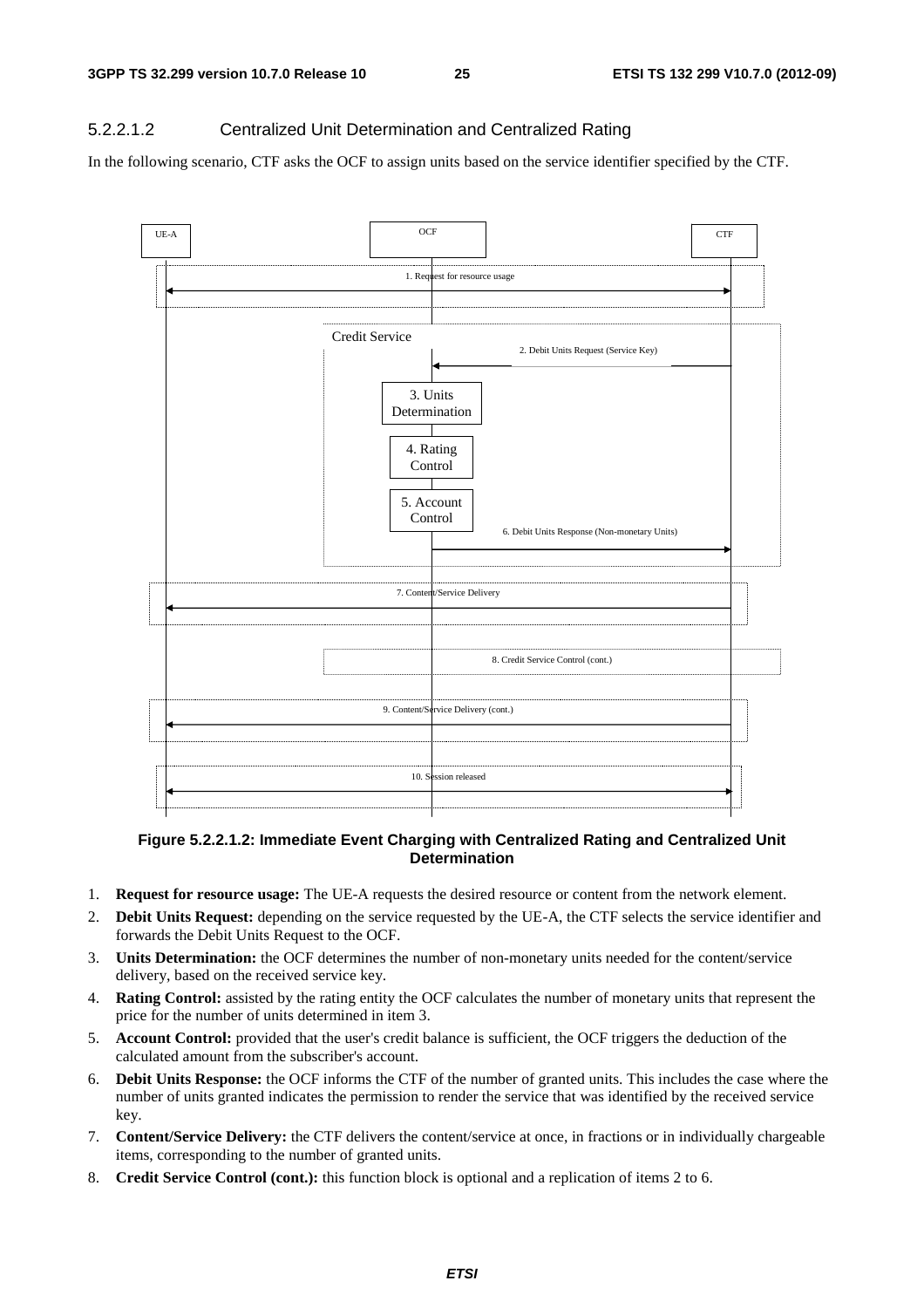- 9. **Content/Service Delivery (cont.):** the continuation of content delivery occurs in correspondence with the occurrence of item 8.
- 10. **Session released:** the session is released.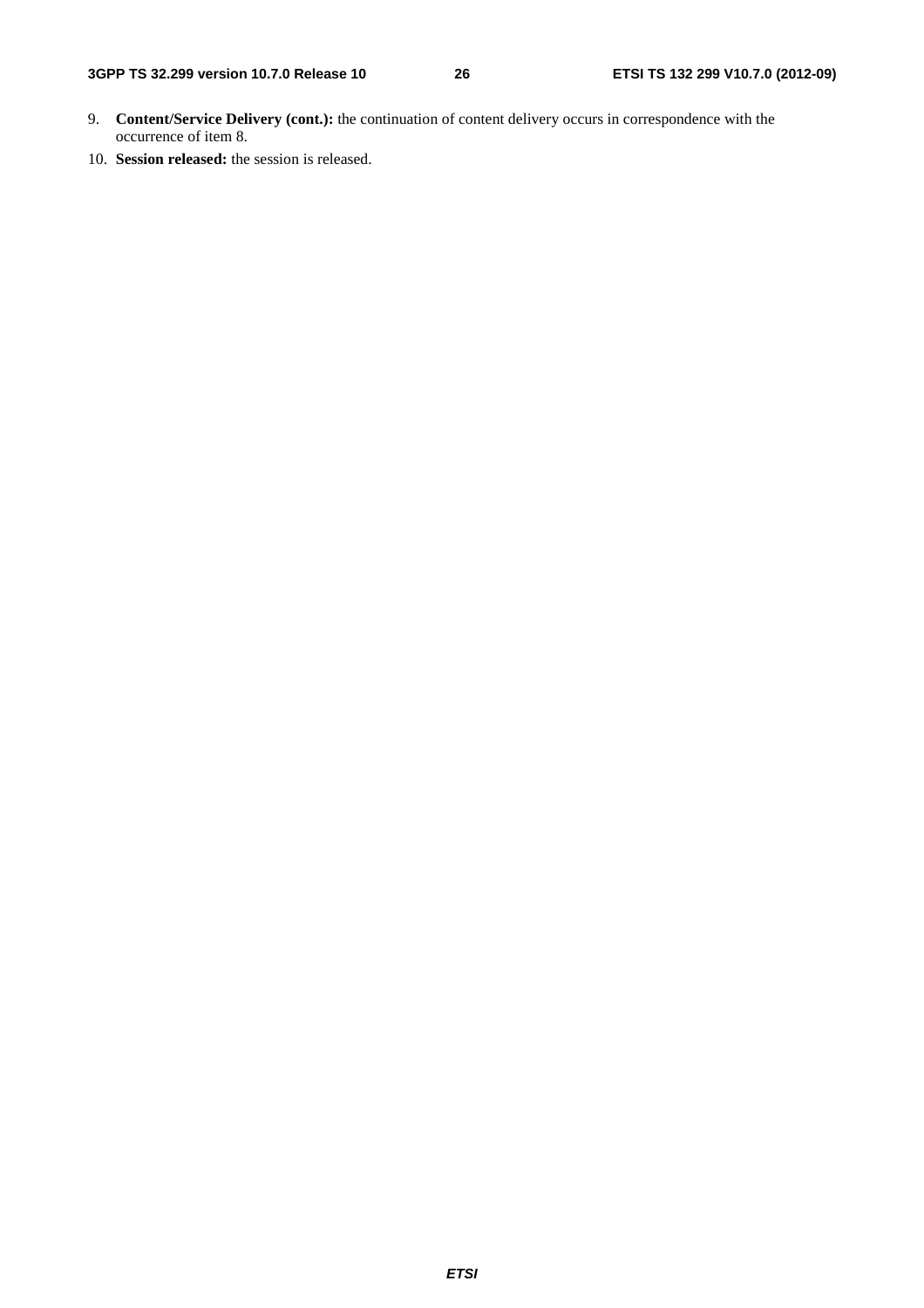### 5.2.2.1.3 Decentralized Unit Determination and Decentralized Rating

In the following scenario, the CTF asks the OCF to assure the deduction of an amount of the specified number of monetary units from the subscriber's account.



### **Figure 5.2.2.1.3: Immediate Event Charging with Decentralized Rating and Decentralized Unit Determination**

- 1. **Request for resource usage:** The UE-A requests the desired content from the network element.
- 2. **Units Determination:** depending on the service requested by the UE-A, the CTF determines the number of units accordingly.
- 3. **Rating Control:** the CTF calculates the number of monetary units that represent the price for the number of units determined in item 2.
- 4. **Debit Units Request:** the CTF requests the OCF to assure the deduction of an amount corresponding to the calculated number of monetary units from the subscriber's account.
- 5. **Account Control:** provided that the user's credit balance is sufficient, the OCF triggers the deduction of the calculated amount from the subscriber's account.
- 6. **Debit Units Response:** the OCF indicates to the CTF the number of deducted monetary units.
- 7. **Content/Service Delivery:** the CTF delivers the content/service at once, in fractions or in individually chargeable items, corresponding to the number of units as specified in items 2 and 3.
- 8. **Credit Amount Control (cont.):** this function block is optional and a replication of items 2 to 6.
- 9. **Content/Service Delivery (cont.):** the continuation of content delivery occurs in correspondence with the occurrence of item 8.
- 10. **Session released:** the session is released.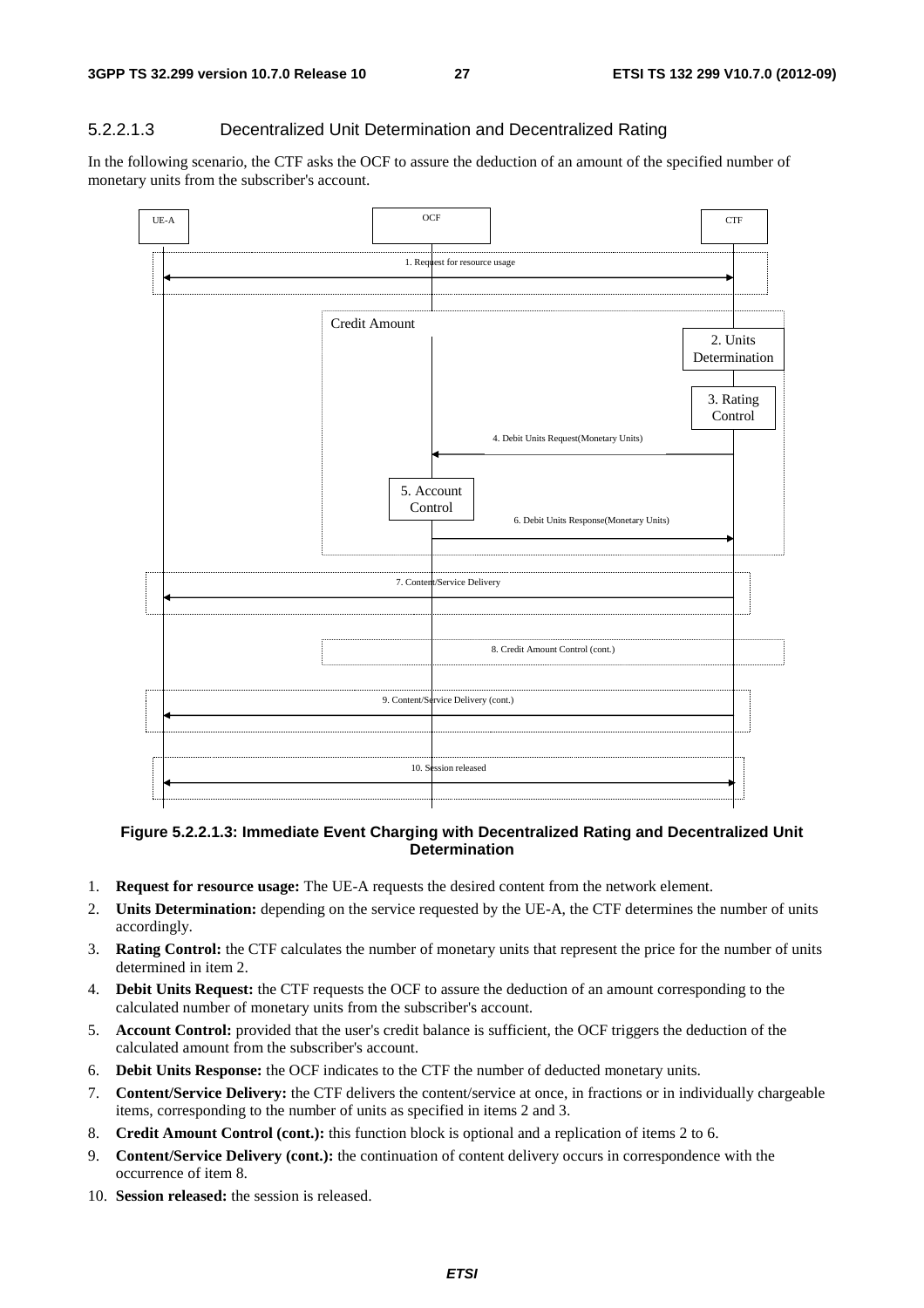### 5.2.2.1.4 Further Options

In addition to the flows that are specified in the previous subclauses, the Debit Unit operation may alternatively be carried out concurrently with service delivery, or after completion of service delivery.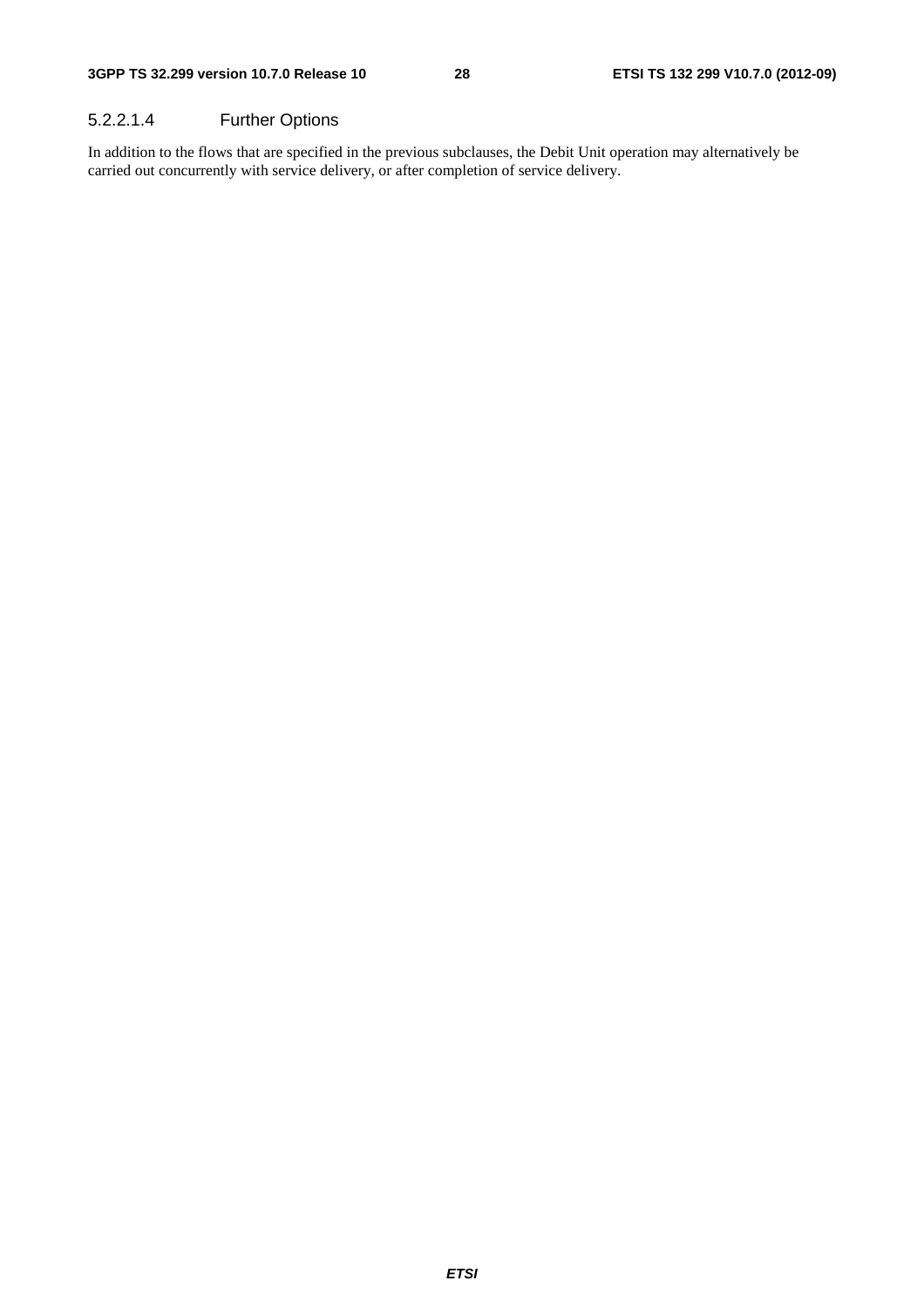### 5.2.2.2 Event Charging with Reservation

#### 5.2.2.2.1 Decentralized Unit Determination and Centralized Rating

In the following scenario, the CTF requests the reservation of units prior to service delivery. An account debit operation is carried out following the conclusion of service delivery.



### **Figure 5.2.2.2.1: Event Charging with Reservation / Decentralized Unit Determination and Centralized Rating**

- 1. **Request for resource usage:** The UE-A requests the desired content/service from the NE.
- 2. **Units Determination:** depending on the requested service the CTF determines the number of units accordingly.
- 3. **Reserve Units Request:** the CTF requests the OCF to reserve the number of units determined in item 2.
- 4. **Rating Control:** assisted by the rating entity the OCF calculates the number of monetary units that represents the price for the number of units determined in item 2.
- 5. **Account Control:** the OCF checks whether the user's account balance is sufficient for the requested reservation.
- 6. **Reservation Control:** if the user's account balance is sufficient then the corresponding reservation is made.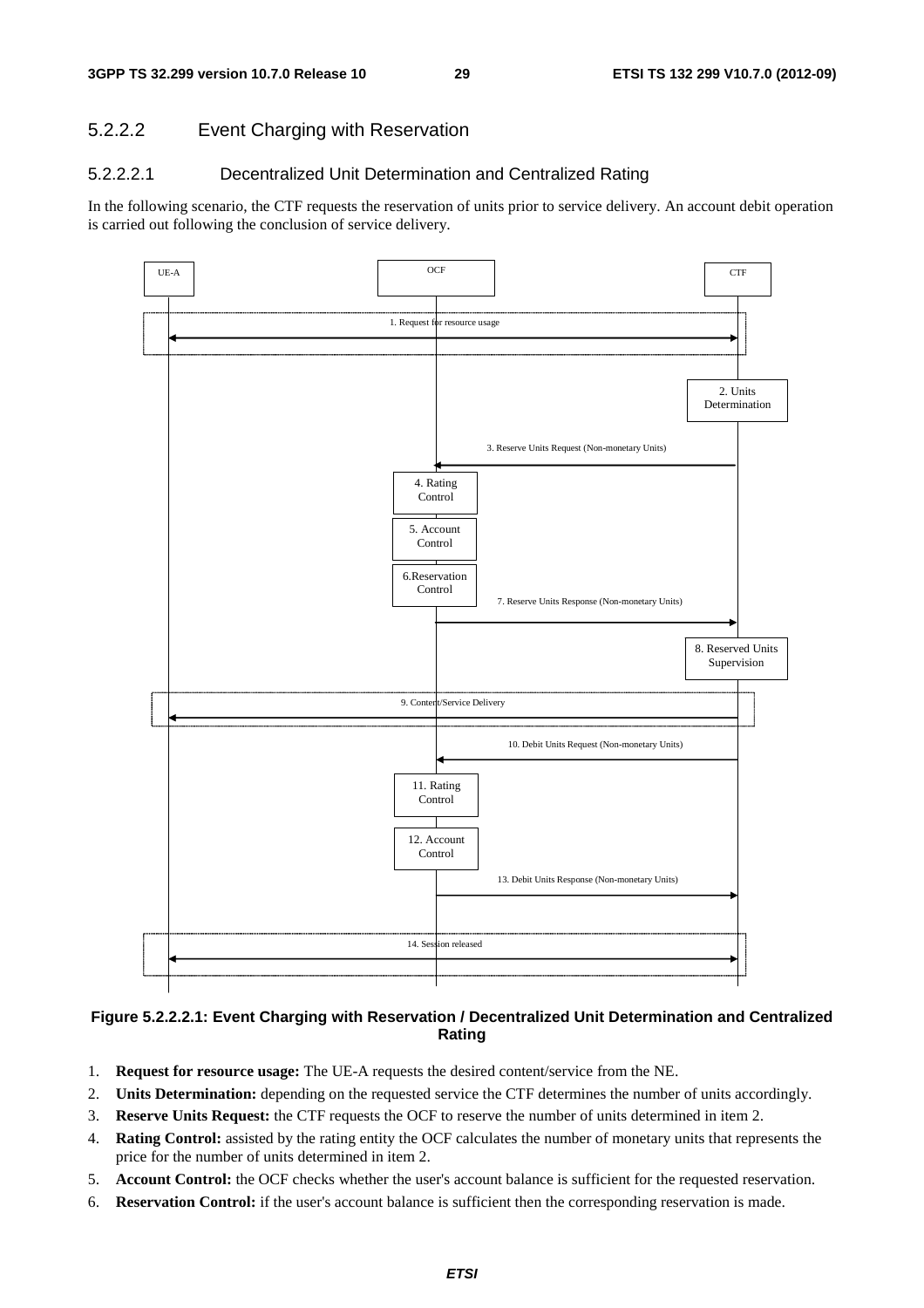- 7. **Reserve Units Response:** the OCF informs the CTF of the reserved number of units.
- 8. **Reserved Units Supervision:** simultaneously with the service delivery, the CTF monitors the consumption of the reserved units.
- 9. **Content/Service Delivery:** the CTF delivers the content/service at once, in fractions or in individually chargeable items, corresponding to the reserved number of units.
- 10. **Debit Units Request:** the CTF requests the OCF to assure the deduction of an amount corresponding to the consumed number of units from the subscriber's account. In the case that no further units are required for this service, an appropriate indication triggering the release of the remaining reservation is given.
- 11. **Rating Control:** assisted by the rating entity the OCF calculates the number of monetary units to deduct from the subscriber's account.
- 12. **Account Control:** the OCF triggers the deduction of the calculated amount from the subscriber's account.
- 13. **Debit Units Response:** the OCF informs the CTF of the actually deducted units.
- 14. **Session Release:** the session is released.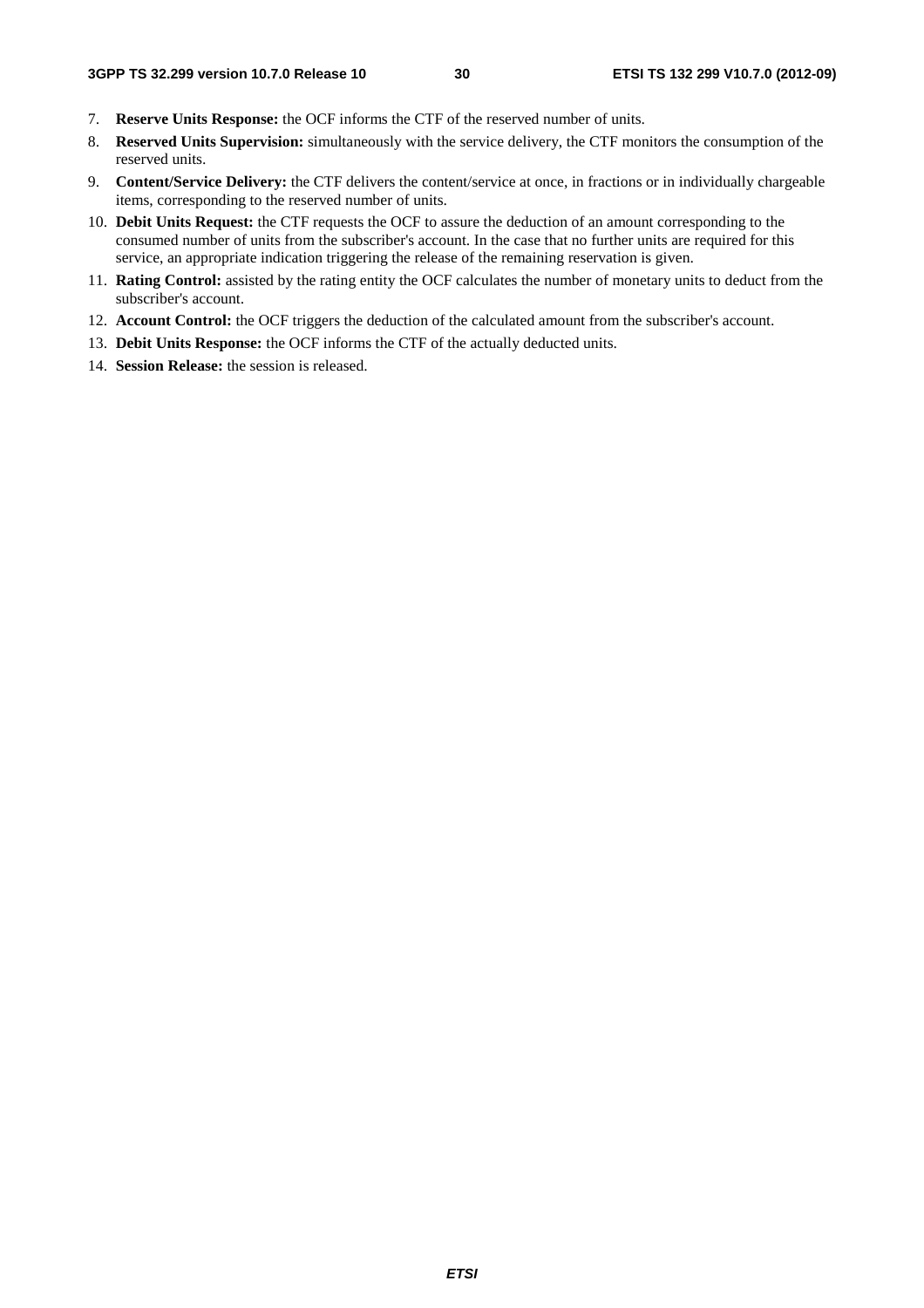### 5.2.2.2.2 Centralized Unit Determination and Centralized Rating

In the following scenario, the CTF requests the OCF to reserve units based on the service identifier specified by the CTF. An account debit operation is carried out following the conclusion of service delivery.



### **Figure 5.2.2.2.2: Event Charging with Reservation / Centralized Unit Determination and Centralized Rating**

- 1. **Request for resource usage:** The UE-A requests the desired content from the CTF.
- 2. **Reserve Units Request:** depending on the service requested by the UE-A, the CTF selects the service identifier and forwards the Reserve Units Request to the OCF.
- 3. **Units Determination:** the OCF determines the number of non-monetary units needed for the content/service delivery, based on the received service key.
- 4. **Rating Control:** assisted by the rating entity the OCF calculates the number of monetary units that represent the price for the number of units determined in item 3.
- 5. **Account Control:** the OCF checks whether the user's account balance is sufficient for the requested reservation.
- 6. **Reservation Control:** if the user's account balance is sufficient, then the corresponding reservation is made.
- 7. **Reserve Units Response:** the OCF informs the CTF of the reserved number of units. This includes the case where the number of units reserved indicates the permission to render the service that was identified by the received service key.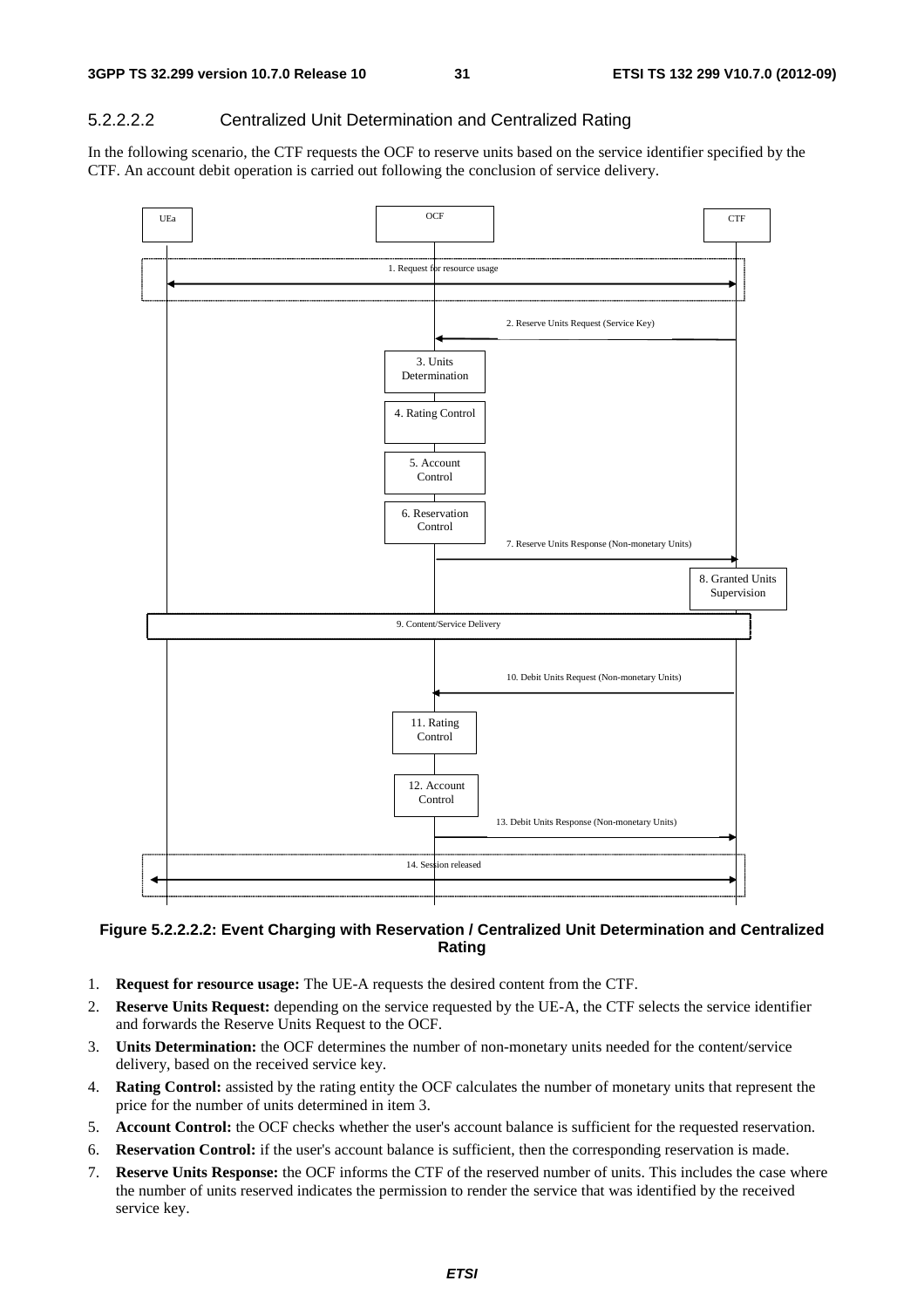- 8. **Granted Units** Supervision**:** simultaneously with the service delivery, the CTF monitors the consumption of the reserved units.
- 9. **Content/Service Delivery:** the CTF delivers the content/service at once, in fractions or in individually chargeable items, corresponding to the reserved number of units.
- 10. **Debit Units Request:** the CTF provides according to previous Reserve Units Response the request to deduct the amount of units corresponding to the consumed number of units.
- **11. Rating Control:** assisted by the rating entity the OCF calculates the number of monetary units to deduct from the subscriber's account.
- 12. **Account Control:** the OCF triggers the deduction of the calculated amount from the subscriber's account.
- **13. Debit Units Response:** the OCF informs the CTF of the actually deducted units.
- 14. **Session Released:** the session is released.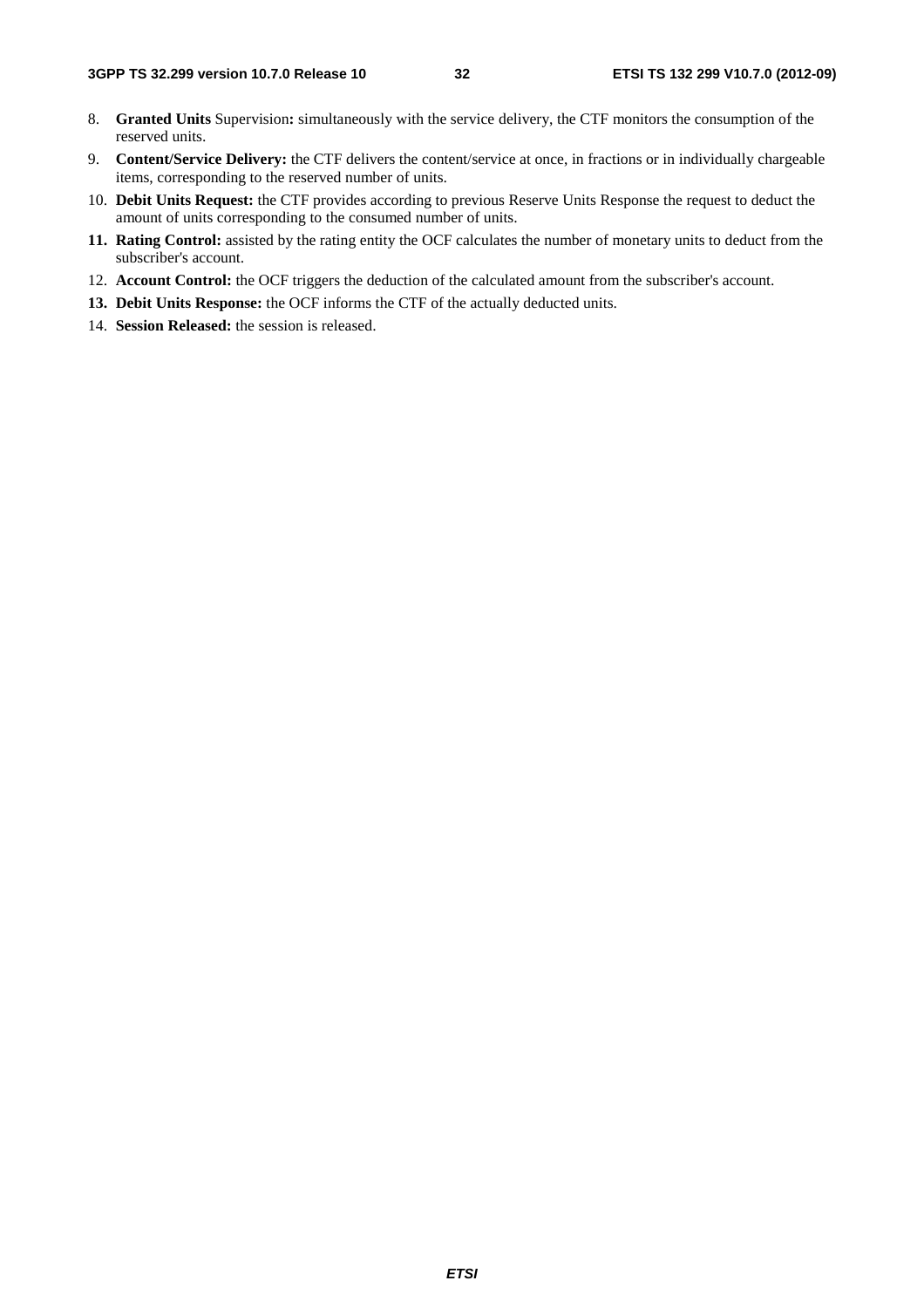### 5.2.2.2.3 Decentralized Unit Determination and Decentralized Rating

In the following scenario, the CTF request the OCF to assure the reservation of an amount of the specified number of monetary units from the subscriber's account. An account debit operation that triggers the deduction the amount from the subscriber's account is carried out following the conclusion of service delivery.



#### **Figure 5.2.2.2.3: Event Charging with Reservation / Centralized Unit Determination and Centralized Rating**

- 1. **Request for resource usage:** The UE-A requests the desired content from the CTF.
- 2. **Units Determination:** depending on the service requested by the UE-A, the CTF determines the number of units accordingly.
- 3. **Rating Control:** the CTF calculates the number of monetary units that represent the price for the number of units determined in item 2.
- 4. **Reserve Units Request:** the CTF requests the OCF to assure the reservation of an amount corresponding to the calculated number of monetary units from the subscriber's account.
- 5. **Account Control:** the OCF checks whether the user's account balance is sufficient for the requested reservation.
- 6. **Reservation Control:** if the user's credit balance is sufficient, then the corresponding reservation is made.
- **7. Reserve Units Response:** the OCF informs the CTF of the reserved number of monetary units.
- 8. **Budget Control:** simultaneously with the service delivery, the CTF monitors the consumption of the granted amount.
- 9. **Content/Service Delivery:** the CTF delivers the content/service at once, in fractions or in individually chargeable items, corresponding to the number of units.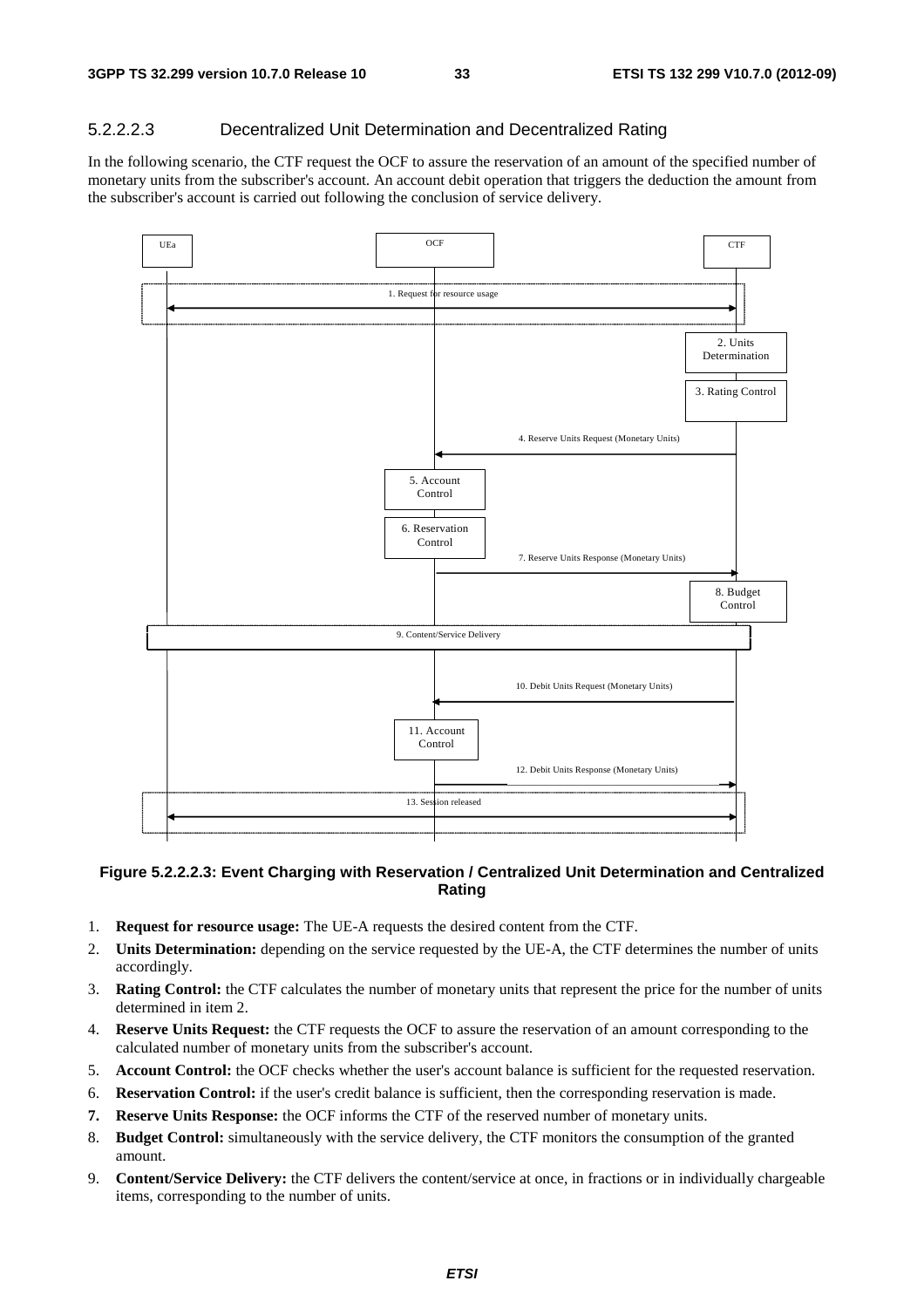- **10. Debit Units Request:** the CTF requests the OCF to assure the deduction of an amount corresponding to the consumed number of monetary units from the subscriber's account.
- 11. **Account Control:** the OCF triggers the deduction of the consumed amount from the subscriber's account.
- **12. Debit Units Response:** the OCF indicates to the CTF the number of deducted monetary units.
- 13. **Session Released:** the session is released.

### 5.2.2.3 Session charging with Reservation

### 5.2.2.3.1 Decentralized Unit Determination and Centralized Rating

In the following scenario, the CTF requests the reservation of units prior to session supervision. An account debit operation is carried out following the conclusion of session termination.



### **Figure 5.2.2.3.1: Session Charging with Reservation / Decentralized Unit Determination and Centralized Rating**

1. **Request for resource usage:** The UE-A requests session establishment from the CTF.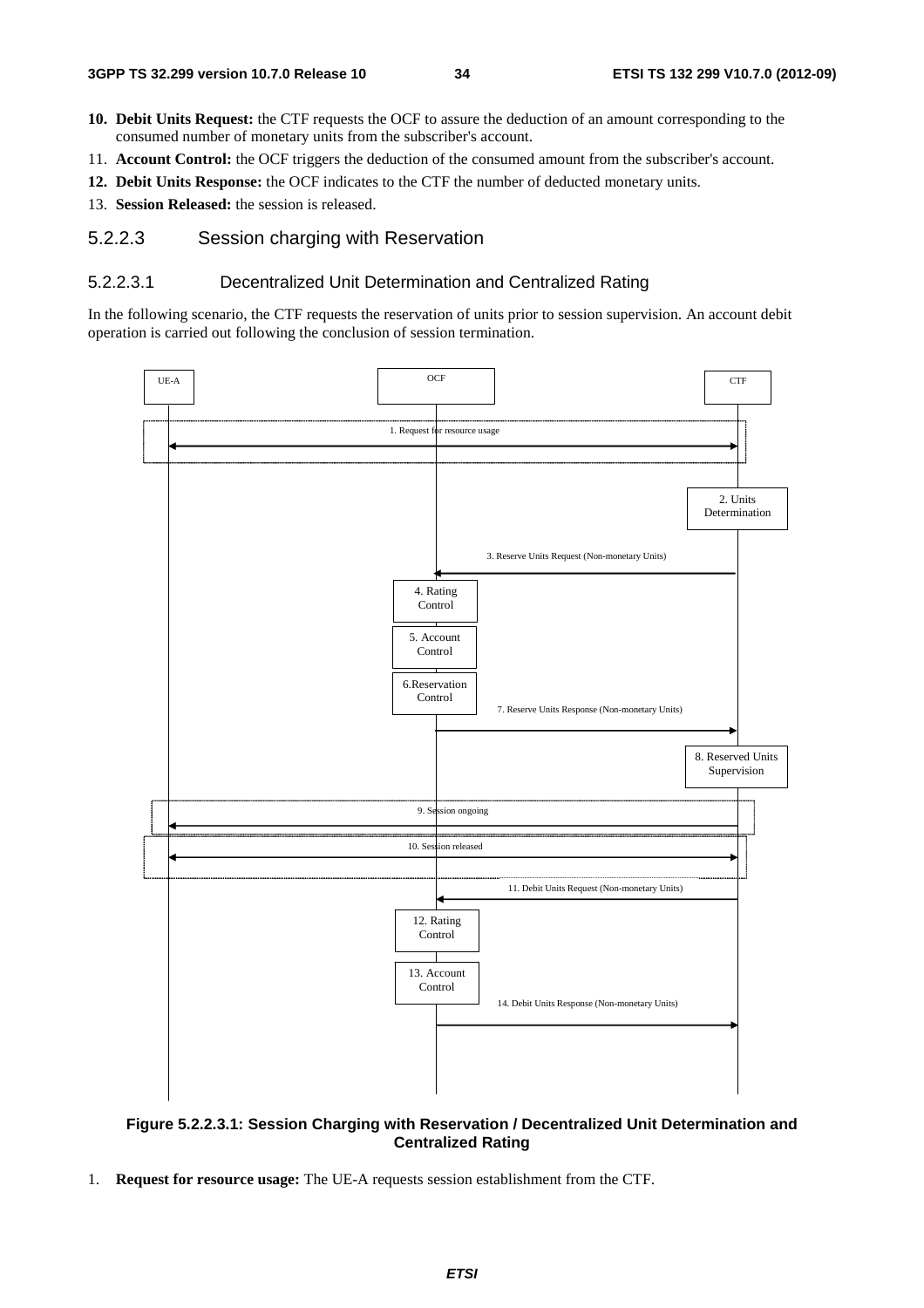- 2. **Units Determination:** depending on the requested type of the session the CTF determines the number of units accordingly.
- 3. **Reserve Units Request:** the CTF requests the OCF to reserve the number of units determined in item 2
- 4. **Rating Control:** assisted by the rating entity the OCF calculates the number of monetary units that represents the price for the number of units determined in item 2.
- 5. **Account Control:** the OCF checks whether the user's account balance is sufficient for the requested reservation.
- 6. **Reservation Control:** if the user's account balance is sufficient then the corresponding reservation is made.
- 7. **Reserve Units Response:** the OCF informs the CTF of the reserved number of units.
- 8. **Reserved Units Supervision:** simultaneously with the ongoing session, the CTF monitors the consumption of the reserved units.
- 9. **Session ongoing:** the CTF maintains the session. One or more debit and reserve operations may be performed when the session is ongoing.
- 10. **Session Release:** the session is released
- 11. **Debit Units Request:** the CTF requests the OCF to assure the deduction of an amount corresponding to the consumed number of units from the subscriber's account.
- 12. **Rating Control:** assisted by the rating entity the OCF calculates the number of monetary units to deduct from the subscriber's account.
- 13. **Account Control:** the OCF triggers the deduction of the calculated amount from the subscriber's account.
- 14. **Debit Units Response:** the OCF informs the CTF of the actually deducted units.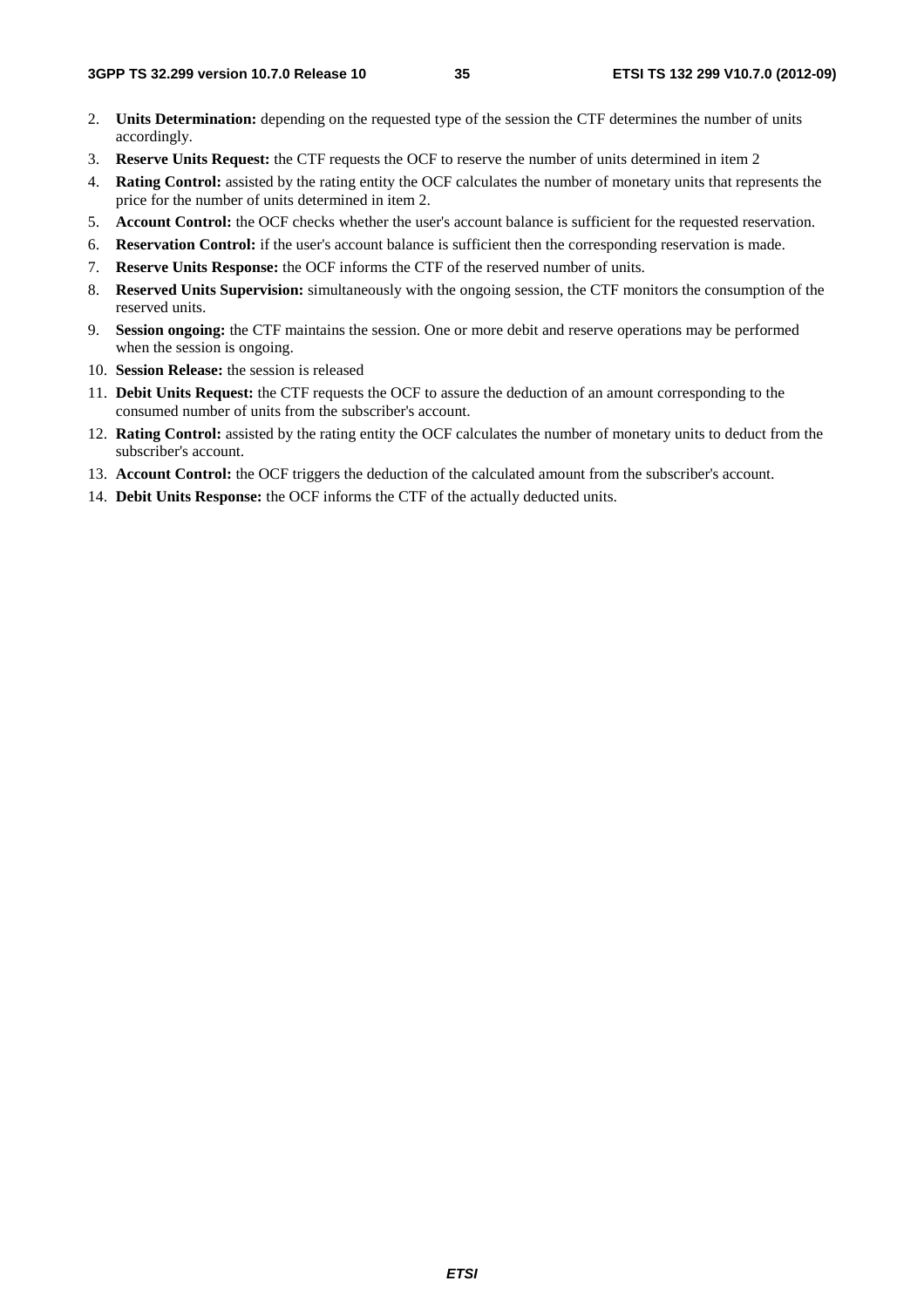#### 5.2.2.3.2 Centralized Unit Determination and Centralized Rating

In the following scenario, the CTF requests the OCF to reserve units based on the session identifiers specified by the CTF. An account debit operation is carried out following the conclusion of session.



**Figure 5.2.2.3.2: Session Charging with Reservation / Centralized Unit Determination and Centralized Rating**

- 1. **Request for resource usage:** The UE-A requests the session establishment from the CTF.
- 2. **Reserve Units Request:** depending on the requested type of the session by the UE-A, the CTF selects the service identifier and forwards the Reserve Units Request to the OCF.
- 3. **Units Determination:** the OCF determines the number of non-monetary units needed for the content/service delivery, based on the received service key.
- 4. **Rating Control:** assisted by the rating entity the OCF calculates the number of monetary units that represent the price for the number of units determined in item 3.
- 5. **Account Control:** the OCF checks whether the user's account balance is sufficient for the requested reservation.
- 6. **Reservation Control:** if the user's account balance is sufficient, then the corresponding reservation is made.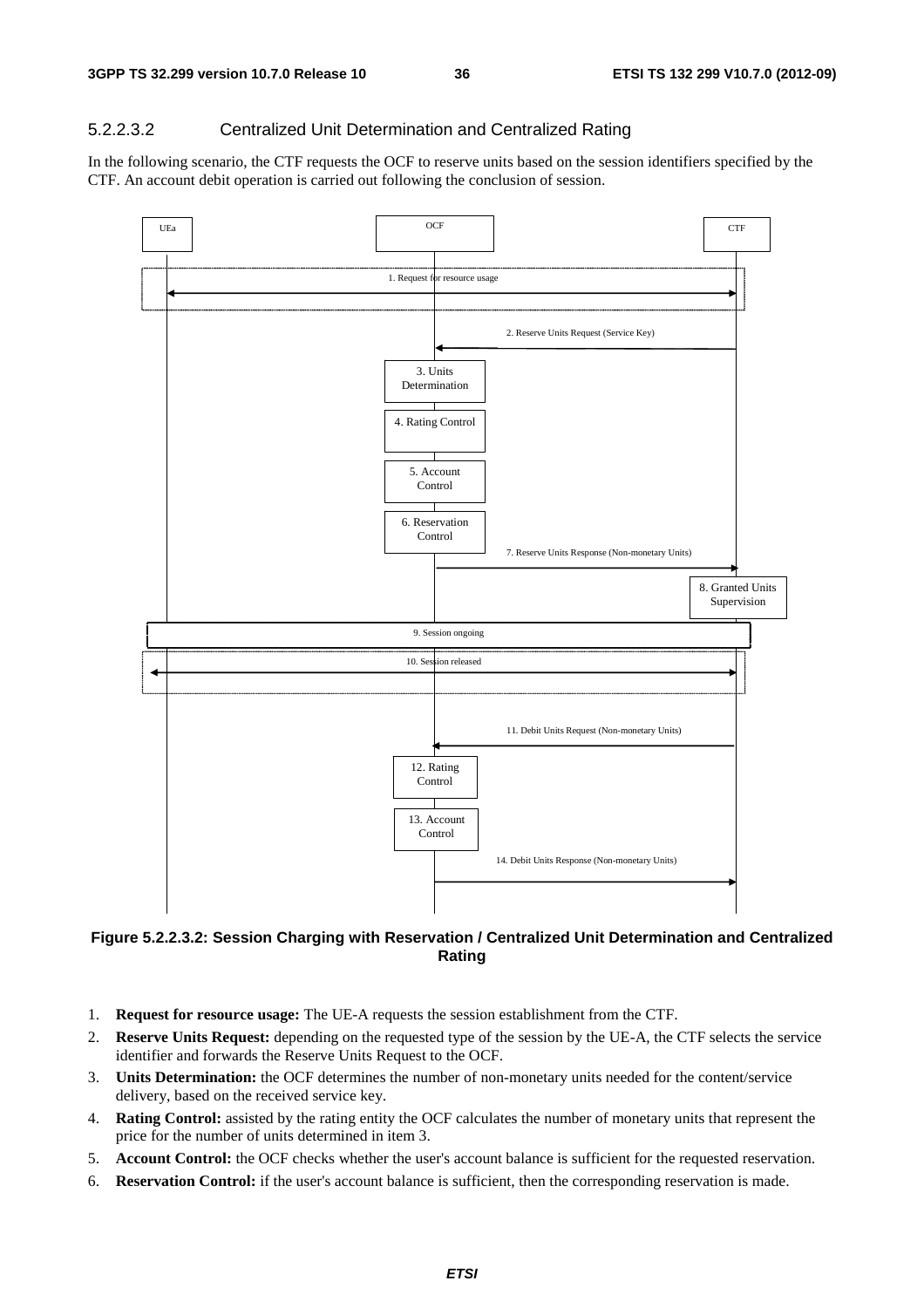- 7. **Reserve Units Response:** the OCF informs the CTF of the reserved number of units. This includes the case where the number of units reserved indicates the permission to render the service that was identified by the received service key.
- 8. **Granted Units** Supervision**:** simultaneously with the ongoing session, the CTF monitors the consumption of the reserved units.
- 9. **Session ongoing:** the CTF maintains the session. One or more debit and reserve operations may be performed when the session is ongoing.
- **10. Session Released:** the session is released.
- 11. **Debit Units Request:** the CTF requests the OCF to assure the deduction of an amount corresponding to the consumed number of units from the subscriber's account
- 12. **Rating Control:** assisted by the rating entity the OCF calculates the number of monetary units to deduct from the subscriber's account.
- **13. Account Control:** the OCF triggers the deduction of the calculated amount from the subscriber's account.
- **14. Debit Units Response:** the OCF informs the CTF of the actually deducted units.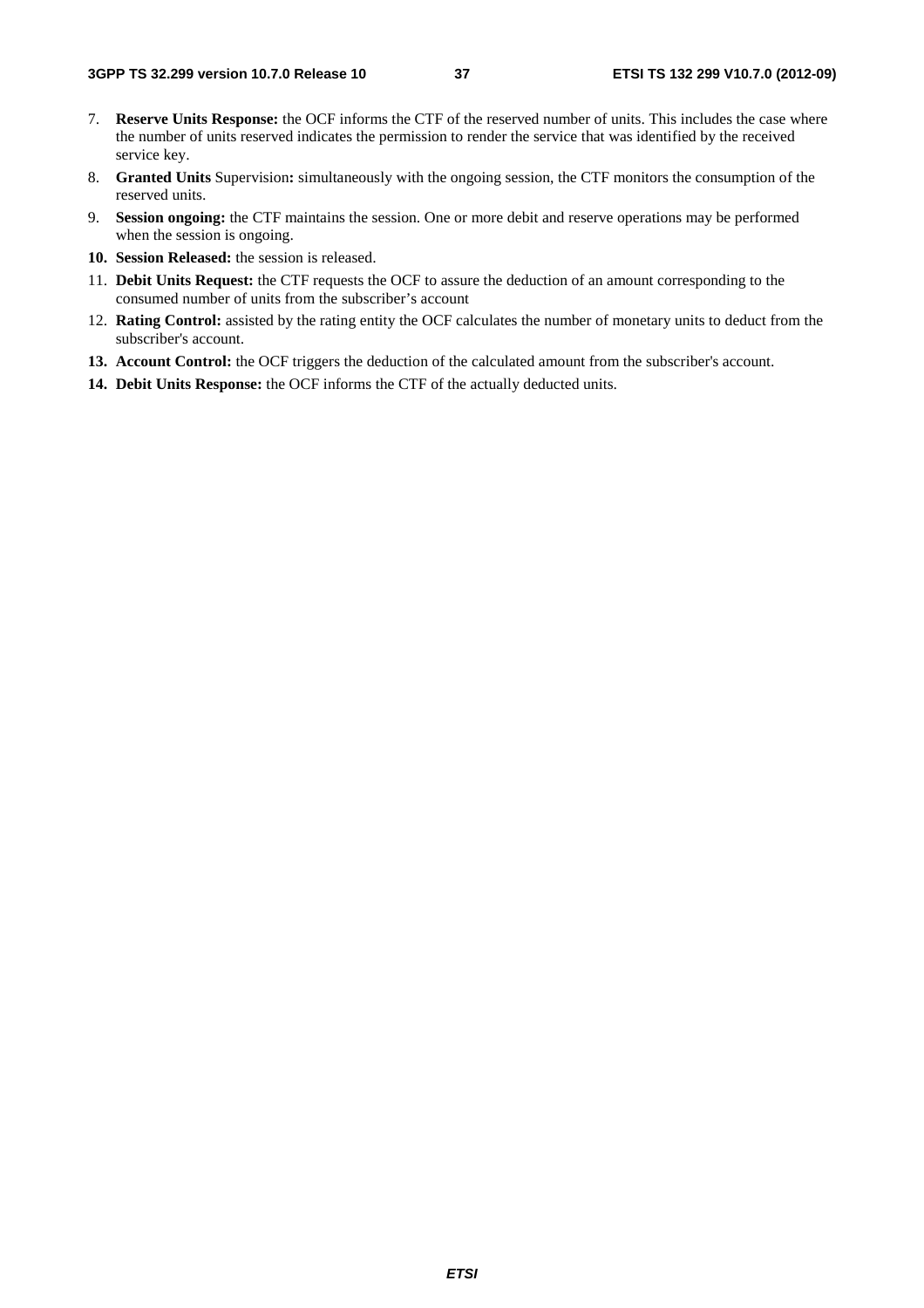#### 5.2.2.3.3 Decentralized Unit Determination and Decentralized Rating

In the following scenario, the CTF request the OCF to assure the reservation of an amount of the specified number of monetary units from the subscriber's account. An account debit operation that triggers the deduction the amount from the subscriber's account is carried out following the conclusion of session establishment.



#### **Figure 5.2.2.3.3: Session Charging with Reservation / Decentralized Unit Determination and Decentralized Rating**

- 1. **Request for resource usage:** The UE-A requests the session establishment from the CTF.
- 2. **Units Determination:** depending on the requested type of the session by the UE-A, the CTF determines the number of units accordingly.
- 3. **Rating Control:** the CTF calculates the number of monetary units that represent the price for the number of units determined in item 2.
- 4. **Reserve Units Request:** the CTF requests the OCF to assure the reservation of an amount corresponding to the calculated number of monetary units from the subscriber's account.
- 5. **Account Control:** the OCF checks whether the user's account balance is sufficient for the requested reservation.
- 6. **Reservation Control:** if the user's credit balance is sufficient, then the corresponding reservation is made.
- **7. Reserve Units Response:** the OCF informs the CTF of the reserved number of monetary units.
- 8. **Budget Control:** simultaneously with the ongoing session, the CTF monitors the consumption of the granted amount.
- 9. **Session ongoing:** the CTF maintains the session. One or more debit and reserve operations may be performed when the session is ongoing.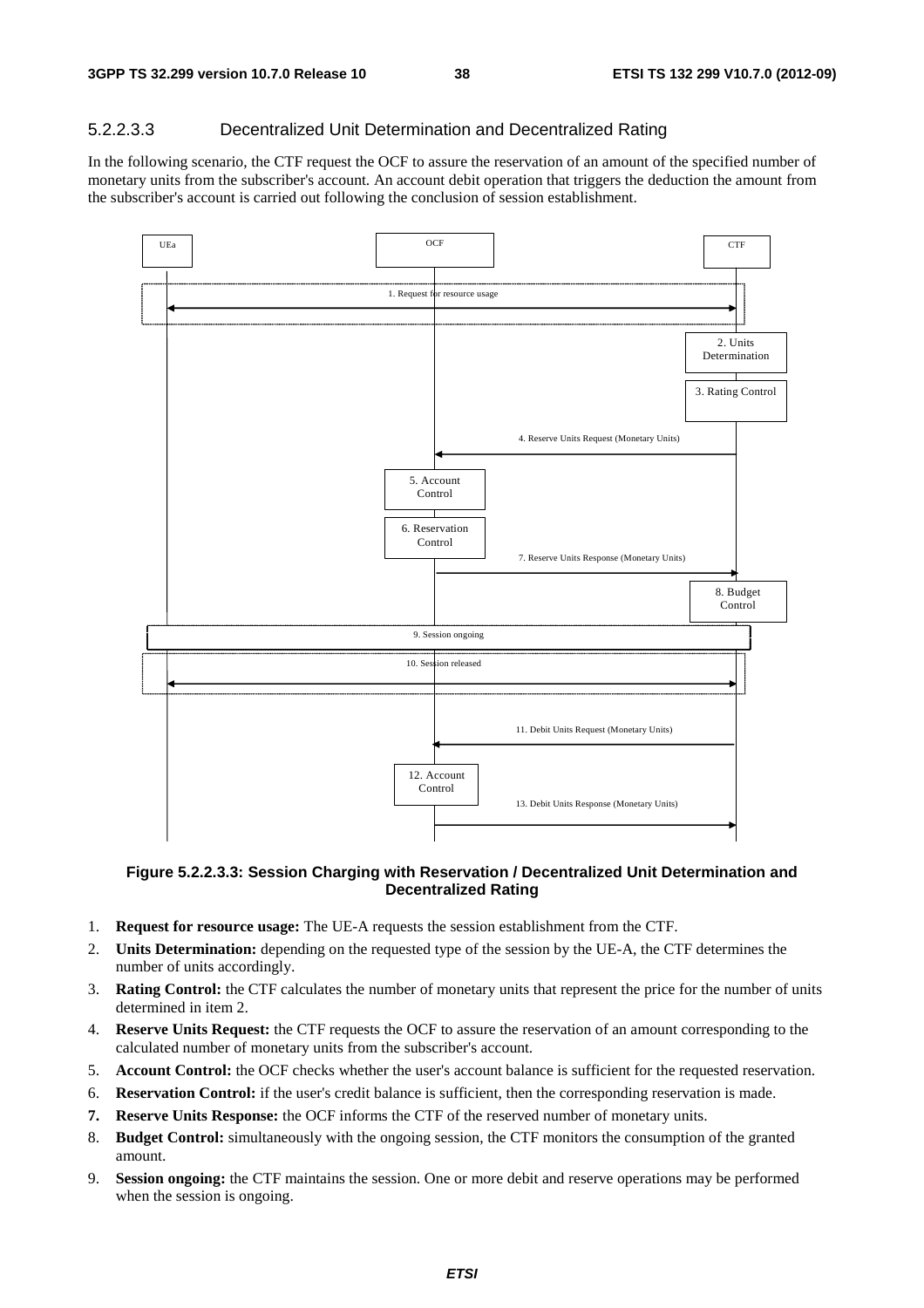- 10. **Session Released:** the session is released.
- **11. Debit Units Request:** the CTF requests the OCF to assure the deduction of an amount corresponding to the consumed number of monetary units from the subscriber's account.
- 12. **Account Control:** the OCF triggers the deduction of the consumed amount from the subscriber's account.
- 13. **Debit Units Response:** the OCF indicates to the CTF the number of deducted monetary units.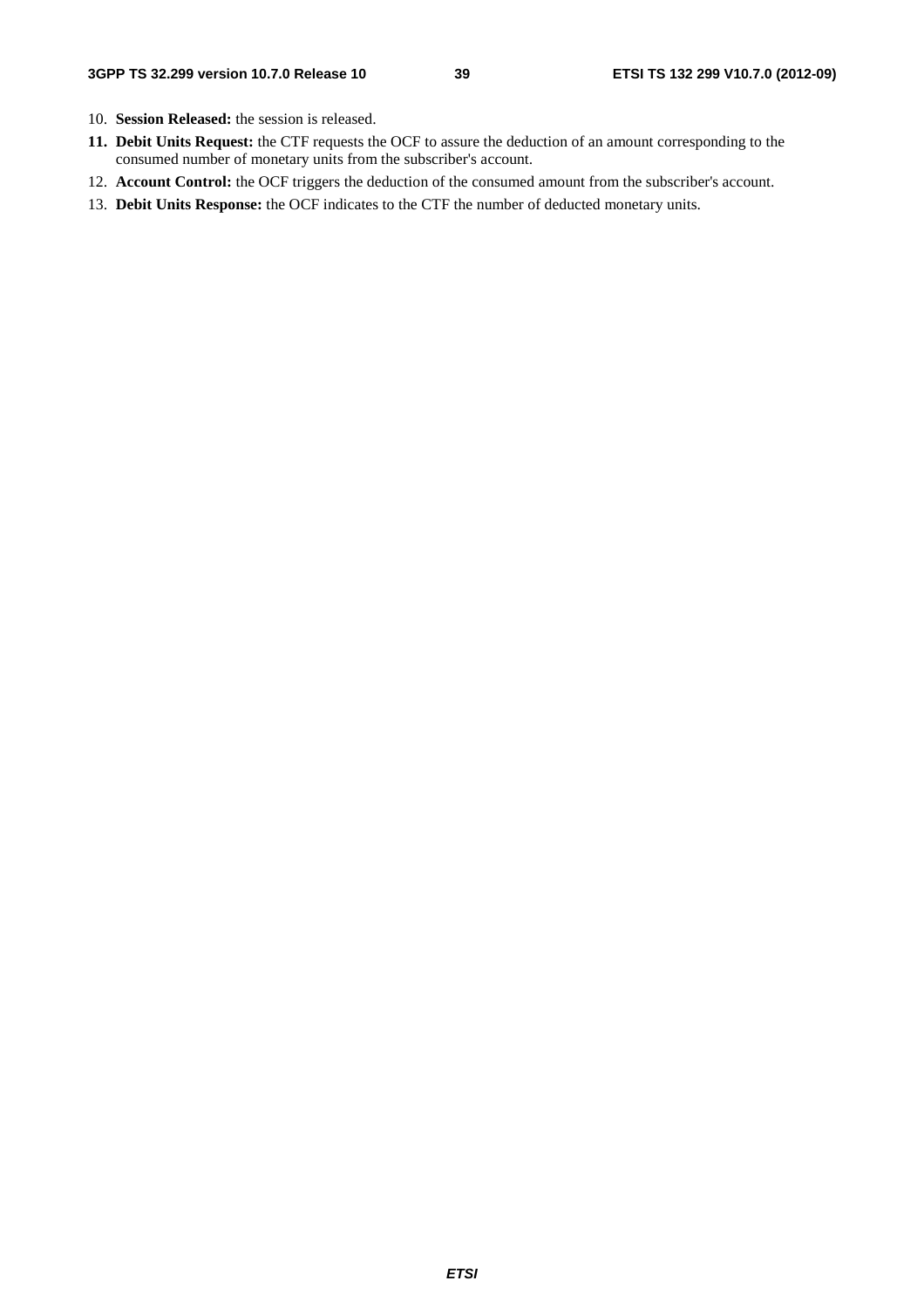### 5.2.3 Basic Operations

On-line credit control uses two basic logical operations: Debit Units and Reserve Units.

- "*Debit Units Request*"; sent from CTF  $\rightarrow$  OCF After receiving a service request from the subscriber, the CTF sends a *Debit Units Request* to the OCF. The CTF may either specify a service identifier (centralised unit determination) or the number of units requested (decentralised unit determination). For refund purpose, the CTF sends a *Debit Units Request* to the OCF as well.
- "*Debit Units Response*"; sent from OCF  $\rightarrow$  CTF The OCF replies with a *Debit Units Response*, which informs the CTF of the number of units granted as a result of the *Debit Units Request*. This includes the case where the number of units granted indicates the permission to render the requested service. For refund purpose, the OCF replies with a *Debit Units Response*.
- *"Reserve Units Request"*; sent from CTF  $\rightarrow$  OCF Request to reserve a number of units for the service to be provided by an CTF. In case of centralised unit determination, the CTF specifies a service identifier in the *Reserve Unit Request*, and the OCF determines the number of units requested. In case of decentralised unit determination, the number of units requested is specified by the CTF.
- "*Reserve Units Response*"; sent from OCF  $\rightarrow$  CTF Response from the OCF which informs the CTF of the number of units that were reserved as a result of the "*Reserve Units Request*".

IEC uses the Direct Debiting One Time Event procedure specified in RFC 4006 and therefore is performed by the use of the logical "Debit Units" operation, as specified in section 6.3.3.

SCUR and ECUR use both the "Debit Units" and "Reserve Units" operations.

SCUR uses the Session Based Credit Control procedure specified in RFC 4006. In session charging with unit reservation, when the "Debit Units" and "Reserve Units" operations are both needed, they shall be combined in one message, as specified in section 6.3.5.

For SCUR and ECUR the consumed units are deducted from the subscriber's account after service delivery. Thus, the reserved and consumed units are not necessarily the same. Using this operation, it is also possible for the CTF to modify the current reservation, including the return of previously reserved units.

Table 5.2.3.1 and table 5.2.3.2 describe the content of these operations.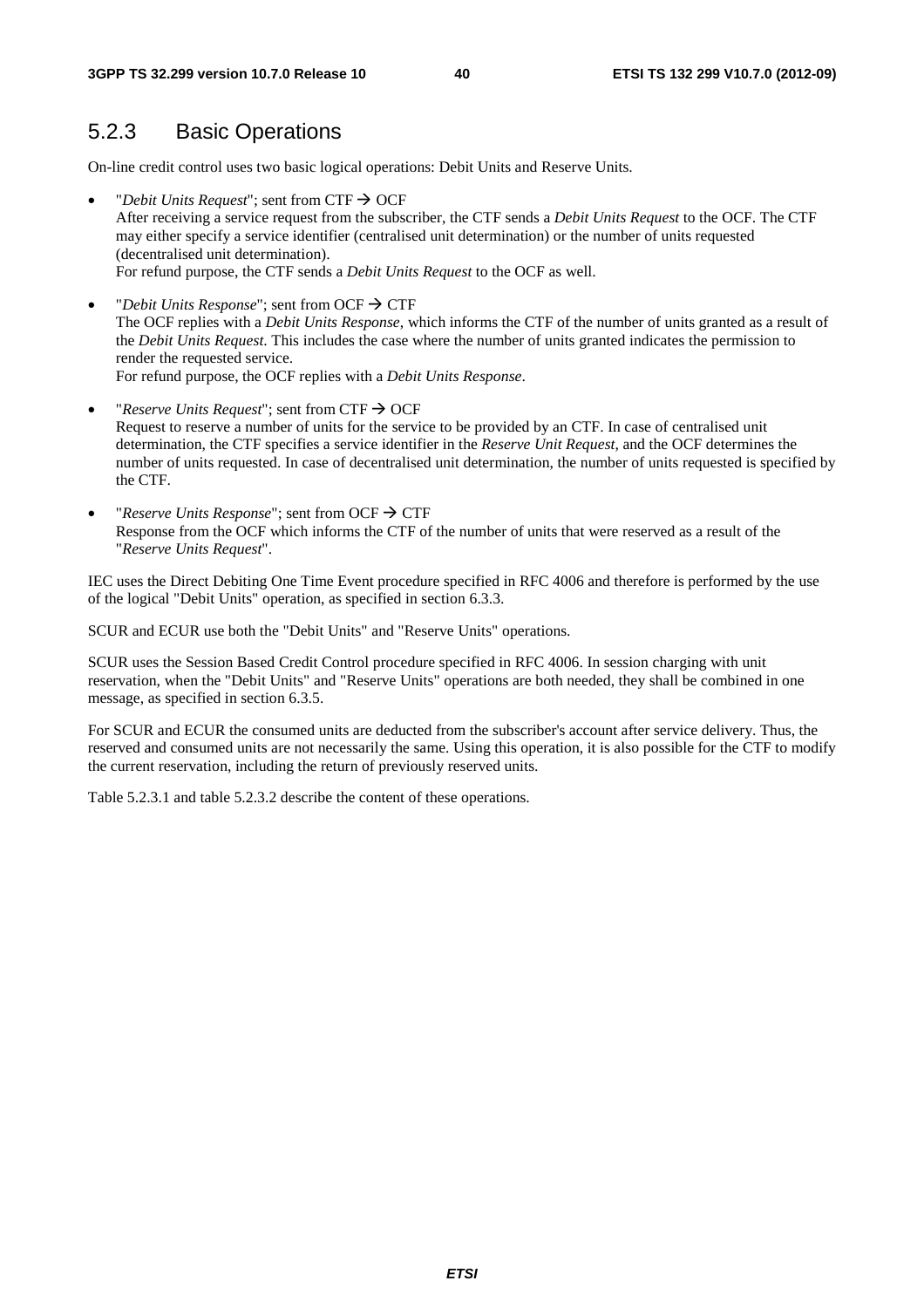| <b>Debit and Reserve Units</b> | <b>Category</b> | <b>Description</b>                                                                    |
|--------------------------------|-----------------|---------------------------------------------------------------------------------------|
| <b>Request</b>                 |                 |                                                                                       |
| Session Identifier             | M               | This field identifies the operation session.                                          |
| <b>Originator Host</b>         | M               | This field contains the identification of the source point of the operation.          |
| Originator Domain              | м               | This field contains the realm of the operation originator.                            |
| <b>Destination Domain</b>      | M               | This field contains the realm of the operation destination.                           |
| <b>Operation Identifier</b>    | M               | This field is a unique operation identifier.                                          |
| <b>Operation Token</b>         | M               | This field contains the service identifier.                                           |
| <b>Operation Type</b>          | M               | This field defines the transfer type: event for event based charging and start,       |
|                                |                 | interim, stop for session based charging.                                             |
| <b>Operation Number</b>        | M               | This field contains the sequence number of the transferred messages.                  |
| <b>Destination Host</b>        | O <sub>C</sub>  | This field contains the identification of the destination point of the operation.     |
| User Name                      | O <sub>C</sub>  | This field contains the identification of the user.                                   |
| <b>Origination State</b>       | O <sub>C</sub>  | Tbd.                                                                                  |
| <b>Origination Timestamp</b>   | O <sub>C</sub>  | This field contains the time when the operation is requested.                         |
| Subscriber Identifier          | Oм              | This field contains the identification of the mobile subscriber (i.e. MSISDN) that    |
|                                |                 | uses the requested service.                                                           |
| <b>Termination Cause</b>       | O <sub>c</sub>  | This field contains the termination reason of the service.                            |
| <b>Requested Action</b>        | O <sub>C</sub>  | This field contains the requested action.                                             |
| <b>Multiple Operation</b>      | $O_{M}$         | This field indicate the occurrence of multiple operations.                            |
| <b>Multiple Unit Operation</b> | O <sub>c</sub>  | This field contains the parameter for the quota management.                           |
| Subscriber Equipment           | O <sub>C</sub>  | This field contains the identification of the mobile device (i.e. IMEI) that uses the |
| Number                         |                 | subscriber.                                                                           |
| Proxy Information              | O <sub>C</sub>  | This field contains the parameter of the proxy.                                       |
| Route Information              | O <sub>C</sub>  | This field contains the parameter of the route.                                       |
| Service Information            | $O_{M}$         | This parameter holds the individual service specific parameters as defined in the     |
|                                |                 | corresponding 'middle tier' TS.                                                       |

**Table 5.2.3.1: Debit and Reserve Units Request Content** 

### **Table 5.2.3.2: Debit and Reserve Units Response Content**

| <b>Debit and Reserve Units Response</b> | <b>Category</b> | <b>Description</b>                                                                                                                     |
|-----------------------------------------|-----------------|----------------------------------------------------------------------------------------------------------------------------------------|
| Session Identifier                      | м               | This field identifies the operation session.                                                                                           |
| <b>Operation Result</b>                 | M               | This field identifies the result of the operation.                                                                                     |
| Originator Host                         | M               | This field contains the identification of the source point of the                                                                      |
|                                         |                 | operation.                                                                                                                             |
| Originator Domain                       | M               | This field contains the realm of the operation originator.                                                                             |
| <b>Operation Identifier</b>             | M               | This field is a unique operation identifier.                                                                                           |
| <b>Operation Type</b>                   | M               | This field defines the transfer type: event for event based charging                                                                   |
|                                         |                 | and start, interim, stop for session based charging.                                                                                   |
| <b>Operation Number</b>                 | M               | This field contains the sequence number of the transferred                                                                             |
|                                         |                 | messages.                                                                                                                              |
| <b>Operation Failover</b>               | O <sub>C</sub>  | This field contains an indication to the CTF whether or not a failover                                                                 |
|                                         |                 | handling is to be used when necessary.                                                                                                 |
| Multiple Unit Operation                 | O <sub>C</sub>  | This field contains the parameter for the quota management.                                                                            |
| <b>Operation Failure Action</b>         | O <sub>C</sub>  | For credit control sessions the content of this field enables the                                                                      |
|                                         |                 | credit-control client to decide what to do if sending credit-control                                                                   |
|                                         |                 | messages to the credit-control server has been temporarily                                                                             |
|                                         |                 | prevented.                                                                                                                             |
| <b>Operation Event Failure Action</b>   | O <sub>C</sub>  | For one time event direct debiting the content of this field enables                                                                   |
|                                         |                 | the credit-control client to decide what to do if sending credit-control<br>messages to the credit-control server has been temporarily |
|                                         |                 | prevented.                                                                                                                             |
| <b>Redirection Host</b>                 | O <sub>C</sub>  | Tbd.                                                                                                                                   |
| <b>Redirection Host Usage</b>           | O <sub>C</sub>  | Tbd.                                                                                                                                   |
| <b>Redirection Cache Time</b>           | O <sub>C</sub>  | Tbd.                                                                                                                                   |
| Proxy Information                       | O <sub>C</sub>  | This field contains the parameter of the proxy.                                                                                        |
| Route Information                       | O <sub>C</sub>  | This field contains the parameter of the route.                                                                                        |
| Failed parameter                        | O <sub>C</sub>  | This field contains missing and/or unsupported parameter that                                                                          |
|                                         |                 | caused the failure.                                                                                                                    |
| Service Information                     | O <sub>C</sub>  | This parameter holds the individual service specific parameters as                                                                     |
|                                         |                 | defined in the corresponding 'middle tier' TS.                                                                                         |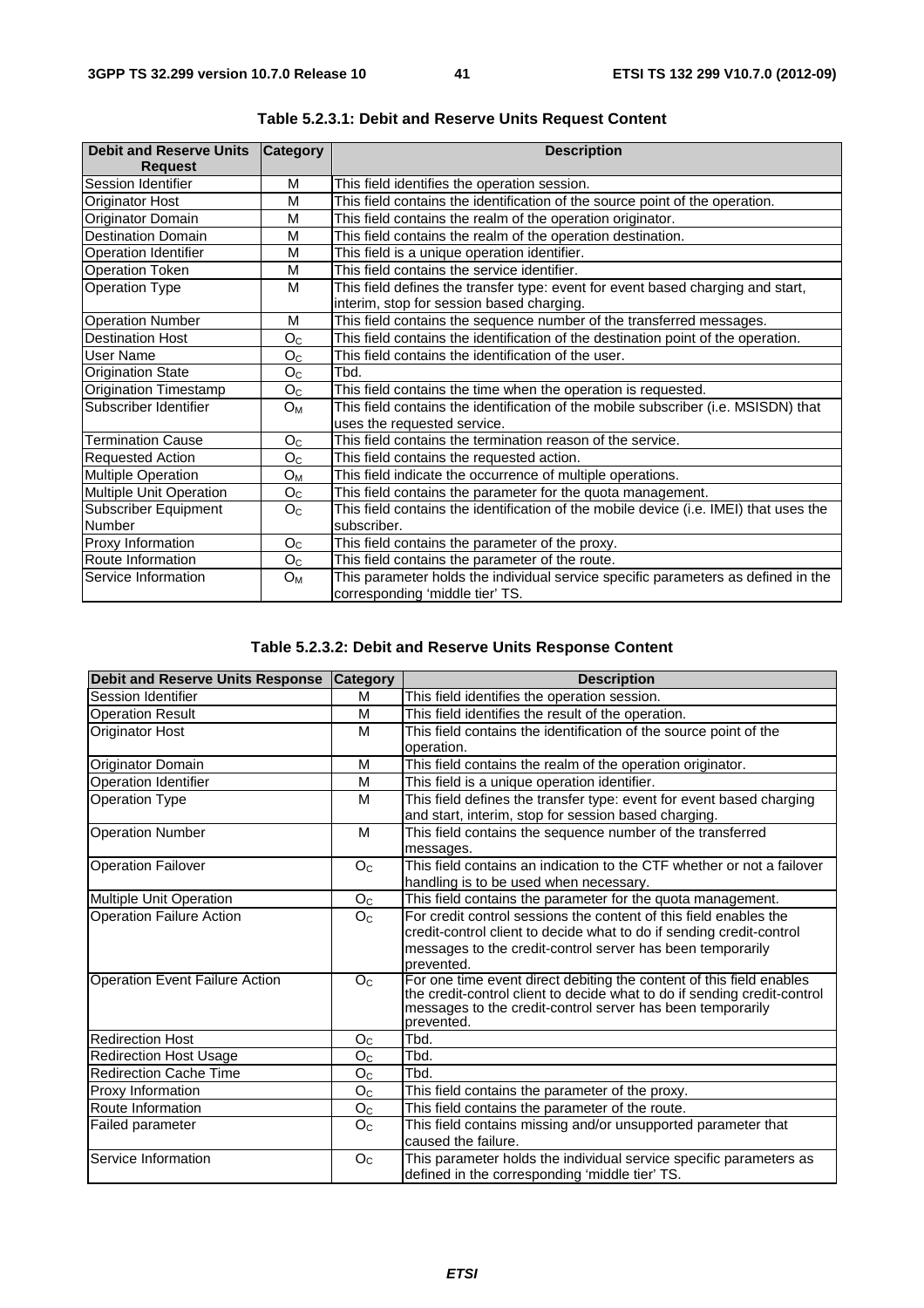## 5.3 Other requirements

## 5.3.1 Re-authorization

The server may specify an idle timeout associated with a granted quota. Alternatively, the client may have a configurable default value. The expiry of that timer shall trigger a re-authorization request.

Mid-session service events (re-authorisation triggers) may affect the rating of the current service usage. The server may instruct the credit control client to re-authorize the quota upon a number of different session related triggers that can affect the rating conditions.

When a re-authorization is trigger, the client shall reports quota usage. The reason for the quota being reported shall be notified to the server.

## 5.3.2 Threshold based re-authorization triggers

The server may optionally include an indication to the client of the remaining quota threshold that shall trigger a quota re-authorization.

## 5.3.3 Termination action

The server may specify to the client the behaviour on consumption of the final granted units; this is known as termination action.

## 5.3.4 Account Expiration

The server may provide to the client the date and time of account expiration, which the client may use depending on operator policy.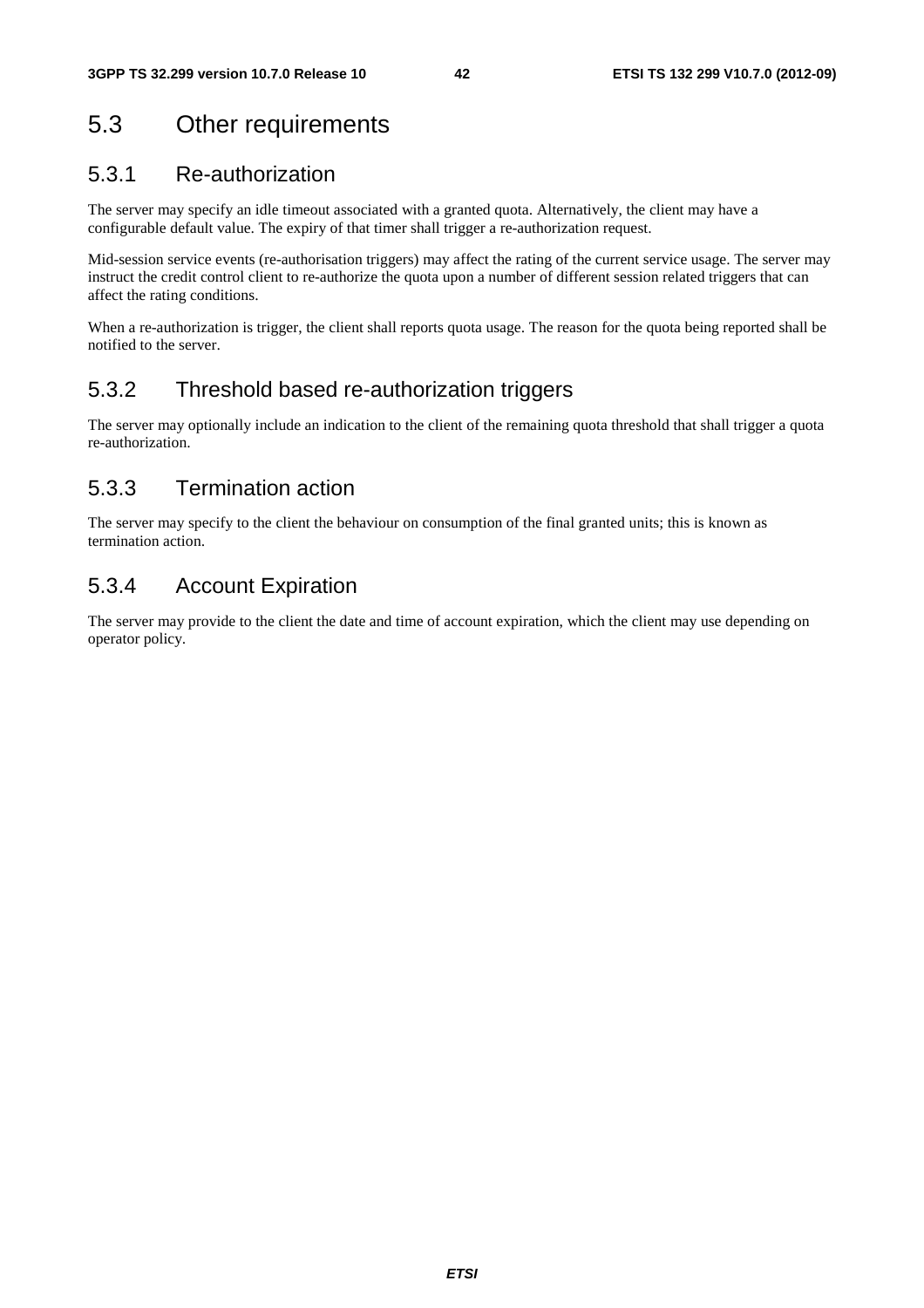# 6 3GPP Charging Applications – Protocol Aspects

## 6.1 Basic Principles for Diameter Offline Charging

In order to support the offline charging principles described in the present document, the Diameter client and server must implement at least the following Diameter options listed in RFC 3588 [401], i.e. the basic functionality of Diameter accounting, as defined by the Diameter Base Protocol (RFC 3588 [401]) is re-used..

The charging architecture implementing Diameter adheres to the structure where all communications for offline charging purposes between the CTF (Diameter client) and the CDF (Diameter server) are carried out on the Diameter Rf reference point, where the CTF reports charging information to the Charging Data Function (CDF). The CDF uses this information to construct and format CDRs. The above-mentioned reference points are defined in TS 32.240 [1].

A configurable timer is supported in the CDF to supervise the reception of the ACR [Interim] and/or ACR [Stop]. An instance of the "Timer" is started at the beginning of the accounting session, reset on the receipt of an ACR [Interim] and stopped at the reception of the ACR [Stop]. Upon expiration of the timer, the CDF stops the accounting session with the appropriate error indication.

For offline charging, the CTF implements the accounting state machine described in RFC 3588 [401]. The server (CDF) implements the accounting state machine "SERVER, STATELESS ACCOUNTING" as specified in RFC 3588 [401], i.e. there is no order in which the server expects to receive the accounting information.

The offline charging functionality is based on the network elements reporting accounting information upon reception of various messages which trigger charging generation, as most of the accounting relevant information is contained in these messages. This reporting is achieved by sending Diameter *Accounting Requests* (ACR) [Start, Interim, Stop and Event] from the network elements to the CDF.

Following the Diameter base protocol specification, the following "types" of accounting data may be sent with regard to offline charging:

- START session accounting data.
- INTERIM session accounting data.
- STOP session accounting data.
- EVENT accounting data.

Two cases are currently distinguished for offline charging purposes:

- Event based charging; and
- Session based charging.

ACR types START, INTERIM and STOP are used for accounting data related to successful sessions. In contrast, EVENT accounting data is unrelated to sessions, and is used e.g. for a simple registration or interrogation and successful service event triggered by a network element. In addition, EVENT accounting data is also used for unsuccessful session establishment attempts.

The flows and scenarios for the above two described cases are further detailed below.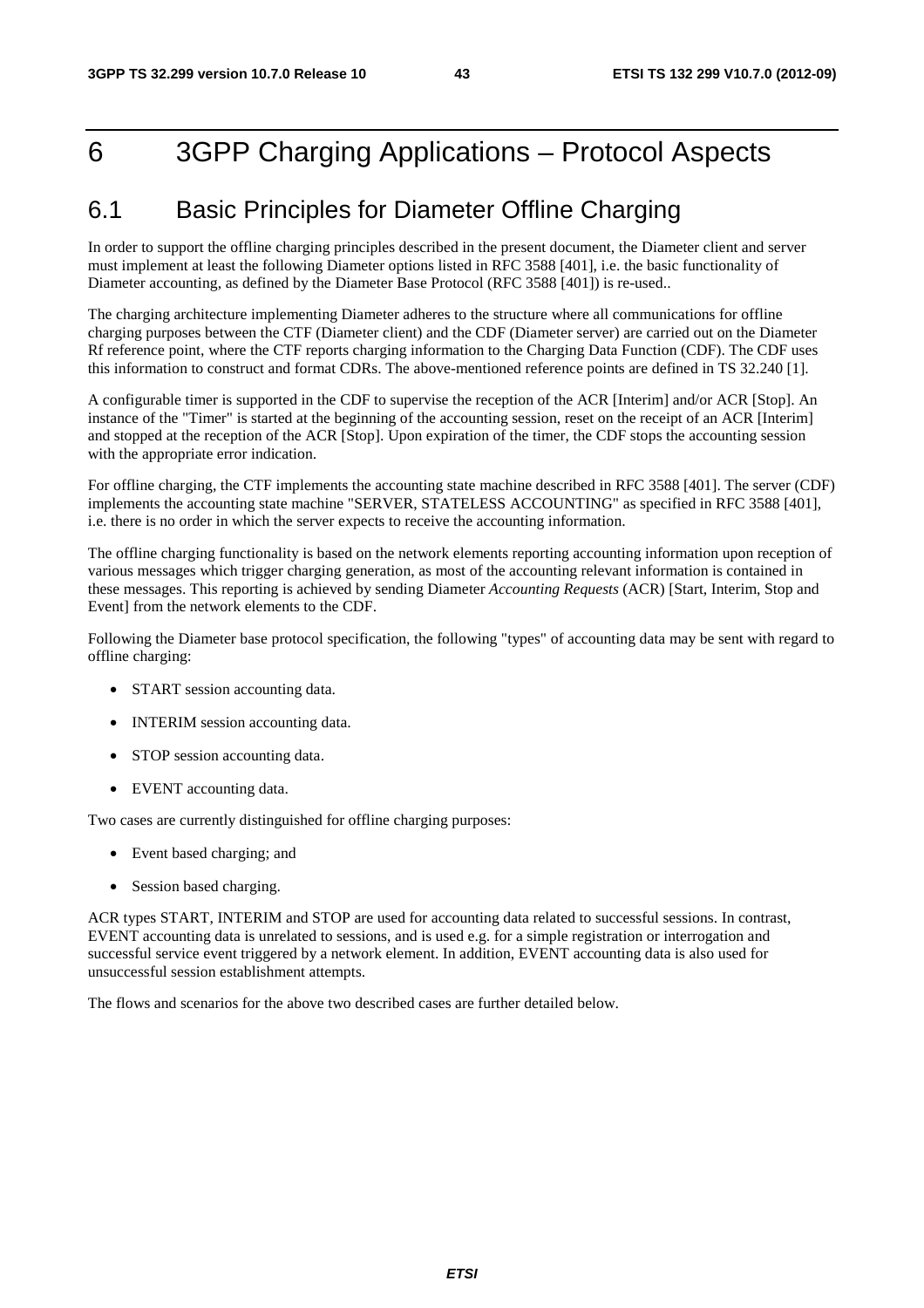## 6.1.1 Event based charging

In the case of event based charging, the network reports the usage or the service rendered where the service offering is rendered in a single operation. It is reported using the ACR EVENT.

The following figure shows the transactions that are required on the Diameter offline interface in order to perform event based charging. The operation may alternatively be carried out prior to, concurrently with or after service/content delivery.



**Figure 6.1.1: Event Based offline charging** 

- Step 1: The network element receives indication that service has been used/delivered.
- Step 2: The network element (acting as client) sends *Accounting-Request* (ACR) with *Accounting-Record-Type* AVP set to EVENT\_RECORD to indicate service specific information to the CDF (acting as server).
- Step 3: The CDF receives the relevant service charging parameters and processes accounting request.
- Step 4: The CDF returns *Accounting-Answer* message with *Accounting-Record-Type* AVP set to EVENT\_RECORD to the network element in order to inform that charging information was received.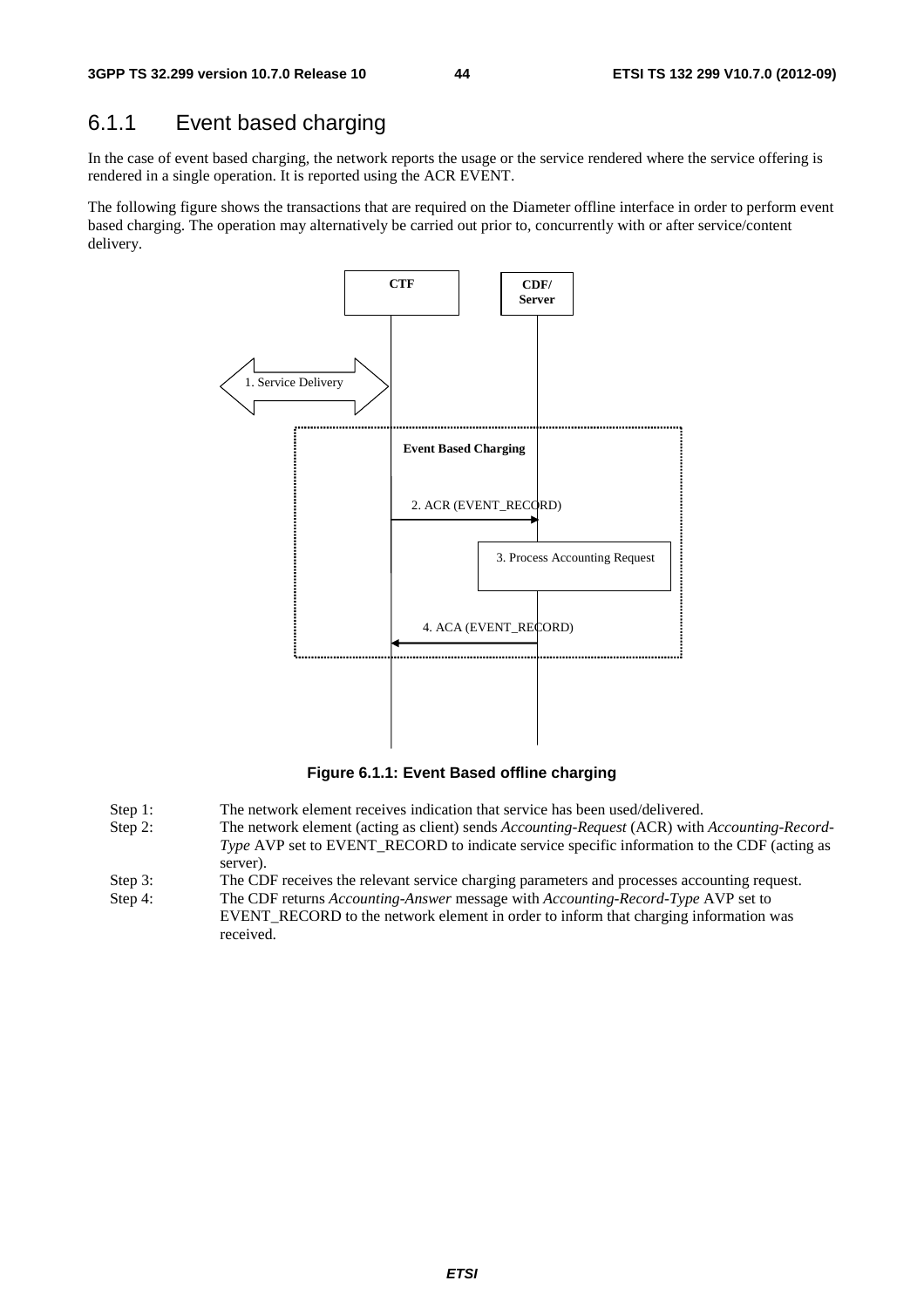## 6.1.2 Session based charging

Session based charging is the process of reporting usage reports for a session and uses the START, INTERIM & STOP accounting data. During a session, a network element may transmit multiple ACR Interims' depending on the proceeding of the session.

The following figure shows the transactions that are required on the Diameter offline interface in order to perform session based charging.



**Figure 6.1.2: Session based offline charging** 

- Step 1: The network element receives a service request. The service request may be initiated either by the user or the other network element.
- Step 2: In order to start accounting session, the network element sends a *Accounting-Request* (ACR) with *Accounting-Record-Type* AVP set to START\_RECORD to the CDF.
- Step 3: The CDF opens a CDR for current session.
- Step 4: The CDF returns *Accounting-Answer* (ACA) message with *Accounting-Record-Type* set to START\_RECORD to the network element and possibly *Acct-Interim-Interval AVP* (AII) set to non-zero value indicating the desired intermediate charging interval.
- Step 5: When either AII elapses or charging conditions changes are recognized at Network Element (NE), the NE sends an *Accounting-Request* (ACR) with *Accounting-Record-Type* AVP set to INTERIM\_RECORD to the CDF.
- Step 6: The CDF updates the CDR in question.
- Step 7: The CDF returns *Accounting-Answer* (ACA) message with *Accounting-Record-Type* set to INTERIM\_RECORD to the network element.
- Step 8: The service is terminated.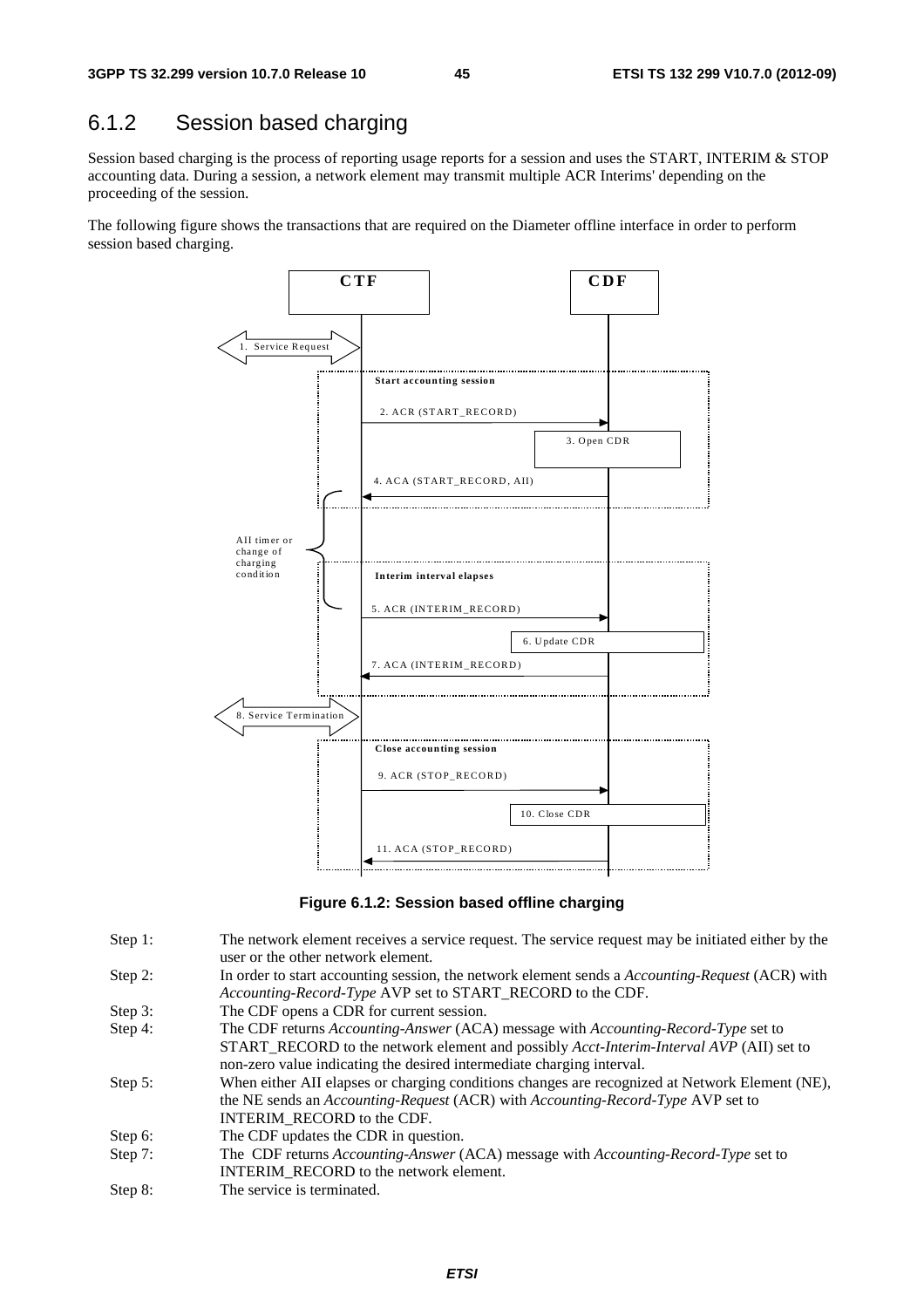#### **3GPP TS 32.299 version 10.7.0 Release 10 46 ETSI TS 132 299 V10.7.0 (2012-09)**

- Step 9: The network element sends a *Accounting-Request* (ACR) with *Accounting-Record-Type* AVP set to STOP\_RECORD to the CDF.
- 
- Step 10: The CDF updates the CDR accordingly and closes the CDR.<br>Step 11: The CDF returns Accounting-Answer (ACA) message with A The CDF returns *Accounting-Answer* (ACA) message with *Accounting-Record-Type* set to STOP\_RECORD to the network element.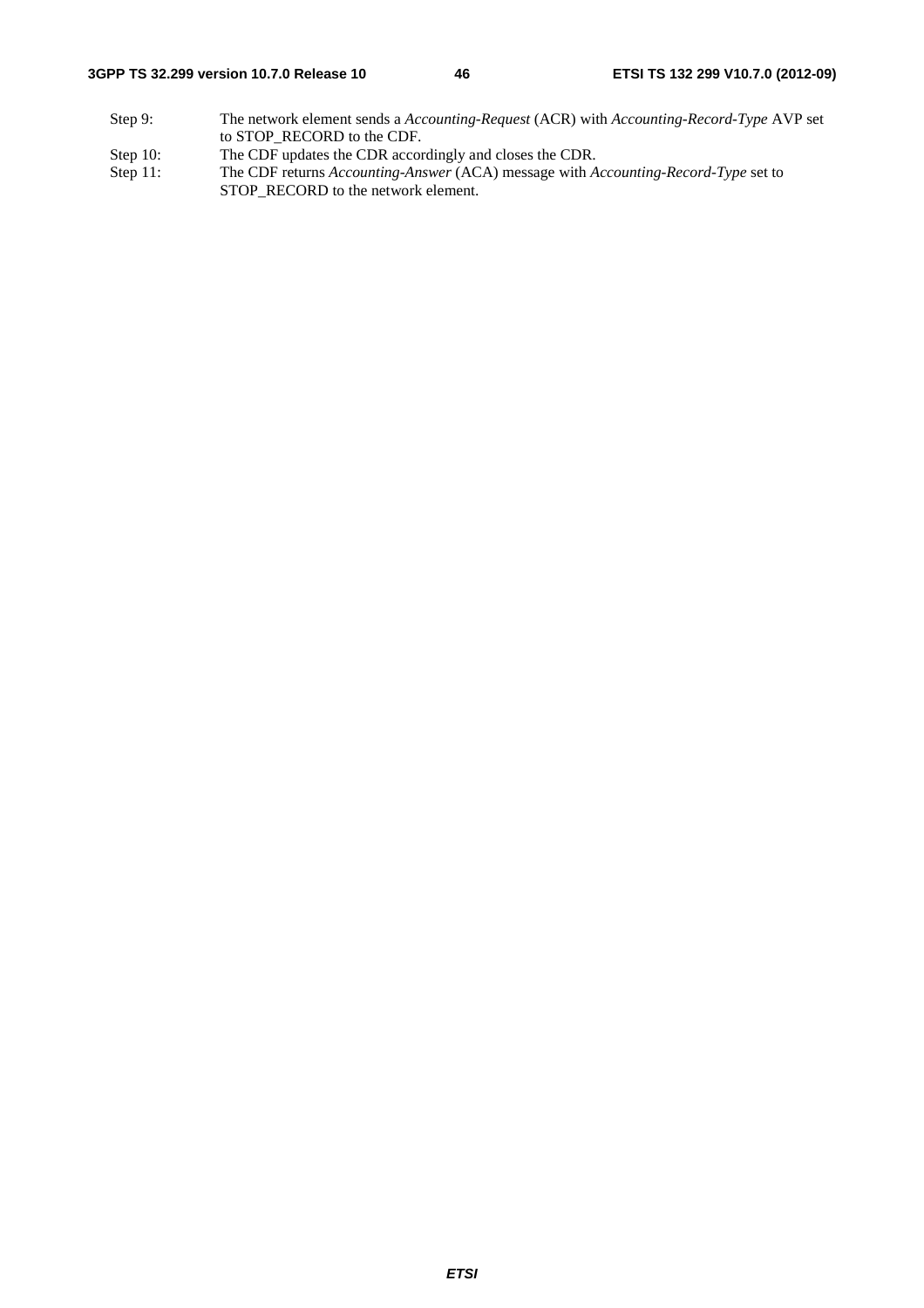### 6.1.3 Offline charging error cases - Diameter procedures

#### 6.1.3.1 CDF Connection Failure

When the connection towards the primary CDF is broken, the process of sending accounting information should continue towards a secondary CDF (if such a CDF is configured). For further CDF connection failure functionality, see subclause "*Transport Failure Detection*" in the RFC 3588 [401].

If no CDF is reachable the network element may buffer the generated accounting data in non-volatile memory. Once the CDF connection is working again, all accounting messages stored in the buffer is sent to the CDF, in the order they were stored in the buffer.

#### 6.1.3.2 No Reply from CDF

In case a network element does not receive an ACA in response to an ACR, it may retransmit the ACR message. The waiting time until a retransmission is sent, and the maximum number of repetitions are both configurable by the operator. When the maximum number of retransmissions is reached and still no ACA reply has been received, the network element executes the CDF connection failure procedure as specified above.

If retransmitted ACRs' are sent, they are marked with the T-flag as described in RFC 3588 [401], in order to allow duplicate detection in the CDF, as specified in the next subclause.

#### 6.1.3.3 Duplicate Detection

A Diameter client marks possible duplicate request messages (e.g. retransmission due to the link fail over process) with the T-flag as described in RFC 3588 [401].

If the CDF receives a message that is marked as retransmitted and this message was already received, then it discards the duplicate message. However, if the original of the re-transmitted message was not yet received, it is the information in the marked message that is taken into account when generating the CDR. The CDRs are marked if information from duplicated message(s) is used.

#### 6.1.3.4 CDF Detected Failure

The CDF closes a CDR when it detects that expected Diameter ACRs for a particular session have not been received for a period of time. The exact behaviour of the CDF is operator configurable.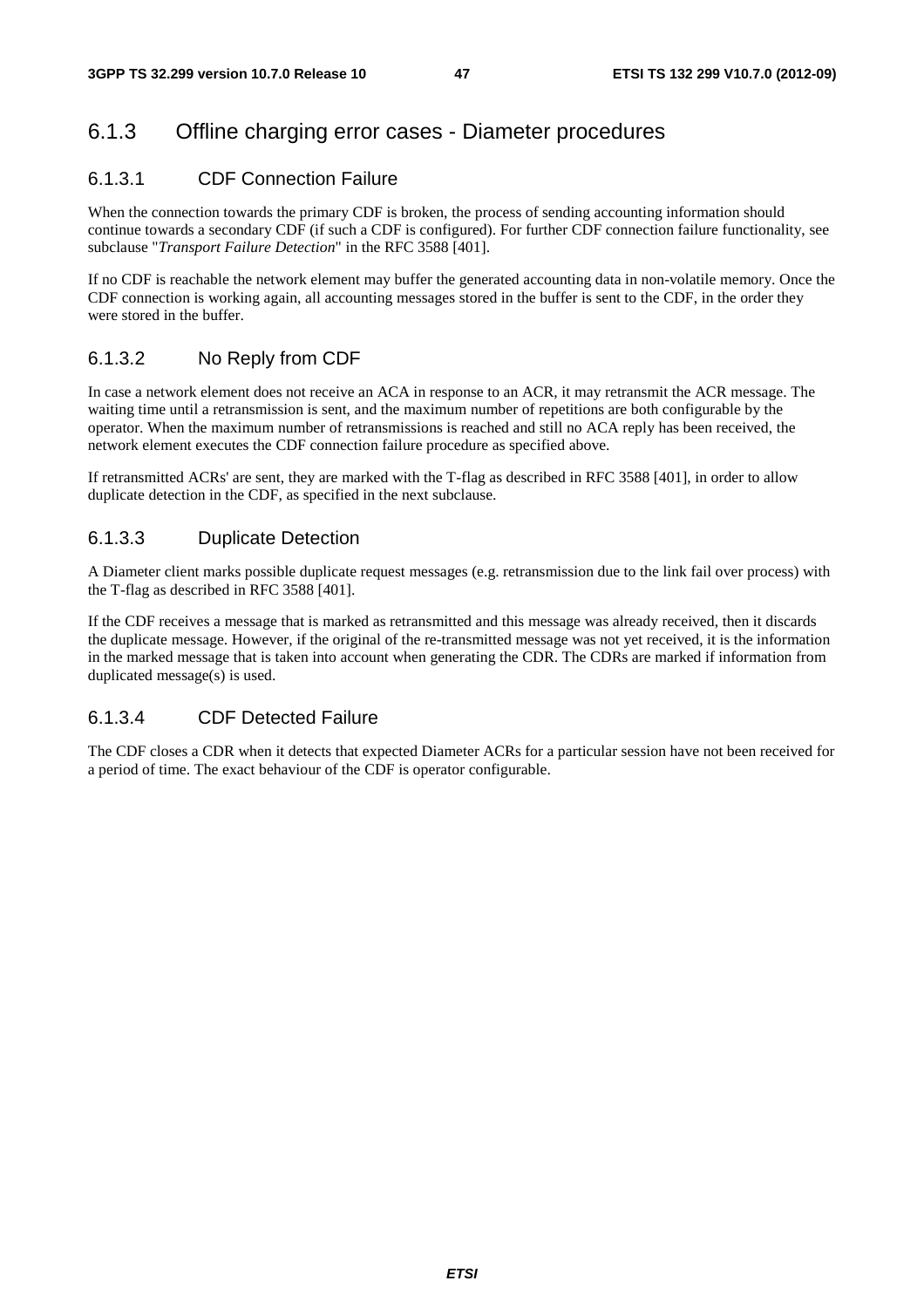## 6.2 Message Contents for Offline Charging

## 6.2.1 Summary of Offline Charging Message Formats

#### 6.2.1.1 General

The corresponding Diameter accounting application messages for the Charging Data Transfer operation is Accounting Request (ACR) and Accounting Answer (ACA) as specified in the Diameter Base Protocol Accounting (DBPA) application in RFC 3588 [401].

The following table describes the use of these messages which are adapted for 3GPP offline charging.

**Table 6.2.1.1: Offline Charging Messages Reference Table** 

| <b>Command-Name</b>           |            |            | Source Destination Abbreviation |
|-------------------------------|------------|------------|---------------------------------|
| Accounting-Request            | <b>CTF</b> | CDE        | <b>ACR</b>                      |
| Accounting-Answer             | CDF        | <b>CTF</b> | <b>ACA</b>                      |
| Capabilities-Exchange-Request | <b>CTF</b> | CDF        | <b>CFR</b>                      |
| Capabilities Exchange Answer  | <b>CDF</b> | <b>CTF</b> | CFA                             |

Additional Diameter messages (i.e. DPR/DPA, DWR/DWA)are used according to the Diameter Base Protocol Accounting (DBPA) specification in RFC 3588 [401].

#### 6.2.1.2 Structure for the Accounting Message Formats

The following is the basic structure shared by all offline charging messages. This is based directly on the format of the messages defined in the Diameter Base Protocol Application specification in RFC 3588 [401].

Those Diameter Accounting AVPs that are used for 3GPP Offline Charging are marked in the table 6.2.2 and table 6.2.3 with a category as specified in TS 32.240 [1].

An AVP in grey strikethrough in the message format (in grey in the tables) is not used by 3GPP.

The following symbols are used in the message format definition:

- $\langle$  AVP $>$  indicates a mandatory AVP with a fixed position in the message.
- {AVP} indicates a mandatory AVP in the message.
- [AVP] indicates an optional AVP in the message.
- \*AVP indicates that multiple occurrences of an AVP is possible.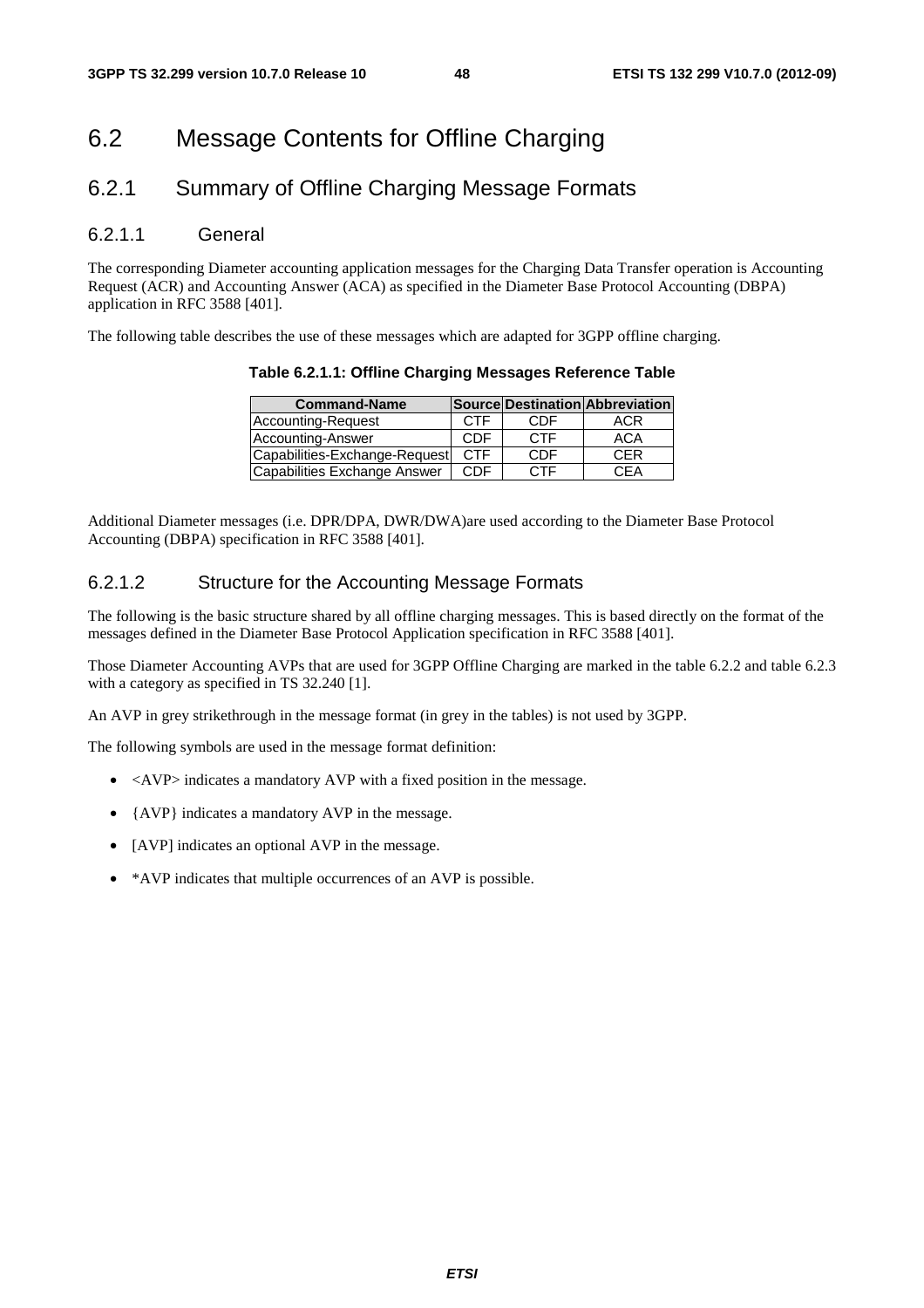## 6.2.2 Accounting-Request Message

The ACR messages, indicated by the Command-Code field set to 271 is sent by the CTF to the CDF in order to sent charging information for the request bearer / subsystem /service.

The ACR message format is defined according to the Diameter Base Protocol in RFC 3588 [401] as follows:

```
 <ACR> ::= < Diameter Header: 271, REQ, PXY > 
                < Session-Id > 
                { Origin-Host } 
                { Origin-Realm } 
                { Destination-Realm } 
{ Accounting-Record-Type } 
{ Accounting-Record-Number } 
                [ Acct-Application-Id ] 
                [ Vendor-Specific-Application-Id ]
                [ User-Name ] 
                [ Accounting-Sub-Session-Id ]
                [ Acct-Session-Id ]
               [ Acct-Multi-Session-Id ]
                [ Acct-Interim-Interval ] 
                [ Accounting-Realtime-Required ]
              [ Origin-State-Id ]
                [ Event-Timestamp ] 
              * [ Proxy-Info ] 
              * [ Route-Record ] 
                [ Service-Context-Id ] 
                [ Service-Information ] 
              * [ AVP ]
```
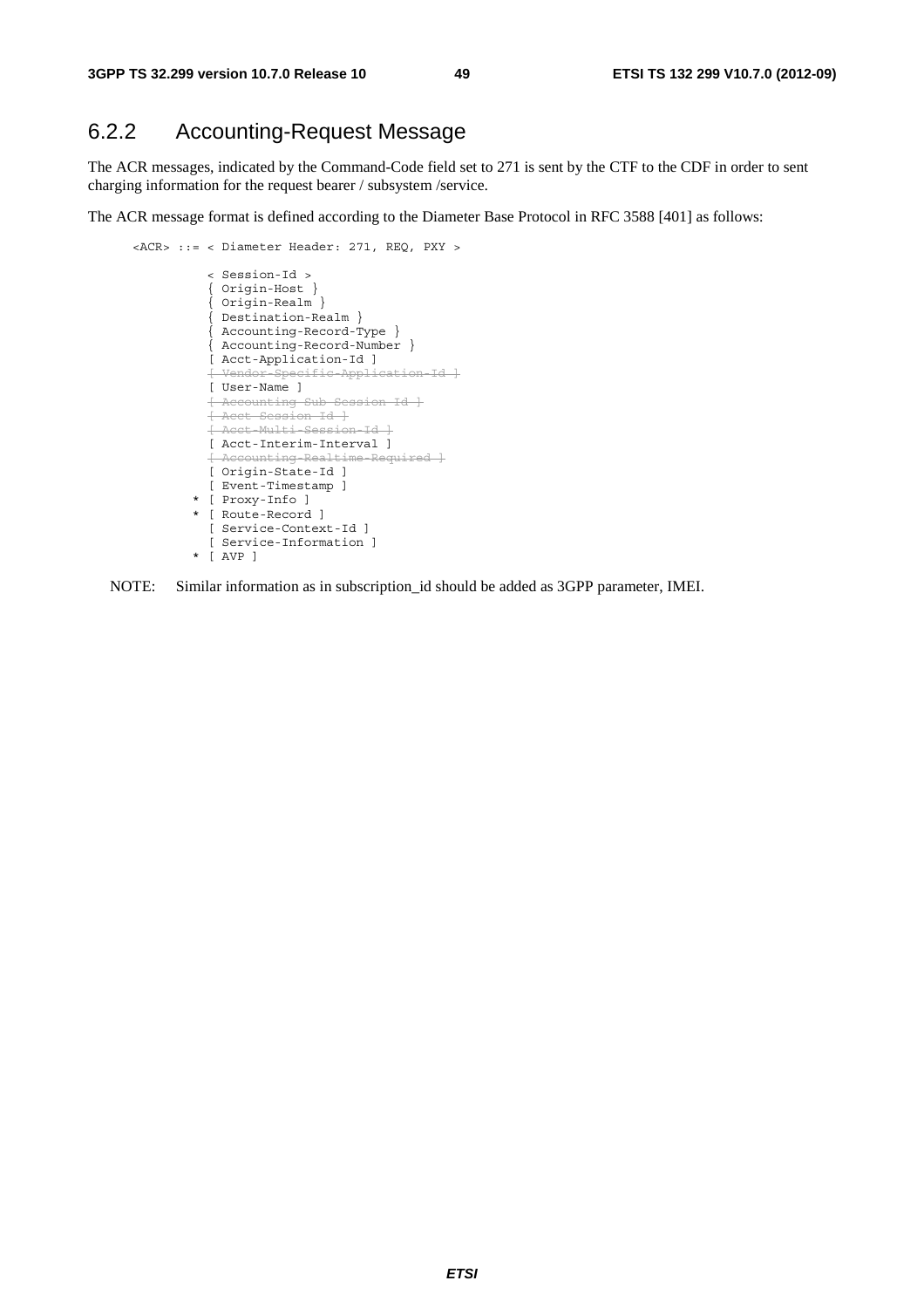Table 6.2.2 illustrates the basic structure of a 3GPP Diameter *Accounting-Request* message as used for 3GPP offline charging.

| <b>AVP</b>                     | <b>Category</b>          | <b>Description</b>                                                               |
|--------------------------------|--------------------------|----------------------------------------------------------------------------------|
| Session-Id                     | M                        | This field identifies the operation session.                                     |
| Origin-Host                    | M                        | This field contains the identification of the source point of the                |
|                                |                          | operation and the realm of the operation originator.                             |
| Origin-Realm                   | M                        | This field contains the realm of the operation originator.                       |
| Destination-Realm              | M                        | This field contains the realm of the operator domain. The realm will             |
|                                |                          | be addressed with the domain address of the corresponding public<br>URI.         |
| Accounting-Record-Type         | M                        | This field defines the transfer type: event for event based charging             |
|                                |                          | and start, interim, stop for session based charging.                             |
| Accounting-Record-Number       | M                        | This field contains the sequence number of the transferred<br>messages.          |
| Acct-Application-Id            | $O_{M}$                  | The field corresponds to the application ID of the Diameter                      |
|                                |                          | Accounting Application and is defined with the value 3.                          |
| Vendor-Specific-Application-Id | $\overline{\phantom{a}}$ | Not used in 3GPP.                                                                |
| Vendor-Id                      | ä,                       | Not used in 3GPP.                                                                |
| Auth-Application-Id            | $\overline{\phantom{m}}$ | Not used in 3GPP.                                                                |
| Acct-Application-Id            |                          | Not used in 3GPP.                                                                |
| User-Name                      | O <sub>C</sub>           | Contains the user name determined by the domain: bearer, sub-                    |
|                                |                          | system or service as described in middle tier TS.                                |
| Accounting-Sub-Session-Id      | $\bar{a}$                | Not used in 3GPP.                                                                |
| Accounting-Session-Id          | J.                       | Not used in 3GPP.                                                                |
| Acct-Multi-Session-Id          |                          | Not used in 3GPP.                                                                |
| Acct-Interim-Interval          | O <sub>C</sub>           |                                                                                  |
| Accounting-Realtime-Required   |                          | Not used in 3GPP.                                                                |
| Origin-State-Id                | O <sub>C</sub>           | This field contains the state associated to the CTF.                             |
| Event-Timestamp                | O <sub>C</sub>           | This field corresponds to the exact time the accounting is requested.            |
| Proxy-Info                     | O <sub>C</sub>           | This field contains information of the host.                                     |
| Proxy-Host                     | M                        | This field contains the identity of the host that added the Proxy-Info<br>field. |
| Proxy-State                    | M                        | This field contains state local information.                                     |
| Route-Record                   | Oc                       | This field contains an identifier inserted by a relaying or proxying             |
|                                |                          | node to identify the node it received the message from.                          |
| Service-Context-Id             | O <sub>M</sub>           | This field indicates the service and the corresponding 'middle tier'<br>TS.      |
| Service-Information            | $O_{M}$                  | This parameter holds the individual service specific parameters as               |
|                                |                          | defined in the corresponding 'middle tier' TS.                                   |
| <b>AVP</b>                     | Oc                       |                                                                                  |

### **Table 6.2.2: 3GPP Accounting-Request Message Contents**

NOTE: A detailed description of the AVPs is provided in clause 7.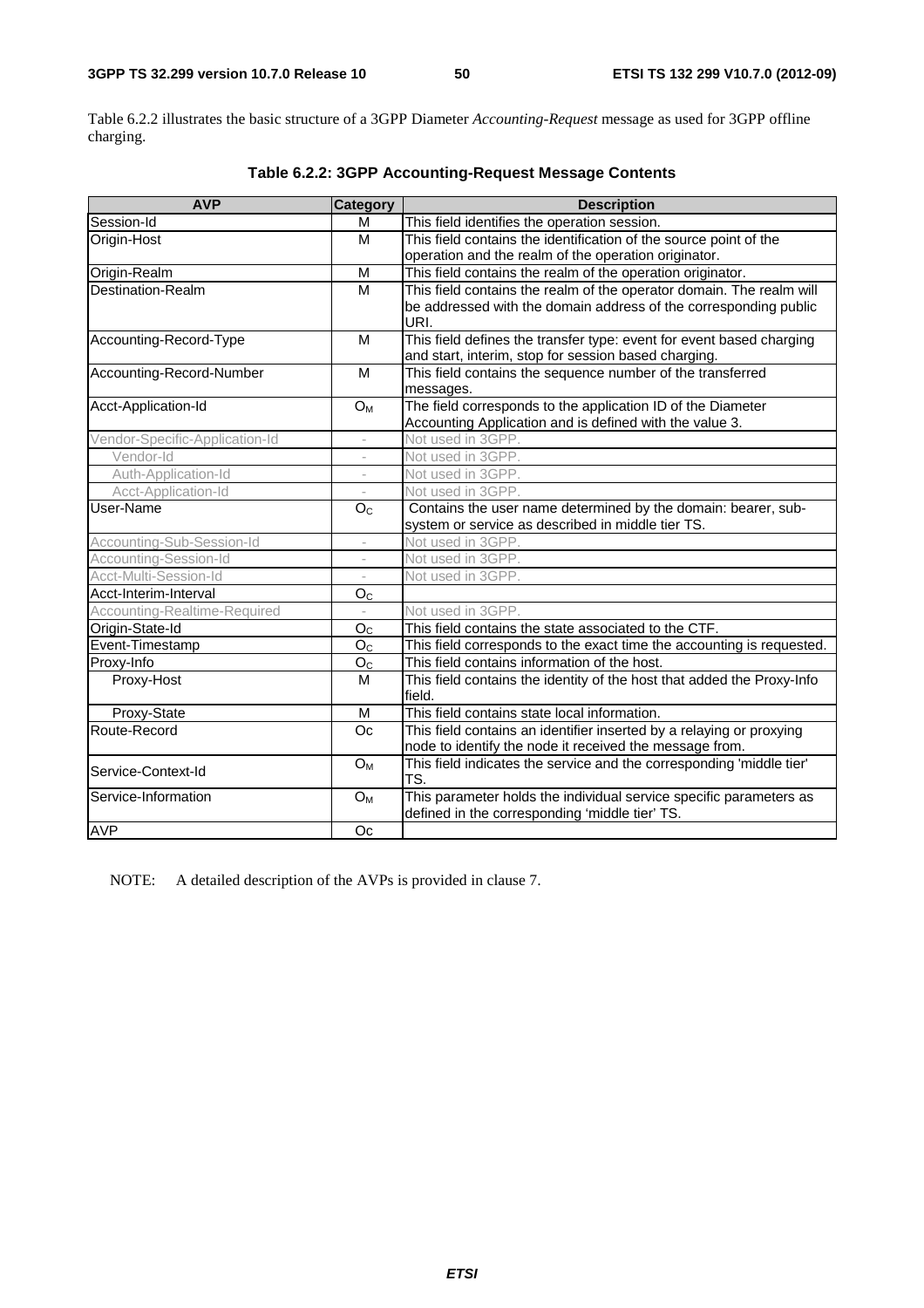## 6.2.3 Accounting-Answer Message

The Accounting Answer (ACA) messages, indicated by the Command-Code field set to 271 is sent by the CDF to the CTF in order to reply to the ACR.

The ACA message format is defined according to the Diameter Base Protocol in RFC 3588 [401] as follows:

```
 <ACA> ::= < Diameter Header: 271, PXY > 
                < Session-Id > 
                { Result-Code } 
                { Origin-Host } 
                { Origin-Realm } 
{ Accounting-Record-Type } 
{ Accounting-Record-Number } 
               [ Acct-Application-Id ] 
                [ Vendor-Specific-Application-Id ]
               [ User-Name ] 
                [ Accounting-Sub-Session-Id ]
               [ Acct-Session-Id ]
               [ Acct-Multi-Session-Id ]
               [ Error-Reporting-Host ] 
               [ Acct-Interim-Interval ] 
               [ Accounting-Realtime-Required ]
               [ Origin-State-Id ] 
               [ Event-Timestamp ] 
             * [ Proxy-Info ] 
             * [ AVP ]
```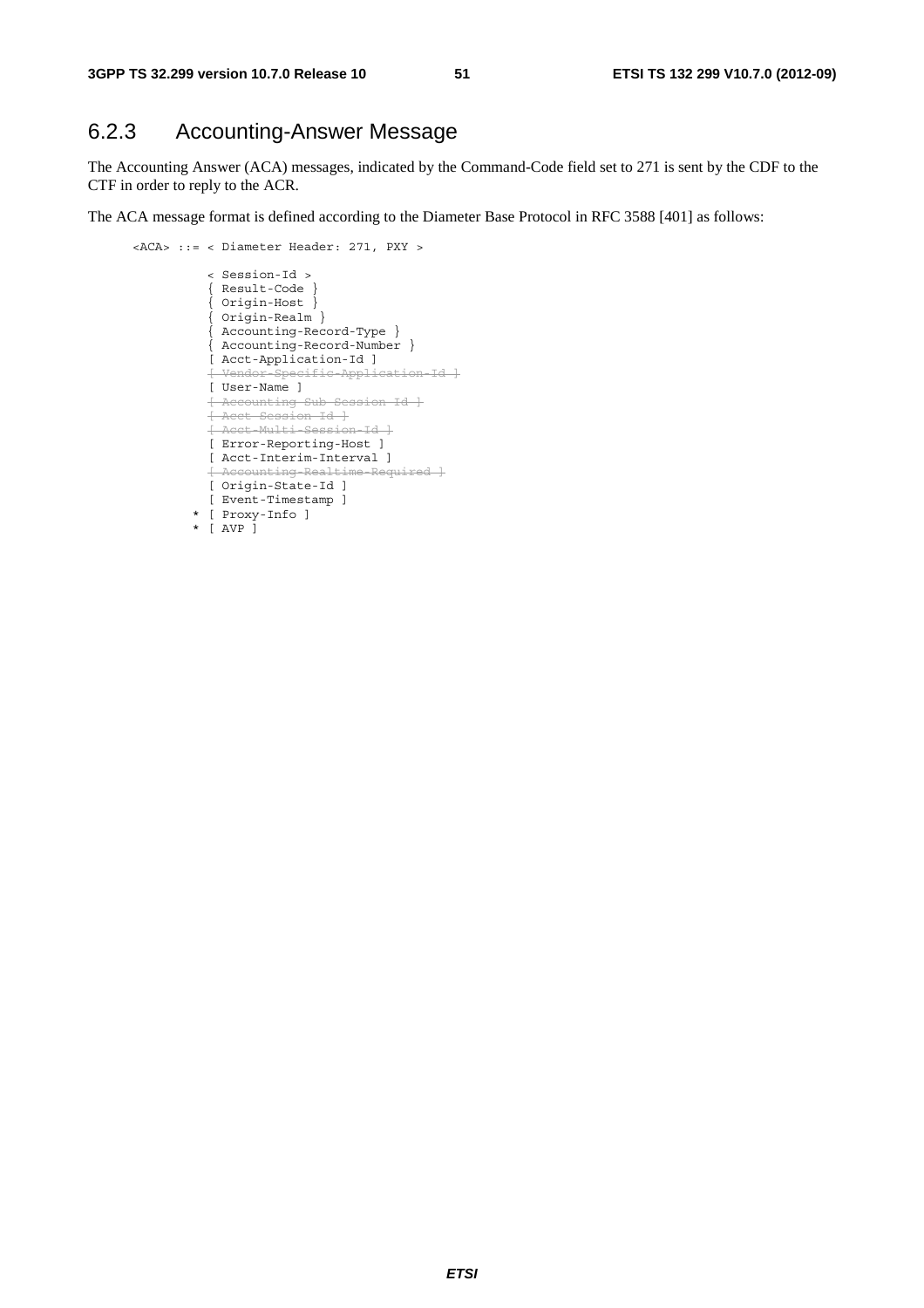Table 6.2.3 illustrates the basic structure of a 3GPP Diameter *Accounting-Answer* message as used for offline charging. This message is always used by the CDF as specified below, regardless of the CTF it is received from and the ACR record type that is being replied to.

| <b>AVP</b>                     | Category                 | <b>Description</b>                                                               |
|--------------------------------|--------------------------|----------------------------------------------------------------------------------|
| Session-Id                     | M                        | This field identifies the operation session.                                     |
| Result-Code                    | M                        | This field contains the result of the specific query.                            |
| Origin-Host                    | M                        | This field contains the identification of the source point of the                |
|                                |                          | operation and the realm of the operation originator.                             |
| Origin-Realm                   | M                        | This field contains the realm of the operation originator.                       |
| Accounting-Record-Type         | M                        | This field defines the transfer type: event for event based charging             |
|                                |                          | and start, interim, stop for session based charging.                             |
| Accounting-Record-Number       | M                        | This field contains the sequence number of the transferred                       |
|                                |                          | messages.                                                                        |
| Acct-Application-Id            | <b>O</b> <sub>M</sub>    | The field corresponds to the application ID of the Diameter                      |
|                                |                          | Accounting Application and is defined with the value 3.                          |
| Vendor-Specific-Application-Id |                          | Not used in 3GPP                                                                 |
| Vendor-Id                      |                          | Not used in 3GPP                                                                 |
| Auth-Application-Id            | $\overline{\phantom{a}}$ | Not used in 3GPP                                                                 |
| Acct-Application-Id            | ÷,                       | Not used in 3GPP                                                                 |
| User-Name                      | O <sub>C</sub>           | Contains the user name determined by the domain: bearer, sub-                    |
|                                |                          | system or service as described in middle tier TS.                                |
| Accounting-Sub-Session-Id      |                          | Not used in 3GPP                                                                 |
| Accounting-RADIUS-Session-Id   |                          | Not used in 3GPP                                                                 |
| Acct-Multi-Session-Id          |                          | Not used in 3GPP                                                                 |
| Error-Reporting-Host           | O <sub>C</sub>           | This field contains the identity of the Diameter host that sent the              |
|                                |                          | Result-Code AVP to a value other than 2001 (Success) if the host                 |
|                                |                          | setting the Result-Code is different from the one encoded in the                 |
|                                |                          | Origin-Host AVP.                                                                 |
| Acct-Interim-Interval          | O <sub>c</sub>           |                                                                                  |
| Accounting-Realtime-Required   | $\overline{\phantom{a}}$ | Not used in 3GPP                                                                 |
| Origin-State-Id                | O <sub>C</sub>           |                                                                                  |
| Event-Timestamp                | O <sub>C</sub>           | This field contains the time when the operation is requested.                    |
| Proxy-Info                     | O <sub>c</sub>           | This field contains information of the host.                                     |
| Proxy-Host                     | M                        | This field contains the identity of the host that added the Proxy-Info<br>field. |
| Proxy-State                    | M                        | This field contains state local information.                                     |
| <b>AVP</b>                     | O <sub>C</sub>           | Not used in 3GPP                                                                 |

**Table 6.2.3: 3GPP Accounting-Answer (ACA) Message Content**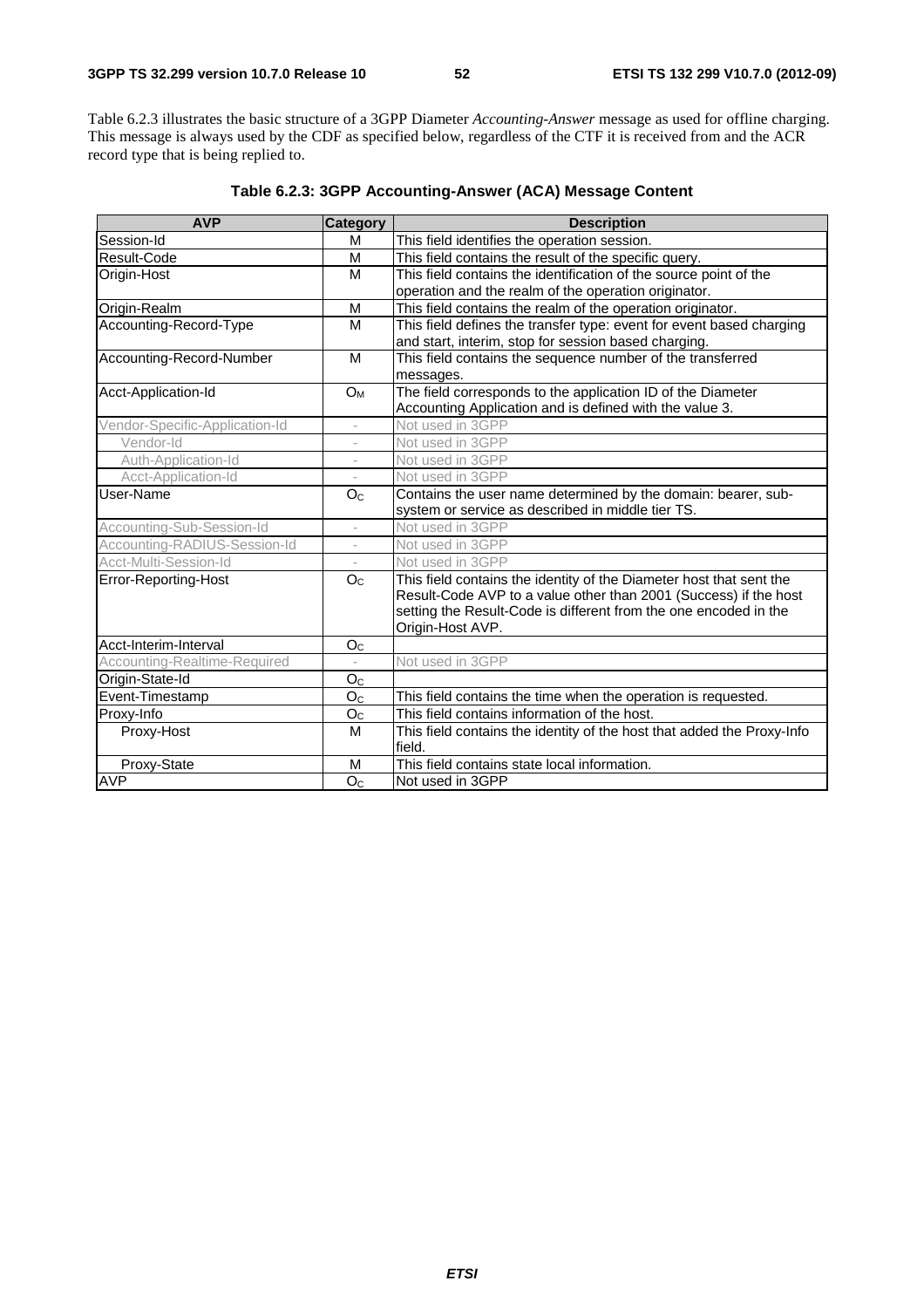## 6.3 Basic Principles for Diameter Online charging

Editor's note: This clause has been added to update the document to the Rel-6 IETF dependency on the Diameter Credit Control Application and currently does not exist in the 3GPP Rel-5 3GPP TS 32.225 Page: 53 Here we have:- Basic principles

- List of mandatory Diameter Credit Control Application AVPs used for online charging,
- No 3GPP AVPs unless they MUST be used every and each domain
- Basic client server signalling flow showing how CCR/CCA is used
- Signalling flows for and  $+$  other common methods
	- (Maybe) Content of CCR/CCA in INITIAL/UPDATE/TERMINATE/EVENT cases

### 6.3.1 Online Specific Credit Control Application Requirements

For online charging, the basic functionality as defined by the IETF Diameter Credit Control application is used. The basic structure follows a mechanism where the online client (CTF) requests resource allocation and reports credit control information to the Online Charging System (OCS).

The usage and values of *Validity-Time* AVP and the timer "Tcc" are under the sole control of the credit control server (OCS) and determined by operator configuration of the OCS.

Editor's note: There may be a requirement to add a minimum value for the *Validity-Time* AVP. It may need to be moved the subsection where the *Validity-Time AVP* is handled.

The online client implements the state machine described in RFC 4006 [402] for "CLIENT, EVENT BASED" and/or "CLIENT, SESSION BASED". I.e. when the client applies IEC it uses the "CLIENT, EVENT BASED" state machine, and when the client applies ECUR defined in 3GPP it uses the "CLIENT, SESSION BASED" state machine for the first and final interrogations.

The OCS implements the state machine described in RFC 4006 [402] for the "SERVER, SESSION AND EVENT BASED" in order to support Immediate Event Charging and Event Charging with Unit Reservation.

### 6.3.2 Diameter Description on the Ro reference point

Editor's note: Message flows and scenarios should be moved into clause 5.

#### 6.3.2.1 Basic Principles

For online charging the Diameter Credit Control Application (DCCA) defined in RFC 4006 [402] is used with additional AVPs defined in the present document.

Three cases for control of user credit for online charging are distinguished:

- Immediate Event Charging IEC; and
- Event Charging with Unit Reservation (ECUR).
- Session Charging with Unit Reservation (SCUR)

In the case of Immediate Event Charging (IEC),the credit control process for events is controlled by the corresponding *CC-Requested-Type* EVENT\_REQUEST that is sent with Credit*-Control-Request (*CCR) for a given credit control event.

In the case of Event Charging with Unit Reservation (ECUR) the *CC-Request-Type* INITIAL / TERMINATION\_REQUEST are used for charging for a given credit control event, however, where a reservation is made prior to service delivery and committed on execution of a successful delivery.

Session Charging with Unit Reservation is used for credit control of sessions and uses the *CC-Request-Type* INITIAL / UPDATE and TERMINATION\_REQUEST.

The network element may apply IEC, where CCR Event messages are generated, or ECUR, using CCR Initial and Termination. The decision whether to apply IEC or ECUR is based on the service and/or operator's policy.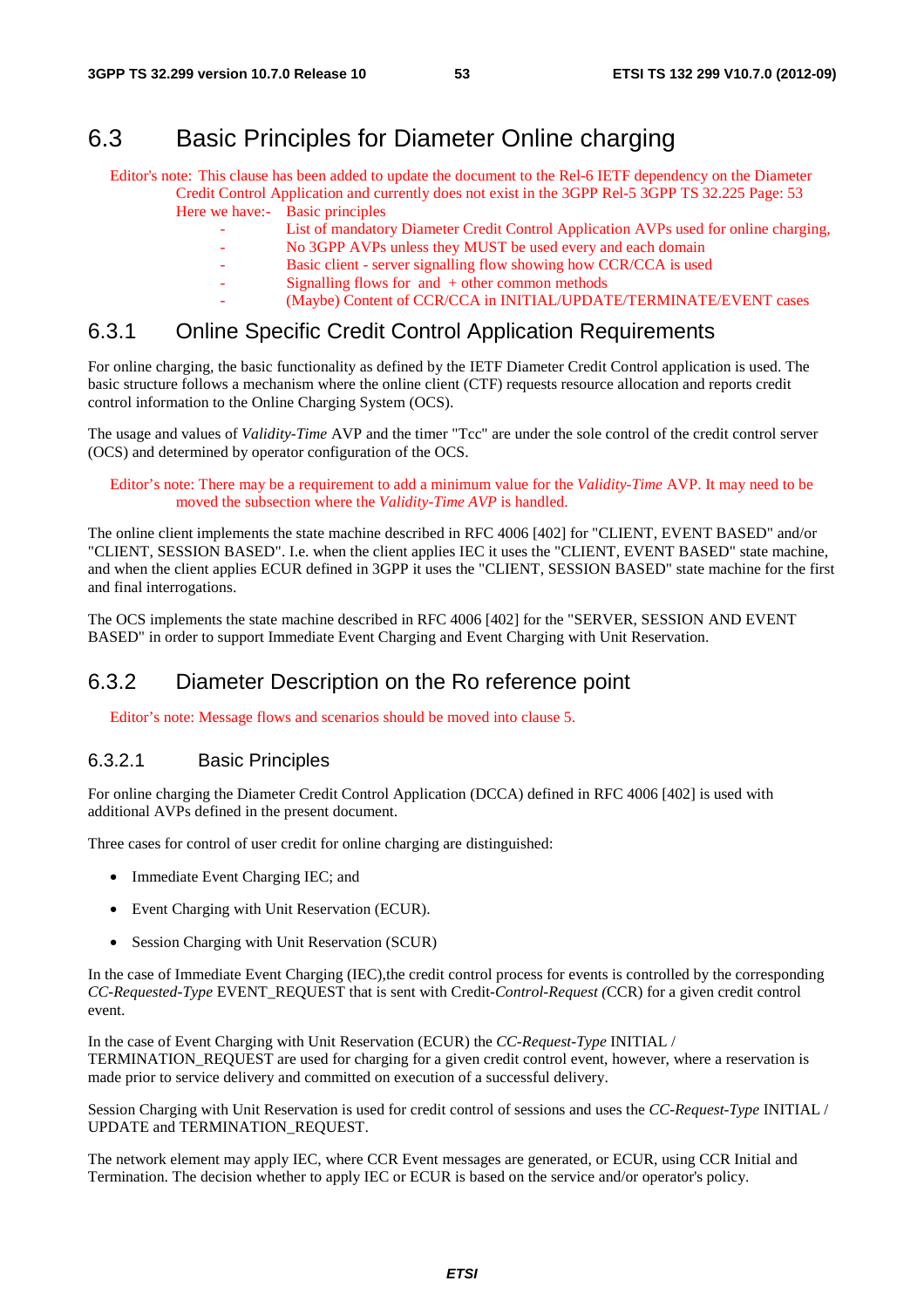## 6.3.3 Immediate Event Charging (IEC)

Figure 6.3.3 shows the transactions that are required on the Ro reference point in order to perform event based Direct Debiting operation. The Direct Debiting operation may alternatively be carried out prior to service/content delivery. The Network Element must ensure that the requested service execution is successful, when this scenario is used.



**Figure 6.3.3: IEC Direct Debiting Operation** 

| Step 1. | The network element receives a service request.                                                                                                                                                                                                                                                                                                                                                                                                                                                                                                                                                                                                                                                                                  |
|---------|----------------------------------------------------------------------------------------------------------------------------------------------------------------------------------------------------------------------------------------------------------------------------------------------------------------------------------------------------------------------------------------------------------------------------------------------------------------------------------------------------------------------------------------------------------------------------------------------------------------------------------------------------------------------------------------------------------------------------------|
| Step 2. | The Direct Debiting Operation is performed as described in RFC 4006 [402].<br>The network element performs direct debiting prior to service execution. Network element (acting<br>as DCCA client) sends <i>Credit-Control-Request</i> (CCR) with <i>CC-Request-Type</i> AVP set to<br>EVENT_REQUEST to indicate service specific information to the OCS (acting as DCCA server).<br>The Requested-Action AVP (RA) is set to DIRECT_DEBITING. If known, the network element<br>may include Requested-Service-Unit AVP (RSU) (monetary or non-monetary units) in the request<br>message.                                                                                                                                           |
| Step 3. | Having transmitted the <i>Credit-Control-Request</i> message the network element starts the<br>communication supervision timer 'Tx' (RFC 4006 [402]). Upon receipt of the Credit-Control-<br><i>Answer</i> (CCA) message the network element shall stop timer Tx.                                                                                                                                                                                                                                                                                                                                                                                                                                                                |
| Step 4. | The OCS determines the relevant service charging parameters.                                                                                                                                                                                                                                                                                                                                                                                                                                                                                                                                                                                                                                                                     |
| Step 5. | The OCS returns Credit-Control-Answer message with CC-Request-Type AVP set to<br>EVENT_REQUEST to the network element in order to authorize the service execution<br>(Granted-Service-Unit AVP (GSU) and possibly Cost-Information AVP (CI) indicating the cost of<br>the service and <i>Remaining-Balance</i> AVP are included in the <i>Credit-Control-Answer</i> message).<br>The Credit-Control-Answer message has to be checked by the network element accordingly and<br>the requested service is controlled concurrently with service delivery. The Refund-Information<br>AVP may be included in the <i>Credit-Control-Answer</i> message in order to be sent during the<br>REFUND-ACCOUNT mechanism, see below scenario. |
| Step 6. | Service is being delivered.                                                                                                                                                                                                                                                                                                                                                                                                                                                                                                                                                                                                                                                                                                      |
| NOTF    | It is possible to perform also CHECK, BALANCE and PRICE ENOURY using above described                                                                                                                                                                                                                                                                                                                                                                                                                                                                                                                                                                                                                                             |

NOTE: It is possible to perform also, CHECK\_BALANCE and PRICE\_ENQUIRY using above described mechanism RFC 4006 [402].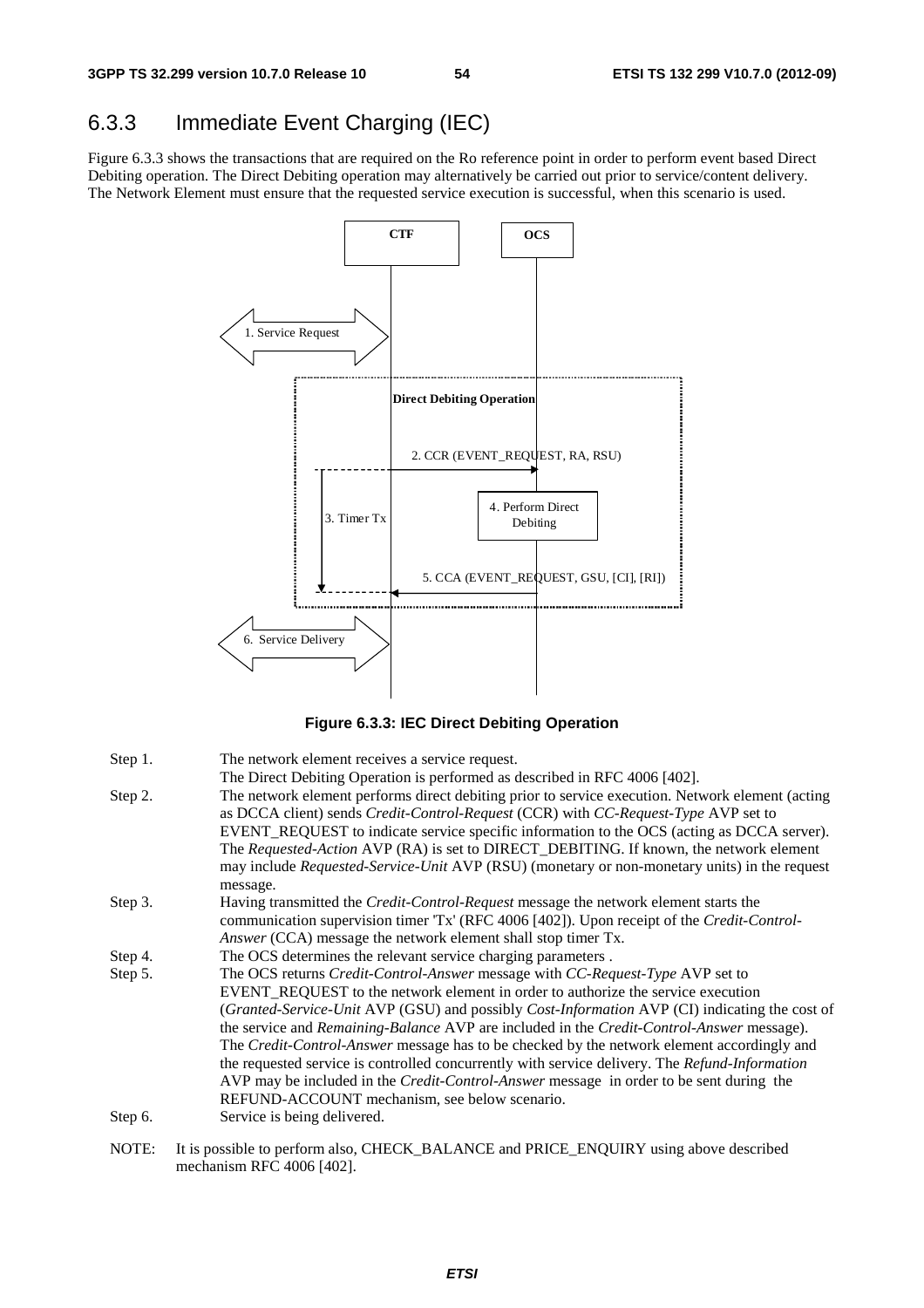Figure 6.3.3a shows the transactions for refund purpose.



**Figure 6.3.3a: IEC Direct Debiting Operation for refund purpose** 

The Direct debiting operation is performed, previously, as described in RFC 4006 [402].

| Step 1. | The service charged previously through Direct Debiting Operation is finally proved to be<br>unsuccessfully delivered.                                                                                                                                                                                                                                                                                                                                                                                               |
|---------|---------------------------------------------------------------------------------------------------------------------------------------------------------------------------------------------------------------------------------------------------------------------------------------------------------------------------------------------------------------------------------------------------------------------------------------------------------------------------------------------------------------------|
| Step 2. | As a consequence, the network element performs direct debiting operation in order to perform the<br>related refund. Network element (acting as DCCA client) sends <i>Credit-Control-Request</i> (CCR)<br>with CC-Request-Type AVP set to EVENT_REQUEST to indicate service specific information to<br>the OCS (acting as DCCA server). The <i>Requested-Action</i> AVP (RA) is set to REFUND-<br>ACCOUNT. The network element includes <i>Refund-Information AVP</i> if received in the previous<br><b>IEC CCA.</b> |
| Step 3. | Having transmitted the <i>Credit-Control-Request</i> message the network element starts the<br>communication supervision timer 'Tx' (RFC 4006 [402]). Upon receipt of the Credit-Control-<br>Answer (CCA) message the network element shall stop timer Tx.                                                                                                                                                                                                                                                          |
| Step 4. | The OCS reads the AVPs included in the CCR and performs the refund accordingly.                                                                                                                                                                                                                                                                                                                                                                                                                                     |
| Step 5. | The OCS returns <i>Credit-Control-Answer</i> message with <i>CC-Request-Type</i> AVP set to<br>EVENT REQUEST and the related result code.                                                                                                                                                                                                                                                                                                                                                                           |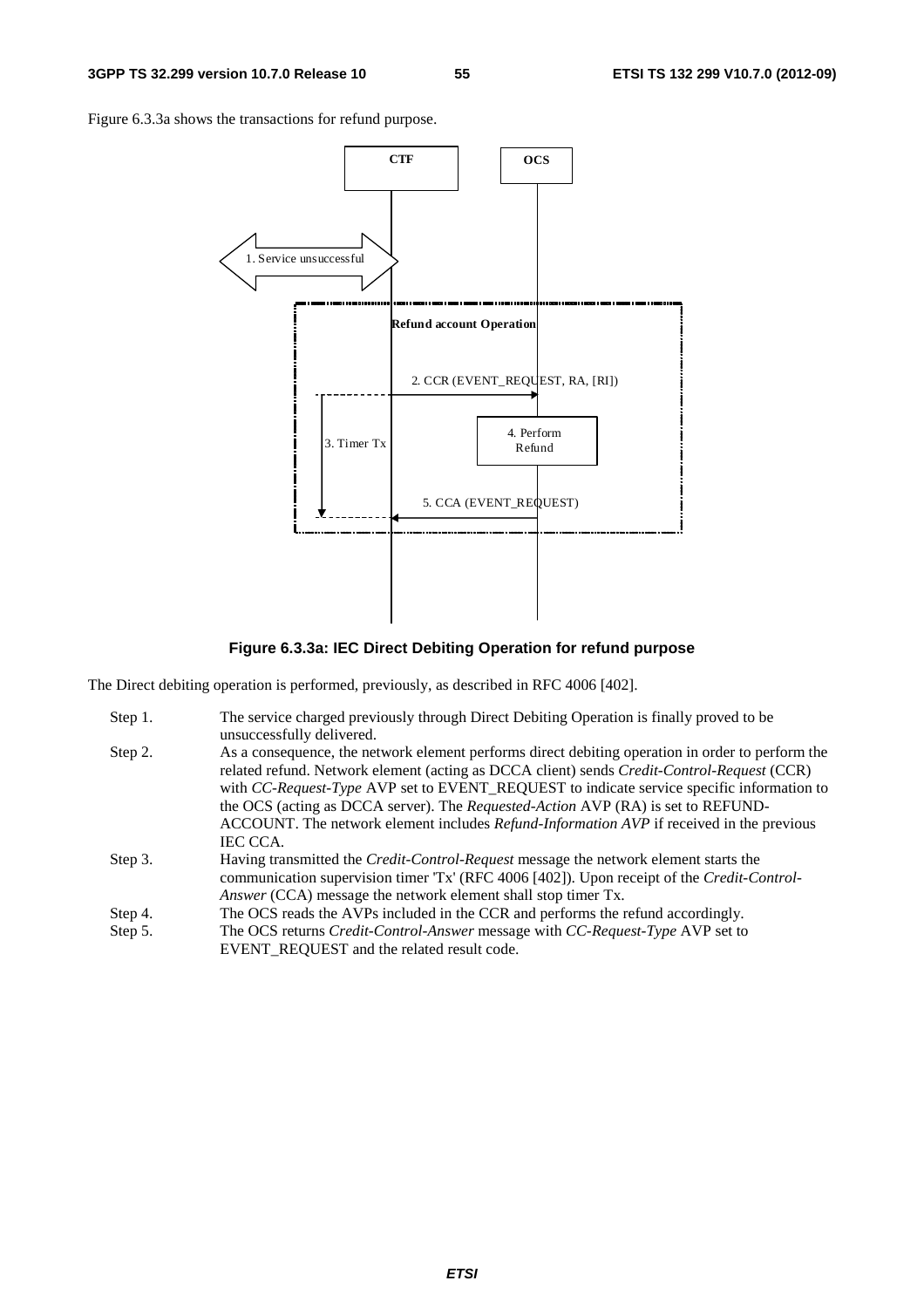## 6.3.4 Event Charging with Unit Reservation (ECUR)

Figure 6.3.4 shows the transactions that are required on the Ro reference point in order to perform the ECUR. ECUR is used when event charging needs separate reserve and commit actions.



#### **Figure 6.3.4: ECUR for session based credit control**

| Step 1. | The network element receives a service request. The service request may be initiated either by the      |
|---------|---------------------------------------------------------------------------------------------------------|
|         | user or the other network element.                                                                      |
| Step 2. | In order to perform Reserve Units operation for a number of units (monetary or non-monetary             |
|         | units), the network element sends a <i>Credit-Control-Request</i> (CCR) with <i>CC-Request-Type</i> AVP |
|         | set to INITIAL_REQUEST to the OCS. If known, the network element may include Requested-                 |
|         | Service-Unit (RSU) AVP (monetary or non monetary units) in the request message.                         |
| Step 3. | If the service cost information is not received by the OCS, the OCS determines the price of the         |
|         | desired service according to the service specific information received by issuing a rating request to   |
|         | the Rating Function. If the cost of the service is included in the request, the OCS directly reserves   |
|         | the specified monetary amount. If the credit balance is sufficient, the OCS reserves the                |
|         | corresponding amount from the users account.                                                            |
| Step 4. | Once the reservation has been made, the OCS returns <i>Credit-Control-Answer</i> (CCA) message with     |
|         | CC-Request-Type set to INITIAL_REQUEST to the network element in order to authorize the                 |
|         | service execution (Granted-Service-Unit and possibly Cost-Information indicating the cost of the        |
|         | service and Remaining-Balance AVP are included in the Credit-Control-Answer message). The               |
|         | OCS may return the <i>Validity-Time</i> (VT) AVP with value field set to a non-zero value. The OCS      |
|         | may indicate in the <i>Low-Balance-Indication</i> AVP that the subscriber account balance has fallen    |
|         | below a predefined treshold of this account.                                                            |
| Step 5. | Content/service delivery starts and the reserved units are concurrently controlled.                     |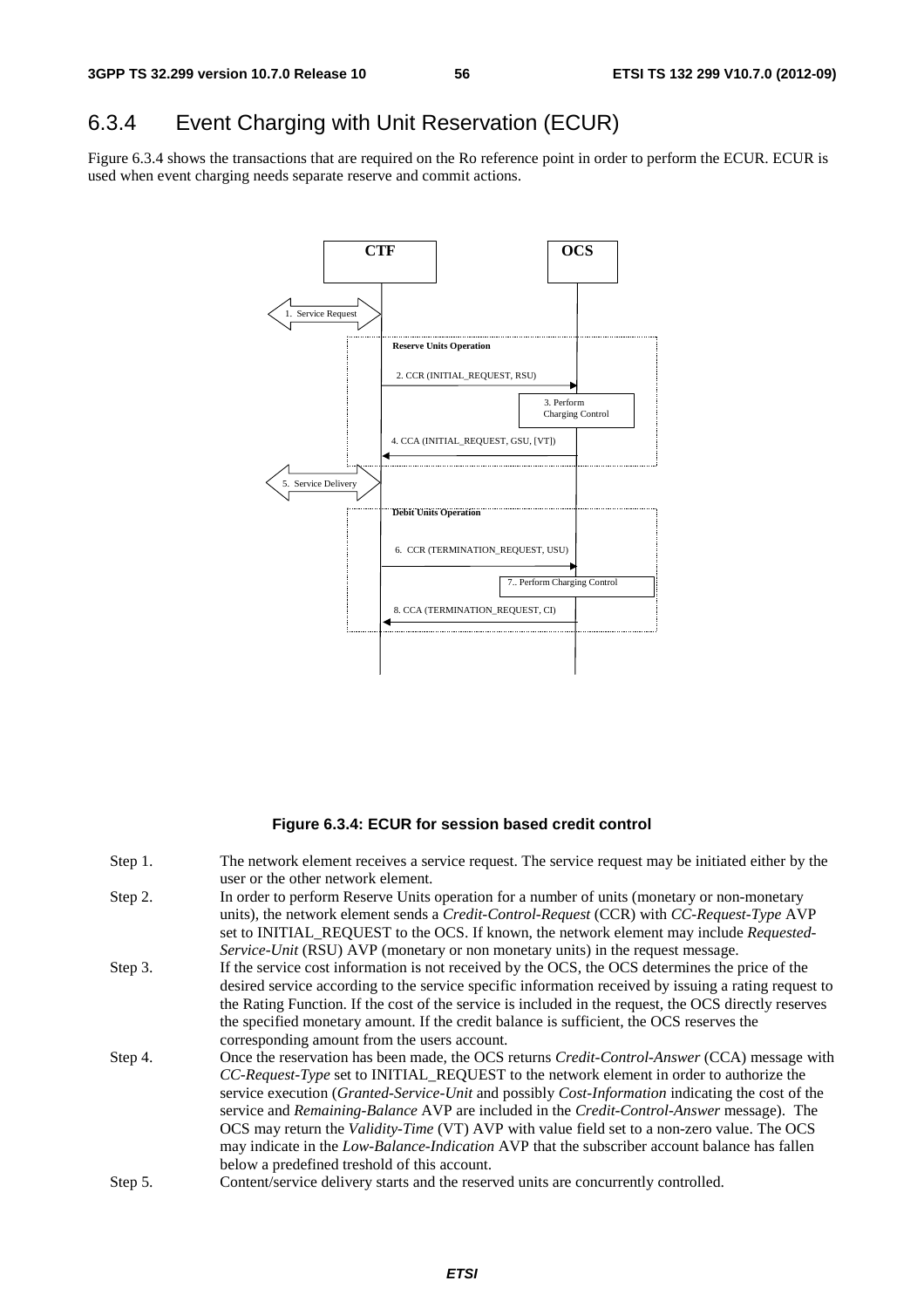- Step 6. When content/service delivery is completed, the network element sends CCR with *CC-Request-Type* AVP set to TERMINATION\_REQUEST to terminate the active credit control session and report the used units*.*
- Step 7. The OCS deducts the amount used from the account. Unused reserved units are released, if applicable.
- Step 8. The OCS acknowledges the reception of the CCR message by sending CCA message with *CC-Request-Type* AVP indicating TERMINATION\_REQUEST (possibly *Cost-Information* AVP indicating the cumulative cost of the service and *Remaining-Balance* AVP are included in the *Credit-Control-Answer* message).
- NOTE: This scenario is supervised by corresponding timers (e.g. validity time timer) that are not shown in the figure 6.3.4.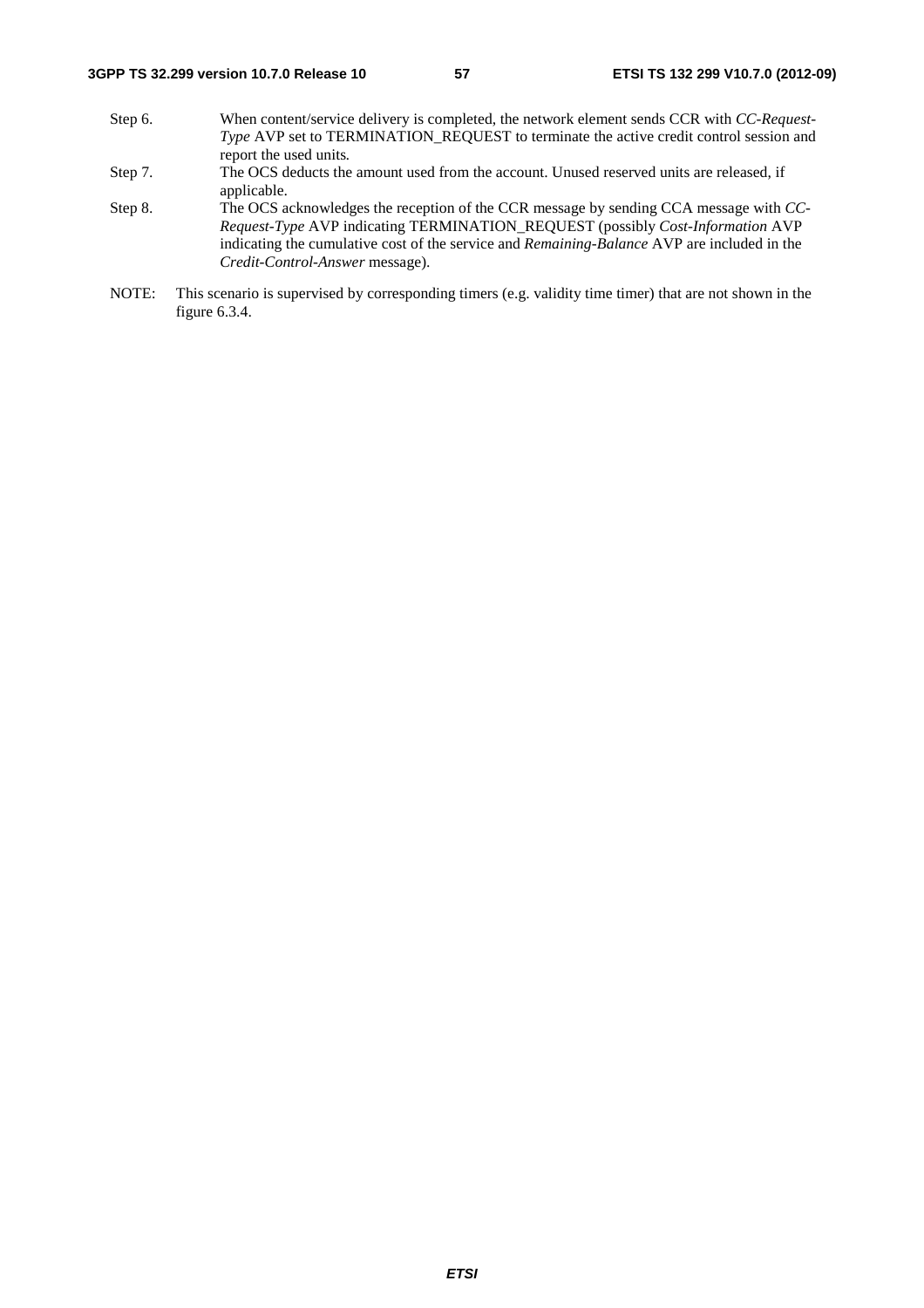## 6.3.5 Session Charging with Unit Reservation (SCUR)

Figure 6.3.5 shows the transactions that are required on the Ro reference point in order to perform the SCUR.



**Figure 6.3.5: SCUR for session based credit control** 

Step 1. The network element receives a session initiation. The session initiation may be done either by the user or the other network element. Step 2. In order to perform Reserve Units operation for a number of units (monetary or non-monetary units), the network element sends a *Credit-Control-Request* (CCR) with *CC-Request-Type* AVP set to INITIAL\_REQUEST to the OCS. If known, the network element may include *Requested-Service-Unit* (RSU) AVP (monetary or non monetary units) in the request message. Step 3. If the service cost information is not received by the OCS, the OCS determines the price of the desired service according to the service specific information received by issuing a rating request to the Rating Function. If the cost of the service is included in the request, the OCS directly reserves the specified monetary amount. If the credit balance is sufficient, the OCS reserves the corresponding amount from the users account. Step 4. Once the reservation has been made, the OCS returns *Credit-Control-Answer* (CCA) message with *CC-Request-Type* set to INITIAL\_REQUEST to the network element in order to authorize the service execution (*Granted-Service-Unit* and possibly *Cost-Information* indicating the cost of the service and *Remaining-Balance* AVP are included in the *Credit-Control-Answer* message). The OCS may return the *Validity-Time* (VT) AVP with value field set to a non-zero value. The OCS may indicate in the *Low-Balance-Indication* AVP that the subscriber account balance has fallen below a predefined threshold of this account. Step 5. Content/service delivery starts and the reserved units are concurrently controlled.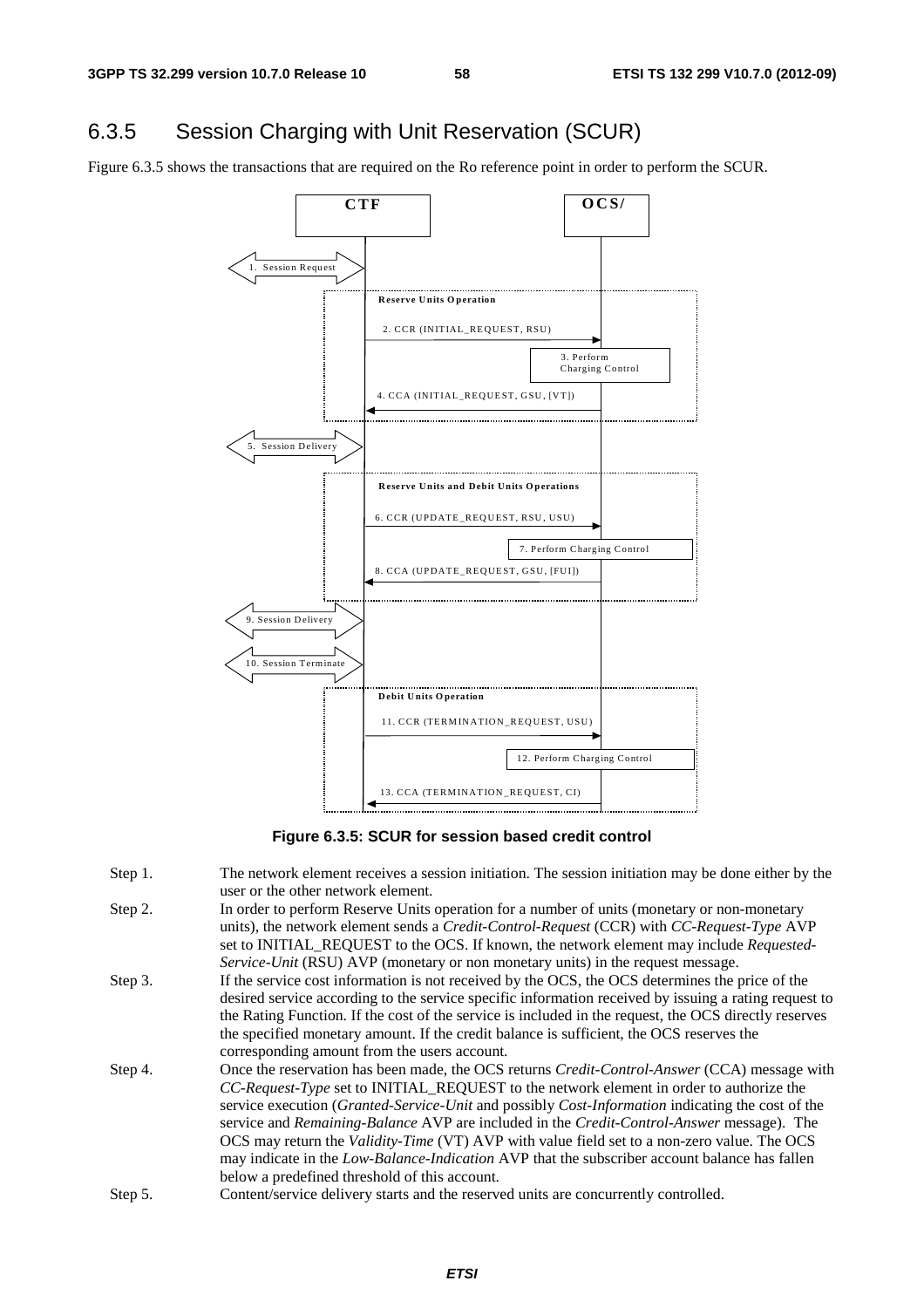#### **3GPP TS 32.299 version 10.7.0 Release 10 59 ETSI TS 132 299 V10.7.0 (2012-09)**

| Step 6.     | During session delivery, in order to perform Debit Units and subsequent Reserve Units operations,        |
|-------------|----------------------------------------------------------------------------------------------------------|
|             | the network element sends a CCR with CC-Request-Type AVP set to UPDATE_REQUEST, to                       |
|             | report the units used and request additional units, respectively. The CCR message with CC-               |
|             | Request-Type AVP set to UPDATE_REQUEST must be sent by the network element between the                   |
|             | INITIAL_REQUEST and TERMINATION_REQUEST either on request of the credit control                          |
|             | application within the validity time or if the validity time is elapsed. If known, the network           |
|             | element may include <i>Requested-Service-Unit</i> AVP (monetary or non monetary units) in the            |
|             | request message. The Used-Service-Unit (USU) AVP is complemented in the CCR message to                   |
|             | deduct units from both the user's account and the reserved units, respectively.                          |
| Step 7.     | The OCS deducts the amount used from the account. If the service cost information is not received        |
|             | by the OCS, the OCS determines the price of the desired service according to the service specific        |
|             | information received by issuing a rating request to the Rating Function. If the cost of the service is   |
|             | included in the request, the OCS directly reserves the specified monetary amount. If the credit          |
|             | balance is sufficient, the OCS reserves the corresponding amount from the users account.                 |
| Step 8.     | Once the deduction and reservation have been made, the OCS returns Credit-Control-Answer                 |
|             | message with CC-Request-Type set to UPDATE_REQUEST to the network element, in order to                   |
|             | allow the content/service delivery to continue (new Granted-Service-Unit (GSU) AVP and possibly          |
|             | Cost-Information (CI) AVP indicating the cumulative cost of the service and Remaining-Balance            |
|             | AVP are included in the <i>Credit-Control-Answer</i> message). The OCS may include in the CCA            |
|             | message the <i>Final-Unit-Indication</i> (FUI) AVP to indicate the final granted units. The OCS may      |
|             | indicate in the <i>Low-Balance-Indication</i> AVP that the subscriber account balance has fallen below a |
|             | predefined threshold of this account.                                                                    |
| Step 9.     | Session delivery continues and the reserved units are concurrently controlled.                           |
| Step $10$ . | The session is terminated at the network element.                                                        |
| Step 11.    | The network element sends CCR with CC-Request-Type AVP set to TERMINATION_REQUEST                        |
|             | to terminate the active credit control session and report the used units.                                |
| Step 12.    | The OCS deducts the amount used from the account. Unused reserved units are released, if                 |

applicable. Step 13. The OCS acknowledges the reception of the CCR message by sending CCA message with *CC-Request-Type* AVP indicating TERMINATION\_REQUEST (possibly *Cost-Information* AVP indicating the cumulative cost of the service and *Remaining-Balance* AVP are included in the *Credit-Control-Answer* message).

NOTE: This scenario is supervised by corresponding timers (e.g. validity time timer) that are not shown in figure 6.3.5.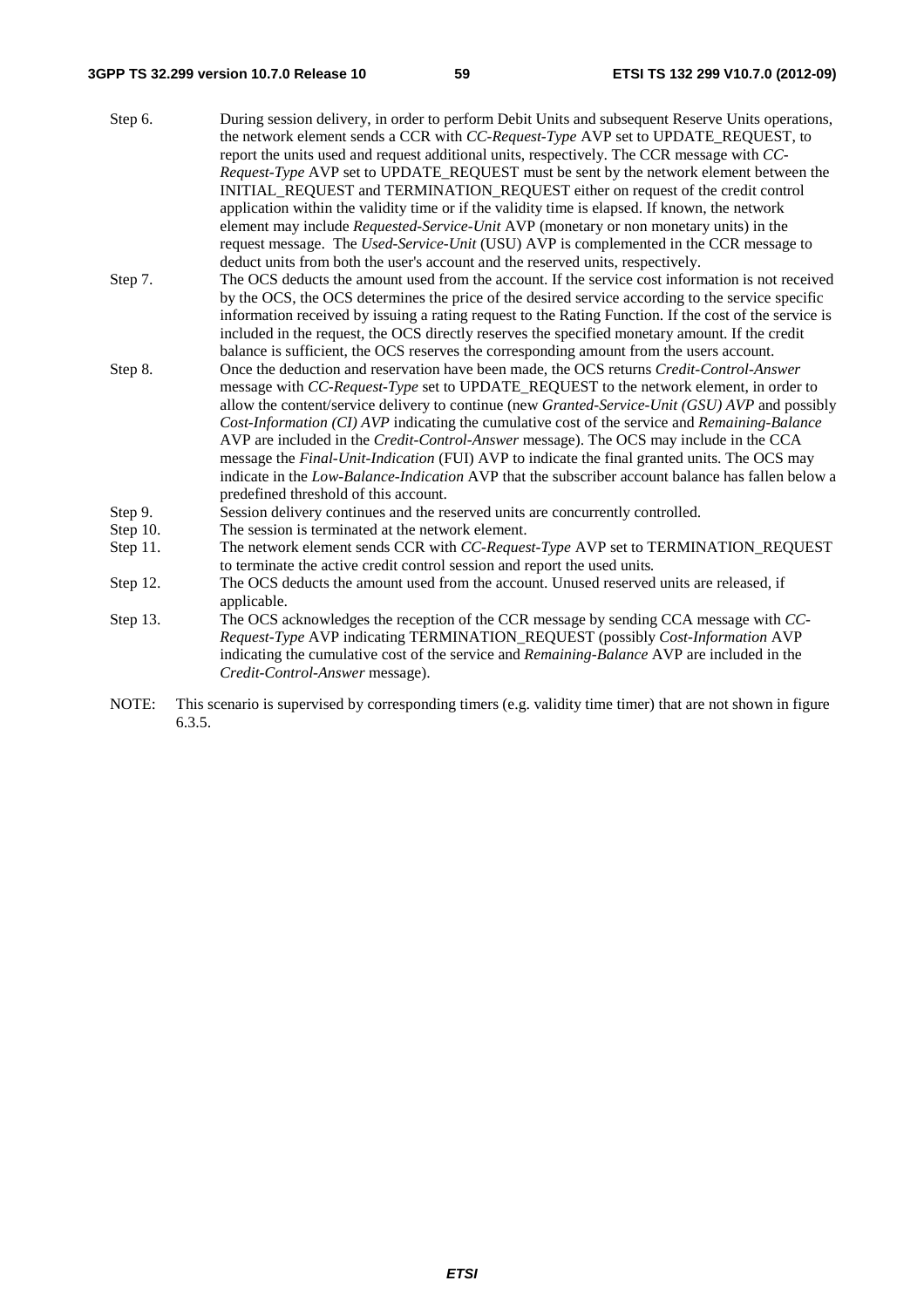### 6.3.6 Error Cases and Scenarios

This subclause describes various error cases and how these should be handled.

The failure handling behaviour is locally configurable in the network element. If the *Direct-Debiting-Failure-Handling* or *Credit-Control-Failure-Handling* AVP is not used, the locally configured values are used instead.

#### 6.3.6.1 Duplicate Detection

The detection of duplicate request is needed and must be enabled. To speed up and simplify as much as possible the duplicate detection, the all-against-all record checking should be avoided and just those records marked as potential duplicates need to be checked against other received requests (in real-time ) by the receiver entity.

The network element marks the request messages that are retransmitted after a link fail over as possible duplicates with the T-flag as described in RFC 3588 [401]. For optimized performance, uniqueness checking against other received requests is only necessary for those records marked with the T-flag received within a reasonable time window. This focused check is based on the inspection of the *Session-Id* and *CC-Request-Number* AVP pairs.

Note that for EBCC the duplicate detection is performed in the Correlation Function that is part of the OCS. The OCS that receives the possible duplicate request should mark as possible duplicate the corresponding request that is sent over the 'Rc' reference point. However, this assumption above is for further study and needs to be clarified.

For credit control duplicate detection, please refer to the Diameter Credit Control.

#### 6.3.6.2 Reserve Units and Debit Units Operation Failure

In the case of an OCS connection failure, and/or receiving error responses from the OCS, please refer to RFC 3588 [401] and RFC 4006 [402] for failure handling descriptions.

### 6.3.7 Support of Tariff Changes during an Active User Session

#### 6.3.7.1 Support of Tariff Changes using the Tariff Switch Mechanism

After a tariff switch has been reached, all the active user sessions shall report their session usage by the end of the validity period of the current request and receive new quota for resource usage for the new tariff period.

In order to avoid the need for mass simultaneous quota refresh, the traffic usage can be split into resource usage before a tariff switch and resources used after a tariff switch.

The Tariff-Time-Change AVP is used to determine the tariff switch time as described by RFC 4006 [402]. In addition to the scenarios described in RFC 4006 [402], the Tariff-Time-Change AVP may also be used in the context of continuously time-based charging.

The Tariff-Change-Usage AVP is used within the Used-Service-Units AVP to distinguish reported usage before and after the tariff time change.

The Tariff-Change-Usage AVP is not used directly within the Multiple-Services-Credit-Control AVP.

#### 6.3.7.2 Support of Tariff Changes using Validity Time AVP

Changes to the tariffs pertaining to the service during active user sessions may also be handled using the Validity Time AVP.

NOTE: RFC 4006 does not directly describe how tariff changes are handled with validity time. If validity time is used for tariff time changes it might overload the client and the server.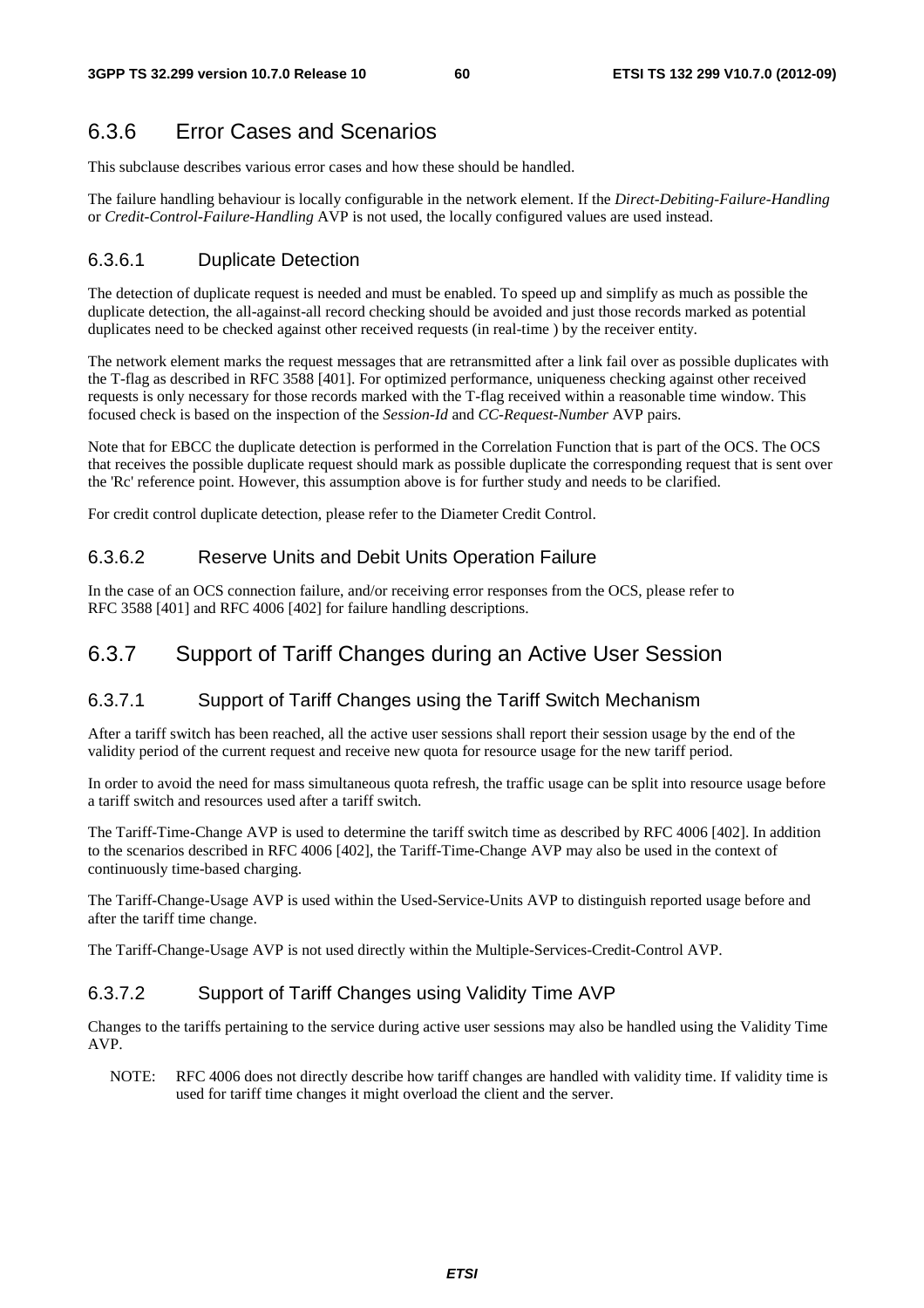### 6.3.8 Support of Re-authorisation

Mid Diameter CC session re-authorisations of multiple active resource quotas within a DCC session can be achieved using a single Diameter *Credit Control Request/Answer* message sequence.

The OCS may also re-authorise multiple active resource quotas within a DCC session by using a single Diameter *Re-Auth-Request/Answer* message sequence.

New quota allocations received by the Network Element override any remaining held quota resources after accounting for any resource usage while the re-authorisation was in progress.

### 6.3.9 Support of Failure Handling

The Credit-Control-Failure-Handling AVP as defined in RFC 4006 [402] determines what to do if the sending of Diameter credit-control messages to the OCS has been temporarily prevented. The usage of Credit-Control-Failure-Handling AVP gives flexibility to have different failure handling for credit-control session.

This AVP may be received from the OCS or may be locally configured. The value received from the OCS in the Diameter Credit-Control-Answer message always override any already existing value.

As defined in RFC 4006 [402], the Tx timer is introduced to limit the waiting time in the CTF for an answer to the credit control request sent to the OCS. When the Tx timer elapses the CTF takes an action to the end user according to the value of the Credit-Control-Failure-Handling AVP.

It is possible that several concurrent Credit Control Request messages are triggered for the same online charging session. In this case, each Credit Control Request message shall reset the Tx timer as defined in RFC 4006 [402].

## 6.3.10 Support of Failover

As defined in RFC 4006 [402] if a failure occurs during an ongoing credit-control session, the CTF may move the credit control message stream to an alternative OCS if the primary OCS indicated FAILOVER\_SUPPORTED in the CC-Session-Failover AVP. In case CC-Session-Failover AVP is set to FAILOVER\_NOT SUPPORTED the credit control message stream is not moved to a backup OCS.

For new credit control sessions, failover to an alternative OCS should be performed if possible. For instance, if an implementation of the CTF can determine primary OCS unavailability it can establish the new credit control sessions with a possibly available secondary OCS.

Since the OCS has to maintain session states, moving the credit-control message stream to a backup OCS requires a complex charging context transfer solution. This charging context transfer mechanism by OCS is out of the scope of the 3GPP standardization work.

## 6.3.11 Credit Pooling

Credit pooling shall be supported as described in TS 32.240 [1].

Note: Credit pooling is not applicable to IEC since there is no quota management between CTF and OCF.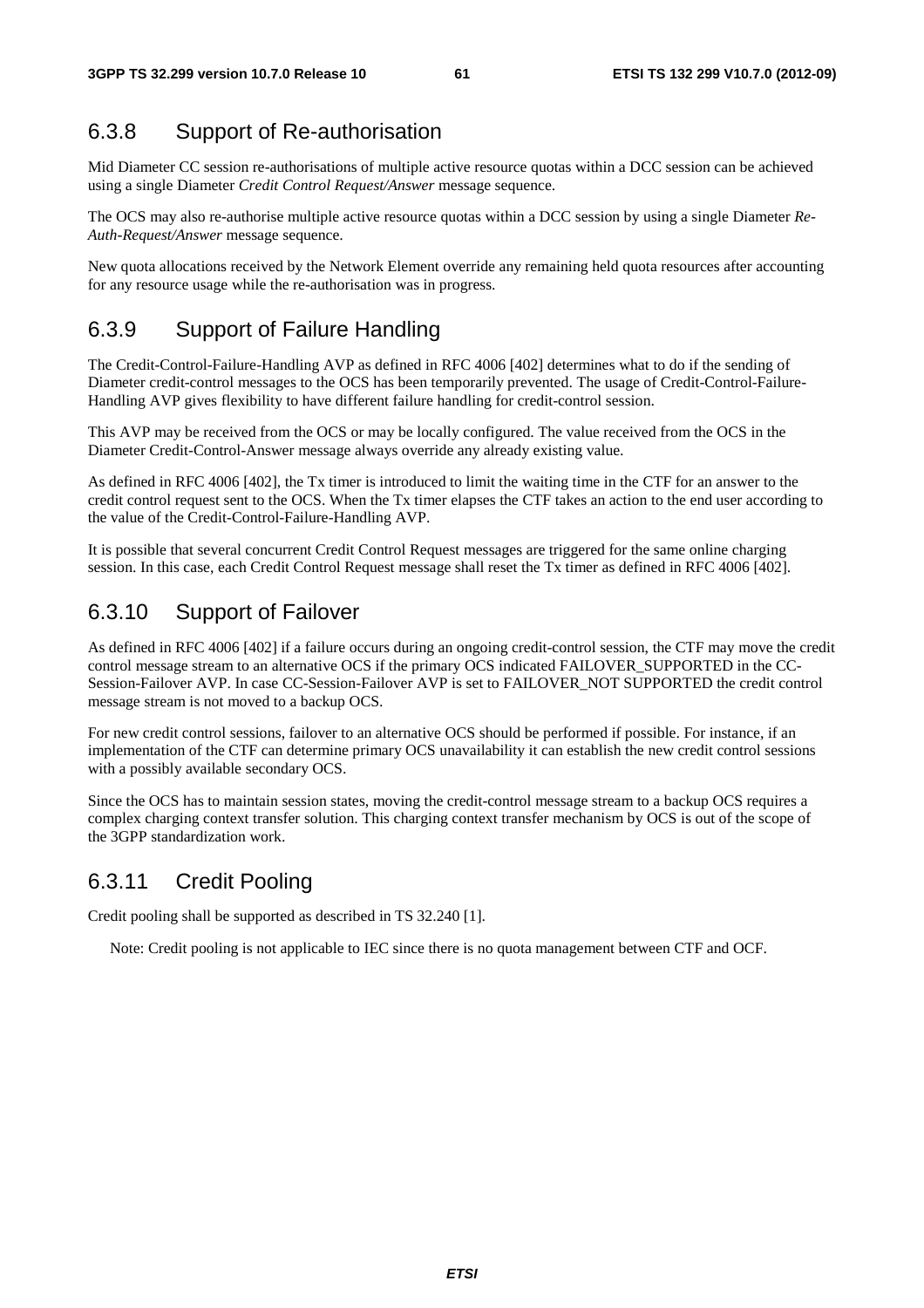## 6.4 Message formats for Online Charging

### 6.4.1 Summary of Online Charging Message Formats

#### 6.4.1.1 General

The corresponding Diameter credit control application messages for the Debit / Reserve Unit Request operation is Credit-Control-Request (CCR) and for the Debit / Reserve Unit Response operation is Credit-Control-Answer (CCA) as specified in RFC 4006 [402].

The Diameter Credit-Control Application (DCCA) specifies an approach based on a series of "interrogations":

- Initial interrogation.
- Zero, one or more interim interrogations.
- Final interrogation.

In addition to a series of interrogations, also a one time event (interrogation) can be used e.g. in the case when service execution is always successful.

All of these interrogations use Credit*-Control-Request* and *Credit-Control-Answer* messages. The *Credit-Control-Request* for the "interim interrogation" and "final interrogation" reports the actual number of "units" that were used, from what was previously reserved. This determines the actual amount debited from the subscriber's account.

Table 6.4.1.1 describes the use of these Diameter messages which are adapted for 3GPP online charging.

| <b>Command-Name</b>           | <b>Source</b> | <b>Destination</b> | <b>Abbreviation</b> |
|-------------------------------|---------------|--------------------|---------------------|
| Credit-Control-Request        | <b>CTF</b>    | <b>OCS</b>         | CCR                 |
| <b>Credit-Control-Answer</b>  | OCS           | CTF                | CCA                 |
| Capabilities-Exchange-Request | CTF           | ocs                | CER                 |
| Capabilities Exchange Answer  | OCS           | CTF                |                     |

Additional Diameter messages (i.e. ASR/ASA, DPR/DPA, DWR/DWA, RAR/RAA) are used according to the Diameter Base Protocol Accounting (DBPA) specification in RFC 3588 [401] and to the DCCA specification in RFC 4006 [402].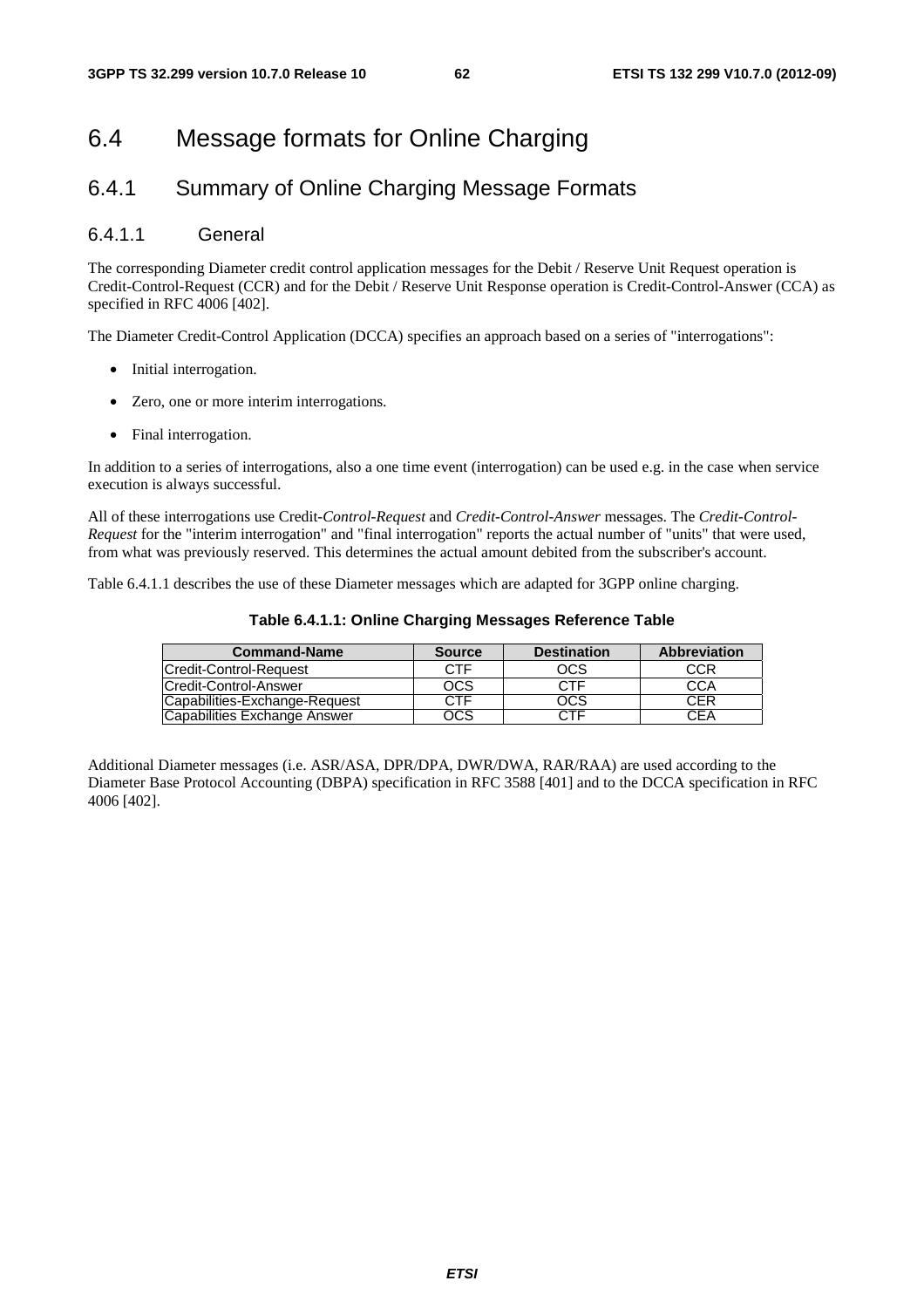#### 6.4.1.2 Structure for the Credit Control Message Formats

The following is the basic structure shared by all online charging messages. This is based directly on the format of the messages defined in RFC 4006 [402].

Those Diameter Accounting AVPs that are used for 3GPP online charging are marked in the table of contents 6.4.2 and 6.4.3 with a category as specified in TS 32.240 [1].

In the definition of the Diameter Commands, the AVPs that are specified in the referenced specifications but not used by the 3GPP charging specifications are marked with strikethrough, e.g. [Acct Multi-Session-Id ].

The following symbols are used in the message format definitions:

- <AVP> indicates a mandatory AVP with a fixed position in the message.
- {AVP} indicates a mandatory AVP in the message.
- [AVP] indicates an optional AVP in the message.
- \*AVP indicates that multiple occurrences of an AVP is possible.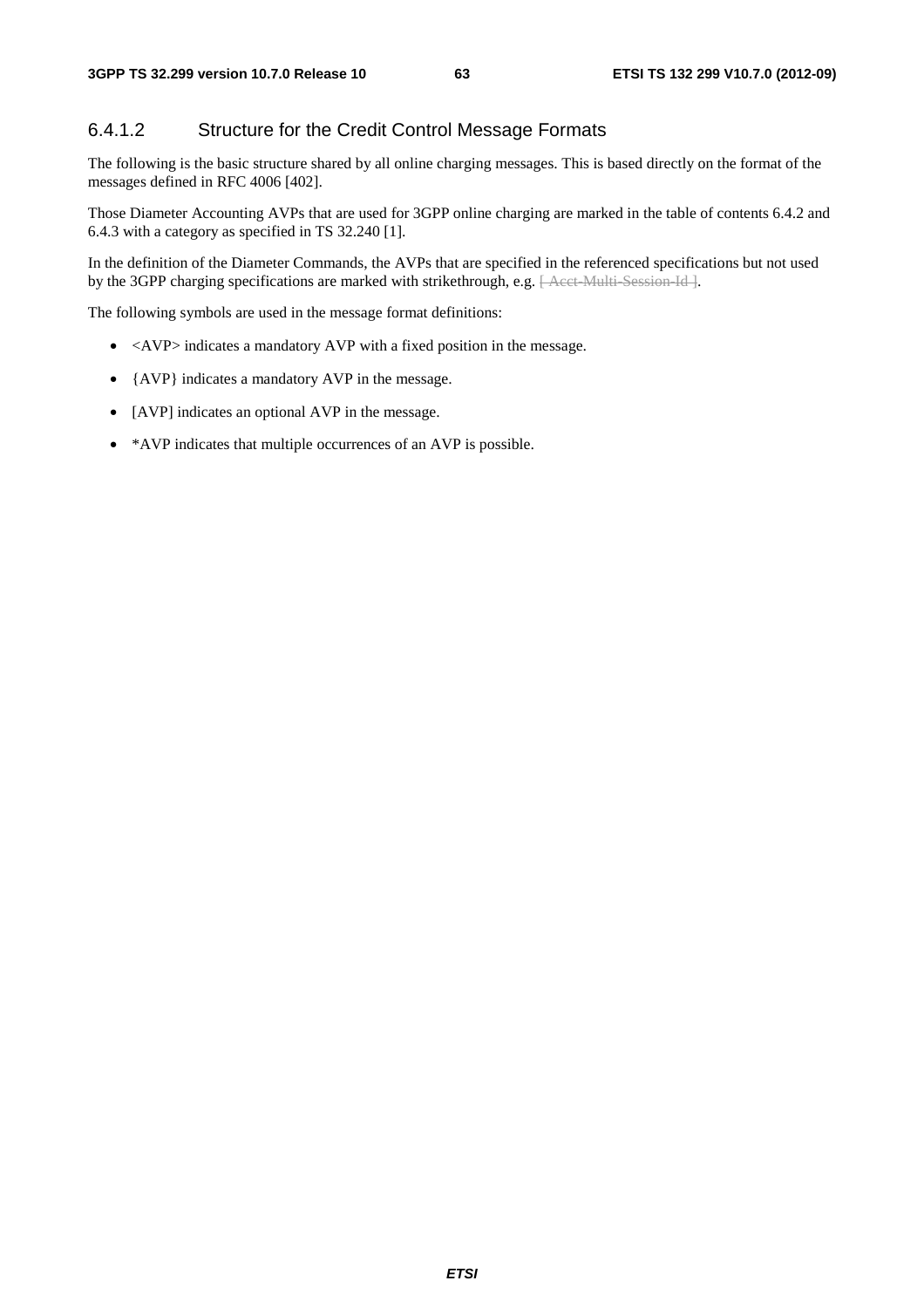### 6.4.2 Credit-Control-Request Message

The CCR messages, indicated by the Command-Code field set to 272 is sent by the CTF to the OCF in order to request credits for the request bearer / subsystem /service.

The CCR message format is defined according to RFC 4006 [402] as follows:

```
 <CCR> ::= < Diameter Header: 272, REQ, PXY > 
                 < Session-Id > 
                 { Origin-Host } 
                 { Origin-Realm } 
                 { Destination-Realm } 
                  { Auth-Application-Id } 
                 { Service-Context-Id } 
{ CC-Request-Type } 
{ CC-Request-Number } 
                 [ Destination-Host ] 
                 [ User-Name ] 
                 [ CC-Sub-Session-Id ] 
                 [ Acct-Multi-Session-Id ] 
                 [ Origin-State-Id ] 
                 [ Event-Timestamp ] 
                *[ Subscription-Id ] 
                 [ Service-Identifier ] 
                 [ Termination-Cause ] 
                  Requested-Service-Unit ]
                [ Requested-Action ]
                *[ Used-Service-Unit ] 
                 [ AoC-Request-Type ] 
                 [ Multiple-Services-Indicator ] 
                *[ Multiple-Services-Credit-Control ] 
               *[ Service Parameter Info
                 [ CC-Correlation-Id ] 
                 [ User-Equipment-Info ] 
                *[ Proxy-Info ] 
                *[ Route-Record ] 
                 [ Service-Information ] 
                *[ AVP ]
```
Table 6.4.2 illustrates the basic structure of a 3GPP Diameter Credit Control *Credit-Control-Request* message as used for Online Charging.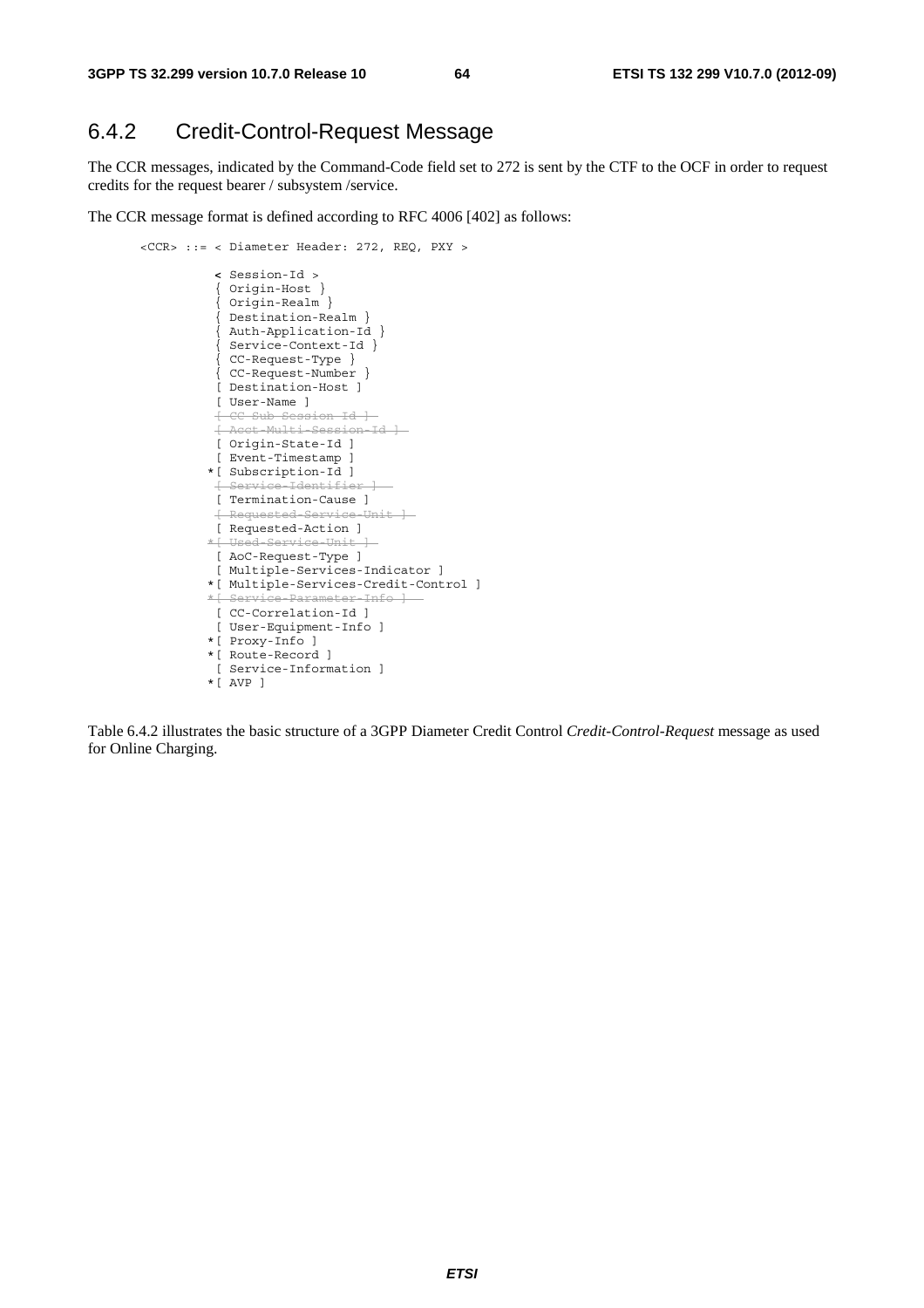| This field identifies the operation session.<br>Session-Id<br>М<br>Origin-Host<br>M<br>This field contains the identification of the source point of the<br>operation and the realm of the operation originator.<br>Origin-Realm<br>M<br>This field contains the realm of the operation originator.<br>Destination-Realm<br>M<br>This field contains the realm of the operator domain. The realm<br>will be addressed with the domain address of the corresponding<br>public URI.<br>The field corresponds to the application ID of the Diameter Credit<br>Auth-Application-Id<br>M<br>Control Application and is defined with the value 4.<br>Service-Context-Id<br>This field indicates the supported protocol version.<br>M<br>$\overline{M}$<br>This field defines the transfer type: event for event based<br>CC-Request-Type<br>charging and initial, update, terminate for session based<br>charging.<br>This field contains the sequence number of the transferred<br>M<br><b>CC-Request-Number</b><br>messages.<br>This field contains the destination peer address of the OCS<br><b>Destination-Host</b><br>O <sub>C</sub><br>identity.<br>Contains the user name determined by the domain: bearer, sub-<br>User-Name<br>O <sub>c</sub><br>system or service as described in middle tier TS.<br>CC-Sub-Session-Id<br>Not used in 3GPP.<br>Acct-Multi-Session-Id<br>Not used in 3GPP.<br>Origin-State-Id<br>This field contains the state associated to the CTF.<br>O <sub>c</sub><br>Event-Timestamp<br>$\overline{O}_{C}$<br>This field corresponds to the exact time the quota is requested.<br>This field contains the identification of the user that is going to<br>$O_{M}$<br>Subscription-Id<br>access the service in order to be identified by the OCS.<br>M<br>This field determines the type of the identifier, e.g. t value 0 is<br>used for the international E.164 format according to ITU-T E.164<br>Subscription-Id-Type<br>numbering plan.<br>This field contains the user data content e.g. the MSISDN.<br>M<br>Subscription-Id-Data<br>Service-Identifier<br>Not used in 3GPP.<br><b>Termination-Cause</b><br>O <sub>c</sub><br>This field contains the reason the credit control session was<br>terminated.<br>Requested-Service-Unit<br>Not used in 3GPP, see Multiple-Services-Credit-Control.<br>CC-Time<br>Not used in 3GPP.<br>CC-Money<br>Not used in 3GPP.<br>Unit-Value<br>Not used in 3GPP.<br>$\overline{\phantom{a}}$<br>Not used in 3GPP.<br>Value-Digits<br>$\overline{\phantom{a}}$<br>Not used in 3GPP.<br>Exponent<br>$\bar{ }$<br>Currency-Code<br>Not used in 3GPP.<br>÷<br><b>CC-Total-Octets</b><br>Not used in 3GPP.<br>$\overline{\phantom{a}}$<br>Not used in 3GPP.<br>CC-Input-Octets<br><b>CC-Output-Octets</b><br>Not used in 3GPP.<br>Not used in 3GPP.<br>CC-Service-Specific-Units<br>AVP<br>Not used in 3GPP.<br>The field defines the type of action if the CC-Request-Type<br>O <sub>c</sub><br>Requested-Action<br>indicates EVENT.<br>This field denotes if AoC Information is requested and what type<br>Oc<br>AoC-Request-Type<br>of information is needed.<br>Not used in 3GPP, see Multiple-Services-Credit-Control.<br>Used-Service-Unit<br>Tariff-Change-Usage<br>Not used in 3GPP.<br>CC-Time<br>Not used in 3GPP.<br>$\overline{\phantom{a}}$<br>CC-Money<br>Not used in 3GPP.<br>$\overline{\phantom{a}}$<br>Not used in 3GPP.<br>Unit-Value<br>Not used in 3GPP.<br>Value-Digits<br>Not used in 3GPP.<br>Exponent<br>Currency-Code<br>Not used in 3GPP.<br>$\overline{\phantom{a}}$<br><b>CC-Total-Octets</b><br>Not used in 3GPP.<br>$\overline{\phantom{a}}$<br>Not used in 3GPP.<br>CC-Input-Octets<br>$\overline{\phantom{0}}$<br><b>CC-Output-Octets</b><br>Not used in 3GPP.<br>CC-Service-Specific-Units<br>Not used in 3GPP.<br>AVP<br>Not used in 3GPP. | This field indicates whether the CTF is capable of handling<br>$O_{M}$<br>Multiple-Services-Indicator<br>multiple services independently. | <b>AVP</b> | Category | <b>Description</b> |
|-------------------------------------------------------------------------------------------------------------------------------------------------------------------------------------------------------------------------------------------------------------------------------------------------------------------------------------------------------------------------------------------------------------------------------------------------------------------------------------------------------------------------------------------------------------------------------------------------------------------------------------------------------------------------------------------------------------------------------------------------------------------------------------------------------------------------------------------------------------------------------------------------------------------------------------------------------------------------------------------------------------------------------------------------------------------------------------------------------------------------------------------------------------------------------------------------------------------------------------------------------------------------------------------------------------------------------------------------------------------------------------------------------------------------------------------------------------------------------------------------------------------------------------------------------------------------------------------------------------------------------------------------------------------------------------------------------------------------------------------------------------------------------------------------------------------------------------------------------------------------------------------------------------------------------------------------------------------------------------------------------------------------------------------------------------------------------------------------------------------------------------------------------------------------------------------------------------------------------------------------------------------------------------------------------------------------------------------------------------------------------------------------------------------------------------------------------------------------------------------------------------------------------------------------------------------------------------------------------------------------------------------------------------------------------------------------------------------------------------------------------------------------------------------------------------------------------------------------------------------------------------------------------------------------------------------------------------------------------------------------------------------------------------------------------------------------------------------------------------------------------------------------------------------------------------------------------------------------------------------------------------------------------------------------------------------------------------------------------------------------------------------------------------------------------------------------------------------------------------------------------------------------------------------------------------------------------------------------------------------------------------------------------------------------------------------------------------------------------------------------------------------------------------------------------------------------------------------|-------------------------------------------------------------------------------------------------------------------------------------------|------------|----------|--------------------|
|                                                                                                                                                                                                                                                                                                                                                                                                                                                                                                                                                                                                                                                                                                                                                                                                                                                                                                                                                                                                                                                                                                                                                                                                                                                                                                                                                                                                                                                                                                                                                                                                                                                                                                                                                                                                                                                                                                                                                                                                                                                                                                                                                                                                                                                                                                                                                                                                                                                                                                                                                                                                                                                                                                                                                                                                                                                                                                                                                                                                                                                                                                                                                                                                                                                                                                                                                                                                                                                                                                                                                                                                                                                                                                                                                                                                                                           |                                                                                                                                           |            |          |                    |
|                                                                                                                                                                                                                                                                                                                                                                                                                                                                                                                                                                                                                                                                                                                                                                                                                                                                                                                                                                                                                                                                                                                                                                                                                                                                                                                                                                                                                                                                                                                                                                                                                                                                                                                                                                                                                                                                                                                                                                                                                                                                                                                                                                                                                                                                                                                                                                                                                                                                                                                                                                                                                                                                                                                                                                                                                                                                                                                                                                                                                                                                                                                                                                                                                                                                                                                                                                                                                                                                                                                                                                                                                                                                                                                                                                                                                                           |                                                                                                                                           |            |          |                    |
|                                                                                                                                                                                                                                                                                                                                                                                                                                                                                                                                                                                                                                                                                                                                                                                                                                                                                                                                                                                                                                                                                                                                                                                                                                                                                                                                                                                                                                                                                                                                                                                                                                                                                                                                                                                                                                                                                                                                                                                                                                                                                                                                                                                                                                                                                                                                                                                                                                                                                                                                                                                                                                                                                                                                                                                                                                                                                                                                                                                                                                                                                                                                                                                                                                                                                                                                                                                                                                                                                                                                                                                                                                                                                                                                                                                                                                           |                                                                                                                                           |            |          |                    |
|                                                                                                                                                                                                                                                                                                                                                                                                                                                                                                                                                                                                                                                                                                                                                                                                                                                                                                                                                                                                                                                                                                                                                                                                                                                                                                                                                                                                                                                                                                                                                                                                                                                                                                                                                                                                                                                                                                                                                                                                                                                                                                                                                                                                                                                                                                                                                                                                                                                                                                                                                                                                                                                                                                                                                                                                                                                                                                                                                                                                                                                                                                                                                                                                                                                                                                                                                                                                                                                                                                                                                                                                                                                                                                                                                                                                                                           |                                                                                                                                           |            |          |                    |
|                                                                                                                                                                                                                                                                                                                                                                                                                                                                                                                                                                                                                                                                                                                                                                                                                                                                                                                                                                                                                                                                                                                                                                                                                                                                                                                                                                                                                                                                                                                                                                                                                                                                                                                                                                                                                                                                                                                                                                                                                                                                                                                                                                                                                                                                                                                                                                                                                                                                                                                                                                                                                                                                                                                                                                                                                                                                                                                                                                                                                                                                                                                                                                                                                                                                                                                                                                                                                                                                                                                                                                                                                                                                                                                                                                                                                                           |                                                                                                                                           |            |          |                    |
|                                                                                                                                                                                                                                                                                                                                                                                                                                                                                                                                                                                                                                                                                                                                                                                                                                                                                                                                                                                                                                                                                                                                                                                                                                                                                                                                                                                                                                                                                                                                                                                                                                                                                                                                                                                                                                                                                                                                                                                                                                                                                                                                                                                                                                                                                                                                                                                                                                                                                                                                                                                                                                                                                                                                                                                                                                                                                                                                                                                                                                                                                                                                                                                                                                                                                                                                                                                                                                                                                                                                                                                                                                                                                                                                                                                                                                           |                                                                                                                                           |            |          |                    |
|                                                                                                                                                                                                                                                                                                                                                                                                                                                                                                                                                                                                                                                                                                                                                                                                                                                                                                                                                                                                                                                                                                                                                                                                                                                                                                                                                                                                                                                                                                                                                                                                                                                                                                                                                                                                                                                                                                                                                                                                                                                                                                                                                                                                                                                                                                                                                                                                                                                                                                                                                                                                                                                                                                                                                                                                                                                                                                                                                                                                                                                                                                                                                                                                                                                                                                                                                                                                                                                                                                                                                                                                                                                                                                                                                                                                                                           |                                                                                                                                           |            |          |                    |
|                                                                                                                                                                                                                                                                                                                                                                                                                                                                                                                                                                                                                                                                                                                                                                                                                                                                                                                                                                                                                                                                                                                                                                                                                                                                                                                                                                                                                                                                                                                                                                                                                                                                                                                                                                                                                                                                                                                                                                                                                                                                                                                                                                                                                                                                                                                                                                                                                                                                                                                                                                                                                                                                                                                                                                                                                                                                                                                                                                                                                                                                                                                                                                                                                                                                                                                                                                                                                                                                                                                                                                                                                                                                                                                                                                                                                                           |                                                                                                                                           |            |          |                    |
|                                                                                                                                                                                                                                                                                                                                                                                                                                                                                                                                                                                                                                                                                                                                                                                                                                                                                                                                                                                                                                                                                                                                                                                                                                                                                                                                                                                                                                                                                                                                                                                                                                                                                                                                                                                                                                                                                                                                                                                                                                                                                                                                                                                                                                                                                                                                                                                                                                                                                                                                                                                                                                                                                                                                                                                                                                                                                                                                                                                                                                                                                                                                                                                                                                                                                                                                                                                                                                                                                                                                                                                                                                                                                                                                                                                                                                           |                                                                                                                                           |            |          |                    |
|                                                                                                                                                                                                                                                                                                                                                                                                                                                                                                                                                                                                                                                                                                                                                                                                                                                                                                                                                                                                                                                                                                                                                                                                                                                                                                                                                                                                                                                                                                                                                                                                                                                                                                                                                                                                                                                                                                                                                                                                                                                                                                                                                                                                                                                                                                                                                                                                                                                                                                                                                                                                                                                                                                                                                                                                                                                                                                                                                                                                                                                                                                                                                                                                                                                                                                                                                                                                                                                                                                                                                                                                                                                                                                                                                                                                                                           |                                                                                                                                           |            |          |                    |
|                                                                                                                                                                                                                                                                                                                                                                                                                                                                                                                                                                                                                                                                                                                                                                                                                                                                                                                                                                                                                                                                                                                                                                                                                                                                                                                                                                                                                                                                                                                                                                                                                                                                                                                                                                                                                                                                                                                                                                                                                                                                                                                                                                                                                                                                                                                                                                                                                                                                                                                                                                                                                                                                                                                                                                                                                                                                                                                                                                                                                                                                                                                                                                                                                                                                                                                                                                                                                                                                                                                                                                                                                                                                                                                                                                                                                                           |                                                                                                                                           |            |          |                    |
|                                                                                                                                                                                                                                                                                                                                                                                                                                                                                                                                                                                                                                                                                                                                                                                                                                                                                                                                                                                                                                                                                                                                                                                                                                                                                                                                                                                                                                                                                                                                                                                                                                                                                                                                                                                                                                                                                                                                                                                                                                                                                                                                                                                                                                                                                                                                                                                                                                                                                                                                                                                                                                                                                                                                                                                                                                                                                                                                                                                                                                                                                                                                                                                                                                                                                                                                                                                                                                                                                                                                                                                                                                                                                                                                                                                                                                           |                                                                                                                                           |            |          |                    |
|                                                                                                                                                                                                                                                                                                                                                                                                                                                                                                                                                                                                                                                                                                                                                                                                                                                                                                                                                                                                                                                                                                                                                                                                                                                                                                                                                                                                                                                                                                                                                                                                                                                                                                                                                                                                                                                                                                                                                                                                                                                                                                                                                                                                                                                                                                                                                                                                                                                                                                                                                                                                                                                                                                                                                                                                                                                                                                                                                                                                                                                                                                                                                                                                                                                                                                                                                                                                                                                                                                                                                                                                                                                                                                                                                                                                                                           |                                                                                                                                           |            |          |                    |
|                                                                                                                                                                                                                                                                                                                                                                                                                                                                                                                                                                                                                                                                                                                                                                                                                                                                                                                                                                                                                                                                                                                                                                                                                                                                                                                                                                                                                                                                                                                                                                                                                                                                                                                                                                                                                                                                                                                                                                                                                                                                                                                                                                                                                                                                                                                                                                                                                                                                                                                                                                                                                                                                                                                                                                                                                                                                                                                                                                                                                                                                                                                                                                                                                                                                                                                                                                                                                                                                                                                                                                                                                                                                                                                                                                                                                                           |                                                                                                                                           |            |          |                    |
|                                                                                                                                                                                                                                                                                                                                                                                                                                                                                                                                                                                                                                                                                                                                                                                                                                                                                                                                                                                                                                                                                                                                                                                                                                                                                                                                                                                                                                                                                                                                                                                                                                                                                                                                                                                                                                                                                                                                                                                                                                                                                                                                                                                                                                                                                                                                                                                                                                                                                                                                                                                                                                                                                                                                                                                                                                                                                                                                                                                                                                                                                                                                                                                                                                                                                                                                                                                                                                                                                                                                                                                                                                                                                                                                                                                                                                           |                                                                                                                                           |            |          |                    |
|                                                                                                                                                                                                                                                                                                                                                                                                                                                                                                                                                                                                                                                                                                                                                                                                                                                                                                                                                                                                                                                                                                                                                                                                                                                                                                                                                                                                                                                                                                                                                                                                                                                                                                                                                                                                                                                                                                                                                                                                                                                                                                                                                                                                                                                                                                                                                                                                                                                                                                                                                                                                                                                                                                                                                                                                                                                                                                                                                                                                                                                                                                                                                                                                                                                                                                                                                                                                                                                                                                                                                                                                                                                                                                                                                                                                                                           |                                                                                                                                           |            |          |                    |
|                                                                                                                                                                                                                                                                                                                                                                                                                                                                                                                                                                                                                                                                                                                                                                                                                                                                                                                                                                                                                                                                                                                                                                                                                                                                                                                                                                                                                                                                                                                                                                                                                                                                                                                                                                                                                                                                                                                                                                                                                                                                                                                                                                                                                                                                                                                                                                                                                                                                                                                                                                                                                                                                                                                                                                                                                                                                                                                                                                                                                                                                                                                                                                                                                                                                                                                                                                                                                                                                                                                                                                                                                                                                                                                                                                                                                                           |                                                                                                                                           |            |          |                    |
|                                                                                                                                                                                                                                                                                                                                                                                                                                                                                                                                                                                                                                                                                                                                                                                                                                                                                                                                                                                                                                                                                                                                                                                                                                                                                                                                                                                                                                                                                                                                                                                                                                                                                                                                                                                                                                                                                                                                                                                                                                                                                                                                                                                                                                                                                                                                                                                                                                                                                                                                                                                                                                                                                                                                                                                                                                                                                                                                                                                                                                                                                                                                                                                                                                                                                                                                                                                                                                                                                                                                                                                                                                                                                                                                                                                                                                           |                                                                                                                                           |            |          |                    |
|                                                                                                                                                                                                                                                                                                                                                                                                                                                                                                                                                                                                                                                                                                                                                                                                                                                                                                                                                                                                                                                                                                                                                                                                                                                                                                                                                                                                                                                                                                                                                                                                                                                                                                                                                                                                                                                                                                                                                                                                                                                                                                                                                                                                                                                                                                                                                                                                                                                                                                                                                                                                                                                                                                                                                                                                                                                                                                                                                                                                                                                                                                                                                                                                                                                                                                                                                                                                                                                                                                                                                                                                                                                                                                                                                                                                                                           |                                                                                                                                           |            |          |                    |
|                                                                                                                                                                                                                                                                                                                                                                                                                                                                                                                                                                                                                                                                                                                                                                                                                                                                                                                                                                                                                                                                                                                                                                                                                                                                                                                                                                                                                                                                                                                                                                                                                                                                                                                                                                                                                                                                                                                                                                                                                                                                                                                                                                                                                                                                                                                                                                                                                                                                                                                                                                                                                                                                                                                                                                                                                                                                                                                                                                                                                                                                                                                                                                                                                                                                                                                                                                                                                                                                                                                                                                                                                                                                                                                                                                                                                                           |                                                                                                                                           |            |          |                    |
|                                                                                                                                                                                                                                                                                                                                                                                                                                                                                                                                                                                                                                                                                                                                                                                                                                                                                                                                                                                                                                                                                                                                                                                                                                                                                                                                                                                                                                                                                                                                                                                                                                                                                                                                                                                                                                                                                                                                                                                                                                                                                                                                                                                                                                                                                                                                                                                                                                                                                                                                                                                                                                                                                                                                                                                                                                                                                                                                                                                                                                                                                                                                                                                                                                                                                                                                                                                                                                                                                                                                                                                                                                                                                                                                                                                                                                           |                                                                                                                                           |            |          |                    |
|                                                                                                                                                                                                                                                                                                                                                                                                                                                                                                                                                                                                                                                                                                                                                                                                                                                                                                                                                                                                                                                                                                                                                                                                                                                                                                                                                                                                                                                                                                                                                                                                                                                                                                                                                                                                                                                                                                                                                                                                                                                                                                                                                                                                                                                                                                                                                                                                                                                                                                                                                                                                                                                                                                                                                                                                                                                                                                                                                                                                                                                                                                                                                                                                                                                                                                                                                                                                                                                                                                                                                                                                                                                                                                                                                                                                                                           |                                                                                                                                           |            |          |                    |
|                                                                                                                                                                                                                                                                                                                                                                                                                                                                                                                                                                                                                                                                                                                                                                                                                                                                                                                                                                                                                                                                                                                                                                                                                                                                                                                                                                                                                                                                                                                                                                                                                                                                                                                                                                                                                                                                                                                                                                                                                                                                                                                                                                                                                                                                                                                                                                                                                                                                                                                                                                                                                                                                                                                                                                                                                                                                                                                                                                                                                                                                                                                                                                                                                                                                                                                                                                                                                                                                                                                                                                                                                                                                                                                                                                                                                                           |                                                                                                                                           |            |          |                    |
|                                                                                                                                                                                                                                                                                                                                                                                                                                                                                                                                                                                                                                                                                                                                                                                                                                                                                                                                                                                                                                                                                                                                                                                                                                                                                                                                                                                                                                                                                                                                                                                                                                                                                                                                                                                                                                                                                                                                                                                                                                                                                                                                                                                                                                                                                                                                                                                                                                                                                                                                                                                                                                                                                                                                                                                                                                                                                                                                                                                                                                                                                                                                                                                                                                                                                                                                                                                                                                                                                                                                                                                                                                                                                                                                                                                                                                           |                                                                                                                                           |            |          |                    |
|                                                                                                                                                                                                                                                                                                                                                                                                                                                                                                                                                                                                                                                                                                                                                                                                                                                                                                                                                                                                                                                                                                                                                                                                                                                                                                                                                                                                                                                                                                                                                                                                                                                                                                                                                                                                                                                                                                                                                                                                                                                                                                                                                                                                                                                                                                                                                                                                                                                                                                                                                                                                                                                                                                                                                                                                                                                                                                                                                                                                                                                                                                                                                                                                                                                                                                                                                                                                                                                                                                                                                                                                                                                                                                                                                                                                                                           |                                                                                                                                           |            |          |                    |
|                                                                                                                                                                                                                                                                                                                                                                                                                                                                                                                                                                                                                                                                                                                                                                                                                                                                                                                                                                                                                                                                                                                                                                                                                                                                                                                                                                                                                                                                                                                                                                                                                                                                                                                                                                                                                                                                                                                                                                                                                                                                                                                                                                                                                                                                                                                                                                                                                                                                                                                                                                                                                                                                                                                                                                                                                                                                                                                                                                                                                                                                                                                                                                                                                                                                                                                                                                                                                                                                                                                                                                                                                                                                                                                                                                                                                                           |                                                                                                                                           |            |          |                    |
|                                                                                                                                                                                                                                                                                                                                                                                                                                                                                                                                                                                                                                                                                                                                                                                                                                                                                                                                                                                                                                                                                                                                                                                                                                                                                                                                                                                                                                                                                                                                                                                                                                                                                                                                                                                                                                                                                                                                                                                                                                                                                                                                                                                                                                                                                                                                                                                                                                                                                                                                                                                                                                                                                                                                                                                                                                                                                                                                                                                                                                                                                                                                                                                                                                                                                                                                                                                                                                                                                                                                                                                                                                                                                                                                                                                                                                           |                                                                                                                                           |            |          |                    |
|                                                                                                                                                                                                                                                                                                                                                                                                                                                                                                                                                                                                                                                                                                                                                                                                                                                                                                                                                                                                                                                                                                                                                                                                                                                                                                                                                                                                                                                                                                                                                                                                                                                                                                                                                                                                                                                                                                                                                                                                                                                                                                                                                                                                                                                                                                                                                                                                                                                                                                                                                                                                                                                                                                                                                                                                                                                                                                                                                                                                                                                                                                                                                                                                                                                                                                                                                                                                                                                                                                                                                                                                                                                                                                                                                                                                                                           |                                                                                                                                           |            |          |                    |
|                                                                                                                                                                                                                                                                                                                                                                                                                                                                                                                                                                                                                                                                                                                                                                                                                                                                                                                                                                                                                                                                                                                                                                                                                                                                                                                                                                                                                                                                                                                                                                                                                                                                                                                                                                                                                                                                                                                                                                                                                                                                                                                                                                                                                                                                                                                                                                                                                                                                                                                                                                                                                                                                                                                                                                                                                                                                                                                                                                                                                                                                                                                                                                                                                                                                                                                                                                                                                                                                                                                                                                                                                                                                                                                                                                                                                                           |                                                                                                                                           |            |          |                    |
|                                                                                                                                                                                                                                                                                                                                                                                                                                                                                                                                                                                                                                                                                                                                                                                                                                                                                                                                                                                                                                                                                                                                                                                                                                                                                                                                                                                                                                                                                                                                                                                                                                                                                                                                                                                                                                                                                                                                                                                                                                                                                                                                                                                                                                                                                                                                                                                                                                                                                                                                                                                                                                                                                                                                                                                                                                                                                                                                                                                                                                                                                                                                                                                                                                                                                                                                                                                                                                                                                                                                                                                                                                                                                                                                                                                                                                           |                                                                                                                                           |            |          |                    |
|                                                                                                                                                                                                                                                                                                                                                                                                                                                                                                                                                                                                                                                                                                                                                                                                                                                                                                                                                                                                                                                                                                                                                                                                                                                                                                                                                                                                                                                                                                                                                                                                                                                                                                                                                                                                                                                                                                                                                                                                                                                                                                                                                                                                                                                                                                                                                                                                                                                                                                                                                                                                                                                                                                                                                                                                                                                                                                                                                                                                                                                                                                                                                                                                                                                                                                                                                                                                                                                                                                                                                                                                                                                                                                                                                                                                                                           |                                                                                                                                           |            |          |                    |
|                                                                                                                                                                                                                                                                                                                                                                                                                                                                                                                                                                                                                                                                                                                                                                                                                                                                                                                                                                                                                                                                                                                                                                                                                                                                                                                                                                                                                                                                                                                                                                                                                                                                                                                                                                                                                                                                                                                                                                                                                                                                                                                                                                                                                                                                                                                                                                                                                                                                                                                                                                                                                                                                                                                                                                                                                                                                                                                                                                                                                                                                                                                                                                                                                                                                                                                                                                                                                                                                                                                                                                                                                                                                                                                                                                                                                                           |                                                                                                                                           |            |          |                    |
|                                                                                                                                                                                                                                                                                                                                                                                                                                                                                                                                                                                                                                                                                                                                                                                                                                                                                                                                                                                                                                                                                                                                                                                                                                                                                                                                                                                                                                                                                                                                                                                                                                                                                                                                                                                                                                                                                                                                                                                                                                                                                                                                                                                                                                                                                                                                                                                                                                                                                                                                                                                                                                                                                                                                                                                                                                                                                                                                                                                                                                                                                                                                                                                                                                                                                                                                                                                                                                                                                                                                                                                                                                                                                                                                                                                                                                           |                                                                                                                                           |            |          |                    |
|                                                                                                                                                                                                                                                                                                                                                                                                                                                                                                                                                                                                                                                                                                                                                                                                                                                                                                                                                                                                                                                                                                                                                                                                                                                                                                                                                                                                                                                                                                                                                                                                                                                                                                                                                                                                                                                                                                                                                                                                                                                                                                                                                                                                                                                                                                                                                                                                                                                                                                                                                                                                                                                                                                                                                                                                                                                                                                                                                                                                                                                                                                                                                                                                                                                                                                                                                                                                                                                                                                                                                                                                                                                                                                                                                                                                                                           |                                                                                                                                           |            |          |                    |
|                                                                                                                                                                                                                                                                                                                                                                                                                                                                                                                                                                                                                                                                                                                                                                                                                                                                                                                                                                                                                                                                                                                                                                                                                                                                                                                                                                                                                                                                                                                                                                                                                                                                                                                                                                                                                                                                                                                                                                                                                                                                                                                                                                                                                                                                                                                                                                                                                                                                                                                                                                                                                                                                                                                                                                                                                                                                                                                                                                                                                                                                                                                                                                                                                                                                                                                                                                                                                                                                                                                                                                                                                                                                                                                                                                                                                                           |                                                                                                                                           |            |          |                    |
|                                                                                                                                                                                                                                                                                                                                                                                                                                                                                                                                                                                                                                                                                                                                                                                                                                                                                                                                                                                                                                                                                                                                                                                                                                                                                                                                                                                                                                                                                                                                                                                                                                                                                                                                                                                                                                                                                                                                                                                                                                                                                                                                                                                                                                                                                                                                                                                                                                                                                                                                                                                                                                                                                                                                                                                                                                                                                                                                                                                                                                                                                                                                                                                                                                                                                                                                                                                                                                                                                                                                                                                                                                                                                                                                                                                                                                           |                                                                                                                                           |            |          |                    |
|                                                                                                                                                                                                                                                                                                                                                                                                                                                                                                                                                                                                                                                                                                                                                                                                                                                                                                                                                                                                                                                                                                                                                                                                                                                                                                                                                                                                                                                                                                                                                                                                                                                                                                                                                                                                                                                                                                                                                                                                                                                                                                                                                                                                                                                                                                                                                                                                                                                                                                                                                                                                                                                                                                                                                                                                                                                                                                                                                                                                                                                                                                                                                                                                                                                                                                                                                                                                                                                                                                                                                                                                                                                                                                                                                                                                                                           |                                                                                                                                           |            |          |                    |
|                                                                                                                                                                                                                                                                                                                                                                                                                                                                                                                                                                                                                                                                                                                                                                                                                                                                                                                                                                                                                                                                                                                                                                                                                                                                                                                                                                                                                                                                                                                                                                                                                                                                                                                                                                                                                                                                                                                                                                                                                                                                                                                                                                                                                                                                                                                                                                                                                                                                                                                                                                                                                                                                                                                                                                                                                                                                                                                                                                                                                                                                                                                                                                                                                                                                                                                                                                                                                                                                                                                                                                                                                                                                                                                                                                                                                                           |                                                                                                                                           |            |          |                    |
|                                                                                                                                                                                                                                                                                                                                                                                                                                                                                                                                                                                                                                                                                                                                                                                                                                                                                                                                                                                                                                                                                                                                                                                                                                                                                                                                                                                                                                                                                                                                                                                                                                                                                                                                                                                                                                                                                                                                                                                                                                                                                                                                                                                                                                                                                                                                                                                                                                                                                                                                                                                                                                                                                                                                                                                                                                                                                                                                                                                                                                                                                                                                                                                                                                                                                                                                                                                                                                                                                                                                                                                                                                                                                                                                                                                                                                           |                                                                                                                                           |            |          |                    |
|                                                                                                                                                                                                                                                                                                                                                                                                                                                                                                                                                                                                                                                                                                                                                                                                                                                                                                                                                                                                                                                                                                                                                                                                                                                                                                                                                                                                                                                                                                                                                                                                                                                                                                                                                                                                                                                                                                                                                                                                                                                                                                                                                                                                                                                                                                                                                                                                                                                                                                                                                                                                                                                                                                                                                                                                                                                                                                                                                                                                                                                                                                                                                                                                                                                                                                                                                                                                                                                                                                                                                                                                                                                                                                                                                                                                                                           |                                                                                                                                           |            |          |                    |
|                                                                                                                                                                                                                                                                                                                                                                                                                                                                                                                                                                                                                                                                                                                                                                                                                                                                                                                                                                                                                                                                                                                                                                                                                                                                                                                                                                                                                                                                                                                                                                                                                                                                                                                                                                                                                                                                                                                                                                                                                                                                                                                                                                                                                                                                                                                                                                                                                                                                                                                                                                                                                                                                                                                                                                                                                                                                                                                                                                                                                                                                                                                                                                                                                                                                                                                                                                                                                                                                                                                                                                                                                                                                                                                                                                                                                                           |                                                                                                                                           |            |          |                    |
|                                                                                                                                                                                                                                                                                                                                                                                                                                                                                                                                                                                                                                                                                                                                                                                                                                                                                                                                                                                                                                                                                                                                                                                                                                                                                                                                                                                                                                                                                                                                                                                                                                                                                                                                                                                                                                                                                                                                                                                                                                                                                                                                                                                                                                                                                                                                                                                                                                                                                                                                                                                                                                                                                                                                                                                                                                                                                                                                                                                                                                                                                                                                                                                                                                                                                                                                                                                                                                                                                                                                                                                                                                                                                                                                                                                                                                           |                                                                                                                                           |            |          |                    |
|                                                                                                                                                                                                                                                                                                                                                                                                                                                                                                                                                                                                                                                                                                                                                                                                                                                                                                                                                                                                                                                                                                                                                                                                                                                                                                                                                                                                                                                                                                                                                                                                                                                                                                                                                                                                                                                                                                                                                                                                                                                                                                                                                                                                                                                                                                                                                                                                                                                                                                                                                                                                                                                                                                                                                                                                                                                                                                                                                                                                                                                                                                                                                                                                                                                                                                                                                                                                                                                                                                                                                                                                                                                                                                                                                                                                                                           |                                                                                                                                           |            |          |                    |
|                                                                                                                                                                                                                                                                                                                                                                                                                                                                                                                                                                                                                                                                                                                                                                                                                                                                                                                                                                                                                                                                                                                                                                                                                                                                                                                                                                                                                                                                                                                                                                                                                                                                                                                                                                                                                                                                                                                                                                                                                                                                                                                                                                                                                                                                                                                                                                                                                                                                                                                                                                                                                                                                                                                                                                                                                                                                                                                                                                                                                                                                                                                                                                                                                                                                                                                                                                                                                                                                                                                                                                                                                                                                                                                                                                                                                                           |                                                                                                                                           |            |          |                    |
|                                                                                                                                                                                                                                                                                                                                                                                                                                                                                                                                                                                                                                                                                                                                                                                                                                                                                                                                                                                                                                                                                                                                                                                                                                                                                                                                                                                                                                                                                                                                                                                                                                                                                                                                                                                                                                                                                                                                                                                                                                                                                                                                                                                                                                                                                                                                                                                                                                                                                                                                                                                                                                                                                                                                                                                                                                                                                                                                                                                                                                                                                                                                                                                                                                                                                                                                                                                                                                                                                                                                                                                                                                                                                                                                                                                                                                           |                                                                                                                                           |            |          |                    |
|                                                                                                                                                                                                                                                                                                                                                                                                                                                                                                                                                                                                                                                                                                                                                                                                                                                                                                                                                                                                                                                                                                                                                                                                                                                                                                                                                                                                                                                                                                                                                                                                                                                                                                                                                                                                                                                                                                                                                                                                                                                                                                                                                                                                                                                                                                                                                                                                                                                                                                                                                                                                                                                                                                                                                                                                                                                                                                                                                                                                                                                                                                                                                                                                                                                                                                                                                                                                                                                                                                                                                                                                                                                                                                                                                                                                                                           |                                                                                                                                           |            |          |                    |
|                                                                                                                                                                                                                                                                                                                                                                                                                                                                                                                                                                                                                                                                                                                                                                                                                                                                                                                                                                                                                                                                                                                                                                                                                                                                                                                                                                                                                                                                                                                                                                                                                                                                                                                                                                                                                                                                                                                                                                                                                                                                                                                                                                                                                                                                                                                                                                                                                                                                                                                                                                                                                                                                                                                                                                                                                                                                                                                                                                                                                                                                                                                                                                                                                                                                                                                                                                                                                                                                                                                                                                                                                                                                                                                                                                                                                                           |                                                                                                                                           |            |          |                    |
|                                                                                                                                                                                                                                                                                                                                                                                                                                                                                                                                                                                                                                                                                                                                                                                                                                                                                                                                                                                                                                                                                                                                                                                                                                                                                                                                                                                                                                                                                                                                                                                                                                                                                                                                                                                                                                                                                                                                                                                                                                                                                                                                                                                                                                                                                                                                                                                                                                                                                                                                                                                                                                                                                                                                                                                                                                                                                                                                                                                                                                                                                                                                                                                                                                                                                                                                                                                                                                                                                                                                                                                                                                                                                                                                                                                                                                           |                                                                                                                                           |            |          |                    |
|                                                                                                                                                                                                                                                                                                                                                                                                                                                                                                                                                                                                                                                                                                                                                                                                                                                                                                                                                                                                                                                                                                                                                                                                                                                                                                                                                                                                                                                                                                                                                                                                                                                                                                                                                                                                                                                                                                                                                                                                                                                                                                                                                                                                                                                                                                                                                                                                                                                                                                                                                                                                                                                                                                                                                                                                                                                                                                                                                                                                                                                                                                                                                                                                                                                                                                                                                                                                                                                                                                                                                                                                                                                                                                                                                                                                                                           |                                                                                                                                           |            |          |                    |
|                                                                                                                                                                                                                                                                                                                                                                                                                                                                                                                                                                                                                                                                                                                                                                                                                                                                                                                                                                                                                                                                                                                                                                                                                                                                                                                                                                                                                                                                                                                                                                                                                                                                                                                                                                                                                                                                                                                                                                                                                                                                                                                                                                                                                                                                                                                                                                                                                                                                                                                                                                                                                                                                                                                                                                                                                                                                                                                                                                                                                                                                                                                                                                                                                                                                                                                                                                                                                                                                                                                                                                                                                                                                                                                                                                                                                                           |                                                                                                                                           |            |          |                    |
|                                                                                                                                                                                                                                                                                                                                                                                                                                                                                                                                                                                                                                                                                                                                                                                                                                                                                                                                                                                                                                                                                                                                                                                                                                                                                                                                                                                                                                                                                                                                                                                                                                                                                                                                                                                                                                                                                                                                                                                                                                                                                                                                                                                                                                                                                                                                                                                                                                                                                                                                                                                                                                                                                                                                                                                                                                                                                                                                                                                                                                                                                                                                                                                                                                                                                                                                                                                                                                                                                                                                                                                                                                                                                                                                                                                                                                           |                                                                                                                                           |            |          |                    |
|                                                                                                                                                                                                                                                                                                                                                                                                                                                                                                                                                                                                                                                                                                                                                                                                                                                                                                                                                                                                                                                                                                                                                                                                                                                                                                                                                                                                                                                                                                                                                                                                                                                                                                                                                                                                                                                                                                                                                                                                                                                                                                                                                                                                                                                                                                                                                                                                                                                                                                                                                                                                                                                                                                                                                                                                                                                                                                                                                                                                                                                                                                                                                                                                                                                                                                                                                                                                                                                                                                                                                                                                                                                                                                                                                                                                                                           |                                                                                                                                           |            |          |                    |
|                                                                                                                                                                                                                                                                                                                                                                                                                                                                                                                                                                                                                                                                                                                                                                                                                                                                                                                                                                                                                                                                                                                                                                                                                                                                                                                                                                                                                                                                                                                                                                                                                                                                                                                                                                                                                                                                                                                                                                                                                                                                                                                                                                                                                                                                                                                                                                                                                                                                                                                                                                                                                                                                                                                                                                                                                                                                                                                                                                                                                                                                                                                                                                                                                                                                                                                                                                                                                                                                                                                                                                                                                                                                                                                                                                                                                                           |                                                                                                                                           |            |          |                    |
|                                                                                                                                                                                                                                                                                                                                                                                                                                                                                                                                                                                                                                                                                                                                                                                                                                                                                                                                                                                                                                                                                                                                                                                                                                                                                                                                                                                                                                                                                                                                                                                                                                                                                                                                                                                                                                                                                                                                                                                                                                                                                                                                                                                                                                                                                                                                                                                                                                                                                                                                                                                                                                                                                                                                                                                                                                                                                                                                                                                                                                                                                                                                                                                                                                                                                                                                                                                                                                                                                                                                                                                                                                                                                                                                                                                                                                           |                                                                                                                                           |            |          |                    |
|                                                                                                                                                                                                                                                                                                                                                                                                                                                                                                                                                                                                                                                                                                                                                                                                                                                                                                                                                                                                                                                                                                                                                                                                                                                                                                                                                                                                                                                                                                                                                                                                                                                                                                                                                                                                                                                                                                                                                                                                                                                                                                                                                                                                                                                                                                                                                                                                                                                                                                                                                                                                                                                                                                                                                                                                                                                                                                                                                                                                                                                                                                                                                                                                                                                                                                                                                                                                                                                                                                                                                                                                                                                                                                                                                                                                                                           |                                                                                                                                           |            |          |                    |
|                                                                                                                                                                                                                                                                                                                                                                                                                                                                                                                                                                                                                                                                                                                                                                                                                                                                                                                                                                                                                                                                                                                                                                                                                                                                                                                                                                                                                                                                                                                                                                                                                                                                                                                                                                                                                                                                                                                                                                                                                                                                                                                                                                                                                                                                                                                                                                                                                                                                                                                                                                                                                                                                                                                                                                                                                                                                                                                                                                                                                                                                                                                                                                                                                                                                                                                                                                                                                                                                                                                                                                                                                                                                                                                                                                                                                                           |                                                                                                                                           |            |          |                    |
|                                                                                                                                                                                                                                                                                                                                                                                                                                                                                                                                                                                                                                                                                                                                                                                                                                                                                                                                                                                                                                                                                                                                                                                                                                                                                                                                                                                                                                                                                                                                                                                                                                                                                                                                                                                                                                                                                                                                                                                                                                                                                                                                                                                                                                                                                                                                                                                                                                                                                                                                                                                                                                                                                                                                                                                                                                                                                                                                                                                                                                                                                                                                                                                                                                                                                                                                                                                                                                                                                                                                                                                                                                                                                                                                                                                                                                           |                                                                                                                                           |            |          |                    |
|                                                                                                                                                                                                                                                                                                                                                                                                                                                                                                                                                                                                                                                                                                                                                                                                                                                                                                                                                                                                                                                                                                                                                                                                                                                                                                                                                                                                                                                                                                                                                                                                                                                                                                                                                                                                                                                                                                                                                                                                                                                                                                                                                                                                                                                                                                                                                                                                                                                                                                                                                                                                                                                                                                                                                                                                                                                                                                                                                                                                                                                                                                                                                                                                                                                                                                                                                                                                                                                                                                                                                                                                                                                                                                                                                                                                                                           |                                                                                                                                           |            |          |                    |
|                                                                                                                                                                                                                                                                                                                                                                                                                                                                                                                                                                                                                                                                                                                                                                                                                                                                                                                                                                                                                                                                                                                                                                                                                                                                                                                                                                                                                                                                                                                                                                                                                                                                                                                                                                                                                                                                                                                                                                                                                                                                                                                                                                                                                                                                                                                                                                                                                                                                                                                                                                                                                                                                                                                                                                                                                                                                                                                                                                                                                                                                                                                                                                                                                                                                                                                                                                                                                                                                                                                                                                                                                                                                                                                                                                                                                                           |                                                                                                                                           |            |          |                    |

|--|--|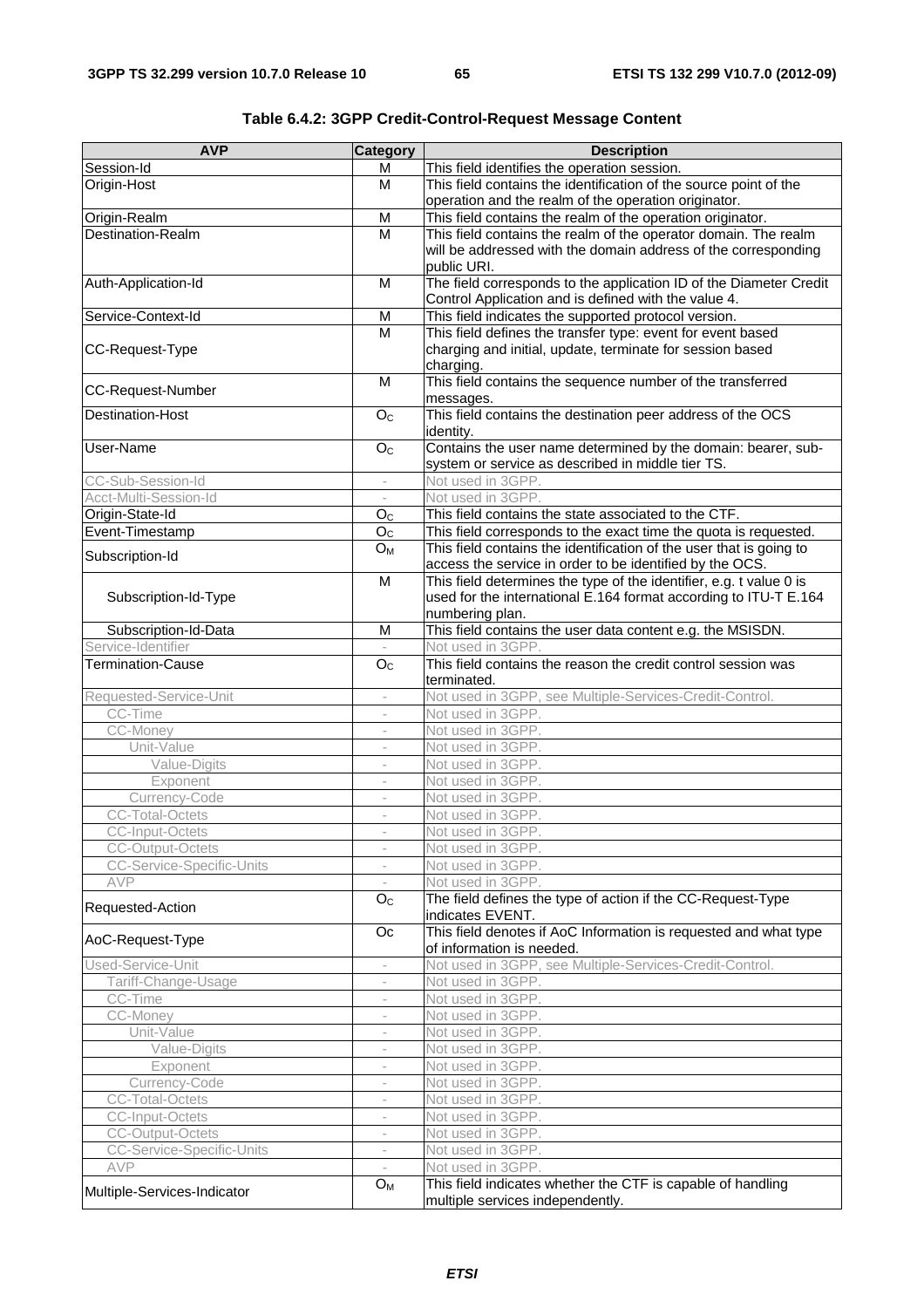| Multiple-Services-Credit Control | O <sub>c</sub>           | This field contains all parameters for the CTF quota management<br>and defines the quotas to allow traffic to flow.                                                                   |
|----------------------------------|--------------------------|---------------------------------------------------------------------------------------------------------------------------------------------------------------------------------------|
| Granted-Service-Unit             | $\overline{\phantom{a}}$ | Not used in CCR.                                                                                                                                                                      |
| Tariff-Change-Usage              | $\overline{\phantom{a}}$ | Not used in CCR.                                                                                                                                                                      |
| CC-Time                          |                          | Not used in CCR.                                                                                                                                                                      |
| CC-Money                         |                          | Not used in CCR.                                                                                                                                                                      |
| Unit-Value                       |                          | Not used in CCR.                                                                                                                                                                      |
| Value-Digits                     | $\overline{\phantom{a}}$ | Not used in CCR.                                                                                                                                                                      |
| Exponent                         | $\overline{\phantom{a}}$ | Not used in CCR.                                                                                                                                                                      |
| Currency-Code                    |                          | Not used in CCR.                                                                                                                                                                      |
| <b>CC-Total-Octets</b>           |                          | Not used in CCR.                                                                                                                                                                      |
| <b>CC-Input-Octets</b>           |                          | Not used in CCR.                                                                                                                                                                      |
| <b>CC-Output-Octets</b>          | $\frac{1}{2}$            | Not used in CCR.                                                                                                                                                                      |
| <b>CC-Service-Specific-Units</b> | $\overline{\phantom{a}}$ | Not used in CCR.                                                                                                                                                                      |
| AVP                              |                          | Not used in 3GPP.                                                                                                                                                                     |
| Requested-Service-Unit           | O <sub>c</sub>           | This field contains the amount of requested service units for a<br>particular category or an indication that units are needed for a<br>particular category, as defined in DCCA [402]. |
| CC-Time                          | O <sub>C</sub>           | This field contains the amount of requested time.                                                                                                                                     |
| CC-Money                         |                          | Not used in 3GPP.                                                                                                                                                                     |
| Unit-Value                       |                          | Not used in 3GPP.                                                                                                                                                                     |
| Value-Digits                     |                          | Not used in 3GPP.                                                                                                                                                                     |
| Exponent                         | $\overline{\phantom{a}}$ | Not used in 3GPP.                                                                                                                                                                     |
| Currency-Code                    | $\overline{\phantom{a}}$ | Not used in 3GPP.                                                                                                                                                                     |
| <b>CC-Total-Octets</b>           | O <sub>C</sub>           | This field contains the requested amount of octets to be sent and<br>received.                                                                                                        |
| <b>CC-Input-Octets</b>           | O <sub>C</sub>           | This field contains the requested amount of octets to be received.                                                                                                                    |
| <b>CC-Output-Octets</b>          | O <sub>C</sub>           | This field contains the requested amount of octets to be sent.                                                                                                                        |
| CC-Service-Specific-Units        | $\overline{O}_C$         | This field contains the requested amount of service specific units,<br>e.g. number of events.                                                                                         |
| AVP                              |                          | Not used in 3GPP.                                                                                                                                                                     |
| Used-Service-Unit                | O <sub>C</sub>           | This field contains the amount of used non-monetary service units                                                                                                                     |
|                                  |                          | measured for a particular category to a particular quota type.                                                                                                                        |
| Reporting-Reason                 | O <sub>c</sub>           | Used as defined in clause 7.2.                                                                                                                                                        |
| Tariff-Change-Usage              | O <sub>C</sub>           | This field identifies the reporting period for the used service unit,<br>i.e. before, after or during tariff change.                                                                  |
| CC-Time                          | $\overline{O}_C$         | This field contains the amount of used time.                                                                                                                                          |
| CC-Money                         | $\overline{\phantom{a}}$ | Not used in 3GPP.                                                                                                                                                                     |
| Unit-Value                       | $\overline{\phantom{a}}$ | Not used in 3GPP.                                                                                                                                                                     |
| Value-Digits                     | $\overline{\phantom{a}}$ | Not used in 3GPP.                                                                                                                                                                     |
| Exponent                         | $\overline{\phantom{a}}$ | Not used in 3GPP.                                                                                                                                                                     |
| Currency-Code                    |                          | Not used in 3GPP.                                                                                                                                                                     |
| <b>CC-Total-Octets</b>           | O <sub>C</sub>           | This field contains the amount of sent and received octets.                                                                                                                           |
| CC-Input-Octets                  | O <sub>C</sub>           | This field contains the amount of received octets.                                                                                                                                    |
| <b>CC-Output-Octets</b>          | O <sub>C</sub>           | This field contains the amount of sent octets.                                                                                                                                        |
| CC-Service-Specific-Units        | O <sub>C</sub>           | This field contains the amount of service specific units, e.g.<br>number of events.                                                                                                   |
| Event-Charging-TimeStamp         | Oc                       | Used as defined in clause 7.2.                                                                                                                                                        |
| AVP                              | $\overline{\phantom{a}}$ | Not used in 3GPP.                                                                                                                                                                     |
| Tariff-Change-Usage              |                          | Not used in 3GPP.                                                                                                                                                                     |
| Service-Identifier               | O <sub>C</sub>           | This field contains identity of the used service. This ID with the<br>Service-Context-ID together forms an unique identification of the<br>service.                                   |
| Rating-Group                     | $O_{C}$                  | This field contains the identifier of a rating group.                                                                                                                                 |
| G-S-U-Pool-Reference             |                          | Not used in CCR.                                                                                                                                                                      |
| G-S-U-Pool-Identifier            |                          | Not used in CCR.                                                                                                                                                                      |
| CC-Unit-Type                     | $\frac{1}{2}$            | Not used in CCR.                                                                                                                                                                      |
| Unit-Value                       | $\overline{\phantom{a}}$ | Not used in CCR.                                                                                                                                                                      |
| Value-Digits                     | $\overline{\phantom{a}}$ | Not used in CCR.                                                                                                                                                                      |
| Exponent                         |                          | Not used in CCR.                                                                                                                                                                      |
| Validity-Time                    |                          | Not used in CCR.                                                                                                                                                                      |
| Result-Code                      |                          | Not used in CCR.                                                                                                                                                                      |
| Final-Unit-Indication            | $\overline{\phantom{a}}$ | Not used in CCR.                                                                                                                                                                      |
| Final-Unit-Action                | $\overline{\phantom{a}}$ | Not used in CCR.                                                                                                                                                                      |
| Restriction-Filter-Rule          | $\overline{\phantom{a}}$ | Not used in CCR.                                                                                                                                                                      |
| Filter-Id                        |                          | Not used in CCR.                                                                                                                                                                      |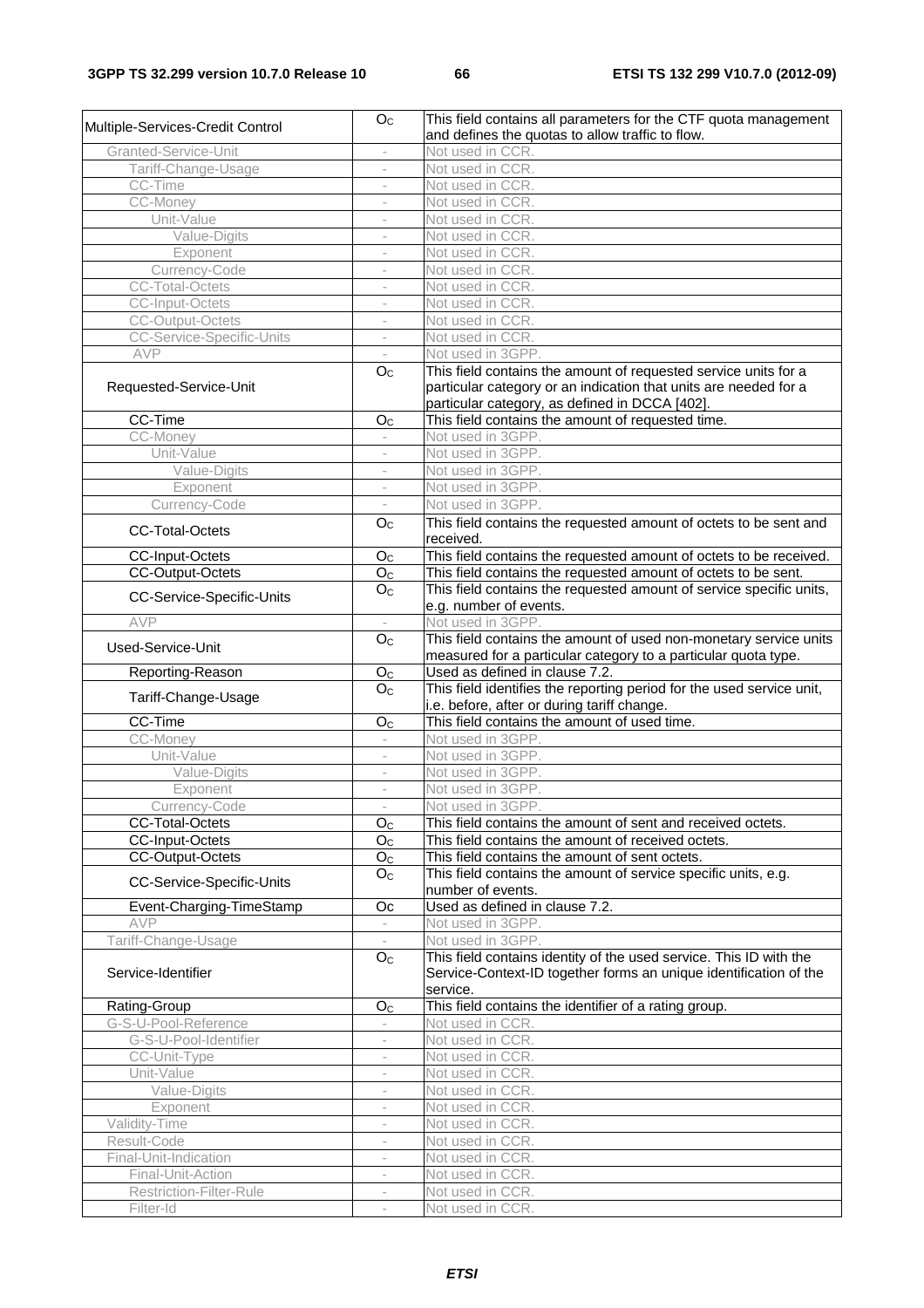| Redirect-Server               | $\overline{\phantom{a}}$ | Not used in CCR.                                                      |
|-------------------------------|--------------------------|-----------------------------------------------------------------------|
| Redirect-Address-Type         |                          | Not used in CCR.                                                      |
| Redirect-Server-Address       |                          | Not used in CCR.                                                      |
| Time-Quota-Threshold          |                          | Not used in CCR.                                                      |
| Volume-Quota-Threshold        | $\overline{\phantom{a}}$ | Not used in CCR.                                                      |
| Quota-Holding-Time            | $\overline{\phantom{a}}$ | Not used in CCR.                                                      |
| Quota-Consumption-Time        |                          | Not used in CCR.                                                      |
| Reporting-Reason              | O <sub>C</sub>           | Used as defined in clause 7.2.                                        |
| Trigger                       | O <sub>C</sub>           | Used as defined in clause 7.2.                                        |
| Trigger-Type                  | O <sub>C</sub>           | Used as defined in clause 7.2.                                        |
| Refund-Information            | O <sub>c</sub>           | Used as defined in clause 7.2.                                        |
| Envelope                      | O <sub>c</sub>           | Used as defined in clause 7.2.                                        |
| Envelope-Start-Time           | M                        | Used as defined in clause 7.2.                                        |
| Envelope-End-Time             | O <sub>C</sub>           | Used as defined in clause 7.2.                                        |
| <b>CC-Total-Octets</b>        | O <sub>c</sub>           | Used as defined in clause 7.2.                                        |
| <b>CC-Input-Octets</b>        | $\overline{O}_C$         | Used as defined in clause 7.2.                                        |
| CC-Output-Octets              | O <sub>c</sub>           | Used as defined in clause 7.2.                                        |
| CC-Service-Specific-Units     | O <sub>C</sub>           | Used as defined in clause 7.2                                         |
| <b>AVP</b>                    | O <sub>C</sub>           |                                                                       |
| AF-Correlation-Information    | O <sub>C</sub>           | Used as defined in clause 7.2.                                        |
| Service-Specific-Info         | O <sub>C</sub>           | Used as defined in clause 7.2.                                        |
| Service-Specific-Type         |                          | Used as defined in clause 7.2.                                        |
| Service-Specific-Data         | O <sub>C</sub>           | Used as defined in clause 7.2.                                        |
|                               | O <sub>c</sub>           | This field contains authorized QoS applicable for service data        |
|                               | O <sub>C</sub>           | flow, which initially triggers the activation of this MSCC instance.  |
|                               |                          | Included in first quota request to rating group if service data flow  |
| QoS-Information               |                          | specific QoS control is in use, see TS 29.212 [215] for more          |
|                               |                          | information. For IP-CAN bearer specific Rating Group/Service          |
|                               |                          | Identifier this field is not included.                                |
| QoS-Class-Identifier          | м                        | See TS 29.212 [215] for more information.                             |
| Max-Requested-Bandwidth-UL    | O <sub>c</sub>           | See TS 29.212 [215] for more information.                             |
| Max-Requested-Bandwidth-DL    | O <sub>C</sub>           | See TS 29.212 [215] for more information.                             |
| Guaranteed-Bitrate-UL         | O <sub>C</sub>           | See TS 29.212 [215] for more information.                             |
| Guaranteed-Bitrate-DL         | O <sub>C</sub>           | See TS 29.212 [215] for more information.                             |
| Bearer-Identifier             | O <sub>c</sub>           | See TS 29.212 [215] for more information.                             |
| Allocation-Retention-Priority | O <sub>c</sub>           | See TS 29.212 [215] for more information.                             |
| Priority-Level                | $\overline{O}_C$         | See TS 29.212 [215] for more information.                             |
| Pre-emption-Capability        | O <sub>c</sub>           | See TS 29.212 [215] for more information.                             |
| Pre-emption-Vulnerability     | O <sub>C</sub>           | See TS 29.212 [215] for more information.                             |
| APN-Aggregate-Max-Bitrate-UL  | $\overline{O}_C$         | See TS 29.212 [215] for more information.                             |
| APN-Aggregate-Max-Bitrate-DL  | O <sub>c</sub>           | See TS 29.212 [215] for more information.                             |
|                               |                          |                                                                       |
| AVP<br>Service-Parameter-Info |                          | Not used in 3GPP.<br>Not used in 3GPP.                                |
| Service-Parameter-Type        | $\overline{\phantom{a}}$ | Not used in 3GPP.                                                     |
| Service-Parameter-Value       |                          | Not used in 3GPP.                                                     |
|                               | O <sub>c</sub>           | This field contains information to correlate credit-control requests  |
| <b>CC-Correlation-Id</b>      |                          | generated for different components of the service, e.g., transport    |
|                               |                          | and service level.                                                    |
|                               | O <sub>c</sub>           | This field contains the identification of the identity and terminal   |
| User-Equipment-Info           |                          | capability the subscriber is using for the connection to mobile       |
|                               |                          | network if available.                                                 |
|                               | M                        | This field determines the type of the identifier. The used value is 0 |
| User-Equipment-Info-Type      |                          | for the international mobile equipment identifier and software        |
|                               |                          | version according to TS 23.003[224].                                  |
| User-Equipment-Info-Value     | M                        | This field contains the user IMEISV.                                  |
| Proxy-Info                    | O <sub>C</sub>           | This field contains information of the host.                          |
| Proxy-Host                    | M                        | This field contains the identity of the host that added the Proxy-    |
|                               |                          | Info field.                                                           |
| Proxy-State                   | M                        | This field contains state local information.                          |
| Route-Record                  | O <sub>c</sub>           | This field contains an identifier inserted by a relaying or proxying  |
|                               |                          | node to identify the node it received the message from.               |
| Service-Information           | O <sub>M</sub>           | This parameter holds the individual service specific parameters       |
|                               |                          | as defined in the corresponding 'middle tier' TS.                     |
| <b>AVP</b>                    | O <sub>C</sub>           |                                                                       |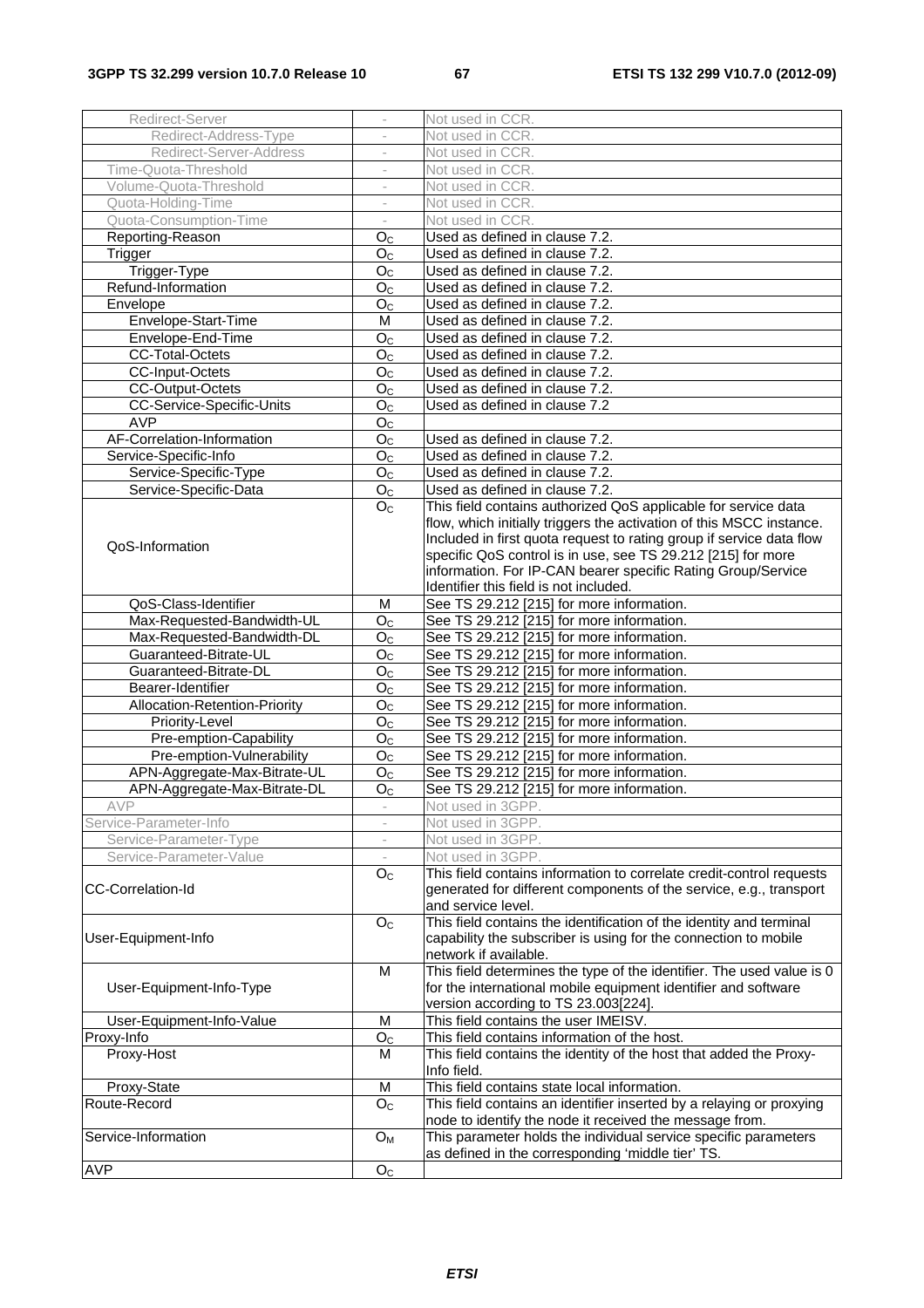## 6.4.3 Credit-Control-Answer Message

The Credit-Control-Answer (CCA) messages, indicated by the Command-Code field set to 272 is sent by the OCF to the CTF in order to reply to the CCR.

The CCA message format is defined according to RFC 4006 [402] as follows:

```
 <CCA> ::= < Diameter Header: 272, PXY > 
                < Session-Id > 
                 { Result-Code } 
                 { Origin-Host } 
{ Origin-Realm } 
{ Auth-Application-Id } 
{ CC-Request-Type } 
{ CC-Request-Number } 
                [ \text{Hear-Nam} [ CC-Session-Failover ] 
                [ CC-Sub-Session-Id ] 
                [ Acct-Multi-Session-Id ] 
                [ Origin-State-Id ] 
                [ Event-Timestamp ] 
                [ Granted-Service-Unit ] 
               *[ Multiple-Services-Credit-Control ] 
                [ Cost-Information] 
               [ Low-Balance-Indication ] 
               [ Remaining-Balance ] 
                [ Final-Unit-Indication ] 
               [Chack-RA]ance-Result
                [ Credit-Control-Failure-Handling ] 
                [ Direct-Debiting-Failure-Handling ] 
                     idity-Tim
               *[ Redirect-Host] 
                [ Redirect-Host-Usage ] 
                [ Redirect-Max-Cache-Time ] 
               *[ Proxy-Info ] 
               *[ Route-Record ] 
               *[ Failed-AVP ] 
                [ Service-Information ] 
               *[ AVP ]
```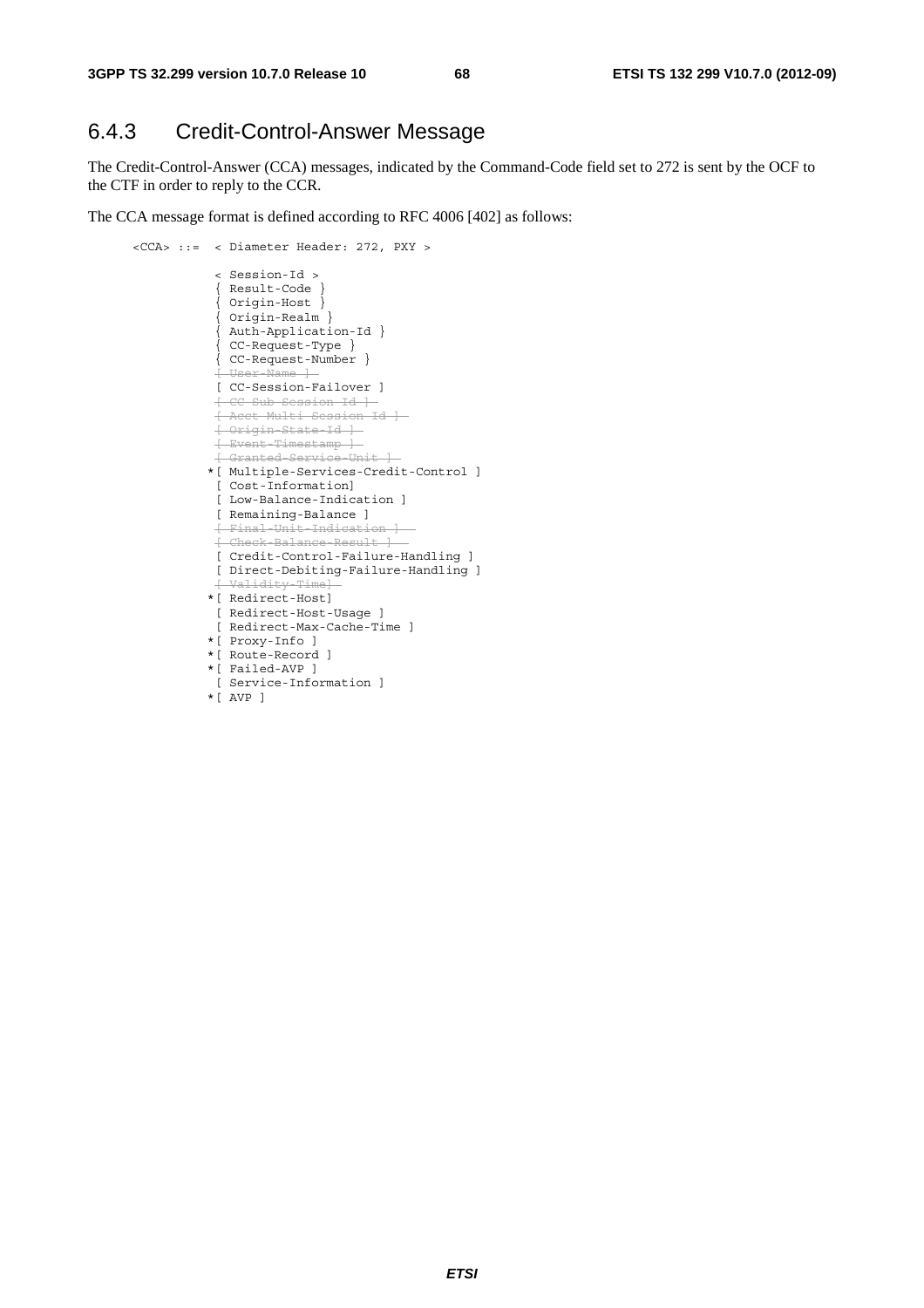Table 6.4.3 illustrates the basic structure of a 3GPP Diameter Credit-Control *Credit-Control-Answer* message as used for online charging. This message is always used by the OCF as specified below, independent of the receiving CTF and the CCR record type that is being replied to.

| <b>AVP</b>                       | <b>Category</b>          | <b>Description</b>                                                                                                       |
|----------------------------------|--------------------------|--------------------------------------------------------------------------------------------------------------------------|
| Session-Id                       | м                        | This field identifies the operation session.                                                                             |
| Result-Code                      | M                        | This field contains the result of the specific query.                                                                    |
| Origin-Host                      | M                        | This field contains the identification of the source point of the                                                        |
|                                  |                          | operation and the realm of the operation originator.                                                                     |
| Origin-Realm                     | M                        | This field contains the realm of the operation originator.                                                               |
| Auth-Application-Id              | M                        | The field corresponds to the application ID of the Diameter Credit                                                       |
|                                  |                          | Control Application and is defined with the value 4.                                                                     |
|                                  | M                        | This field defines the transfer type: initial, update, terminate for                                                     |
| CC-Request-Type                  |                          | session based charging and event for event based charging.                                                               |
| <b>CC-Request-Number</b>         | M                        | This field contains the sequence number of the transferred<br>messages.                                                  |
| User-Name                        |                          | Not used in 3GPP.                                                                                                        |
|                                  | O <sub>C</sub>           | This field contains an indication to the CTF whether or not a failover                                                   |
| <b>CC-Session Failover</b>       |                          | handling is to be used when necessary.                                                                                   |
| CC-Sub-session-Id                | $\overline{\phantom{a}}$ | Not used in 3GPP.                                                                                                        |
| Acct-Multi-Session-Id            | i.                       | Not used in 3GPP.                                                                                                        |
| Origin-State-Id                  |                          | Not used in 3GPP.                                                                                                        |
| Event-Timestamp                  | $\overline{\phantom{a}}$ | Not used in 3GPP.                                                                                                        |
| Granted-Service-Unit             | $\overline{\phantom{a}}$ | Not used in 3GPP, see Multiple-Services-Credit-Control.                                                                  |
| Tariff-Time-Change               | $\overline{\phantom{a}}$ | Not used in 3GPP.                                                                                                        |
| CC-Time                          |                          | Not used in 3GPP.                                                                                                        |
| CC-Money                         |                          | Not used in 3GPP.                                                                                                        |
| Unit-Value                       | $\overline{\phantom{a}}$ | Not used in 3GPP.                                                                                                        |
| Value-Digits                     | $\overline{\phantom{a}}$ | Not used in 3GPP.                                                                                                        |
| Exponent                         | $\overline{\phantom{a}}$ | Not used in 3GPP.                                                                                                        |
| Currency-Code                    | $\overline{\phantom{a}}$ | Not used in 3GPP.                                                                                                        |
| <b>CC-Total-Octets</b>           | $\bar{a}$                | Not used in 3GPP.                                                                                                        |
| <b>CC-Input-Octets</b>           | $\overline{\phantom{a}}$ | Not used in 3GPP.                                                                                                        |
| <b>CC-Output-Octets</b>          | $\bar{ }$                | Not used in 3GPP.                                                                                                        |
| <b>CC-Service-Specific-Units</b> | $\overline{\phantom{a}}$ | Not used in 3GPP.                                                                                                        |
| AVP                              | $\overline{\phantom{a}}$ | Not used in 3GPP.                                                                                                        |
| Multiple-Services-Credit-Control | O <sub>c</sub>           | This field contains all parameters for the CTF quota management<br>and defines the quotas to allow traffic to flow.      |
| Granted-Service-Unit             | O <sub>C</sub>           | This field contains the amount of granted service units for a particular<br>category.                                    |
| Tariff-Time-Change               | $\overline{O}_C$         | This field identifies the reporting period for the granted service units,<br>i.e. before, after or during tariff change. |
| CC-Time                          | O <sub>C</sub>           | This field contains the amount of granted time.                                                                          |
| CC-Money                         | $\overline{\phantom{a}}$ | Not used in 3GPP.                                                                                                        |
| Unit-Value                       | $\overline{\phantom{a}}$ | Not used in 3GPP.                                                                                                        |
| Value-Digits                     |                          | Not used in 3GPP.                                                                                                        |
| Exponent                         |                          | Not used in 3GPP.                                                                                                        |
| Currency-Code                    | $\overline{\phantom{a}}$ | Not used in 3GPP.                                                                                                        |
| <b>CC-Total-Octets</b>           | O <sub>C</sub>           | This field contains the amount for sent and received octets.                                                             |
| CC-Input-Octets                  | O <sub>C</sub>           | This field contains the amount for received octets.                                                                      |
| <b>CC-Output-Octets</b>          | O <sub>C</sub>           | This field contains the amount for sent octets.                                                                          |
|                                  | O <sub>C</sub>           | This field contains the amount for service specific units, e.g. number                                                   |
| CC-Service-Specific-Units        |                          | of events.                                                                                                               |
| AVP                              | $\overline{\phantom{a}}$ | Not used in CCA.                                                                                                         |
| Requested-Service-Unit           | $\bar{ }$                | Not used in CCA.                                                                                                         |
| Tariff-Time-Change               |                          | Not used in CCA.                                                                                                         |
| CC-Time                          |                          | Not used in CCA.                                                                                                         |
| CC-Money                         | $\bar{ }$                | Not used in CCA.                                                                                                         |
| Unit-Value                       | $\overline{\phantom{a}}$ | Not used in CCA.                                                                                                         |
| Value-Digits                     | $\overline{\phantom{a}}$ | Not used in CCA.                                                                                                         |
| Exponent                         |                          | Not used in CCA.                                                                                                         |
| Currency-Code                    |                          | Not used in CCA.                                                                                                         |
| <b>CC-Total-Octets</b>           | $\overline{\phantom{a}}$ | Not used in CCA.                                                                                                         |
| CC-Input-Octets                  | $\overline{\phantom{a}}$ | Not used in CCA.                                                                                                         |

#### **Table 6.4.3: 3GPP Credit-Control-Answer Message Content**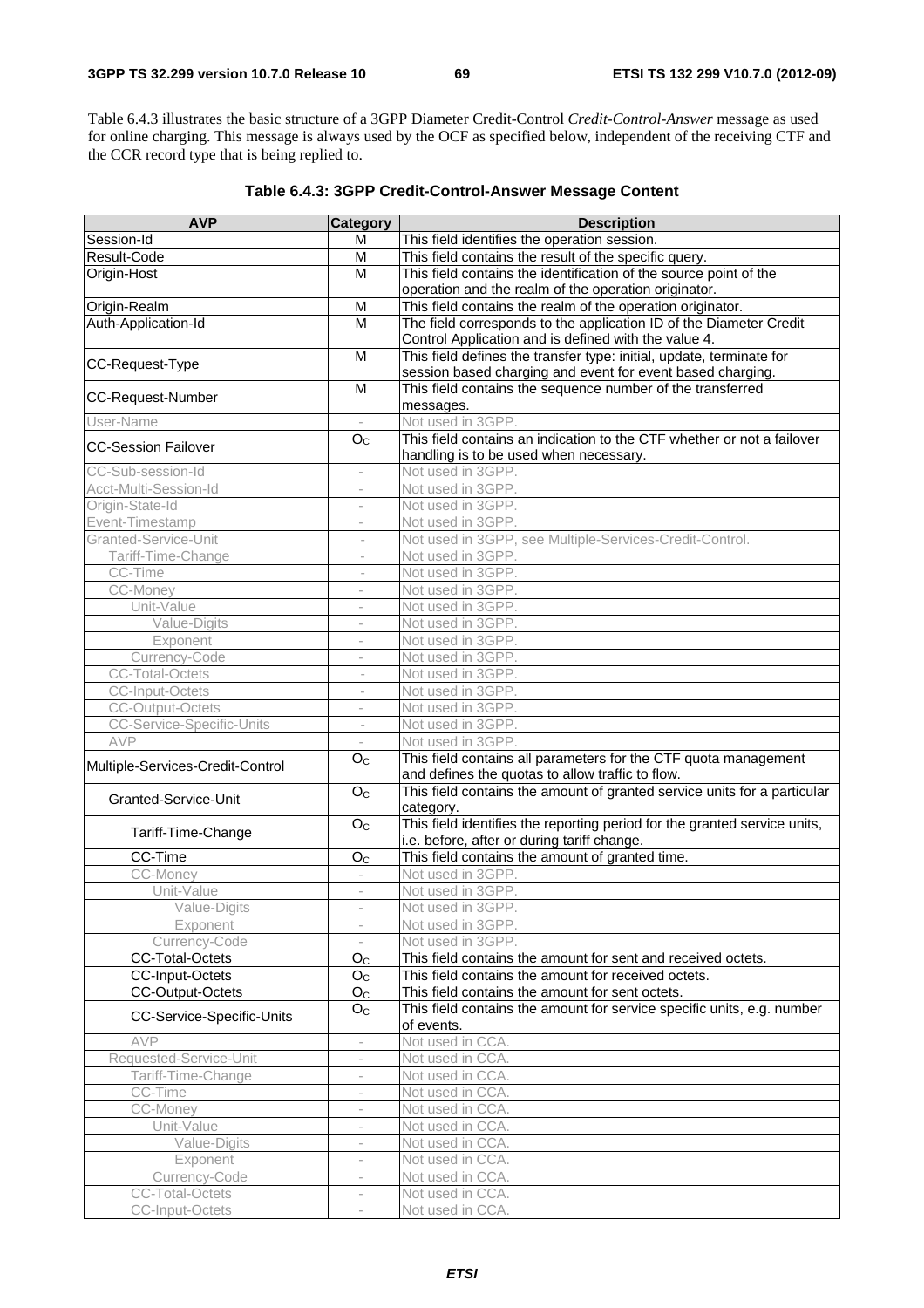| <b>AVP</b>                            | <b>Category</b>          | <b>Description</b>                                                                                                                                  |
|---------------------------------------|--------------------------|-----------------------------------------------------------------------------------------------------------------------------------------------------|
| <b>CC-Output-Octets</b>               |                          | Not used in CCA.                                                                                                                                    |
| <b>CC-Service-Specific-Units</b>      | $\overline{\phantom{a}}$ | Not used in CCA.                                                                                                                                    |
| Used-Service-Unit                     | $\overline{\phantom{a}}$ | Not used in CCA.                                                                                                                                    |
| Tariff-Time-Change                    | $\overline{\phantom{a}}$ | Not used in CCA.                                                                                                                                    |
| CC-Time                               | $\overline{\phantom{a}}$ | Not used in CCA.                                                                                                                                    |
| CC-Money                              | $\sim$                   | Not used in CCA.                                                                                                                                    |
| Unit-Value                            | $\sim$                   | Not used in CCA.                                                                                                                                    |
| Value-Digits                          |                          | Not used in CCA.                                                                                                                                    |
| Exponent                              | $\overline{\phantom{a}}$ | Not used in CCA.                                                                                                                                    |
| Currency-Code                         | $\overline{\phantom{a}}$ | Not used in CCA.                                                                                                                                    |
| <b>CC-Total-Octets</b>                | $\overline{\phantom{a}}$ | Not used in CCA.                                                                                                                                    |
| <b>CC-Input-Octets</b>                | $\overline{\phantom{a}}$ | Not used in CCA.                                                                                                                                    |
| <b>CC-Output-Octets</b>               | $\overline{\phantom{a}}$ | Not used in CCA.                                                                                                                                    |
| <b>CC-Service-Specific-Units</b>      | $\bar{a}$                | Not used in CCA.                                                                                                                                    |
| Tariff-Change-Usage                   | $\overline{\phantom{a}}$ | Not used in 3GPP.                                                                                                                                   |
| Service-Identifier                    | O <sub>C</sub>           | This field contains identity of the used service. This ID with the<br>Service-Context-ID together forms an unique identification of the<br>service. |
| Rating-Group                          | O <sub>C</sub>           | This field contains the identifier of a rating group.                                                                                               |
| G-S-U-Pool-Reference                  | O <sub>C</sub>           | Only used in ECUR and SCUR.                                                                                                                         |
| G-S-U-Pool-Identifier                 | M                        |                                                                                                                                                     |
| CC-Unit-Type                          | M                        |                                                                                                                                                     |
| Unit-Value                            | M                        |                                                                                                                                                     |
| Value-Digits                          | $\overline{\mathsf{M}}$  |                                                                                                                                                     |
| Exponent                              | O <sub>C</sub>           |                                                                                                                                                     |
| Validity-Time                         | O <sub>C</sub>           | This field defines the time in order to limit the validity of the granted<br>quota for a given category instance.                                   |
| Result-Code                           | $\overline{O}_C$         | This field contains the result of the query.                                                                                                        |
|                                       | O <sub>c</sub>           | This field indicates that the Granted-Service-Unit containing the final                                                                             |
| Final-Unit-Indication                 |                          | units for the service.                                                                                                                              |
| Final-Unit-Action                     | M                        |                                                                                                                                                     |
| <b>Restriction-Filter-Rule</b>        | O <sub>C</sub>           |                                                                                                                                                     |
| Filter-Id                             | O <sub>C</sub>           |                                                                                                                                                     |
| Redirect-Server                       | O <sub>C</sub>           |                                                                                                                                                     |
| Redirect-Address-Type                 | M                        |                                                                                                                                                     |
| Redirect-Server-Address               | $\overline{M}$           |                                                                                                                                                     |
| Time-Quota-Threshold                  | O <sub>C</sub>           | Used as defined in clause 7.2.                                                                                                                      |
| Volume-Quota-Threshold                | $\overline{O}_C$         | Used as defined in clause 7.2.                                                                                                                      |
| Unit-Quota-Threshold                  | O <sub>C</sub>           | Used as defined in clause 7.2.                                                                                                                      |
| Quota-Holding-Time                    | O <sub>C</sub>           | Used as defined in clause 7.2.                                                                                                                      |
| Quota-Consumption-Time                | O <sub>C</sub>           | Used as defined in clause 7.2.                                                                                                                      |
| Reporting-Reason                      |                          | Not used in CCA.                                                                                                                                    |
| Trigger                               | Oc                       | Used as defined in clause 7.2.                                                                                                                      |
| Trigger-Type                          | O <sub>C</sub>           | Used as defined in clause 7.2.                                                                                                                      |
| PS-Furnish-Charging-Information       | O <sub>C</sub>           | Used as defined in clause 7.2.                                                                                                                      |
| Refund-Information                    | O <sub>C</sub>           | Used as defined in clause 7.2.                                                                                                                      |
| Envelope-Reporting                    | O <sub>C</sub>           | Used as defined in clause 7.2.                                                                                                                      |
| Time-Quota-Mechanism                  | O <sub>C</sub>           | Used as defined in clause 7.2.                                                                                                                      |
| Time-Quota-Type<br>Base-Time-Interval | M                        | Used as defined in clause 7.2.                                                                                                                      |
| AF-Correlation-Information            | M                        | Used as defined in clause 7.2.<br>Not used in CCA.                                                                                                  |
| <b>AVP</b>                            |                          | Not used in 3GPP.                                                                                                                                   |
| Cost-Information                      | O <sub>C</sub>           | Used as defined in DCCA [402].                                                                                                                      |
| Unit-Value                            | M                        | Used as defined in DCCA [402].                                                                                                                      |
| Value-Digits                          | М                        | Used as defined in DCCA [402].                                                                                                                      |
| Exponent                              | $O_{C}$                  | Used as defined in DCCA [402].                                                                                                                      |
| Currency-Code                         | M                        | Used as defined in DCCA [402].                                                                                                                      |
| Cost-Unit                             | O <sub>C</sub>           | Used as defined in DCCA [402].                                                                                                                      |
| Low-Balance-Indication                | Oc.                      | This field indicates whether the subscriber account balance went                                                                                    |
|                                       |                          | below a designated threshold set by his account.                                                                                                    |
| Remaining-Balance                     | O <sub>C</sub>           | This field contains the remaining balance of the subscriber.                                                                                        |
| Unit-Value                            | M                        | Used as defined in DCCA [402].                                                                                                                      |
| Value-Digits                          | М                        | Used as defined in DCCA [402].                                                                                                                      |
| Exponent                              | O <sub>C</sub>           | Used as defined in DCCA [402].                                                                                                                      |
| Currency-Code                         | м                        | Used as defined in DCCA [402].                                                                                                                      |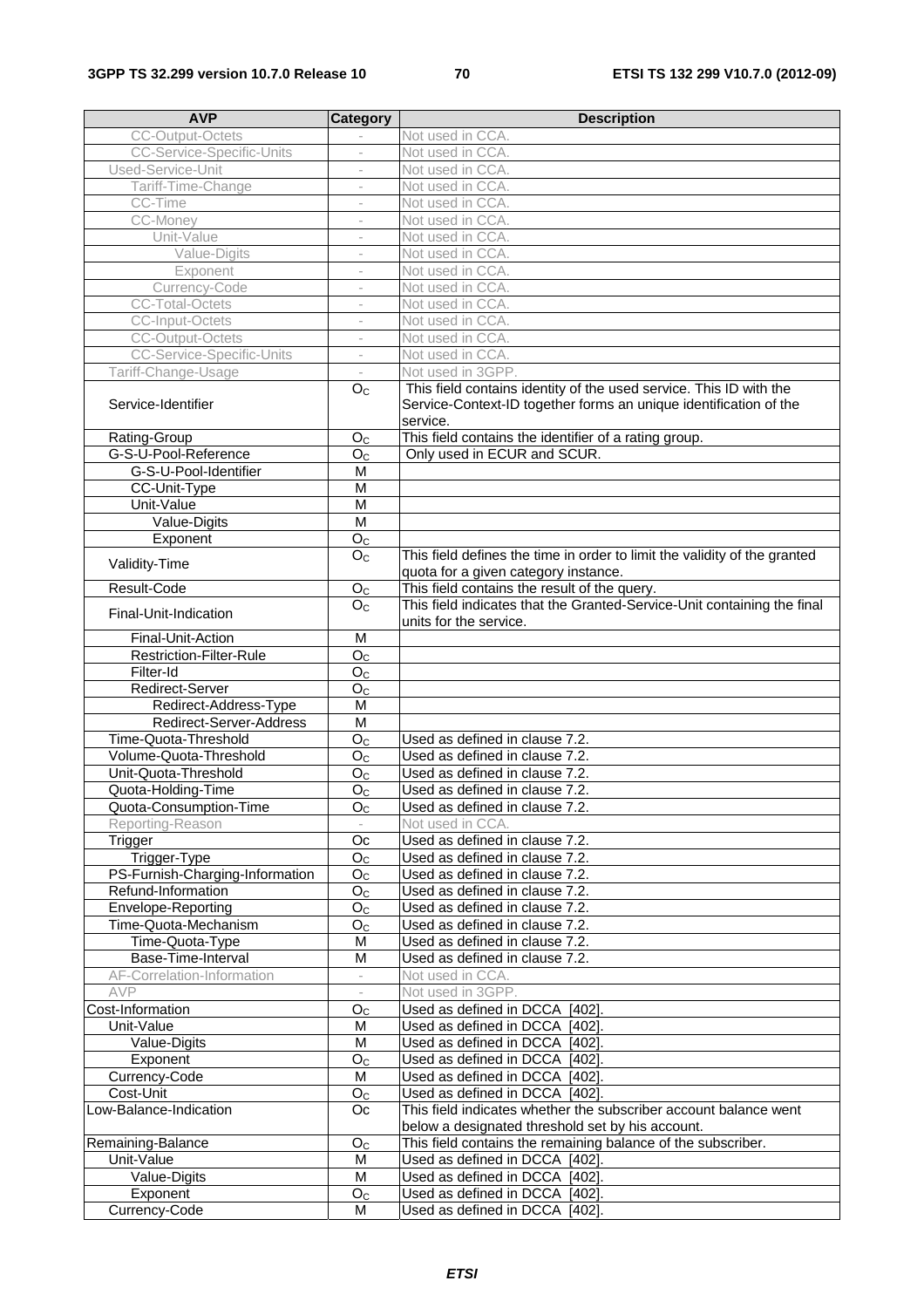| <b>AVP</b>                       | <b>Category</b>          | <b>Description</b>                                                               |
|----------------------------------|--------------------------|----------------------------------------------------------------------------------|
| Final-Unit-Indication            |                          | Not used in 3GPP, see Multiple-Services-Credit-Control.                          |
| Final-Unit-Action                | $\overline{\phantom{a}}$ | Not used in 3GPP.                                                                |
| <b>Restriction-Filter-Rule</b>   | $\overline{\phantom{a}}$ | Not used in 3GPP.                                                                |
| Filter-Id                        | ÷,                       | Not used in 3GPP.                                                                |
| Redirect-Server                  | ÷,                       | Not used in 3GPP.                                                                |
| Redirect-Address-Type            | $\overline{\phantom{a}}$ | Not used in 3GPP.                                                                |
| Redirect-Server-Address          | $\overline{\phantom{a}}$ | Not used in 3GPP.                                                                |
| Check-Balance-Result             | ÷                        | Not used in 3GPP.                                                                |
| Credit-Control-Failure-Handling  | O <sub>C</sub>           | Used as defined in DCCA [402].                                                   |
| Direct-Debiting-Failure-Handling | O <sub>C</sub>           | Used as defined in DCCA [402].                                                   |
| Validity-Time                    |                          | Not used in 3GPP.                                                                |
| Redirect-Host                    | O <sub>C</sub>           |                                                                                  |
| Redirect-Host-Usage              | O <sub>C</sub>           |                                                                                  |
| Redirect-Max-Cache-Time          | O <sub>C</sub>           |                                                                                  |
| Proxy-Info                       | O <sub>C</sub>           | This field contains information of the host.                                     |
| Proxy-Host                       | м                        | This field contains the identity of the host that added the Proxy-Info<br>field. |
| Proxy-State                      | м                        | This field contains state local information.                                     |
| Route-Record                     | O <sub>C</sub>           | This field contains an identifier inserted by a relaying or proxying             |
|                                  |                          | node to identify the node it received the message from.                          |
| Failed-AVP                       | O <sub>C</sub>           |                                                                                  |
| Service-Information              | O <sub>C</sub>           | This parameter holds the individual service specific parameters as               |
|                                  |                          | defined in the corresponding 'middle tier' TS.                                   |
| <b>AVP</b>                       | O <sub>C</sub>           |                                                                                  |

## 6.4.4 Re-Auth-Request Message

Table 6.4.4 illustrates the basic structure of a Diameter Credit Control *Re-Auth-Request* message as used for online charging.

| <b>AVP</b>            | <b>Category</b>          | <b>Description</b>                                                     |
|-----------------------|--------------------------|------------------------------------------------------------------------|
| Session-Id            | м                        | This field identifies the operation session.                           |
| Origin-Host           | м                        | This field contains the identification of the source point of the      |
|                       |                          | operation and the realm of the operation originator.                   |
| Origin-Realm          | M                        | This field contains the realm of the operation originator.             |
| Destination-Realm     | M                        | This field contains the realm of the operator domain. The realm will   |
|                       |                          | be addressed with the domain address of the corresponding public       |
|                       |                          | URI.                                                                   |
| Destination-Host      | м                        | This field contains the destination peer address of the OCS identity.  |
| Auth-Application-Id   | м                        | The field corresponds to the application ID of the Diameter Credit     |
|                       |                          | Control Application and is defined with the value 4.                   |
| Re-Auth-Request-Type  | M                        | This field is used to inform the CTF of the action expected upon       |
|                       |                          | expiration of the Authorization-Lifetime                               |
| lUser-Name            | O <sub>C</sub>           | This field contains the username.                                      |
| Origin-State-Id       | O <sub>C</sub>           | This field contains the state associated to the CTF.                   |
| Proxy-Info            | O <sub>C</sub>           | This field contains information of the host.                           |
| Proxy-Host            | м                        | This field contains the identity of the host that added the Proxy-Info |
|                       |                          | field.                                                                 |
| Proxy-State           | м                        | This field contains state local information.                           |
| Route-Record          | O <sub>C</sub>           | This field contains an identifier inserted by a relaying or proxying   |
|                       |                          | node to identify the node it received the message from.                |
| CC-Sub-Session-Id     | $\overline{\phantom{a}}$ | Not used in 3GPP.                                                      |
| G-S-U-Pool-Identifier | O <sub>C</sub>           | This field contains an identifier to indicate the credit pool.         |
| Service-Identifier    | O <sub>C</sub>           |                                                                        |
| Rating-Group          | O <sub>C</sub>           |                                                                        |
| <b>AVP</b>            | O <sub>C</sub>           |                                                                        |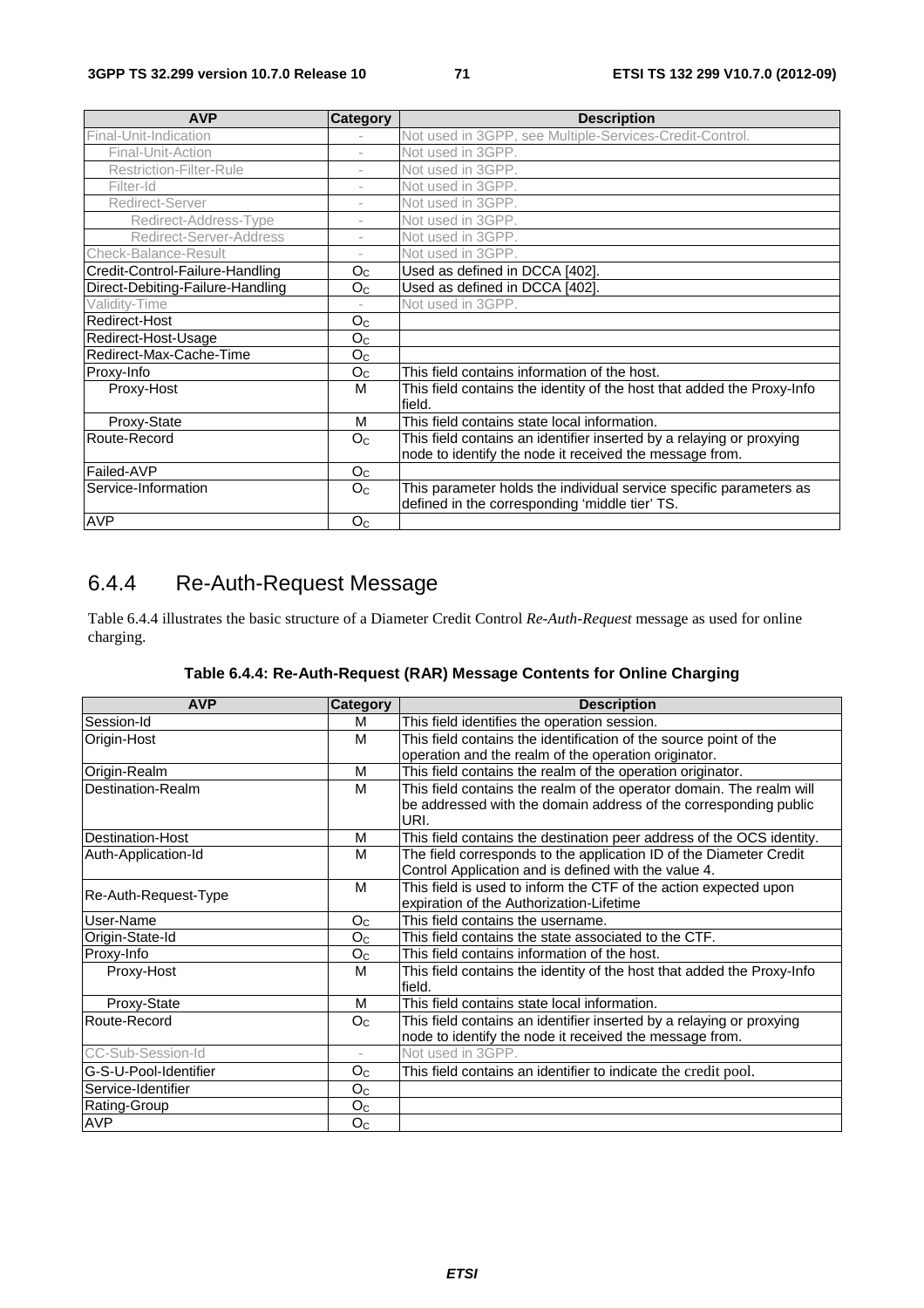### 6.4.5 Re-Auth-Answer Message

Table 6.4.5 illustrates the basic structure of a Diameter Credit Control *Re-Auth-Answer* message as used for online charging.

| <b>Diameter Credit Control Application AVPs</b> |                     |  |  |  |  |  |
|-------------------------------------------------|---------------------|--|--|--|--|--|
| <b>AVP</b>                                      | <b>Used in 3GPP</b> |  |  |  |  |  |
| <diameter 258,="" header:="" pxy=""></diameter> | Yes                 |  |  |  |  |  |
| <session-id></session-id>                       | Yes                 |  |  |  |  |  |
| {Result-Code}                                   | Yes                 |  |  |  |  |  |
| {Origin-Host}                                   | Yes                 |  |  |  |  |  |
| {Origin-Realm}                                  | Yes                 |  |  |  |  |  |
| [User-Name]                                     | Yes                 |  |  |  |  |  |
| [Origin-State-Id]                               | Yes                 |  |  |  |  |  |
| [Error-Message]                                 | Yes                 |  |  |  |  |  |
| [Error-Reporting-Host]                          | Yes                 |  |  |  |  |  |
| *[Failed-AVP]                                   | Yes                 |  |  |  |  |  |
| *[Redirect-Host]                                | Yes                 |  |  |  |  |  |
| [Redirect-Host-Usage]                           | Yes                 |  |  |  |  |  |
| [Redirect-Max-Cache-Time]                       | Yes                 |  |  |  |  |  |
| * [Proxy-Info]                                  | No                  |  |  |  |  |  |
| Proxy-Host }                                    | No                  |  |  |  |  |  |
| Proxy-State }                                   | No                  |  |  |  |  |  |
| *[AVP]                                          | Yes                 |  |  |  |  |  |

#### **Table 6.4.5: Re-Auth-Answer (RAA) Message Contents for Online Charging**

*Editor's note: The rationale for "NO" above should be provided. If the message is identical to the definition in DCC the table may be replaced by a reference to DCC.* 

### 6.4.6. Capabilities-Exchange-Request Message

The Capabilities-Exchange-Request message structure is described in RFC 3588 [401].

### 6.4.7 Capabilities-Exchange-Answer Message

The Capabilities-Exchange-Answer message structure is described in RFC 3588 [401].

### 6.4.8 Device-Watchdog-Request Message

The Device-Watchdog-Request message structure is described in RFC 3588 [401].

#### 6.4.9 Device-Watchdog-Answer Message

The Device-Watchdog-Answer message structure is described in RFC 3588 [401].

#### 6.4.10 Disconnect-Peer-Request Message

The Disconnect-Peer-Request message structure is described in RFC 3588 [401].

#### 6.4.11 Disconnect-Peer-Answer Message

The Disconnect-Peer-Answer message structure is described in RFC 3588 [401].

#### 6.4.12 Abort-Session-Request Message

The Abort-Session-Request message structure is described in RFC 3588 [401].

#### 6.4.13 Abort-Session -Answer Message

The Abort-Session-Answer message structure is described in RFC 3588 [401].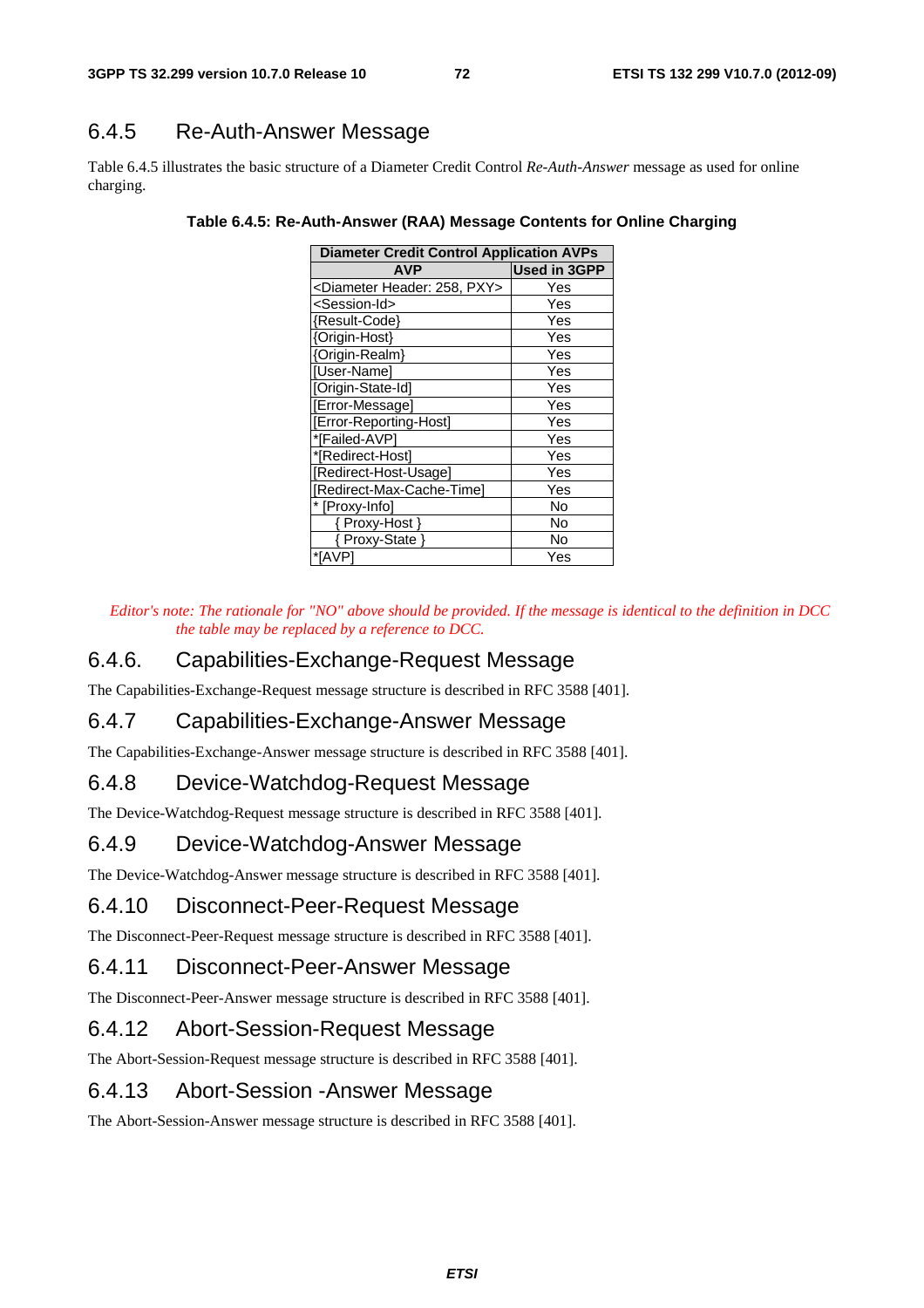# 6.5 Other procedural description of the 3GPP charging applications

### 6.5.1 Re-authorization

#### 6.5.1.1 Idle timeout

The server may specify an idle timeout associated with a granted quota using the Quota-Holding-Time AVP. If no traffic associated with the quota is observed for this time, the client shall understand that the traffic has stopped and the quota is returned to the server. The client shall start the quota holding timer when quota consumption ceases. This is always when traffic ceases, i.e. the timer is re-started at the end of each packet. It applies equally to the granted time quota and to the granted volume quota. The timer is stopped on sending a CCR and re-initialised on receiving a CCA with the previous used value or a new value of Quota-Holding-Time if received.

Alternatively, if this AVP is not present, a locally configurable default value in the client shall be used. A Quota-Holding-Time value of zero indicates that this mechanism shall not be used.

#### 6.5.1.2 Change of charging conditions

There are a number of mid-session service events (re-authorisation triggers), which could affect the rating of the current service usage, e.g. end user QoS changes or location updates. When allocating resources, the server may instruct the credit control client to re-authorize the quota upon a number of different session related triggers that can affect the rating conditions. The server instruct the Network Element to monitor for such events by using the Trigger AVP containing one or more Trigger-Type AVPs in the CCA command. These events are in addition to the static triggers defined in the service specific document (middle tier TS).

Once the OCS has armed one or more triggers using the Trigger AVP at the Network Element, these triggers shall remain in effect until another Trigger AVP is received for the same Rating Group, where the Network Element shall arm all triggers present in the Trigger AVP and reset all other triggers. The presence of the Trigger AVP without any Trigger-Type AVPs in a CCA allows OCS to disable all the triggers that were armed in a previous Trigger AVP.

NOTE: This removes the need for the OCS to send trigger information in every CCA message when they have not changed.

When one of the armed triggers happen, a credit re-authorization shall be sent to the server including information related to the service event even if all the granted service units have not been used. The quota is also being reported.

For example, if the Trigger AVP is used, then the client shall only re-authorise the quota for the service usage associated with events which were included in the last received Trigger AVP.

If the server does not control the events for re-authorisation using the Trigger AVP, the Network Element shall only monitor for default events defined in the relevant service specific document (middle tier TS).

#### 6.5.1.3 Reporting quota usage

The credit control client shall report the quota usage under a number of circumstances. When this happens, the reason for the quota being reported is notified to the server through the use of the Reporting-Reason AVP in the CCR. The reason for reporting credit usage can occur directly in the Multiple-Services-Credit-Control AVP, or in the Used-Service-Units AVP, depending on whether it applies for all quota types or a particular quota type respectively. It shall not be used at command level. It shall always and shall only be sent when usage is being reported.

When the reason is RATING\_CONDITION\_CHANGE, the Trigger AVP shall also be included to indicate the specific armed trigger events which caused the reporting and re-authorisation request.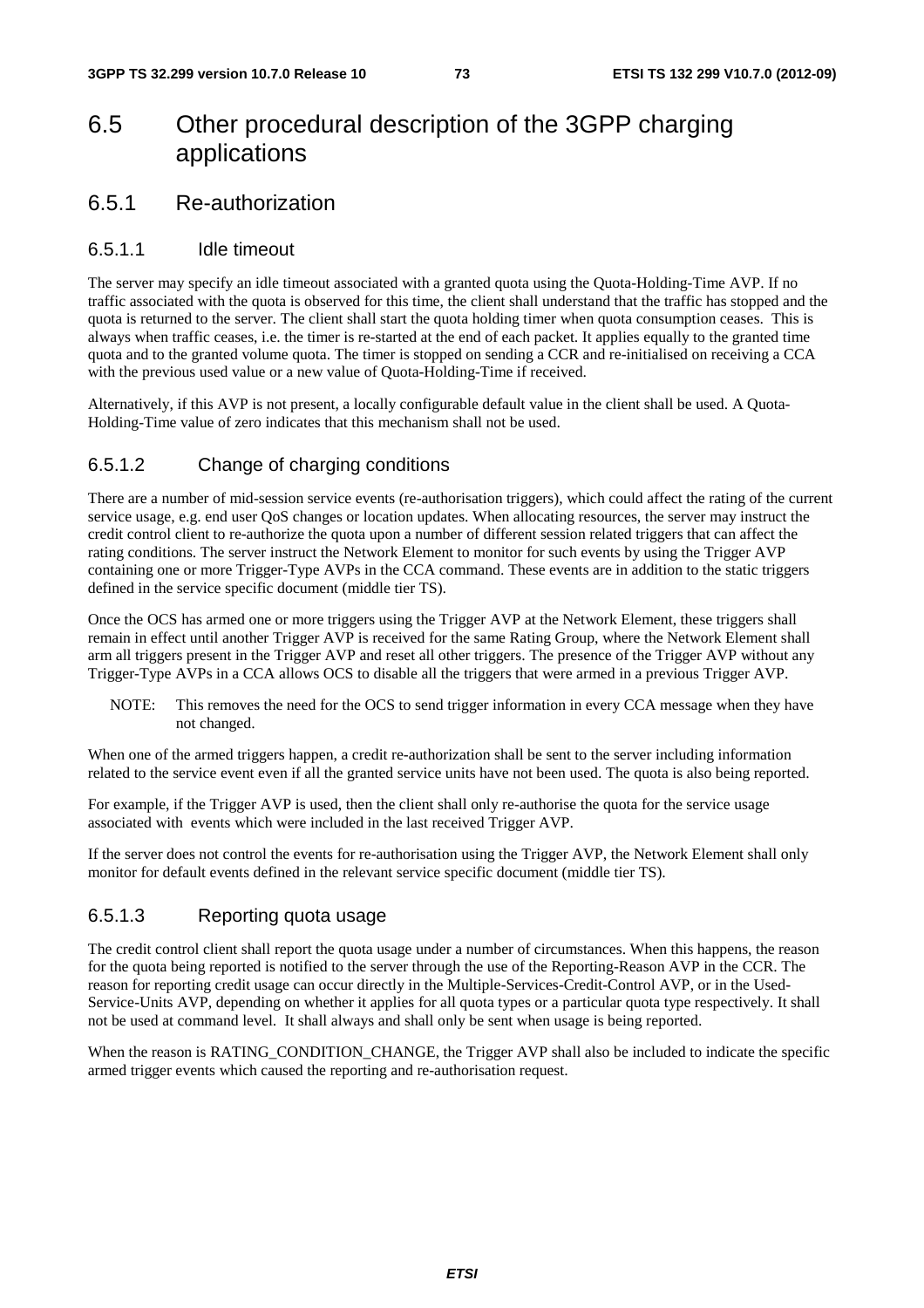#### 6.5.1.4 Quota consumption

The consumption of quota is captured using mechanisms described in 6.5.1.3.

Volume quota is considered used or consumed in the normal way, corresponding to actual traffic.

The consumption of time quota may be controlled by Quota-Consumption-Time as described in clause 6.5.4, or by extended mechanisms as described in clause 6.5.7.

### 6.5.2 Threshold based re-authorization triggers

The server may optionally include as part of the Multiple-Services-Credit-Control AVP, when it is providing a quota, an indication to the client of the remaining quota threshold that shall trigger a quota re-authorization. The Time-Quota-Threshold AVP indicates the threshold in seconds when the granted quota is time, and the Volume-Quota-Threshold AVP indicates the threshold in octets when the granted quota is volume. The Unit-Quota-Threshold AVP indicates the threshold in service specific units, that are defined in the service specific documents, when the granted quota is service specific.

If the threshold triggers were included along with the quota granted, the Credit Control client, then, shall seek reauthorisation from the server for the quota when the quota contents fall below the supplied threshold. The client shall allow service to continue whilst the re-authorisation is progress, until the original quota had been consumed.

### 6.5.3 Termination action

The termination action is sent over the Ro reference point. Two different approaches are specified:

- The Final-Unit-Indication AVP with Final-Unit-Action TERMINATE does not include any other information. When the user has consumed the final granted units, the network element shall terminate the service. This is the default handling applicable whenever the client receives an unsupported Final-Unit-Action value. If the Final-Unit-Indication AVP is at Multiple-Services-Credit-Control level, the network element shall send Credit Control Request message with CC-Request-Type AVP set to the value UPDATE\_REQUEST and report the Used-Service-Unit AVP for the service that has terminated, as defined in RFC 4006 [402].
- Another termination action consists in re-directing packets corresponding to a terminated service (consumption of the final granted units) to an application server. This allows the client to redirect user originated requ a top-up server so that network access can be re-instated. This functionality is achieved with the server returning a "REDIRECT" and redirect-to URL in the Final-Units-Action AVP of the Multiple-Services-Credit-Control AVP or at command level. Upon receiving this result code, the Network Element shall apply the redirection. The URL should be categorized so that the End-User's ability to reach it is guaranteed.

### 6.5.4 Quota consumption time

The server may optionally indicate to the client that the quota consumption must be stopped after a period equal to the Quota Consumption Time in which no packets are received or at session termination, whichever is sooner. This is indicated by including the Quota-Consumption-Time AVP in the CCA. The idle period equal to the Quota Consumption Time is included in the reported usage. The quota is consumed normally during gaps in traffic of duration less than or equal to the Quota-Consumption-Time. Quota consumption resumes on receipt of a further packet belonging to the service data flow.

If packets are allowed to flow during a Credit Control Request (Update)/Credit Control Answer exchange, and the Quota-Consumption-Time AVP value in the provided quota is the same as in the previously provided quota, then the Quota-Consumption-Time runs normally through this procedure. For example, if 5 seconds of a 10 second QCT timer have passed when a CCR[Update] is triggered, and the CCA[Update] returns 2 seconds later, then the QCT timer will expire 3 seconds after the receipt of the CCA and the remaining unaccounted 5 seconds of usage will be recorded against the new quota even though no packets were transmitted with the new quota.

In the case of a new quota with the Quota-Consumption-Time AVP, or when packets are blocked during the CCR[Update]/CCA procedure then the Quota-Consumption-Time stops running (if it was running) and quota consumption begins again when the next service data flow packet matching the Charging Rule is received.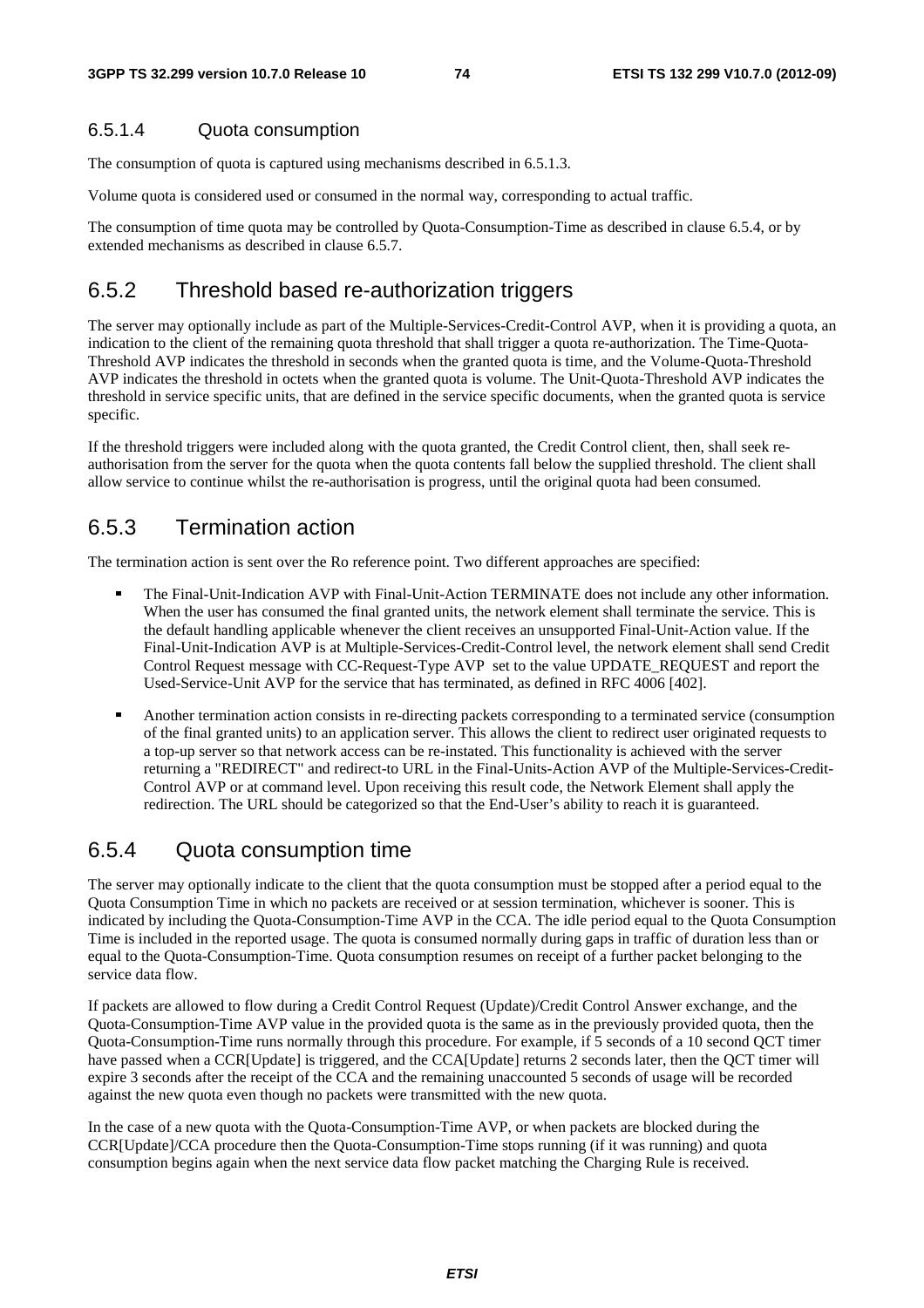If a Quota-Consumption-Time AVP value of zero is provided, or if no Quota-Consumption-Time AVP is present in the CCA, the quota is consumed continuously from the point at which it is granted.

### 6.5.5 Service Termination

The OCF may determine that a service requires termination. The OCF may perform this termination synchronously if it has a CCR pending processing by returning CCA with Result-Code AVP with value DIAMETER-AUTHORIZATION-REJECTED. If the OCF does not have a pending request (asynchronous), the OCF may trigger an ASR to terminate the Diameter session related to the service. On reception of an ASR, the CTF shall close the associated Credit-Control session by sending a CCR [TERMINATE]. The behaviour of the CTF, in relation to the user session, on reception of an ASR is detailed in the middle-tier TS. As an alternative to the ASR, the OCF may trigger a RAR to which the CTF behaves as described in RFC 4006 [402] and the OCF shall return a CCA with Result-Code AVP with value DIAMETER-AUTHORIZATION-REJECTED for the resulting CCR.

### 6.5.6 Envelope reporting

The OCF may determine the need for additional detailed reports identifying start time and end times of specific activity in addition to the standard quota management provided in RFC 4006 [402]. The OCF controls this by sending a CCA with Envelope-Report AVP with the appropriate values. The CTF, on receiving the command, will monitor for traffic for a period of time controlled by the Quota-Consumption-Time AVP and report each period as a single envelope for each Quota-Consumption-Time expiry where there was traffic. The OCF may request envelope reports for just time, time and volume, time and number of events, or time and volume and number of events.

NOTE: Envelope reporting is independent of quota management (i.e. there is no interaction).

### 6.5.7 Combinational quota

The Quota-Consumption-Time mechanism, described in clause 6.5.4, may be extended (and replaced) when granting time based quota to provide potentially more efficient use of the online charging interface, i.e. reduced traffic and the algorithms in the OCF are potentially simpler. The alternative handling mechanisms that are defined in this clause are:

- 1) Continuous Time Period (CTP)
- 2) Discrete Time Period (DTP)

Both DTP and CTP define time-envelopes in their own manner. The method of forming a time-envelope is controlled by the Time-Quota-Mechanism AVP, which selects the algorithm and the length of the base time interval.

The base time interval, specified by the Base-Time-Interval AVP, is a basic unit for consuming quota. Quota is deemed to be consumed at the start of each base time interval. The CTF shall allow traffic to pass for the duration of the base time interval.

For DTP, the base time interval defines the length of the discrete time period. A time envelope corresponds to exactly one DTP (and therefore to one base time interval). Quota consumption resumes only on the first traffic following the expiry of the DTP (or the closure of the envelope).

For CTP, the mechanism constructs a time-envelope out of consecutive base time intervals in which traffic has occurred up to and including the first base time interval which contains no traffic. Therefore quota consumption continues within the time envelope, if there was traffic in the previous base time interval. After an envelope has closed, then the quota consumption resumes only on the first traffic following the closure of the envelope. The envelope for CTP includes the last base time interval, i.e. the one which contained no traffic. The end of an envelope can only be determined "retrospectively".

If the CTF receives a Multiple-Services-Credit-Control AVP with both the Quota-Consumption-Time AVP and Time-Quota-Mechanism AVP, then the Time-Quota-Mechanism AVP takes precedence and the CTF shall behave accordingly.

If the server requires details of when the DTPs and CTPs occurred then it shall request the reporting of the corresponding time envelopes, by including the Envelope-Reporting AVP when granting quota in the CCA (INITIAL) to indicate whether the client shall report the start and end of each time envelope, in those cases in which quota is consumed in envelopes. The CTF generates envelopes according to the rules described above and carry each envelope in a separate instance of the Envelope AVP in the CCR.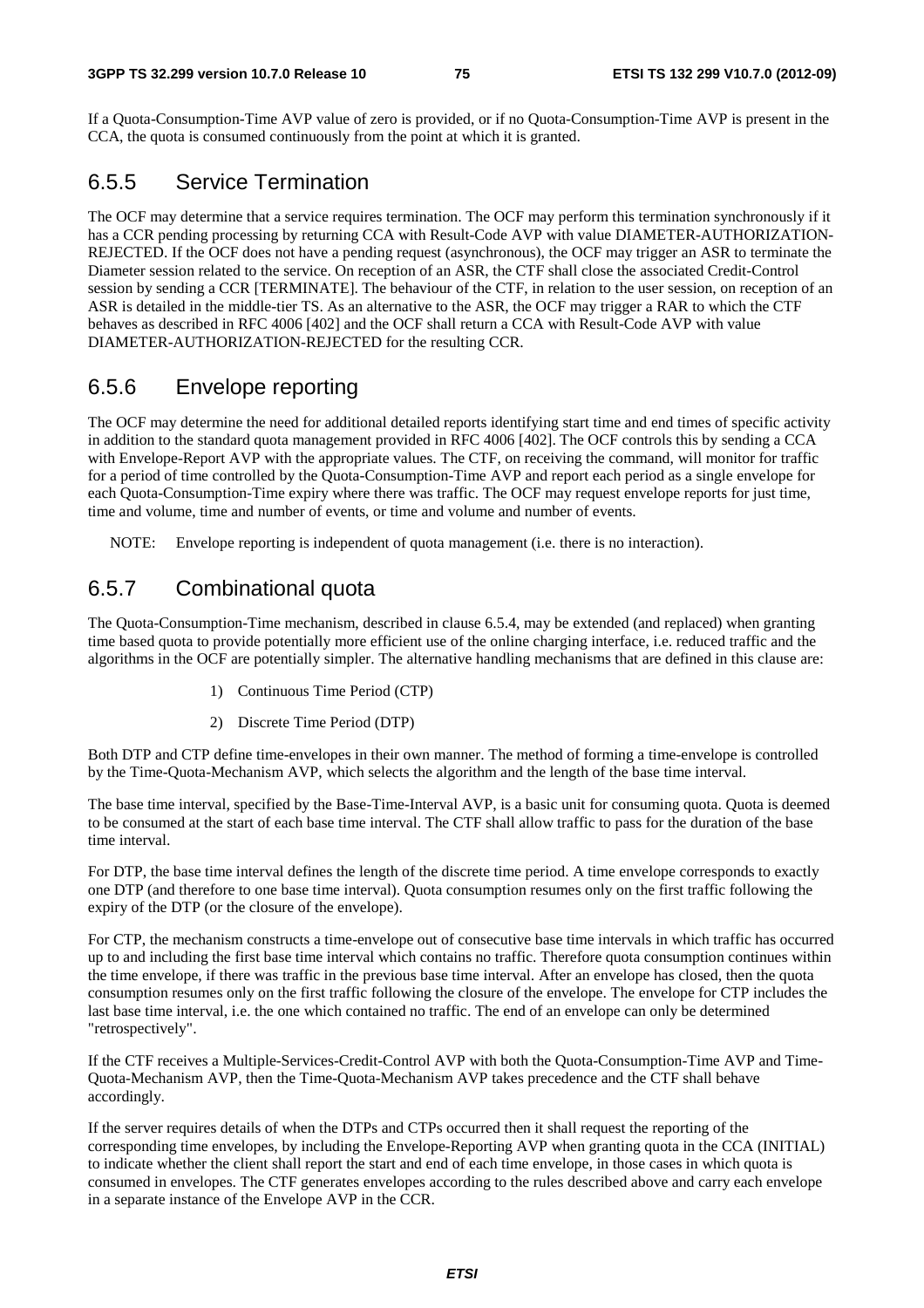### 6.5.8 Online control of offline charging information

The Offline-Charging AVP is used on the Ro interface by the OCS to control the CTF in relation to the mechanism by which the CTF generates offline charging information, e.g. for flow based charging controls the formation of service data containers. The information contained, within the Offline-Charging AVP, takes precedence over the default configuration at the CTF. If the Offline-Charging AVP is not sent in the CCA, the OCS does not control the offline charging mechanisms and therefore the default configuration at the CTF is employed.

Controls over time usage, defined in clause 6.5.6 and 6.5.7, are included.

# 6.6 Bindings of the operation to protocol application

This clause aims to describe the mapping between the protocol independent messages and parameter with the Diameter messages and AVP utilized on the 3GPP Offline and Online Charging.

### 6.6.1 Bindings of Charging Data Transfer to Accounting

Table 6.6.1 describes the bindings of the *Charging Data Transfer* operation parameter to the DBPA AVP for 3GPP Offline Charging.

| <b>Charging Data Transfer parameter</b> | <b>Diameter Accounting AVP</b> |
|-----------------------------------------|--------------------------------|
| <b>Operation Number</b>                 | Accounting-Record-Number       |
| <b>Operation Type</b>                   | Accounting-Record-Type         |
| <b>Operation Identifier</b>             | Acct-Application-Id            |
| Operation Interval                      | Acct-Interim-Interval          |
| <b>Destination Domain</b>               | Destination-Realm              |
| <b>Origination Timestamp</b>            | Event-Timestamp                |
| Originator Host                         | Origin-Host                    |
| Originator Domain                       | Origin-Realm                   |
| <b>Origination State</b>                | Origin-State-Id                |
| Proxy Information                       | Proxy-Info                     |
| <b>Operation Result</b>                 | Result-Code                    |
| Route Information                       | Route-Record                   |
| Service Information                     | Service-Information            |
| Session Identifier                      | Session-Id                     |
| <b>Operation Token</b>                  | Service-Context-Id             |
| User Name                               | User-Name                      |

#### **Table 6.6.1: Bindings to Accounting**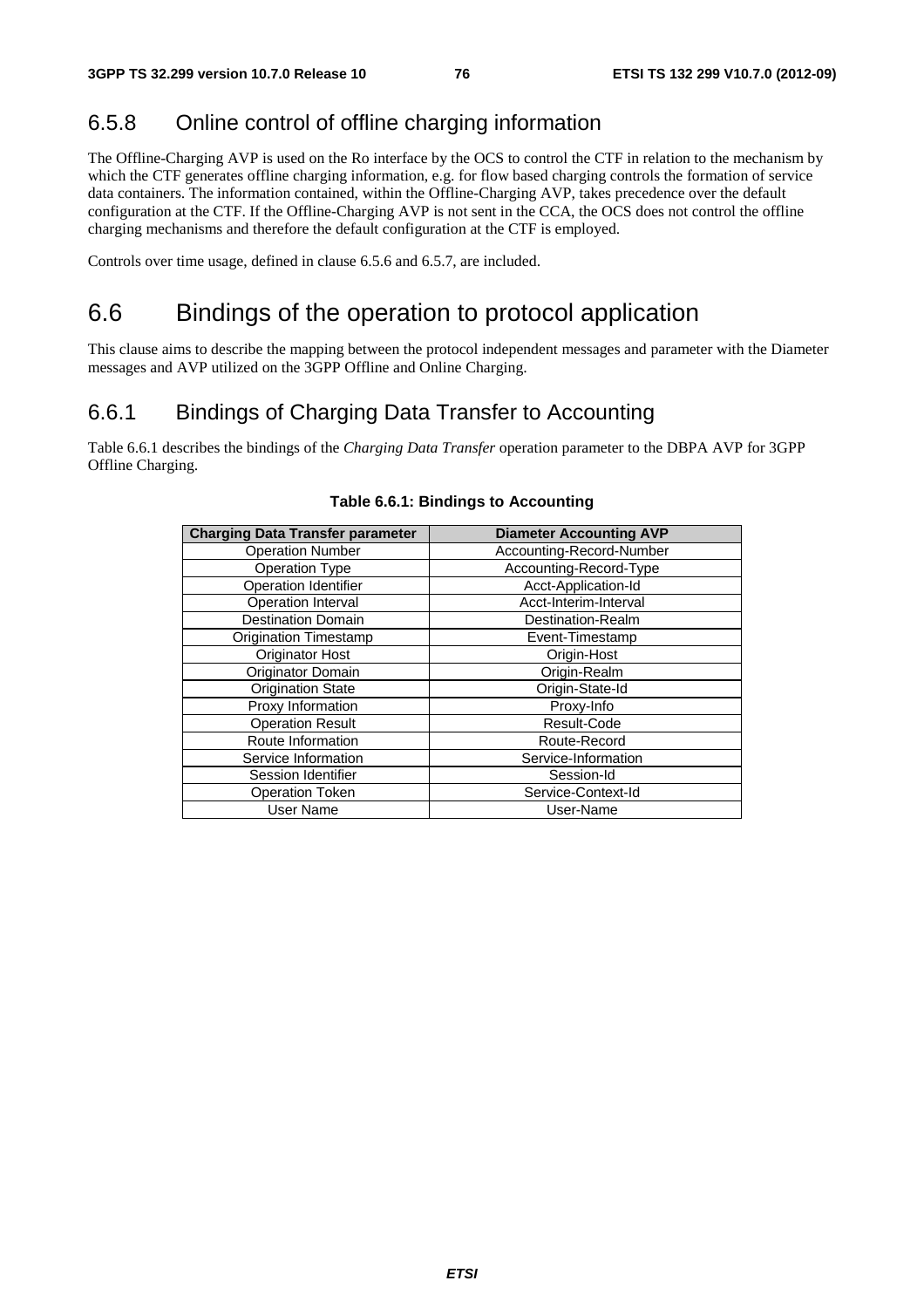# 6.6.2 Bindings of Debit / Reserve Units to Credit-Control

Table 6.6.2 describes the bindings of the *Debit / Reserve Units* operation parameter to the DCCA AVP for 3GPP Online Charging.

| Debit / Reserve Units parameter | <b>DCCA AVP</b>                  |
|---------------------------------|----------------------------------|
| <b>Destination Domain</b>       | Destination-Realm                |
| <b>Destination Host</b>         | <b>Destination-Host</b>          |
| Failed parameter                | Failed-AVP                       |
| Multiple Operation              | Multiple-Services-Indicator      |
| Multiple Unit Operation         | Multiple-Services-Credit Control |
| <b>Operation Failover</b>       | <b>CC-Session-Failover</b>       |
| <b>Operation Failure Action</b> | Credit-Control-Failure-Handling  |
| Operation Identifier            | Auth-Application-Id              |
| <b>Operation Number</b>         | CC-Request-Number                |
| <b>Operation Result</b>         | Result-Code                      |
| <b>Operation Token</b>          | Service-Context-Id               |
| Operation Type                  | CC-Request-Type                  |
| <b>Origination State</b>        | Origin-State-Id                  |
| Origination Timestamp           | Event-Timestamp                  |
| Originator Domain               | Origin-Realm                     |
| Originator Host                 | Origin-Host                      |
| Proxy Information               | Proxy-Info                       |
| <b>Redirection Cache Time</b>   | Redirect-Max-Cache-Time          |
| <b>Redirection Host</b>         | Redirect-Host                    |
| <b>Redirection Host Usage</b>   | Redirect-Host-Usage              |
| Requested Action                | Requested-Action                 |
| Route Information               | Route-Record                     |
| Service Information             | Service-Information              |
| Session Identifier              | Session-Id                       |
| Subscriber Equipment Number     | User-Equipment-Info              |
| Subscriber Identifier           | Subscription-Id                  |
| <b>Termination Cause</b>        | <b>Termination-Cause</b>         |
| User Name                       | User-Name                        |

#### **Table 6.6.2: Bindings to Credit-Control**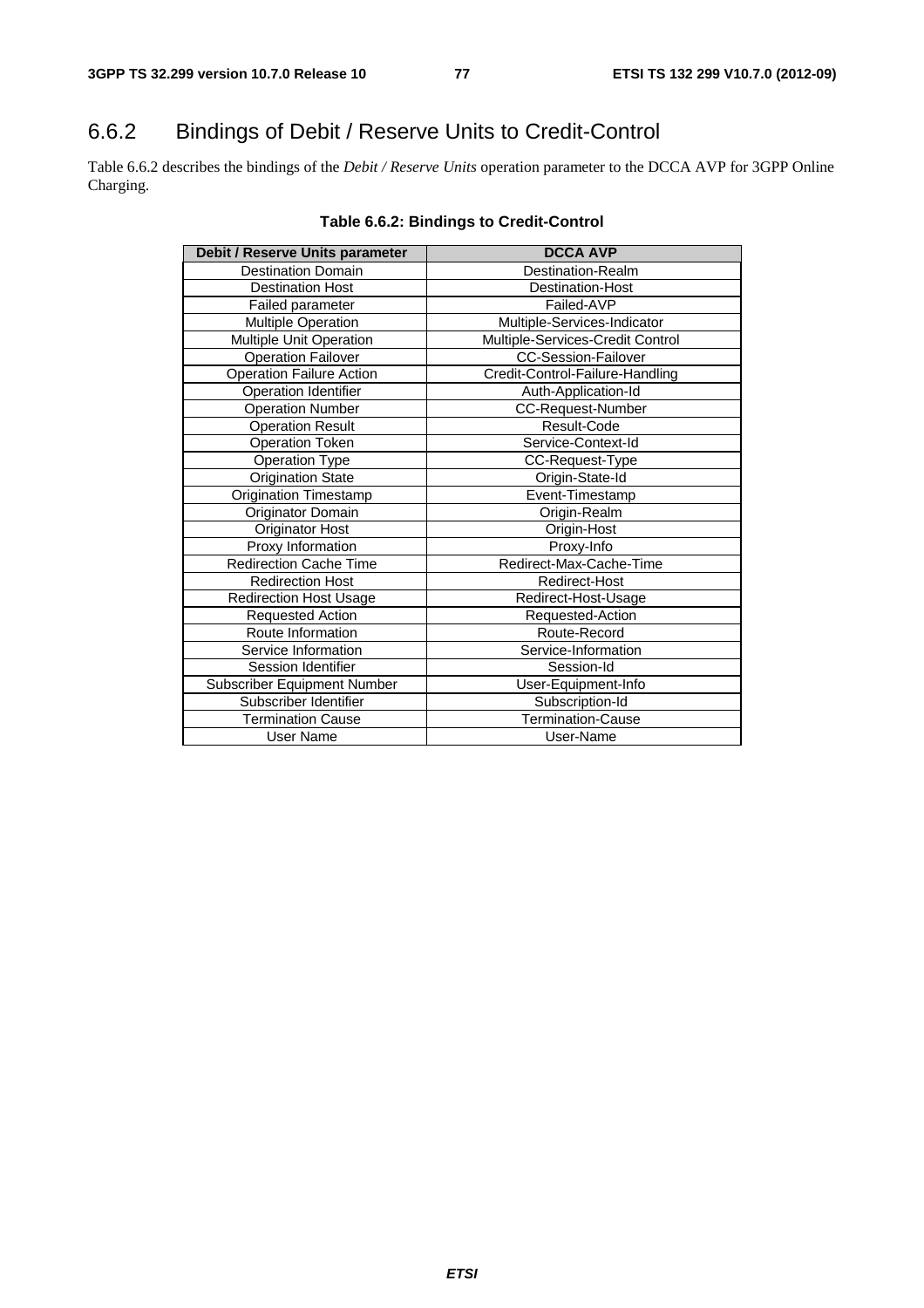# 7 Summary of used Attribute Value Pairs

# 7.1 Diameter AVPs

The use of the Attribute Value Pairs (AVPs) that are defined in the Diameter Protocol is specified in clause 6.2 for offline charging and in clause 6.4 for online charging. The information is summarized in the table 7.1 in alphabetical order. Detailed specification of some of these AVPs is available after the table and for the others can be found from RFC 3588 [401], RFC 4006 [402] and and RFC 4005 [407].

Those Diameter AVPs that are used are marked "M", "O<sub>M</sub>"or "Oc" in the following table. This implies that their content can be used by the CDF for offline and by the OCF for online charging purposes. Those Diameter AVPs that are not used are marked "-" in the following table.

|                                  | <b>AVP</b>      |                          |                          | <b>Used in</b>           |                          | Value              | <b>AVP Flag rules</b>    |                          |                |                          |                          |
|----------------------------------|-----------------|--------------------------|--------------------------|--------------------------|--------------------------|--------------------|--------------------------|--------------------------|----------------|--------------------------|--------------------------|
| <b>AVP Name</b>                  | Code            | <b>ACR</b>               |                          | ACA CCR CCA              |                          | <b>Type</b>        | Must I                   | <b>May</b>               | <b>Should</b>  | <b>Must</b>              | May                      |
|                                  |                 |                          |                          |                          |                          |                    |                          |                          | not            | not                      | Encr.                    |
| Accounting-Input-Octets          | 363             | O <sub>C</sub>           | $\mathbf{r}$             | $\blacksquare$           | $\mathbf{r}$             | Unsigned64         | M                        | P                        | $\blacksquare$ | V                        | Y                        |
| Accounting-Input-Packets         | 365             | O <sub>c</sub>           | $\blacksquare$           |                          | $\blacksquare$           | Unsigned64         | M                        | P                        | $\mathbf{r}$   | $\overline{\mathsf{v}}$  | Y                        |
| <b>Accounting-Output-Octets</b>  | 364             | O <sub>C</sub>           | $\blacksquare$           | ä,                       | $\blacksquare$           | Unsigned64         | $\overline{M}$           | $\overline{\mathsf{P}}$  | $\blacksquare$ | $\overline{\mathsf{v}}$  | Ÿ                        |
| Accounting-Output-Packets        | 366             | O <sub>C</sub>           | $\blacksquare$           | $\blacksquare$           | $\blacksquare$           | Unsigned64         | $\overline{\mathsf{M}}$  | $\overline{\mathsf{P}}$  | ä,             | $\overline{\mathsf{v}}$  | Ÿ                        |
| Accounting-Realtime-Required     | 483             | $\blacksquare$           | $\blacksquare$           | $\overline{a}$           | $\blacksquare$           | Enumerated         | ÷,                       | $\blacksquare$           | ä,             | $\blacksquare$           | $\blacksquare$           |
| Accounting-Record-Number         | 485             | M                        | M                        | $\blacksquare$           | $\blacksquare$           | Unsigned32         | M                        | P                        | $\blacksquare$ | $\overline{\mathsf{v}}$  | Ÿ                        |
| Accounting-Record-Type           | 480             | M                        | M                        | $\overline{\phantom{a}}$ | $\blacksquare$           | Enumerated         | M                        | P                        | $\blacksquare$ | $\overline{\mathsf{v}}$  | Ÿ                        |
| Accounting-Sub-Session-Id        | 287             | $\blacksquare$           | $\blacksquare$           | $\blacksquare$           | $\overline{\phantom{a}}$ | Unsigned64         | $\blacksquare$           | $\blacksquare$           | $\blacksquare$ | $\overline{\phantom{a}}$ | $\overline{\phantom{a}}$ |
| Acct-Application-Id              | 259             | $\overline{O_{C}}$       | $\overline{O_{C}}$       | $\blacksquare$           | $\blacksquare$           | Unsigned32         | $\overline{M}$           | $\overline{\mathsf{P}}$  | ÷,             | V                        | $\overline{N}$           |
| Acct-Interim-Interval            | 85              | O <sub>c</sub>           | $\overline{O}_C$         | $\overline{\phantom{a}}$ | $\blacksquare$           | Unsigned32         | $\overline{M}$           | $\overline{P}$           | ä,             | $\overline{\mathsf{v}}$  | Ϋ                        |
| Acct-Multi-Session-Id            | $\overline{50}$ | $\blacksquare$           |                          | ä,                       | $\blacksquare$           | Unsigned32         | $\overline{a}$           | $\overline{a}$           | $\blacksquare$ | ä,                       | $\blacksquare$           |
| Acct-Session-Id                  | 44              | $\overline{\phantom{a}}$ | $\blacksquare$           | $\blacksquare$           | $\blacksquare$           | <b>OctetString</b> | $\blacksquare$           | $\blacksquare$           | ÷,             | ÷,                       | $\blacksquare$           |
| Auth-Application-Id              | 258             | ÷,                       | ÷,                       | м                        | M                        | Unsigned32         | M                        | P                        | $\blacksquare$ | V                        | N                        |
| <b>AVP</b>                       |                 | $\overline{a}$           | $\blacksquare$           | $\blacksquare$           | $\blacksquare$           | Grouped            | $\overline{a}$           | L.                       | $\blacksquare$ | $\frac{1}{2}$            | L.                       |
| Called-Station-Id                | $\overline{30}$ | O <sub>C</sub>           | $\blacksquare$           | O <sub>C</sub>           | $\blacksquare$           | UTF8String         | M                        | P                        | $\blacksquare$ | V                        | N                        |
| <b>CC-Correlation-Id</b>         | 411             | $\blacksquare$           | $\blacksquare$           | O <sub>C</sub>           | $\blacksquare$           | OctetString        | $\blacksquare$           | P,M                      | $\blacksquare$ | $\overline{\mathsf{v}}$  | Ÿ                        |
| <b>CC-Input-Octets</b>           | 412             | $\blacksquare$           | $\blacksquare$           | O <sub>c</sub>           | O <sub>C</sub>           | Unsigned64         | M                        | P                        | ä,             | $\overline{\mathsf{v}}$  | Ÿ                        |
| <b>CC-Money</b>                  | 413             | ä,                       | $\blacksquare$           | $\blacksquare$           | $\blacksquare$           | Grouped            | ä,                       | ä,                       | $\blacksquare$ | ä,                       | ä,                       |
| <b>CC-Output-Octets</b>          | 414             | ä,                       | $\blacksquare$           | O <sub>C</sub>           | O <sub>C</sub>           | Unsigned64         | $\overline{\mathsf{M}}$  | P                        | ä,             | $\vee$                   | Ÿ                        |
| <b>CC-Request-Number</b>         | 415             | $\blacksquare$           | $\blacksquare$           | м                        | м                        | Unsigned32         | $\overline{\mathsf{M}}$  | $\overline{\mathsf{P}}$  | ä,             | $\overline{\mathsf{v}}$  | Ÿ                        |
| <b>CC-Request-Type</b>           | 416             | $\overline{a}$           | $\overline{a}$           | M                        | М                        | Enumerated         | $\overline{M}$           | $\overline{P}$           | ÷,             | $\overline{\mathsf{v}}$  | Y                        |
| <b>CC-Service-Specific-Units</b> | 417             | ÷,                       | $\blacksquare$           | O <sub>C</sub>           | O <sub>C</sub>           | Unsigned64         | $\overline{M}$           | $\overline{\mathsf{P}}$  | $\overline{a}$ | $\overline{\mathsf{v}}$  | Ÿ                        |
| <b>CC-Session-Failover</b>       | 418             | $\blacksquare$           | $\overline{\phantom{a}}$ | $\overline{\phantom{a}}$ | O <sub>C</sub>           | Enumerated         | $\overline{M}$           | $\overline{P}$           | $\blacksquare$ | $\overline{\vee}$        | Ÿ                        |
| CC-Sub-Session-Id                | 419             | $\blacksquare$           | $\blacksquare$           | $\blacksquare$           | $\blacksquare$           | Unsigned64         | $\blacksquare$           | $\blacksquare$           | ÷,             | $\blacksquare$           | ÷,                       |
| <b>CC-Time</b>                   | 420             | $\overline{a}$           | $\overline{\phantom{a}}$ | $\overline{O_{C}}$       | $\overline{O_{C}}$       | Unsigned32         | $\overline{M}$           | $\overline{\mathsf{P}}$  | L.             | $\overline{\mathsf{v}}$  | $\overline{Y}$           |
| <b>CC-Total-Octets</b>           | 421             | $\overline{a}$           | ÷,                       | O <sub>C</sub>           | O <sub>C</sub>           | Unsigned64         | $\overline{M}$           | P                        | $\blacksquare$ | V                        | Y                        |
| CC-Unit-Type                     | 454             |                          | $\overline{a}$           |                          | м                        | Enumerated         | $\overline{M}$           | $\overline{\mathsf{P}}$  | ä,             | $\overline{\vee}$        | Ÿ                        |
| Check-Balance-Result             | 422             | $\Box$                   | $\blacksquare$           | $\blacksquare$           | $\blacksquare$           | Enumerated         | ÷,                       | $\overline{\phantom{a}}$ | $\blacksquare$ | ÷,                       | $\blacksquare$           |
| Cost-Information                 | 423             | $\overline{a}$           | $\blacksquare$           | $\blacksquare$           | $\overline{O}_C$         | Grouped            | M                        | $\overline{P}$           | $\mathbf{r}$   | $\overline{\mathsf{v}}$  | Y                        |
| Cost-Unit                        | 424             | ÷,                       | $\blacksquare$           | ä,                       | O <sub>C</sub>           | UTF8String         | $\overline{M}$           | $\overline{\mathsf{P}}$  | $\blacksquare$ | $\overline{\mathsf{v}}$  | Ÿ                        |
| Credit-Control                   | 426             | $\overline{\phantom{a}}$ | $\blacksquare$           | $\blacksquare$           | $\overline{\phantom{a}}$ | Enumerated         | $\overline{\phantom{a}}$ | $\overline{a}$           | $\blacksquare$ | $\frac{1}{2}$            | $\blacksquare$           |
| Credit-Control-Failure-Handling  | 427             | $\blacksquare$           | $\blacksquare$           | ä,                       | O <sub>C</sub>           | Enumerated         | M                        | $\overline{\mathsf{P}}$  | $\blacksquare$ | $\overline{\vee}$        | Ÿ                        |
| Currency-Code                    | 425             | $\blacksquare$           | $\blacksquare$           | $\blacksquare$           | м                        | Unsigned32         | $\overline{M}$           | $\overline{\mathsf{P}}$  | $\blacksquare$ | $\overline{\mathsf{v}}$  | Ÿ                        |
| Destination-Host                 | 293             | $\blacksquare$           | $\blacksquare$           | $\overline{O}_C$         | $\blacksquare$           | <b>DiamIdent</b>   | M                        | P                        | $\blacksquare$ | $\overline{\mathsf{v}}$  | $\overline{N}$           |
| <b>Destination-Realm</b>         | 283             | $\overline{M}$           | $\blacksquare$           | M                        | $\blacksquare$           | DiamIdent          | $\overline{M}$           | $\overline{\mathsf{P}}$  | ä,             | $\overline{\mathsf{v}}$  | $\overline{N}$           |
| Direct-Debiting-Failure-Handling | 428             | $\blacksquare$           | ä,                       | $\mathbb{Z}^2$           | O <sub>C</sub>           | Enumerated         | $\overline{M}$           | $\overline{\mathsf{P}}$  | ÷.             | $\overline{\mathsf{v}}$  | Ÿ                        |
| Error-Message                    | 281             | $\blacksquare$           | $\blacksquare$           | $\overline{a}$           | $\blacksquare$           | UTF8String         | ä,                       | ä,                       | $\blacksquare$ | $\overline{a}$           | $\blacksquare$           |
| Error-Reporting-Host             | 294             | $\overline{\phantom{a}}$ | O <sub>C</sub>           | ä,                       | $\Box$                   | <b>DiamIdent</b>   | L                        | P                        | ÷.             | V.M                      | N                        |
| Event-Timestamp                  | $\overline{55}$ | O <sub>C</sub>           | O <sub>C</sub>           | O <sub>C</sub>           | $\omega$                 | Time               | $\overline{\mathsf{M}}$  | P                        | ÷,             | V                        | $\overline{N}$           |
| Exponent                         | 429             | $\blacksquare$           | $\blacksquare$           | $\blacksquare$           | $O_{C}$                  | Integer32          | M                        | $\overline{P}$           | ä,             | V                        | Y                        |
| Failed-AVP                       | 279             | $\blacksquare$           | $\blacksquare$           | $\blacksquare$           | O <sub>C</sub>           | Grouped            | M                        | P                        | ÷.             | $\overline{\mathsf{v}}$  | $\overline{N}$           |
| Filter-Id                        | 11              | ä,                       | $\mathbf{r}$             | $\blacksquare$           | $\overline{O}_C$         | UTF8String         | $\overline{M}$           | P                        | $\mathbf{r}$   | $\overline{\mathsf{v}}$  | Υ                        |
| Final-Unit-Action                | 449             | ä,                       | $\mathbf{r}$             | ÷,                       | $\overline{O}_{C}$       | Enumerated         | $\overline{\mathsf{M}}$  | $\overline{P}$           | ÷,             | V                        | Ÿ                        |

#### **Table 7.1: Use Of IETF Diameter AVPs**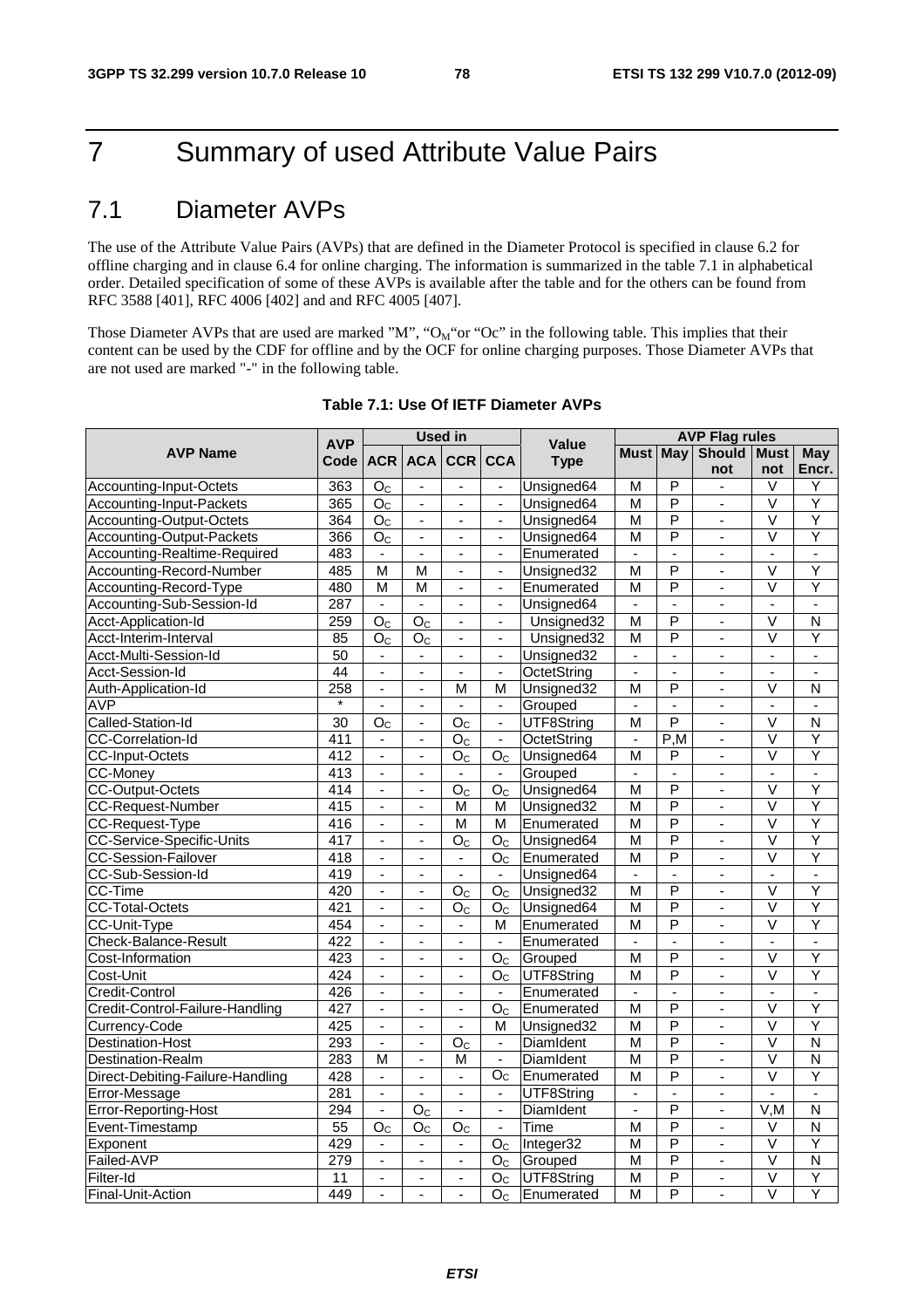|                                  |                  |                          |                              | <b>Used in</b>           |                          |                     | <b>AVP Flag rules</b>        |                          |                              |                              |                              |
|----------------------------------|------------------|--------------------------|------------------------------|--------------------------|--------------------------|---------------------|------------------------------|--------------------------|------------------------------|------------------------------|------------------------------|
| <b>AVP Name</b>                  | <b>AVP</b>       |                          |                              |                          |                          | <b>Value</b>        | <b>Must May</b>              |                          | <b>Should Must</b>           |                              | May                          |
|                                  | Code l           |                          | ACR ACA                      | <b>CCR</b>               | <b>CCA</b>               | <b>Type</b>         |                              |                          | not                          | not                          | Encr.                        |
| Final-Unit-Indication            | 430              | $\blacksquare$           | $\overline{\phantom{a}}$     | $\blacksquare$           | O <sub>C</sub>           | Grouped             | M                            | P                        | $\blacksquare$               | V                            | Υ                            |
| Granted-Service-Unit             | 431              | -                        | $\overline{\phantom{a}}$     | $\overline{\phantom{a}}$ | O <sub>c</sub>           | Grouped             | М                            | $\overline{P}$           | $\overline{\phantom{0}}$     | $\vee$                       | Ÿ                            |
| G-S-U-Pool-Identifier            | 453              | $\blacksquare$           | $\blacksquare$               | $\blacksquare$           | O <sub>C</sub>           | Unsigned32          | M                            | P                        | $\blacksquare$               | $\vee$                       | Ÿ                            |
| G-S-U-Pool-Reference             | 457              | $\blacksquare$           | $\blacksquare$               | $\blacksquare$           | O <sub>C</sub>           | Grouped             | M                            | P                        |                              | $\overline{\vee}$            | Ÿ                            |
| Location-Type                    | <b>IANA</b>      | O <sub>C</sub>           | $\overline{\phantom{a}}$     | O <sub>C</sub>           | $\overline{\phantom{a}}$ | refer [403]         |                              |                          |                              |                              |                              |
| Location-Information             | <b>IANA</b>      | $\overline{O}_C$         | $\blacksquare$               | O <sub>c</sub>           | $\blacksquare$           | refer [403]         |                              |                          |                              |                              |                              |
| Multiple-Services-Credit-Control | 456              | $\overline{\phantom{a}}$ | $\blacksquare$               | O <sub>C</sub>           | O <sub>C</sub>           | Grouped             | M                            | P                        | $\blacksquare$               | V                            | Υ                            |
| Multiple-Services-Indicator      | 455              | ÷,                       | $\overline{\phantom{a}}$     | $O_{M}$                  |                          | Enumerated          | M                            | P                        |                              | $\vee$                       | Ÿ                            |
| Operator-Name                    | <b>IANA</b>      | O <sub>C</sub>           | $\overline{\phantom{a}}$     | O <sub>C</sub>           | $\blacksquare$           | refer [403]         |                              |                          |                              |                              |                              |
| Origin-Host                      | 264              | M                        | M                            | M                        | M                        | DiamIdent           | M                            | $\overline{P}$           | $\overline{\phantom{a}}$     | V                            | N                            |
| Origin-Realm                     | 296              | M                        | M                            | M                        | M                        | DiamIdent           | M                            | $\overline{P}$           | $\overline{a}$               | $\overline{\vee}$            | $\overline{\mathsf{N}}$      |
| Origin-State-Id                  | $\overline{278}$ | O <sub>C</sub>           | O <sub>C</sub>               | O <sub>C</sub>           | $\overline{\phantom{a}}$ | Unsigned32          | M                            | P                        | $\blacksquare$               | $\overline{\vee}$            | N                            |
| Proxy-Info                       | 284              | O <sub>C</sub>           | $\mathsf{O}_\mathbb{C}$      | O <sub>C</sub>           | O <sub>C</sub>           | Grouped             | M                            | $\overline{a}$           | $\overline{\phantom{0}}$     | P.V                          | N                            |
| Proxy-Host                       | 280              | M                        | M                            | M                        | М                        | DiamIdent           | M                            | $\frac{1}{2}$            | $\overline{\phantom{a}}$     | P.V                          | N                            |
| Proxy-State                      | 33               | $\overline{M}$           | M                            | M                        | M                        | OctetString         | $\overline{M}$               | $\blacksquare$           | $\blacksquare$               | P, V                         | $\overline{\mathsf{N}}$      |
| Rating-Group                     | 432              | $\overline{O}_C$         | $\blacksquare$               | O <sub>c</sub>           | O <sub>C</sub>           | Unsigned32          | M                            | $\overline{P}$           | ÷.                           | $\vee$                       | Ÿ                            |
| Redirect-Address-Type            | 433              | $\blacksquare$           | $\blacksquare$               | M                        | M                        | Enumerated          | M                            | P                        | $\blacksquare$               | V                            | Ÿ                            |
| Redirect-Host                    | 292              |                          | $\overline{\phantom{a}}$     | $\overline{\phantom{a}}$ | O <sub>C</sub>           | DiamURI             | M                            | P                        | $\overline{\phantom{0}}$     | $\vee$                       | N                            |
| Redirect-Host-Usage              | 261              | $\blacksquare$           | $\blacksquare$               | $\blacksquare$           | O <sub>c</sub>           | Enumerated          | $\overline{\mathsf{M}}$      | $\overline{\mathsf{P}}$  | ÷,                           | $\overline{\mathsf{V}}$      | $\overline{\mathsf{N}}$      |
| Redirect-Max-Cache-Time          | 262              | $\blacksquare$           | $\overline{\phantom{a}}$     | $\blacksquare$           | O <sub>C</sub>           | Unsigned32          | M                            | $\overline{\mathsf{P}}$  | ÷,                           | $\overline{\mathsf{V}}$      | $\overline{\mathsf{N}}$      |
| Redirect-Server                  | 434              | ä,                       | ä,                           | $\blacksquare$           | O <sub>C</sub>           | Grouped             | M                            | $\overline{\mathsf{P}}$  | $\overline{a}$               | $\overline{\mathsf{v}}$      | Ÿ                            |
| Redirect-Server-Address          | 435              | $\blacksquare$           | $\overline{\phantom{a}}$     | $\blacksquare$           | M                        | UTF8String          | M                            | $\overline{P}$           | $\blacksquare$               | $\overline{\mathsf{V}}$      | Ÿ                            |
| Requested-Action                 | 436              | $\overline{\phantom{0}}$ | $\overline{\phantom{a}}$     | O <sub>C</sub>           | $\blacksquare$           | Enumerated          | M                            | $\overline{\mathsf{P}}$  | $\overline{\phantom{a}}$     | $\overline{\vee}$            | Ÿ                            |
| Requested-Service-Unit           | 437              | $\blacksquare$           | $\blacksquare$               | O <sub>c</sub>           | $\blacksquare$           | Grouped             | M                            | $\overline{P}$           | $\blacksquare$               | $\overline{\mathsf{V}}$      | Ÿ                            |
| <b>Restriction-Filter-Rule</b>   | 438              | ä,                       | $\blacksquare$               | ä,                       | O <sub>C</sub>           | <b>IPFilterRule</b> | M                            | $\overline{\mathsf{P}}$  | $\blacksquare$               | $\overline{\vee}$            | Ÿ                            |
| Result-Code                      | 268              | ä,                       | M                            | $\overline{a}$           | м                        | Unsigned32          | M                            | $\overline{P}$           | $\blacksquare$               | $\vee$                       | $\overline{\mathsf{N}}$      |
| Route-Record                     | 282              | O <sub>c</sub>           | $\blacksquare$               | O <sub>C</sub>           | O <sub>c</sub>           | DiamIdent           | $\overline{M}$               | $\overline{\phantom{a}}$ | $\blacksquare$               | P.V                          | $\overline{\mathsf{N}}$      |
| Service-Context-Id               | 461              | O <sub>M</sub>           | $\overline{\phantom{a}}$     | M                        | $\blacksquare$           | UTF8String          | M                            | P                        | $\overline{\phantom{a}}$     | V                            | Υ                            |
| Service-Identifier               | 439              | O <sub>c</sub>           | $\blacksquare$               | O <sub>C</sub>           | O <sub>C</sub>           | Unsigned32          | M                            | P                        |                              | $\overline{\vee}$            | Ÿ                            |
| Service-Parameter-Info           | 440              | $\blacksquare$           | $\blacksquare$               | $\blacksquare$           | $\blacksquare$           | Grouped             | $\blacksquare$               | $\blacksquare$           | $\blacksquare$               | $\blacksquare$               | $\blacksquare$               |
| Service-Parameter-Type           | 441              | $\blacksquare$           | $\overline{\phantom{a}}$     | $\blacksquare$           | $\overline{\phantom{a}}$ | Unsigned32          | $\qquad \qquad \blacksquare$ | $\blacksquare$           | $\qquad \qquad \blacksquare$ | $\qquad \qquad \blacksquare$ | $\qquad \qquad \blacksquare$ |
| Service-Parameter-Value          | 442              | $\Box$                   | $\blacksquare$               | $\blacksquare$           | $\blacksquare$           | OctetString         | $\blacksquare$               | $\blacksquare$           | ÷,                           | $\blacksquare$               | $\overline{\phantom{a}}$     |
| Session-Id                       | 263              | M                        | M                            | M                        | М                        | UTF8String          | M                            | P                        | $\blacksquare$               | $\vee$                       | Υ                            |
| Subscription-Id                  | 443              | O <sub>C</sub>           | $\blacksquare$               | $O_{M}$                  | $\blacksquare$           | Grouped             | M                            | $\overline{P}$           |                              | $\overline{\vee}$            | Ÿ                            |
| Subscription-Id-Data             | 444              | M                        | $\blacksquare$               | M                        | $\overline{\phantom{a}}$ | UTF8String          | $\overline{M}$               | $\overline{P}$           | $\blacksquare$               | $\overline{\mathsf{V}}$      | Ÿ                            |
| Subscription-Id-Type             | 450              | $\overline{M}$           | $\overline{\phantom{a}}$     | M                        | $\overline{\phantom{a}}$ | Enumerated          | $\overline{M}$               | $\overline{\mathsf{P}}$  | $\overline{\phantom{a}}$     | $\overline{\mathsf{V}}$      | Ÿ                            |
| Tariff-Change-Usage              | 452              | ÷.                       | $\blacksquare$               | O <sub>C</sub>           | $\mathbf{r}$             | Enumerated          | M                            | $\overline{P}$           | $\overline{a}$               | $\overline{\vee}$            | Ϋ                            |
| Tariff-Time-Change               | 451              | ÷,                       |                              | ä,                       | O <sub>c</sub>           | Time                | M                            | P                        | $\blacksquare$               | $\overline{\vee}$            | Ÿ                            |
| Termination-Cause                | 295              | $\blacksquare$           | -                            | $O_{C}$                  | $\overline{\phantom{a}}$ | Enumerated          | M                            | P                        | ۰                            | V                            | Y                            |
| Unit-Value                       | 445              | $\overline{\phantom{a}}$ |                              | $\blacksquare$           | M                        | Grouped             | M                            | $\overline{P}$           | $\blacksquare$               | $\overline{\mathsf{V}}$      | Y                            |
| Used-Service-Unit                | 446              |                          |                              | O <sub>C</sub>           | $\overline{\phantom{a}}$ | Grouped             | M                            | $\overline{P}$           |                              | $\overline{\mathsf{V}}$      | Ϋ                            |
| User-Equipment-Info              | 458              | O <sub>C</sub>           |                              | $\mathsf{O}_\mathbb{C}$  | $\blacksquare$           | Grouped             |                              | P,M                      |                              | $\overline{\vee}$            | Ÿ                            |
| User-Equipment-Info-Type         | 459              | O <sub>M</sub>           |                              | M                        | $\overline{\phantom{a}}$ | Enumerated          | $\overline{\phantom{a}}$     | P,M                      | $\overline{\phantom{a}}$     | $\overline{\mathsf{V}}$      | Y                            |
| User-Equipment-Info-Value        | 460              | $O_{M}$                  |                              | M                        | $\blacksquare$           | OctetString         | $\blacksquare$               | P,M                      | $\overline{\phantom{0}}$     | $\overline{\vee}$            | Y                            |
| User-Name                        | $\mathbf{1}$     | O <sub>C</sub>           | O <sub>C</sub>               | O <sub>C</sub>           | $\overline{\phantom{a}}$ | UTF8String          | M                            | P                        |                              | $\sf V$                      | Y                            |
| Value-Digits                     | 447              | $\overline{\phantom{a}}$ |                              |                          | M                        | Integer64           | M                            | $\overline{\mathsf{P}}$  | $\qquad \qquad \blacksquare$ | $\overline{\mathsf{V}}$      | Ÿ                            |
| Validity-Time                    | 448              |                          |                              | $\blacksquare$           | O <sub>C</sub>           | Unsigned32          | M                            | $\overline{P}$           |                              | $\overline{\vee}$            | Ÿ                            |
| Vendor-Id                        | 266              | $\overline{\phantom{0}}$ | $\overline{\phantom{a}}$     | $\overline{\phantom{a}}$ | $\overline{\phantom{a}}$ | Unsigned32          | $\overline{\phantom{a}}$     | -                        | $\overline{\phantom{a}}$     | $\blacksquare$               | $\overline{\phantom{a}}$     |
| Vendor-Specific-Application-Id   | 260              | $\overline{\phantom{0}}$ | $\qquad \qquad \blacksquare$ | $\overline{\phantom{a}}$ | $\blacksquare$           | Grouped             | $\overline{\phantom{a}}$     | ÷,                       | $\overline{\phantom{a}}$     | $\overline{\phantom{a}}$     |                              |

NOTE: *Result-Code* AVP is defined in Diameter Base Protocol in RFC 3588 [401]. However, new values are used in offline and online charging applications. These additional values are defined below.

# 7.1.1 Accounting-Input-Octets

The *Accounting-Input-Octets* AVP (AVP code 363) together with the *Accounting-Input-Packets* AVP contain the number of octets (resp packets) ,transmitted during the data container recording interval, reflecting the volume counts for uplink traffic for a data flow.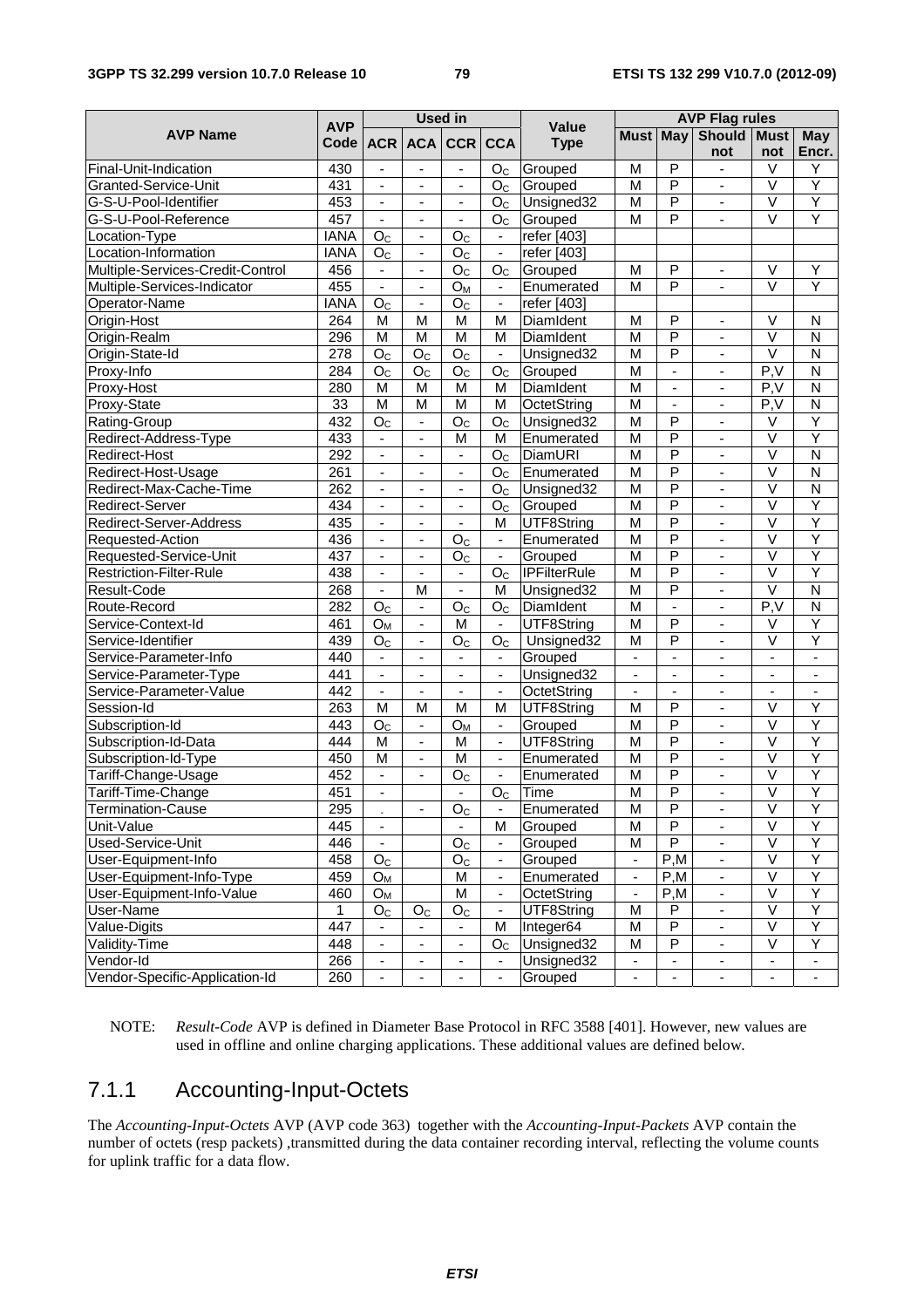### 7.1.2 Accounting-Input-Packets

The *Accounting-Input-Packets* AVP (AVP code 365) together with the *Accounting-Input-Octets* AVP contain the number of packets (resp octets) ,transmitted during the data container recording interval, reflecting the volume counts for uplink traffic for a data flow.

### 7.1.3 Accounting-Output-Octets

The *Accounting-Output-Octets* AVP (AVP code 364) together with the *Accounting-Output-Packets* AVP contain the number of octets (resp packets) ,transmitted during the data container recording interval, reflecting the volume counts for downlink traffic for a data flow.

### 7.1.4 Accounting-Ouput-Packets

The *Accounting-Output-Packets* AVP (AVP code 366) together with the *Accounting-Output-Octets* AVP contain the number of packets (resp octets) ,transmitted during the data container recording interval, reflecting the volume counts for downlink traffic for a data flow.

### 7.1.5 Acct-Application-Id AVP

The *Acct-Application-Id* AVP (AVP code 259) shall contain the value of 3 as defined in RFC 3588 [401] according TS 29.230 [206].

### 7.1.6 Auth-Application-Id AVP

The *Auth-Application-Id* AVP (AVP code 258) shall contain the value of 4 as defined in RFC 4006 [402] according TS 29.230 [206].

### 7.1.7 Called-Station-Id

The *Called-Station-Id* AVP (AVP code 30) shall contain the Access Point Name (APN) the user is connected to.

### 7.1.8 Event-Timestamp AVP

The *Event-Timestamp* AVP (AVP code 55) shall contain the time when the chargeable event is received in the CTF.

### 7.1.9 Multiple-Services-Credit-Control

The *Multiple-Services-Credit-Control* AVP (AVP code 456) is of type grouped as specified in RFC 4006 [402]. It contains additional 3GPP specific charging parameters.

It has the following ABNF grammar:

<Multiple-Services-Credit-Control> ::= < AVP Header: 456 >

 [ Granted-Service-Unit ] [ Requested-Service-Unit ] \* [ Used-Service-Unit ] [ Tariff-Change-Usage ] \* [ Service-Identifier ] [ Rating-Group ] \* [ G-S-U-Pool-Reference ] [ Validity-Time ] [ Result-Code ] [ Final-Unit-Indication ] [ Time-Quota-Threshold ]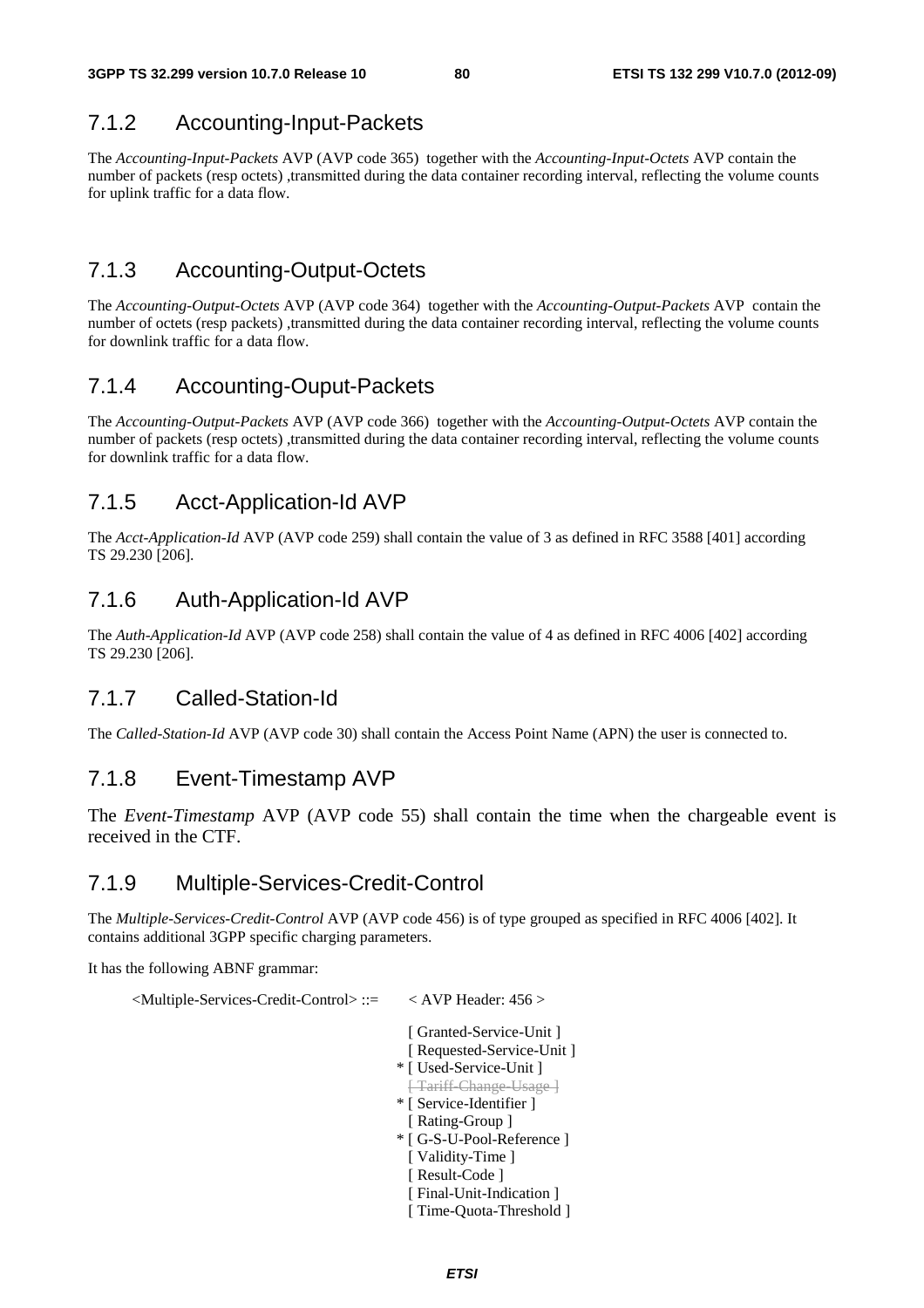- [ Volume-Quota-Threshold ] [ Unit-Quota-Threshold ] [ Quota-Holding-Time ] [ Quota-Consumption-Time ]
- \* [ Reporting-Reason ]
- [ Trigger ]
- [ PS-Furnish-Charging-Information ]
- [ Refund-Information ]
- \* [ AF-Correlation-Information]
- \* [ Envelope ]
- [ Envelope-Reporting ]
- [ Time-Quota-Mechanism ]
- \* [ Service-Specific-Info ]
- [ QoS-Information ]
- $*$   $\uparrow$  AVP ]

### 7.1.10 Rating-Group AVP

The *Rating-Group* AVP (AVP code 432), is defined in RFC 4006 [402]. It contains the charging key (defined in TS 23.203 [218]). Each quota allocated to a Diameter CC session has a unique Rating Group value as specified in RFC 4006 [402].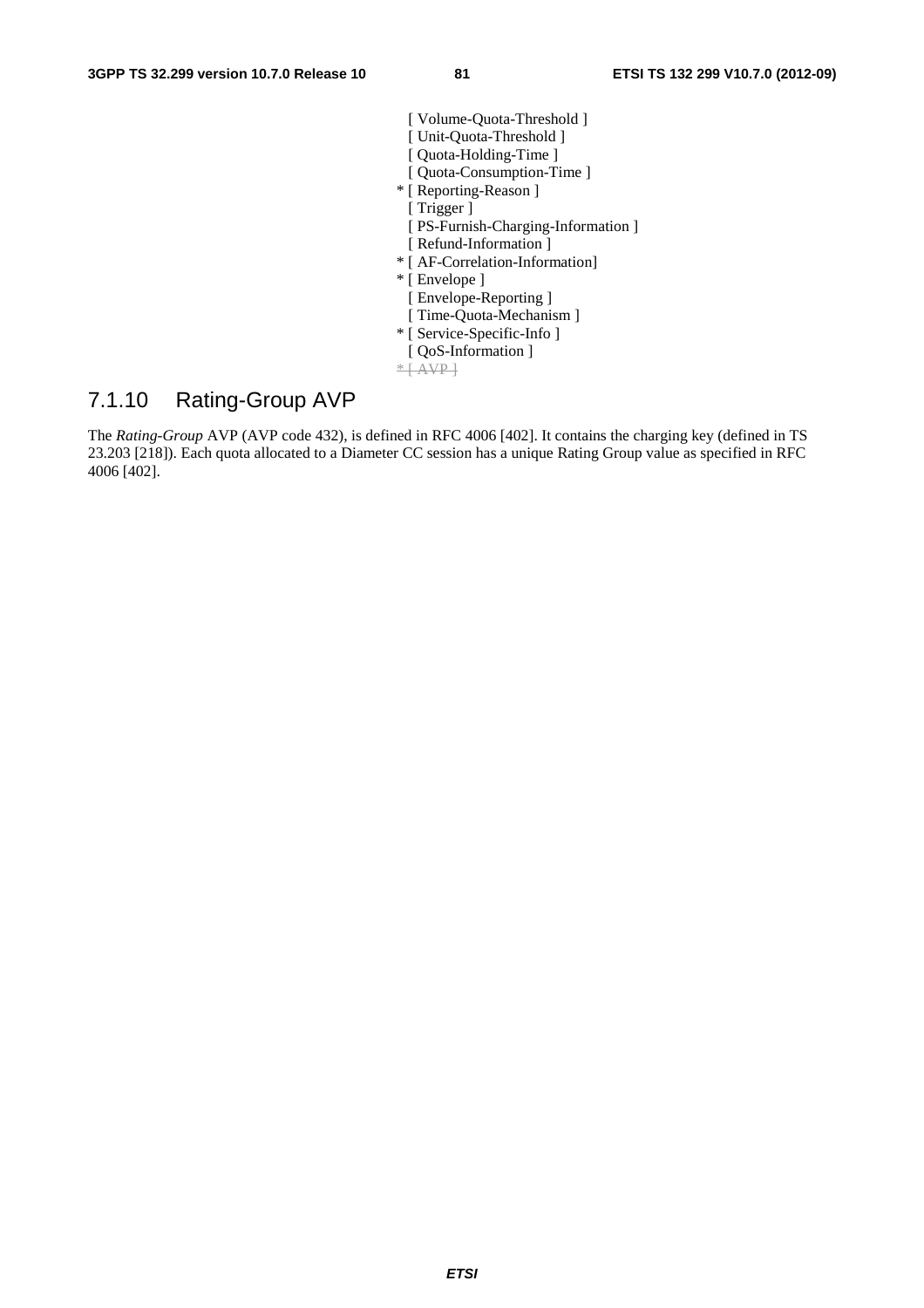### 7.1.11 Result-Code AVP

This subclause defines new *Result-Code* AVP (AVP code 268) values that must be supported by all Diameter implementations that conform to the present document. The Result-Code AVP operates as described in RFC 3588 [401] and RFC 4006 [402].

The following result code descriptions are examples of the possible uses for the code:

#### **Transient Failures (4xxx):**

DIAMETER\_END\_USER\_SERVICE\_DENIED 4010

The OCF denies the service request due to service restrictions (e.g. terminate rating group) or limitations related to the end-user, for example the end-user's account could not cover the requested service.

DIAMETER\_CREDIT\_CONTROL\_NOT\_APPLICABLE 4011

The OCF determines that the service can be granted to the end user but no further credit control needed for the service (e.g. service is free of charge or is treated for offline charging). DIAMETER\_CREDIT\_LIMIT\_REACHED 4012

The OCF denies the service request since the end- user's account could not cover the requested service. If the CCR contained used-service-units they are deducted, if possible.

#### **Permanent Failures (5xxx):**

| DIAMETER AUTHORIZATION REJECTED | 5003 |
|---------------------------------|------|
|---------------------------------|------|

The OCF denies the service request in order to terminate the service for which credit is requested. For example this error code is used to inform IP CAN bearer has to be terminated in the CCR message or to inform blacklist the rating group in the Multiple-Service-Credit-Control AVP.

|  | DIAMETER USER UNKNOWN |  |
|--|-----------------------|--|
|  |                       |  |

The specified end user could not be found in the OCF.

#### DIAMETER\_RATING\_FAILED 5031

This error code is used to inform the CTF that the OCF cannot rate the service request due to insufficient rating input, incorrect AVP combination or due to an AVP or an AVP value that is not recognized or supported in the rating. For Flow Based Charging this error code is used if the Rating group is not recognized. The Failed-AVP AVP MUST be included and contain a copy of the entire AVP(s) that could not be processed successfully or an example of the missing AVP complete with the Vendor-Id if applicable. The value field of the missing AVP should be of correct minimum length and contain zeroes.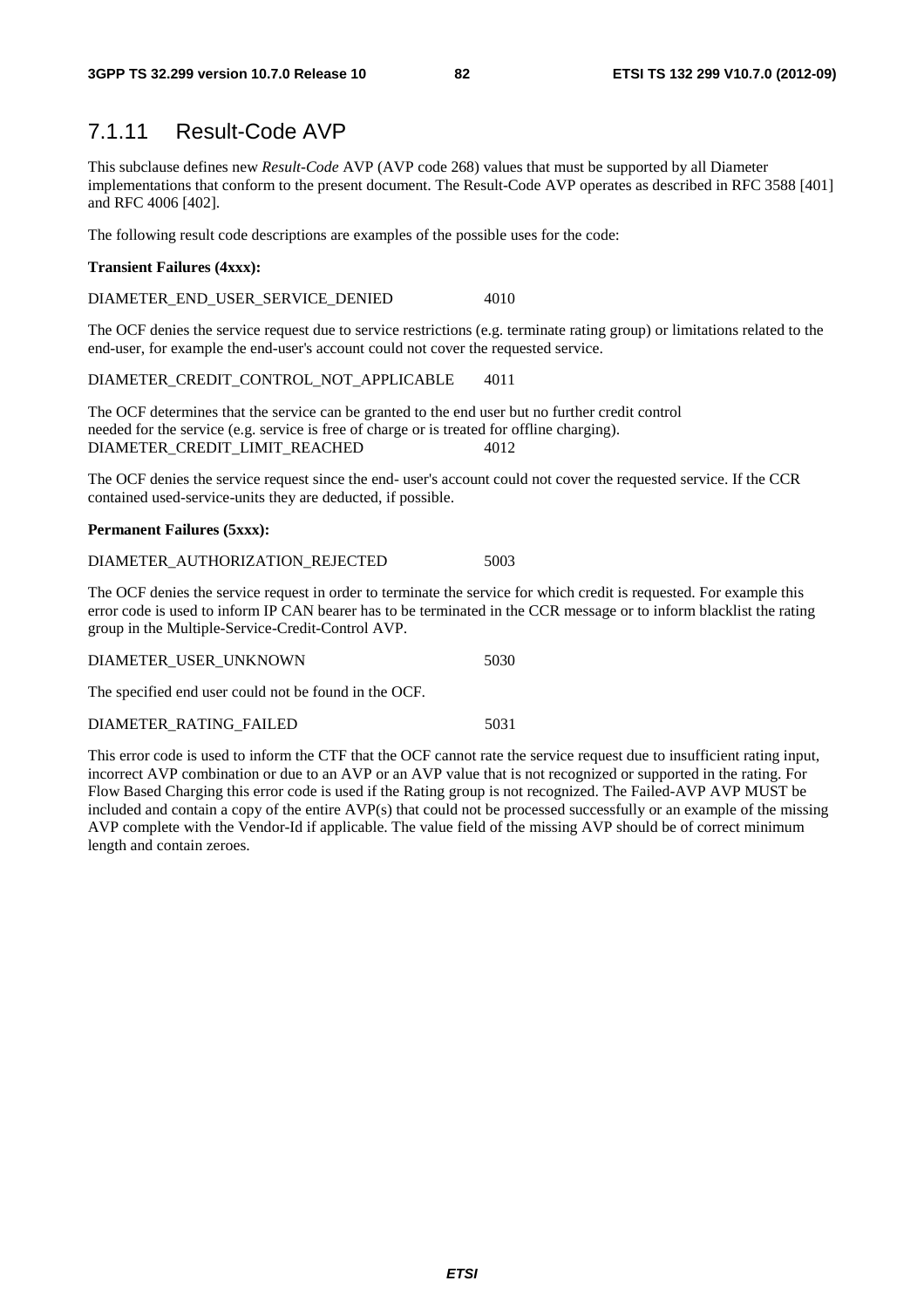### 7.1.12 Service-Context-Id AVP

The *Service-Context-Id* AVP is defined in RFC 4006 [402]. It is of type UTF8String and contains a unique identifier of the Diameter Credit Control service specific document that applies to the request. This is an identifier allocated by the service provider/operator, by the service element manufacturer or by a standardization body and MUST uniquely identify a given Diameter Credit Control service specific document. For offline charging, this identifies the service specific document ('middle tier' TS) on which associated CDRs should based. The format of the Service-Context-Id is:

"extensions".MNC.MCC."Release"."service-context" "@" "domain"

The 3GPP specific values for "service-context" "@" "domain" are:

- For PS charging: 32251@3gpp.org
- For WLAN charging: 32252@3gpp.org
- For IMS charging: 32260@3gpp.org
- For MMS service charging: 32270@3gpp.org
- For LCS service charging: 32271@3gpp.org
- For PoC service charging: 32272@3gpp.org
- For MBMS service charging: 32273@3gpp.org
- For SMS service charging: 32274@3gpp.org
- For MMTel service charging: [32275@3gpp.org](mailto:32275@3gpp.org)
- For AoC Service Information: 32280@3gpp.org

The "Release" indicates the 3GPP Release the service specific document is based upon e.g. 6 for Release 6.

As a minimum, Release "service-context" "@" "domain" shall be used. If the minimum is used all operator provisionable parameters (Oc and Om) are optional.

The MNC.MCC identifies the operator implementing the service specific document, which is used to determine the specific requirements for the operator configurable parameters.

The "extensions" is operator specific information to any extensions in a service specific document.

### 7.1.13 Service-Identifier AVP

The *Service-Identifier* AVP (AVP code 439), is defined in RFC 4006 [402]. For further details, please refer the middletier specification.

### 7.1.14 Used-Service-Unit AVP

The *Used-Service-Unit* AVP (AVP code 446) is of type grouped as specified in RFC 4006 [402]. It contains additional 3GPP specific charging parameters.

It has the following ABNF grammar:

```
 <Used-Service-Unit> ::= < AVP Header: 446 >
```
[ Reporting-Reason ] [ Tariff-Change-Usage ] [ CC-Time ] [ CC Money ] [ CC-Total-Octets ] [ CC-Input-Octets ] [ CC-Output-Octets ]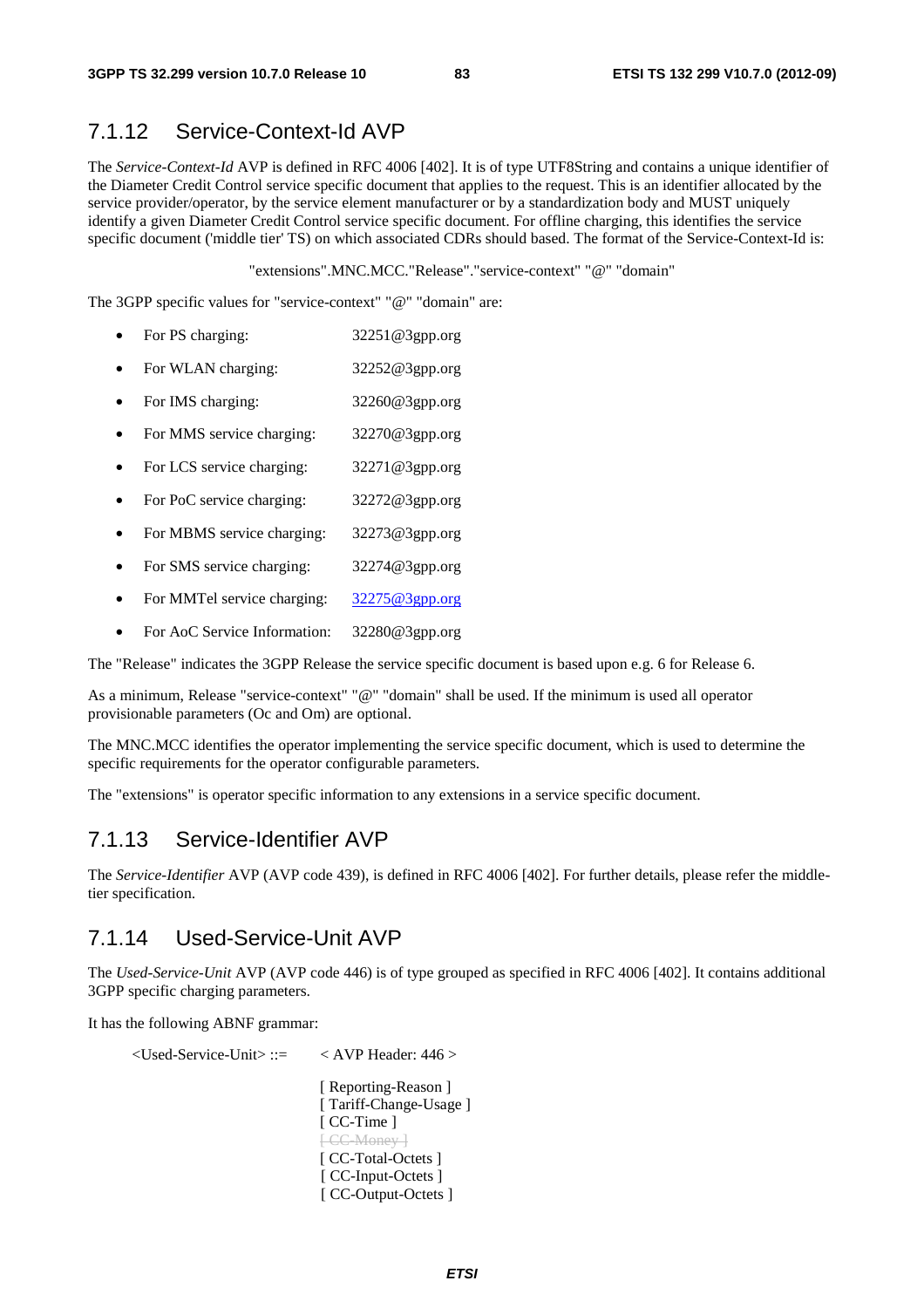[ CC-Service-Specific-Units ] \*[ Event-Charging-TimeStamp ]  $*$ [ AVP ]

### 7.1.15 User-Name AVP

The *User-Name* AVP (AVP code 1) contains the user name in the format of a NAI according to RFC 3588 [401].

### 7.1.16 Vendor-Id AVP

The *Vendor-Id* AVP (AVP code 266), as part of the *Vendor-Specific-Application-Id* grouped AVP, shall contain the value of 10415, which is the IANA registered value for '3GPP' in TS 29.230 [206].

# 7.2 3GPP specific AVPs

For the purpose of offline charging additional AVPs are used in ACR / ACA and for online charging additional AVPs are used in CCR / CCA. All 3GPP specific AVPs mentioned are relevant for both offline and online charging unless specifically excluded. The information is summarized in the following table along with the AVP flag rules.

The 3GPP Charging Application uses the value 10415 (3GPP) as *Vendor-Id.*

Detailed descriptions of AVPs that are used specifically for 3GPP charging are provided in the subclauses below the table. However, for AVPs that are just borrowed from other applications only the reference (e.g. TS 29.229 [204]), is provided in the following table and the detailed description is not repeated.

Where 3GPP RADIUS VSAs are re-used, they shall be translated to Diameter AVPs as described in RFC 4005 [407] with the exception that the 'M' flag shall be set and the ''P' flag may be set.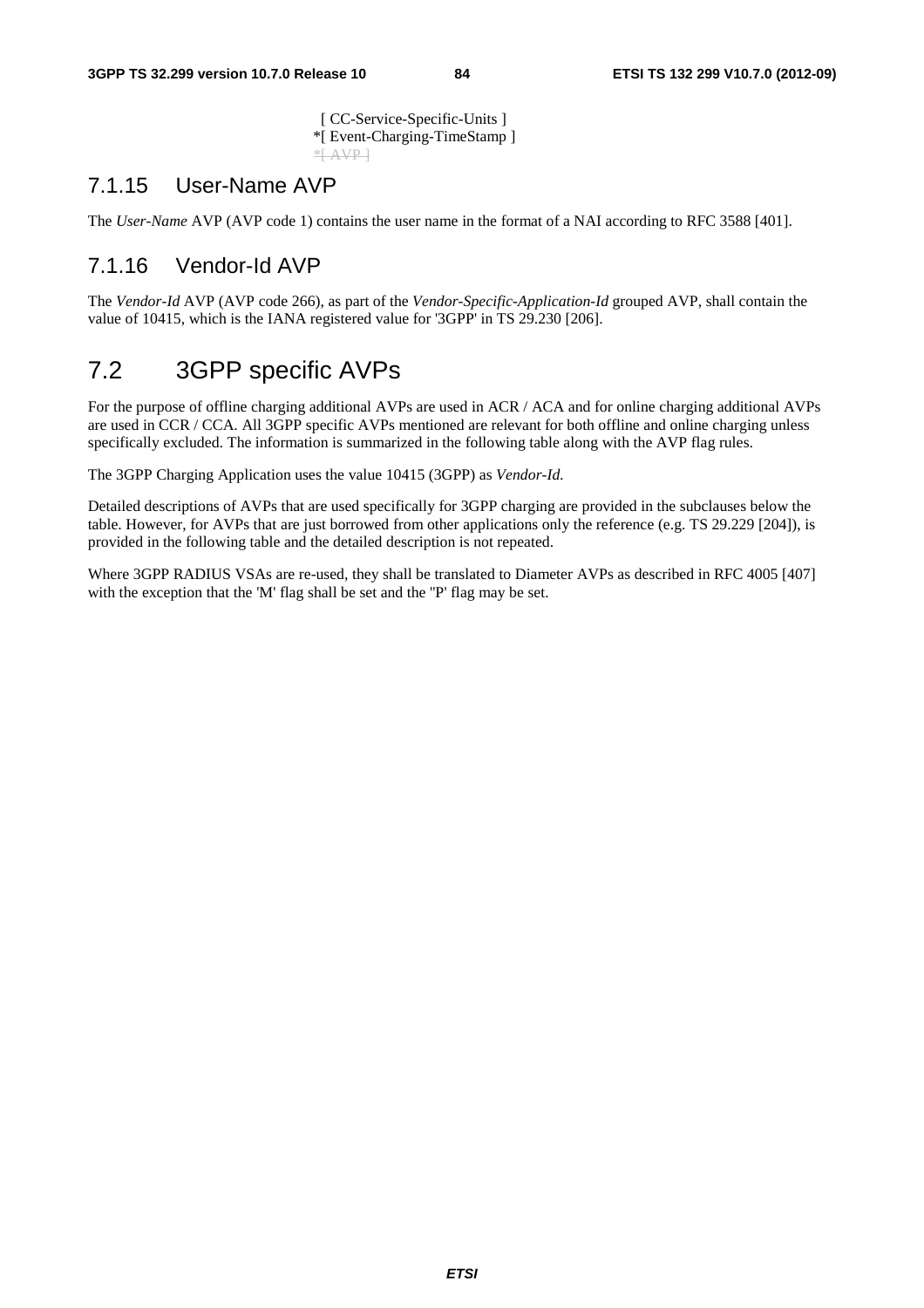|  |  |  | Table 7.2: 3GPP specific AVPs |  |
|--|--|--|-------------------------------|--|
|--|--|--|-------------------------------|--|

|                                            | <b>AVP</b>              | <b>Used in</b>               |                              |                         |                           | <b>AVP Flag rules</b><br><b>Value</b> |             |                         |                           |     |                |
|--------------------------------------------|-------------------------|------------------------------|------------------------------|-------------------------|---------------------------|---------------------------------------|-------------|-------------------------|---------------------------|-----|----------------|
| <b>AVP Name</b>                            | Code                    | <b>ACR</b>                   | <b>ACA</b>                   | <b>CCR</b>              | <b>CCA</b>                | <b>Type</b>                           | <b>Must</b> | May                     | <b>Should Must</b><br>not | not | May<br>Encr.   |
| 3GPP-Charging-Characteristics              | 13                      | $\overline{\mathsf{x}}$      | ÷,                           | $\overline{\mathsf{x}}$ |                           | refer [207]                           |             |                         |                           |     |                |
| 3GPP-Charging-Id                           | $\overline{\mathbf{c}}$ | $\overline{\mathsf{x}}$      | $\blacksquare$               | Χ                       | $\blacksquare$            | refer [207]                           |             |                         |                           |     |                |
| 3GPP-GGSN-MCC-MNC                          | 9                       | X                            | ÷,                           | $\overline{\mathsf{x}}$ | $\blacksquare$            | refer [207]                           |             |                         |                           |     |                |
| 3GPP-IMSI                                  | 1                       |                              | $\overline{a}$               | $\overline{\mathsf{x}}$ | $\blacksquare$            | refer [207]                           |             |                         |                           |     |                |
| 3GPP-IMSI-MCC-MNC                          | 8                       | $\overline{\mathsf{x}}$      | ÷,                           | $\overline{\mathsf{x}}$ | $\blacksquare$            | refer [207]                           |             |                         |                           |     |                |
| 3GPP-MS-TimeZone                           | $\overline{23}$         | $\overline{\mathsf{x}}$      | $\blacksquare$               | $\overline{\mathsf{x}}$ | $\blacksquare$            | refer [207]                           |             |                         |                           |     |                |
| 3GPP-NSAPI                                 | 10                      | $\overline{\mathsf{x}}$      | $\blacksquare$               | Χ                       | $\omega$                  | refer [207]                           |             |                         |                           |     |                |
| 3GPP-PDP-Type                              | 3                       | $\overline{\mathsf{x}}$      | ä,                           | Χ                       | $\blacksquare$            | refer [207]                           |             |                         |                           |     |                |
| 3GPP-RAT-Type                              | $\overline{21}$         | $\overline{\mathsf{x}}$      |                              | $\overline{\mathsf{x}}$ | $\blacksquare$            | refer [207]                           |             |                         |                           |     |                |
| 3GPP-Selection-Mode                        | 12                      | $\overline{\mathsf{x}}$      | $\overline{\phantom{a}}$     | $\overline{\mathsf{x}}$ | $\blacksquare$            | refer [207]                           |             |                         |                           |     |                |
| 3GPP-Session-Stop-Indicator                | 11                      | $\blacksquare$               | $\frac{1}{2}$                | $\overline{\mathsf{x}}$ | $\mathbf{r}$              | refer [207]                           |             |                         |                           |     |                |
| 3GPP-SGSN-MCC-MNC                          | 18                      | $\overline{\mathsf{x}}$      | ä,                           | $\overline{\mathsf{x}}$ | $\blacksquare$            | refer [207]                           |             |                         |                           |     |                |
| 3GPP-User-Location-Info                    | $\overline{22}$         | $\overline{\mathsf{x}}$      | ä,                           | $\overline{\mathsf{x}}$ |                           |                                       |             |                         |                           |     |                |
|                                            |                         |                              |                              |                         | $\blacksquare$            | refer [207]                           |             |                         |                           |     |                |
| Access-Network-Charging-                   | 503                     | X                            | $\overline{a}$               | X                       | $\blacksquare$            | refer [214]                           |             |                         |                           |     |                |
| Identifier-Value                           |                         |                              |                              |                         |                           |                                       |             |                         |                           |     |                |
| Access-Network-Information                 | 1263                    | Χ                            | ÷,                           | Χ                       | $\blacksquare$            | OctetString                           | V,M         | $\mathsf{P}$            |                           |     | N              |
| Account-Expiration                         | 2309                    | $\blacksquare$               | $\blacksquare$               | $\blacksquare$          | $\overline{\mathsf{x}}$   | Time                                  | V,M         | P                       |                           |     | N              |
| Accumulated-Cost                           | 2052                    | $\blacksquare$               | $\overline{\phantom{0}}$     | $\blacksquare$          | X                         | Grouped                               | V,M         | P                       |                           |     | N              |
| Adaptations                                | 1217                    | $\blacksquare$               | $\overline{a}$               | Χ                       | $\blacksquare$            | Enumerated                            | V,M         | P                       |                           |     | N              |
| Additional-Content-Information             | 1207                    | $\blacksquare$               | $\blacksquare$               | $\overline{\mathsf{x}}$ | $\omega$                  | Grouped                               | V, M        | P                       |                           |     | N              |
| Additional-Type-Information                | 1205                    | $\sim$                       | ä,                           | Χ                       | $\blacksquare$            | UTF8String                            | V,M         | P                       |                           |     | N              |
| Address-Data                               | 897                     | $\sim$                       | $\overline{a}$               | $\overline{\mathsf{x}}$ | $\blacksquare$            | UTF8String                            | V.M         | $\overline{P}$          |                           |     | N              |
| Address-Domain                             | 898                     | $\blacksquare$               | ÷,                           | X                       | $\blacksquare$            | Grouped                               | V, M        | P                       |                           |     | $\overline{N}$ |
| Addressee-Type                             | 1208                    | $\blacksquare$               | $\blacksquare$               | $\overline{\mathsf{x}}$ | $\blacksquare$            | Enumerated                            | V, M        | $\overline{P}$          |                           |     | N              |
| Address-Type                               | 899                     | $\blacksquare$               | L.                           | $\overline{\mathsf{x}}$ | $\mathbf{r}$              | Enumerated                            | V, M        | $\overline{P}$          |                           |     | N              |
| AF-Charging-Identifier                     | 505                     | $\sim$                       | ä,                           | $\overline{\mathsf{x}}$ | $\blacksquare$            | refer [214]                           |             |                         |                           |     |                |
| AF-Correlation-Information                 | 1276                    | $\overline{\mathsf{x}}$      |                              | $\overline{\mathsf{X}}$ | $\blacksquare$            | Grouped                               | V,M         | P                       |                           |     | N              |
| Allocation-Retention-Priority              | 1034                    | $\overline{\mathsf{x}}$      | ÷,                           | $\overline{\mathsf{x}}$ | $\blacksquare$            | refer [215]                           |             |                         |                           |     |                |
|                                            |                         |                              |                              |                         |                           |                                       |             |                         |                           |     |                |
| Alternate-Charged-Party-                   | 1280                    | X                            |                              | $\overline{a}$          |                           | UTF8string                            | V.M         | P                       |                           |     | N              |
| Address                                    |                         |                              |                              |                         |                           |                                       |             |                         |                           |     |                |
| AoC-Cost-Information                       | 2053                    | $\blacksquare$               | ÷,                           | Χ                       | X                         | Grouped                               | V,M         | P                       |                           |     | N              |
| AoC-Format                                 | 2310                    | $\blacksquare$               |                              | $\overline{\mathsf{x}}$ | $\blacksquare$            | Enumerated                            | V, M        | $\overline{P}$          |                           |     | N              |
| AoC-Information                            | 2054                    | $\blacksquare$               | $\blacksquare$               | $\overline{\mathsf{x}}$ | $\overline{\mathsf{x}}$   | Grouped                               | V.M         | P                       |                           |     | $\overline{N}$ |
| AoC-Request-Type                           | 2055                    | $\blacksquare$               | $\blacksquare$               | Χ                       | $\blacksquare$            | Enumerated                            | V.M         | $\overline{P}$          |                           |     | N              |
| AoC-Service                                | 2311                    | $\blacksquare$               | $\blacksquare$               | Χ                       | $\blacksquare$            | Grouped                               | V, M        | $\overline{P}$          |                           |     | N              |
| AoC-Service-Obligatory-Type                | 2312                    | $\blacksquare$               | $\overline{\phantom{0}}$     | $\overline{\mathsf{x}}$ | $\blacksquare$            | Enumerated                            | V, M        | P                       |                           |     | N              |
| AoC-Service-Type                           | 2313                    | $\sim$                       | $\blacksquare$               | Χ                       | $\sim$                    | Enumerated                            | V,M         | $\overline{P}$          |                           |     | $\overline{N}$ |
| AoC-Subscription-Information               | 2314                    | $\hat{\mathbf{r}}$           | $\overline{\phantom{a}}$     | $\overline{\mathsf{x}}$ | $\omega$                  | Grouped                               | V,M         | P                       |                           |     | N              |
| Application-provided-called-               |                         |                              |                              |                         |                           |                                       |             |                         |                           |     |                |
| party-address                              | 837                     | X                            | ä,                           | Х                       | $\blacksquare$            | UTF8String                            | V, M        | P                       |                           |     | N              |
| <b>Application-Server</b>                  | 836                     | Χ                            | ÷,                           | $\overline{\mathsf{x}}$ | $\blacksquare$            | UTF8String                            | V, M        | P                       |                           |     | N              |
| Application-Server-ID                      | 2101                    | $\overline{\mathsf{x}}$      | $\overline{a}$               | Χ                       | $\blacksquare$            | refer[223]                            |             |                         |                           |     |                |
| Application-Server-Information             | 850                     | $\overline{X}$               | L.                           | $\overline{\mathsf{x}}$ | $\mathbb{Z}^{\mathbb{Z}}$ | Grouped                               | V,M         | P                       |                           |     | N              |
| Application-Service-Type                   | 2102                    |                              |                              |                         |                           |                                       |             |                         |                           |     |                |
| Application-Session-ID                     | 2103                    | X<br>$\overline{\mathsf{x}}$ |                              | х<br>Χ                  |                           | refer[223]<br>refer[223]              |             |                         |                           |     |                |
|                                            |                         |                              |                              |                         |                           |                                       |             |                         |                           |     |                |
| Applic-ID                                  | 1218                    | $\blacksquare$               | ٠                            | Χ                       | $\blacksquare$            | UTF8String                            | V,M         | P                       |                           |     | N              |
| Associated-Party-Address                   | 2035                    | X                            | -                            | $\overline{\mathsf{X}}$ | $\blacksquare$            | UTF8String                            | V,M         | $\overline{P}$          |                           |     | N              |
| Associated-URI                             | 856                     | $\overline{\mathsf{x}}$      | ÷,                           | Χ                       | $\omega$                  | UTF8String                            | V, M        | $\overline{P}$          |                           |     | N              |
| Aux-Applic-Info                            | 1219                    | $\blacksquare$               | $\blacksquare$               | X                       | $\blacksquare$            | UTF8String                            | V,M         | $\overline{P}$          |                           |     | N              |
| Base-Time-Interval                         | 1265                    |                              |                              |                         | X                         | Unsigned32                            | V,M         | $\overline{\mathsf{P}}$ |                           |     | $\overline{N}$ |
| <b>Bearer-Service</b>                      | 854                     | $\overline{\mathsf{x}}$      | $\blacksquare$               | $\blacksquare$          | $\blacksquare$            | OctetString                           | V, M        | $\overline{P}$          |                           |     | $\overline{N}$ |
| Called-Asserted-Identity                   | 1250                    | $\overline{X}$               | $\overline{a}$               | X                       | $\blacksquare$            | UTF8String                            | V, M        | $\overline{P}$          |                           |     | N              |
| Called-Party-Address                       | 832                     | $\overline{X}$               | $\blacksquare$               | $\overline{\mathsf{X}}$ | $\blacksquare$            | UTF8String                            | V, M        | $\overline{\mathsf{P}}$ |                           |     | N              |
| Calling-Party-Address                      | 831                     | X                            | $\blacksquare$               | $\overline{\mathsf{X}}$ | $\blacksquare$            | UTF8String                            | V, M        | $\overline{P}$          |                           |     | N              |
| Carrier-Select-Routing-                    |                         |                              |                              |                         |                           |                                       |             | P                       |                           |     | ${\sf N}$      |
| Information                                | 2023                    | X                            | $\frac{1}{2}$                | X                       | $\blacksquare$            | UTF8String                            | V, M        |                         |                           |     |                |
| Cause-Code                                 | 861                     | $\overline{X}$               | ÷,                           | $\overline{X}$          | $\blacksquare$            | Integer32                             | V, M        | $\overline{P}$          |                           |     | N              |
| <b>CG-Address</b>                          | 846                     | $\overline{X}$               | $\blacksquare$               | $\overline{\mathsf{X}}$ | $\blacksquare$            | <b>Address</b>                        | V,M         | $\overline{P}$          |                           |     | Υ              |
| Change-Condition                           | 2037                    | $\overline{X}$               | ٠                            | $\blacksquare$          | $\blacksquare$            | Integer32                             | V, M        | P                       |                           |     | $\overline{N}$ |
| Change-Time                                | 2038                    | $\overline{\mathsf{x}}$      |                              |                         | $\blacksquare$            | Time                                  | V,M         | P                       |                           |     | N              |
| Charge-Reason-Code                         | 2118                    | $\blacksquare$               | $\blacksquare$               | χ                       | X                         | Enumerated                            | V, M        | $\overline{P}$          |                           |     | N              |
|                                            | 857                     | X                            | $\blacksquare$               |                         | $\blacksquare$            | UTF8String                            | V,M         | P                       |                           |     | N              |
| Charged-Party<br>Charging-Characteristics- |                         |                              |                              |                         |                           |                                       |             | P                       |                           |     | N              |
|                                            | 2066                    | Χ                            | $\qquad \qquad \blacksquare$ | X                       | $\blacksquare$            | Enumerated                            | V, M        |                         |                           |     |                |
| Selection-Mode                             |                         |                              |                              |                         |                           |                                       |             |                         |                           |     |                |
| Charging-Rule-Base-Name                    | 1004                    | X                            |                              | X                       |                           | refer [215]                           |             |                         |                           |     |                |
| Class-Identifier                           | 1214                    | $\blacksquare$               | $\blacksquare$               | $\overline{\mathsf{X}}$ | $\omega$                  | Enumerated                            | V,M         | $\overline{P}$          |                           |     | N              |
| <b>Client-Address</b>                      | 2018                    | $\blacksquare$               | $\blacksquare$               | $\overline{\mathsf{X}}$ | $\blacksquare$            | Address                               | V, M        | P                       |                           |     | N              |
| CN-IP-Multicast-Distribution               | 921                     | $\overline{\mathsf{x}}$      |                              |                         | $\blacksquare$            | refer [207]                           |             |                         |                           |     |                |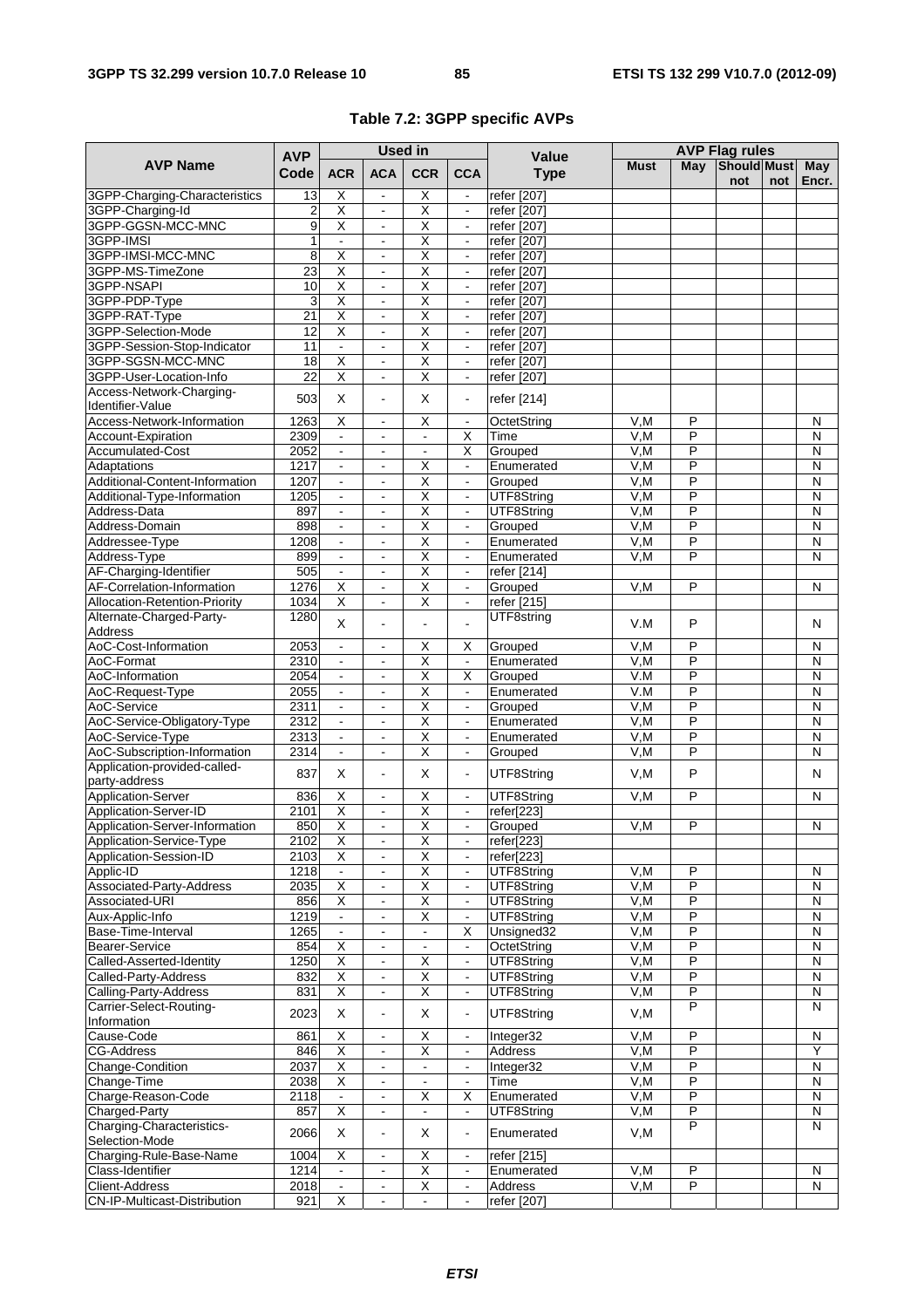|                                                     |                    |                                           | <b>Used in</b>                             |                                                    |                                  |                             |                   | <b>AVP Flag rules</b>            |                           |     |                         |  |  |
|-----------------------------------------------------|--------------------|-------------------------------------------|--------------------------------------------|----------------------------------------------------|----------------------------------|-----------------------------|-------------------|----------------------------------|---------------------------|-----|-------------------------|--|--|
| <b>AVP Name</b>                                     | <b>AVP</b><br>Code | <b>ACR</b>                                | <b>ACA</b>                                 | <b>CCR</b>                                         | <b>CCA</b>                       | <b>Value</b><br><b>Type</b> | <b>Must</b>       | May                              | <b>Should Must</b><br>not | not | <b>May</b><br>Encr.     |  |  |
| <b>Content-Class</b>                                | 1220               | $\blacksquare$                            | $\blacksquare$                             | X                                                  | $\blacksquare$                   | Enumerated                  | V.M               | P                                |                           |     | N                       |  |  |
| Content-Disposition                                 | 828                | $\overline{\mathsf{x}}$                   | ÷,                                         | $\overline{\mathsf{x}}$                            | $\blacksquare$                   | UTF8String                  | V,M               | P                                |                           |     | N                       |  |  |
| Content-ID                                          | 2116               | X                                         | ä,                                         | $\overline{\mathsf{X}}$                            | $\blacksquare$                   | refer[223]                  |                   |                                  |                           |     |                         |  |  |
| Content-Provider-ID                                 | 2117               | $\overline{\mathsf{x}}$                   | $\blacksquare$                             | Χ                                                  | $\blacksquare$                   | refer[223]                  |                   |                                  |                           |     |                         |  |  |
| Content-Length                                      | 827                | $\overline{\mathsf{x}}$                   | $\blacksquare$                             | Χ                                                  | $\mathbb{Z}^{\mathbb{Z}}$        | Unsigned32                  | V,M               | $\overline{P}$                   |                           |     | N                       |  |  |
| Content-Size                                        | 1206               | $\blacksquare$<br>$\overline{\mathsf{x}}$ | $\blacksquare$                             | X<br>$\overline{\mathsf{x}}$                       | $\blacksquare$                   | Unsigned32                  | V,M<br>V.M        | P<br>P                           |                           |     | N                       |  |  |
| CSG-Access-Mode<br>CSG-Id                           | 2317<br>1437       | $\overline{\mathsf{x}}$                   | ä,                                         | $\overline{\mathsf{x}}$                            | $\mathbf{r}$                     | Enumerated                  |                   |                                  |                           |     | N                       |  |  |
| CSG-Membership-Indication                           | 2318               | X                                         | ۰<br>ä,                                    | Χ                                                  | $\blacksquare$<br>$\blacksquare$ | refer[219]<br>Enumerated    | V,M               | P                                |                           |     | N                       |  |  |
| Content-Type                                        | 826                | $\overline{\mathsf{x}}$                   | $\blacksquare$                             | $\overline{\mathsf{x}}$                            | $\blacksquare$                   | UTF8String                  | V, M              | $\overline{P}$                   |                           |     | N                       |  |  |
| <b>Current-Tariff</b>                               | 2056               | $\sim$                                    | ä,                                         | Χ                                                  | Χ                                | Grouped                     | V.M               | $\overline{P}$                   |                           |     | N                       |  |  |
| <b>CUG-Information</b>                              | 2304               | $\overline{\mathsf{x}}$                   | $\blacksquare$                             | Χ                                                  | $\blacksquare$                   | OctetString                 | V,M               | $\overline{P}$                   |                           |     | N                       |  |  |
| Data-Coding-Scheme                                  | 2001               | $\blacksquare$                            | $\blacksquare$                             | $\overline{\mathsf{X}}$                            | $\blacksquare$                   | Integer32                   | V.M               | P                                |                           |     | N                       |  |  |
| <b>DCD-Information</b>                              | 2115               | X                                         | $\blacksquare$                             | X                                                  | $\blacksquare$                   | refer[223]                  |                   |                                  |                           |     |                         |  |  |
| Deferred-Location-Event-Type                        | 1230               | $\sim$                                    | $\blacksquare$                             | $\overline{\mathsf{x}}$                            | $\blacksquare$                   | UTF8String                  | V,M               | $\overline{P}$                   |                           |     | N                       |  |  |
| Delivery-Report-Requested                           | 1216               | $\blacksquare$                            | ۰                                          | $\overline{\mathsf{x}}$                            | $\blacksquare$                   | Enumerated                  | V,M               | $\overline{P}$                   |                           |     | N                       |  |  |
| Delivery-Status                                     | 2104               | $\overline{\mathsf{x}}$                   | $\blacksquare$                             | Χ                                                  | $\blacksquare$                   | refer[223]                  |                   |                                  |                           |     |                         |  |  |
| Destination-Interface                               | 2002               | $\blacksquare$                            | ä,                                         | $\overline{\mathsf{x}}$                            | $\blacksquare$                   | Grouped                     | V,M               | P                                |                           |     | N                       |  |  |
| Diagnostics                                         | 2039               | X                                         | $\overline{a}$                             | $\overline{\mathsf{x}}$                            | $\blacksquare$                   | Integer32                   | V,M               | P                                |                           |     | N                       |  |  |
| Domain-Name                                         | 1200               | $\blacksquare$                            |                                            | $\overline{\mathsf{X}}$                            | $\blacksquare$                   | UTF8String                  | V, M              | $\overline{P}$                   |                           |     | N                       |  |  |
| <b>DRM-Content</b>                                  | 1221               | $\blacksquare$                            | $\blacksquare$                             | $\overline{\mathsf{x}}$                            | $\blacksquare$                   | Enumerated                  | V, M              | $\overline{P}$                   |                           |     | $\overline{\mathsf{N}}$ |  |  |
| Dynamic-Address-Flag                                | 2051               | X                                         | ä,                                         | $\overline{\mathsf{x}}$                            | $\blacksquare$                   | Enumerated                  | V,M               | P                                |                           |     | N                       |  |  |
| Dynamic-Address-Flag-<br>Extension                  | 2068               | X                                         | $\overline{a}$                             | X                                                  | $\blacksquare$                   | Enumerated                  | V, M              | P                                |                           |     | N                       |  |  |
| Early-Media-Description                             | 1272               | $\overline{\mathsf{x}}$                   |                                            |                                                    |                                  | Grouped                     | V,M               | P                                |                           |     | N                       |  |  |
| Envelope                                            | 1266               | $\blacksquare$                            | $\blacksquare$                             | $\overline{\mathsf{x}}$                            | $\blacksquare$                   | Grouped                     | V, M              | $\overline{P}$                   |                           |     | $\overline{N}$          |  |  |
| Envelope-End-Time                                   | 1267               |                                           | ۰                                          | Χ                                                  | $\blacksquare$                   | Time                        | V,M               | P                                |                           |     | N                       |  |  |
| Envelope-Reporting                                  | 1268               | $\blacksquare$                            | $\sim$                                     | $\sim$                                             | X                                | Enumerated                  | V, M              | P                                |                           |     | N                       |  |  |
| Envelope-Start-Time                                 | 1269               | $\blacksquare$                            | $\overline{\phantom{0}}$                   | Χ                                                  | $\blacksquare$                   | Time                        | V,M               | P                                |                           |     | N                       |  |  |
| Event                                               | 825<br>1258        | X                                         | $\qquad \qquad \blacksquare$               | $\overline{\mathsf{x}}$                            | $\overline{\phantom{a}}$         | UTF8String                  | V,M<br>V.M        | $\overline{P}$<br>$\overline{P}$ |                           |     | N                       |  |  |
| Event-Charging-TimeStamp                            | 823                | $\Box$                                    | $\blacksquare$                             | $\overline{\mathsf{x}}$<br>X                       | $\omega$                         | Time                        | V,M               | P                                |                           |     | N<br>N                  |  |  |
| Event-Type<br><b>Expires</b>                        | 888                | Х<br>$\overline{\mathsf{x}}$              | $\blacksquare$<br>$\overline{a}$           | $\overline{\mathsf{x}}$                            | $\blacksquare$<br>$\blacksquare$ | Grouped<br>Unsigned32       | V,M               | $\overline{P}$                   |                           |     | N                       |  |  |
| File-Repair-Supported                               | 1224               | X                                         | ä,                                         | $\overline{\mathsf{x}}$                            | $\blacksquare$                   | Enumerated                  | V, M              | P                                |                           |     | Υ                       |  |  |
| <b>Flows</b>                                        | 510                | $\blacksquare$                            | $\blacksquare$                             | $\overline{\mathsf{x}}$                            | $\sim$                           | refer [214]                 |                   |                                  |                           |     |                         |  |  |
| <b>GGSN-Address</b>                                 | 847                | $\overline{\mathsf{x}}$                   | ä,                                         | $\overline{\mathsf{x}}$                            | $\blacksquare$                   | <b>Address</b>              | V,M               | $\overline{P}$                   |                           |     | N                       |  |  |
| Guaranteed-Bitrate-UL                               | 1026               | $\overline{\mathsf{x}}$                   | $\blacksquare$                             | $\overline{\mathsf{x}}$                            | $\blacksquare$                   | refer[215]                  |                   |                                  |                           |     |                         |  |  |
| <b>IM-Information</b>                               | 2110               | $\overline{\mathsf{x}}$                   |                                            | $\overline{\mathsf{X}}$                            | $\blacksquare$                   | refer[223]                  |                   |                                  |                           |     |                         |  |  |
| <b>IMS-Application-Reference-</b><br>Identifier     | 2601               | X                                         | $\blacksquare$                             |                                                    | $\blacksquare$                   | UTF8String                  | V, M              | P                                |                           |     | N                       |  |  |
| <b>IMS-Charging-Identifier</b>                      | 841                | Χ                                         | $\blacksquare$                             | $\overline{\mathsf{x}}$                            | $\blacksquare$                   | UTF8String                  | V,M               | P                                |                           |     | N                       |  |  |
| <b>IMS-Communication-Service-</b>                   |                    |                                           |                                            |                                                    |                                  |                             |                   | P                                |                           |     | N                       |  |  |
| Identifier                                          | 1281               | X                                         | ÷.                                         | X                                                  | $\blacksquare$                   | UTF8String                  | V, M              |                                  |                           |     |                         |  |  |
| <b>IMS-Information</b>                              | 876                | <u>X</u>                                  | $\blacksquare$                             | $\mathsf X$                                        | $\blacksquare$                   | Grouped                     | V,M               | P                                |                           |     | N                       |  |  |
| IMSI-Unauthenticated-Flag                           | 2308               | $\overline{X}$                            | ä,                                         | $\overline{\mathsf{X}}$                            | $\blacksquare$                   | Enumerated                  | V, M              | P                                |                           |     | N                       |  |  |
| Incoming-Trunk-Group-Id                             | 852<br>2062        | $\overline{\mathsf{x}}$                   | $\blacksquare$                             | $\blacksquare$                                     | $\mathbb{Z}^{\mathbb{Z}}$        | UTF8String                  | V,M               | $\overline{P}$                   |                           |     | ${\sf N}$               |  |  |
| Incremental-Cost<br>Initial-IMS-Charging-Identifier | 2321               | $\Box$<br>$\overline{\mathsf{x}}$         | $\blacksquare$                             | $\overline{\mathsf{X}}$<br>$\overline{\mathsf{X}}$ | Χ<br>$\blacksquare$              | Grouped<br>UTF8String       | V,M<br>V,M        | P<br>$\overline{P}$              |                           |     | N<br>N                  |  |  |
| Interface-Id                                        | 2003               | $\blacksquare$                            | $\blacksquare$                             | $\overline{X}$                                     | $\blacksquare$                   | UTF8String                  | V, M              | P                                |                           |     | N                       |  |  |
| Interface-Port                                      | 2004               | $\blacksquare$                            | ä,                                         | $\overline{X}$                                     | $\blacksquare$                   | UTF8String                  | V,M               | $\overline{P}$                   |                           |     | ${\sf N}$               |  |  |
| Interface-Text                                      | 2005               | $\Box$                                    | ÷,                                         | $\overline{X}$                                     | $\Box$                           | UTF8String                  | V, M              | $\overline{P}$                   |                           |     | N                       |  |  |
| Interface-Type                                      | 2006               | $\blacksquare$                            | $\overline{\phantom{0}}$                   | $\overline{\mathsf{X}}$                            | $\Box$                           | Enumerated                  | V, M              | P                                |                           |     | N                       |  |  |
| Inter-Operator-Identifier                           | 838                | $\overline{X}$                            | ۰                                          | Χ                                                  | $\blacksquare$                   | Grouped                     | V,M               | P                                |                           |     | N                       |  |  |
| IP-Realm-Default-Indication                         | 2603               | X                                         | ä,                                         | $\blacksquare$                                     | $\omega$                         | Enumerated                  | V, M              | P                                |                           |     | N                       |  |  |
| LCS-APN                                             | 1231               | $\blacksquare$                            | ä,                                         | $\overline{X}$                                     | $\blacksquare$                   | UTF8String                  | V,M               | P                                |                           |     | N                       |  |  |
| LCS-Client-Dialed-By-MS                             | 1233               |                                           | $\overline{a}$                             | Χ                                                  | $\blacksquare$                   | UTF8String                  | V,M               | $\overline{P}$                   |                           |     | N                       |  |  |
| LCS-Client-External-ID                              | 1234               | $\blacksquare$                            | $\frac{1}{2}$                              | Χ                                                  | $\blacksquare$                   | UTF8String                  | V, M              | P                                |                           |     | $\mathsf{N}$            |  |  |
| LCS-Client-Id                                       | 1232               | $\blacksquare$                            | ä,                                         | Χ                                                  | $\blacksquare$                   | Grouped                     | V, M              | $\overline{P}$                   |                           |     | N                       |  |  |
| <b>LCS-Client-Name</b>                              | 1235               | $\blacksquare$                            | $\overline{a}$                             | $\overline{\mathsf{X}}$                            | $\blacksquare$                   | Grouped                     | V,M               | $\overline{P}$                   |                           |     | N                       |  |  |
| <b>LCS-Client-Type</b>                              | 1241               | $\blacksquare$                            | $\overline{\phantom{0}}$                   | $\overline{\mathsf{X}}$                            | $\blacksquare$                   | Enumerated                  | V,M               | P                                |                           |     | N                       |  |  |
| LCS-Data-Coding-Scheme                              | 1236               |                                           |                                            | $\overline{\mathsf{X}}$                            |                                  | UTF8String                  | V, M              | $\overline{P}$                   |                           |     | $\mathsf{N}$            |  |  |
| LCS-Format-Indicator                                | 1237               | $\Box$                                    | ÷,                                         | $\overline{X}$                                     | $\blacksquare$                   | Enumerated                  | V, M              | P                                |                           |     | $\overline{N}$          |  |  |
| <b>LCS-Information</b>                              | 878                | $\blacksquare$                            | ۰                                          | $\overline{X}$                                     | $\blacksquare$                   | Grouped                     | V, M              | $\overline{P}$                   |                           |     | N                       |  |  |
| <b>LCS-Name-String</b>                              | 1238               | $\blacksquare$                            | $\overline{a}$                             | Χ                                                  | $\blacksquare$                   | UTF8String                  | V, M              | $\overline{P}$                   |                           |     | $\mathsf{N}$            |  |  |
| LCS-Requestor-Id                                    | 1239               | $\blacksquare$                            | $\overline{\phantom{0}}$                   | $\overline{X}$                                     | $\blacksquare$                   | Grouped                     | V, M              | P                                |                           |     | N                       |  |  |
| LCS-Requestor-Id-String                             | 1240               | $\blacksquare$                            | ۰                                          | Χ                                                  | $\blacksquare$                   | UTF8String                  | V, M              | P                                |                           |     | ${\sf N}$               |  |  |
| Local-GW-Inserted-Indication                        | 2604               | $\overline{X}$                            | ä,                                         | $\blacksquare$                                     | ä,                               | Enumerated                  | V, M              | P                                |                           |     | N                       |  |  |
| Local-Sequence-Number                               | 2063               | X                                         | $\frac{1}{2}$                              | $\blacksquare$                                     | $\blacksquare$                   | Unsigned32                  | $\overline{V}$ ,M | P                                |                           |     | N                       |  |  |
| Location-Estimate                                   | 1242               | $\blacksquare$                            | $\overline{\phantom{0}}$<br>$\overline{a}$ | $\overline{\mathsf{x}}$<br>$\overline{\mathsf{X}}$ | $\blacksquare$                   | OctetString                 | V,M<br>V,M        | P<br>P                           |                           |     | $\mathsf{N}$<br>N       |  |  |
| Location-Estimate-Type                              | 1243               |                                           |                                            |                                                    | $\blacksquare$                   | Enumerated                  |                   |                                  |                           |     |                         |  |  |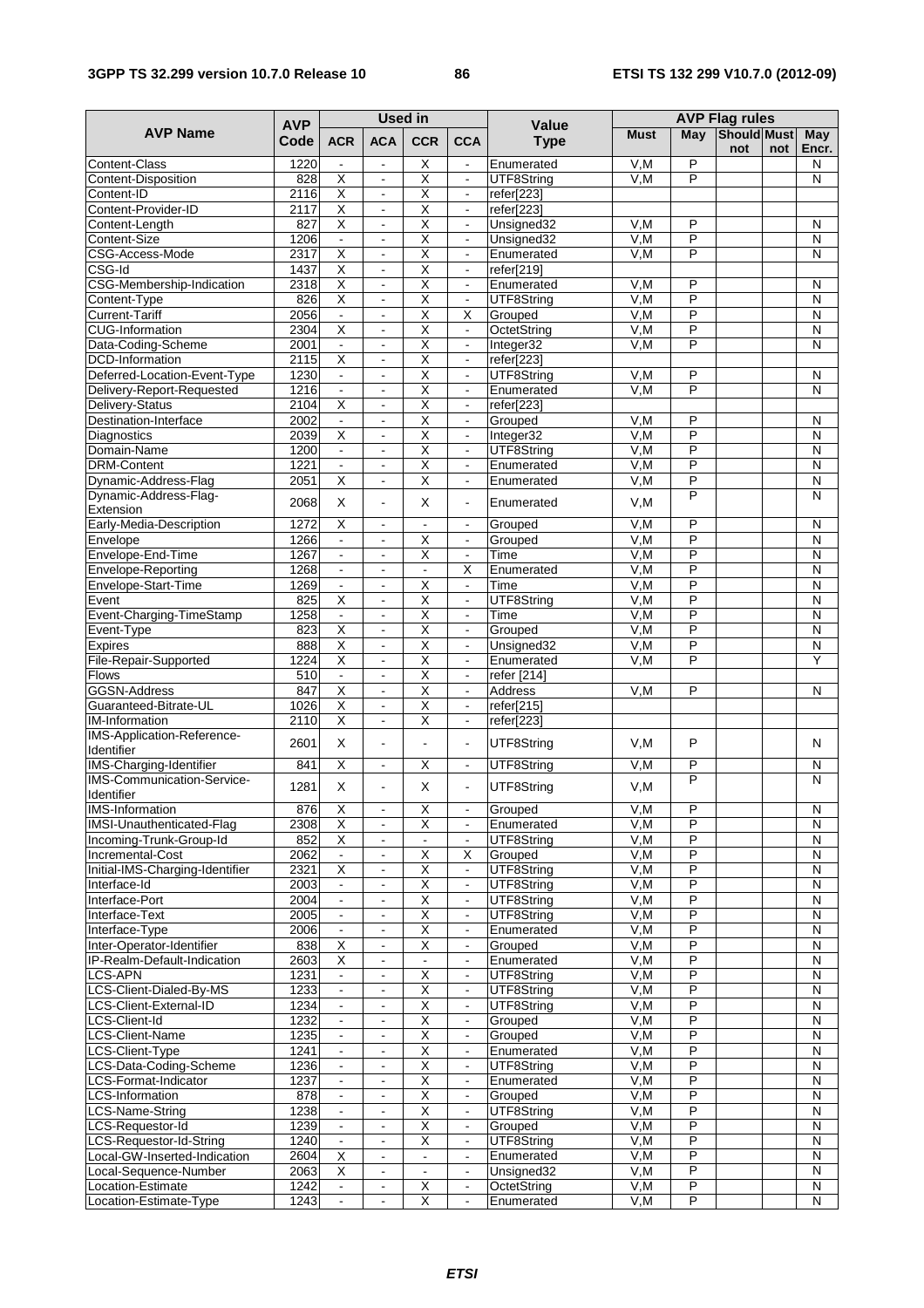### **3GPP TS 32.299 version 10.7.0 Release 10 87 ETSI TS 132 299 V10.7.0 (2012-09)**

|                                                    |                    |                                                    | <b>Used in</b>           |                              |                                  |                             | <b>AVP Flag rules</b> |                         |                           |     |                         |  |
|----------------------------------------------------|--------------------|----------------------------------------------------|--------------------------|------------------------------|----------------------------------|-----------------------------|-----------------------|-------------------------|---------------------------|-----|-------------------------|--|
| <b>AVP Name</b>                                    | <b>AVP</b><br>Code | <b>ACR</b>                                         | <b>ACA</b>               | <b>CCR</b>                   | <b>CCA</b>                       | <b>Value</b><br><b>Type</b> | <b>Must</b>           | May                     | <b>Should Must</b><br>not | not | <b>May</b><br>Encr.     |  |
| Location-Type                                      | 1244               | $\blacksquare$                                     | $\blacksquare$           | X                            | $\blacksquare$                   | Grouped                     | V,M                   | P                       |                           |     | N                       |  |
| Low-Balance-Indication                             | 2020               | $\mathbf{r}$                                       | $\overline{a}$           | $\overline{a}$               | $\overline{\mathsf{x}}$          | Enumerated                  | V, M                  | P                       |                           |     | N                       |  |
| Low-Priority-Indicator                             | 2602               | Χ                                                  |                          | ä,                           | $\blacksquare$                   | Enumerated                  | V, M                  | P                       |                           |     | N                       |  |
| Mandatory-Capability                               | 604                | $\overline{\mathsf{x}}$                            | $\blacksquare$           | $\blacksquare$               | $\blacksquare$                   | refer [204]                 |                       |                         |                           |     |                         |  |
| Max-Requested-Bandwidth-DL                         | 515                | Χ                                                  | $\blacksquare$           | $\overline{\mathsf{x}}$      | $\omega$                         | refer [214]                 |                       |                         |                           |     |                         |  |
| Max-Requested-Bandwidth-UL                         | 516                | X                                                  | $\blacksquare$           | $\overline{X}$               | $\blacksquare$                   | refer [214]                 |                       |                         |                           |     |                         |  |
| MBMS-2G-3G-Indicator                               | 907                | $\overline{\mathsf{x}}$                            | $\overline{a}$           | X                            | $\sim$                           | refer [207]                 |                       |                         |                           |     |                         |  |
| <b>MBMS GW-Address</b>                             | 2307               | $\overline{\mathsf{X}}$                            | $\overline{a}$           | $\blacksquare$               | $\blacksquare$                   | <b>Address</b>              | V,M                   | P                       |                           |     | N                       |  |
| <b>MBMS-Information</b>                            | 880                | $\overline{\mathsf{x}}$                            | $\blacksquare$           | $\overline{\mathsf{X}}$      | $\mathbf{r}$                     | Grouped                     | V.M                   | P                       |                           |     | N                       |  |
| MBMS-Service-Area                                  | 903                | $\overline{\mathsf{x}}$                            | ÷,                       | $\overline{\mathsf{x}}$      | $\Box$                           | refer [207]                 |                       |                         |                           |     |                         |  |
| MBMS-Service-Type                                  | 906                | $\overline{\mathsf{X}}$                            | ÷,                       | Χ                            | $\blacksquare$                   | refer [207]                 |                       |                         |                           |     |                         |  |
| <b>MBMS-Session-Identity</b>                       | 908                | Χ                                                  |                          | Χ                            | $\blacksquare$                   | refer [207]                 |                       |                         |                           |     |                         |  |
| MBMS-User-Service-Type                             | 1225               | $\overline{\mathsf{x}}$                            | $\blacksquare$           | $\overline{\mathsf{x}}$      | $\blacksquare$                   | Enumerated                  | V, M                  | P                       |                           |     | Υ                       |  |
| Media-Initiator-Flag                               | 882                | X                                                  | ÷,                       | Χ                            | $\blacksquare$                   | Enumerated                  | V,M                   | P                       |                           |     | $\mathsf{N}$            |  |
| Media-Initiator-Party                              | 1288               | $\overline{\mathsf{x}}$                            | ä,                       | $\overline{\mathsf{x}}$      | $\blacksquare$                   | UTF8String                  | V, M                  | $\overline{P}$          |                           |     | Ñ                       |  |
| Message-Body                                       | 889                | $\overline{\mathsf{X}}$                            | $\overline{a}$           | Χ                            | $\blacksquare$                   | Grouped                     | V, M                  | P                       |                           |     | N                       |  |
| Message-Class                                      | 1213               | $\blacksquare$                                     | $\overline{a}$           | Χ                            | $\blacksquare$                   | Grouped                     | V, M                  | $\overline{P}$          |                           |     | N                       |  |
| Message-ID                                         | 1210               | $\blacksquare$                                     | ÷,                       | $\overline{\mathsf{x}}$      | $\omega$                         | UTF8String                  | V, M                  | $\overline{P}$          |                           |     | Ñ                       |  |
| Message-Size                                       | 1212               | $\blacksquare$                                     | ÷,                       | Χ                            | $\blacksquare$                   | Unsigned32                  | V,M                   | P                       |                           |     | N                       |  |
| Message-Type                                       | 1211               | $\blacksquare$                                     |                          | $\overline{\mathsf{x}}$      | $\blacksquare$                   | Enumerated                  | V, M                  | $\overline{\mathsf{P}}$ |                           |     | N                       |  |
| MMBox-Storage-Requested                            | 1248               | $\blacksquare$                                     | $\blacksquare$           | $\overline{\mathsf{X}}$      | $\blacksquare$                   | Enumerated                  | V, M                  | P                       |                           |     | Ñ                       |  |
| MM-Content-Type                                    | 1203               | $\blacksquare$                                     | $\blacksquare$           | Χ                            | $\blacksquare$                   | Grouped                     | V,M                   | $\overline{P}$          |                           |     | N                       |  |
| MMS-Information                                    | 877                | $\mathbf{r}$                                       | ä,                       | $\overline{X}$               | $\sim$                           | Grouped                     | V, M                  | P                       |                           |     | N                       |  |
| MMTel-Information                                  | 2030               | X                                                  | ÷,                       | Χ                            | $\blacksquare$                   | Grouped                     | V,M                   | P                       |                           |     | N                       |  |
| MMTel-SService-Type                                | 2031               | $\overline{\mathsf{x}}$                            |                          | $\overline{\mathsf{x}}$      | $\blacksquare$                   | Unsigned32                  | V.M                   | P                       |                           |     | N                       |  |
| <b>MSISDN</b>                                      | 701                | $\blacksquare$                                     | $\blacksquare$           | $\overline{\mathsf{x}}$      | $\blacksquare$                   | refer [221]                 |                       |                         |                           |     |                         |  |
| <b>Next-Tariff</b>                                 | 2057               |                                                    |                          | $\overline{\mathsf{X}}$      | X                                | Grouped                     | V/M                   | P                       |                           |     | N                       |  |
| Node-Functionality                                 | 862                | $\overline{\mathsf{x}}$                            | $\mathcal{L}_\mathbf{a}$ | $\overline{\mathsf{x}}$      | $\omega$                         | Enumerated                  | V.M                   | P                       |                           |     | N                       |  |
| Node-Id                                            | 2064               | $\overline{\mathsf{x}}$                            | $\blacksquare$           | $\overline{\mathsf{X}}$      | $\mathbf{r}$                     | UTF8String                  | V,M                   | P                       |                           |     | $\overline{N}$          |  |
| Number-Of-Diversions                               | 2034               | $\overline{\mathsf{x}}$                            | ÷,                       | Χ                            | $\omega$                         | Unsigned32                  | V, M                  | $\overline{P}$          |                           |     | $\overline{N}$          |  |
| Number-Of-Messages-Sent                            | 2019               | X                                                  | $\overline{a}$           | $\overline{\mathsf{X}}$      | $\omega$                         | Unsigned32                  | V, M                  | P                       |                           |     | N                       |  |
| Number-Of-Messages-<br>Successfully-Exploded       | 2111               | X                                                  | ÷,                       | X                            | $\blacksquare$                   | refer[223]                  |                       |                         |                           |     |                         |  |
| Number-Of-Messages-<br>Successfully-Sent           | 2112               | X                                                  |                          | X                            | $\blacksquare$                   | refer[223]                  |                       |                         |                           |     |                         |  |
| Number-Of-Participants<br>Number-Of-Received-Talk- | 885                | $\overline{\mathsf{x}}$                            | $\ddot{\phantom{a}}$     | $\overline{\mathsf{x}}$      | $\blacksquare$                   | Unsigned32                  | V.M                   | P<br>P                  |                           |     | N<br>N                  |  |
| <b>Bursts</b>                                      | 1282               | X                                                  | ÷,                       | $\blacksquare$               | $\blacksquare$                   | Unsigned32                  | V,M                   |                         |                           |     |                         |  |
| Number-Of-Talk-Bursts                              | 1283               | $\overline{\mathsf{x}}$                            | $\blacksquare$           | $\blacksquare$               | $\blacksquare$                   | Unsigned32                  | V.M                   | P<br>P                  |                           |     | N                       |  |
| Number-Portability-Routing-<br>Information         | 2024               | X                                                  | $\ddot{\phantom{a}}$     | X                            | $\omega$                         | UTF8String                  | V, M                  |                         |                           |     | N                       |  |
| Offline-Charging                                   | 1278               |                                                    |                          |                              | X                                | Grouped                     | V,M                   | P                       |                           |     | N                       |  |
| Online-Charging-Flag                               | 2303               | Χ                                                  | $\blacksquare$           | $\blacksquare$               | $\omega$                         | Enumerated                  | V, M                  | $\overline{P}$          |                           |     | $\overline{\mathsf{N}}$ |  |
| Optional-Capability                                | 605                | X.                                                 | $\blacksquare$           | $\blacksquare$               |                                  | reter $[204]$               |                       |                         |                           |     |                         |  |
| Originating-IOI                                    | 839                | X                                                  | $\blacksquare$           | $\overline{X}$               | $\blacksquare$                   | UTF8String                  | V,M                   | P                       |                           |     | N                       |  |
| Originator-SCCP-Address                            | 2008               | $\blacksquare$                                     | $\blacksquare$           | Χ                            | $\blacksquare$                   | Address                     | V,M                   | P                       |                           |     | N                       |  |
| Originator                                         | 864                | $\overline{\mathsf{x}}$                            |                          | Χ                            | $\blacksquare$                   | Enumerated                  | V,M                   | P                       |                           |     | N                       |  |
| Originator-Address                                 | 886                | $\blacksquare$                                     | $\blacksquare$           | $\overline{\mathsf{X}}$      | $\blacksquare$                   | Grouped                     | V, M                  | $\overline{P}$          |                           |     | $\mathsf{N}$            |  |
| Originator-Received-Address                        | 2027               | $\blacksquare$                                     | $\blacksquare$           | $\overline{\mathsf{X}}$      | $\blacksquare$                   | Grouped                     | V,M                   | P                       |                           |     | N                       |  |
| Originator-Interface                               | 2009               | $\blacksquare$                                     | $\blacksquare$           | Χ                            | $\blacksquare$                   | Grouped                     | V,M                   | $\overline{P}$          |                           |     | N                       |  |
| Outgoing-Session-Id                                | 2320               | $\overline{X}$                                     | $\blacksquare$           | $\overline{\mathsf{X}}$      | $\blacksquare$                   | UTF8String                  | V, M                  | P<br>$\overline{P}$     |                           |     | N                       |  |
| Outgoing-Trunk-Group-Id                            | 853                | $\overline{\mathsf{x}}$<br>$\overline{\mathsf{x}}$ | $\blacksquare$           | $\blacksquare$               | $\blacksquare$                   | UTF8String                  | V,M                   | $\overline{P}$          |                           |     | N                       |  |
| Participant-Access-Priority                        | 1259               |                                                    | $\blacksquare$           | Χ                            | $\blacksquare$                   | Enumerated                  | V, M                  |                         |                           |     | $\mathsf{N}$            |  |
| Participant-Action-Type                            | 2049               | X<br>Χ                                             | $\blacksquare$           | $\overline{\mathsf{X}}$      | $\blacksquare$                   | Enumerated                  | V,M                   | P<br>$\overline{P}$     |                           |     | N                       |  |
| Participant-Group                                  | 1260               |                                                    |                          | Χ                            |                                  | Grouped                     | V,M                   |                         |                           |     | N                       |  |
| Participants-Involved                              | 887                | $\overline{X}$                                     | $\blacksquare$           | $\overline{\mathsf{X}}$      | $\blacksquare$                   | UTF8String                  | V, M                  | P                       |                           |     | N                       |  |
| PDG-Address                                        | 895                | X                                                  | $\blacksquare$           | $\overline{X}$               | $\blacksquare$                   | Address                     | V,M                   | P                       |                           |     | N                       |  |
| PDG-Charging-Id                                    | 896                | X                                                  | $\blacksquare$           | $\overline{X}$               | $\blacksquare$                   | Unsigned32                  | V,M                   | P<br>$\overline{P}$     |                           |     | N                       |  |
| PDN-Connection-Charging-ID                         | 2050               | X                                                  | $\blacksquare$           | $\overline{\mathsf{X}}$<br>Χ | $\blacksquare$                   | Unsigned32                  | V,M                   | P                       |                           |     | N                       |  |
| PDP-Address                                        | 1227               | $\overline{\mathsf{x}}$                            |                          |                              | $\blacksquare$                   | Address                     | V,M                   |                         |                           |     | Υ                       |  |
| PDP-Address-Prefix-Length                          | 2606               | $\overline{\mathsf{x}}$                            | $\blacksquare$           | $\overline{\mathsf{X}}$      | $\blacksquare$                   | Unsigned32                  | V, M                  | $\overline{P}$          |                           |     | Ϋ                       |  |
| PDP-Context-Type                                   | 1247               | X                                                  | $\blacksquare$           | Χ                            | $\blacksquare$                   | Enumerated                  | V,M                   | P<br>$\overline{P}$     |                           |     | N                       |  |
| PoC-Change-Condition                               | 1261               | $\overline{X}$                                     | $\blacksquare$           | $\blacksquare$               | $\blacksquare$                   | Enumerated                  | V, M                  |                         |                           |     | N                       |  |
| PoC-Change-Time                                    | 1262<br>858        | $\overline{X}$<br>$\overline{\mathsf{x}}$          | $\blacksquare$           | $\overline{\mathsf{X}}$      | $\blacksquare$                   | Time                        | V, M                  | P<br>$\overline{P}$     |                           |     | N<br>$\mathsf{N}$       |  |
| PoC-Controlling-Address                            | 2025               | $\overline{\mathsf{x}}$                            | $\blacksquare$           | Χ                            | $\blacksquare$<br>$\blacksquare$ | UTF8String                  | V,M<br>V, M           | $\overline{P}$          |                           |     | $\mathsf{N}$            |  |
| PoC-Event-Type                                     |                    |                                                    | $\blacksquare$           |                              |                                  | Enumerated                  |                       | $\overline{P}$          |                           |     |                         |  |
| PoC-Group-Name                                     | 859                | X<br>Χ                                             | $\blacksquare$           | X<br>$\overline{\mathsf{X}}$ | $\blacksquare$                   | UTF8String                  | V,M                   | $\overline{P}$          |                           |     | N                       |  |
| PoC-Information                                    | 879                | $\overline{\mathsf{x}}$                            |                          | $\overline{\mathsf{X}}$      |                                  | Grouped                     | V,M<br>V, M           | $\overline{P}$          |                           |     | N<br>$\mathsf{N}$       |  |
| PoC-Server-Role                                    | 883<br>1229        | X                                                  | $\blacksquare$           | $\overline{\mathsf{X}}$      | $\blacksquare$                   | Enumerated                  |                       | $\overline{P}$          |                           |     |                         |  |
| PoC-Session-Id                                     |                    |                                                    | $\blacksquare$           |                              | $\blacksquare$                   | UTF8String                  | V,M                   |                         |                           |     | Ν                       |  |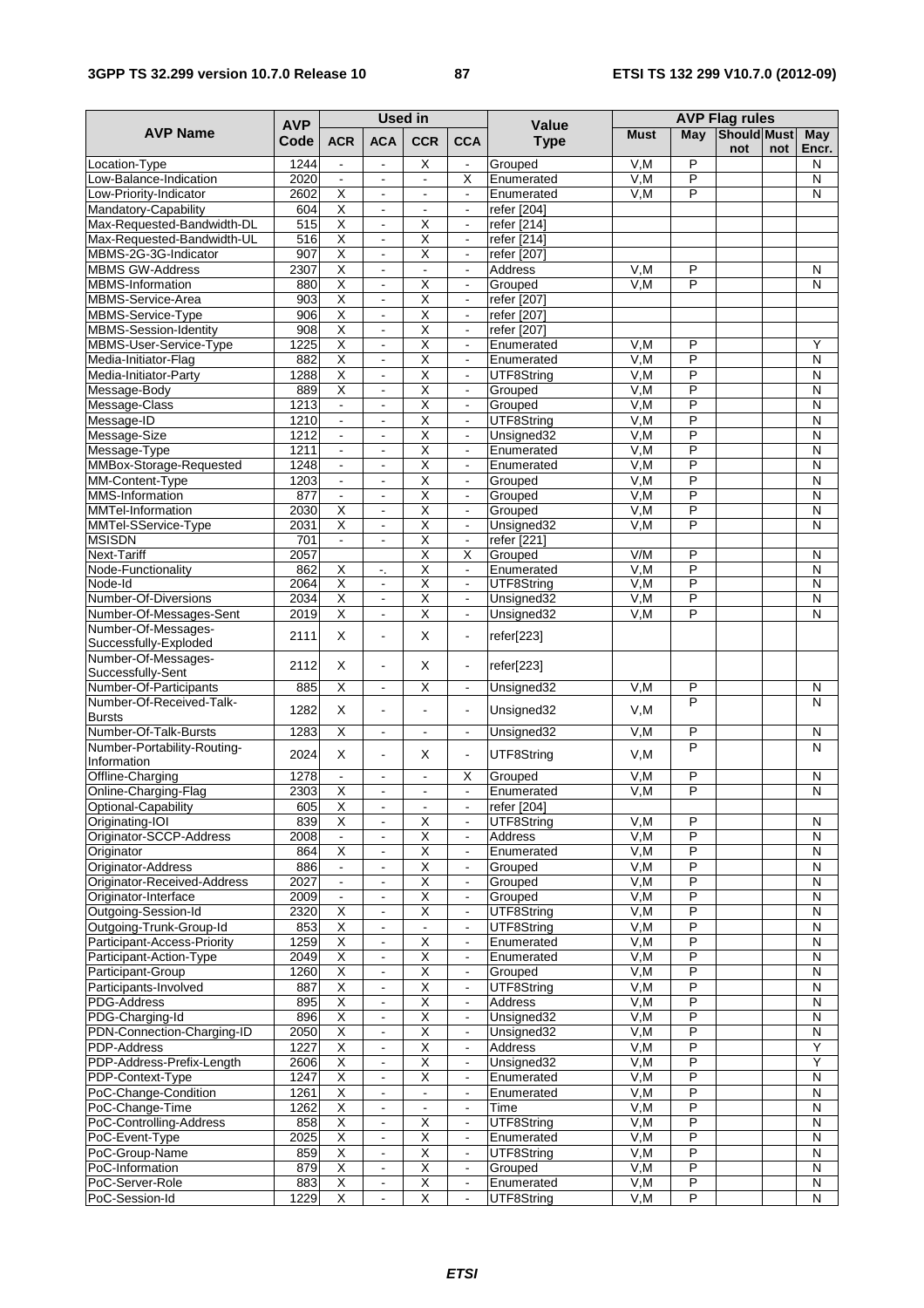|                                              | <b>AVP</b>   |                                           | <b>Used in</b>                   |                                                    |                                  | <b>Value</b>              | <b>AVP Flag rules</b> |                                           |                    |     |                         |
|----------------------------------------------|--------------|-------------------------------------------|----------------------------------|----------------------------------------------------|----------------------------------|---------------------------|-----------------------|-------------------------------------------|--------------------|-----|-------------------------|
| <b>AVP Name</b>                              | Code         | <b>ACR</b>                                | <b>ACA</b>                       | <b>CCR</b>                                         | <b>CCA</b>                       | <b>Type</b>               | <b>Must</b>           | May                                       | Should Must<br>not | not | May<br>Encr.            |
| PoC-Session-Initiation-type                  | 1277         | X                                         | $\blacksquare$                   | X                                                  |                                  | Enumerated                | V,M                   | P                                         |                    |     | N                       |
| PoC-Session-Type                             | 884          | $\overline{\mathsf{x}}$                   | ä,                               | Χ                                                  | $\blacksquare$                   | Enumerated                | V, M                  | $\overline{P}$                            |                    |     | N                       |
| PoC-User-Role                                | 1252         | $\overline{\mathsf{x}}$                   | $\blacksquare$                   | $\overline{\mathsf{X}}$                            | $\blacksquare$                   | Grouped                   | V, M                  | P                                         |                    |     | N                       |
| PoC-User-Role-IDs                            | 1253         | $\overline{\mathsf{x}}$                   | $\blacksquare$                   | Χ                                                  | $\sim$                           | UTF8String                | V,M                   | $\overline{P}$                            |                    |     | N                       |
| PoC-User-Role-info-Units                     | 1254         | $\overline{\mathsf{x}}$                   | $\blacksquare$                   | $\overline{\mathsf{x}}$                            | $\blacksquare$                   | Enumerated                | V, M                  | $\overline{\mathsf{P}}$                   |                    |     | N                       |
| Positioning-Data                             | 1245         | $\blacksquare$                            | ÷,                               | $\overline{\mathsf{x}}$                            | $\blacksquare$                   | UTF8String                | V, M                  | $\overline{P}$                            |                    |     | N                       |
| Preferred-AoC-Currency                       | 2315         | $\blacksquare$                            |                                  | Χ                                                  | $\blacksquare$                   | Unsigned32                | V, M                  | $\overline{\mathsf{P}}$                   |                    |     | N                       |
| Priority<br>Priority-Level                   | 1209<br>1046 | $\blacksquare$<br>$\overline{\mathsf{x}}$ | $\blacksquare$                   | $\overline{\mathsf{x}}$<br>$\overline{\mathsf{x}}$ | $\blacksquare$                   | Enumerated<br>refer [215] | V, M                  | $\overline{\mathsf{P}}$                   |                    |     | $\overline{\mathsf{N}}$ |
| PS-Append-Free-Format-Data                   | 867          | $\overline{\mathsf{x}}$                   | $\blacksquare$<br>$\blacksquare$ | $\blacksquare$                                     | $\blacksquare$<br>$\overline{X}$ | Enumerated                | V,M                   | $\overline{P}$                            |                    |     | N                       |
| PS-Free-Format-Data                          | 866          | $\overline{\mathsf{x}}$                   | $\blacksquare$                   | $\blacksquare$                                     | $\overline{\mathsf{x}}$          | OctetString               | V, M                  | P                                         |                    |     | $\overline{N}$          |
| PS-Furnish-Charging-Information              | 865          | $\overline{\mathsf{x}}$                   | $\blacksquare$                   | $\blacksquare$                                     | $\overline{\mathsf{X}}$          | Grouped                   | V, M                  | $\overline{\mathsf{P}}$                   |                    |     | $\overline{N}$          |
| PS-Information                               | 874          | $\overline{\mathsf{x}}$                   | $\blacksquare$                   | $\overline{\mathsf{X}}$                            | $\overline{\mathsf{X}}$          | Grouped                   | V.M                   | $\overline{P}$                            |                    |     | N                       |
| QoS-Information                              | 1016         | X                                         | $\blacksquare$                   | Χ                                                  | $\blacksquare$                   | refer [215]               |                       |                                           |                    |     |                         |
| QoS-Class-Identifier                         | 1028         | $\overline{\mathsf{x}}$                   | ÷,                               | Χ                                                  | $\Box$                           | refer [215]               |                       |                                           |                    |     |                         |
| Quota-Consumption-Time                       | 881          | $\blacksquare$                            | $\qquad \qquad \blacksquare$     | $\blacksquare$                                     | X                                | Unsigned32                | V,M                   | P                                         |                    |     | N                       |
| Quota-Holding-Time                           | 871          | $\mathbf{r}$                              | $\blacksquare$                   | $\sim$                                             | $\overline{\mathsf{x}}$          | Unsigned32                | V.M                   | P                                         |                    |     | N                       |
| RAI                                          | 909          | $\overline{\mathsf{x}}$                   | $\blacksquare$                   | X                                                  | $\omega$                         | refer [207]               |                       |                                           |                    |     |                         |
| Rate-Element                                 | 2058         | $\blacksquare$                            | $\overline{a}$                   | Χ                                                  | X                                | Grouped                   | V,M                   | $\overline{P}$                            |                    |     | N                       |
| RAT-Type                                     | 1032         | Χ                                         |                                  | $\overline{\mathsf{x}}$                            | $\blacksquare$                   | refer [215]               |                       |                                           |                    |     |                         |
| Read-Reply-Report-Requested                  | 1222         | $\omega$                                  | $\blacksquare$                   | $\overline{\mathsf{x}}$                            | $\omega$                         | Enumerated                | V,M                   | $\overline{P}$                            |                    |     | N                       |
| Real-Time-Tariff-Information                 | 2305         | Χ                                         | $\overline{a}$                   | $\blacksquare$                                     | $\blacksquare$                   | Grouped                   | V,M                   | P                                         |                    |     | N                       |
| Received-Talk-Burst-Time                     | 1284         | $\overline{\mathsf{x}}$                   | ÷,                               | $\sim$                                             | $\sim$                           | Unsigned32                | V, M                  | $\overline{P}$                            |                    |     | N                       |
| Received-Talk-Burst-Volume                   | 1285         | $\overline{\mathsf{x}}$                   | $\overline{a}$                   | $\blacksquare$                                     | $\blacksquare$                   | Unsigned32                | V, M                  | P                                         |                    |     | N                       |
| Recipient-Address                            | 1201         | $\blacksquare$                            | $\blacksquare$                   | $\overline{\mathsf{X}}$                            | $\blacksquare$                   | Grouped                   | V, M                  | $\overline{\mathsf{P}}$                   |                    |     | N                       |
| Recipient-Info                               | 2026         | $\overline{\phantom{a}}$                  | $\blacksquare$                   | Χ                                                  | $\omega$                         | Grouped                   | V, M                  | $\overline{\mathsf{P}}$<br>$\overline{P}$ |                    |     | N                       |
| Recipient-Received-Address                   | 2028<br>2010 | $\blacksquare$<br>$\blacksquare$          | $\overline{a}$<br>ä,             | Χ<br>$\overline{\mathsf{x}}$                       | $\blacksquare$<br>$\Box$         | Grouped<br>Address        | V,M<br>V, M           | $\overline{P}$                            |                    |     | N<br>N                  |
| Recipient-SCCP-Address<br>Refund-Information | 2022         | $\blacksquare$                            | $\overline{a}$                   | X                                                  | X                                | OctetString               | V, M                  | $\overline{P}$                            |                    |     | N                       |
| Remaining-Balance                            | 2021         | $\blacksquare$                            | $\blacksquare$                   | $\blacksquare$                                     | $\overline{\mathsf{x}}$          | Grouped                   | V,M                   | $\overline{\mathsf{P}}$                   |                    |     | N                       |
| Reply-Applic-ID                              | 1223         | $\Box$                                    | $\blacksquare$                   | Χ                                                  | $\blacksquare$                   | UTF8String                | V, M                  | $\overline{\mathsf{P}}$                   |                    |     | $\overline{\mathsf{N}}$ |
| Reply-Path-Requested                         | 2011         | $\blacksquare$                            | $\blacksquare$                   | $\overline{\mathsf{x}}$                            | $\blacksquare$                   | Enumerated                | V,M                   | $\overline{\mathsf{P}}$                   |                    |     | $\overline{N}$          |
| Reporting-Reason                             | 872          |                                           |                                  | $\overline{\mathsf{X}}$                            | $\blacksquare$                   | Enumerated                | V, M                  | $\overline{\mathsf{P}}$                   |                    |     | $\overline{\mathsf{N}}$ |
| Requested-Party-Address                      | 1251         | $\overline{\mathsf{x}}$                   | $\blacksquare$                   | $\overline{\mathsf{x}}$                            | $\blacksquare$                   | UTF8String                | V, M                  | $\overline{\mathsf{P}}$                   |                    |     | $\overline{\mathsf{N}}$ |
| Required-MBMS-Bearer-                        |              | $\times$                                  |                                  | X                                                  |                                  |                           |                       |                                           |                    |     |                         |
| Capabilities                                 | 901          |                                           | $\overline{a}$                   |                                                    | $\blacksquare$                   | refer [207]               |                       |                                           |                    |     |                         |
| Role-Of-Node                                 | 829          | X                                         | $\overline{a}$                   | X                                                  | $\blacksquare$                   | Enumerated                | V,M                   | P                                         |                    |     | N                       |
| Scale-Factor                                 | 2059         | $\blacksquare$                            |                                  | Χ                                                  | X                                | Grouped                   | V, M                  | $\overline{\mathsf{P}}$                   |                    |     | N                       |
| SDP-Answer-Timestamp                         | 1275         | $\overline{\mathsf{x}}$                   | $\blacksquare$                   | $\blacksquare$                                     | $\blacksquare$                   | Time                      | V, M                  | $\overline{P}$                            |                    |     | $\overline{N}$          |
| SDP-Media-Component                          | 843          | X                                         | $\blacksquare$                   | $\overline{\mathsf{X}}$                            | $\blacksquare$                   | Grouped                   | V,M                   | $\overline{\mathsf{P}}$                   |                    |     | N                       |
| SDP-Media-Description                        | 845          | $\overline{\mathsf{x}}$                   | $\blacksquare$                   | $\overline{\mathsf{x}}$                            | $\blacksquare$                   | UTF8String                | V, M                  | $\overline{\mathsf{P}}$                   |                    |     | Ñ                       |
| SDP-Media-Name                               | 844          | $\overline{\mathsf{X}}$                   | $\blacksquare$                   | Χ                                                  | $\blacksquare$                   | UTF8String                | V, M                  | P                                         |                    |     | N                       |
| SDP-Offer-Timestamp                          | 1274         | X                                         | $\blacksquare$                   | $\blacksquare$                                     | $\blacksquare$                   | Time                      | V, M                  | P                                         |                    |     | N                       |
| SDP-Session-Description<br>SDP-TimeStamps    | 842<br>1273  | Χ<br>$\overline{\mathsf{x}}$              | $\blacksquare$                   | X<br>$\sim$                                        | $\blacksquare$<br>$\blacksquare$ | UTF8String<br>Grouped     | V,M<br>V,M            | P<br>$\overline{P}$                       |                    |     | N<br>N                  |
| SDP-Type                                     | 2036         | $\overline{\mathsf{x}}$                   | ä,                               | Χ                                                  | $\blacksquare$                   | Enumerated                | V,M                   | $\overline{\mathsf{P}}$                   |                    |     | N                       |
| Served-Party-IP-Address                      | 848          | $\overline{X}$                            | $\blacksquare$                   | $\blacksquare$                                     | $\blacksquare$                   | <b>Address</b>            | V,M                   | P                                         |                    |     | N                       |
| Server-Capabilities                          | 603          | X                                         | $\blacksquare$                   | $\blacksquare$                                     | $\blacksquare$                   | refer [204]               |                       |                                           |                    |     |                         |
| Server-Name                                  | 602          | $\overline{X}$                            | $\blacksquare$                   | $\blacksquare$                                     | $\blacksquare$                   | refer [204]               |                       |                                           |                    |     |                         |
| Service-Data-Container                       | 2040         | $\overline{X}$                            | $\blacksquare$                   | $\sim$                                             | $\blacksquare$                   | Grouped                   | V, M                  | P                                         |                    |     | N                       |
| Service-Generic-Information                  | 1256         | $\overline{X}$                            |                                  | $\overline{\mathsf{X}}$                            |                                  | <b>Refer[223]</b>         |                       |                                           |                    |     |                         |
| Service-Id                                   | 855          | $\overline{\mathsf{x}}$                   | $\blacksquare$                   | $\overline{\mathsf{X}}$                            | $\blacksquare$                   | UTF8String                | V,M                   | P                                         |                    |     | N                       |
| Service-Information                          | 873          | X                                         | $\blacksquare$                   | X                                                  | X                                | Grouped                   | V, M                  | $\overline{P}$                            |                    |     | N                       |
| Service-Mode                                 | 2032         | $\overline{\mathsf{x}}$                   | $\blacksquare$                   | $\overline{\mathsf{X}}$                            | $\blacksquare$                   | Unsigned32                | V,M                   | $\overline{P}$                            |                    |     | N                       |
| Service-Specific-Data                        | 863          | X                                         | $\blacksquare$                   | $\blacksquare$                                     | $\blacksquare$                   | UTF8String                | V,M                   | $\overline{P}$                            |                    |     | N                       |
| Service-Specific-Info                        | 1249         | $\overline{\mathsf{x}}$                   |                                  | $\blacksquare$                                     | $\blacksquare$                   | Grouped                   | V,M                   | $\overline{\mathsf{P}}$                   |                    |     | N                       |
| Service-Specific-Type                        | 1257         | X                                         | $\blacksquare$                   | $\omega$                                           | $\blacksquare$                   | Unsigned32                | V, M                  | $\overline{P}$                            |                    |     | $\mathsf{N}$            |
| Serving-Node-Type                            | 2047         | X                                         | $\blacksquare$                   | Χ                                                  | $\blacksquare$                   | Enumerated                | V.M                   | P                                         |                    |     | N                       |
| Session-Priority                             | 650          | $\overline{\mathsf{x}}$                   | $\blacksquare$                   | $\overline{\mathsf{X}}$                            | $\blacksquare$                   | <b>Refer</b> [204]        |                       |                                           |                    |     |                         |
| <b>SGSN-Address</b><br>SGW-Address           | 1228<br>2067 | X<br>X                                    | $\blacksquare$                   | X                                                  | $\blacksquare$                   | Address<br>Address        | V,M<br>V,M            | P<br>P                                    |                    |     | N<br>N                  |
| SGW-Change                                   | 2065         | X                                         | $\blacksquare$<br>$\blacksquare$ | $\blacksquare$<br>$\blacksquare$                   | $\blacksquare$<br>$\blacksquare$ | Enumerated                | V,M                   | $\overline{P}$                            |                    |     | N                       |
| SIP-Method                                   | 824          | Х                                         | $\blacksquare$                   | X                                                  | $\blacksquare$                   | UTF8String                | V.M                   | P                                         |                    |     | N                       |
| SIP-Request-Timestamp-                       |              |                                           |                                  |                                                    |                                  |                           |                       | P                                         |                    |     | N                       |
| Fraction                                     | 2301         | X                                         | $\blacksquare$                   | X                                                  | $\blacksquare$                   | Unsigned32                | V, M                  |                                           |                    |     |                         |
| SIP-Request-Timestamp                        | 834          | X                                         | $\blacksquare$                   | X                                                  | $\sim$                           | <b>Time</b>               | V,M                   | P                                         |                    |     | N                       |
| SIP-Response-Timestamp-                      | 2302         | X                                         | $\blacksquare$                   | X                                                  | $\blacksquare$                   | Unsigned32                | V, M                  | P                                         |                    |     | N                       |
| Fraction                                     |              |                                           |                                  |                                                    |                                  |                           |                       |                                           |                    |     |                         |
| SIP-Response-Timestamp                       | 835          | $\overline{\mathsf{x}}$                   | $\blacksquare$                   | $\overline{X}$                                     | $\blacksquare$                   | Time                      | V,M                   | P                                         |                    |     | N                       |
| SM-Discharge-Time                            | 2012         | $\blacksquare$                            | $\blacksquare$                   | $\overline{X}$                                     | $\blacksquare$                   | Time                      | V, M                  | P                                         |                    |     | $\overline{N}$          |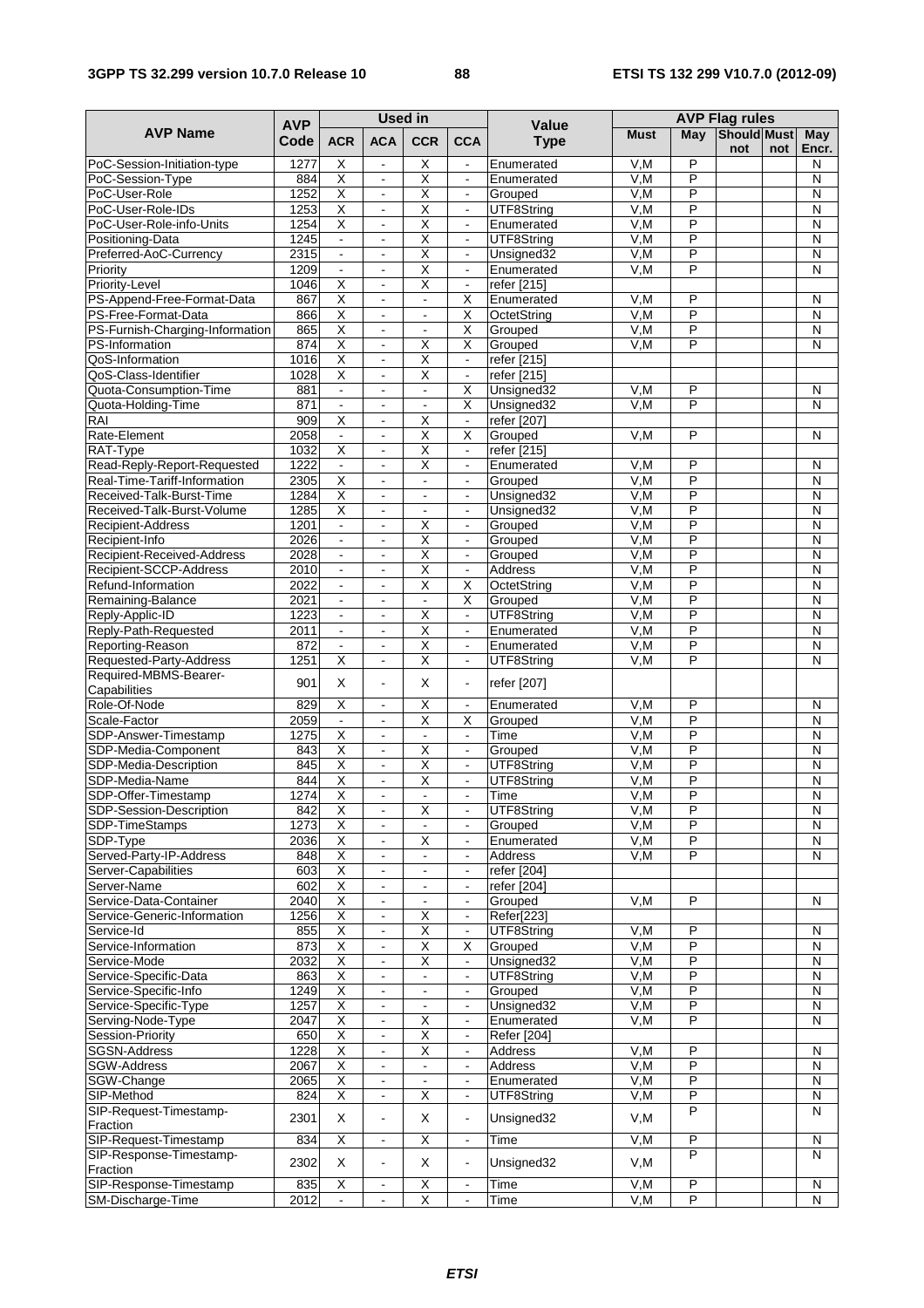|                                       | <b>Used in</b>     |                              |                              |                          | <b>AVP Flag rules</b>   |                             |             |                         |                           |     |                         |
|---------------------------------------|--------------------|------------------------------|------------------------------|--------------------------|-------------------------|-----------------------------|-------------|-------------------------|---------------------------|-----|-------------------------|
| <b>AVP Name</b>                       | <b>AVP</b><br>Code | <b>ACR</b>                   | <b>ACA</b>                   | <b>CCR</b>               | <b>CCA</b>              | <b>Value</b><br><b>Type</b> | <b>Must</b> | May                     | <b>Should Must</b><br>not | not | May<br>Encr.            |
| SM-Message-Type                       | 2007               | $\sim$                       | ä,                           | Χ                        | $\blacksquare$          | Enumerated                  | V,M         | P                       |                           |     | N                       |
| SM-Protocol-ID                        | 2013               | $\blacksquare$               |                              | $\overline{\mathsf{X}}$  | $\blacksquare$          | OctetString                 | V, M        | $\overline{P}$          |                           |     | $\overline{N}$          |
| <b>SMSC-Address</b>                   | 2017               | $\blacksquare$               | $\blacksquare$               | $\overline{\mathsf{X}}$  | $\blacksquare$          | <b>Address</b>              | V, M        | $\overline{P}$          |                           |     | $\overline{N}$          |
| SMS-Information                       | 2000               | $\blacksquare$               | $\blacksquare$               | $\overline{\mathsf{X}}$  | $\blacksquare$          | Grouped                     | V, M        | $\overline{P}$          |                           |     | N                       |
| SMS-Node                              | 2016               | $\blacksquare$               | ä,                           | $\overline{\mathsf{x}}$  | $\blacksquare$          | Enumerated                  | V, M        | $\overline{P}$          |                           |     | N                       |
| SM-Service-Type                       | 2029               | $\blacksquare$               | $\blacksquare$               | $\overline{X}$           | $\blacksquare$          | Enumerated                  | V, M        | P                       |                           |     | N                       |
| <b>SM-Status</b>                      | 2014               | $\blacksquare$               | $\overline{a}$               | $\overline{\mathsf{x}}$  | $\blacksquare$          | OctetString                 | V, M        | $\overline{P}$          |                           |     | N                       |
| SM-User-Data-Header                   | 2015               | $\omega$                     | $\blacksquare$               | $\overline{\mathsf{x}}$  | $\blacksquare$          | OctetString                 | V.M         | $\overline{P}$          |                           |     | $\overline{\mathsf{N}}$ |
| Start-Time                            | 2041               | X                            | $\overline{a}$               | $\blacksquare$           | $\blacksquare$          | Time                        | V,M         | $\overline{P}$          |                           |     | N                       |
| Stop-Time                             | 2042               | $\overline{\mathsf{x}}$      | $\blacksquare$               | ä,                       | $\blacksquare$          | Time                        | V.M         | $\overline{P}$          |                           |     | N                       |
| Submission-Time                       | 1202               | $\blacksquare$               | $\blacksquare$               | $\overline{\mathsf{x}}$  | $\blacksquare$          | Time                        | V, M        | P                       |                           |     | N                       |
| Subscriber-Role                       | 2033               | $\overline{\mathsf{x}}$      | $\blacksquare$               | Χ                        | $\blacksquare$          | Enumerated                  | V, M        | $\overline{P}$          |                           |     | N                       |
| Supplementary-Service                 | 2048               | $\overline{\mathsf{x}}$      | $\blacksquare$               | $\overline{\mathsf{x}}$  | $\blacksquare$          | Grouped                     | V,M         | P                       |                           |     | N                       |
| Talk-Burst-Exchange                   | 1255               | X                            | $\blacksquare$               | $\blacksquare$           | $\blacksquare$          | Grouped                     | V,M         | P                       |                           |     | N                       |
| Talk-Burst-Time                       | 1286               | X                            |                              |                          |                         | Unsigned32                  | V, M        | P                       |                           |     | N                       |
| Talk-Burst-Volume                     | 1287               | $\overline{\mathsf{x}}$      | $\qquad \qquad \blacksquare$ | $\blacksquare$           | $\blacksquare$          | Unsigned32                  | V, M        | P                       |                           |     | N                       |
| Tariff-Information                    | 2060               | X                            | $\blacksquare$               | X                        | X                       | Grouped                     | V,M         | $\overline{P}$          |                           |     | N                       |
| Tariff-XML                            | 2306               | $\overline{\mathsf{x}}$      | $\blacksquare$               | $\blacksquare$           | $\blacksquare$          | UTF8String                  | V, M        | $\overline{P}$          |                           |     | N                       |
| Terminal-Information                  | 1401               | $\overline{\mathsf{x}}$      | $\blacksquare$               | $\overline{\mathsf{X}}$  | $\blacksquare$          | refer [219]                 |             |                         |                           |     |                         |
| Terminating-IOI                       | 840                | $\overline{\mathsf{x}}$      | $\overline{a}$               | Χ                        | $\blacksquare$          | UTF8String                  | V,M         | $\overline{P}$          |                           |     | N                       |
| Time-First-Usage                      | 2043               | $\overline{\mathsf{x}}$      | $\blacksquare$               | $\blacksquare$           | $\blacksquare$          | Time                        | V, M        | P                       |                           |     | N                       |
| Time-Last-Usage                       | 2044               | $\overline{\mathsf{x}}$      | $\overline{a}$               | $\overline{a}$           | $\mathbf{r}$            | Time                        | V,M         | $\overline{P}$          |                           |     | N                       |
| Time-Quota-Mechanism                  | 1270               | $\mathbf{r}$                 | $\blacksquare$               | $\blacksquare$           | X                       | Grouped                     | V, M        | $\overline{P}$          |                           |     | N                       |
| Time-Quota-Threshold                  | 868                | $\blacksquare$               | ÷,                           | $\overline{a}$           | X                       | Unsigned32                  | V, M        | P                       |                           |     | N                       |
| Time-Quota-Type                       | 1271               | $\sim$                       |                              | $\blacksquare$           | $\overline{\mathsf{x}}$ | Enumerated                  | V, M        | $\overline{P}$          |                           |     | N                       |
| <b>Time-Stamps</b>                    | 833                | $\overline{X}$               | $\blacksquare$               | X                        | $\blacksquare$          | Grouped                     | V, M        | $\overline{P}$          |                           |     | N                       |
|                                       | 2045               | $\overline{\mathsf{x}}$      |                              | $\blacksquare$           | $\blacksquare$          |                             | V,M         | $\overline{\mathsf{P}}$ |                           |     | N                       |
| Time-Usage<br><b>TMGI</b>             | 900                | $\overline{X}$               | $\blacksquare$<br>ä,         | Χ                        | $\omega$                | Unsigned32<br>refer [207]   |             |                         |                           |     |                         |
|                                       |                    |                              |                              |                          |                         |                             |             | $\overline{P}$          |                           |     |                         |
| <b>Token-Text</b>                     | 1215               | $\blacksquare$               | $\overline{a}$               | $\overline{\mathsf{x}}$  | $\blacksquare$          | UTF8String                  | V, M        |                         |                           |     | N                       |
| Total-Number-Of-Messages-<br>Exploded | 2113               | X                            | ÷,                           | X                        | $\blacksquare$          | refer[223]                  |             |                         |                           |     |                         |
| Total-Number-Of-Messages-<br>Sent     | 2114               | X                            |                              | X                        | $\blacksquare$          | refer[223]                  |             |                         |                           |     |                         |
| Traffic-Data-Volumes                  | 2046               | X                            | $\overline{a}$               | $\blacksquare$           | $\blacksquare$          | Grouped                     | V,M         | $\mathsf{P}$            |                           |     | N                       |
| Transcoder-Inserted-Indication        | 2605               | $\overline{X}$               |                              |                          |                         | Enumerated                  | V, M        | $\overline{P}$          |                           |     | N                       |
| Trigger                               | 1264               | $\omega$                     | $\blacksquare$               | $\overline{\mathsf{X}}$  | X                       | Grouped                     | V, M        | $\overline{P}$          |                           |     | N                       |
| Trigger-Type                          | 870                | $\blacksquare$               | $\overline{a}$               | Χ                        | X                       | Enumerated                  | V,M         | P                       |                           |     | N                       |
| Trunk-Group-Id                        | 851                | $\overline{\mathsf{x}}$      | $\blacksquare$               | $\overline{\phantom{a}}$ | $\Box$                  | Grouped                     | V, M        | $\overline{P}$          |                           |     | $\overline{N}$          |
| Type-Number                           | 1204               | $\blacksquare$               | $\overline{a}$               | Χ                        | $\blacksquare$          | Enumerated                  | V, M        | P                       |                           |     | $\overline{N}$          |
| Unit-Cost                             | 2061               | $\sim$                       | $\blacksquare$               | Χ                        | $\overline{\mathsf{X}}$ | Grouped                     | V, M        | $\overline{P}$          |                           |     | $\overline{N}$          |
| Unit-Quota-Threshold                  | 1226               | $\blacksquare$               | ÷,                           | $\blacksquare$           | Χ                       | Unsigned32                  | V, M        | $\overline{P}$          |                           |     | $\overline{N}$          |
| User-CSG-Information                  | 2319               | $\overline{X}$               | ÷,                           | $\overline{\mathsf{X}}$  | Χ                       | Grouped                     | V,M         | P                       |                           |     | $\overline{N}$          |
| User-Data                             | 606                | $\overline{\mathsf{x}}$      |                              | ÷,                       | $\Box$                  | refer [204]                 | V, M        | P                       |                           |     | N                       |
| User-Participating-Type               | 1279               | $\overline{\mathsf{x}}$      | $\blacksquare$               | X                        | $\blacksquare$          | Enumerated                  | V, M        | P                       |                           |     | N                       |
| User-Session-Id                       | 830                | $\overline{\mathsf{x}}$      | $\blacksquare$               | χ                        | $\blacksquare$          | UTF8String                  | V.M         | P                       |                           |     | N                       |
| VAS-Id                                | 1102               |                              | $\blacksquare$               | $\overline{\mathsf{X}}$  | $\blacksquare$          | refer [213]                 |             |                         |                           |     |                         |
| VASP-Id                               | 1101               | $\blacksquare$               | $\blacksquare$               | X                        | $\blacksquare$          | refer [213]                 |             |                         |                           |     |                         |
| Volume-Quota-Threshold                | 869                |                              |                              |                          | X                       | Unsigned32                  | V,M         | P                       |                           |     | N                       |
| <b>WAG-Address</b>                    | 890                | $\overline{\mathsf{x}}$      | $\blacksquare$               | Χ                        | $\omega$                | <b>Address</b>              | V, M        | $\overline{P}$          |                           |     | N                       |
| WAG-PLMN-Id                           | 891                | X                            | $\blacksquare$               | $\overline{X}$           | $\blacksquare$          | OctetString                 | V,M         | P                       |                           |     | N                       |
| <b>WLAN-Information</b>               | 875                | X                            | $\blacksquare$               | $\overline{X}$           | $\blacksquare$          | Grouped                     | V, M        | $\overline{P}$          |                           |     | $\mathsf{N}$            |
|                                       | 892                |                              |                              | $\overline{\mathsf{X}}$  |                         | Grouped                     |             | P                       |                           |     | $\mathsf{N}$            |
| <b>WLAN-Radio-Container</b>           | 1246               | X<br>$\overline{\mathsf{x}}$ | $\qquad \qquad \blacksquare$ | $\overline{\mathsf{X}}$  | $\blacksquare$          | UTF8String                  | V,M         | $\overline{P}$          |                           |     |                         |
| <b>WLAN-Session-Id</b>                |                    |                              | $\blacksquare$               |                          | $\blacksquare$          |                             | V,M         | $\overline{P}$          |                           |     | N                       |
| <b>WLAN-Technology</b>                | 893                | $\overline{\mathsf{x}}$      | $\blacksquare$               | χ                        | $\sim$                  | Unsigned32                  | V, M        |                         |                           |     | N                       |
| <b>WLAN-UE-Local-IPAddress</b>        | 894                | X                            | $\blacksquare$               | $\overline{\mathsf{x}}$  | $\Box$                  | <b>Address</b>              | V,M         | $\overline{P}$          |                           |     | N                       |

### 7.2.1 Access-Network-Information AVP

The *Access-Network-Information* AVP (AVP code 1263) is of type OctetString and indicates the SIP P-header "P-Access-Network-Information".

### 7.2.2 Account-Expiration AVP

The *Account-Expiration* AVP (AVP code 2309) is of type Time and indicates the subscriber account expiration date and time of day.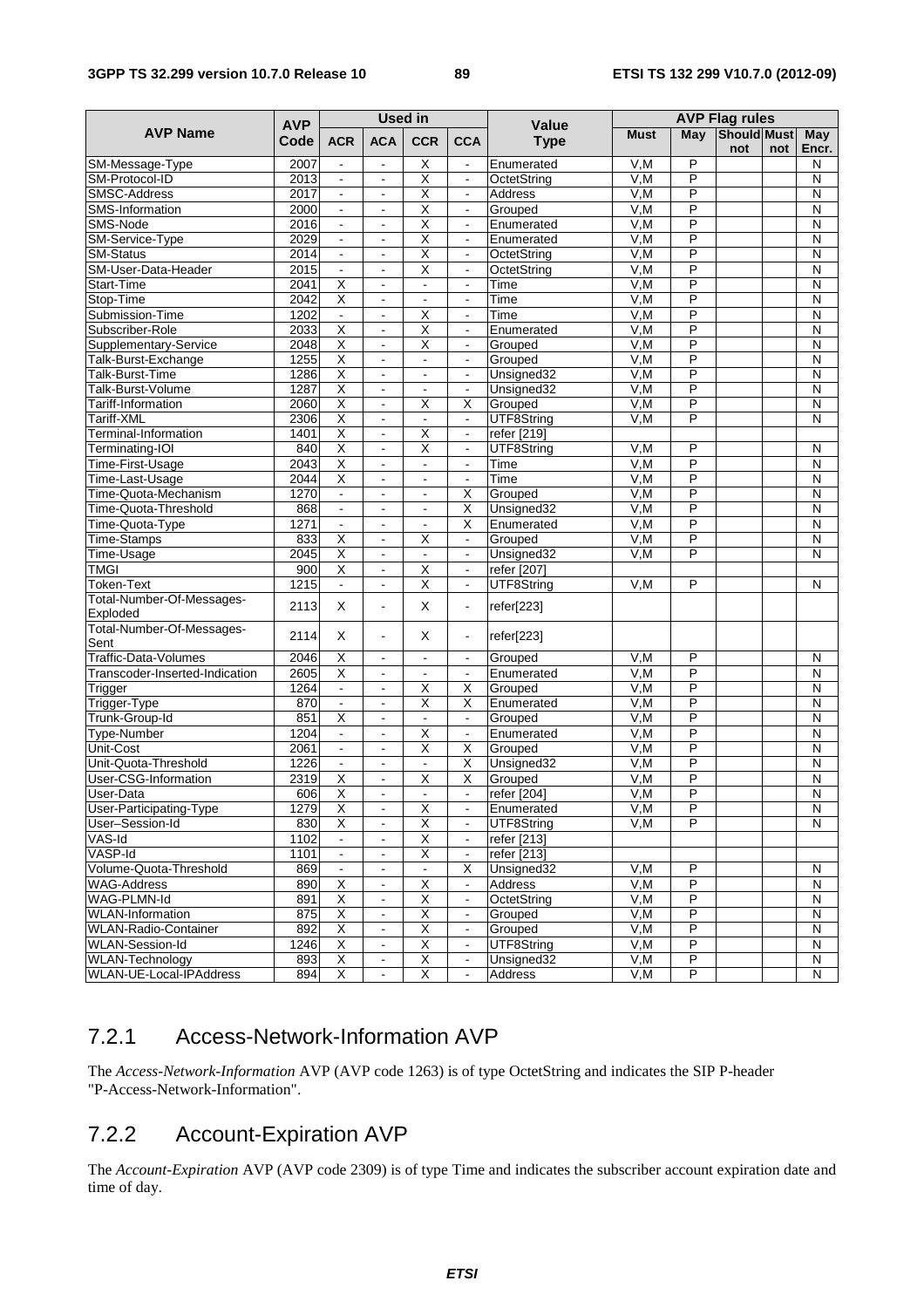### 7.2.3 Accumulated-Cost AVP

The *Accumulated-Cost* AVP (AVP code 2052) is of type Grouped and holds the accumulated cost for the ongoing session.

It has the following ABNF grammar:

Accumulated-Cost::  $=$  < AVP Header: 2052 >

{ Value-Digits } [ Exponent ]

### 7.2.4 Adaptations AVP

The *Adaptations* AVP (AVP code 1217) is of type Enumerated and indicates whether the originator allows adaptation of the content (default Yes).

The values indicating whether adaptations are allowed are:

0 Yes

1 No

### 7.2.5 Additional-Content-Information AVP

The *Additional-Content-Information* AVP (AVPcode 1207) is of type Grouped and identifies any subsequent content types. It is used to identify each content (including re-occurences) within an MM when the Type-Number AVP or Additional-Type-Information AVP from the Content-Type AVP indicate a multi-part content.

It has the following ABNF grammar:

Additional-Content-Information:: = < AVP Header: 1207 >

[ Type-Number ] [ Additional-Type-Information ] [ Content-Size ]

### 7.2.6 Additional-Type-Information AVP

The *Additional-Type-Information* AVP (AVP code 1205) is of type UTF8String and identifies any additional information beyond well-known media types or non-well-known media types.

### 7.2.7 Address-Data AVP

The *Address-Data* AVP (AVP code 897) is of type UTF8String and indicates the address information and formatted according type of address indicated in the Address-Type AVP and according to MMS encapsulation [209].

### 7.2.8 Address-Domain AVP

The *Address-Domain* AVP (AVP code 898) is of type Grouped and indicates the domain/network to which the associated address resides. If this AVP is present, at least one of the AVPs described within the grouping must be included.

It has the following ABNF:

Address-Domain :: = < AVP Header: 898 >

[ Domain-Name ] [ 3GPP-IMSI-MCC-MNC ]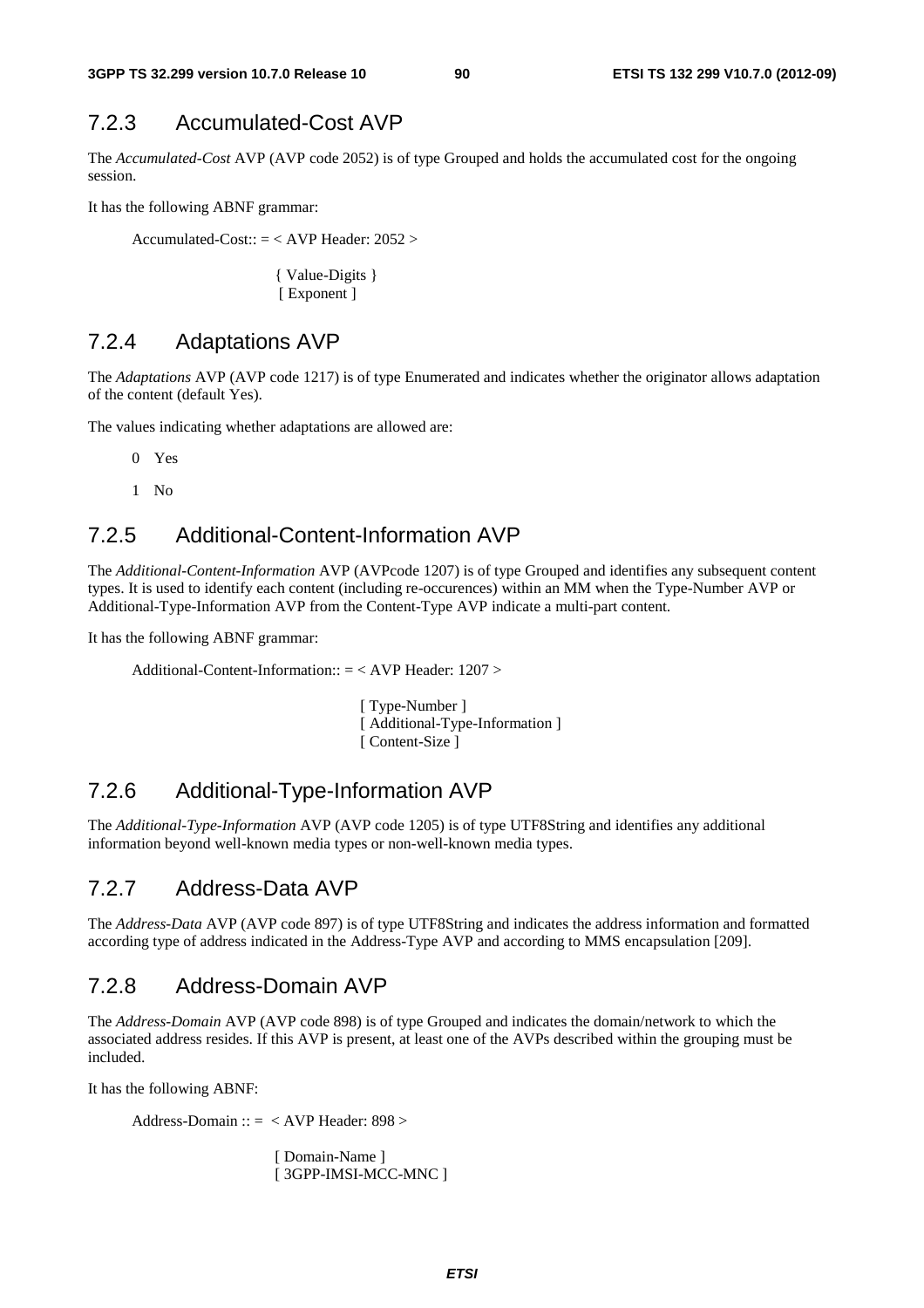### 7.2.9 Address-Type AVP

The *Address-Type* AVP (AVP code 899) is of type Enumerated and indicates the type of address carried within the Address-Information AVP.

It has the following values:

- 0 e-mail address
- 1 MSISDN
- 2 IPv4 Address
- 3 IPv6 Address
- 4 Numeric Shortcode
- 5 Alphanumeric Shortcode
- 6 Other
- 7 IMSI

### 7.2.10 Addressee-Type AVP

The Addressee-Type AVP (AVP code 1208) is of type Enumerated and identifies the how the recipient is addressed in the header of an MM.

The following values are defined:

- $0$  TO :
- 1 CC ;
- 2 BCC.

### 7.2.11 AF-Correlation-Information AVP

The *AF-Correlation-Information* AVP (AVPcode 1276) is of type Grouped and includes the "AF Charging Identifier" (ICID for IMS) and associated flow identifiers generated by the AF and received by P-GW over Rx/Gx as defined in TS 29.214 [214] and TS 29.212 [215]. The AF-Correlation-Information is defined per Rating Group or per Rating Group and Service Identifier when Service Identifier level reporting applies.

When several AF sessions (refer to TS 29.214 [214]) are conveyed over the same bearer, this AVP may appear several times per MSCC instance.

It has the following ABNF grammar:

AF-Correlation-Information:: = < AVP Header: 1276 >

```
 { AF-Charging-Identifier } 
 * [ Flows ]
```
# 7.2.12 Alternate-Charged-Party-Address AVP

The *Alternate-Charged-Party-Address* AVP (AVP code 1280) is of type UTF8String and holds the address of the alternate charged party determined by an AS at IMS session initiation.

### 7.2.13 AoC-Cost-Information AVP

The *AoC-Cost-Information* AVP (AVP code 2053) is of type Grouped and holds accumulated and incremental cost infromation for the AoC service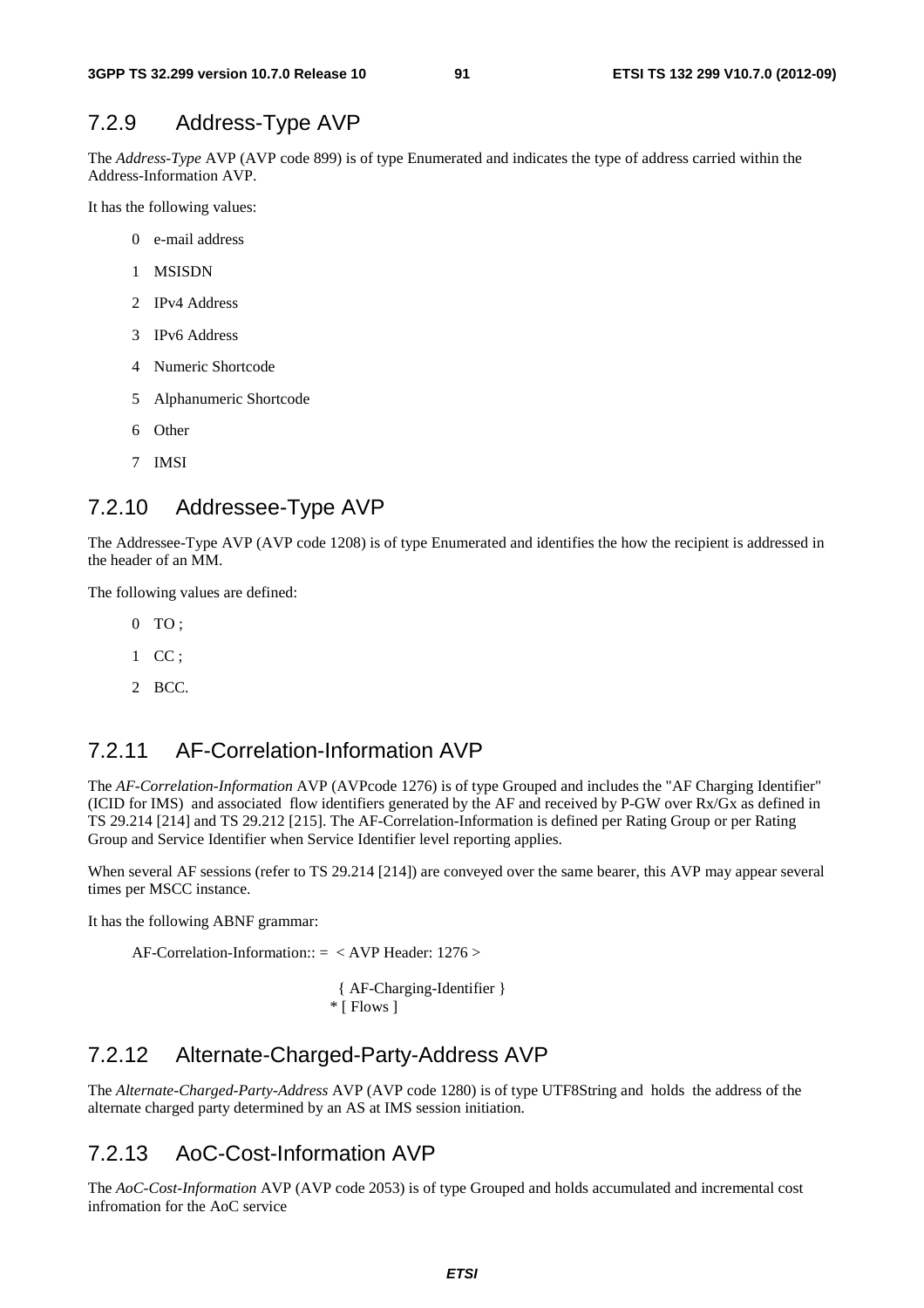It has the following ABNF grammar:

AoC-Cost-Information::  $=$  < AVP Header: 2053 >

[ Accumulated-Cost ] \* [ Incremental-Cost ] [ Currency-Code ]

#### 7.2.14 AoC-Format AVP

The *AoC-Format* AVP (AVP code 2310) is of type Enumerated and holds the format on how the AoC information shall be sent to the UE.

It can be one of the following values:

 MONETARY 0 NON MONETARY 1 CAI 2

### 7.2.15 AoC-Information AVP

The *AoC-Information* AVP (AVP code 2054) is of type Grouped that includes the information required for advice of charge.

It has the following ABNF grammar:

AoC-Information:: = < AVP Header: 2054 >

[ AoC-Cost-Information ] [ Tariff-Information ] [ AoC-Subscription-Information ]

### 7.2.16 AoC-Request-Type AVP

The *AoC-Request-Type* AVP (AVP code 2055) is of type enumerated and tags if the client is looking for AoCI in conjunction to the Request-Type and Request-Action AVPs.

It can be one of the following values:

| AoC_NOT_REQUESTED |  |
|-------------------|--|
| AoC FULL          |  |
| AoC_COST_ONLY     |  |
| AoC TARIFF ONLY   |  |

### 7.2.17 AoC-Service AVP

The *AoC-Service* AVP (AVP code 2311) is of type Grouped and holds the pair of AoC Service type and AoC Service obligatory type.

It has the following ABNF grammar:

 $AoC-Service :: = \langle AVP \text{Header}: 2311 \rangle$ 

 [ AoC-Service-Obligatory-Type ] [ AoC-Service-Type ]

### 7.2.18 AoC-Service-Obligatory-Type AVP

The *AoC-Service-Obligatory-Type* AVP (AVP code 2312) is of type Enumerated and holds the information if the AoC information is binding or not.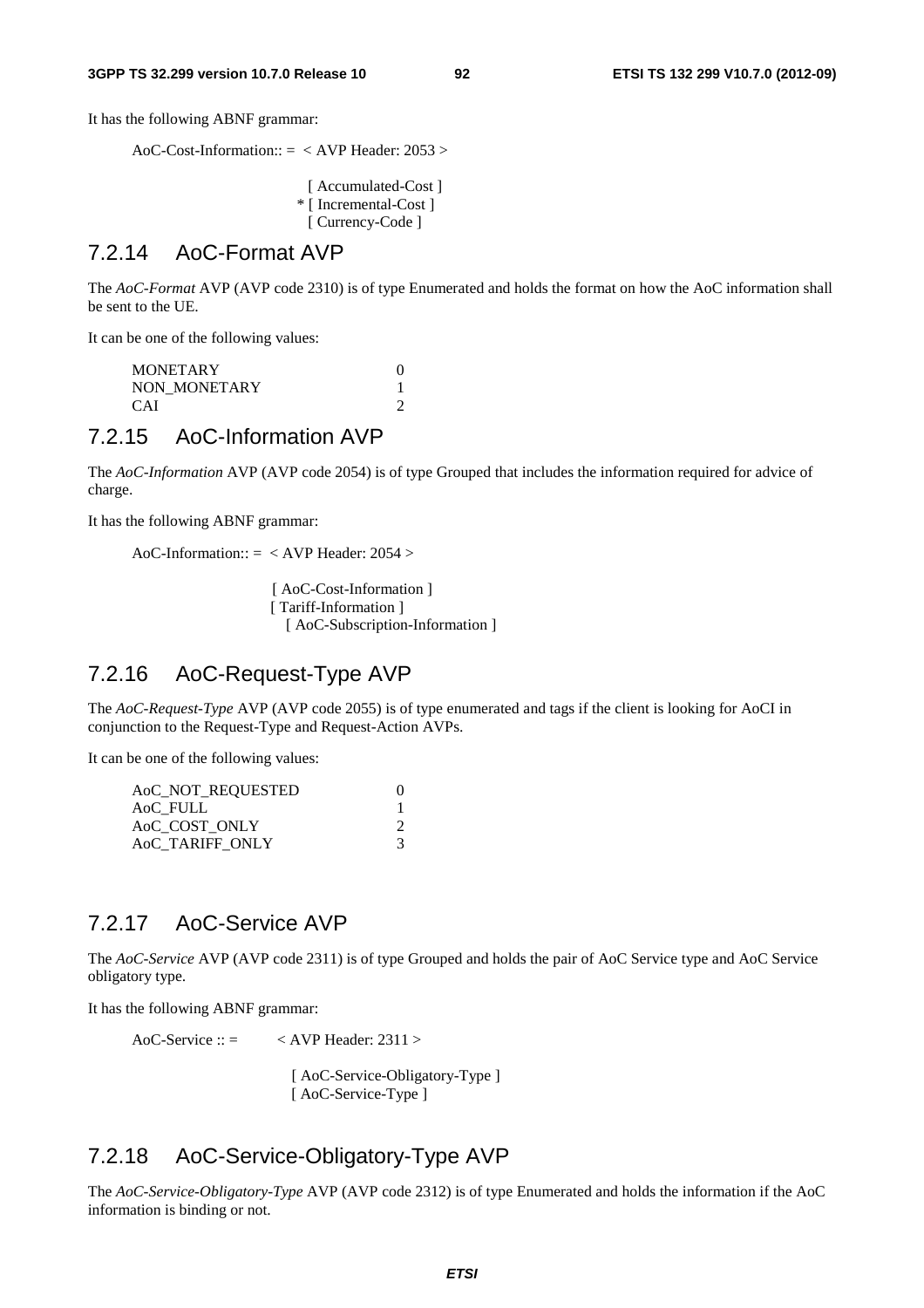It can be one of the following values:

| NON BINDING    |  |
|----------------|--|
| <b>BINDING</b> |  |

### 7.2.19 AoC-Service-Type AVP

The *AoC-Service-Type* AVP (AVP code 2313) is of type Enumerated and defines the type of AoC information to be provided to the subscriber.

It can be one of the following values:

| <b>NONE</b> |  |
|-------------|--|
| AOC-S       |  |
| $AOC-D$     |  |
| AOC-E       |  |

# 7.2.20 AoC-Subscription-Information AVP

The *AoC-Subscription-Information* AVP (AVP code 2314) is of type Grouped and holds the subscription and formatting parameters received from HSS.

It has the following ABNF grammar:

```
AoC-Subscription-Information:: = < AVP Header: 2314 > 
                                 * [ AoC-Service ] 
                                   [ AoC-Format ]
                                    [ Preferred-AoC-Currency ]
```
### 7.2.21 Applic-ID AVP

The *Applic-ID* AVP (AVP code 1218) is of type UTF8String and holds the identification of the destination application that the underlying MMS abstract message was addressed to.

#### 7.2.22 Application-provided-Called-Party-Address AVP

The *Application-Provided-Called-Party-Address* AVP (AVP code 837) is of type UTF8String and holds the called party number (SIP URI, E.164), if it is determined by an application server.

### 7.2.23 Application-Server AVP

The *Application-Server* AVP (AVP code 836) is of type UTF8String and holds the SIP URL(s) of the AS(s) addressed during the session.

### 7.2.24 Application-Server-Information AVP

The *Application-Server-Information* AVP (AVP code 850) is of type Grouped and contains information about application servers visited through ISC interface.

It has the following ABNF grammar:

<Application-Server-Information>::= <AVP Header: 850 >

[ Application-Server ]

\* [ Application-Provided-Called-Party-Address ]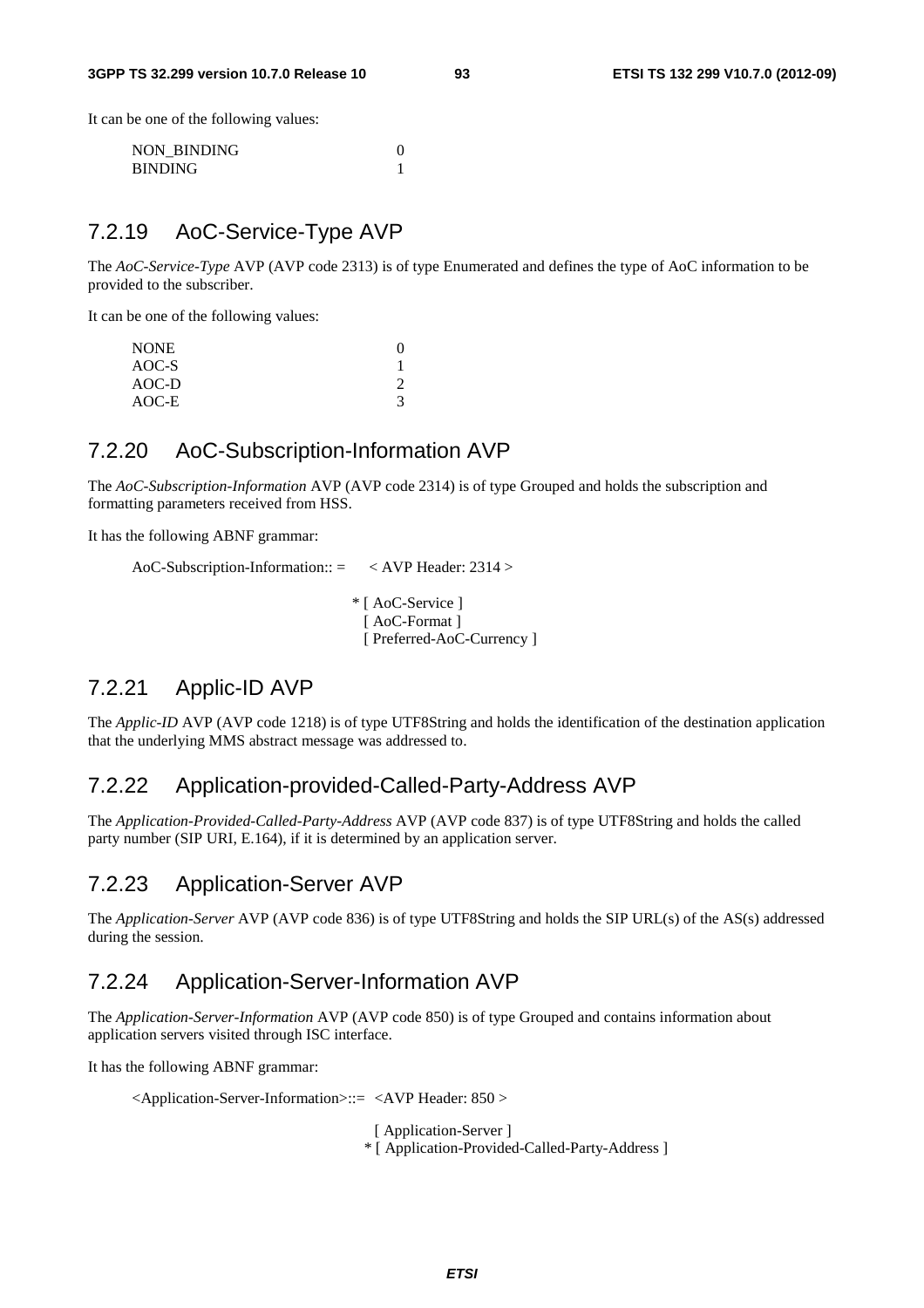### 7.2.25 Associated-Party-Address AVP

The *Associated-Party-Address* AVP (AVP code 2035) is of type UTF8String and is used for MMTel supplementary service. It holds the address (SIP URI or TEL URI) of the user, the MMTel supplementary service is provided to : the "forwarding party" for CDIV, the "transferor" for ECT, the "Pilot Identity" for Flexible Alerting (FA), the "Initiator party" for 3PTY.

### 7.2.26 Associated-URI AVP

The Associated-URI AVP (AVP code 856) is of type UTF8String and holds a non-barred public user identity (SIP URI or TEL URI) associated to the the public user identity under registration. This identity is obtained from the P-Associated-URI header of a 200 OK SIP response to a REGISTER request. This AVP may appear several times when the P-Associated-URI header contains more than one public user identity.

### 7.2.27 Void

### 7.2.28 Aux-Applic-Info AVP

The *Aux-Applic-Info* AVP (AVP code 1219) is of type UTF8String and holds additional application/implementation specific control information.

### 7.2.29 Base-Time-Interval AVP

The *Base-Time-Interval* AVP (AVP code 1265) is of type Unsigned32. It contains the length of the base time interval, for controlling the consumption of time quota, in seconds.

### 7.2.30 Bearer-Service AVP

The *Bearer-Service* AVP (AVP code 854) is of type OctetString and holds the used bearer service for the PSTN leg.

# 7.2.31 Called-Asserted-Identity AVP

The *Called-Asserted-Identity* AVP (AVP code 1250) is of type UTF8String and holds the address (Public User ID: SIP URI, E.164, etc.) of the finally asserted called party.

The address is obtained from the P-Asserted-Identity SIP header field of the 2xx responses corresponding to a SIP request either initiating a dialog or a standalone transaction. This field may appear several times in the request when the P-Asserted-Identity contains both a SIP URI and a TEL URI.

This field shall be present when the P-Asserted-Identity SIP header field is available in the SIP 2xx response.

### 7.2.32 Called-Party-Address AVP

The *Called-Party-Address* AVP (AVP code 832) is of type UTF8String. In IMS charging (except for SIP Register and SIP Subscription transactions), it holds the address (SIP URI, TEL URI or URN) of the party (Public User ID or Public Service ID) to whom the SIP transaction is posted. The Called Party Address shall be populated with the SIP URI or TEL URI contained in the Request-URI of the outgoing request.

The URN format is used for emergency services.

For a registration procedure, this field holds the party (Public User ID) to be registered. In this case, the Called Party Address field is obtained from the "To" SIP header of the SIP Request. For a subscription procedure this field holds the address of the resource for which the originator wants to receive notifications of change of states. In this case, the Called Party Address field is obtained from the outgoing Request-URI of the SIP Request.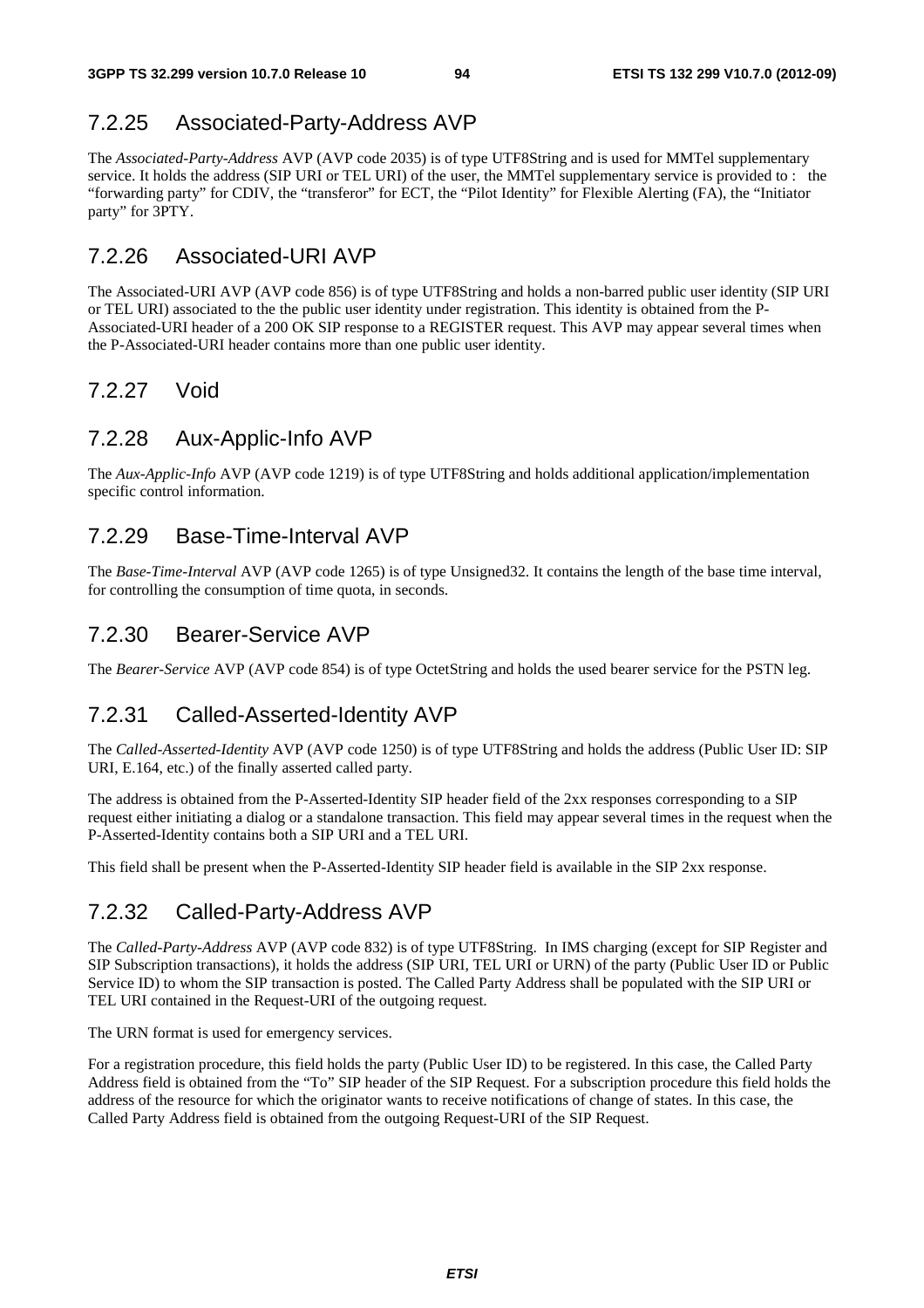### 7.2.33 Calling-Party-Address AVP

The *Calling-Party-Address* AVP (AVP code 831) is of type UTF8String and holds the address (SIP URI or TEL URI) which identifies the party (Public User Identity or Public Service Identity) initiating a SIP transaction. . It is obtained from the P-Asserted-Identity header of any non-REGISTER SIP Request, either initiating a dialog or a standalone transaction. This AVP may appear several times when the P-Asserted-Identity header contains both a SIP URI and a TEL URI.

### 7.2.34 Carrier-Select-Routing-Information AVP

The *Carrier-Select-Routing-Information* AVP (AVP code 2023) is of type UTF8String. This AVP holds information on carrier selection performed by S-CSCF/AS. This information is sent over SIP in the Requested URI header.

### 7.2.35 Cause-Code AVP

The *Cause-Code* AVP (AVP code 861) is of type Integer32 and includes the cause code value from IMS node. It is used in ACR [Stop] and/or ACR [Event] messages. It is also used in the CCR [Terminate] and/or CCR [Event] messages.

Within the cause codes, values  $\leq 0$  are reserved for successful causes while values  $\geq 1$  are used for failure causes. In case of errors where the session has been terminated as a result of a specific known SIP error code, then the SIP error code is also used as the cause code.

#### **Successful cause code values.**

"Normal end of session" 0

The cause "Normal end of session" is used in Accounting-request[stop] message to indicate that an ongoing SIP session has been normally released either by the user or by the network (SIP BYE message initiated by the user or initiated by the network has been received by the IMS node after the reception of the SIP ACK message).

"Successful transaction" -1

The cause "Successful transaction" is used in Accounting-request[event] message to indicate a successful SIP transaction (e.g. REGISTER, MESSAGE, NOTIFY, SUBSCRIBE). It may also be used by an Application Server to indicate successful service event execution.

"End of SUBSCRIBE dialog" -2

The cause "End of SUBSCRIBE dialog" is used to indicate the closure of a SIP SUBSCRIBE dialog . For instance a successful SIP SUBSCRIBE transaction terminating the dialog has been detected by the IMS node (i.e. SUBSCRIBE with expire time set to 0).

"2xx Final Response"  $-2xx$ 

The cause-code "2xx Final Response"(except 200) is used when the SIP transaction is terminated due to an IMS node receiving/initiating a 2xx Final response as described in RFC 3261 [405].

" $3xx$  Redirection"  $-3xx$ 

The cause "3xx Redirection" is used when the SIP transaction is terminated due to an IMS node receiving/initiating a 3xx response as described in RFC 3261 [405].

"End of REGISTER dialog" -3

The cause "End of REGISTER dialog" is used to indicate the closure of a SIP REGISTER dialog. For instance a successful SIP REGISTER transaction terminating the dialog has been detected by the IMS node (i.e. REGISTER with expire time set to 0).

#### **Failure cause code values.**

"Unspecified error" 1

*ETSI*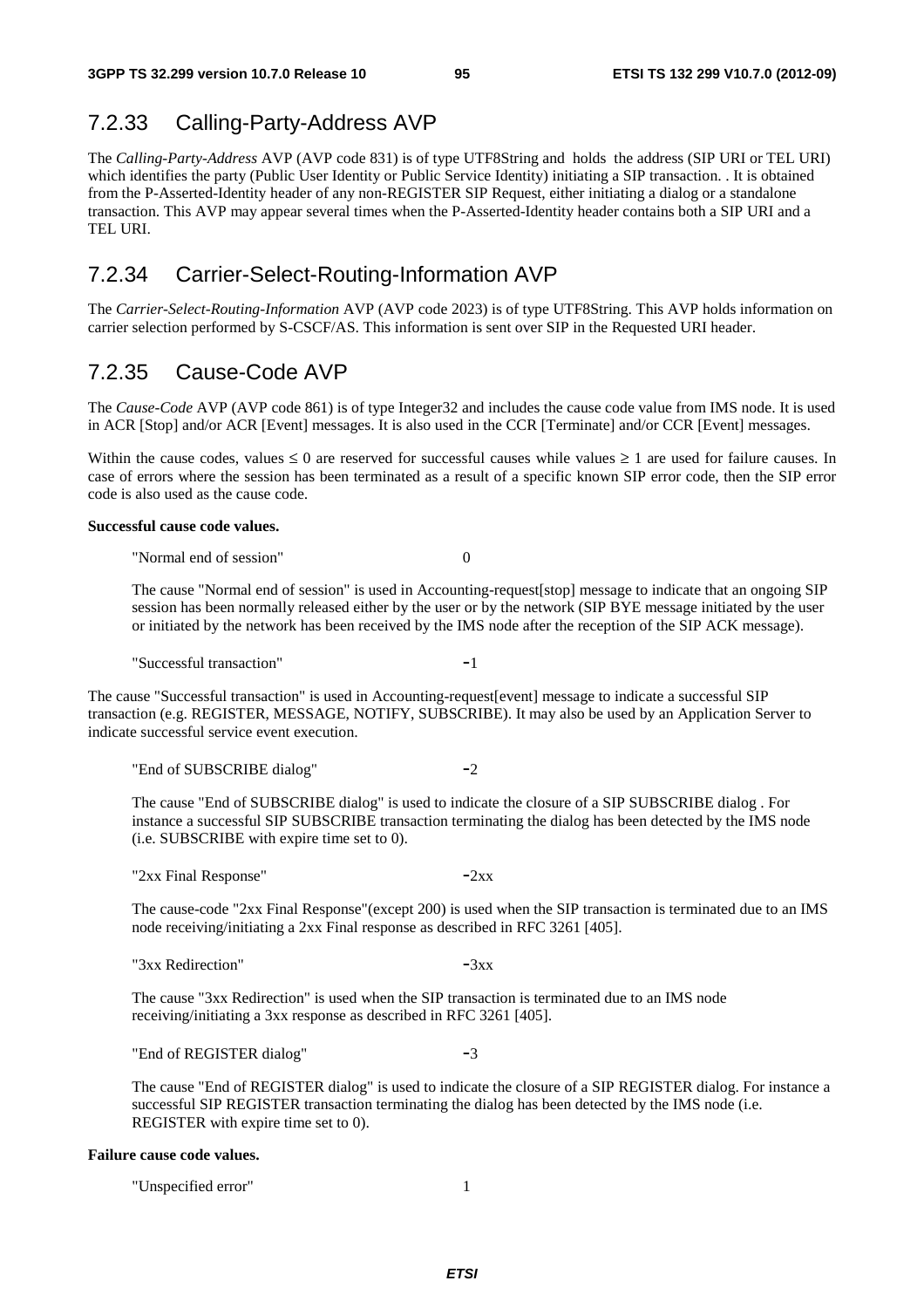The cause "Unspecified error" is used when the SIP transaction is terminated due to an unknown error.

" 4xx Request failure" 4xx

The cause "4xx Request failure" is used when the SIP transaction is terminated due to an IMS node receiving/initiating a 4xx error response as described in RFC 3261 [405].

"5xx Server failure" 5xx

The cause "5xx Server failure" is used when the SIP transaction is terminated due to an IMS node receiving/initiating a 5xx error response as described in RFC 3261 [405].

"6xx Global failure" 6xx

The cause "6xx Global failure" is used when the SIP transaction is terminated due to an IMS node receiving/initiating a 6xx error response as described in RFC 3261 [405].

"Unsuccessful session setup" 2

The cause "Unsuccessful session setup" is used in the Accounting-request[stop] when the SIP session has not been successfully established (i.e. Timer H expires and SIP ACK is not received or SIP BYE is received after reception of the 200OK final response and SIP ACK is not received) as described in TS 24.229 [202] and in RFC 3261 [405].

"Internal error" 3

The cause "Internal error" is used when the SIP transaction is terminated due to an IMS node internal error (e.g. error in processing a request/response).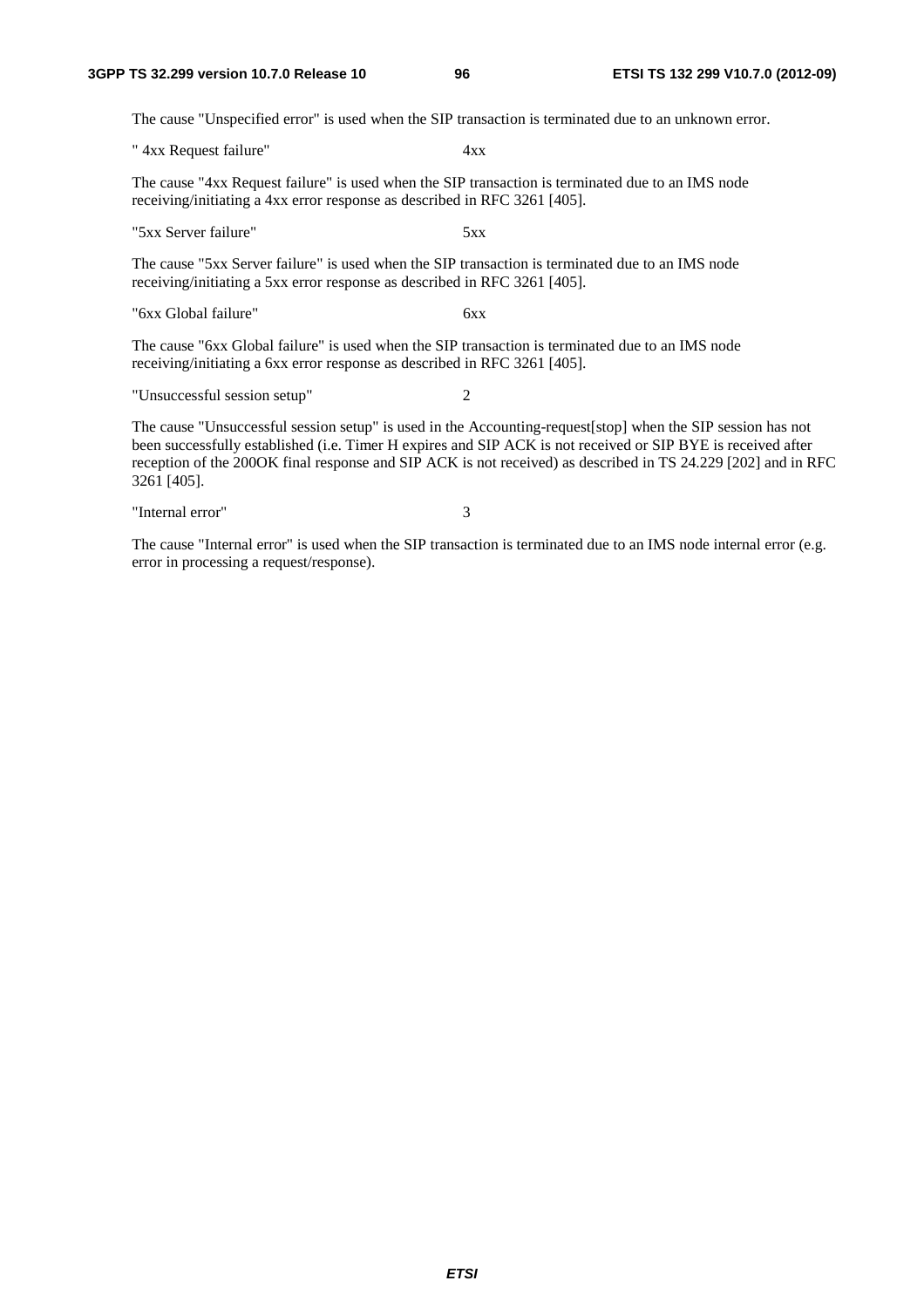# 7.2.36 CG-Address AVP

The *CG-Address* AVP (AVP code 846) is of type Address and holds the IP-address of the charging gateway.

### 7.2.37 Change-Condition AVP

The *Change-Condition* AVP (AVP code 2037) is of type Integer32, and indicates the change in charging condition: (Qos change, tariff time change …) which causes:

- sending of Accounting-request from PCN node
- volume counts container closing for an IP-CAN bearer.
- service data container closing.

The following values are defined :

"Normal Release" 0

The "Normal Release" value is used to indicate IP-CAN session termination , IP-CAN bearer release or Service Data Flow Termination

| " Abnormal Release "                           |    | 1              |
|------------------------------------------------|----|----------------|
| " Qos Change "                                 |    | $\overline{c}$ |
| "Volume Limit"                                 |    | 3              |
| "Time Limit                                    |    | 4              |
| "Serving Node Change"                          |    | 5              |
| "Serving Node PLMN Change"                     |    | 6              |
| "User Location Change"                         |    | 7              |
| "RAT Change"                                   |    | 8              |
| "UE TimeZone Change"                           |    | 9              |
| "Tariff Time Change"                           |    | 10             |
| "Service Idled Out"                            |    | 11             |
| "serviceSpecificUnitLimit"                     |    | 12             |
| "Max Number of Changes in Charging conditions" |    | 13             |
| " CGI-SAI Change "                             | 14 |                |
| " RAI Change "                                 | 15 |                |
| " ECGI Change "                                | 16 |                |
| " TAI Change "                                 | 17 |                |
| " Service Data Volume Limit "                  | 18 |                |
| " Service Data Time Limit "                    | 19 |                |
| "Management Intervention"                      | 20 |                |
| "Service Stop"                                 |    | 21             |
| "User CSG Information Change"                  | 22 |                |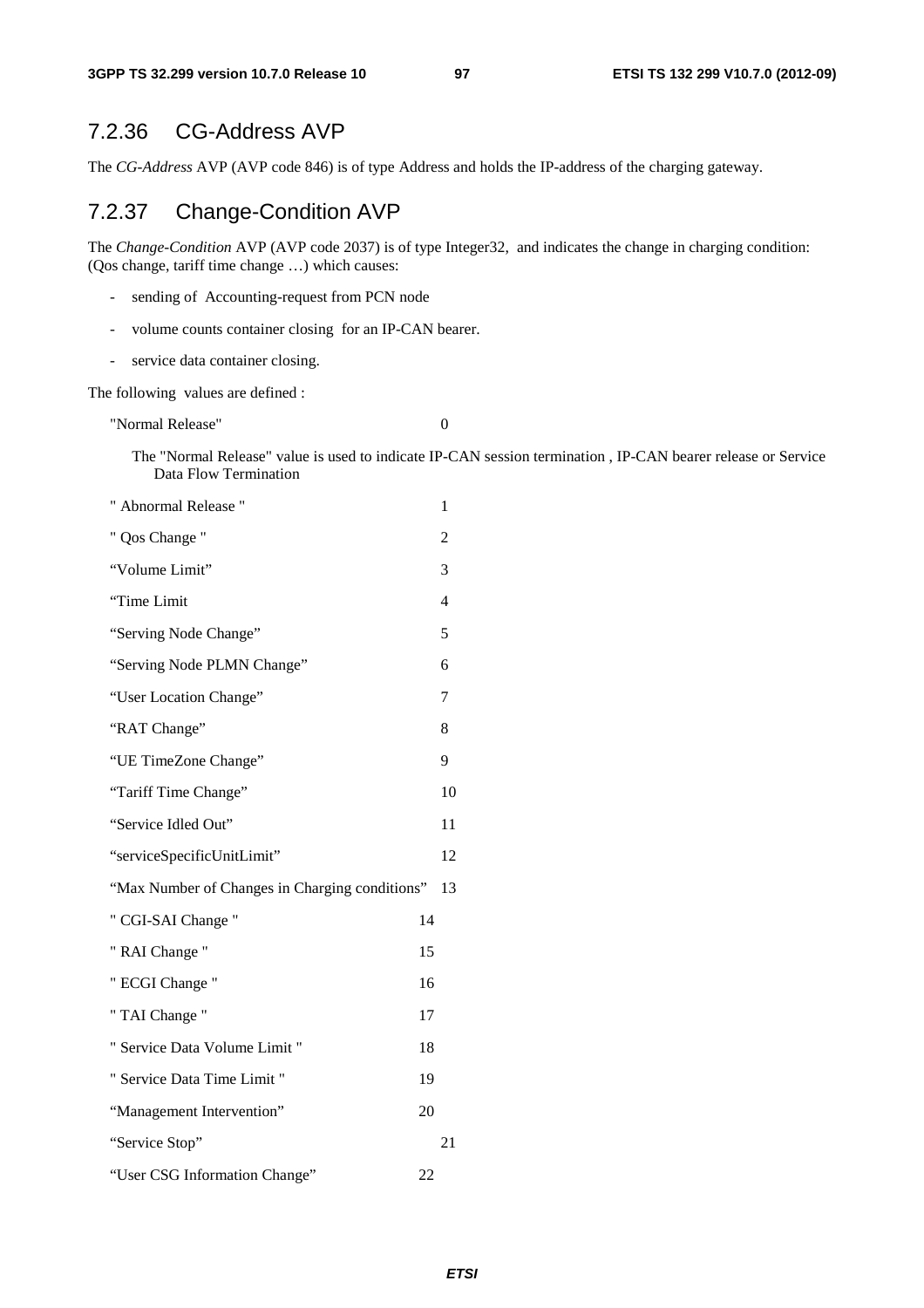### 7.2.38 Change-Time AVP

The *Change-Time* AVP (AVP code 2038) is of type Time.

In EPC Charging, it holds the time in UTC format when the volume counts associated to the IP-CAN bearer, or the service data container, is closed and reported due to Charging condition change.

For MMTel Charging, it holds the time in UTC format and it is a time stamp that defines the moment when the conference participant has an action (e.g. creating the conference, joining in the conference, being invited into the conference and quiting the conference) triggering the Accounting Request message to CDF

### 7.2.38A Charge-Reason-Code AVP

The *Charge-Reason-Code* AVP (AVP code 2118) is of type Enumerated and identifies if the Rate-Element corresponds to a specific charge type.

It can be one of the following values:

| <b>UNKNOWN</b>               |   |  |
|------------------------------|---|--|
| <b>USAGE</b>                 |   |  |
| COMMUNICATION-ATTEMPT-CHARGE |   |  |
| <b>SETUP-CHARGE</b>          | 3 |  |
| ADD-ON-CHARGE                |   |  |

### 7.2.39 Charged-Party AVP

The Charged-Party AVP (AVP code 857) is of type UTF8String and holds the address (Public User ID: SIP URI, TEL URI, etc.) of the party to be charged.

### 7.2.39A Charging-Characteristics-Selection-Mode AVP

The *Charging-Characteristics-Selection-Mode* AVP (AVP code 2066) is of type Enumerated and indicates how the applied Charging-Characteristics was selected.

It may take following values:

- 0 Serving-Node-Supplied
- 1 Subscription-specific
- 2 APN-specific
- 3 Home-Default
- 4 Roaming-Default
- 5 Visiting-Default

### 7.2.40 Class-Identifier AVP

The *Class-Identifier* AVP (AVP code 1214) is of type Enumerated and

The values are:

- 0 Personal
- 1 Advertisement
- 2 Informational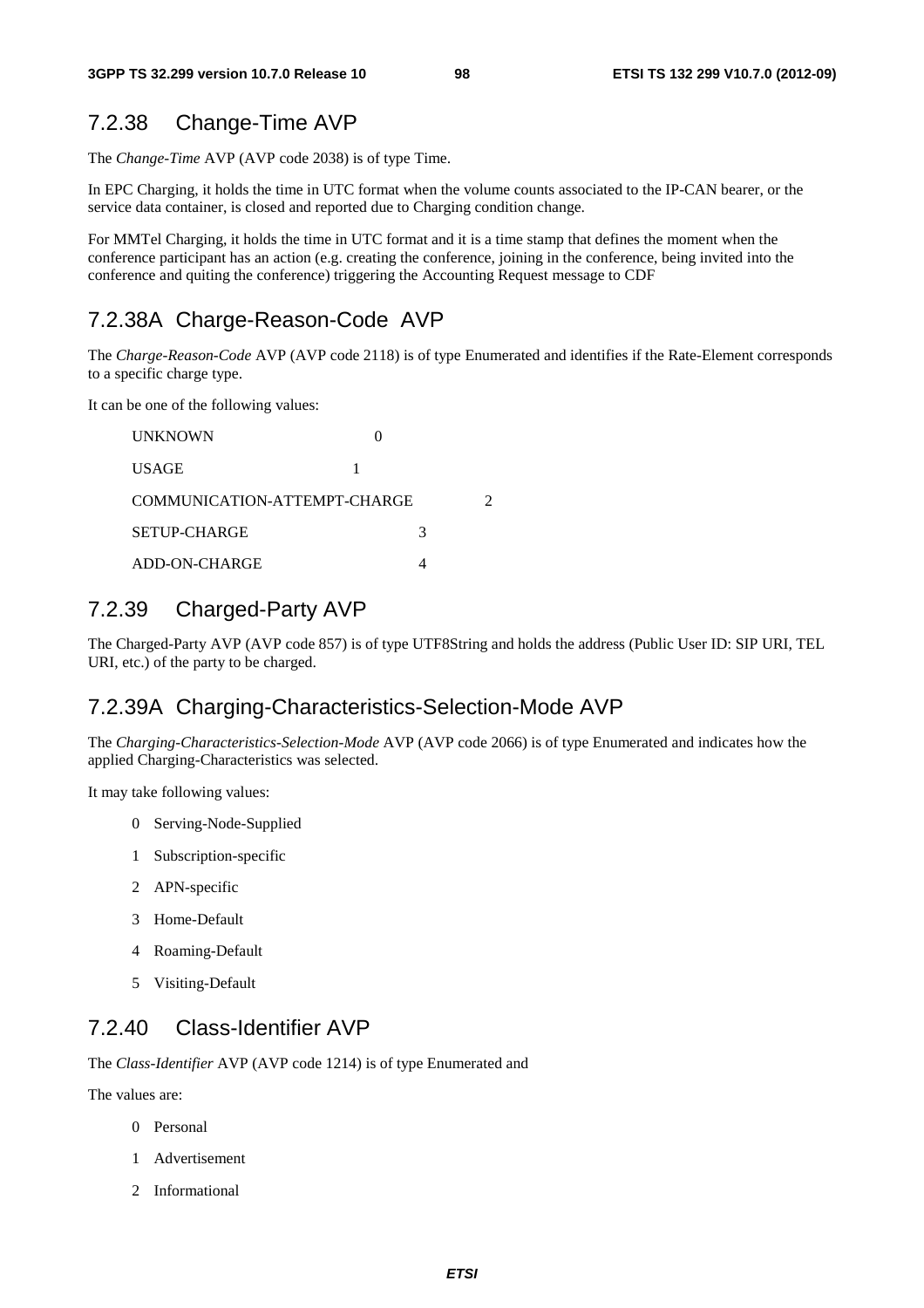3 Auto

### 7.2.41 Client-Address

The *Client-Address* AVP (AVP code 2018) is of type Address and is the address of the messaging Node which the OCS is connected to.

### 7.2.42 Content-Class AVP

The *Content-Class* AVP (AVP code 1220) is of type Enumerated and classifies the content of the MM to the highest content class to which the MM belongs, as defined in MMS Encapsulation [209].

The classes can be one of the following:

- 0 text
- 1 image-basic
- 2 image-rich
- 3 video-basic
- 4 video-rich
- 5 megapixel
- 6 content-basic
- 7 content-rich

### 7.2.43 Content-Disposition AVP

The *Content-Disposition* AVP (AVP code 828) is of type UTF8String and indicates how the message body or a message body part is to be interpreted (e.g. session, render), as described in RFC 3261 [405].

### 7.2.44 Content-Length AVP

The *Content-Length* AVP (AVP code 827) is of type Unsigned32 and holds the size of the message-body, as described in RFC 3261 [405].

### 7.2.45 Content-Size AVP

The *Content-Size* AVP (AVP code 1206) is of type Unsigned32 and indicates the size in bytes of the specified content type.

### 7.2.46 Content-Type AVP

The *Content-Type* AVP (AVP code 826) is of type UTF8String and holds the media type (e.g. application/sdp, text/html) of the message-body, as described in RFC 3261 [405].

#### 7.2.46A CSG-Access-Mode AVP

The *CSG-Access-Mode* AVP (AVP code 2317) is of type Enumerated and holds the mode in which the CSG cell User is accessing to, operates.

It has the following values:

- 0 Closed mode
- 1 Hybrid Mode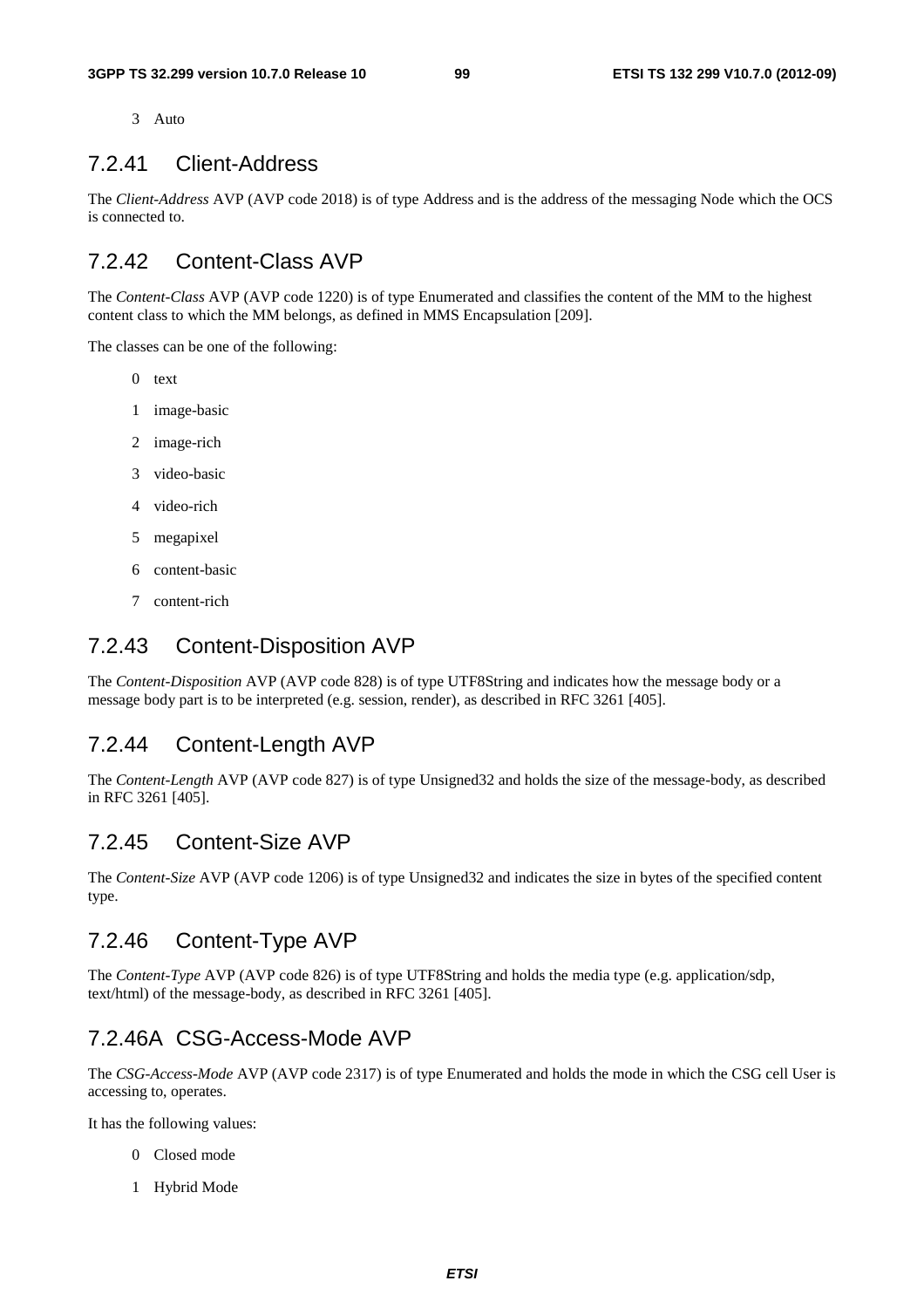### 7.2.46B CSG-Membership-Indication AVP

The *CSG-Membership-Indication* AVP (AVP code 2318) is of type Enumerated, and indicates the UE is a member of the accessing CSG cell, if the access mode is Hybrid, as described in TS 29.060 [225], and in TS 29.274 [226]. If this indication is not present, this means the UE is a Not member of the CSG cell for hybrid access mode.

The following values are defined:

- 0 Not CSG member
- 1 CSG Member

### 7.2.47 Current-Tariff AVP

The *Current-Tariff* AVP (AVP code 2056) is of type Grouped and holds tariff information. The Tariff is a formula for cost calculation given the *Used-Service-Unit* AVP. The calculated cost is given in the *Currency-Code* AVP. The formula sums all the rating elements and multiplies the sum by the *Scale-Factor* AVP.

It has the following ABNF grammar:

Current-Tariff::  $=$  < AVP Header: 2056 >

[ Currency-Code ] [ Scale-Factor ] \* [ Rate-Element ]

### 7.2.48 CUG-Information

The *CUG-Information* AVP (AVP code 2304) is of type OctetString and holds the "CUG Interlock Code" which identifies CUG membership within the Network for "Closed User Group" MMTel supplementary service.

### 7.2.49 Data-Coding-Scheme AVP

The *Data-Coding-Scheme* AVP (AVP code 2001) is of type Integer 32 and contains the data coding scheme of the message. For SM applications the specific coding is as described in TS 23.040 [216].

### 7.2.50 DCD-Information AVP

The *DCD-Information* AVP (AVP code 2115) is of type Grouped. Its purpose is to allow the transmission of service information elements used for DCD services.

The AVP is defined in OMA-DDS-Charging\_Data [223].

### 7.2.51 Deferred-Location-Event-Type AVP

The *Deferred-Location-Even-Type* AVP (AVP code 1230) is of type UTF8String and holds information related to a deferred location request.

### 7.2.52 Delivery-Report-Requested AVP

The *Delivery-Report-Requested* AVP (AVP code 1216) is of type Enumerated and indicates whether a delivery report has been requested by the originator or not.

The values for whether a report was requested are:

- $0$  No
- 1 Yes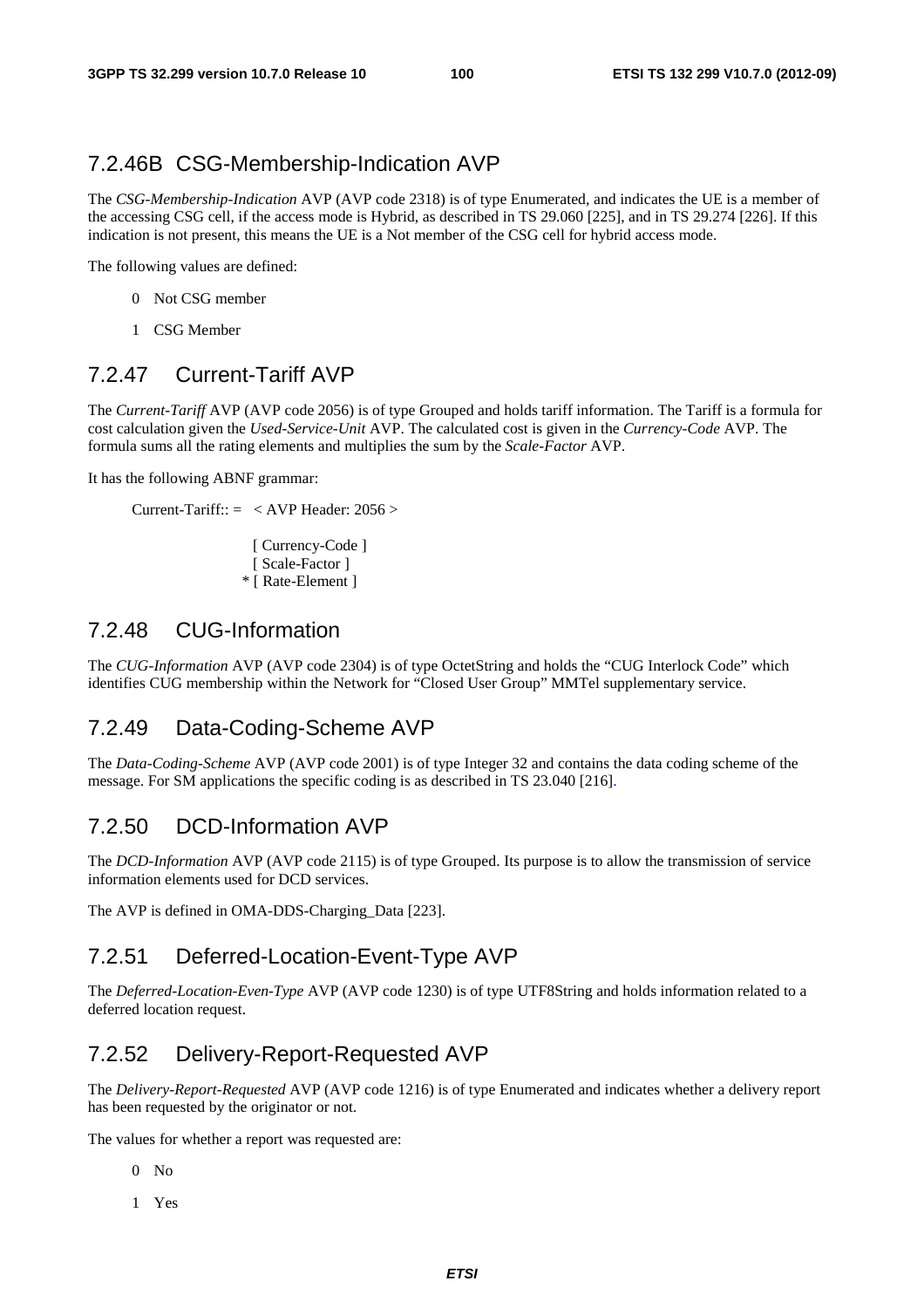### 7.2.53 Destination-Interface AVP

The *Destination-Interface* AVP (AVP code 2002) is type Grouped, which contains information related to the Interface on which the message is to be delivered.

Destination-Interface ::= < AVP Header: 2002 >

[ Interface-Id ] [ Interface-Text ] [ Interface-Port ] [ Interface-Type ]

### 7.2.54 Diagnostics AVP

The *Diagnostics* AVP (AVP code 2039) is of type Integer32 and provides a more detailed cause value from PCN node. It complements the *Change-Condition* AVP for Offline Charging.

#### 7.2.55 Domain-Name AVP

The *Domain-Name* AVP (AVP code 1200) is of type UTF8String and represents a fully qualified domain name (FQDN).

#### 7.2.56 DRM-Content AVP

The *DRM-Content* AVP (AVP code 1221) is of type Enumerated and indicates if the MM contains DRM-protected content.

The values are:

- $0$  No
- 1 Yes

### 7.2.57 Dynamic-Address-Flag AVP

The *Dynamic-Address-Flag* AVP(AVP code 2051) is of type Enumerated, and indicates whether the PDP context/PDN address is statically or dynamically allocated. If this AVP is not present, this means that the address is statically allocated. The following values are defined:

- 0 Static
- 1 Dynamic

### 7.2.57A Dynamic-Address-Flag-Extension AVP

The *Dynamic-Address-Flag*-*Extension* AVP (AVP code 2068) is of type Enumerated, and indicates that the IPv4 PDN address has been dynamically allocated for that particular IP CAN bearer (PDN connection) of PDN type IPv4v6, and the dynamic IPv6 address is indicated in Dynamic Address Flag. This field is missing if IPv4 address is static.The following values are defined:

- 0 Static
- 1 Dynamic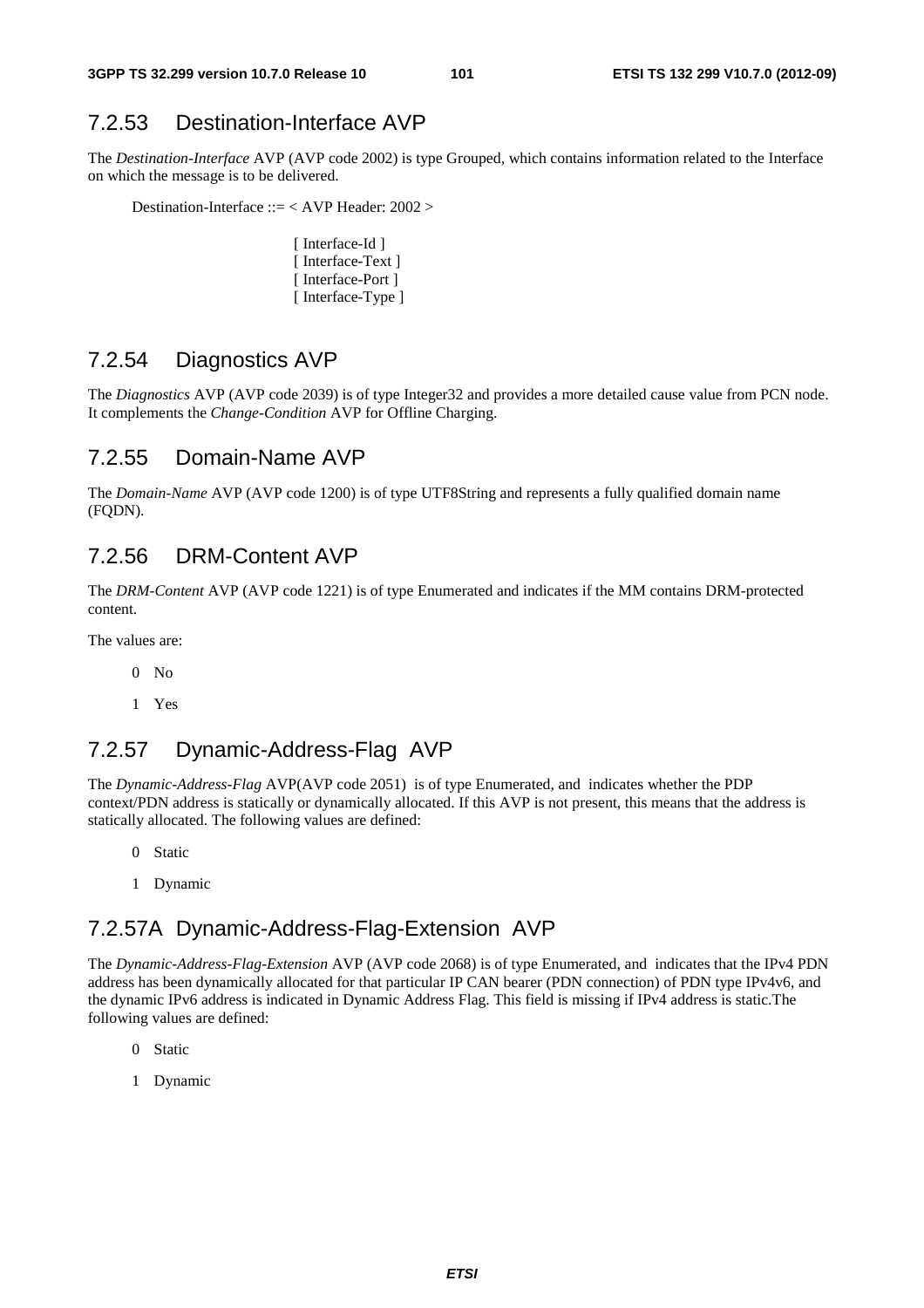### 7.2.58 Early-Media-Description AVP

The *Early-Media-Description* AVP (AVP code 1272) is of type grouped and describes the SDP session, media parameters and timestamps related to media components set to active according to SDP signalling exchanged during a SIP session establishment before the final successful or unsuccessful SIP answer to the initial SIP INVITE message is received. Once a media component has been set to active, subsequent status changes shall also be registered.

It has the following ABNF grammar:

```
 <Early-Media-Description>:: = <AVP Header: 1272>
```

```
[ SDP-TimeStamps ]
* [ SDP-Media-Component ] 
* [ SDP-Session-Description ]
```
Media can be considered as inactive in range of situations, such as the listed below according to RFC 3264 [408]:

- Media marked with "a=inactive" attribute.
- Media offered with zero bandwith.

In contrast, media with directionality marked as "a=recvonly", "a=sendonly", "a=sendrecv" shall be considered in state "active" and thus, it may be exchanged in one or both directions.

### 7.2.59 Envelope AVP

The *Envelope* AVP (AVP code 1266) is a grouped AVP which reports the start and end time of one time envelope using the Envelope-Start-Time and Envelope-End-Time AVPs. Further details of its usage are described in clause 6.5.6 and 6.5.7.

Envelope ::  $=$  < AVP Header: 1266>

{ Envelope-Start-Time } [ Envelope-End-Time ] [ CC-Total-Octets ] [ CC-Input-Octets ] [ CC-Output-Octets ] [ CC-Service-Specific-Units ] \* [ AVP ]

If an envelope has not been closed at the time of the usage report, then the Envelope-End-Time AVP shall be absent. If an envelope was started before the reporting interval then the Envelope-Start-Time is nevertheless present and contains the same time as previously reported, i.e. the actual time of the start of the envelope. The client shall include the volume reports (the CC-xxxxx-Octets AVPs) or events (CC-Service-Specific-Units) if these were requested in the corresponding Envelope-Reporting AVP. The reported volume is always the volume from the beginning of the time envelope.

In circumstances, in which an envelope is retrospectively deemed to have been closed, e.g. with Quota-Consumption-Time changes in a CCA, then the client shall include the Envelope-AVP for the envelope in the next usage report.

Multiple occurrences of this AVP shall be in chronological order, i.e. the first envelope is listed first in CCR.

### 7.2.60 Envelope-End-Time AVP

This *Envelope-End-Time* AVP (AVP code 1267) is of type Time. It is set to the time of the end of the time envelope.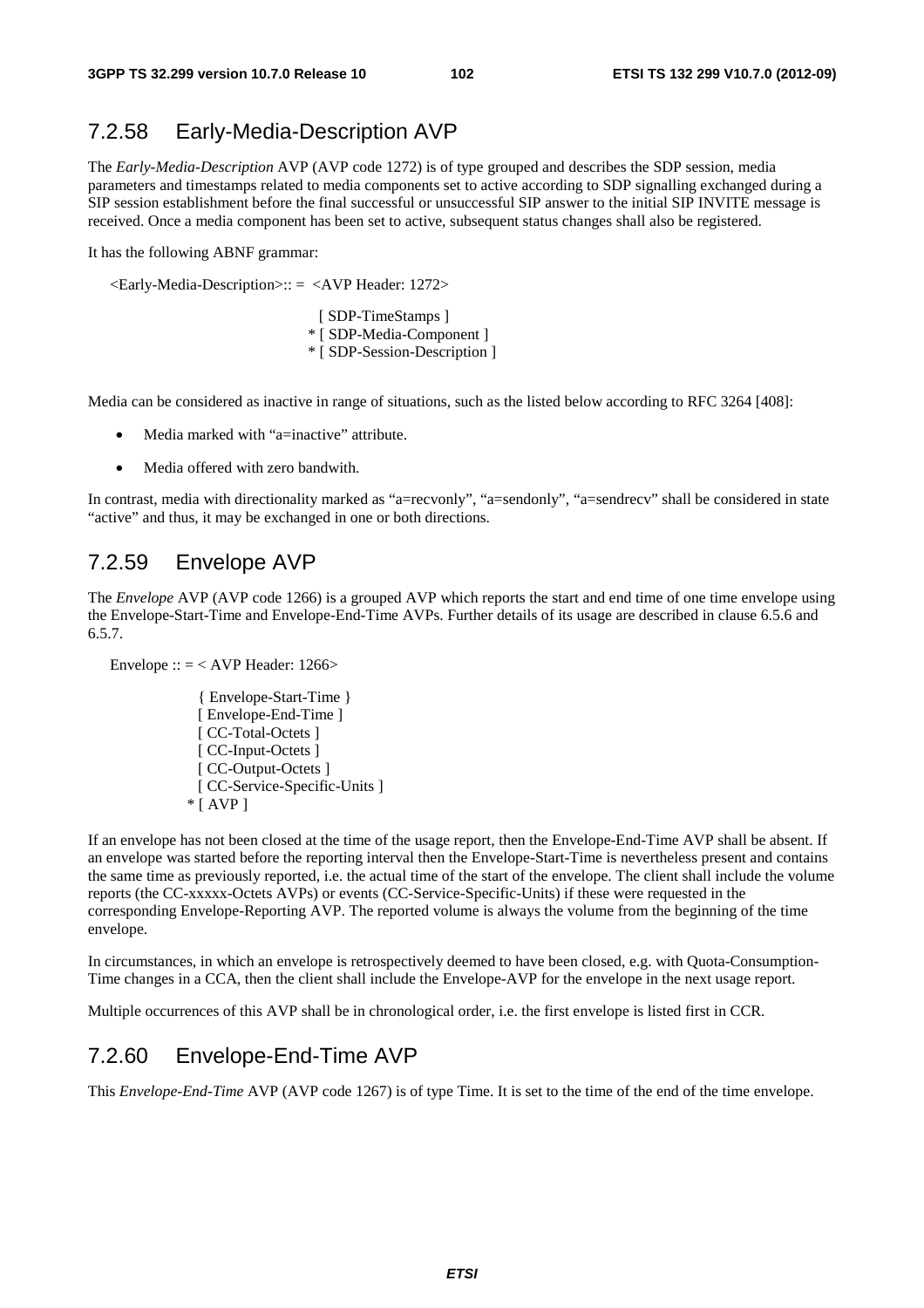### 7.2.61 Envelope-Reporting AVP

This *Envelope-Reporting* AVP (AVP code 1268) is of type Enumerated and is used in the CCA (INITIAL) to indicate whether the client shall report the start and end of each time envelope, in those cases in which quota is consumed in envelopes.

It can take the values:

| DO NOT REPORT ENVELOPES                     | (O) |
|---------------------------------------------|-----|
| <b>REPORT ENVELOPES</b>                     | (1) |
| REPORT ENVELOPES WITH VOLUME                | (2) |
| REPORT ENVELOPES WITH EVENTS                | (3) |
| REPORT ENVELOPES WITH VOLUME AND EVENTS (4) |     |

If this AVP is not included in the CCA (INITIAL) then the client shall not report the individual envelopes. If this AVP is included within the Offline-Charging AVP, the value shall dictate the mechanism by which offline charging information is generated.

### 7.2.62 Envelope-Start-Time AVP

The *Envelope-Start-Time* AVP (AVP code 1269) is of type Time. It is set to the time of the packet of user data which caused the time envelope to start.

### 7.2.63 Event AVP

The *Event* AVP (AVP code 825) is of type UTF8String and holds the content of the "Event" header.

### 7.2.64 Event-Charging-TimeStamp AVP

The *Event-Charging-TimeStamps* AVP (AVP code 1258) is of type Time, and it holds the timestamp of the event reported in the CC-Service-Specific-Units AVP when event based charging applies.

# 7.2.65 Event-Type AVP

The *Event-Type* AVP (AVP code 823) is of type Grouped and contains information about the type of chargeable telecommunication service/event for which the accounting-request and/or credit control request message(s) is generated.

It has the following ABNF grammar:

 $\leq$ Event-Type $\geq$ :: =  $\leq$ AVP Header: 823  $>$ [ SIP-Method ] [ Event ] [ Expires ]

### 7.2.66 Expires AVP

The *Expires* AVP (AVP code 888) is of type Unsigned32 and holds the content of the "Expires" header.

Editor's note: to be clarified.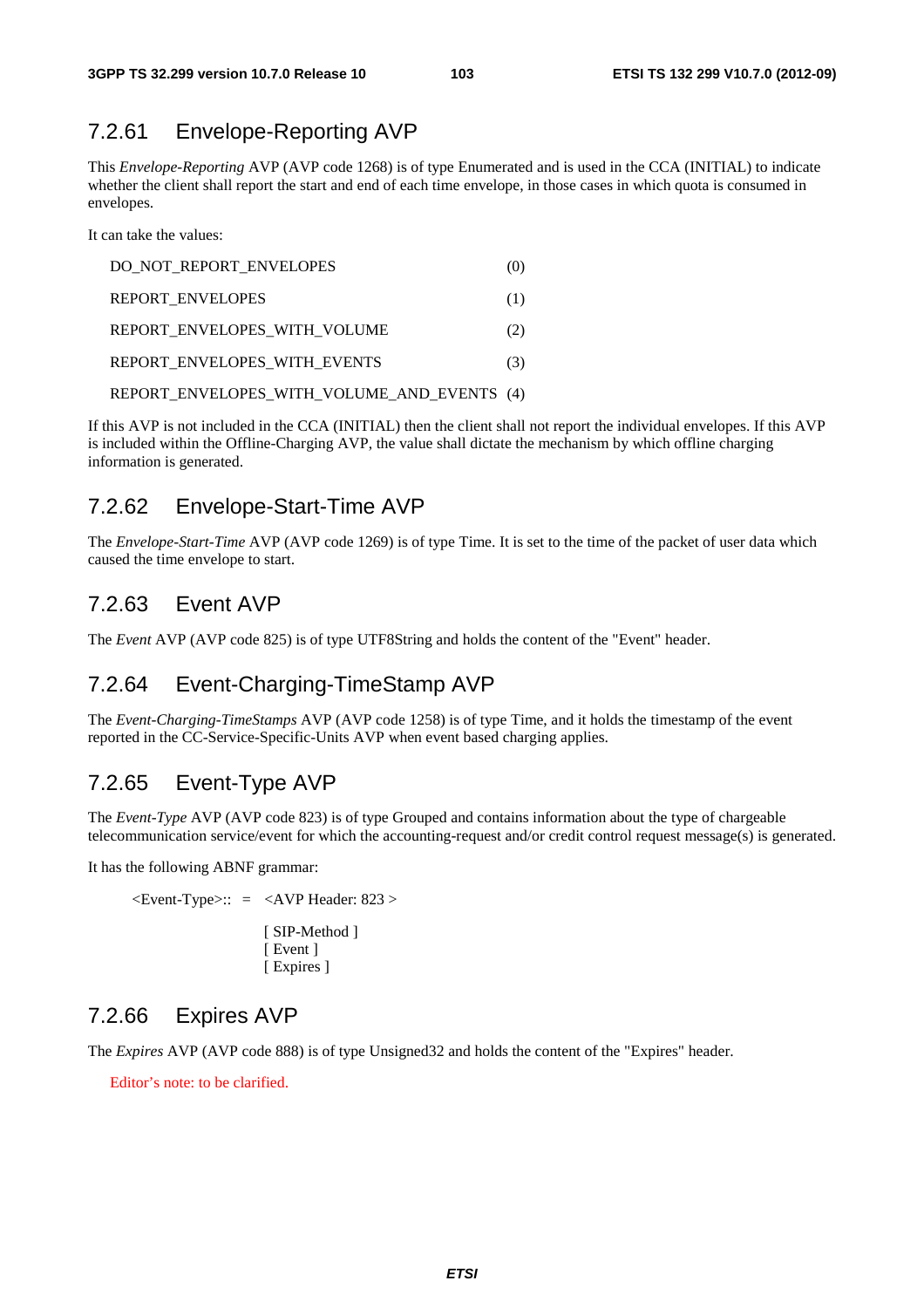### 7.2.67 File-Repair-Supported AVP

The File-Repair-Supported AVP (AVP code 1224) is of type Enumerated and indicates whether the MBMS user service supports point-to-point file repair. The following values are supported:

SUPPORTED (1)

The MBMS user service does support point-to-point file repair.

NOT SUPPORTED (2)

The MBMS user service does not support point-to-point file repair.

### 7.2.68 GGSN-Address AVP

The *GGSN-Address* AVP (AVP code 847) is of type Address and holds the IP-address of the P-GW that generated the GPRS/EPC Charging ID, as described in [1].

#### 7.2.69 IM-Information AVP

The *IM-Information* AVP (AVP code 2110) is of type Grouped. Its purpose is to allow the transmission of service information elements used for IM services.

The AVP is defined in OMA-DDS-Charging\_Data [223].

### 7.2.70 Incremental-Cost AVP

The *Incremental-Cost* AVP (AVP code 2062) is of type Grouped and holds the incremental cost since last AoC interaction for the ongoing session.

It has the following ABNF grammar:

Incremental-Cost::  $=$  < AVP Header: 2062 >

 { Value-Digits } [ Exponent ]

### 7.2.71 Interface-Id AVP

The *Interface-Id* AVP (AVP code 2003) is of type UTF8String and holds the interface identification provided by the messaging node (originator/destination).

### 7.2.72 Interface-Port AVP

The *Interface-Port* AVP (AVP code 2004) is of type UTF8String and holds the port-identification or contains information about the transport layer port used by the application associated with the charging event.

### 7.2.73 Interface-Text AVP

The *Interface-Text* AVP (AVP code 2005) is of type UTF8String and is the consolidation information about the application associated with the charging event.

### 7.2.74 Interface-Type AVP

The *Interface-Type* AVP (AVP code 2006) is of type Enumerated and contains information about type of interface / nature of the transaction in the messaging node for which the charging event occurs. The AVP can take the following values:

0 Unknown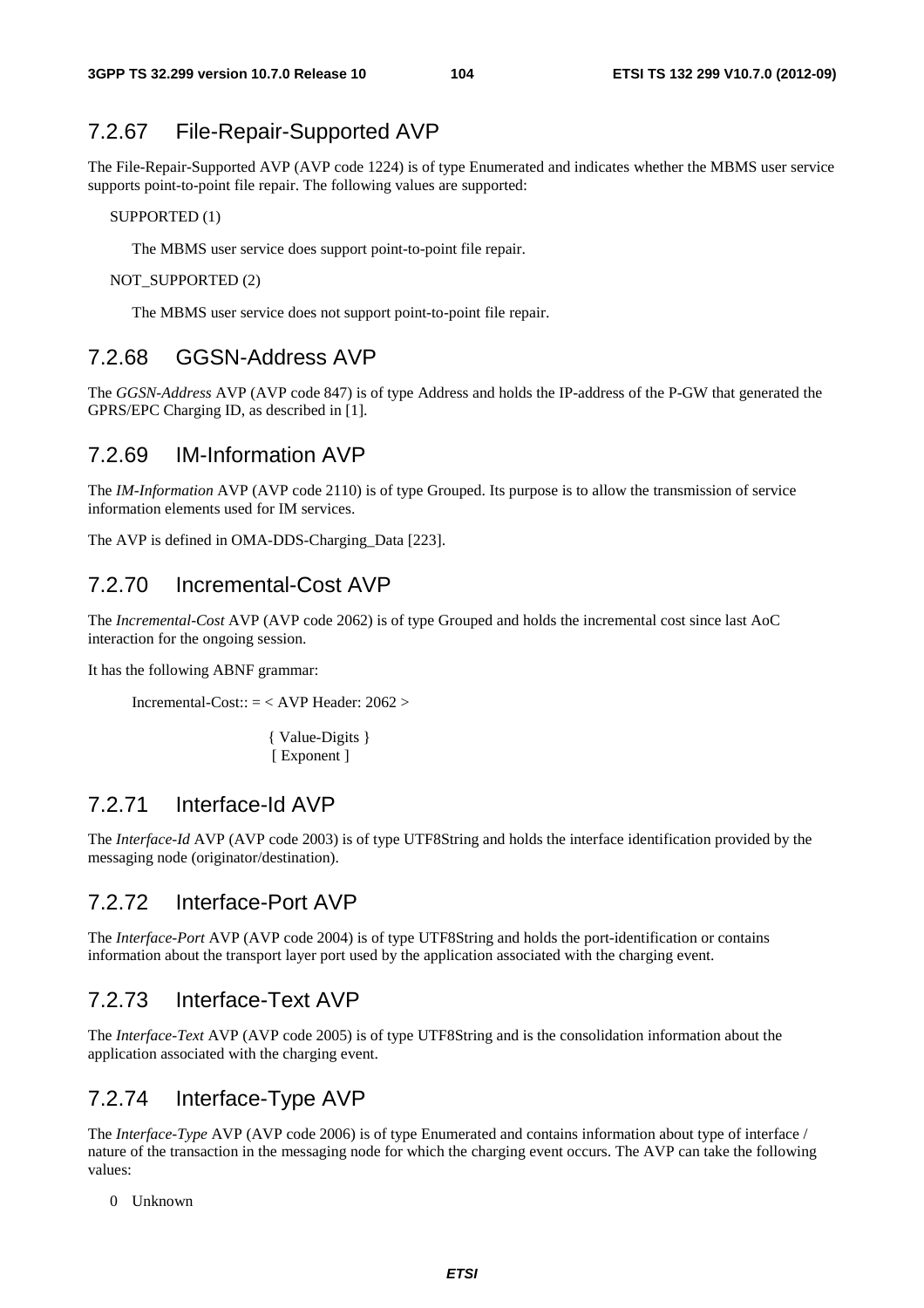- 1 MOBILE\_ORIGINATING
- 2 MOBILE\_TERMINATING
- 3 APPLICATION\_ORIGINATING
- 4 APPLICATION TERMINATION

### 7.2.74A IMS-Application Reference-Identifier AVP

The *IMS-Application-Reference-Identifier* AVP (AVP code 2601) is of type UTF8String and holds the IMS Application Reference Identifier (IARI) as contained in a SIP request to identify an IMS Application as defined in TS 24.229 [202].

Editor's Note: The SIP parameter from which the IMS Application Reference ID (IARI) is to be extracted requires further investigation in CT1. A mechanism to identify the IARI in use is ffs.

### 7.2.75 IMS-Charging-Identifier AVP

The *IMS-Charging-Identifier* AVP (AVP code 841) is of type UTF8String and holds the IMS Charging Identifier (ICID) as generated by a IMS node for a SIP session and described in TS 24.229 [204].

### 7.2.76 IMS-Communication-Service-Identifier AVP

The *IMS-Communication-Service-Identifier* AVP (AVP code 1281) is of type UTF8String and holds the IMS Communication Service Identifier (ICSI) as contained in the P-Asserted-Service header of a SIP request to identify an IMS Communication Service as defined in TS 24.229 [202].

### 7.2.77 IMS-Information AVP

The *IMS-Information* AVP (AVP code 876) is of type Grouped. Its purpose is to allow the transmission of additional IMS service specific information elements.

It has the following ABNF grammar:

IMS-Information ::  $=$  < AVP Header: 876> [ Event-Type ] [ Role-Of-Node ] { Node-Functionality } [ User-Session-Id ] [ Outgoing-Session-Id ] [ Session-Priority ] \* [ Calling-Party-Address ] [ Called-Party-Address ] \* [ Called-Asserted-Identity ] [ Number-Portability-Routing-Information ] [ Carrier-Select-Routing-Information ] [ Alternate-Charged-Party-Address ] [ Requested-Party-Address ] \* [ Associated-URI ] [ Time-Stamps ] \* [ Application-Server-Information ] \* [ Inter-Operator-Identifier ] [ IMS-Charging-Identifier ] \* [ SDP-Session-Description ] \* [ SDP-Media-Component ] [ Served-Party-IP-Address ] [ Server-Capabilities ] [ Trunk-Group-ID ] [ Bearer-Service ] [ Service-Id ]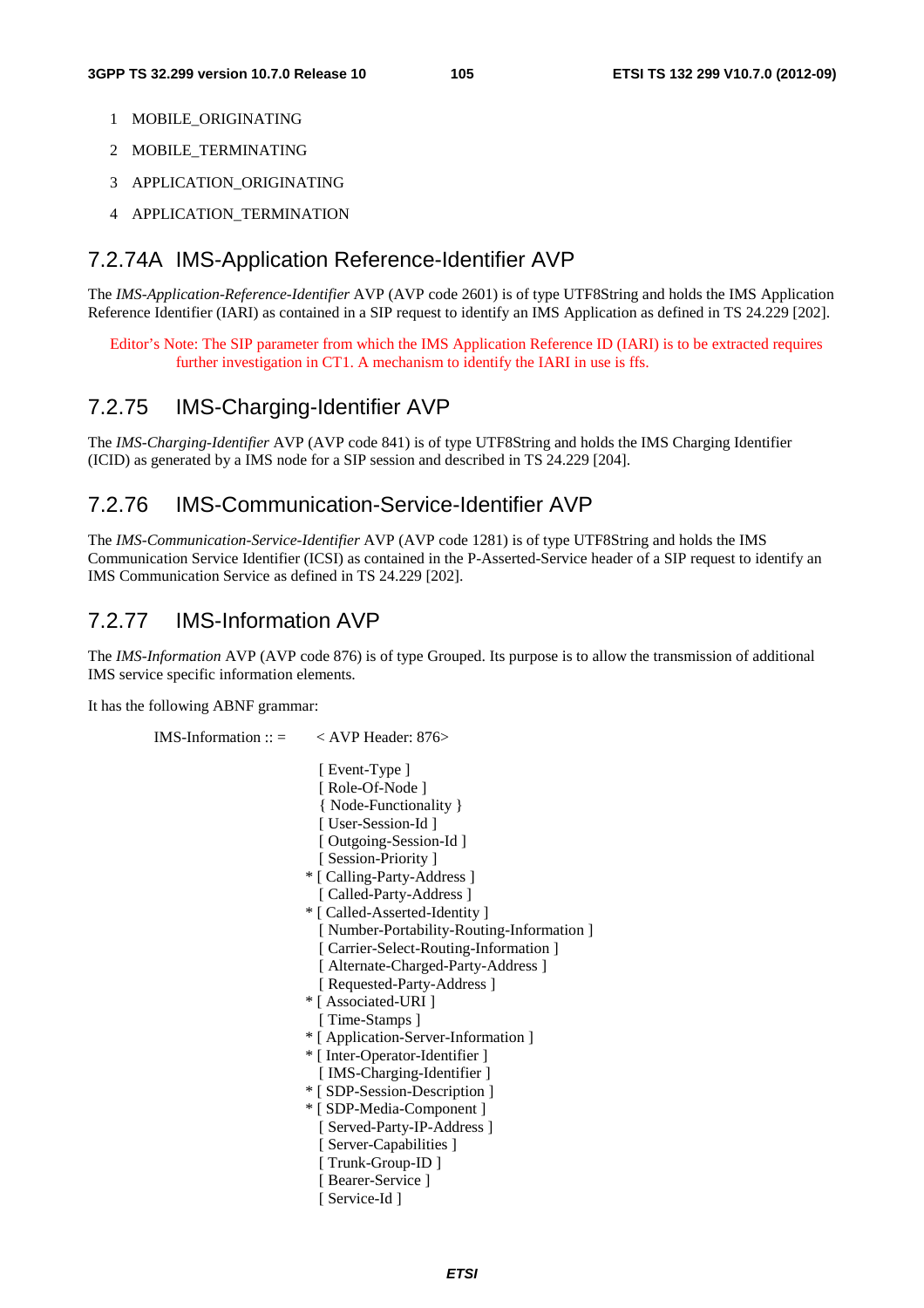\* [ Service-Specific-Info ] \* [ Message-Body ] [ Cause-Code ] [ Access-Network-Information ] \* [ Early-Media-Description ] [ IMS-Communication-Service-Identifier ] [ Online-Charging-Flag ] [ Real-Time-Tariff-Information ] [ Account-Expiration ] [ Initial-IMS-Charging-Identifier ]

### 7.2.78 IMSI-Unauthenticated-Flag AVP

The *IMSI-Unauthenticated-Flag* AVP (AVP code 2308) is of type Enumerated, and indicates the served IMSI is not authenticated. This may occur when emergency bearer service is provided (refer to TS 23.060 [74] and TS 29.274 [91]). If this flag is not present, this means the served IMSI is authenticated.

The following values are defined:

- 0 Authenticated
- 1 Unauthenticated

### 7.2.79 Incoming-Trunk-Group-ID AVP

The *Incoming-Trunk-Group-ID* AVP (AVP code 852) is of type UTF8String and identifies the incoming PSTN leg.

### 7.2.79A Initial-IMS-Charging-Identifier AVP

The *Initial-IMS-Charging-Identifier* AVP (AVP code 2321) is of type UTF8String and holds the Initial IMS Charging Identifier (ICID) as generated by a IMS node for the initial SIP session created for IMS service continuity.

### 7.2.80 Inter-Operator-Identifier AVP

The *Inter-Operator-Identifier* AVP (AVP code 838) is of type Grouped and holds the identification of the network neighbours (originating and terminating) as exchanged via SIP signalling and described in [404].

It has the following ABNF grammar:

<Inter-Operator-Identifier>:: = < AVP Header: 838 >

 [ Originating-IOI ] [ Terminating-IOI ]

### 7.2.80A IP-Realm-Default-Indication AVP

The *IP-Realm-Default-Indication-Indication* AVP (AVP code 2603) is of type Enumerated and indicates whether the IP realm used for the SDP media component is the Default IP realm or not.

The following values are defined:

- 0 Default IP Realm Not used
- 1 Default IP realm used

#### 7.2.81 LCS-APN AVP

The *LCS-APN* AVP (AVP code 1231) is of type UTF8String and contains the APN of the LCS Client.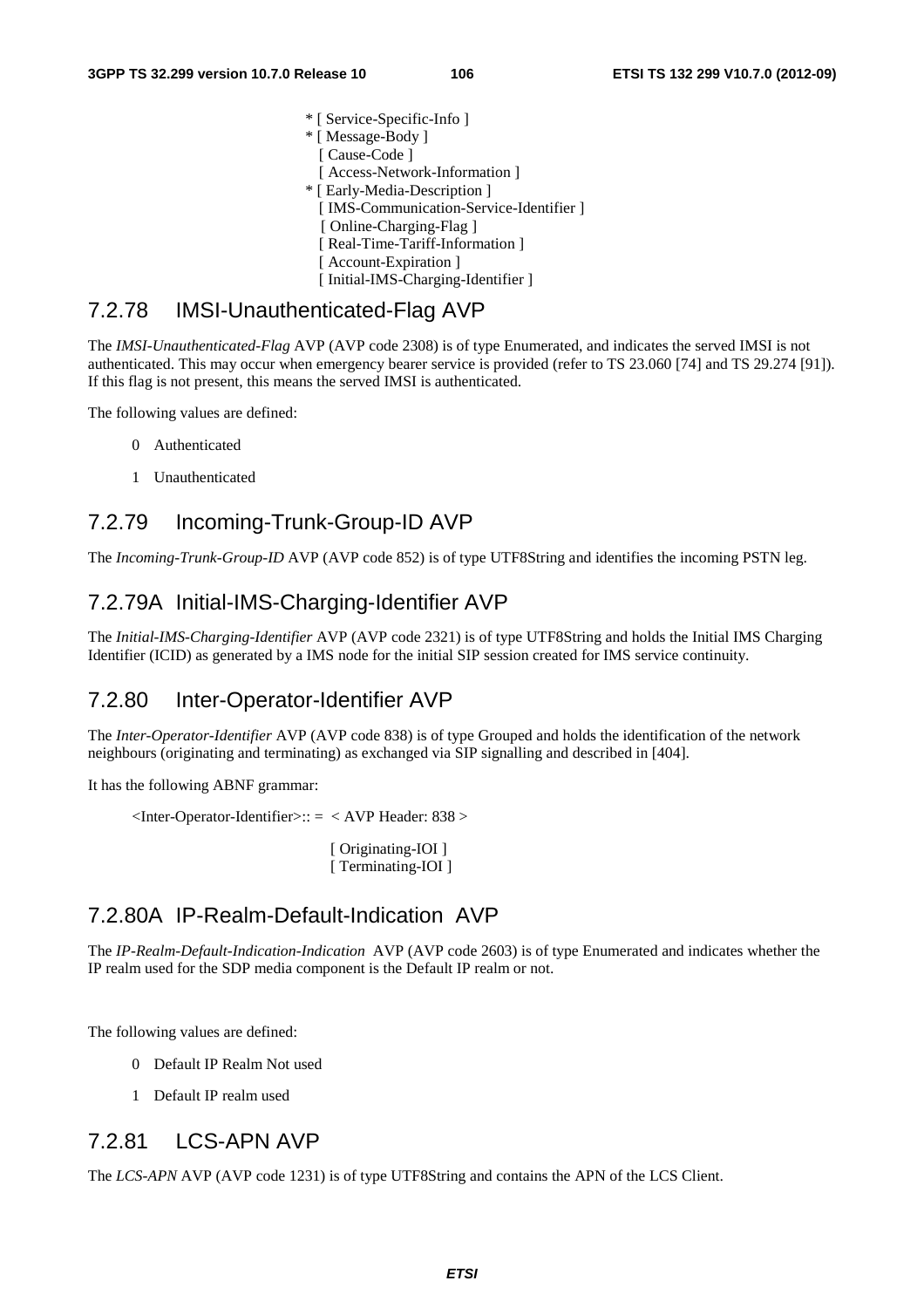# 7.2.82 LCS-Client-Dialed-By-MS AVP

The *LCS-Client-Dialed-By-MS* AVP (AVP code 1233) is of type UTF8String and holds the number of the LCS Client dialled by the UE.

### 7.2.83 LCS-Client-External-ID AVP

The *LCS-Client-External-ID* AVP (AVP code 1234) is of type UTF8String and holds the identification of the external LCS Client.

### 7.2.84 LCS-Client-ID AVP

The *LCS-Client-Id* AVP (AVP code 1232) is of type Grouped and holds information related to the identity of an LCS client.

It has the following ABNF grammar:

<LCS-Client-ID>:: = < AVP Header: 1232 >

[ LCS-Client-Type ] [ LCS-Client-External-ID ] [ LCS-Client-Dialed-By-MS ] [ LCS-Client-Name ] [ LCS-APN ] [ LCS-Requestor-ID ]

### 7.2.85 LCS-Client-Name AVP

The *LCS-Client-Name* AVP (AVP code 1235) is of type Grouped and contains the information related to the name of the LCS Client.

It has the following ABNF grammar:

<LCS-Client-Name>:: = < AVP Header: 1235>

[ LCS-Data-Coding-Scheme ] [ LCS-Name-String ] [ LCS-Format-Indicator ]

### 7.2.86 LCS-Client-Type AVP

The *LCS-Client-Type* AVP (AVP code 1241) is of type Enumerated and contains an estimate of the location of an MS in universal coordinates and the accuracy of the estimate.

It can be one of the following values:

| <b>EMERGENCY SERVICES</b> |               |
|---------------------------|---------------|
| VALUE ADDED SERVICES      |               |
| PLMN OPERATOR SERVICES    | $\mathcal{D}$ |
| LAWFUL INTERCEPT SERVICES | $\mathcal{E}$ |

# 7.2.87 LCS-Data-Coding-Scheme AVP

The *LCS-Data-Coding-Scheme* AVP (AVP code 1236) is of type UTF8String and contains the information of the alphabet and the language used.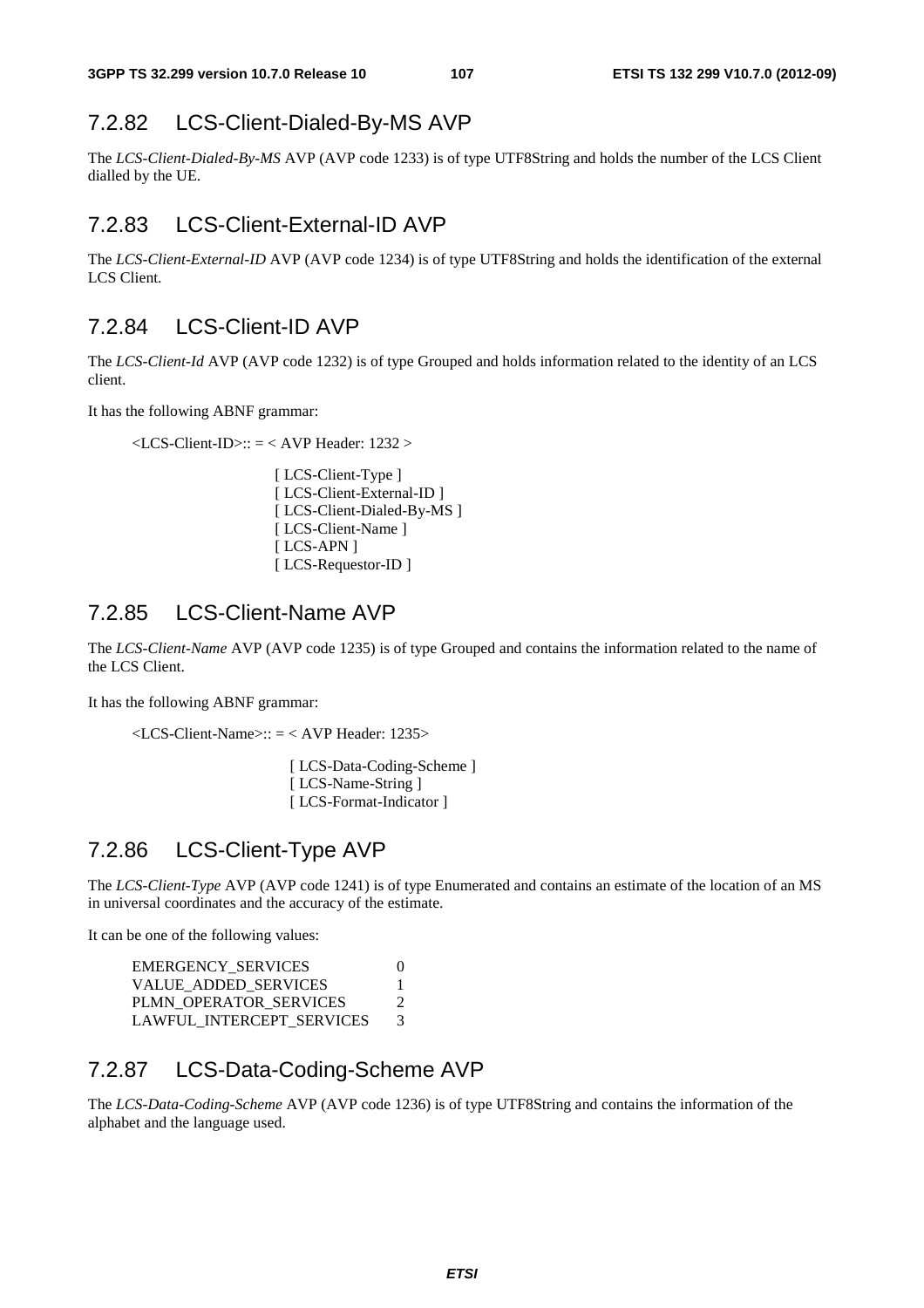# 7.2.88 LCS-Format-Indicator AVP

The *LCS-Format-Indicator* AVP (AVP code 1237) is of type Enumerated and contains the format of the LCS Client name.

It can be one of the following values:

| LOGICAL NAME         |   |
|----------------------|---|
| <b>EMAIL ADDRESS</b> |   |
| <b>MSISDN</b>        |   |
| URL                  | 3 |
| SIP URL              |   |

### 7.2.89 LCS-Information AVP

The LC*S-Information* AVP (AVP code 878) is of type Grouped. Its purpose is to allow the transmission of additional LCS service specific information elements.

It has the following ABNF grammar:

LCS-Information  $:: = <$  AVP Header: 878>

```
[ LCS-Client-ID ]
[Location-Type]
[ Location-Estimate ] 
[ Positioning-Data ]
[ 3GPP-IMSI ]
[ MSISDN ]
```
### 7.2.90 LCS-Name-String AVP

The *LCS-Name-String* AVP (AVP code 1238) is of type UTF8String and contains the LCS Client name.

### 7.2.91 LCS-Requestor-ID AVP

The *LCS-Requestor-Id* AVP (AVP code 1239) is of type Grouped and contains information related to the identification of the Requestor.

It has the following ABNF grammar:

 $\angle$ LCS-Requestor-ID>:: =  $\angle$  AVP Header: 1239 > [ LCS-Data-Coding-Scheme ] [ LCS-Requestor-ID-String ]

#### 7.2.92 LCS-Requestor-ID-String AVP

The *LCS-Requestor-Id-String* AVP (AVP code 1240) is of type UTF8String and contains the identification of the Requestor and can be e.g. MSISDN or logical name.

# 7.2.92A Local-GW-Inserted-Indication AVP

The *Local-GW-Inserted-Indication* AVP (AVP code 2604) is of type Enumerated and indicates if the local GW (TrGW, IMS-AGW) is inserted or not for the SDP media component.

The following values are defined:

- 0 Local GW Not Inserted
- 1 Local GW Inserted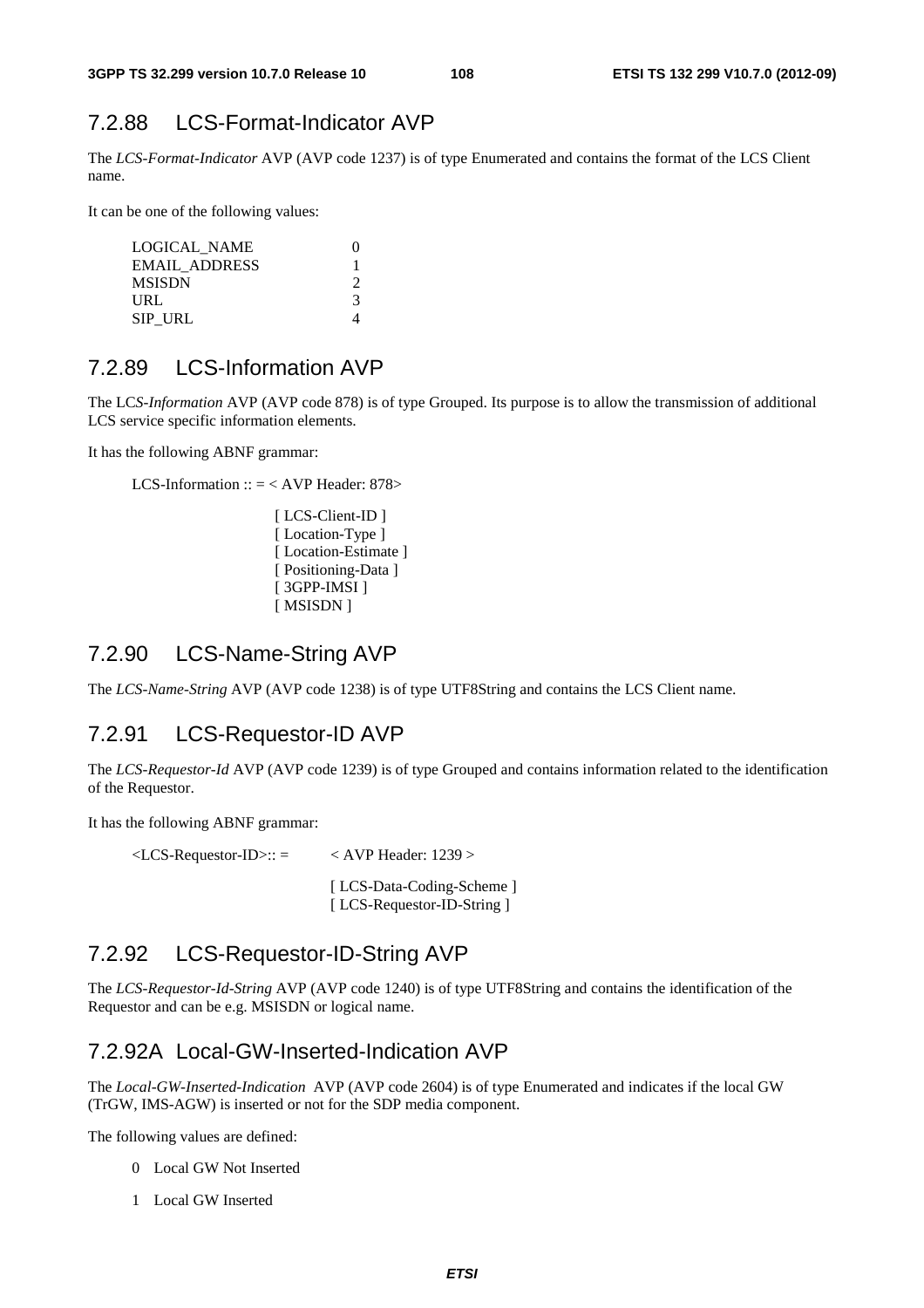# 7.2.93 Local-Sequence-Number AVP

The *Local-Sequence-Number* AVP (AVP code 2063) is of type Unsigned32 and holds the service data container sequence number : increased by 1 for each service data container closed.

#### 7.2.94 Location-Estimate AVP

The *Location-Estimate* AVP (AVP code 1242) is of type OctetString and contains an estimate of the location of an MS in universal coordinates and the accuracy of the estimate. Refers to geographical area descriptions in 3GPP TS 23.032 [227] for the internal structure and encoding of this AVP.

#### 7.2.95 Location-Estimate-Type AVP

The *Location-Estimate-Type* AVP (AVP code 1243) is of type Enumerated and contains one of the following values:

| <b>CURRENT LOCATION</b>           |   |
|-----------------------------------|---|
| CURRENT_LAST_KNOWN_LOCATION       |   |
| INITIAL LOCATION                  |   |
| <b>ACTIVATE DEFERRED LOCATION</b> | 3 |
| CANCEL DEFERRED LOCATION          |   |

#### 7.2.96 Location-Type AVP

The *Location-Type* AVP (AVP code 1244) is of type Grouped and indicates the type of location estimate required by the LCS client.

It has the following ABNF grammar:

Location-Type:: = < AVP Header: 1244>

[Location-Estimate-Type ] [ Deferred-Location-Event-Type ]

# 7.2.97 Low-Balance-Indication AVP

The *Low-Balance-Indication* AVP (AVP code 2020) is of type Enumerated and indicates if the subscriber balance went below a designated threshold by its account.

This indication can be used to advise the end user about the need to replenish his balance.

It can be one of the following values:

 NOT-APPLICABLE 0 YES 1

#### 7.2.97A Low-Priority-Indicator AVP

The *Low-Priority-Indicator* AVP (AVP code 2602) is of type Enumerated and indicates if the PDN connection has a low priority, i.e. for Machine Type Communications.

It can be one of the following values:

| NO         | U |
|------------|---|
| <b>YES</b> |   |

#### 7.2.98 MBMS GW-Address AVP

The *MBMS GW-Address* AVP (AVP code 2307) is of type Address and holds the IP-address . This AVP of the MBMS GW that generated the MBMS Charging ID when MBMS GW is stand-alone.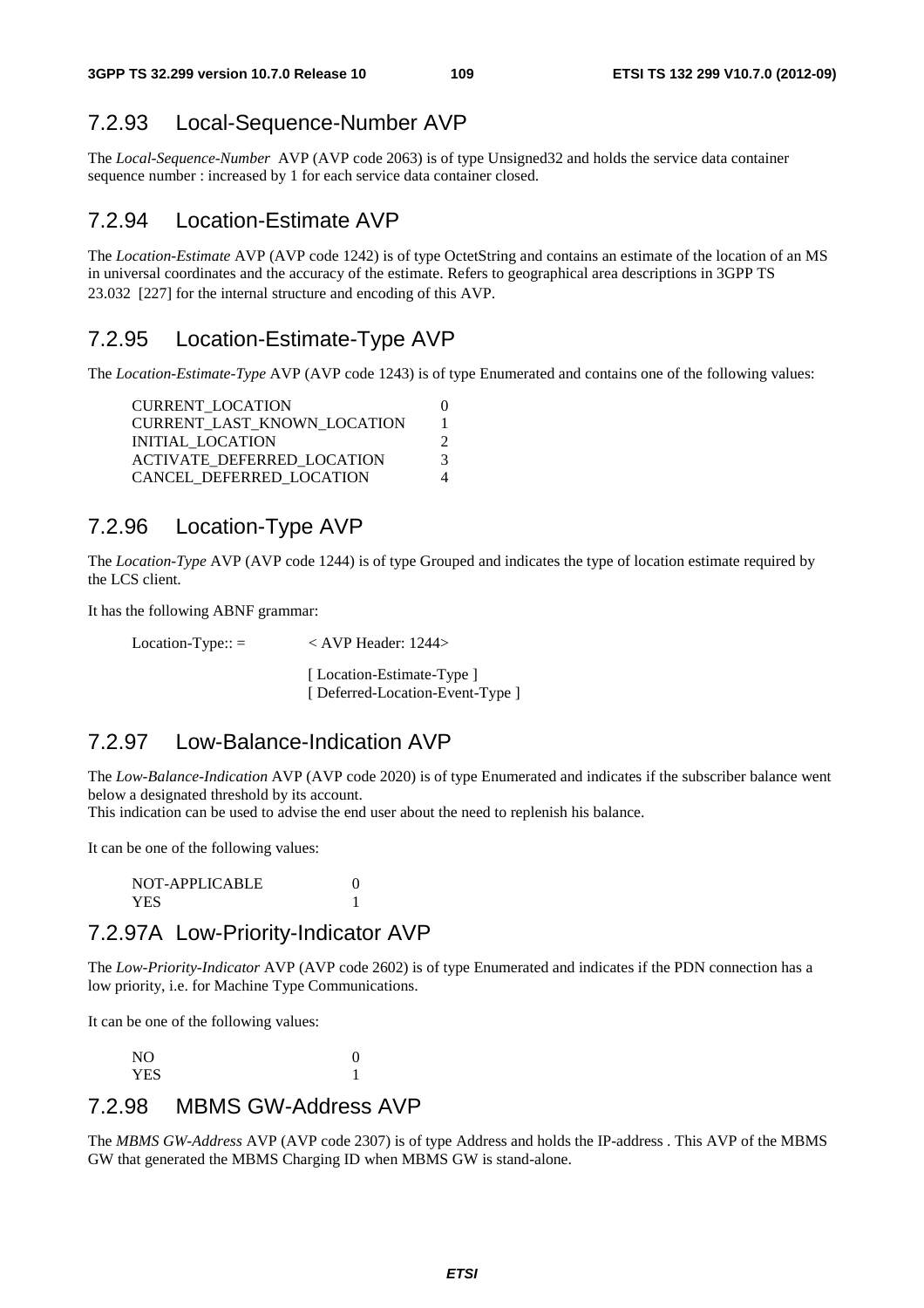### 7.2.99 MBMS-Information AVP

The *MBMS-Information* AVP (AVP code 880) is of type Grouped. Its purpose is to allow the transmission of additional MBMS service specific information elements.

It has the following ABNF grammar:

MBMS-Information  $\therefore$  = < AVP Header: 880> [ TMGI ] [ MBMS-Service-Type ] [ MBMS-User-Service-Type ] [ File-Repair-Supported ] [ Required-MBMS-Bearer-Capabilities ] [ MBMS-2G-3G-Indicator ]  $[RAI]$  \* [ MBMS-Service-Area ] [ MBMS-Session-Identity ] [ CN-IP-Multicast-Distribution ] [ MBMS GW-Address ]

### 7.2.100 MBMS-User-Service-Type AVP

The *MBMS-User-Service-Type* AVP (AVP code 1225) is of type Enumerated indicates type of service the the MBMS user service that is being delivered. The following values are supported:

DOWNLOAD (1)

The MBMS user service of type: download.

STREAMING (2)

The MBMS user service is of type: streaming.

### 7.2.101 Media-Initiator-Flag AVP

The *Media-Initiator-Flag* AVP (AVP code 882) is of type Enumerated and indicates which party has requested the session modification. The default value is '0' indicating the called party initiated the modification.

- [0] called party
- [1] calling party
- [2] unknown

#### 7.2.102 Media-Initiator-Party AVP

The *Media-Initiator-Party* AVP (AVP code 1288) is of type UTF8String. Enumerated in IMS charging, it holds the address (SIP URI or TEL URI) of the party (Public User ID or Public Service ID) who initiates the media action, like adding/removing, connecting/disconnecting the media. The Media Initiator Party shall be populated with the SIP URI or TEL URI contained in the Request-URI of the outgoing request. It is use for PoC charging.

### 7.2.103 Message-Body AVP

The *Message-Body* AVP (AVP Code 889) is of type Grouped AVP and holds information about the message bodies including user-to-user data.

It has the following ABNF grammar:

<Message-Body>::= < AVP Header: 889 >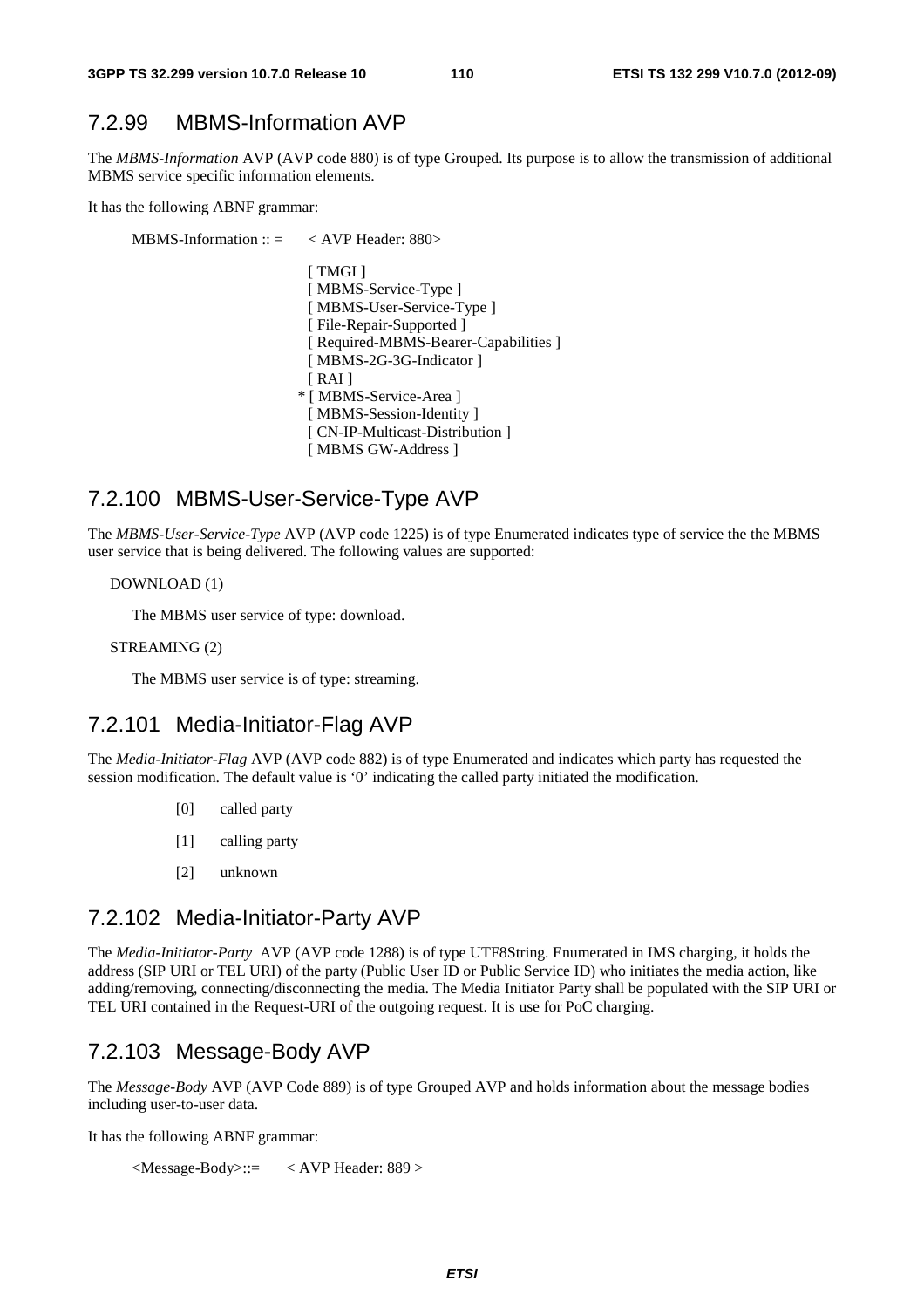{ Content-Type } { Content-Length } [ Content-Disposition ] [ Originator ]

The message bodies shall not include the bodies' of Content-Type = "application-sdp" as these are captured in other AVPs.

#### 7.2.104 Message-Class AVP

The *Message-Class* AVP (AVP code 1213) is of type Grouped.

It has the following ABNF grammar:

```
Message-Class :: = < AVP Header: 1213 >
```
[ Class-Identifier ] [ Token-Text ]

# 7.2.105 Message-ID AVP

The *Message-ID* AVP (AVP code 1210) is of type UTF8String and holds the identification of the message being charged.

#### 7.2.106 Message-Size AVP

The *Message-Size* AVP (AVP code 1212) is of type Unsigned32. For MMS, it holds the total size in bytes of the MM calculated according to TS 23.140 [208]. For SMS, it holds the total size in octets of SM including any user data header.

#### 7.2.107 Message-Type AVP

The *Message-Type* AVP (AVP code 1211) is of type Enumerated and holds the type of the message according to the MMS transactions e.g. submission, delivery.

The following values are defined and are as specified in MMS Encapsulation [209]:

- 1 m-send-req
- 2 m-send-conf
- 3 m-notification-ind
- 4 m-notifyresp-ind
- 5 m-retrieve-conf
- 6 m-acknowledge-ind
- 7 m-delivery-ind
- 8 m-read-rec-ind
- 9 m-read-orig-ind
- 10 m-forward-req
- 11 m-forward-conf
- 12 m-mbox-store-conf
- 13 m-mbox-view-conf
- 14 m-mbox-upload-conf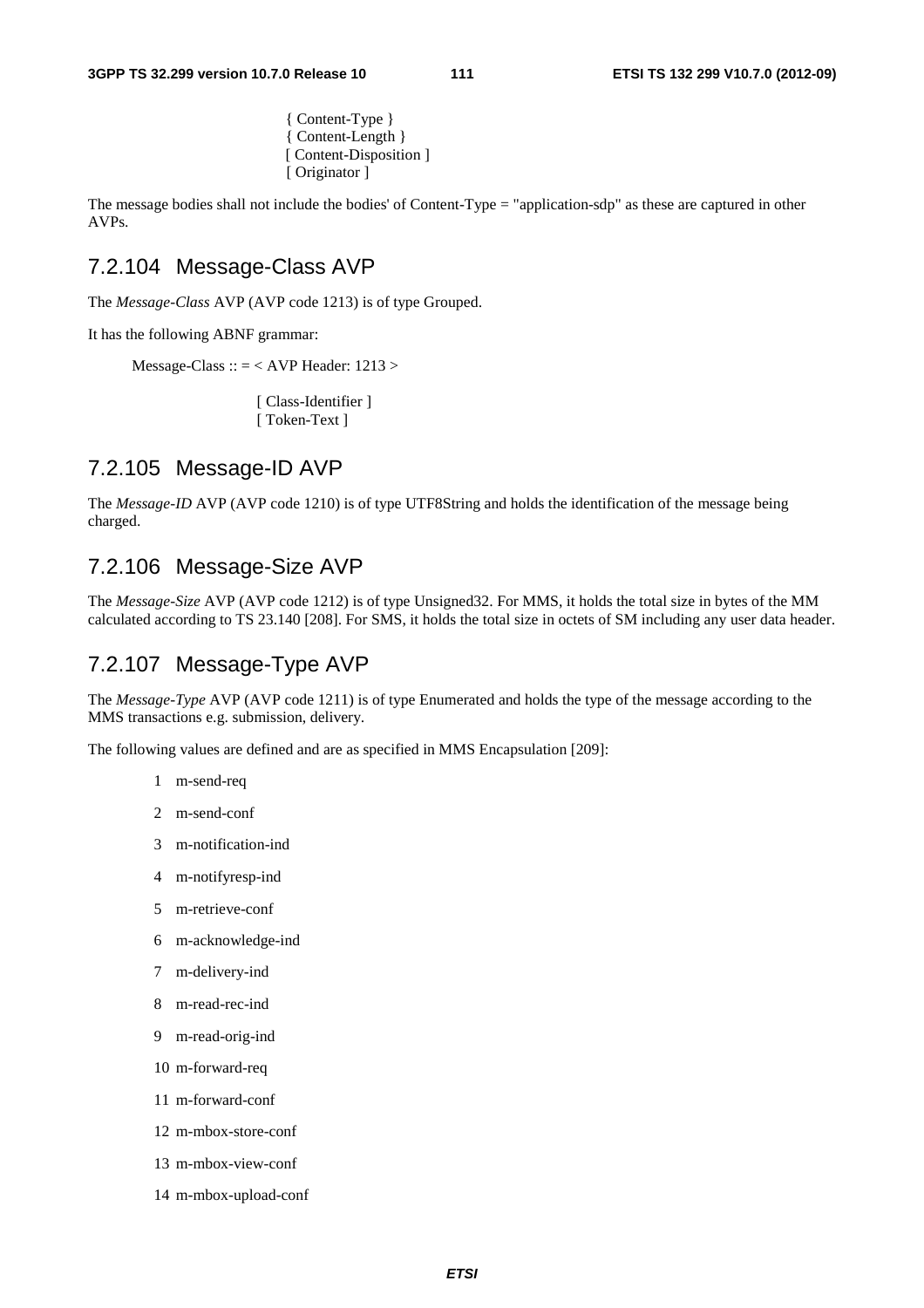15 m-mbox-delete-conf

#### 7.2.108 MM-Content-Type AVP

The *MM-Content-Type* AVP (AVP code 1203) is of type Grouped and indicates the overall content type of the MM content and includes information about all the contents of an MM.

It has the following ABNF grammar:

MM-Content-Type ::  $=$   $\langle$  AVP Header: 1203  $>$ 

[ Type-Number ] [ Additional-Type-Information ] [ Content-Size ] \* [ Additional-Content-Information ]

#### 7.2.109 MMBox-Storage-Requested AVP

The *MMBox-Storage-Requested* AVP (AVP code 1248) is of type Enumerated and indicates whether an MMBoxstorage has been requested by the originator MMS User Agent or not. The values for whether an MMBox Storage was requested are:

 $0$  No

1 Yes

# 7.2.110 MMS-Information AVP

The MM*S-Information* AVP (AVP code 877) is of type Grouped. Its purpose is to allow the transmission of additional MMS service specific information elements.

It has the following ABNF grammar:

```
MMS-Information :: = \langle AVP Header: 877>
                              [ Originator-Address ] 
                            * [ Recipient-Address ] 
                             [ Submission-Time ]
                             [ MM-Content-Type ] 
                             [ Priority ] 
                             [ Message-ID ] 
                             [Message-Type ]
                             [ Message-Size ]
                             [ Message-Class ]
                             [ Delivery-Report-Requested ]
                             [ Read-Reply-Report-Requested ]
                             [ MMBox-Storage-Requested ] 
                             [ Applic-ID ]
                             [ Reply-Applic-ID ] 
                             [ Aux-Applic-Info ] 
                             [ Content-Class ] 
                             [ DRM-Content ] 
                             [ Adaptations ]
                             [ VASP-Id ] 
                             [ VAS-Id ]
```
#### 7.2.111 MMTel-Information AVP

The MMTel*-Information* AVP (AVP code 2030) is of type Grouped. Its purpose is to allow the transmission of additional MMtel service specific information elements. It holds MMTel supplementary services invoked during MMTel service.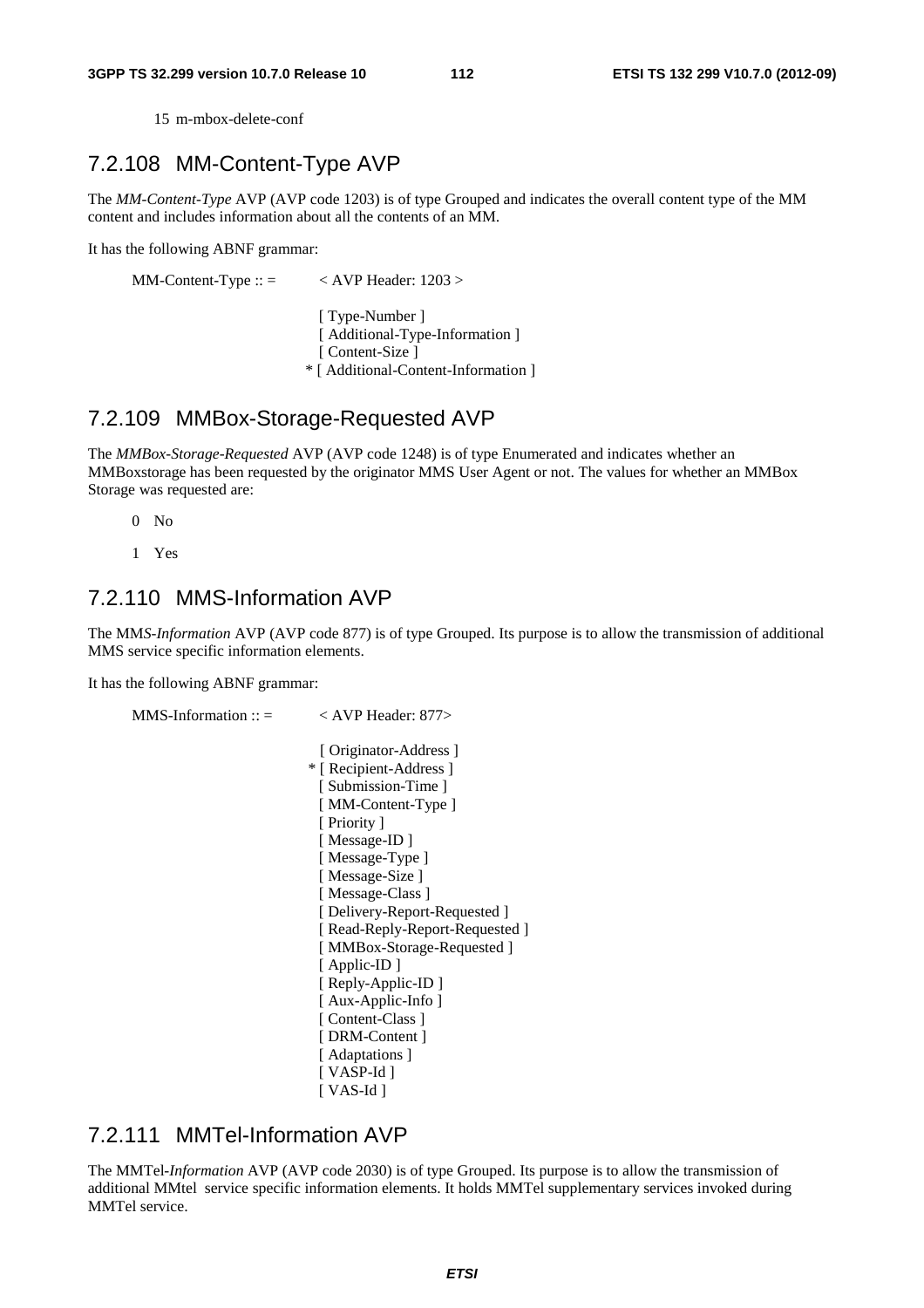It has the following ABNF grammar:

MMTel-Information ::  $=$  < AVP Header: 2030>

\* [ Supplementary-Service]

### 7.2.111A MMTel-SService-Type AVP

The *MMTel-SService-Type* AVP (AVP Code 2031) is of type Unsigned32 and identifies the type of MMTel supplementary service.

The following values are defined:

| "Originating Identification Presentation (OIP)"         | 0              |
|---------------------------------------------------------|----------------|
| "Originating Identification Restriction (OIR)"          | 1              |
| "Terminating Identification Presentation (TIP)"         | 2              |
| "Terminating Identification Restriction (TIR)"          | 3              |
| "Communication HOLD (HOLD)"                             | $\overline{4}$ |
| "Communications Barring (CB)"                           | 5              |
| "Communication Diversion (CDIV)"                        | 6              |
| "Communication Diversion Notification (CDIVN)"          | 7              |
| "Communication Waiting (CW)"                            | 8              |
| "Message Waiting Indication (MWI)"                      | 9              |
| "Conference (CONF)"                                     | 10             |
| "Flexible Alerting (FA)"                                | 11             |
| "Completion of Communication to Busy Subscriber (CCBS)" | 12             |
| "Completion of Communications on No Reply (CCNR)"       | 13             |
| "Malicious Communication Identification (MCID)          | 14             |
| "Customized Alerting Tone" (CAT)                        | 15             |
| "Closed User Group" (CUG)                               | 16             |
| "Personal Network management" (PNM)                     | 17             |
| "Customized Ringing Signal" (CRS)                       | 18             |
| "Advice of Charge (AoC)"                                | 19             |

Values ≥ 1024 are reserved for specific Network/Manufacturer supplementary services variants

#### 7.2.112 Next-Tariff AVP

The *Next-Tariff* AVP (AVP code 2057) is of type Grouped and holds tariff information. The Tariff is a formula for cost calculation given the *Used-Service-Unit* AVP. The calculated cost is given in the *Currency-Code* AVP. The formula sums all the rating elements and multiplies the sum by the *Scale-Factor* AVP.

It has the following ABNF grammar:

Next-Tariff :: = < AVP Header: 2057 >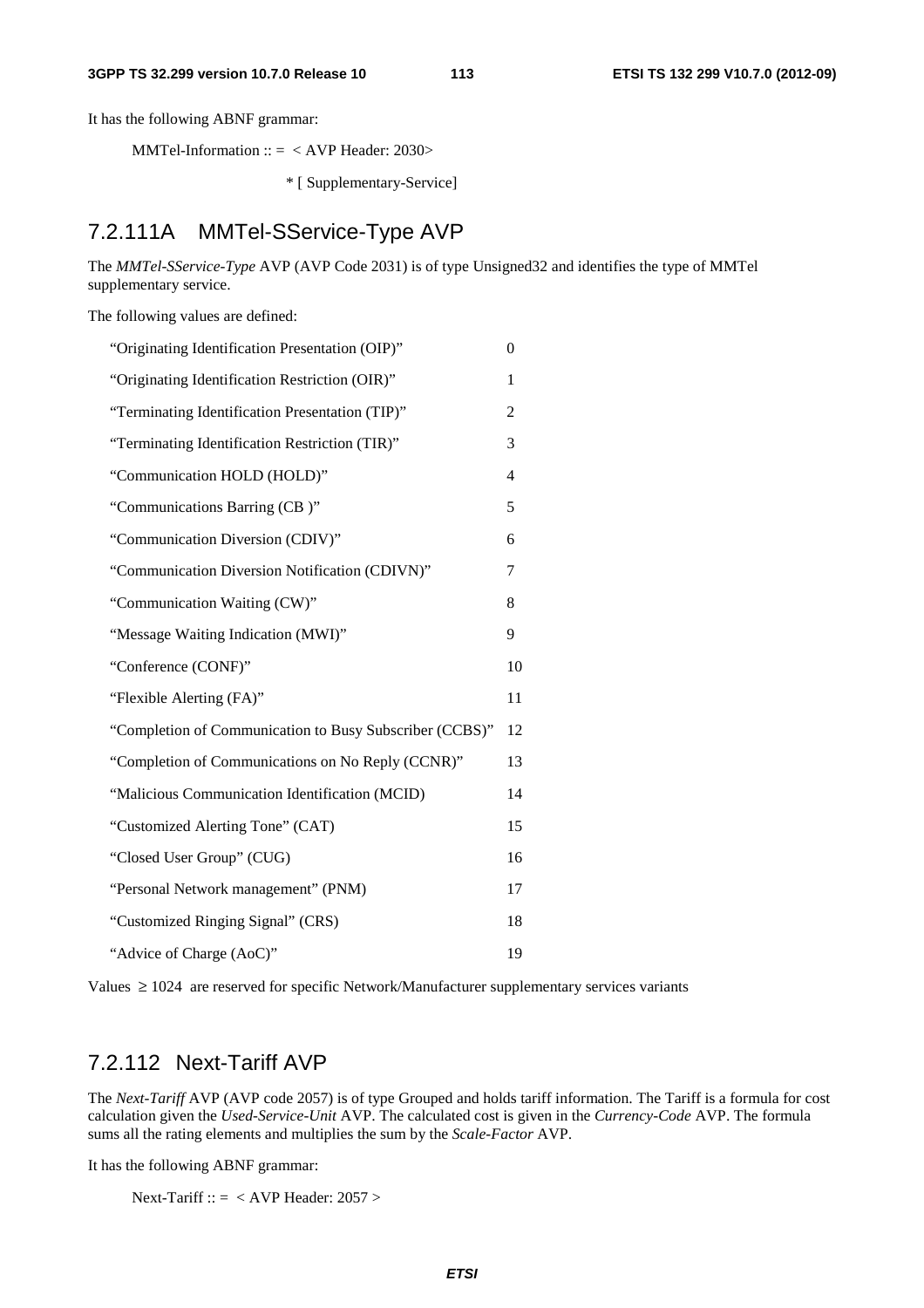[ Currency-Code ] [ Scale-Factor ] \* [ Rate-Element ]

#### 7.2.113 Node-Functionality AVP

The *Node-Functionality* AVP (AVP code 862) is of type Enumerated and includes the *functionality* identifier of the *node*.

The functionality identifier can be one of the following:

S-CSCF 0 P-CSCF 1 I-CSCF 2 MRFC 3 MGCF<sub>4</sub> BGCF 5 AS 6 IBCF 7  $S-GW = 8$  $P-GW = 9$ HSGW 10 E-CSCF 11

#### 7.2.114 Node-Id AVP

The *Node-Id* AVP (AVP code 2064) is of type UTF8String and includes an optional, operator configurable identifier string for the node.

#### 7.2.115 Number-Of-Diversions AVP

The *Number-of-Diversions* AVP (AVP Code 2034) is of type Unsigned32 and holds the number of diversions related to a CDIV service. When counting the number of diversions, all types of diversion are included.

### 7.2.116 Number-Of-Messages-Sent AVP

The *Number-Of-Messages-Sent* AVP (AVP code 2019) is of type Unsigned32 and indicates the number of SMSs sent by the IMS application if applicable.

#### 7.2.117 Number-Of-Participants AVP

The *Number-Of-Participants* AVP (AVP code 885) is of type Unsigned32 and holds the number of invited parties of the multi-party session when included in the initial charging request message, e.g. in PoC, CONFerence and SIMPLE IM. When included in interim / update charging messages, it indicates the number of parties who are currently attached in the session at the time the interim / update messages are sent.

NOTE: The information to populate this field may be obtained from the TBCP-Talk-Burst-Grant message in PoC case. The information to populate this field may be obtained from the Diameter Accounting Request message in MMTel CONF Charging.

# 7.2.118 Number-Of-Received-Talk-Bursts AVP

The *Number-Of-Received-Talk-Bursts* AVP (AVP code 1282) is of type Unsigned32 and holds the number of the received talk bursts.

## 7.2.119 Number-Of-Talk-Bursts AVP

The *Number-Of-Talk-Bursts* AVP (AVP code 1283) is of type Unsigned32 and holds the number of the sent talk bursts.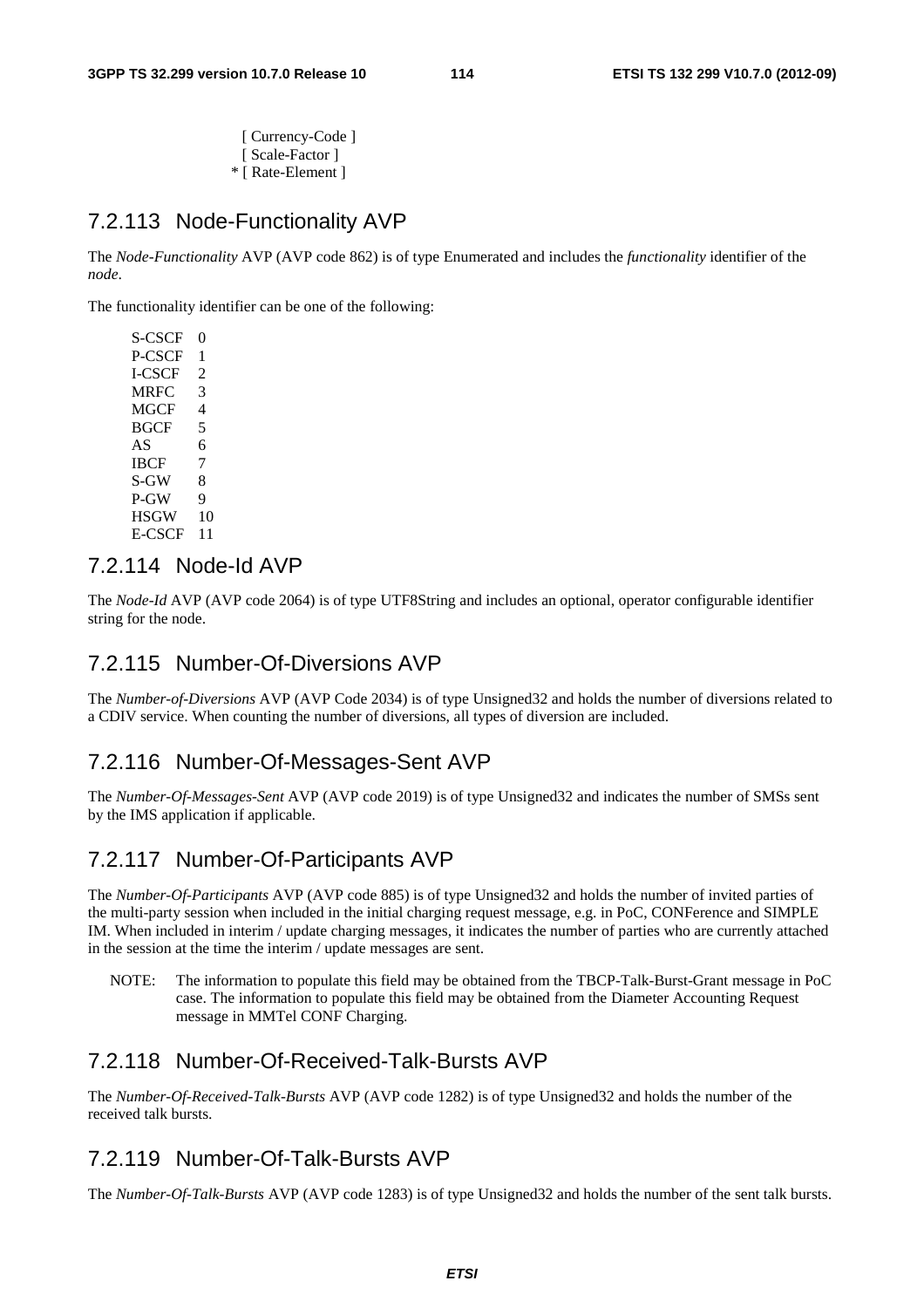#### 7.2.120 Number-Portability-Routing-Information AVP

The *Number-Portability-Routing-Information* AVP (AVP code 2024) is of type UTF8String and holds information on routing number received by S-CSCF during number portability look-up (ENUM/DNS). This information is sent over SIP in the Requested URI header.

#### 7.2.121 Offline-Charging AVP

The *Offline-Charging* AVP (AVP code 1278) is a grouped AVP, which is used to set the parameters required to control offline charging.

It has the following ABNF grammar:

Offline-Charging ::= < AVP Header:1278 > [ Quota-Consumption-Time ] [ Time-Quota-Mechanism ] [ Envelope-Reporting ] \* [ Multiple-Services-Credit-Control ]  $*$  [ AVP ]

At most one of Quota-Consumption-Time AVP or Time-Quota-Mechanism AVP shall be present, if individual instances are not included within the Multiple-Services-Credit-Control AVP.

The Multiple-Services-Credit-Control AVPs, if present, shall contain the Rating-Group AVP to identify the category, optionally one of Quota-Consumption-Time AVP and Time-Quota-Mechanism AVP, and optionally the Envelope-Reporting AVP.

Any values specified in the Offline-Charging AVP take precedence over the configured defaults. The values of the parameters specified at Multiple-Services-Credit-Control level take precedence over the values specified directly at Offline-Charging level. If neither Quota-Consumption-Time AVP nor Time-Quota-Mechanism AVP is included in the Multiple-Services-Credit-Control AVP, then the general reporting requirements dictated by the Quota-Consumption-Time AVP or Time-Quota-Mechanism AVP and Envelope-Reporting AVP directly within the Offline-Charging AVP shall apply.

### 7.2.122 Online-Charging-Flag AVP

The *Online-Charging-Flag* AVP (AVP code 2303) is of type Enumerated and indicates the Online Charging Request was sent based on the provided ECF address from the SIP P-header "P-Charging-Function-Addresses".

It has the following values:

- 0 ECF address not provided
- 1 ECF address provided

### 7.2.123 Originating-IOI AVP

The *Originating-IOI* AVP (AVP code 839) is of type UTF8String (alphanumeric string) and holds the Inter Operator Identifier (IOI) for the originating network as generated by the IMS network element which takes responsibility for populating this parameter [404] in a SIP request as described in TS 24.229 [202].

The Originating IOI contains the following values:

- Type 1 IOI: IOI of the visited network where the P-CSCF is located.
- Type 2 IOI:
	- IOI of the home network of the originating end user where the S-CSCF is located in case a session is initiated from the IMS. In case of redirection by the S-CSCF, *Originating-IOI* AVP indicates the terminating party's network operator from which the session is redirected.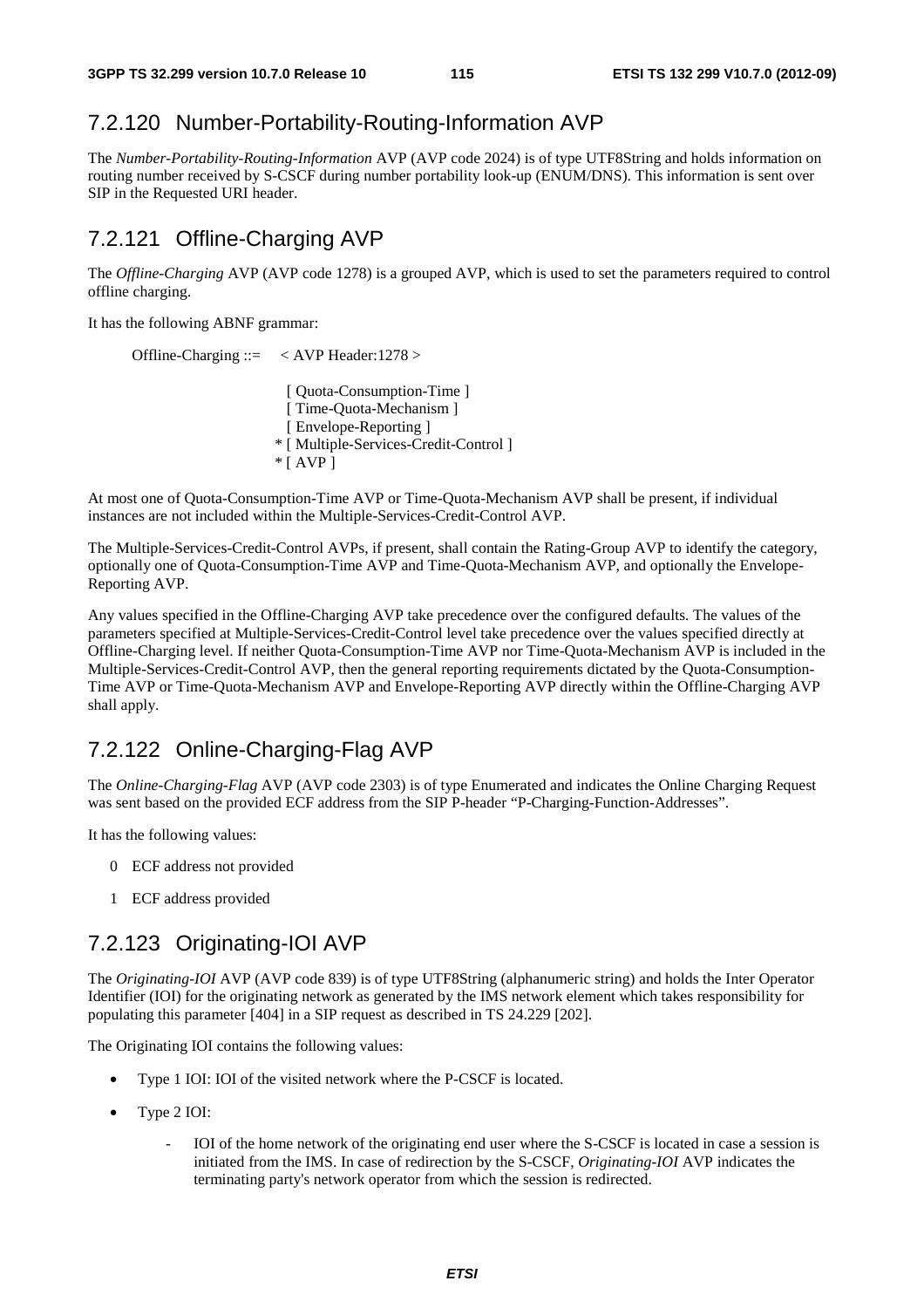- IOI of the originating network where the MGCF is located in case a session is initiated from the PSTN toward the IMS.
- Type 3 IOI:
	- IOI of the home network (originating side or terminating side) where the S-CSCF is located when forwarding a SIP request as described in TS 24.229 [202] to an AS (proxy, terminating UA or redirect server or B2BUA).
	- IOI of the service provider network where the AS is located when an AS (originating UA or B2BUA) initiates a SIP request as described in TS 24.229 [202].

For further details on the Type 1, Type 2 and Type 3 IOIs, please refer to TS 32.240 [1].

#### 7.2.124 Originator AVP

 The *Originator* AVP (AVP code 864) is of type Enumerated and indicates the originating party of the message body. The following values are defined:

Calling Party 0

Called Party 1

#### 7.2.125 Originator-Address AVP

The *Originator-Address* AVP (AVP code 886) is of type Grouped. Its purpose is to identify the originator of a message.

It has the following ABNF grammar:

Originator-Address :: = < AVP Header: 886 >

[ Address-Type ] [ Address-Data ] [ Address-Domain ]

# 7.2.126 Originator-Interface AVP

The *Originator-Interface* AVP (AVP code 2009) is the group AVP which contains information related to the Interface on which the message originated.

Originator-Interface ::= < AVP Header: 2009 >

[ Interface-Id ] [ Interface-Text ] [ Interface-Port ] [ Interface-Type ]

#### 7.2.127 Originator-Received-Address AVP

The *Originator-Received-Address* AVP (AVP code 2027) is of type Grouped. Its purpose is to identify the originator of a message with the original, unmodified address information as received before any address manipulations has taken place in the entity generating the charging information. This field allows correlation of address information with information generated by other nodes in the message flow.

It has the following ABNF grammar:

Originator-Received-Address ::  $=$  < AVP Header: 2027>

[ Address-Type ] [ Address-Data ] [ Address-Domain ]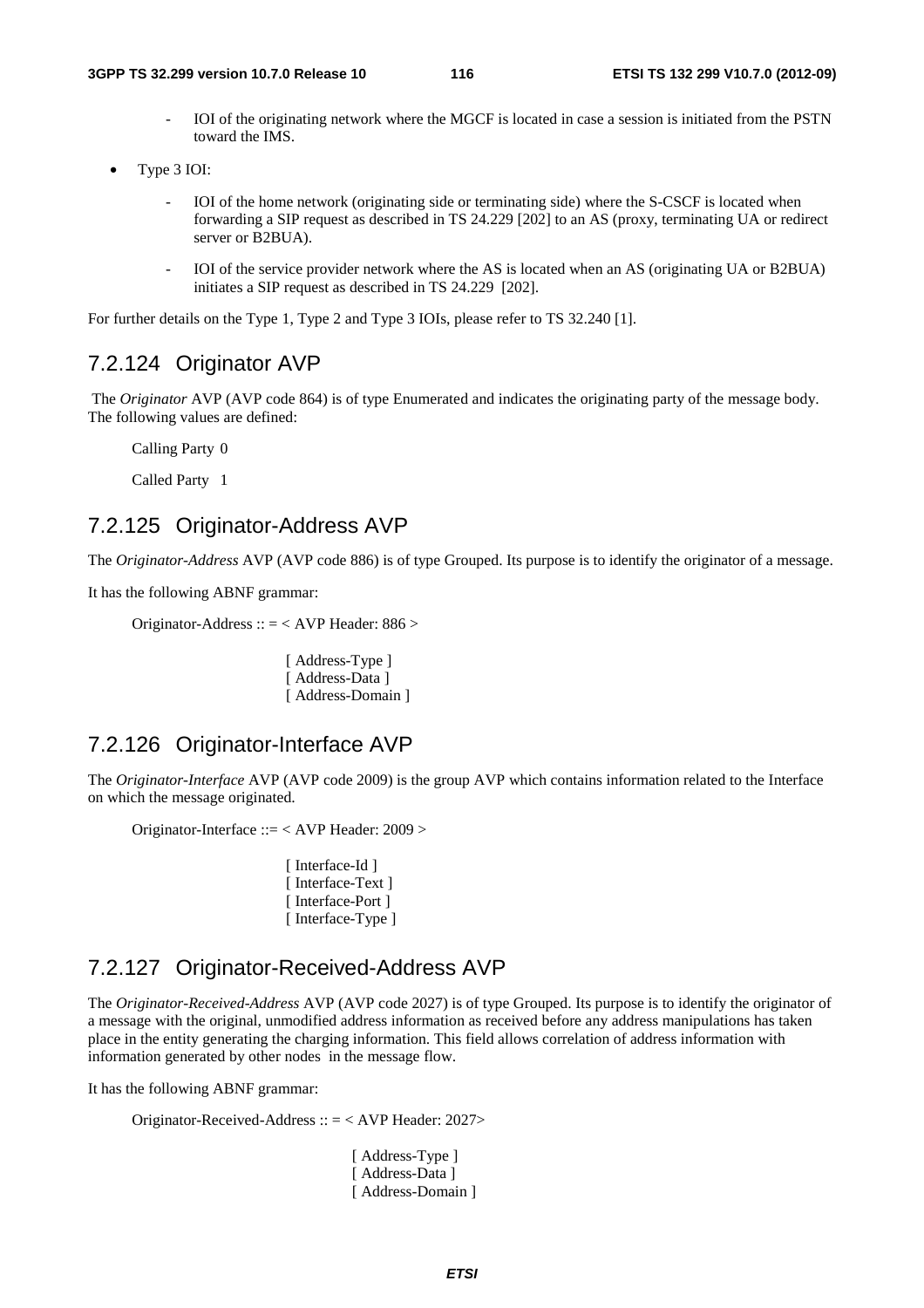### 7.2.128 Originator-SCCP-Address

The *Originator-SCCP-Address* AVP (AVP code 2008) is of type Address. It is the "SCCP calling address" used by the messaging node when receiving a message. This is usually the address of the MSC or SGSN/Serving Node that was serving the UE when it submitted the message. It contains either a Point Code (ISPC) or a Global Title, where Global Title represents an E.164 number. The Address Type discriminator in RFC 3588 [401] is set to value 8, E.164, and the address information is UTF8 encoded.

#### 7.2.128A Outgoing-Session-Id AVP

The *Outgoing-Session-Id* AVP (AVP code 2320) is of type UTF8String and holds the outgoing session identifier for an AS acting as B2BUA. For a SIP session the Outgoing-Session-Id AVP contains the SIP Call ID of the outgoing leg, as defined in RFC 3261 [405].

### 7.2.129 Outgoing-Trunk-Group-ID AVP

The *Outgoing-Trunk-Group-ID* AVP (AVP code 853) is of type UTF8String and identifies the outgoing PSTN leg.

#### 7.2.130 Participants-Involved AVP

The *Participants-Involved* AVP (AVP code 887) is of type UTF8String and holds the list of address (Public User ID: SIP URI, TEL URI, MSISDN) of the parties who are involved into the PoC session.

#### 7.2.131 Participant-Group AVP

The *Participant-Group* AVP (AVP code 1260) is of type Grouped and holds detailed information, e.g. the address (Public User ID: SIP URI, TEL URI, MSISDN), the access priority parameters, etc, of the party who is involved into the PoC session.

It has the following ABNF grammar:

 $\langle$  Participant-Group  $>$  :: =  $\langle$  AVP Header: 1260 $>$ 

[ Called-Party-Address ] [ Participant-Access-Priority ] [ User-Participating-Type ]

#### 7.2.132 Participant-Access-Priority AVP

Participant-Access-Priority AVP (AVP code 1259) is of type Enumerated. It is a subfield of Participants-Group AVP to indicate the priority level for users when initiating a new PoC session or participating in a PoC session.

The AVP may take the values as follows:

- 1 Pre-emptive priority: The highest level priority. A request with pre-emptive priority SHALL cause the current other requests to be revoked immediately, unless they are also with pre-emptive priority.
- 2 High priority: Lower than Pre-emptive priority.
- 3 Normal priority: Normal level. Lower than High priority.
- 4 Low priority: Lowest level priority.

#### 7.2.133 Participant-Action-Type AVP

The *Participant-Action-Type* AVP (AVP code 2049) is of type Enumerated and holds the participant's action type during the conference for Billing Domain's information.

The following values are defined according to TS 24.605 [219]: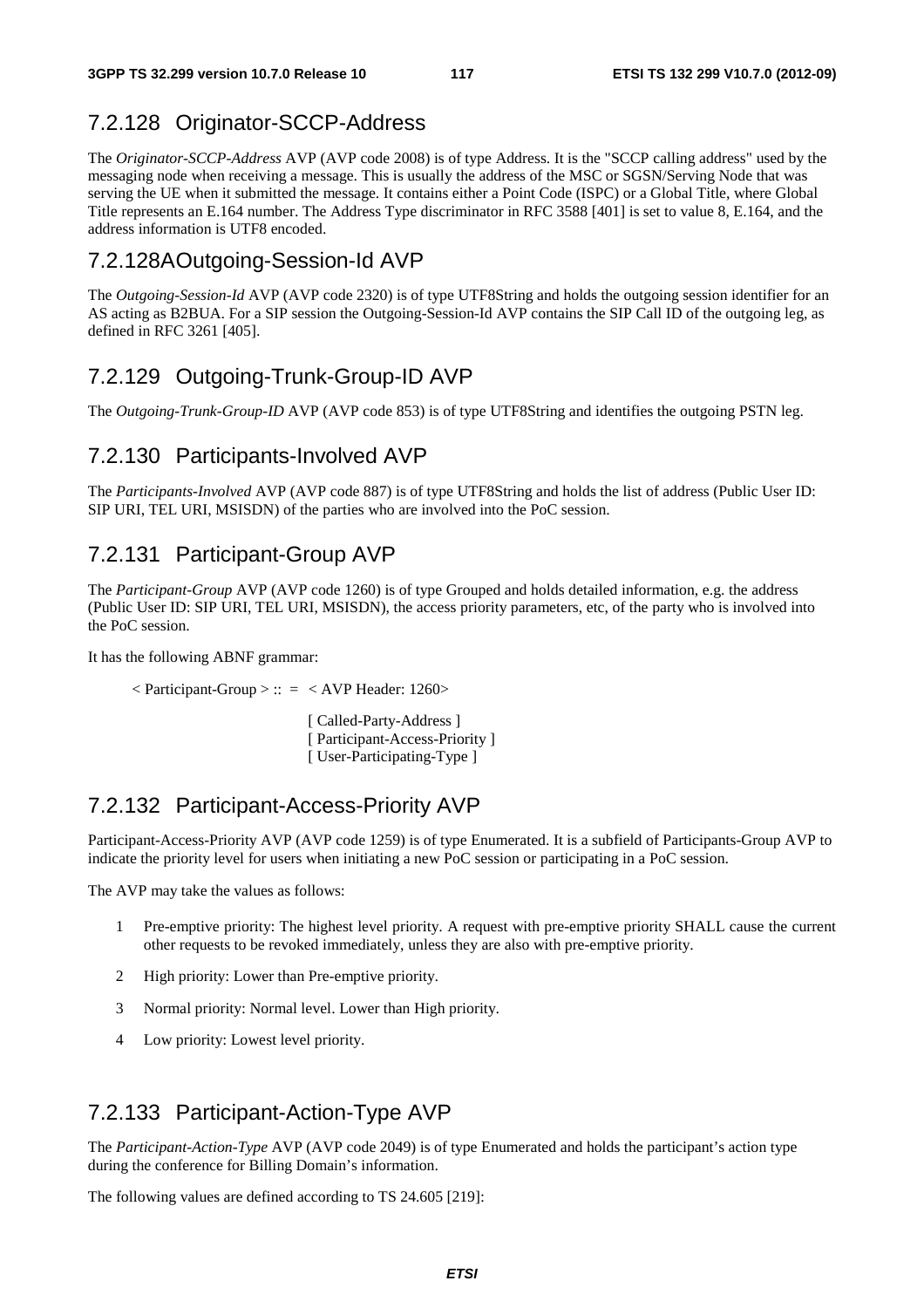| <b>CREATE CONF</b> | 0                           |
|--------------------|-----------------------------|
| <b>JOIN CONF</b>   |                             |
| INVITE_INTO_CONF   | $\mathcal{D}_{\mathcal{A}}$ |
| <b>QUIT_CONF</b>   | 3                           |

#### 7.2.134 PDG-Address AVP

The *PDG-Address* AVP (AVP code 895) is of type Address and contains the PDG IP address.

# 7.2.135 PDG-Charging-Id AVP

The *PDG-Charging-Id* AVP (AVP code 896) is of type Unsigned32 and contains the charging identifier generated by the PDG for the tunnel. Charging identifier is generated at tunnel establishment and transferred to 3GPP AAA Server.

Different PDGs allocate the charging identifier independently of each other and may allocate the same numbers. PDG-Charging-Id together with PDG-Address constitutes a unique identifier for the tunnel.

Coding of this AVP is same as 3GPP-Charging-Id coding described in TS 29.061 [207].

### 7.2.136 PDN-Connection-Charging-ID AVP

The *PDN-Connection-Charging-ID* AVP (AVP code 2050) is of type Unsigned32 and contains the charging identifier to identify different records belonging to same PDN connection. This field includes Charging Id of first IP-CAN bearer activated within the PDN connection. Together with P-GW address this uniquely identifies the PDN connection for charging.

Coding of this AVP is same as 3GPP-Charging-Id coding described in TS 29.061 [207].

### 7.2.137 PDP-Address AVP

The *PDP-Address* AVP (AVP code 1227) is of type Address and holds the IP-address associated with the IP CAN bearer session ( PDP context / PDN connection). The PDP-Address-Prefix-Length AVP needs not be available for IPv6 typed IP-address prefix length of 64 bits.

### 7.2.137a PDP-Address-Prefix-Length AVP

The *PDP-Address*-*Prefix-Length* AVP (AVP code 2606) is of type Unsigned32 and contains the prefix length of an IPv6 typed PDP-Address AVP. The omission of this AVP for an IPv6 typed IP address implicitly means prefix length of 64 bits, as in this case the 64 bit prefix length default shall be assumed.

# 7.2.138 PDP-Context-Type AVP

The *PDP-Context-Type* AVP (AVP code 1247) is of type Enumerated and indicates the type of a PDP context.

The values for requested are:

- 0 PRIMARY
- 1 SECONDARY

This AVP shall only be present in the CCR Initial.

# 7.2.139 PoC-Change-Condition AVP

The *PoC-Change-Condition* AVP (AVP code 1261) is of type Enumerated and contains the reason for closing a container and the addition of a new container. The AVP may take the following values: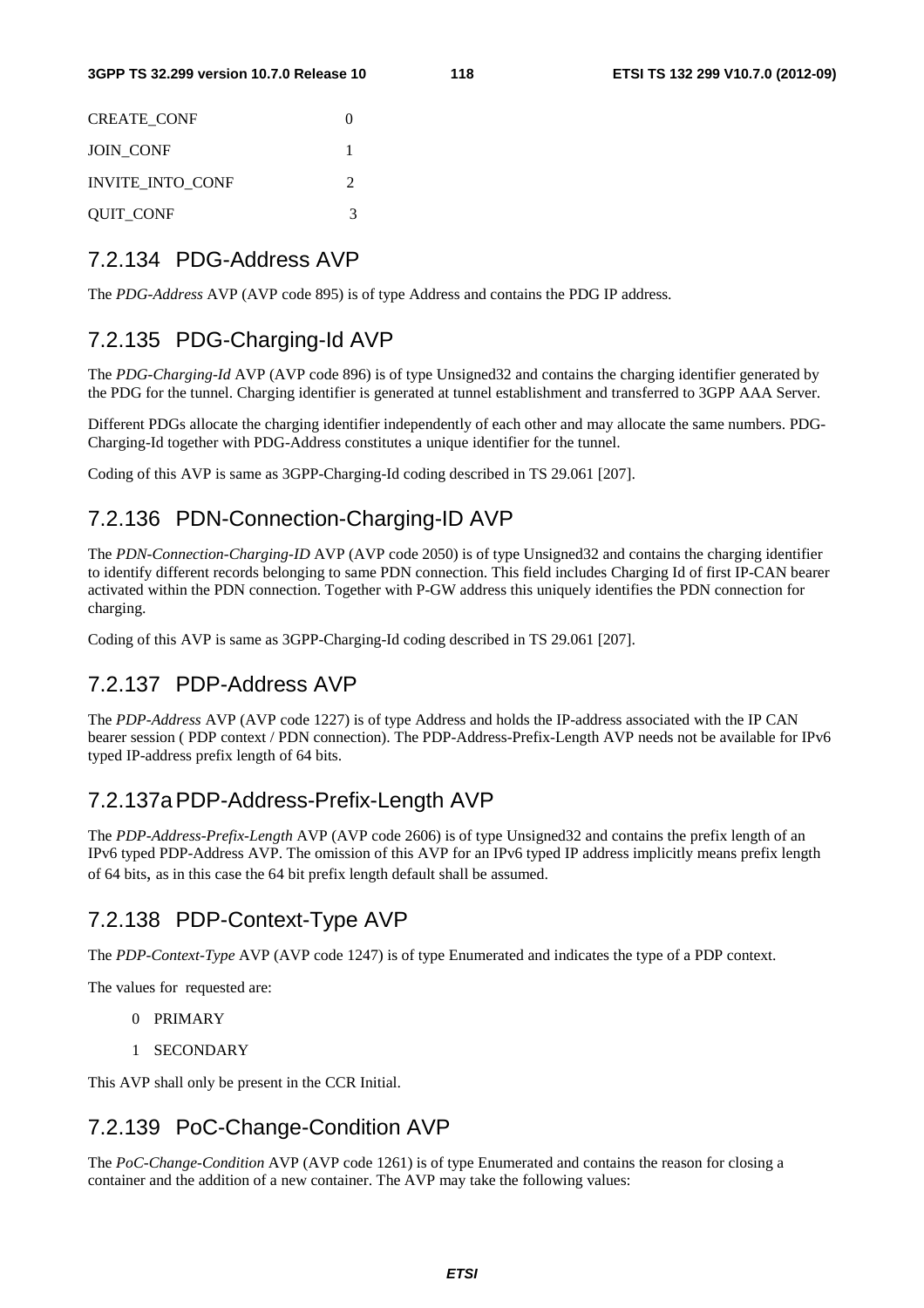| serviceChange              | (U) |
|----------------------------|-----|
| volumeLimit                | (1) |
| timeLimit                  | (2) |
| numberofTalkBurstLimit     | (3) |
| numberofActiveParticipants | (4) |
| tariffTime                 | C)  |

#### 7.2.140 PoC-Change-Time AVP

The *PoC-Change-Time* AVP (AVP code 1262) is of type Time and is a time stamp that defines the moment when a container is closed or the CDR is closed.

#### 7.2.141 PoC-Controlling-Address AVP

The *PoC-Controlling-Address* AVP (AVP code 858) is of type UTF8String and identifies the PoC server performing the controlling function for the associated PoC session.

#### 7.2.142 PoC-Event-Type AVP

The *PoC-Event-Type* AVP (AVP code 2025) is of type Enumerated and indicates PoC session unrelated charging event.

The AVP may take the values as follows:

- 0 Normal;
- 1 Instant Ppersonal Aalert event;
- 2 PoC Group Advertisement event;
- 3 Early Ssession Setting-up event;
- 4 PoC Talk Burst

# 7.2.143 PoC-Group-Name AVP

The *PoC-Group-Name* AVP (AVP code 859) is of type UTF8String and identifies a group. Included if the session is a pre-arranged group session or a chat group session. It can be used for PoC and OMA SIMPE IM Charging, or other applications.

#### 7.2.144 PoC-Information AVP

The PoC*-Information* AVP (AVP code 879) is of type Grouped. Its purpose is to allow the transmission of additional PoC service specific information elements.

It has the following ABNF grammar:

| PoC-Information :: $=$ | $<$ AVP Header: 879 $>$       |
|------------------------|-------------------------------|
|                        | [PoC-Server-Role]             |
|                        | [PoC-Session-Type]            |
|                        | [PoC-User-Role]               |
|                        | [PoC-Session-Initiation-type] |
|                        | [PoC-Event-Type]              |
|                        | [Number-Of-Participants]      |
|                        | * [ Participants-Involved ]   |
|                        | * [ Participant-Group ]       |

 \* [ Talk-Burst-Exchange ] [ PoC-Controlling-Address ] [ PoC-Group-Name ] [ PoC-Session-Id ] [ Charged-Party ]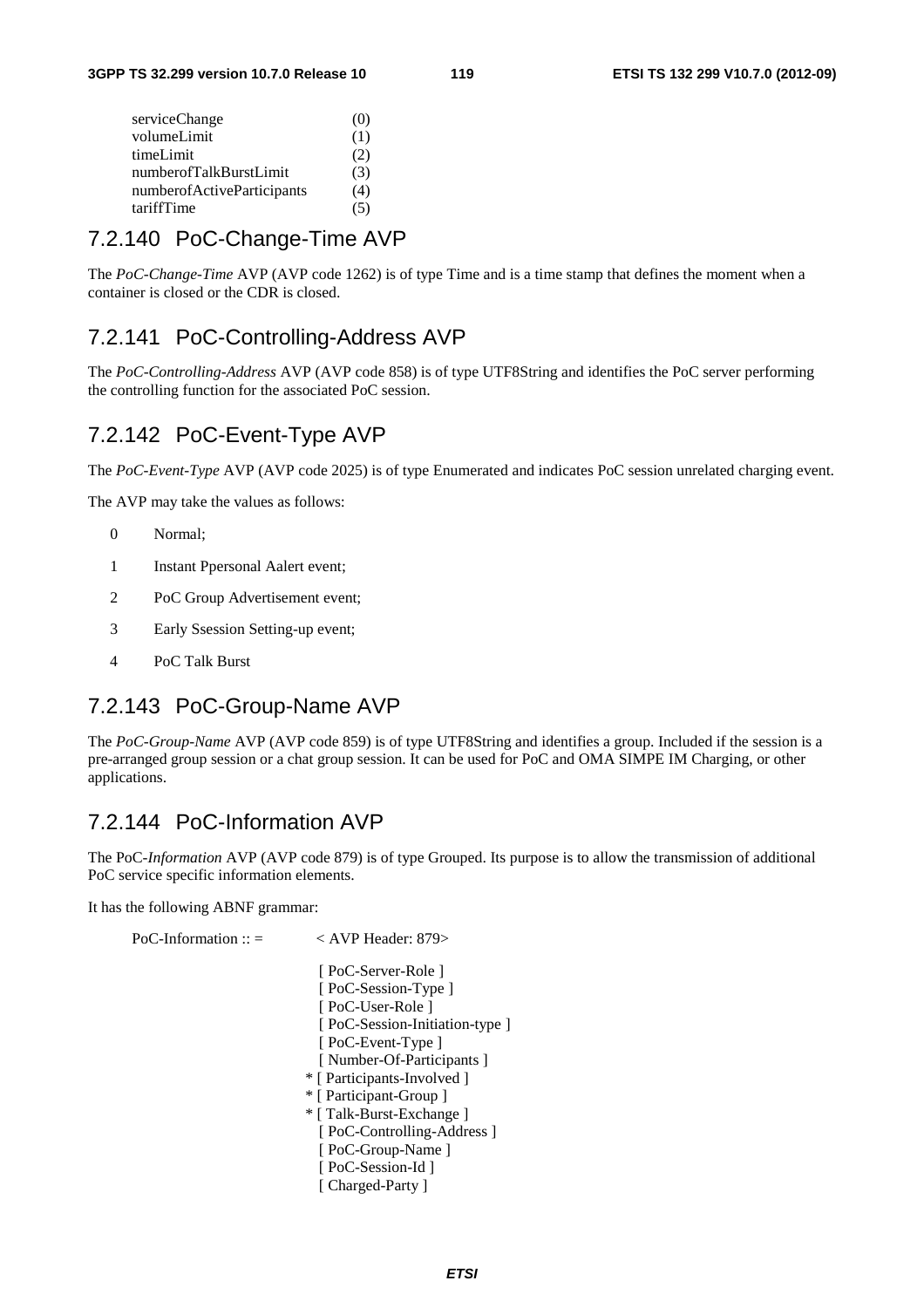NOTE: In the ABNF definition of PoC-Information AVP, the Participants-Involved AVP is kept only for backward compatibility with Releases before the 3GPP Release 7.

# 7.2.145 PoC-Server-Role AVP

The *PoC-Server-Role* AVP (AVP code 883) is of type Enumerated and specifies the role of the PoC server.

The identifier can be one of the following:

- 0 Participating PoC Server
- 1 Controlling PoC Server

### 7.2.146 PoC-Session-Id AVP

The *PoC-Session-Id* AVP (AVP code 1229) is of type UTF8String. It uniquely identifies an end-to-end PoC session and may be used for correlation between charging information generated by participating and controlling PoC functions. This information is obtained from the "Contact" header of the SIP message received from the controlling PoC function.

NOTE: The PoC-Session-Id may not be available in the initial charging interactions for the PoC session.

# 7.2.147 PoC-Session-Initiation-Type AVP

The PoC-Session-Initiation-Type AVP (AVP code 1277) is of type Enumerated and specifies the type of the PoC session initiation.

The identifier can be one of the following:

- 0 Pre-established
- 1 On-demand

### 7.2.148 PoC-Session-Type AVP

The *PoC-Session-Type* AVP (AVP code 884) is of type Enumerated and specifies the type of the PoC session.

The identifier can be one of the following, refer Appendix C.5.1 in OMA PoC Control Plane specification [211]:

- 0 1 to 1 PoC session
- 1 chat PoC group session
- 2 pre-arranged PoC group session
- 3 ad-hoc PoC group session

#### 7.2.149 PoC-User-Role AVP

The *PoC-User-Role* AVP (AVP code 1252) is of type Grouped. It specifies the role(s) related information of the PoC User that participating in the PoC Session.

It has the following grammar:

PoC-User-Role  $\therefore$  = <AVP header: 1252>

[ PoC-User-Role-Ids ] [ PoC-User-Role-info-Units ]

# 7.2.150 PoC-User-Role-IDs AVP

The *PoC-User-Role-IDs* AVP (AVP code 1253) is of type UTF8String and identifies the PoC user role.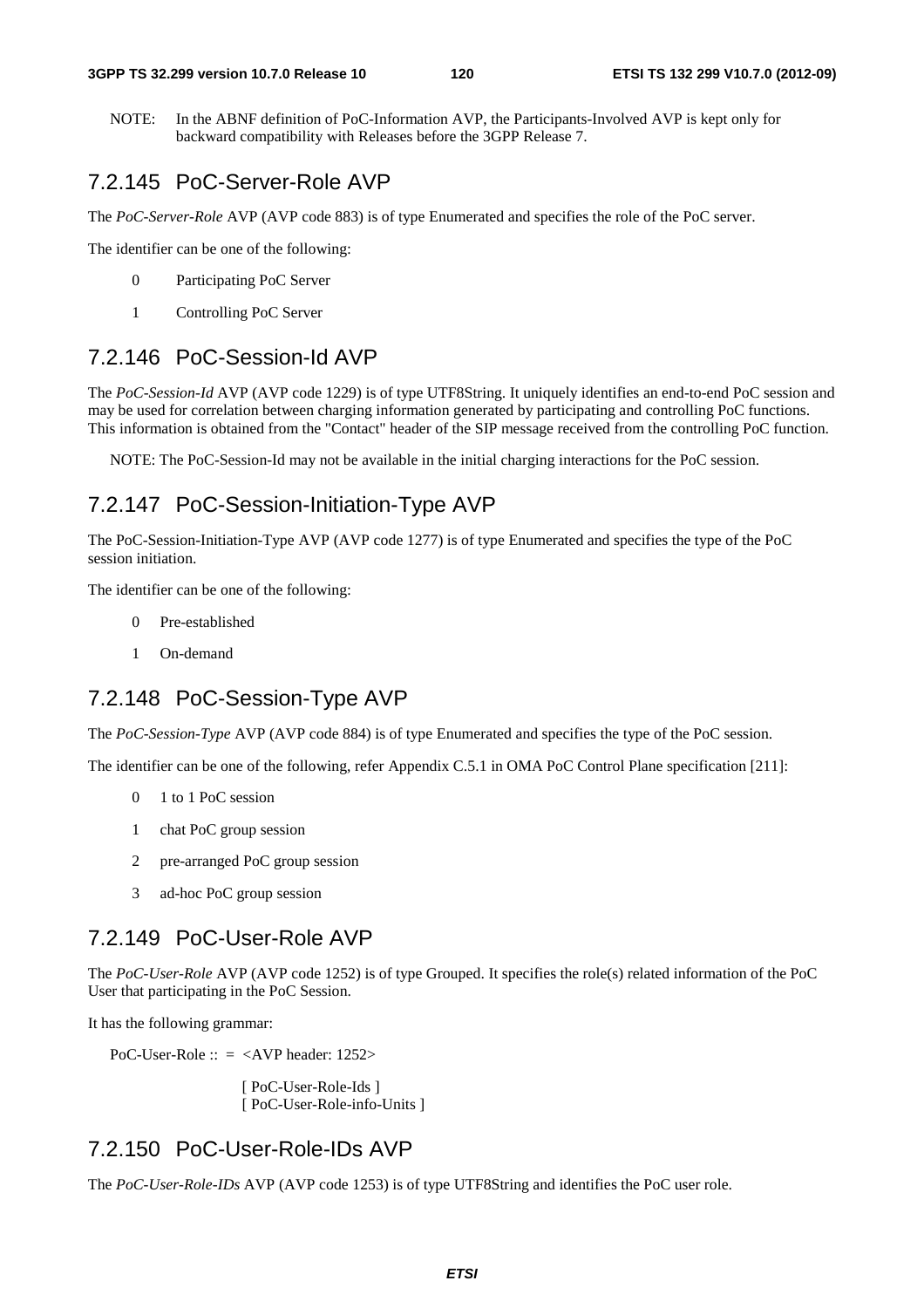# 7.2.151 PoC-User-Role-info-Units AVP

The *Poc-User-Role-info-Units* (AVP code 1254) is of type Enumerated and specify the role type details of PoC users.

The identifier can be one of the following:

- 1. Moderator
- 2. Dispatcher
- 3. Session-Owner
- 4. Session-Participant

# 7.2.152 Positioning-Data AVP

The *Positioning-Data* AVP (AVP code 1245) is of type UTF8String and indicates the usage of each positioning method that was attempted to determine the location estimate either successfully or unsuccessfully.

# 7.2.153 Preferred-AoC-Currency AVP

The *Preferred-AoC-Currency* AVP (AVP code 2315) is of type Unsigned32 and indicates the preferred currency code that the AoC function would like to get the AoC information. It is specified by using the numeric values defined in the ISO 4217 standard, refer RFC 4006 [402].

# 7.2.154 Priority AVP

The *Priority* AVP (AVP code 1209) is of type Enumerated and the priority (importance) of the message if specified. For SMS Charging the value "low" is not applicable.

The values are:

- 0 Low
- 1 Normal
- 2 High

# 7.2.155 PS-Append-Free-Format-Data AVP

The *PS-Append-Free-Format-Data* AVP (AVP code 867) is of type enumerated and indicates if the information sent in the PS-Free-Format-Data AVP must be appended to the PS-free-format-data stored for the online-session.

The following values are defined:

- 0 'Append': If this AVP is present and indicates 'Append', the P-GW shall append the received PS free format data to the PS free format data stored for the online charging session.
- 1 'Overwrite': If this AVP is absent or in value 'Overwrite', the P-GW shall overwrite all PS free format data already stored for the online charging session.

The P-GW shall ignore this AVP if no PS free format data is stored for the online charging session.

# 7.2.156 PS-Free-Format-Data AVP

The *PS-Free-Format-Data* AVP (AVP code 866) is of type OctectString and holds online charging session specific data.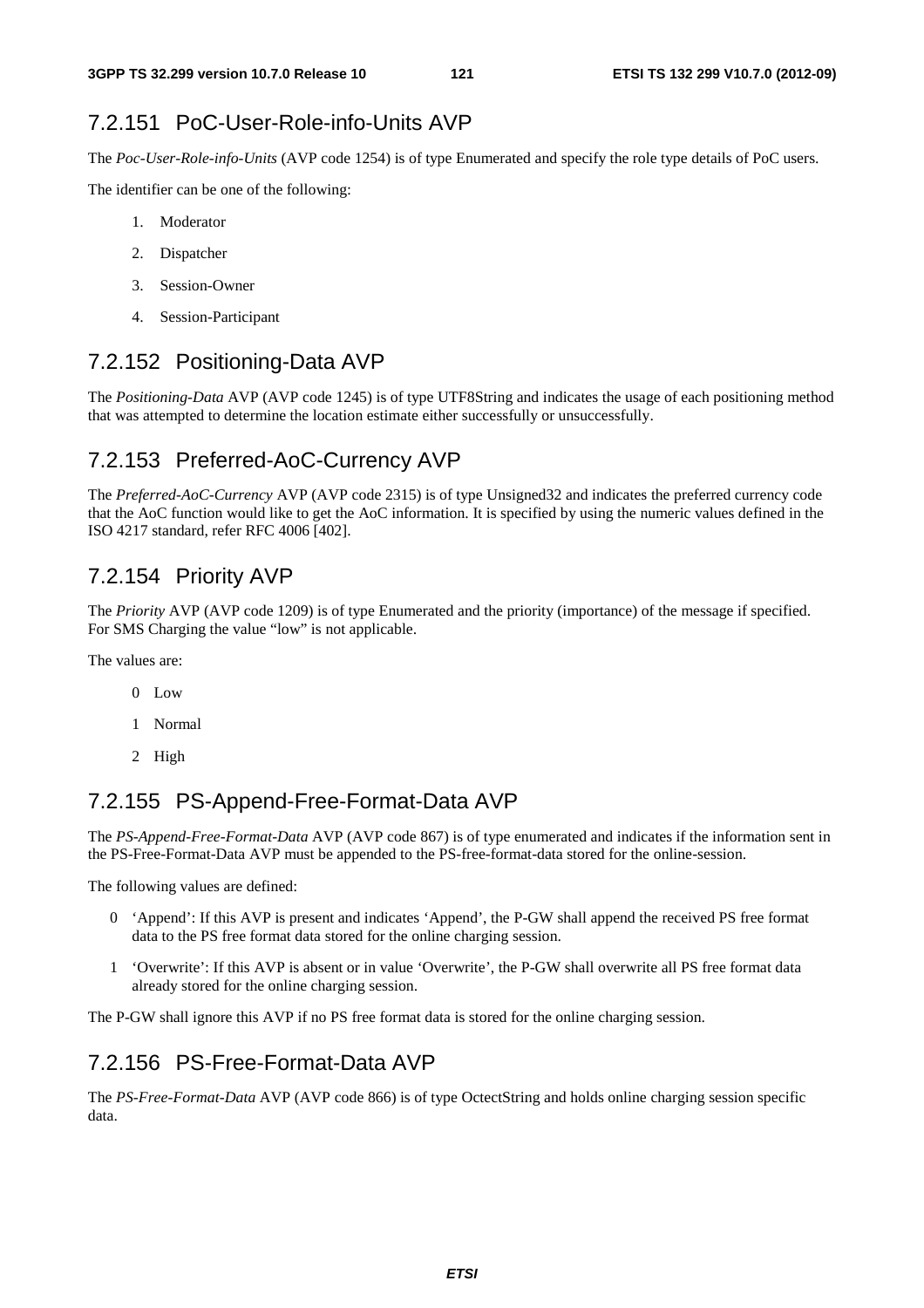### 7.2.157 PS-Furnish-Charging-Information AVP

The *PS-Furnish-Charging-Information* AVP (AVP code 865) is of type Grouped. Its purpose is to add online charging session specific information, received via the Ro reference point, onto the Rf reference point in order to facilitate its inclusion in CDRs. This information element may be received in a CCA message via the Ro reference point. In situations where online and offline charging are active in parallel, the information element is transparently copied into an ACR to be sent on the Rf reference point.

It has the following ABNF grammar:

PS-Furnish-Charging-Information :: = < AVP Header: 865>

{ 3GPP-Charging-Id } { PS-Free-Format-Data } [ PS-Append-Free-Format-Data ]

### 7.2.158 PS-Information AVP

The *PS-Information* AVP (AVP code 874) is of type Grouped. Its purpose is to allow the transmission of additional PS service specific information elements.

It has the following ABNF grammar:

PS-Information ::  $=$  < AVP Header: 874>

[ 3GPP-Charging-Id ] [ PDN-Connection-Charging-ID ] [ Node-Id ] [ 3GPP-PDP-Type ] \* [ PDP-Address ] [ PDP-Address-Prefix-Length ] [ Dynamic-Address-Flag ] [ Dynamic-Address-Flag-Extension ] [  $QoS$ -Information ] \* [ SGSN-Address ] \* [ GGSN-Address ] \* [ SGW-Address ] [ CG-Address ] [ Serving-Node-Type ] [ SGW-Change ] [ 3GPP-IMSI-MCC-MNC ] [ IMSI-Unauthenticated-Flag ] [ 3GPP-GGSN-MCC-MNC ] [ 3GPP-NSAPI ] [ Called-Station-Id ] [ 3GPP-Session-Stop-Indicator ] [ 3GPP-Selection-Mode ] [ 3GPP-Charging-Characteristics ] [ Charging-Characteristics-Selection-Mode ] [ 3GPP-SGSN-MCC-MNC ] [ 3GPP-MS-TimeZone ] [ Charging-Rule-Base-Name ] [ 3GPP-User-Location-Info ] [ User-CSG-Information ] [ 3GPP2-BSID ] [ 3GPP-RAT-Type ] [ PS-Furnish-Charging-Information ] [ PDP-Context-Type ] [ Offline-Charging ] \* [ Traffic-Data-Volumes ] \* [ Service-Data-Container ]

[ User-Equipment-Info ]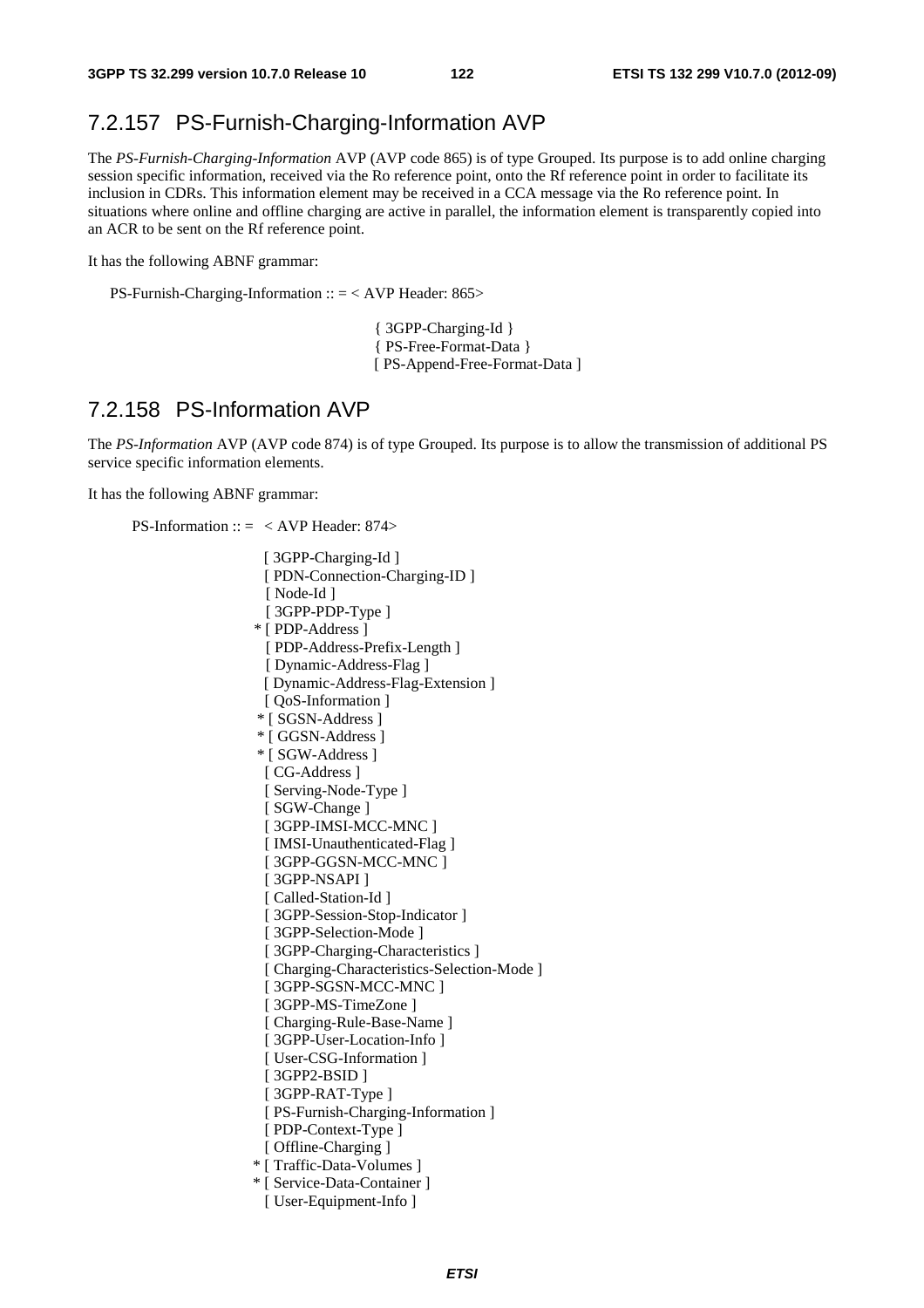[ Terminal-Information ] [ Start-Time ] [ Stop-Time ] [ Change-Condition ] [ Diagnostics ] [ Low-Priority-Indicator ]

### 7.2.159 Quota-Consumption-Time AVP

The *Quota-Consumption-Time* AVP (AVP code 881) is of type Unsigned32 and contains an idle traffic threshold time in seconds. This AVP may be included within the Multiple-Services-Credit-Control AVP when this AVP also contains a Granted-Service-Units AVP containing a CC-Time AVP (i.e. when the granted quota is a time quota).

#### 7.2.160 Quota-Holding-Time AVP

The *Quota-Holding-Time* AVP (AVP code 871) is of type Unsigned32 and contains the quota holding time in seconds. The client shall start the quota holding timer when quota consumption ceases. This is always when traffic ceases, i.e. the timer is re-started at the end of each packet. The Credit Control Client shall deem a quota to have expired when no traffic associated with the quota is observed for the value indicated by this AVP. The timer is stopped on sending a CCR and re-initialised on receiving a CCA with the previous used value or a new value of Quota-Holding-Time if received.

This optional AVP may only occur in a CCA command. It is contained in the Multiple-Services-Credit-Control AVP. It applies equally to the granted time quota and to the granted volume quota.

A Quota-Holding-Time value of zero indicates that this mechanism shall not be used. If the Quota-Holding-Time AVP is not present, then a locally configurable default value in the client shall be used.

#### 7.2.161 Rate-Element AVP

The *Rate-Element* AVP (AVP code 2058) is of type Grouped and holds simple rate element of one dimension.

Possible dimentions are the CC-Unit-Type.

Example: *CC-Unit-Type* AVP TIME, *Unit-Value* AVP 6 and *Unit-Cost* AVP 10 with *Exponent* AVP 2 should read:

10 cents per 6 seconds time. The currency is context dependent.

IF *CC-Unit-Type* AVP is MONEY, this is a fixed fee and Unit-Value is ignored.

It has the following ABNF grammar:

Rate-Element ::  $=$  < AVP Header: 2058 >

{ CC-Unit-Type } [ChargeReason-Code ] [ Unit-Value ] [ Unit-Cost ] [ Unit-Quota-Threshold ]

#### 7.2.162 Read-Reply-Report-Requested AVP

The *Read-Reply-Report-Requested* AVP (AVP code 1222) is of type Enumerated and indicates whether a read reply report has been requested by the originator MMS User Agent or not.

The values for whether a report was requested are:

 $0$  No

1 Yes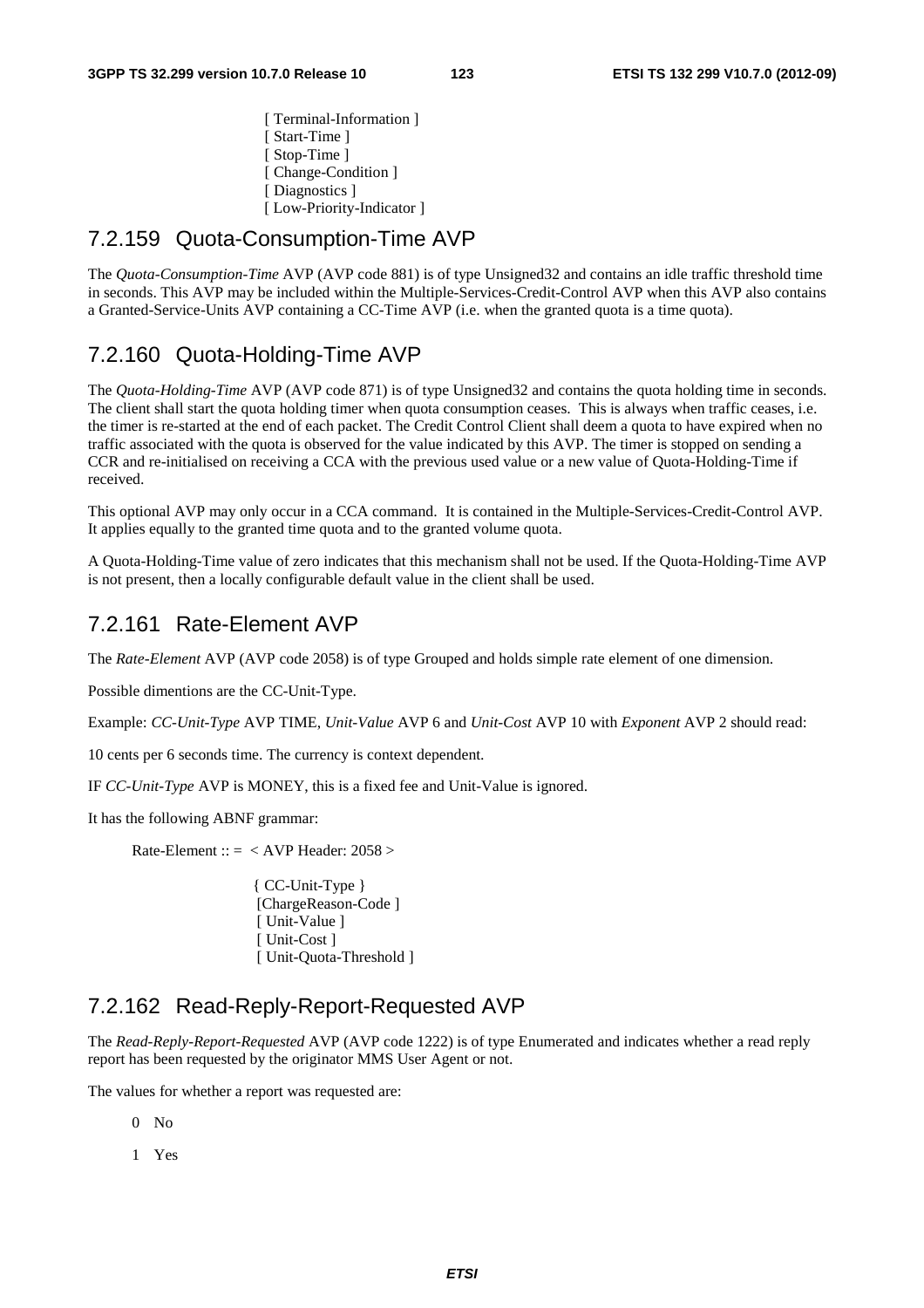#### 7.2.163 Void

#### 7.2.164 Real-Time-Tariff-Information AVP

The *Real-Time-Tariff-Information* AVP (AVP code 2305) is of type Grouped and holds the tariff information received in real time according to TS 29.658 [222] in the SIP signalling.

It has the following ABNF grammar:

 $\langle$  Real-Time-Tariff-Information  $\rangle$  :: =  $\langle$  AVP Header: 2305  $\rangle$ 

 [ Tariff-Information ] [ Tariff-XML ]

### 7.2.165 Received-Talk-Burst-Time AVP

The *Received-Talk-Burst-Time* AVP (AVP code 1284) is of type Unsigned32 and holds the duration in seconds of the received talk bursts.

#### 7.2.166 Received-Talk-Burst-Volume AVP

The *Received-Talk-Burst-Volume* AVP (AVP code 1285) is of type Unsigned32 and holds the volume in bytes of the received talk bursts.

#### 7.2.167 Recipient-Address AVP

The *Recipient-Address* AVP (AVP code 1201) is of type Grouped. Its purpose is to identify the recipient of a message.

It has the following ABNF grammar:

Recipient-Address :: = < AVP Header: 1201 > [Address-Type ] [ Address-Data ] [ Address-Domain ] [Addressee-Type ]

#### 7.2.168 Recipient-Info AVP

The *Recipient-Info* AVP (AVP code 2026) is of type Grouped. Its purpose is to group information associated with a recipient. and contains the list of Recipient addresses of the message.

It has the following ABNF grammar:

Recipient-Info ::  $=$  < AVP Header: 2026 >

- [ Destination-Interface ] \* [ Recipient-Address ] \* [ Recipient-Received-Address ] [ Recipient-SCCP-Address ] [ SM-Protocol-ID ]
- NOTE 1: This Recipient-Info AVP allows charging for messages with multiple recipients by repeating this AVP for every recipient. The Recipient-Info AVP unambigiously associates the grouped information to one specific recipient.
- NOTE 2: The SM-Protocol-ID AVP only relates to the recipient when charging MT SMS messages as specified in TS 23.040 [216].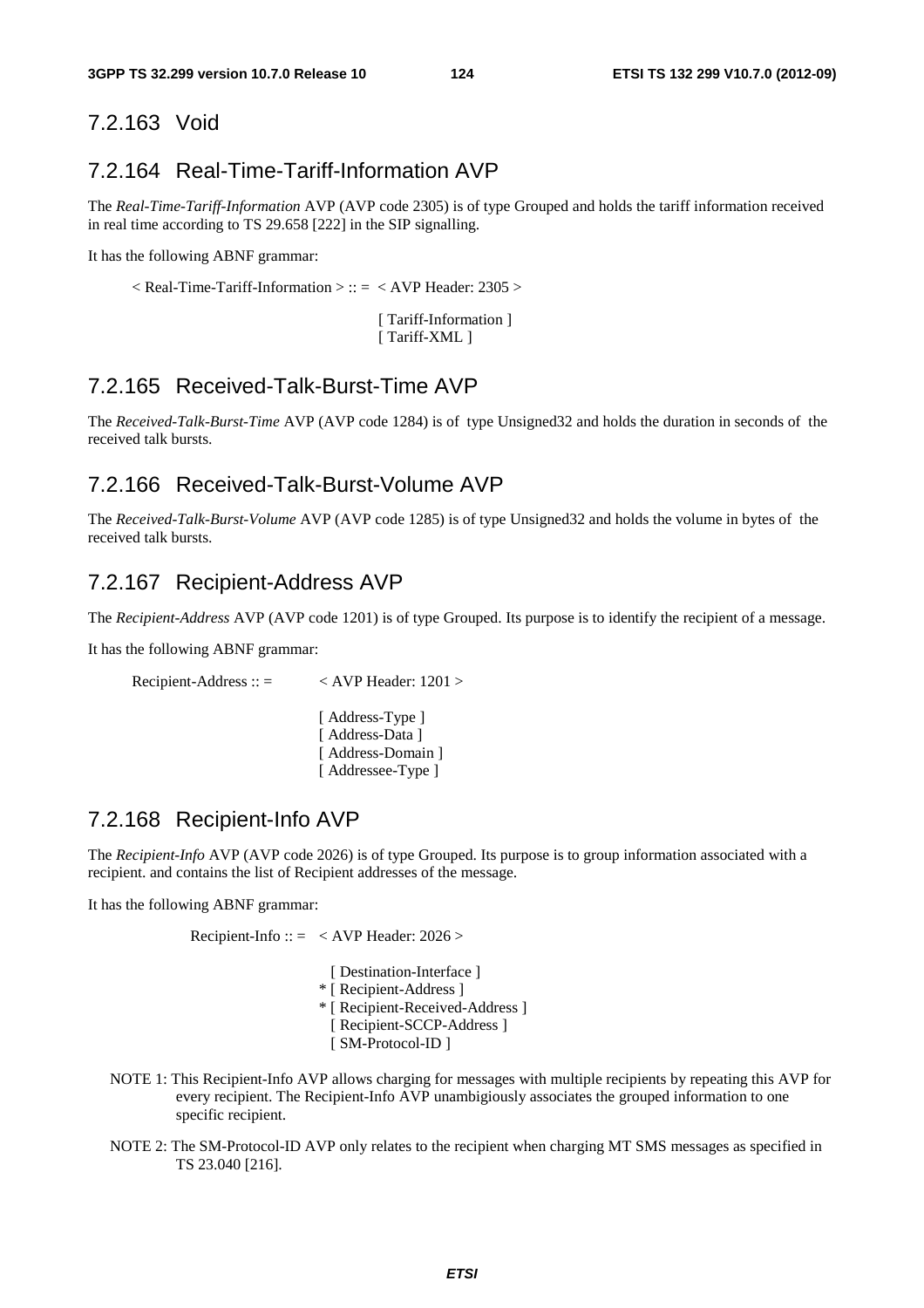### 7.2.169 Recipient-Received-Address AVP

The *Recipient-Received-Address* AVP (AVP code 2028) is of type Grouped. Its purpose is to identify the recipient of a message with the original, unmodified address information as received before any address manipulations has taken place in the entity generating the charging information. This field allows correlation of address information with information generated by other nodes in the message flow.

It has the following ABNF grammar:

Recipient-Received-Address :: = < AVP Header: 2028>

[ Address-Type ] [ Address-Data ] [ Address-Domain ]

#### 7.2.170 Recipient-SCCP-Address

The *Recipient-SCCP-Address* AVP (AVP code 2010) is of type Address. It is the "SCCP called address" used by the messaging node when delivering the message. This is usually the address of the MSC or SGSN/Serving Node that is serving the UE when it delivers the message. It contains a Global Title, where Global Title represents an E.164 number, and possibly a Point Code (ISPC). The AddressType discriminator in RFC 3588 [401] is set to value 8, E.164, and the address information is UTF8 encoded.

#### 7.2.171 Refund-Information AVP

The *Refund-Information* AVP (AVP code 2022) is of type OctetString and it conveys relevant information for the OCS application relative to refund mechanism. When refund mechanism is implemented in the OCS this AVP may be included in the CCA of the previous IEC. This AVP must be used by the CTF in case of a refund scenario and thus must be included in the CCR for refund if previously received in CCA for IEC.

#### 7.2.172 Remaining-Balance AVP

The *Remaining-Balance* AVP (AVP code 2021) is of type Grouped and provides information about the remaining account balance of the subscriber.

It has the following ABNF grammar:

Remaining-Balance :: = < AVP Header: 2021 >

{ Unit-Value } { Currency-Code }

### 7.2.173 Reply-Applic-ID AVP

The *Reply-Applic-ID* AVP (AVP code 1223) is of type UTF8String and holds the identifier of a "reply path", i.e. the identifier of the application to which delivery reports, read-reply reports and reply-MMs are addressed.

#### 7.2.174 Reply-Path-Requested AVP

The *Reply-Path-Requested* AVP (AVP code 2011) is of type Enumerated. The possible values are:

- 0 No Reply Path Set
- 1 Reply path Set

#### 7.2.175 Reporting-Reason AVP

The *Reporting-Reason* AVP (AVP code 872) is of type Enumerated and specifies the reason for usage reporting for one or more types of quota for a particular category. It can occur directly in the Multiple-Services-Credit-Control AVP, or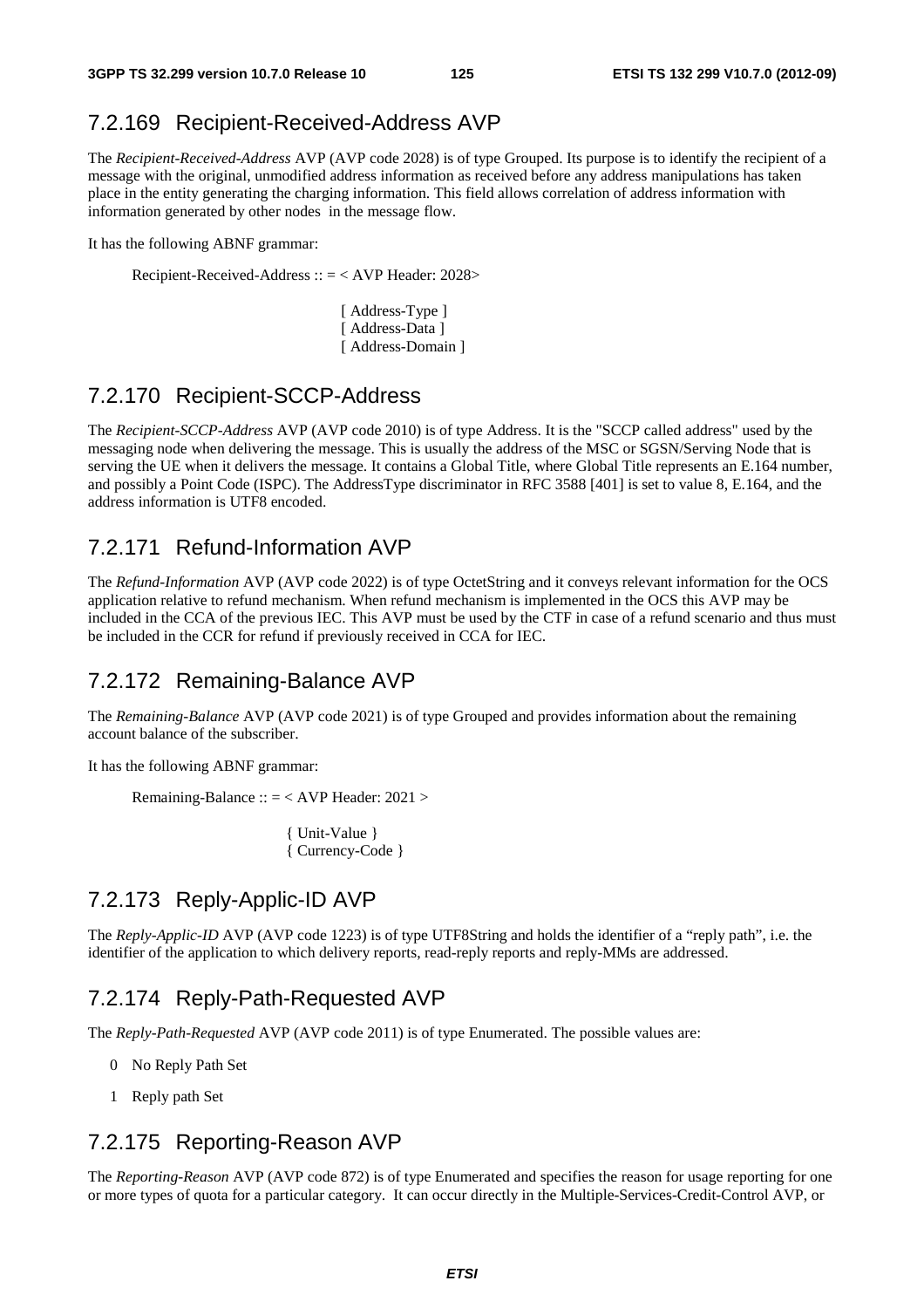in the Used-Service-Units AVP within a Credit Control Request command reporting credit usage. It shall not be used at command level. It shall always and shall only be sent when usage is being reported.

The following values are defined for the Reporting-Reason AVP:

 $QHT$  (1)

THRESHOLD (0)

- This value is used to indicate that the reason for usage reporting of the particular quota type indicated in the Used-Service-Units AVP where it appears is that the threshold has been reached.
- This value is used to indicate that the reason for usage reporting of all quota types of the Multiple-Service-Credit-Control AVP where its appears is that the quota holding time specified in a previous CCA command has been hit (i.e. the quota has been unused for that period of time).

#### FINAL (2)

• This value is used to indicate that the reason for usage reporting of all quota types of the Multiple-Service-Credit-Control AVP where its appears is that a service termination has happened, e.g. PDP context or IP CAN bearer termination.

#### QUOTA\_EXHAUSTED (3)

• This value is used to indicate that the reason for usage reporting of the particular quota type indicated in the Used-Service-Units AVP where it appears is that the quota has been exhausted.

#### VALIDITY\_TIME (4)

• This value is used to indicate that the reason for usage reporting of all quota types of the Multiple-Service-Credit-Control AVP where its appears is that the credit authorization lifetime provided in the Validity-Time AVP has expired.

#### OTHER\_QUOTA\_TYPE (5)

• This value is used to indicate that the reason for usage reporting of the particular quota type indicated in the Used-Service-Units AVP where it appears is that, for a multi-dimensional quota, one reached a trigger condition and the other quota is being reported.

#### RATING\_CONDITION\_CHANGE (6)

• This value is used to indicate that the reason for usage reporting of all quota types of the Multiple-Service-Credit-Control AVP where its appears is that a change has happened in some of the rating conditions that were previously armed (through the Trigger AVP, e.g. QoS, Radio Access Technology,…). The specific conditions that have changed are indicated in an associated Trigger AVP.

#### FORCED REAUTHORISATION (7)

• This value is used to indicate that the reason for usage reporting of all quota types of the Multiple-Service-Credit-Control AVP where its appears is that it is there has been a Server initiated re-authorisation procedure, i.e. receipt of RAR command

#### POOL EXHAUSTED (8)

• This value is used to indicate that the reason for usage reporting of the particular quota type indicated in the Used-Service-Units AVP where it appears is that granted units are still available in the pool but are not sufficient for a rating group using the pool.

The values QHT, FINAL, VALIDITY\_TIME, FORCED\_REAUTHORISATION, RATING\_CONDITION\_CHANGE apply for all quota types and are used directly in the Multiple-Services-Credit-Control AVP, whereas the values THRESHOLD, QUOTA\_EXHAUSTED and OTHER\_QUOTA\_TYPE apply to one particular quota type and shall occur only in the Used-Service-Units AVP. The value POOL\_EXHAUSTED apply to all quota types using the credit pool and occurs in the Used-Service-Units AVP. It may optionally occur in the Multiple-Services-Credit-Control AVP if all quota types use the same pool.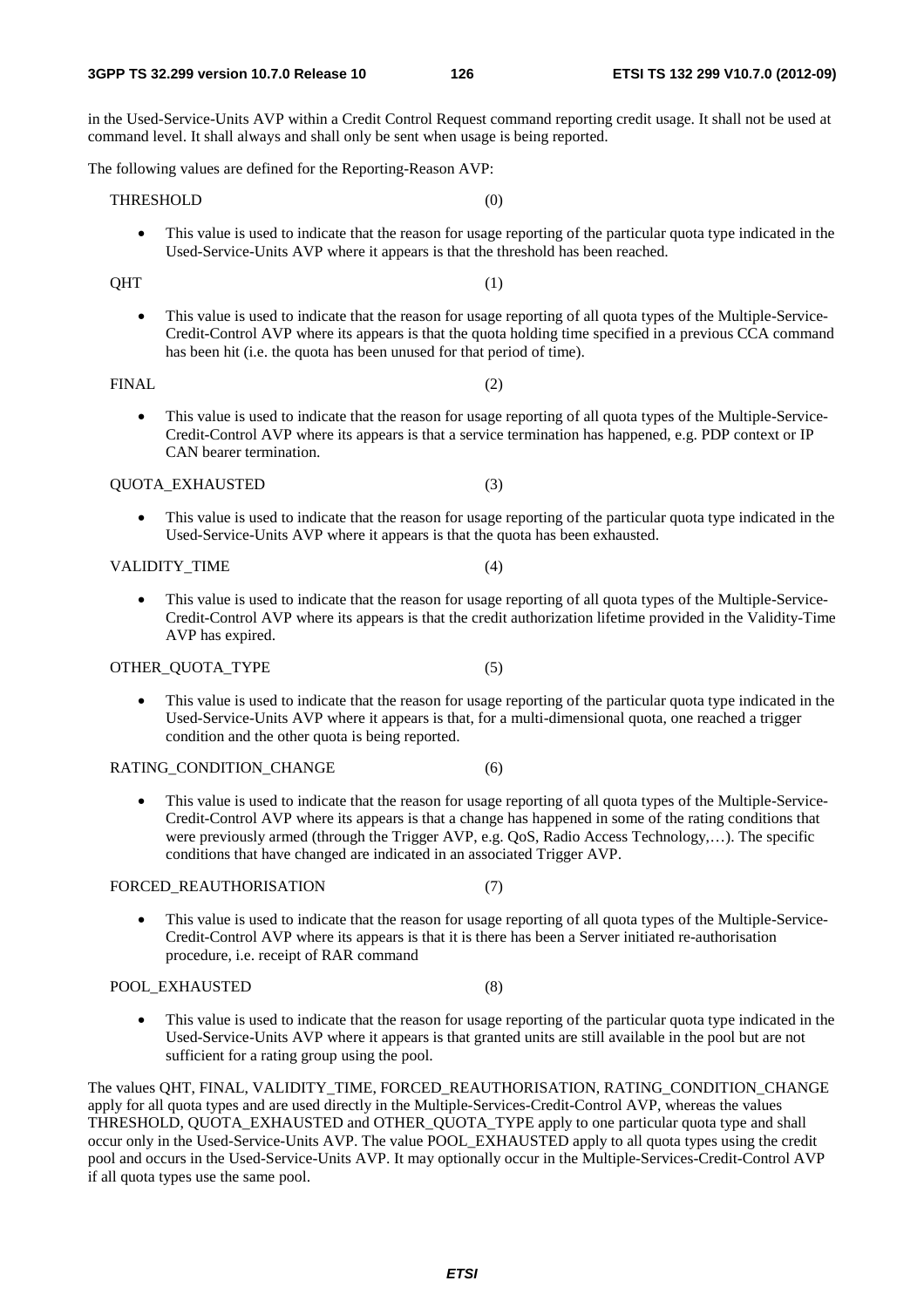When the value RATING CONDITION CHANGE is used, the Trigger AVP shall also be included to indicate the specific events which caused the re-authorisation request.

# 7.2.176 Requested-Party-Address AVP

The *Requested-Party-Address* AVP (AVP code 1251) is of type UTF8 String. In IMS it holds the address (SIP URI or TEL URI) of the party (Public User ID or Public Service ID) to whom the SIP transaction was originally posted. The Requested Party Address shall be populated with the SIP URI or TEL URI contained in the Request-URI of the incoming request. This field is only present if different from the Called Party Address parameter.

# 7.2.177 Role-Of-Node AVP

The *Role-Of-Node* AVP (AVP code 829) is of type Enumerated and specifies whether the IMS node (except the MRFC) is serving the calling or the called party.

The identifier can be one of the following:

ORIGINATING\_ROLE 0 The IMS node is applying an originating role, serving the calling party.

TERMINATING ROLE The IMS node is applying a terminating role, serving the called party.

### 7.2.178 Scale-Factor AVP

The *Scale-Factor* AVP (AVP code 2059) is of type Grouped and holds simple multiplication factor in the same format as Unit-Value.

It has the following ABNF grammar:

Scale-Factor ::  $=$  < AVP Header: 2059 >

{ Value-Digits } [ Exponent ]

#### 7.2.179 SDP-Answer-Timestamp AVP

The *SDP-Answer-Timestamp* AVP (AVP code 1275) is of type Time and holds the time in UTC format of the response to the SDP offer.

### 7.2.180 SDP-Media-Component AVP

The *SDP-Media-Component* AVP (AVP code 843) is of type Grouped and contains information about media used for a IMS session.

It has the following ABNF grammar:

SDP-Media-Component ::= < AVP Header: 843 >

[ SDP-Media-Name ] \* [ SDP-Media-Description ] [ Local-GW-Inserted-Indication ] [ IP-Realm-Default-Indication ] [ Transcoder-Inserted-Indication ] [ Media-Initiator-Flag ] [ Media-Initiator-Party ] [ 3GPP-Charging-Id ] [ Access-Network-Charging-Identifier-Value ] [ SDP-Type ]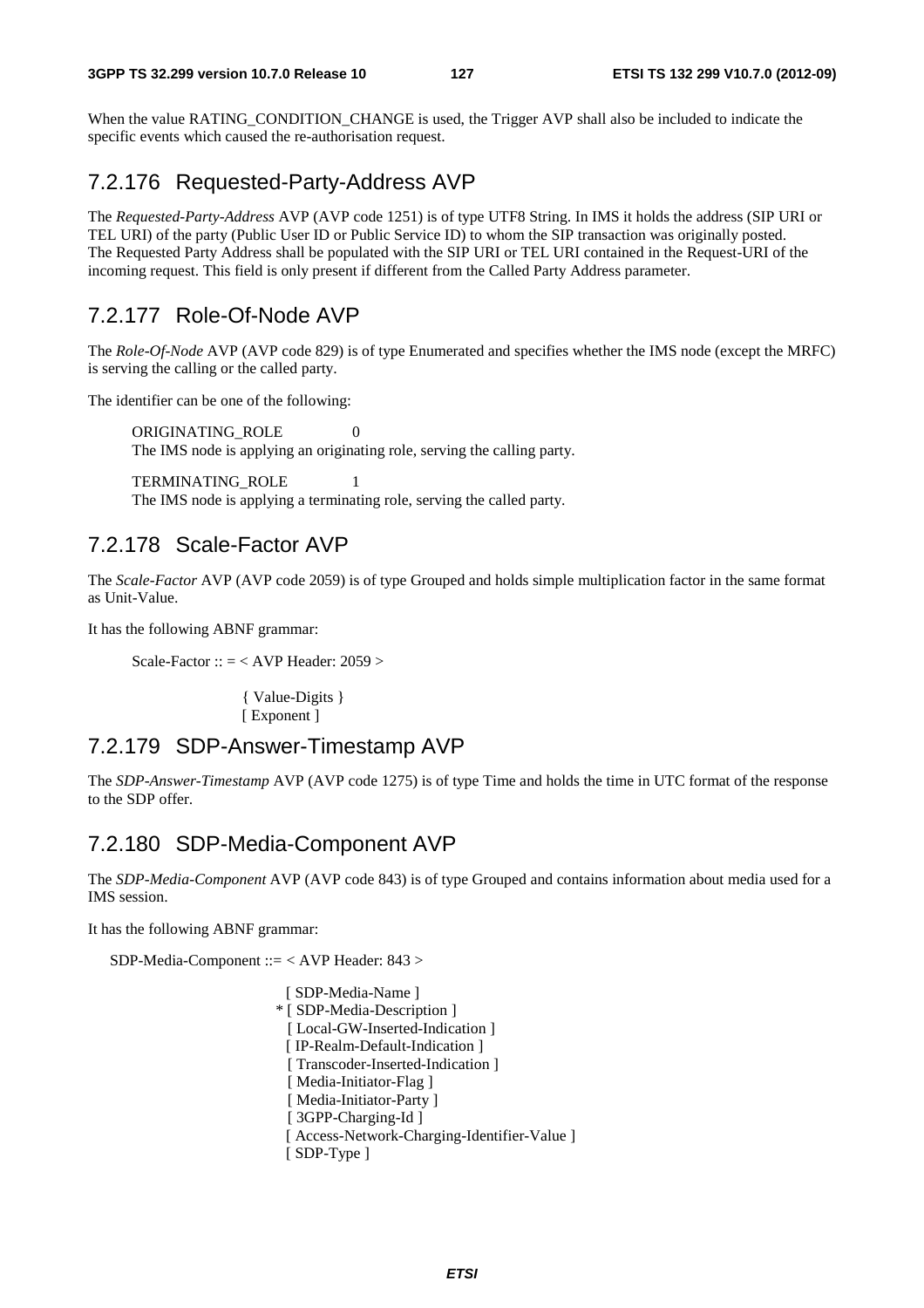NOTE: When populating the SDP-Media-Component, either the 3GPP-Charging-ID or the Access-Network-Charging-Identifier-Value should be present but not both. The 3GPP-Charging-ID is expected to be used for 3GPP defined IP-CANS (e.g. GPRS) while the Access-Network-Charging-Identifier-Value is used for non-3GPP defined IP-CANs.

#### 7.2.181 SDP-Media-Description AVP

The *SDP-Media-Description* AVP (AVP code 845) is of type UTF8String and holds the content of an "attribute-line"  $(i=, c=, b=, k=, a=, etc.)$  related to a media component, as described in RFC 4566 [406]. The attributes are specifying the media described in the SDP-Media-Name AVP.

#### 7.2.182 SDP-Media-Name AVP

The *SDP-Media-Name* AVP (AVP code 844) is of type UTF8String and holds the content of a "m=" line in the SDP data.

#### 7.2.183 SDP-Offer-Timestamp AVP

The *SDP-Offer-Timestamp* AVP (AVP code 1274) is of type Time and holds the time in UTC format of the SDP offer.

#### 7.2.184 SDP-Session-Description AVP

The *SDP-Session-Description* AVP (AVP code 842) is of type UTF8String and holds the content of an "attribute-line"  $(i=, c=, b=, k=, a=, etc.)$  related to a session, as described in RFC 4566 [406].

### 7.2.185 SDP-TimeStamps AVP

The SDP-*TimeStamps* AVP (AVP code 1273) is of type Grouped and holds the time of the SDP offer and the SDP answer.

It has the following ABNF grammar:

 $SDP-TimeStamps :: = < AVP Header: 1273 >$ 

 [ SDP-Offer-Timestamp ] [ SDP-Answer-Timestamp ]

#### 7.2.186 SDP-Type AVP

The SDP-*Type* AVP (AVP code 2036) is of type Enumerated and holds information if the SDP media component was of type SDP offer or SDP answer.

The values are:

- 0 SDP Offer
- 1 SDP Answer

### 7.2.187 Served-Party-IP-Address AVP

The *Served-Party-IP-Address* AVP (AVP code 848) is of type Address and holds the IP address of either the calling or called party, depending on whether the P-CSCF is in touch with the calling or the called party. This AVP is only provided by the P-CSCF.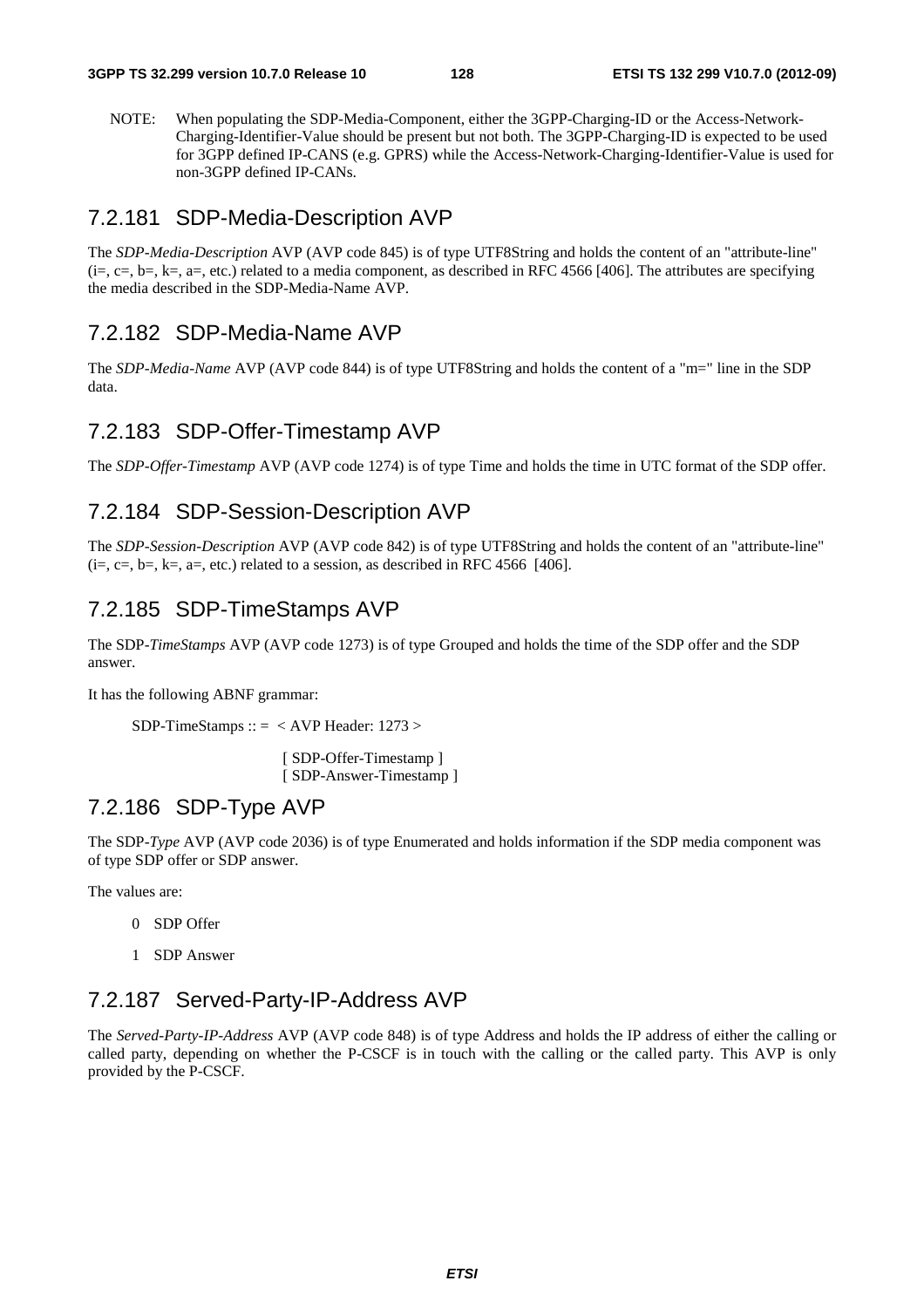#### 7.2.188 Void

#### 7.2.189 Service-Data-Container AVP

The *Service-Data-Container* AVP (AVP code 2040) is of type Grouped. Its purpose is to allow the transmission of the container to be reported for Flow based Charging. On encountering change on charging condition, this container identifies the volume count (separated for uplink and downlink), elapsed time or number of events, per service data flow identified per rating group or combination of the rating group and service id within an IP-CAN bearer.

It has the following ABNF grammar:

Service-Data-Container :: = < AVP Header: 2040>

 [ AF-Correlation-Information ] [ Charging-Rule-Base-Name ] [ Accounting-Input-Octets ] [ Accounting-Output-Octets ] [ Accounting-Input-Packets ] [ Accounting-Output-Packets ] [ Local-Sequence-Number ] [ QoS-Information ] [ Rating-Group ] [ Change-Time ] [ Service-Identifier ] [ Service-Specific-Info ] [ SGSN-Address ] [ Time-First-Usage ] [ Time-Last-Usage ] [ Time-Usage ] \*[ Change-Condition] [ 3GPP-User-Location-Info ] [ 3GPP2-BSID ]

#### 7.2.190 Service-ID AVP

The *Service-ID* AVP (AVP code 855) is of type UTF8String and identifies the service the MRFC is hosting or AoC service. For conferences the conference ID is used as the value of this parameter.

#### 7.2.191 Service-Generic-Information AVP

The *Service-Generic-Information* AVP (AVP code 1256) is of type Grouped. Its purpose is to allow the transmission of service information elements used for all services.

The AVP is defined in OMA-DDS-Charging\_Data [223].

#### 7.2.192 Service-Information AVP

The *Service-Information* AVP (AVP code 873) is of type Grouped. Its purpose is to allow the transmission of additional 3GPP service specific information elements which are not described in this document.

It has the following ABNF grammar:

```
Service-Information :: = < AVP Header: 873>
```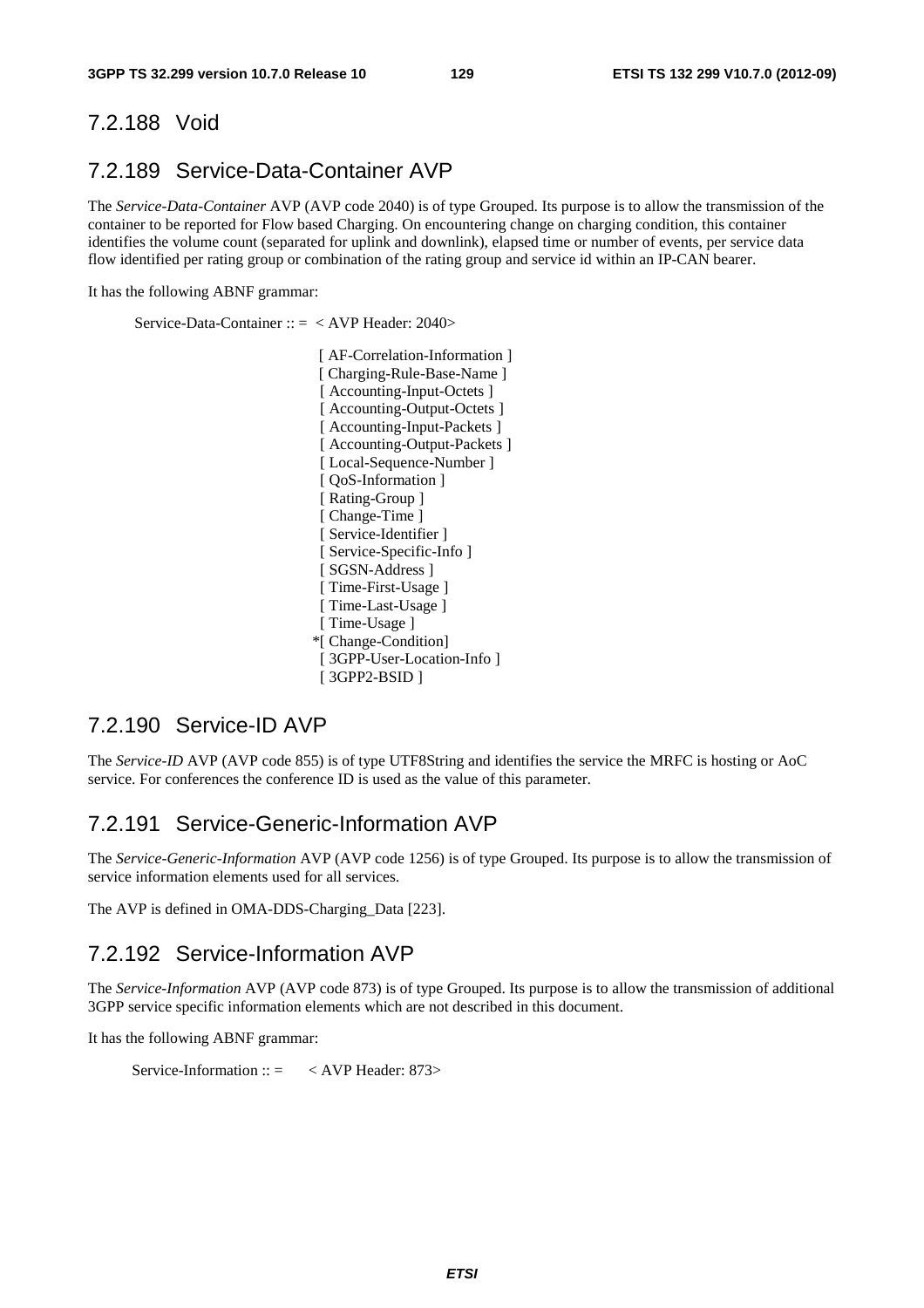\* [ Subscription-Id ] [ AoC-Information ] [ PS-Information ] [ WLAN-Information ] [IMS-Information] [ MMS-Information ] [ LCS-Information ] [ PoC-Information ] [ MBMS-Information ] [ SMS-Information ] [ MMTel-Information ] [ Service-Generic-Information ] [ IM-Information ] [ DCD-Information ]

The format and the contents of the fields inside the Service-Information AVP are specified in the middle-tier documents which are applicable for the specific service. Note that the formats of the fields are service-specific, i.e. the format will be different for the various services.

The Subscription-Id AVP in Service-Information AVP is only used on the Rf interface.

Further fields may be included in the Service-Information AVP when new services are introduced.

#### 7.2.193 Service-Mode AVP

The *Service-Mode* AVP (AVP Code 2032) is of type Unsigned32 and provides the mode for CDIV, CB and ECT MMTel supplementary services.

The following values are defined:

| $\overline{0}$ |
|----------------|
| 1              |
| 2              |
| 3              |
| $\overline{4}$ |
| 5              |
| 6              |
| 7              |
| 8              |
| 9              |
| 10             |
| 11             |
| 12             |
| 13             |
| 14             |
|                |

Values ≥ 1024 are reserved for specific Network/Manufacturer variants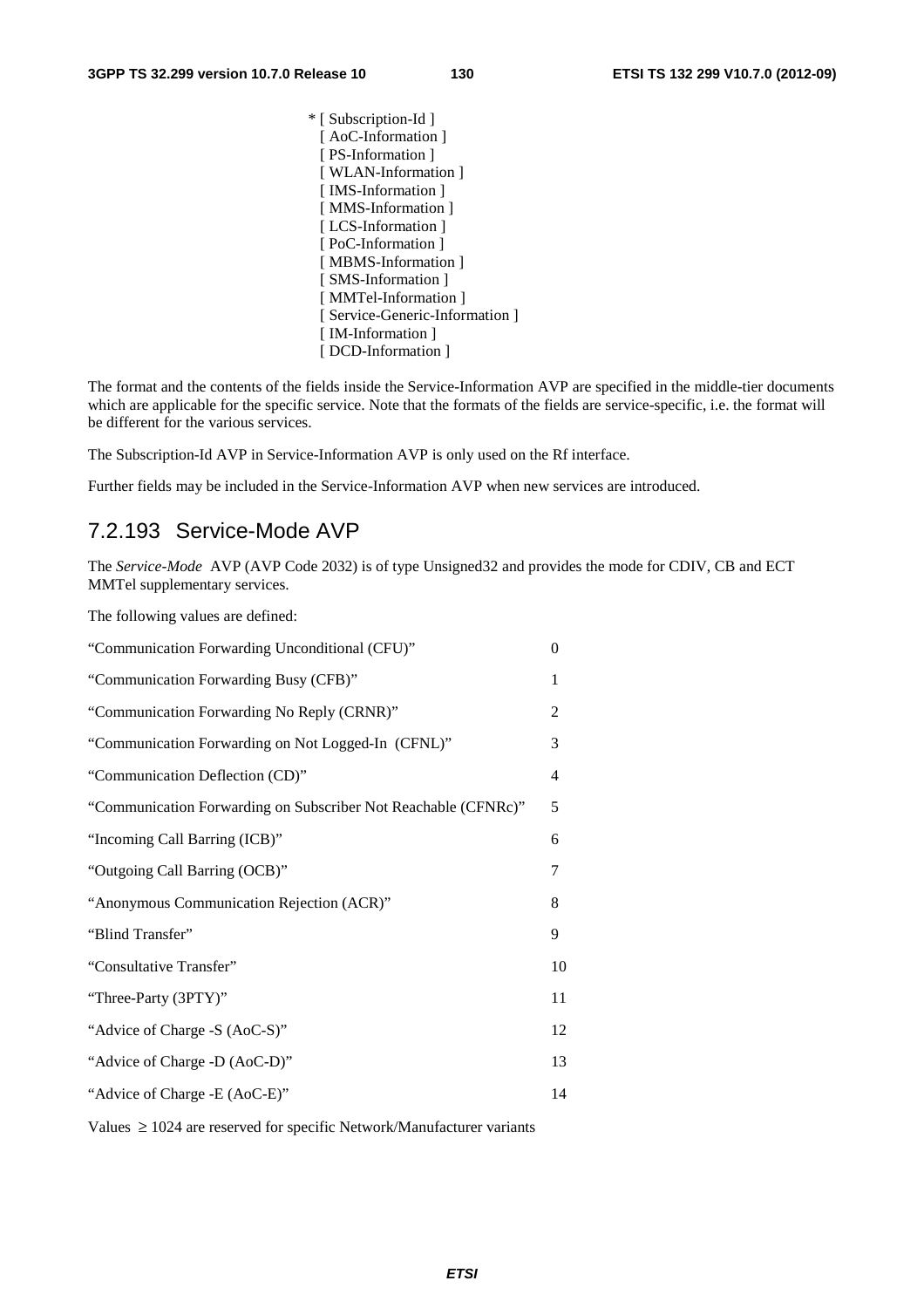# 7.2.194 Service-Specific-Data AVP

The *Service-Specific-Data* AVP (AVP Code 863) is of type UTF8String and holds the value of the Service-Specific-Data.

## 7.2.195 Service-Specific-Info AVP

The *Service-Specific-Info* AVP (AVP Code 1249) is of type Grouped and holds service specific data if and as provided by an Application Server or a PCEF only for pre-defined PCC rules.

It has the following ABNF grammar:

Service-Specific-Info ::= < AVP Header: 1249 >

 [ Service-Specific-Data ] [ Service-Specific-Type ]

### 7.2.196 Service-Specific-Type AVP

The *Service-Specific-Type* AVP (AVP Code 1257) is of type Unsigned32 and holds the type of the Service-Specific-Data.

#### 7.2.197 Void

### 7.2.198 Serving-Node-Type AVP

The *Serving-Node-Type* AVP (AVP Code 2047) is of type Enumerated and identifies the type of Serving Node.

It may take the following values:

- 0 SGSN
- 1 PMIPSGW
- 2 GTPSGW
- 3 ePDG
- 4 hSGW
- 5 MME

# 7.2.199 SGSN-Address AVP

The *SGSN-Address* AVP (AVP code 1228) is of type Address and holds the IP-address of the SGSN/Serving Node (e.g. S-GW, AGW, ePDG from the P-GW and S4-SGSN, MME from the S-GW) that was used during a report.

### 7.2.199A SGW-Address AVP

The *SGW-Address* AVP (AVP code 2067) is of type Address and holds the IP-address of the SGW Node.

# 7.2.200 SGW-Change AVP

The *SGW-Change* AVP (AVP Code 2065) is of type Enumerated, and indicates this is the first Accounting Request (ACR)[Start] due to S-GW change. If this AVP is not present, this means this ACR [Start] is not due to SGW change.

The following values are defined:

- 0 ACR\_Start\_NOT\_due\_to\_SGW\_Change
- 1 ACR\_Start\_due\_to\_SGW\_Change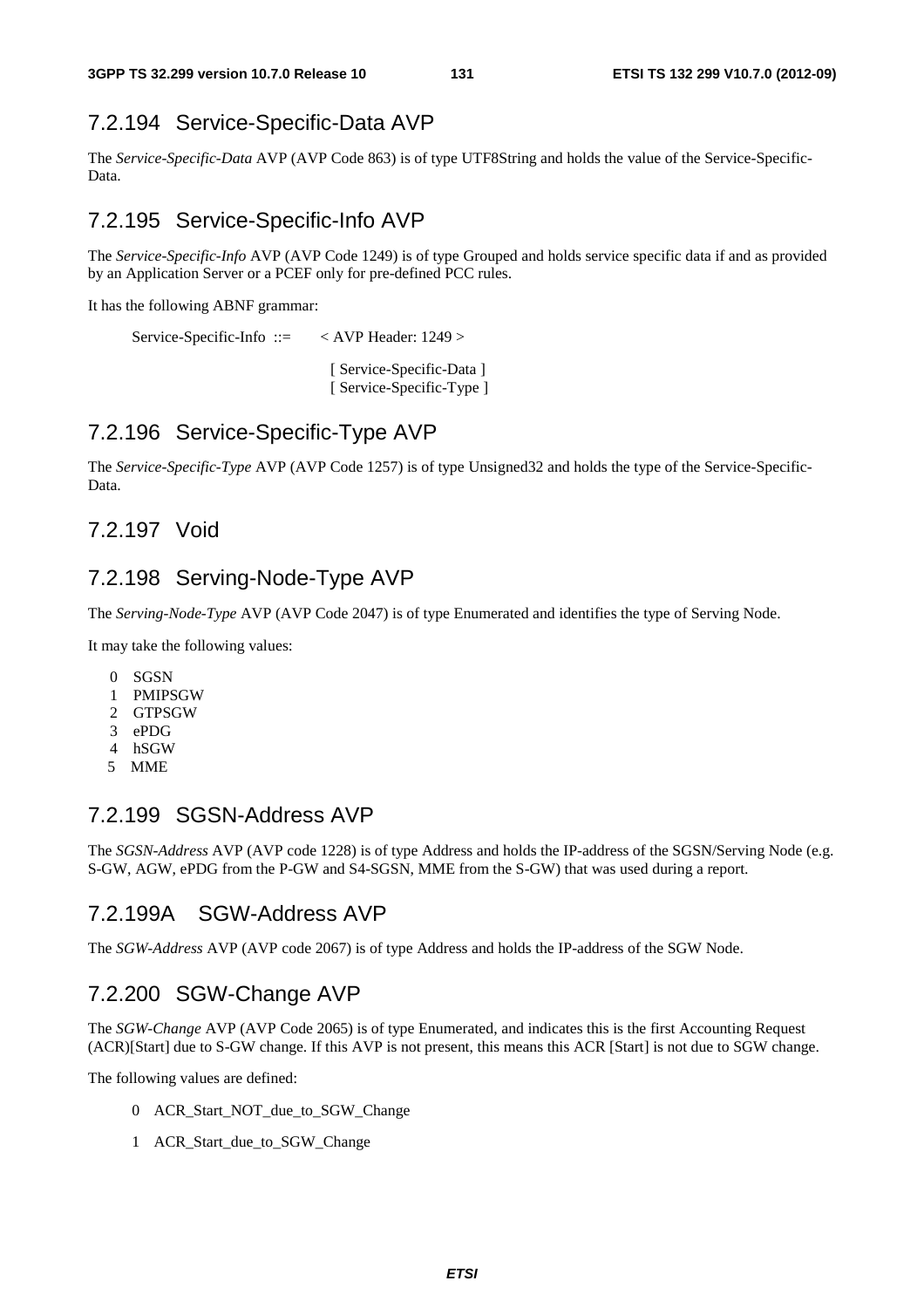# 7.2.201 SIP-Method AVP

The *SIP-Method* AVP (AVP code 824) is of type UTF8String and holds the name of the SIP Method (INVITE, UPDATE etc.) causing a accounting request to be sent to the CDF or credit control request to be sent to the OCF.

# 7.2.202 SIP-Request-Timestamp AVP

The *SIP-Request-Timestamp* AVP (AVP code 834) is of type Time and holds the time in UTC format of the SIP request (e.g. Invite, Update).

# 7.2.203 SIP-Request-Timestamp-Fraction AVP

The *SIP-Request-Timestamp-Fraction* AVP (AVP code 2301) is of type Unsigned32 and holds the miliseconds fraction in relation to SIP-Request-Timestamp.

# 7.2.204 SIP-Response-Timestamp AVP

The *SIP-Response-Timestamp* AVP (AVP code 835) is of type Time and holds the time in UTC format of the response to the SIP request (e.g. 200 OK).

# 7.2.205 SIP-Response-Timestamp-Fraction AVP

The *SIP-Response-Timestamp-Fraction* AVP (AVP code 2302) is of type Unsigned32 and holds the miliseconds fraction in relation to SIP-Response-Timestamp.

# 7.2.206 SM-Discharge-Time AVP

The *SM-Discharge-Time* AVP (AVP code 2012) is of type Time. It indicates the time associated with the event being reported in the SM-Status AVP. It is only used in scenarios in which the delivery of the Delivery-Report (more properly the Status-Report) is being charged.

For example, if SM-Status has the value 0x00, then the SM-Discharge-Time indicates the time of the delivery of the original Short Message.

NOTE: The SMS Node must ensure the correct encoding of this, as the other AVPs using the type Time, since the SMS messages use different formats.

# 7.2.207 SM-Message-Type AVP

The *SM*-*Message-Type* AVP (AVP code 2007) is of type Enumerated and indicates the type of the message which caused the charging interaction. The values are given below:

- 0. SUBMISSION
- 1. DELIVERY\_REPORT
- 2. SM Service Request

# 7.2.208 SM-Protocol-Id AVP

The *SM-Protocol-ID* AVP (AVP code 2013) is of type OctetString and holds an indication of the protocol used for the SM.

# 7.2.209 SM-Status AVP

The *SM-Status* AVP (AVP code 2014) is of type OctetString. The OctetString is of length 1 octet and contains status information about the delivery of an SM.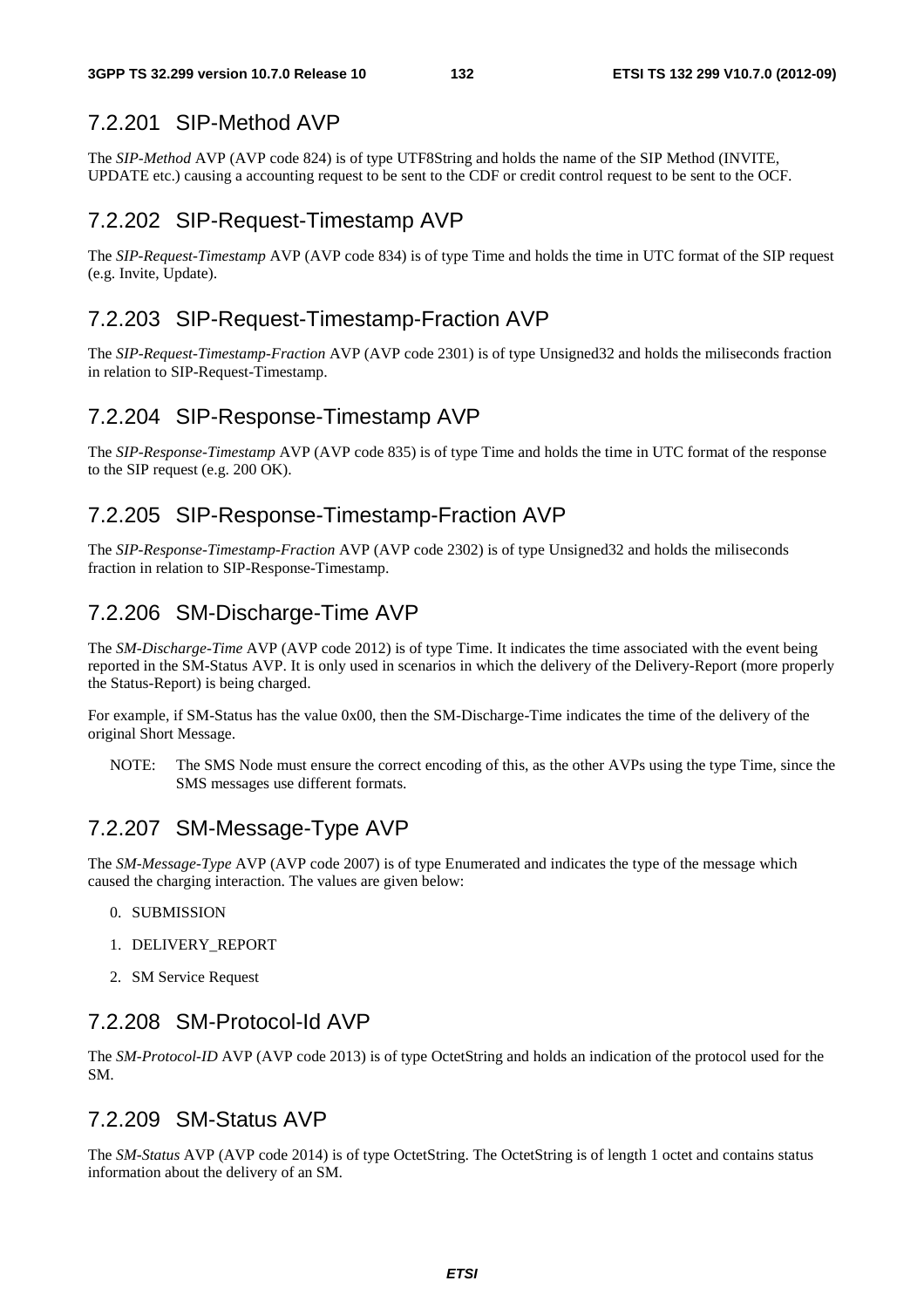## 7.2.210 SM-User-Data-Header AVP

The *SM-User-Data-Header* AVP (AVP code 2015) is of type OctetString and contains any user data header extracted from the user data part of the SM. Encoding is as described in TS 23.040 [216]. Any padding bits are not considered part of the header and are omitted.

#### 7.2.211 SMS-Information AVP

The *SMS-Information* AVP (AVP code 2000) is of type Grouped. Its purpose is to allow the transmission of additional SMS service specific information elements.

It has the following ABNF grammar:

SMS-Information :: = < AVP Header: 2000>

[ SMS-Node ] [ Client-Address ] [ Originator-SCCP-Address ] [ SMSC-Address ] [ Data-Coding-Scheme ] [ SM-Discharge-Time ] [ SM-Message-Type ] [ Originator-Interface ] [ SM-Protocol-ID ] [ Reply-Path-Requested ] [ SM-Status ] [ SM-User-Data-Header ] [ Number-Of-Messages-Sent ] \* [ Recipient-Info ] [ Originator-Received-Address ] [ SM-Service-Type ]

### 7.2.212 SMS-Node AVP

The *SMS-Node* AVP (AVP code 2016) is of type Enumerated and identifies the role which the SMS node performs in relation to the charging event. It takes the following values:

- 0 SMS Router
- 1 IP-SM-GW
- 2 SMS Router and IP-SM-GW
- 3 SMS-SC

#### 7.2.213 SM-Service-Type AVP

The *SM-Service-Type* AVP (AVP code 2029) is of type Enumerated and indicates the type of SM service that caused the charging interaction. The values are given below:

- 0 VAS4SMS Short Message content processing (as defined in TS 22.142 [217]
- 1 VAS4SMS Short Message forwarding (as defined in TS 22.142 [217]
- 2 VAS4SMS Short Message Forwarding multiple subscriptions (as defined in TS 22.142 [217]
- 3 VAS4SMS Short Message filtering (as defined in TS 22.142 [217]
- 4 VAS4SMS Short Message receipt (as defined in TS 22.142 [217]
- 5 VAS4SMS Short Message Network Storage (as defined in TS 22.142 [217]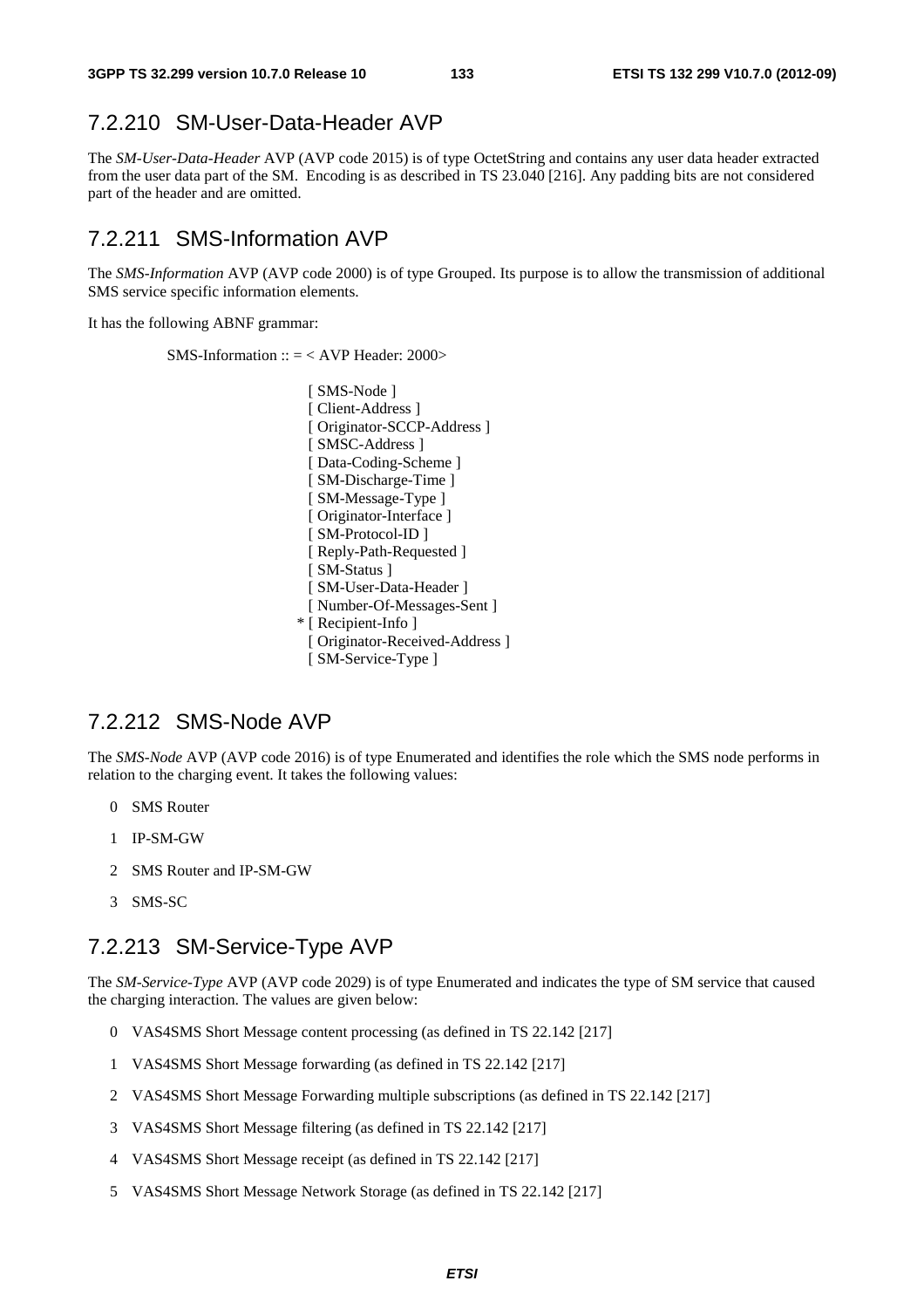- 6 VAS4SMS Short Message to multiple destinations (as defined in TS 22.142 [217]
- 7 VAS4SMS Short Message Virtual Private Network (VPN) (as defined in TS 22.142 [217]
- 8 VAS4SMS Short Message Auto Reply (as defined in TS 22.142 [217]
- 9 VAS4SMS Short Message Personal Signature (as defined in TS 22.142 [217]
- 10 VAS4SMS Short Message Deferred Delivery (as defined in TS 22.142 [217]
- 11 .. 99 Reserved for 3GPP defined SM services
- 100 199 Vendor specific SM services

The SM-Service-Type AVP must be present if the SM-Message-Type AVP has value 2, SM Service Request.

#### 7.2.214 SMSC-Address AVP

The *SMSC-Address* AVP (AVP code 2017) is of type Address and carries the address of the SMSC, as contained in the SM.

#### 7.2.215 Start-Time AVP

The S*tart-Time* AVP (AVP Code 2041) is of type Time and holds the time in UTC format which represents the start of a user session at the S-GW/P-GW.

#### 7.2.216 Stop-Time AVP

The S*top-Time* AVP (AVP Code 2042) is of type Time and holds the time in UTC format which represents the termination of a user session at the S-GW/P-GW.

### 7.2.217 Submission-Time AVP

The *Submission-Time* AVP (AVP code 1202) is of type Time and indicates the time at which the message was submitted.

### 7.2.218 Subscriber-Role AVP

The *Subscriber-Role* AVP (AVP code 2033) is of type Enumerated and indicates the role of the subscriber (originating party or terminating party) in MMTel supplementary services.

The role can be one of the following:

- 0. ORIGINATING
- 1. TERMINATING

#### 7.2.219 Supplementary-Service AVP

The *Supplementary-Service* AVP (AVP code 2048) is of type Grouped and holds the specific supplementary service details for one MMTel supplementary service.

It has the following ABNF grammar:

Supplementary-Service  $\therefore$  = < AVP Header: 2048>

 [MMTel-SService-Type ] [ Service-Mode ] [ Number-Of-Diversions ] [ Associated-Party-Address ] [ Service-ID ] [ Change-Time ]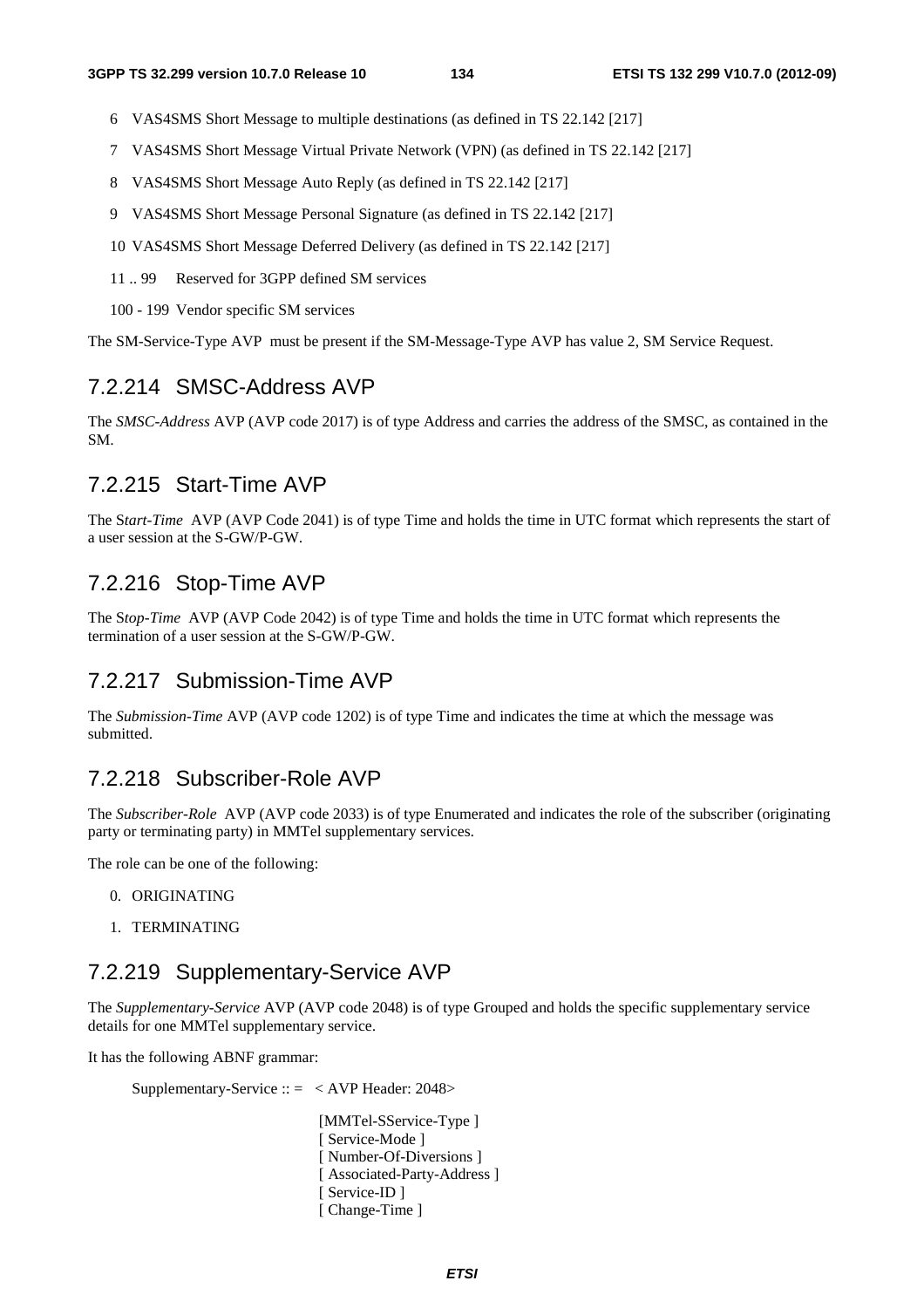[ Number-Of-Participants ] [ Participant-Action-Type ] [ CUG-Information ] [ AoC-Information ]

# 7.2.220 Talk-Burst-Exchange AVP

The *Talk-Burst-Exchange* AVP (AVP code 1255) is of type Grouped and holds the talk burst related charging data.

It has the following ABNF grammar:

Talk-Burst-Exchange :: = < AVP Header: 1255 >

{ PoC-Change-Time } [ Number-Of-Talk-Bursts ] [ Talk-Burst-Volume ] [ Talk-Burst-Time ] [ Number-Of-Received-Talk-Bursts ] [ Received-Talk-Burst-Volume ] [ Received-Talk-Burst-Time ] [ Number-Of-Participants ] [ PoC-Change-Condition ]

### 7.2.221 Talk-Burst-Time AVP

The *Talk-Burst-Time* AVP (AVP code 1286) is of type Unsigned32 and holds the duration in seconds of the sent talk bursts.

### 7.2.222 Talk-Burst-Volume AVP

The *Talk-Burst-Volume* AVP (AVP code 1287) is of type Unsigned32 and holds the volume in bytes of the sent talk bursts.

#### 7.2.223 Tariff-Information AVP

The *Tariff-Information* AVP (AVP code 2060) is of type Grouped and holds a tariff definition either from the local provider or from 3rd party provider. It contains information about the operator and the ID of the service being provided, the current tariff and possible next tariff after tariff switch time. It may also chain to tariffs provided by intermediate operators in the chain.

It has the following ABNF grammar:

Tariff-Information ::  $=$  < AVP Header: 2060 >

 { Current-Tariff } [ Tariff-Time-Change ] [ Next-Tariff ]

#### 7.2.224 Tariff-XML AVP

The *Tariff-XML* AVP (AVP code 2306) is of type UTF8String and holds the XML body describing the tariff/add-on charge information exchanged during the SIP transaction, as described in the TS 29.658 [222].

# 7.2.225 Terminating-IOI AVP

The *Terminating-IOI* AVP (AVP code 840) is of type UTF8String (alphanumeric string) and holds the Inter Operator Identifier (IOI) for the terminating network as generated by the IMS network element which takes responsibility for populating this parameter [404] in a SIP response as described in TS 24.229 [202].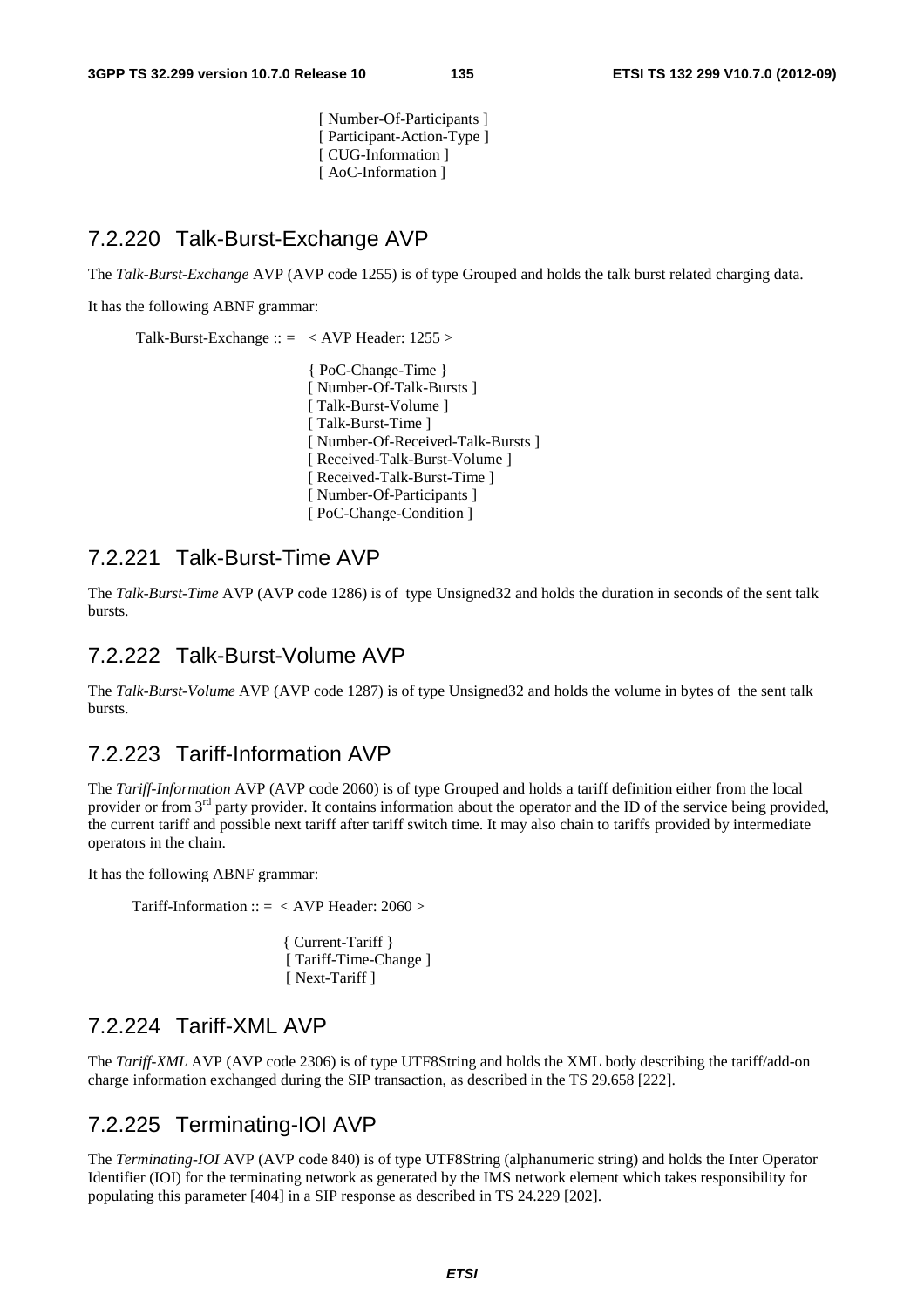The Terminating IOI contains the following values:

- Type 1 IOI: IOI of the home network where the S-CSCF is located.
- Type 2 IOI:
	- IOI of the home network of the terminating end user where the S-CSCF is located in case a session is initiated toward the IMS. In case of redirection by the S-CSCF, *Terminating-IOI* AVP indicates the terminating party's network operator to which the session is redirected.
	- IOI of the terminating network where the MGCF is located in case a session is initiated from the IMS toward the PSTN.
- Type 3 IOI:
	- IOI of the service provider network (originating side or terminating side) where the AS (proxy, terminating UA or redirect server or B2BUA) is located when receiving a SIP request as described in TS 24.229 [202].
	- IOI of the home network operator contacted by an AS when an AS (originating UA or B2BUA) initiates a SIP request as described in TS 24.229 [202].

For further details on the Type 1, Type 2 and Type 3 IOIs, please refer to TS 32.240 [1].

### 7.2.226 Time-First-Usage AVP

The *Time-First-Usage* AVP (AVP code 2043) is of type Time and holds the time in UTC format for the first IP packet to be transmitted and mapped to the current service data container.

#### 7.2.227 Time-Last-Usage AVP

The *Time-Last-Usage* AVP (AVP code 2044) is of type Time and holds the time in UTC format for the last IP packet to be transmitted and mapped to the current service data container.

#### 7.2.228 Time-Quota-Mechanism

The *Time-Quota-Mechanism* AVP (AVP code 1270) is of type Grouped.

It has the following syntax:

Time-Quota-Mechanism ::= < AVP Header: 1270>

{ Time-Quota-Type } { Base-Time-Interval }

The OCS may include this AVP in an Multiple-Services-Credit-Control AVP, when granting time quota.

### 7.2.229 Time-Quota-Threshold AVP

The *Time-Quota-Threshold* AVP (AVP code 868) is of type Unsigned32 and contains a threshold value in seconds. This AVP may be included within the Multiple-Services-Credit-Control AVP when this AVP also contains a Granted-Service-Units AVP containing a CC-Time AVP (i.e. when the granted quota is a time quota).

If received, the Credit Control client shall seek re-authorisation from the server for the quota when the quota contents fall below the supplied threshold. The client shall allow service to continue whilst the re-authorisation is progress, until the time at which the original quota would have been consumed.

### 7.2.230 Time-Quota-Type AVP

The *Time-Quota-Type* AVP (AVP code 1271) is of type Enumerated. It is used to indicate which time quota consumption mechanism shall be used for the associated Rating Group.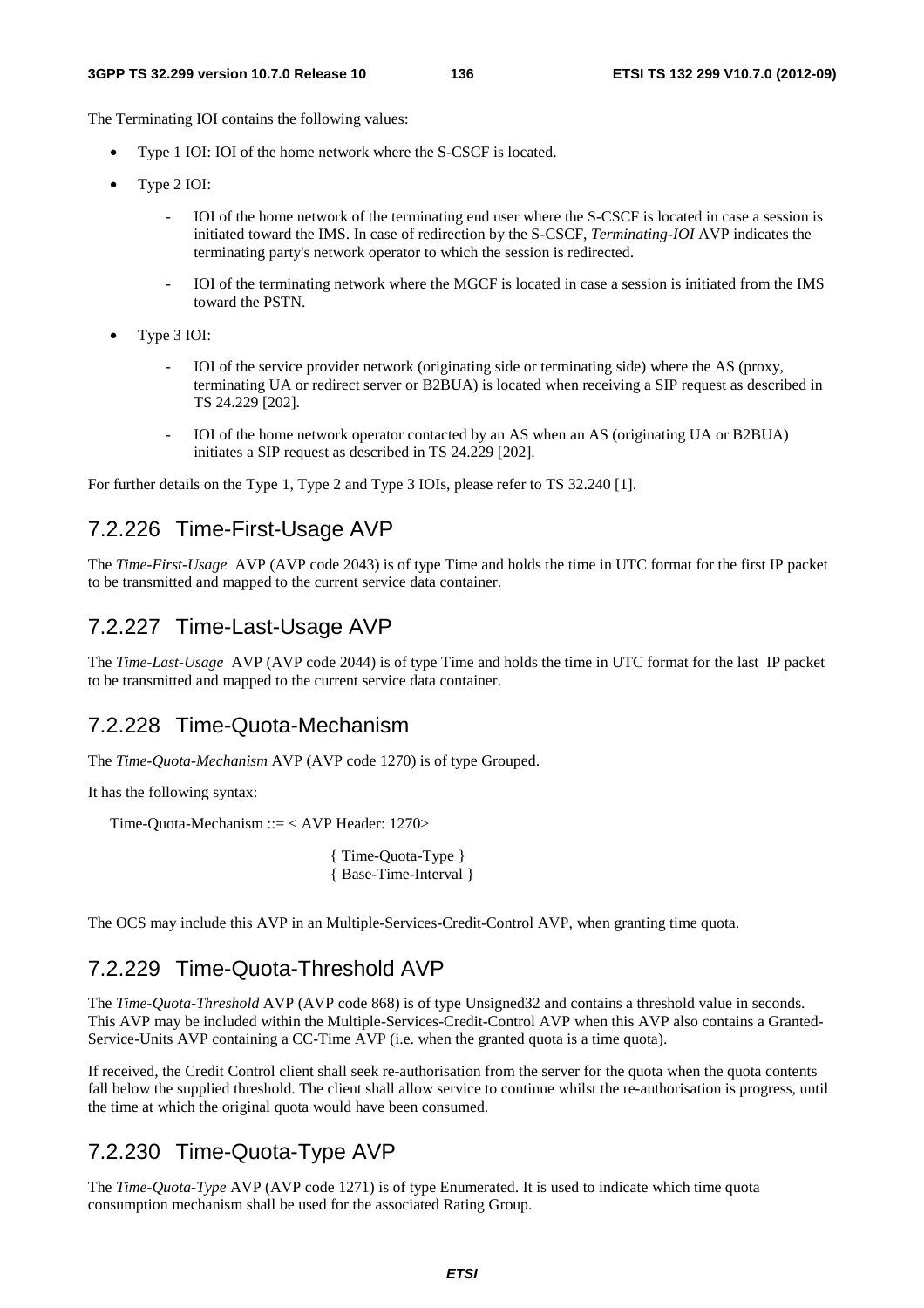It has the following values:

DISCRETE\_TIME\_PERIOD (0)

CONTINUOUS\_TIME\_PERIOD (1)

#### 7.2.231 Time-Stamps AVP

The *Time-Stamps* AVP (AVP code 833) is of type Grouped and holds the time stamp of the SIP Request and the time stamp of the response to the SIP Request.

It has the following ABNF grammar:

Time-Stamps ::= < AVP Header: 833 >

 [ SIP-Request-Timestamp ] [ SIP-Response-Timestamp ] [ SIP-Request-Timestamp-Fraction ] [ SIP-Response-Timestamp-Fraction ]

# 7.2.232 Time-Usage AVP

The *Time-Usage* AVP (AVP code 2045) is of type Time and holds the effective used time within the service data container reporting interval.

# 7.2.233 Traffic-Data-Volumes AVP

The *Traffic-Data-Volumes* AVP (AVP code 2046) is of type Grouped. Its purpose is to allow the transmission of the IP-CAN bearer container, on encountering change on charging condition for this IP-CAN bearer.This container reports the volume count (separated for uplink and downlink).

It has the following ABNF grammar:

Traffic-Data-Volumes  $\therefore$   $\leq$   $\lt$  AVP Header: 2046>

[ QoS-Information ] [ Accounting-Input-Octets ] [ Accounting-Input-Packets ] [ Accounting-Output-Octets ] [ Accounting-Output-Packets ] [ Change-condition ] [ Change-Time ] [ 3GPP-User-Location-Info ]

#### 7.2.233A Transcoder-Inserted-Indication AVP

The *Transcoder-Inserted*-*Indication* AVP (AVP code 2605) is of type Enumerated and indicates if a transcoder is inserted or not for the SDP media component.

The following values are defined:

- 0 Transcoder Not Inserted
- 1 Transcoder Inserted

### 7.2.234 Token-Text AVP

The *Token-Text* AVP (AVP code 1215) is of type UTF8String and contains extension information for the Message-Class AVP.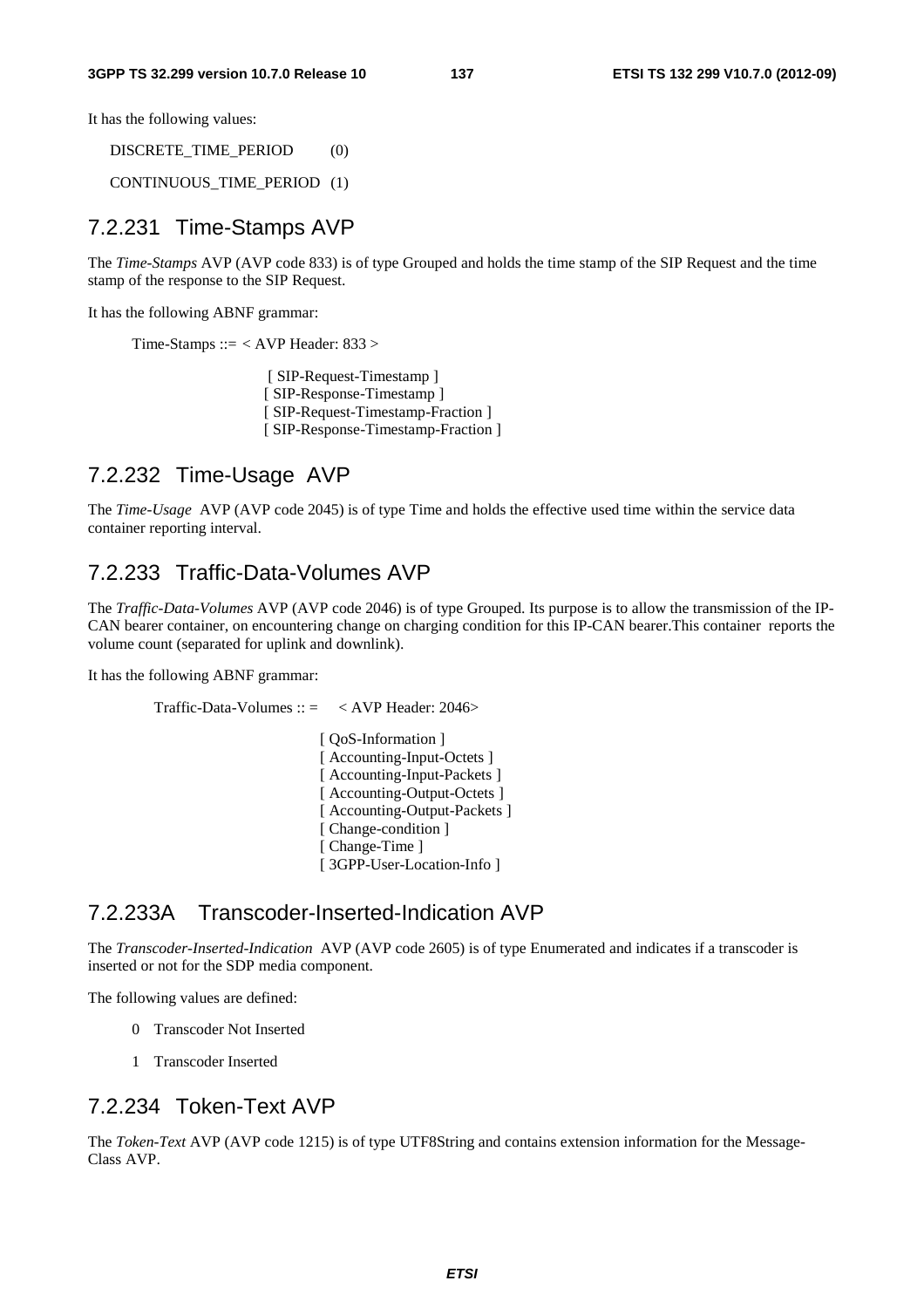### 7.2.235 Trigger AVP

The *Trigger* AVP (AVP code 1264) is of type Grouped and holds the trigger types. The presence of the Trigger AVP without any Trigger-Type AVP in a CCA allows OCS to disable all the triggers. The presence of the Trigger AVP in the CCR identifies the event(s) triggering the CCR.

It has the following ABNF grammar:

Trigger :: = < AVP Header:  $1264 >$ 

\* [ Trigger-Type ]

# 7.2.236 Trigger-Type AVP

The *Trigger-Type* AVP (AVP code 870) is of type Enumerated and indicates a single re-authorisation event type.

When included in the Credit Control Answer command, the Trigger-Type AVP indicates the events that shall cause the credit control client to re-authorise the associated quota. The client shall not re-authorise the quota when events which are not included in the Trigger AVP occur.

When included in the Credit Control Request command indicates the specific event which caused the re-authorisation request of the Reporting-Reason with value RATING\_CONDITION\_CHANGE associated.

It has the following values:

#### CHANGE\_IN\_SGSN\_IP\_ADDRESS (1)

• This value is used to indicate that a change in the SGSN IP address shall cause the credit control client to ask for a re-authorisation of the associated quota.

CHANGE\_IN\_QOS (2)

• This value is used to indicate that a change in the end user negotiated QoS shall cause the credit control client to ask for a re-authorisation of the associated quota.

NOTE 1: This should not be used in conjunction with enumerated values 10 to 23.

#### CHANGE\_IN\_LOCATION (3)

• This value is used to indicate that a change in the end user location shall cause the credit control client to ask for a re-authorisation of the associated quota.

NOTE 2: This should not be used in conjunction with enumerated values 30 to 34.

#### CHANGE\_IN\_RAT (4)

• This value is used to indicate that a change in the radio access technology shall cause the credit control client to ask for a re-authorisation of the associated quota.

#### CHANGE\_IN\_UE\_TIMEZONE (5)

• This value is used to indicate that a change in the TimeZone where the end user is located shall cause the credit control client to ask for a re-authorisation of the associated quota.

#### CHANGEINQOS\_TRAFFIC\_CLASS (10)

• This value is used to indicate that a change in the end user negotiated traffic class shall cause the credit control client to ask for a re-authorisation of the associated quota.

#### CHANGEINQOS\_RELIABILITY\_CLASS (11)

• This value is used to indicate that a change in the end user negotiated reliability class shall cause the credit control client to ask for a re-authorisation of the associated quota.

#### CHANGEINQOS\_DELAY\_CLASS (12)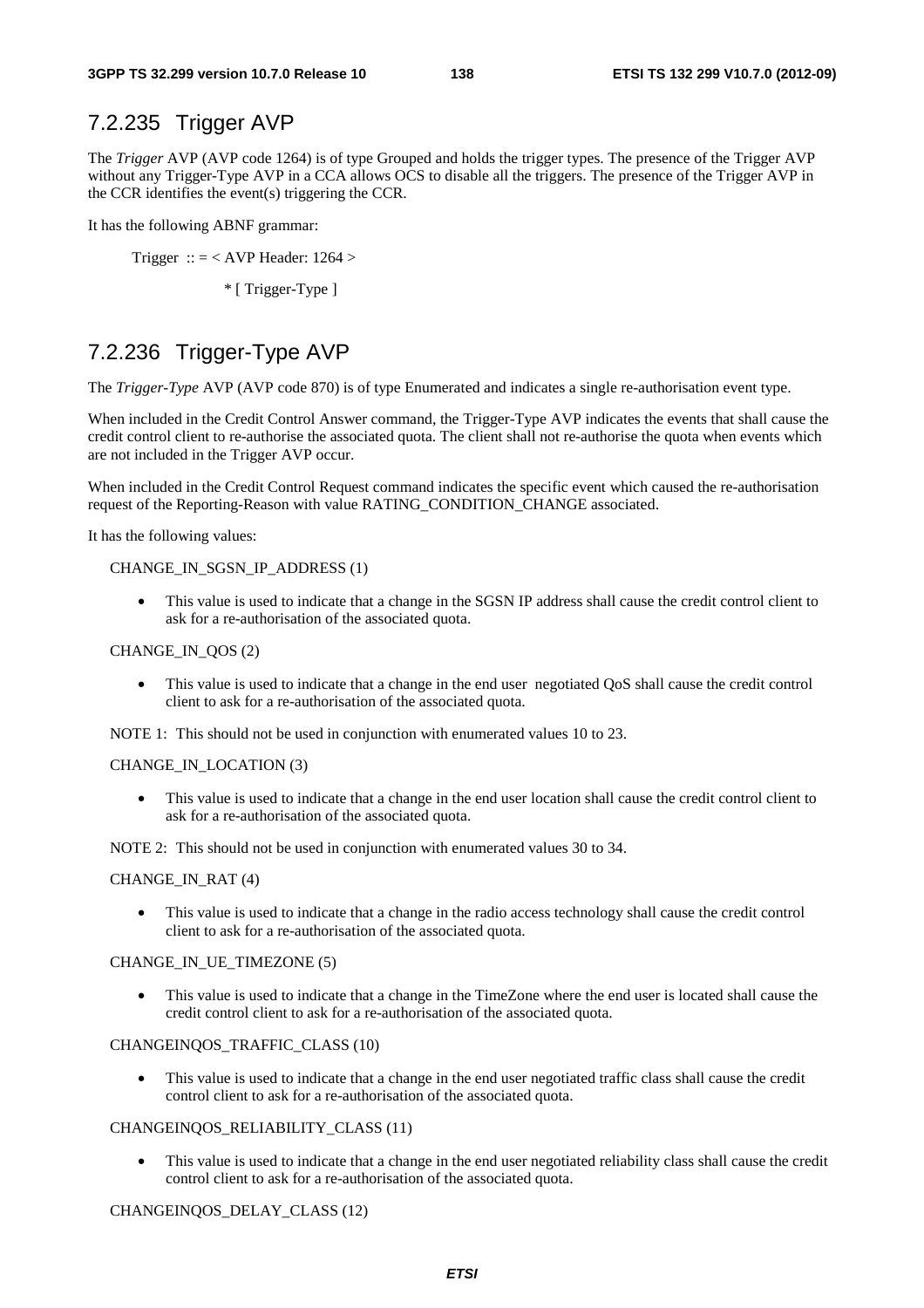• This value is used to indicate that a change in the end user negotiated delay class shall cause the credit control client to ask for a re-authorisation of the associated quota.

#### CHANGEINQOS\_PEAK\_THROUGHPUT (13)

• This value is used to indicate that a change in the end user negotiated peak throughput shall cause the credit control client to ask for a re-authorisation of the associated quota.

#### CHANGEINQOS\_PRECEDENCE\_CLASS (14)

This value is used to indicate that a change in the end user negotiated precedence class shall cause the credit control client to ask for a re-authorisation of the associated quota.

#### CHANGEINOOS MEAN THROUGHPUT (15)

This value is used to indicate that a change in the end user negotiated mean throughput shall cause the credit control client to ask for a re-authorisation of the associated quota.

#### CHANGEINQOS\_MAXIMUM\_BIT\_RATE\_FOR\_UPLINK (16)

This value is used to indicate that a change in the end user negotiated uplink maximum bit rate shall cause the credit control client to ask for a re-authorisation of the associated quota.

#### CHANGEINQOS\_MAXIMUM\_BIT\_RATE\_FOR\_DOWNLINK (17)

• This value is used to indicate that a change in the end user negotiated downlink maximum bit rate shall cause the credit control client to ask for a re-authorisation of the associated quota.

#### CHANGEINQOS\_RESIDUAL\_BER (18)

• This value is used to indicate that a change in the end user negotiated residual BER shall cause the credit control client to ask for a re-authorisation of the associated quota.

#### CHANGEINQOS\_SDU\_ERROR\_RATIO (19)

• This value is used to indicate that a change in the end user negotiated SDU error ratio shall cause the credit control client to ask for a re-authorisation of the associated quota.

#### CHANGEINQOS\_TRANSFER\_DELAY (20)

• This value is used to indicate that a change in the end user negotiated transfer delay shall cause the credit control client to ask for a re-authorisation of the associated quota.

#### CHANGEINQOS\_TRAFFIC\_HANDLING\_PRIORITY (21)

• This value is used to indicate that a change in the end user negotiated traffic handling priority shall cause the credit control client to ask for a re-authorisation of the associated quota.

#### CHANGEINQOS\_GUARANTEED\_BIT\_RATE\_FOR\_UPLINK (22)

• This value is used to indicate that a change in the end user negotiated uplink guaranteed bit rate shall cause the credit control client to ask for a re-authorisation of the associated quota.

#### CHANGEINOOS\_GUARANTEED\_BIT\_RATE\_FOR\_DOWNLINK (23)

This value is used to indicate that a change in the end user negotiated downlink guaranteed bit rate shall cause the credit control client to ask for a re-authorisation of the associated quota.

#### CHANGEINLOCATION\_MCC (30)

• This value is used to indicate that a change in the MCC of the serving network shall cause the credit control client to ask for a re-authorisation of the associated quota.

#### CHANGEINLOCATION\_MNC (31)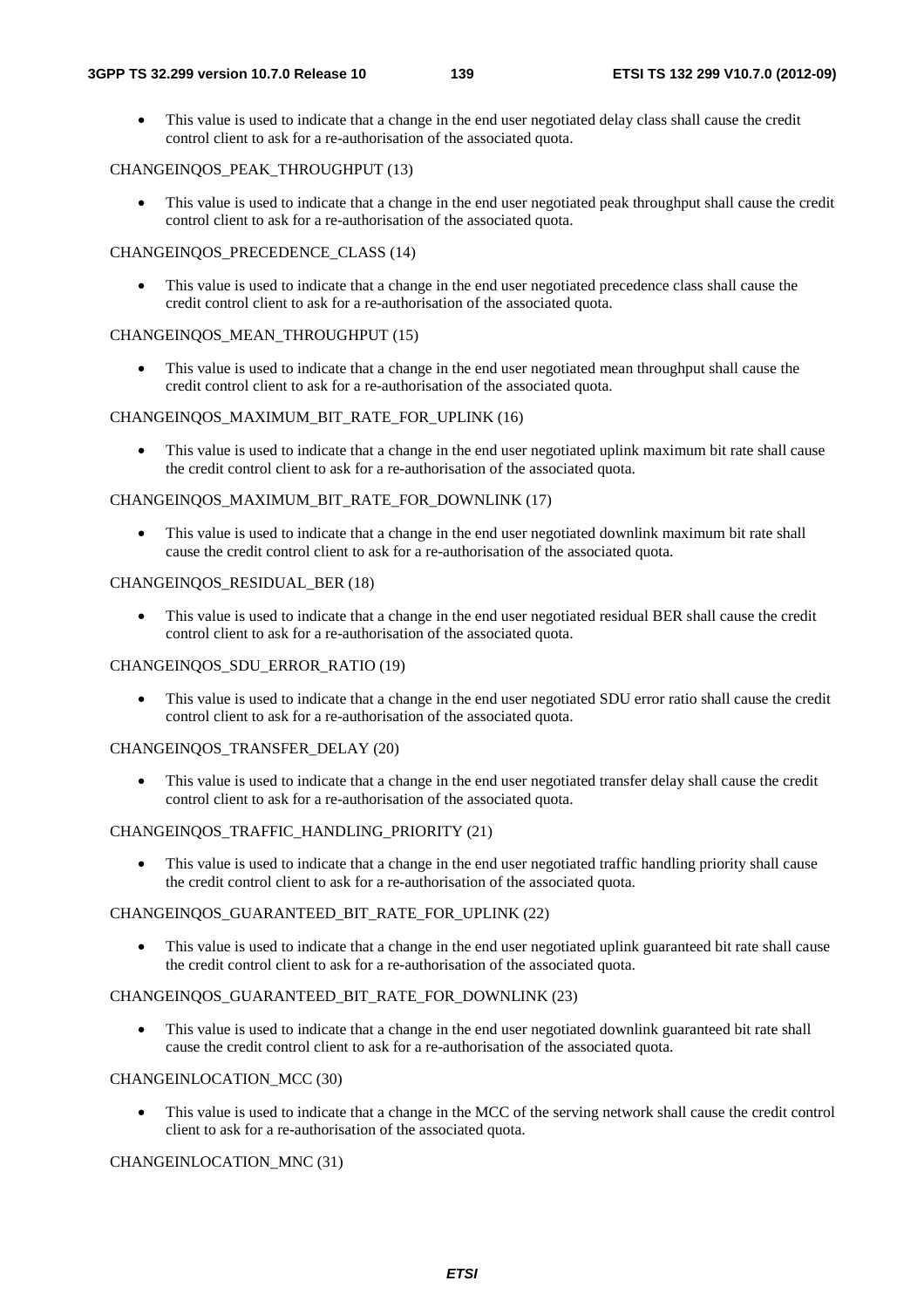• This value is used to indicate that a change in the MNC of the serving network shall cause the credit control client to ask for a re-authorisation of the associated quota.

#### CHANGEINLOCATION\_RAC (32)

• This value is used to indicate that a change in the RAC where the end user is located shall cause the credit control client to ask for a re-authorisation of the associated quota.

#### CHANGEINLOCATION\_LAC (33)

• This value is used to indicate that a change in the LAC where the end user is located shall cause the credit control client to ask for a re-authorisation of the associated quota.

#### CHANGEINLOCATION\_CellId (34)

• This value is used to indicate that a change in the Cell Identity where the end user is located shall cause the credit control client to ask for a re-authorisation of the associated quota.

#### CHANGEINLOCATION\_TAC (35)

• This value is used to indicate that a change in the TAC where the end user is located shall cause the credit control client to ask for a re-authorisation of the associated quota.

#### CHANGEINLOCATION\_ECGI (36)

• This value is used to indicate that a change in the ECGI where the end user is located shall cause the credit control client to ask for a re-authorisation of the associated quota.

#### CHANGE\_IN\_MEDIA\_COMPOSITION (40)

This value is used to indicate that a change in the media composition (as identified within SDP) for an existing SIP session shall cause the credit control client to ask for a re-authorisation of the associated quota.

#### CHANGE\_IN\_PARTICIPANTS\_NMB (50)

• This value is used specifically for multi participating session to indicate that a change in the number of active participants within a session shall cause the credit control client to ask for a re-authorisation of the associated quota.

#### CHANGE\_IN\_THRSHLD\_OF\_PARTICIPANTS\_NMB (51)

- This value is used specifically to indicate that a change in the threshold of participants number within a session shall cause the credit control client to ask for a re-authorisation of the associated quota.
- NOTE 3: The threshold and the granularity of threshold are operator configurable. This should not be used in conjunction with value 50.

#### CHANGE\_IN\_USER\_PARTICIPATING\_TYPE (52)

This value is used specifically to indicate that a change in the user participating type within a session shall cause the credit control client to ask for a re-authorisation of the associated quota.

#### CHANGE\_IN\_SERVICE\_CONDITION (60)

• This value is used to indicate that a change in rating conditions associated with a service occurs. The description of the conditions causing a change are service specific and may be documented in middletier specifications or may be configurable.

#### CHANGE\_IN\_SERVING\_NODE(61)

This value is used to indicate that a change in serving node shall cause the credit control client to ask for a re-authorisation of the associated quota.

#### CHANGE\_IN\_USER\_CSG\_INFORMATION (70)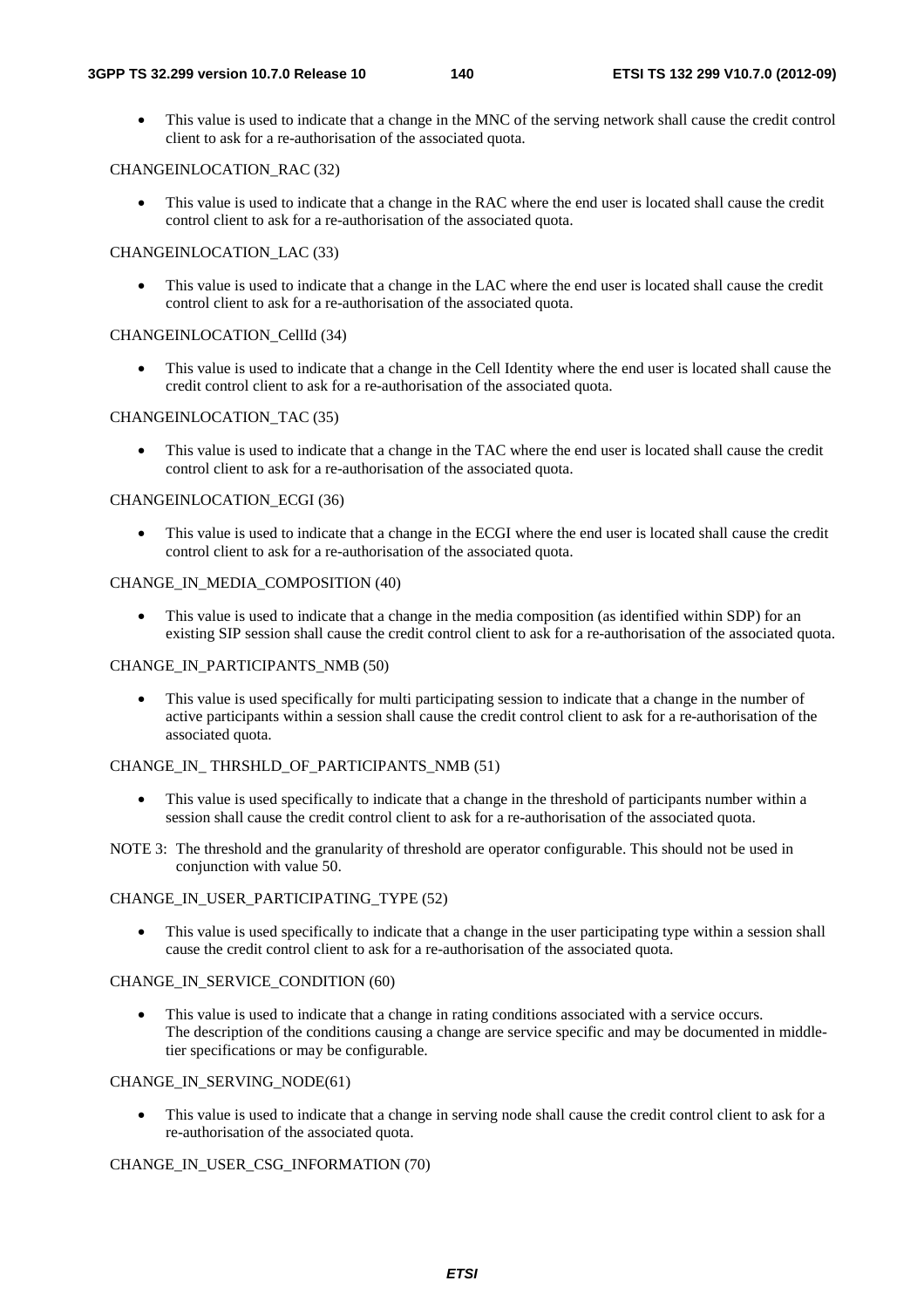• This value is used to indicate a request of reporting the event that the user enters/leaves a CSG cell. When used in a CCR, at entry to a CSG cell, the User-CSG-Information AVP shall be provided with the event report.

CHANGE\_IN\_HYBRID\_SUBSCRIBED\_USER\_CSG\_INFORMATION (71)

• This value is used to indicate a request of reporting the event that the user enters/leaves a hybrid cell that the user subscribes to. When used in a CCR, at entry to a hybrid cell where the user is a member, the User-CSG-Information AVP shall be provided with the event report.

CHANGE\_IN\_HYBRID\_UNSUBSCRIBED\_USER\_CSG\_INFORMATION (72)

• This value is used to indicate a request of reporting the event that the user enters/leaves a hybrid cell that the user does not subscribe to. When used in a CCR, at entry to a hybrid cell where the user is not a member, the User-CSG-Information AVP shall be provided with the event report.

### 7.2.237 Trunk-Group-ID AVP

The *Trunk-Group-ID* AVP (AVP code 851) is of type Grouped and identifies the incoming and outgoing PSTN legs.

It has the following ABNF grammar:

Trunk-Group-ID ::  $=$  <AVP Header: 851>

 [ Incoming-Trunk-Group-ID ] [ Outgoing-Trunk-Group-ID ]

# 7.2.238 Type-Number AVP

The *Type-Number* AVP (AVP code1204) is of type Enumerated and identifies the well-known media types. The values are taken from OMNA WSP Content Type Numbers [210]

### 7.2.239 Unit-Cost AVP

The *Unit-Cost* AVP (AVP code 2061) is of type Grouped and holds monetary value.

It has the same format of *Unit-Value*

It has the following ABNF grammar:

Unit-Cost ::  $=$  < AVP Header: 2061 >

 { Value-Digits } [ Exponent ]

### 7.2.240 Unit-Quota-Threshold AVP

The *Unit-Quota-Threshold* AVP (AVP code 1226) is of type Unsigned32 and contains a threshold value in service specific units. This AVP may be included within the Multiple-Services-Credit-Control AVP when this AVP also contains a Granted-Service-Units AVP containing CC-Service-Specific-Units AVP (i.e. when the granted quota is service specific) or within Rate-Element AVP..

If received in the context of Multiple-Service-Credit-Control AVP, the Credit Control client shall seek re-authorisation from the server for the quota when the quota contents fall below the supplied threshold. The client shall allow service to continue whilst the re-authorisation is in progress, up to the volume indicated in the original quota.

In the context of the Rating-Element AVP it denotes the durability of a Rating Element within a Tariff. I.e. if the service consumed Unit-Quota-Threshold number of Unit-Types, the next Rating element becomes in effect.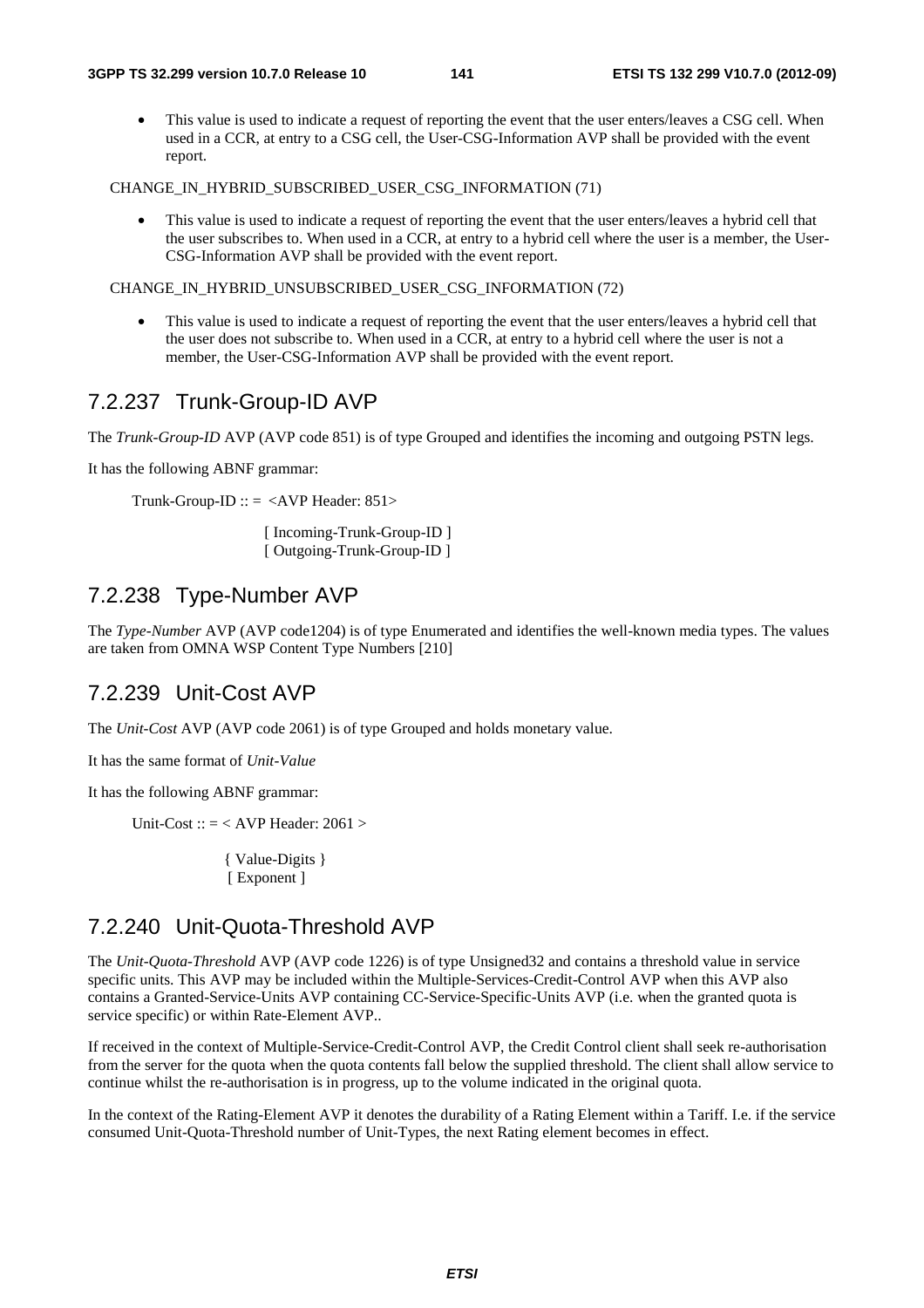# 7.2.240A User-CSG-Information AVP

The *User-CSG-Information* AVP (AVP code 2319) is of type Grouped and holds the user "Closed Subscriber Group" Information associated to CSG cell access: it comprises CSG ID within the PLMN, Access mode and indication on CSG membership for the user when hybrid access applies, as defined in TS 29.060 [225] for GPRS case, and in TS 29.274 [226] for EPC case.

It has the following ABNF grammar:

User-CSG-Information ::  $=$  < AVP Header: 2319>

{ CSG-Id } { CSG-Access-Mode } [ CSG-Membership-Indication ]

# 7.2.241 User-Participating-Type AVP

The *User-Participating-Type* AVP(AVP code 1279) is of type Enumerated. It is a subfield of Participants-Group AVP to indicate the user participating type when participating in the PoC session.

The AVP may take the values as follows:

- 0 Normal;
- 1 NW PoC Box;
- 2 UE PoC Box.

#### 7.2.242 User-Session-Id AVP

The *User-Session-Id* AVP (AVP code 830) is of type UTF8String and holds the session identifier. For a SIP session the *User-Session-Id* contains the SIP Call ID, as defined in RFC 3261 [405]. When the AS acts as B2BUA, the incoming Session-ID leg is covered.

#### 7.2.243 Volume-Quota-Threshold AVP

The *Volume-Quota-Threshold* AVP (AVP code 869) is of type Unsigned32 and contains a threshold value in octets. This AVP may be included within the Multiple-Services-Credit-Control AVP when this AVP also contains a Granted-Service-Units AVP containing a CC-Total-Octets, CC-Input-Octets or CC-Output-Octets AVP (i.e. when the granted quota is a volume quota).

If received, the Credit Control client shall seek re-authorisation from the server for the quota when the quota contents fall below the supplied threshold. The client shall allow service to continue whilst the re-authorisation is progress, up to the volume indicated in the original quota.

### 7.2.244 WAG-Address AVP

The WAG-Address AVP (AVP code 890) is of type Address and contains the WAG IP address.

#### 7.2.245 WAG-PLMN-Id AVP

The WAG-PLMN-Id AVP (AVP code 891) is of type OctetString and contains the WAG PLMN id (MCC and MNC).

Coding of this AVP is same as 3GPP-SGSN-MCC-MNC coding described in TS 29.061 [207].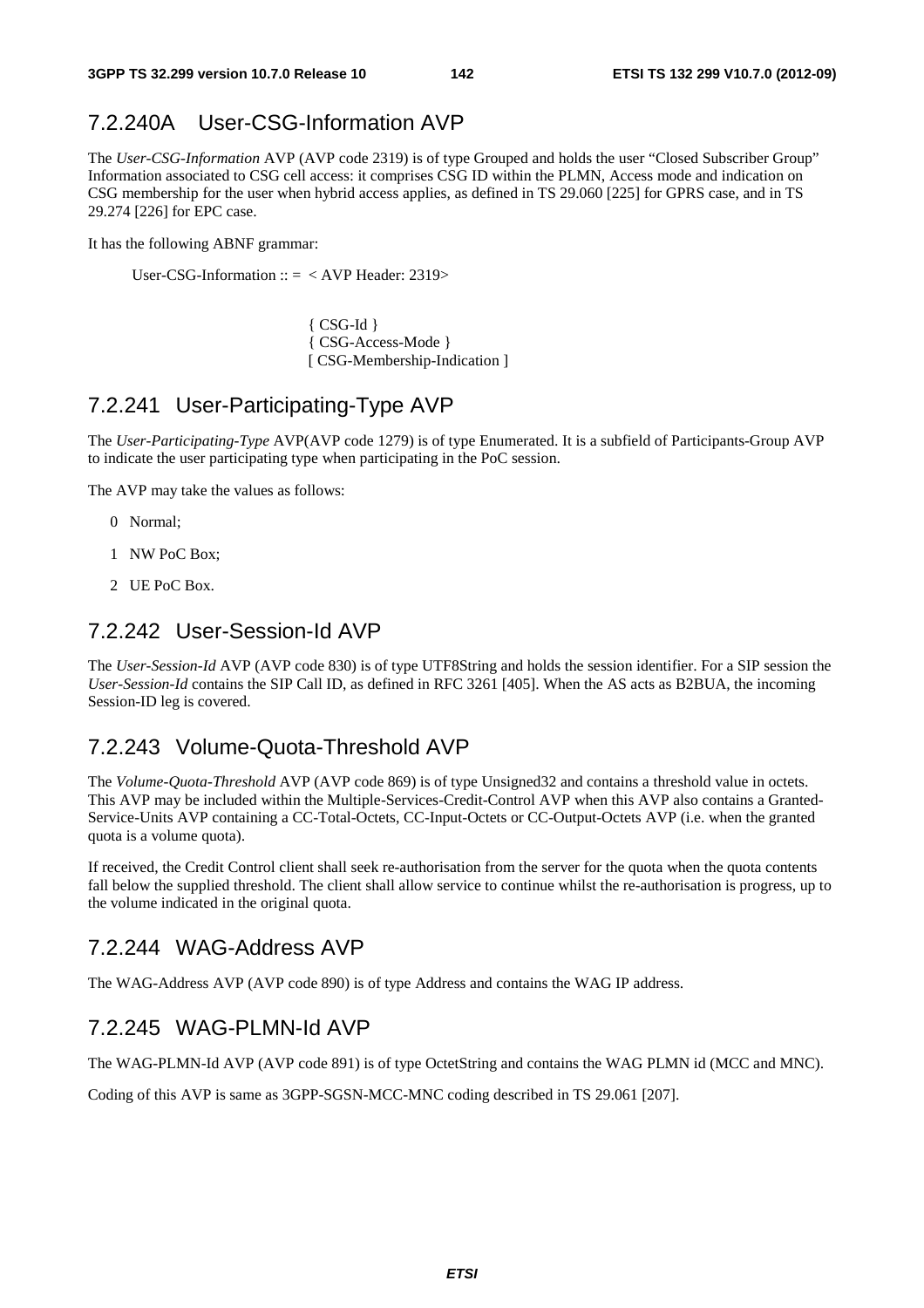### 7.2.246 WLAN-Information AVP

The WLAN*-Information* AVP (AVP code 875) is of type Grouped. Its purpose is to allow the transmission of additional WLAN service specific information elements. The format and the contents of the fields inside the WLAN-Information AVP is specified in TS 32.252 [22].

It has the following ABNF grammar:

WLAN-Information  $\therefore$  = < AVP Header: 875>

[ WLAN-Session-Id ] [ PDG-Address ] [ PDG-Charging-Id ] [ WAG-Address ] [ WAG-PLMN-Id ] [ WLAN-Radio-Container ] [ WLAN-UE-Local-IPAddress ]

#### 7.2.247 WLAN-Radio-Container AVP

The WLAN-Radio-Container AVP (AVP code 892) is of type Grouped. The WLAN-Radio-Container AVP has the following format:

WLAN-Radio-Container :: = < AVP Header: 892>

 [ Operator-Name ] [ Location-Type ] [Location-Information] [ WLAN-Technology ]

### 7.2.248 WLAN-Session-Id AVP

The *WLAN-Session-Id* AVP (AVP code 1246) is of type Unsigned32 and contains the charging id generated by the AAA Server for the session.

Coding of this AVP is same as 3GPP-Charging-Id coding described in TS 29.061 [207].

### 7.2.249 WLAN-Technology AVP

The *WLAN-Technology* AVP (AVP code 893) is of type Unsigned32.

Editor's note: Actual content of this AVP is tbd.

### 7.2.250 WLAN-UE-Local-IPAddress AVP

The *WLAN-UE-Local-IPAddress* AVP (AVP code 894) is of type Address and contains the UE's local IP address.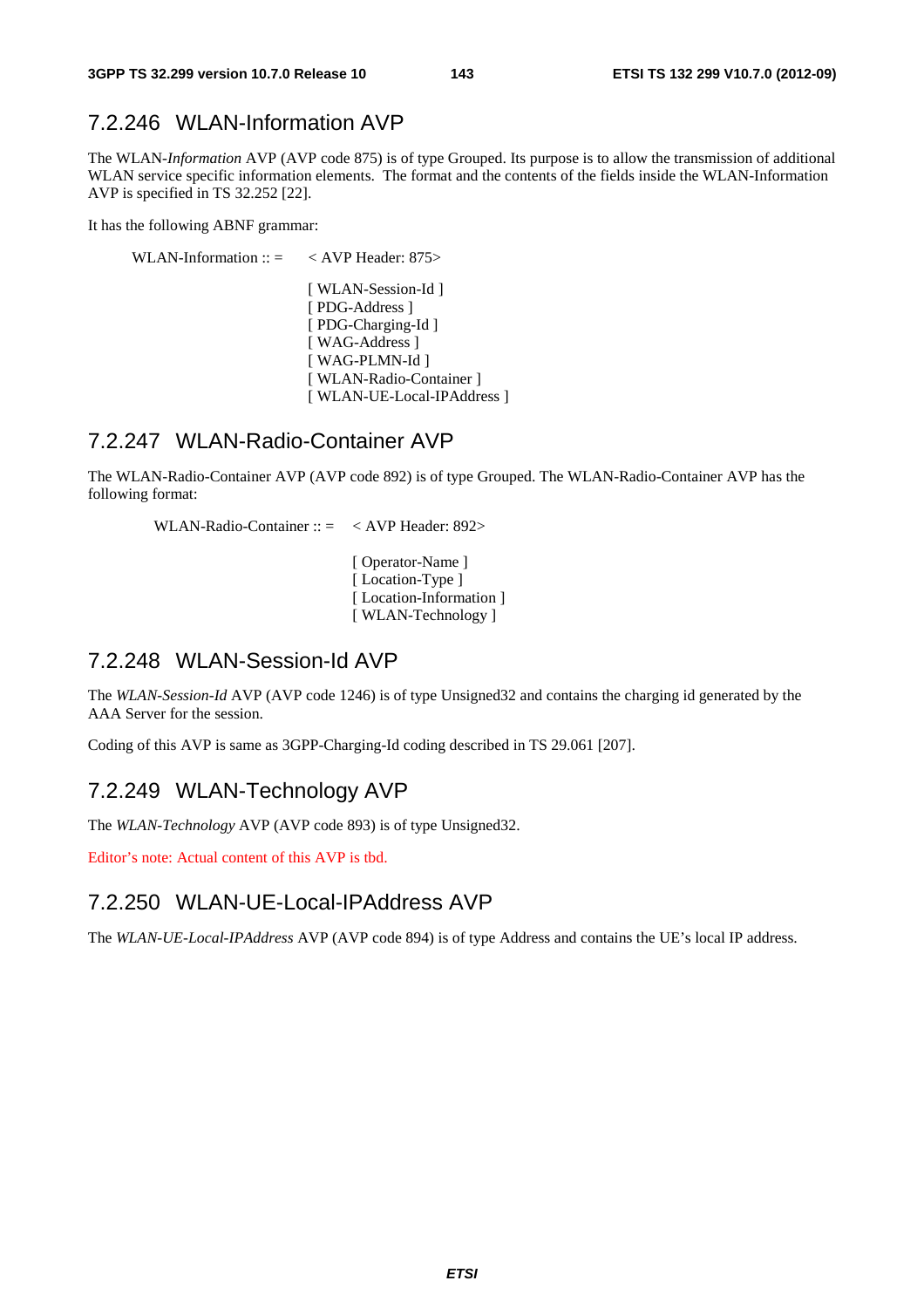### 7.3 3GPP2 Accesses specific AVPs

For the purpose of offline and online charging, the use of the Attribute Value Pairs (AVPs) defined for 3GPP2 Accesses is provided in the following table, and the specification including the detailed definition and description, is refered to.

These AVPs shall be used together with value 5535 (3GPP2) as Vendor-Id.

### **Table 7.3: 3GPP2 Accesses specific AVPs**

|                 | <b>AVP</b> | Used in           |            |     |            | Value       | <b>AVP Flag rules</b> |     |                           |     |              |
|-----------------|------------|-------------------|------------|-----|------------|-------------|-----------------------|-----|---------------------------|-----|--------------|
| <b>AVP Name</b> | Codel      | ACR               | <b>ACA</b> | CCR | <b>CCA</b> | <b>Type</b> | <b>Must</b>           | May | <b>Should Must</b><br>not | not | May<br>Encr. |
| 3GPP2-BSID      | 9010       | $\checkmark$<br>∧ |            |     |            | refer [215] |                       |     |                           |     |              |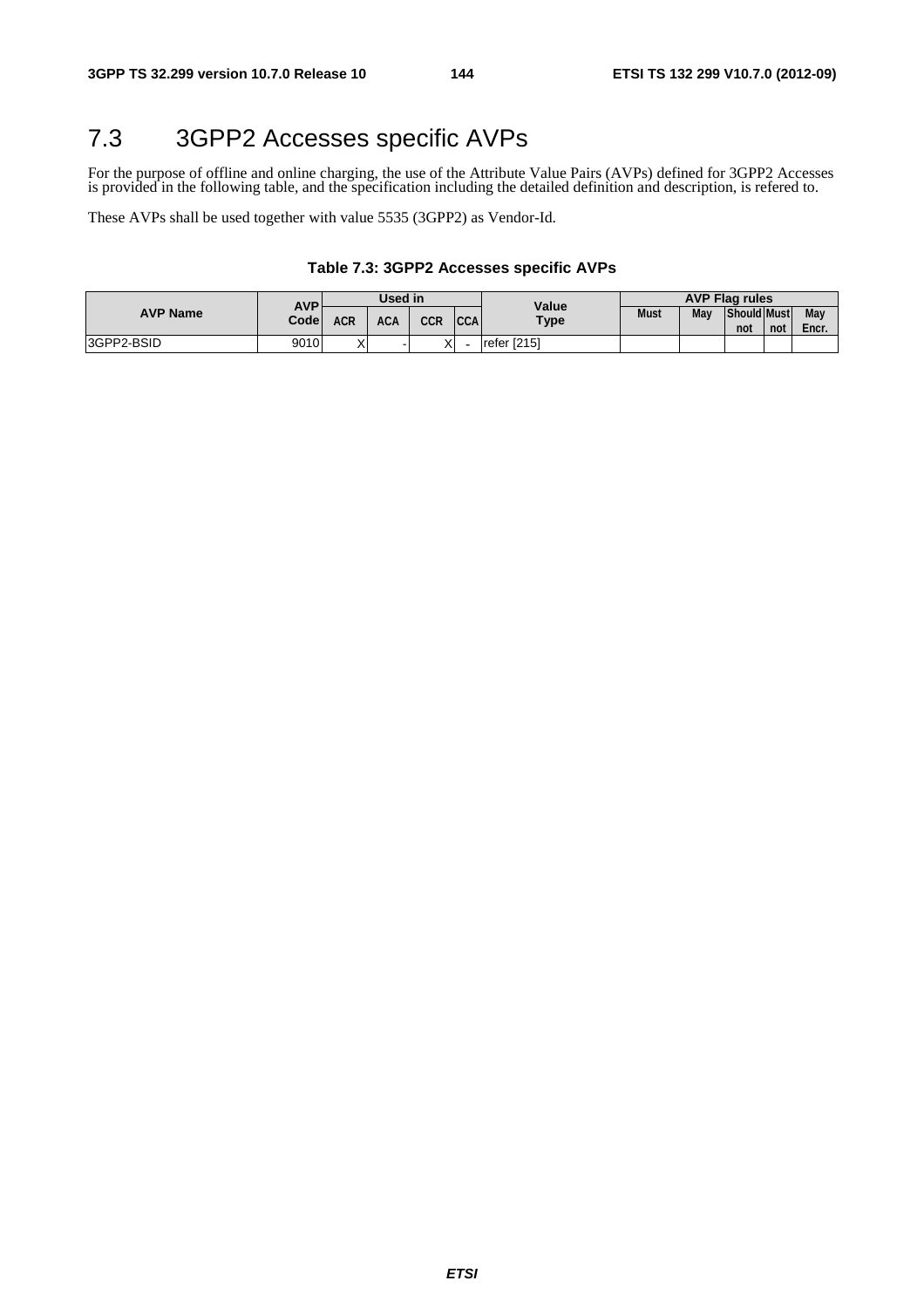### Annex A (informative): **Bibliography**

| a           | The 3GPP charging specifications                                                                                                    |
|-------------|-------------------------------------------------------------------------------------------------------------------------------------|
|             | 3GPP TS 32.250: "Telecommunication management; Charging management; Circuit Switched<br>(CS) domain charging".                      |
|             | 3GPP TS 32.251: "Telecommunication management; Charging management; Packet Switched<br>(PS) domain charging".                       |
|             | 3GPP TS 32.252: "Telecommunication management; Charging management; Wireless Local Area<br>Network (WLAN) charging".                |
|             | 3GPP TS 32.260: "Telecommunication management; Charging management; IP Multimedia<br>Subsystem (IMS) charging".                     |
|             | 3GPP TS 32.270: "Telecommunication management; Charging management; Multimedia<br>Messaging Service (MMS) charging".                |
|             | 3GPP TS 32.271: "Telecommunication management; Charging management; Location Services<br>(LCS) charging".                           |
|             | 3GPP TS 32.272: "Telecommunication management; Charging management; Push-to-talk over<br>Cellular (PoC) charging".                  |
|             | 3GPP TS 32.273: "Telecommunication management; Charging management; Multimedia<br>Broadcast and Multicast Service (MBMS) charging". |
|             | 3GPP TS 32.274: "Telecommunication management; Charging management; Short Message<br>Service (SMS) charging".                       |
|             | 3GPP TS 32.275: "Telecommunication management; Charging management; MultiMedia<br>Telephony (MMTel) charging".                      |
|             | 3GPP TS 32.280: "Telecommunication management; Charging management; Advice of Charge<br>(AoC) service".                             |
|             | 3GPP TS 32.298: "Telecommunication management; Charging management; Charging Data<br>Record (CDR) encoding rules description".      |
|             | 3GPP TS 32.297: "Telecommunication management; Charging management; Charging Data<br>Record (CDR) file format and transfer".        |
|             | 3GPP TS 32.296: "Telecommunication management; Charging management; Online Charging<br>System (OCS) applications and interfaces".   |
|             | 3GPP TS 32.295: "Telecommunication management; Charging management; Charging Data<br>Record (CDR) transfer".                        |
| $\mathbf b$ | <b>Common 3GPP specifications</b>                                                                                                   |
|             | 3GPP TS 33.201: "Access domain security".                                                                                           |
| c           | other Domain and Service specific 3GPP / ETSI specifications                                                                        |
| d           | <b>Relevant ITU Recommendations</b>                                                                                                 |
|             |                                                                                                                                     |
| e           | <b>Relevant IETF RFCs</b>                                                                                                           |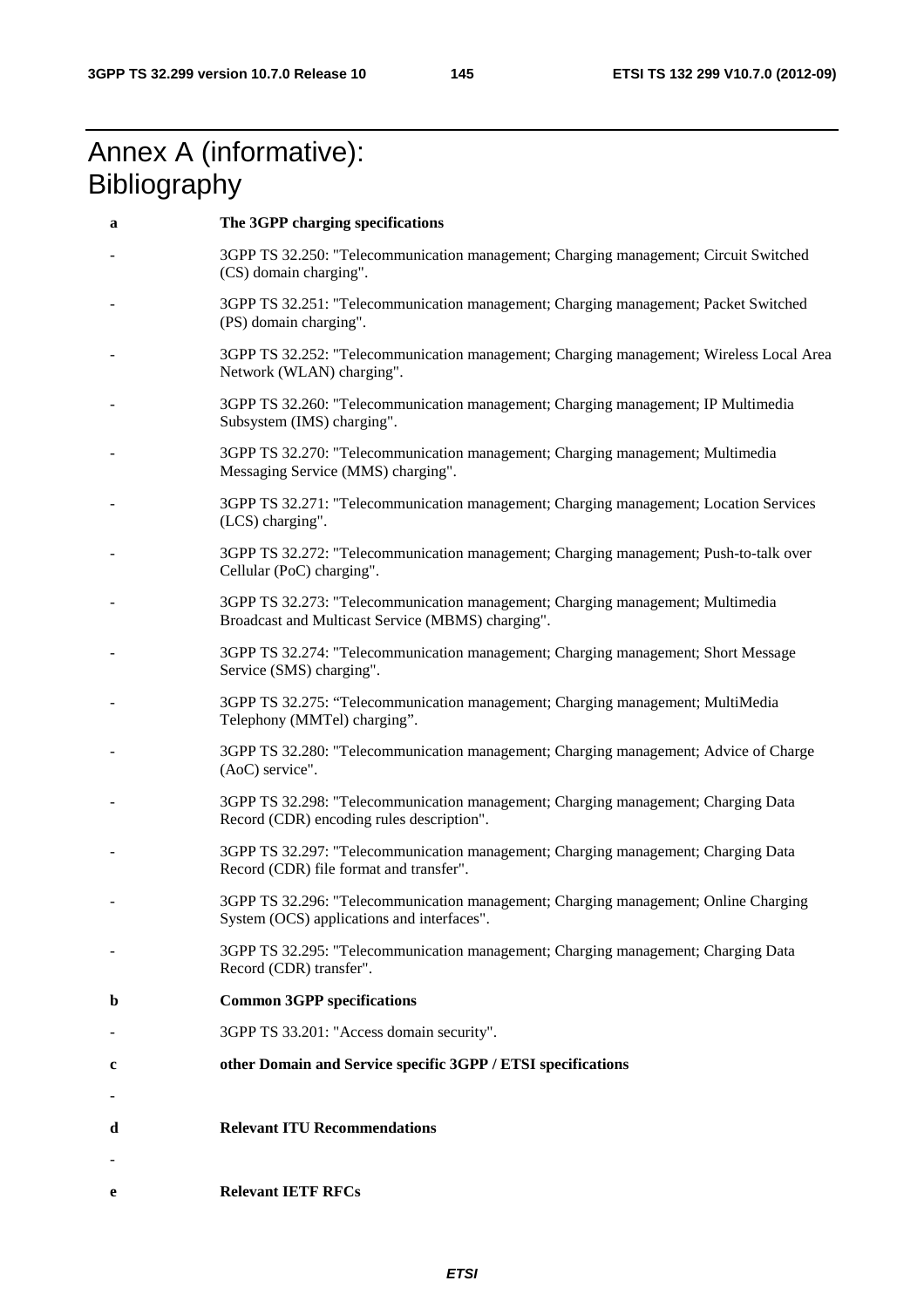- IETF RFC 959 (1985): "File Transfer Protocol".
- IETF RFC 1350 "TFTP Protocol".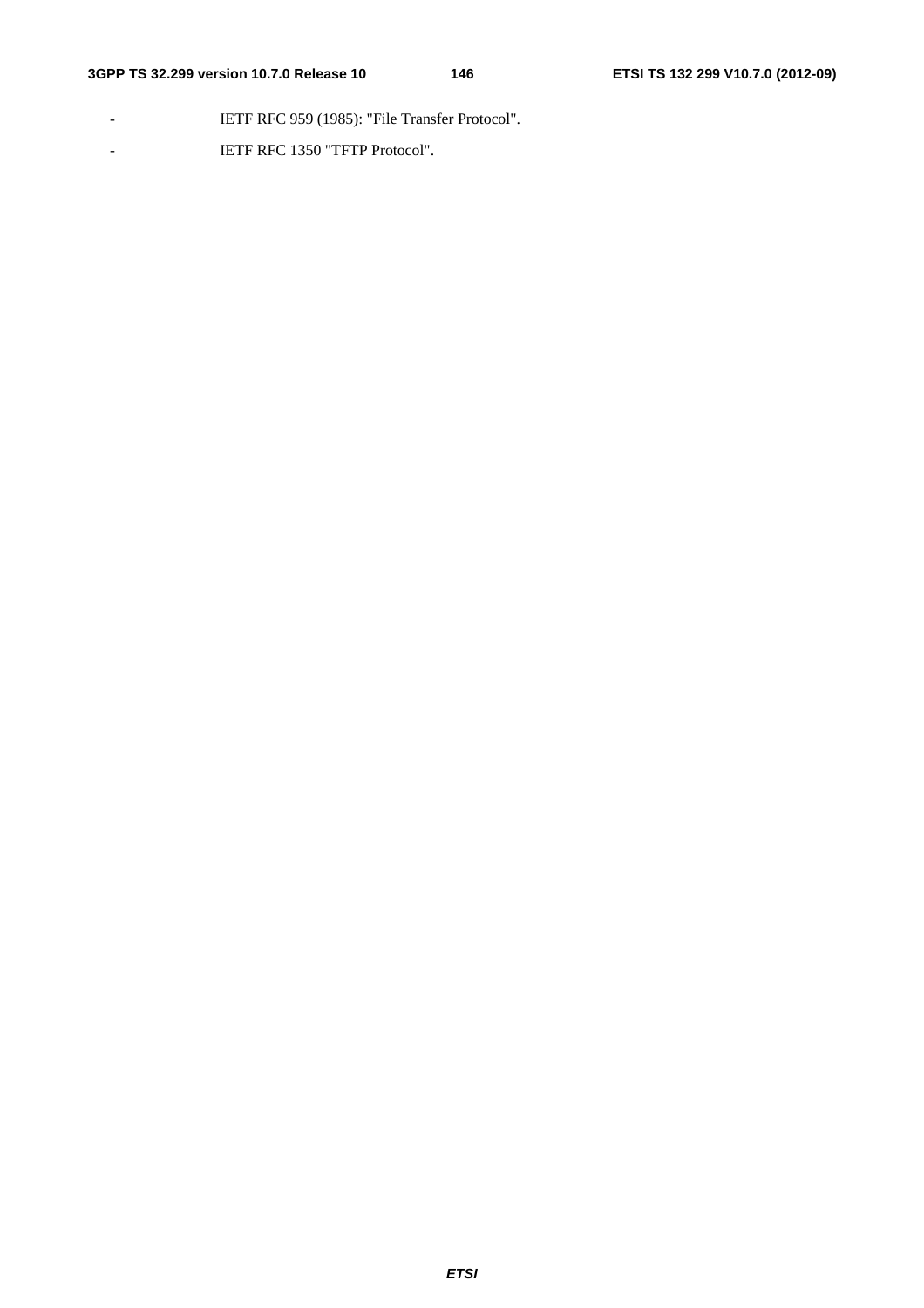## Annex B (informative): Change history

| <b>Change history</b> |  |                                                              |              |                          |                                                                                                                                          |                       |                    |                |
|-----------------------|--|--------------------------------------------------------------|--------------|--------------------------|------------------------------------------------------------------------------------------------------------------------------------------|-----------------------|--------------------|----------------|
| Date                  |  | TSG # TSG Doc.                                               | <b>CR</b>    |                          | <b>Rev Subject/Comment</b>                                                                                                               |                       | Cat Old            | <b>New</b>     |
| Dec 2007              |  | SP-38 SP-070745                                              | 0202         | Щ,                       | Add new AVP codes to satisfy OMA charging requirements                                                                                   | С                     | 8.0.0              | 8.1.0          |
|                       |  | Dec 2007   SP-38   SP-070745                                 | 0203         | ц.                       | Add new values to PoC-User-Role-info-Units AVP - Align with OMA PoC                                                                      | C                     | 8.0.0              | 8.1.0          |
|                       |  |                                                              |              |                          | charging requirements                                                                                                                    |                       |                    |                |
| Dec 2007              |  | SP-38 SP-070745                                              | 0204         | ц,                       | Add general description to PoC-Group-Name                                                                                                | B                     | 8.0.0              | 8.1.0          |
|                       |  | Dec 2007   SP-38   SP-070925                                 | 0205         |                          | Introduce Diameter details for SMS charging                                                                                              | B                     | 8.0.0              | 8.1.0          |
|                       |  | Mar 2008 SP-39 SP-080059                                     | 0206         | $\overline{\phantom{a}}$ | Add IBCF to Node-Functionality AVP list of NEs                                                                                           | B                     | 8.1.0              | 8.2.0          |
| Mar 2008              |  | SP-39 SP-080074                                              | 0207         | цц.                      | Usage of CC-Correlation-Id in online charging - Align with IETF RFC                                                                      | C                     | 8.1.0              | 8.2.0          |
|                       |  |                                                              |              |                          | 4006                                                                                                                                     |                       |                    |                |
| Mar 2008              |  | SP-39 SP-080074                                              | 0208         | --                       | Align Number-Of-Messages-Sent AVP in Diameter Binding for SMS                                                                            | С                     | 8.1.0              | 8.2.0          |
|                       |  |                                                              |              |                          | charging with new R8 TS 32.274                                                                                                           |                       |                    |                |
|                       |  | Mar 2008   SP-39 SP-080074<br>Mar 2008 SP-39 SP-080074       | 0209         | --<br>щ.                 | Corrections on Diameter AVP for SMS Charging                                                                                             | F<br>B                | 8.1.0              | 8.2.0          |
|                       |  |                                                              | 0210         |                          | Add on Number Portability and Carrier Select routing information                                                                         | F                     | 8.1.0              | 8.2.0          |
|                       |  | Jun 2008   SP-40   SP-080330<br>Jun 2008   SP-40   SP-080330 | 0211         | ш,<br>Щ,                 | Correction on SCCP-Address AVPs                                                                                                          | в                     | 8.2.0              | 8.3.0          |
| Jun 2008              |  | SP-40 SP-080330                                              | 0212<br>0213 | ш.                       | Add PoC-Event-Type AVP into PoC-Information                                                                                              | F                     | 8.2.0              | 8.3.0          |
|                       |  | Sep 2008   SP-41   SP-080466                                 | 0214         | Щ.                       | Correction to PoC-Controlling-Adress AVP and PoC-Group-Name AVP<br>Correction of inconsistencies in Offline Charging and Online Charging | F                     | 8.2.0<br>8.3.0     | 8.3.0<br>8.4.0 |
|                       |  |                                                              |              |                          | messages                                                                                                                                 |                       |                    |                |
|                       |  | Sep 2008 SP-41 SP-080330                                     | 0215         | ш.                       | Correction on AVP codes - Alignment with TS 29.230                                                                                       | F                     | 8.3.0              | 8.4.0          |
|                       |  | Sep 2008 SP-41 SP-080330                                     | 0216         | --                       | Multiple SMS destination - Alignment with TS 23.040                                                                                      | C                     | 8.3.0              | 8.4.0          |
|                       |  | Dec 2008   SP-42   SP-080706                                 | 0218         |                          | Completion on message tables                                                                                                             | F                     | 8.4.0              | 8.5.0          |
|                       |  | Dec 2008   SP-42   SP-080707                                 | 0219         |                          | Service Context Id for MMTEL                                                                                                             | B                     | 8.4.0              | 8.5.0          |
|                       |  | Dec 2008   SP-42   SP-080706                                 | 0220         |                          | Correction on AVP code allocation                                                                                                        | F                     | 8.4.0              | 8.5.0          |
|                       |  | Dec 2008   SP-42   SP-080706                                 | 0221         |                          | Clarification on AVP descriptions for EPC Charging                                                                                       | F                     | 8.4.0              | 8.5.0          |
|                       |  | Dec 2008   SP-42   SP-080706                                 | 0222         |                          | Add SMS-SC as SMS node type                                                                                                              | B                     | 8.4.0              | 8.5.0          |
|                       |  | Dec 2008   SP-42   SP-080706                                 | 0223         |                          | Additional Address Info for SMS charging                                                                                                 | B                     | 8.4.0              | 8.5.0          |
|                       |  | Dec 2008 SP-42 SP-080706                                     | 0224         |                          | Add charging of SMS services to 32.299                                                                                                   | B                     | 8.4.0              | 8.5.0          |
|                       |  | Dec 2008   SP-42   SP-080707                                 | 0225         |                          | TS 32.299 AVPs Introduction for MMTel charging                                                                                           | В                     | 8.4.0              | 8.5.0          |
|                       |  | Dec 2008   SP-42   SP-080706                                 | 0226         |                          | Correction on References Section                                                                                                         | F                     | 8.4.0              | 8.5.0          |
|                       |  | Dec 2008   SP-42   SP-080706                                 | 0227         |                          | Addition of SDP offer and answer and clarification on media initiator                                                                    | B                     | 8.4.0              | 8.5.0          |
|                       |  | Dec 2008   SP-42   SP-080706                                 | 0228         |                          | Additional non-3GPP access information                                                                                                   | F                     | 8.4.0              | 8.5.0          |
|                       |  | Dec 2008   SP-42   SP-080706                                 | 0229         |                          | Add a new value to Trigger-Type AVP                                                                                                      | B                     | 8.4.0              | 8.5.0          |
|                       |  | Dec 2008   SP-42   SP-080852                                 | 0217         |                          | TS 32.299 AVPs for offline charging - Rf interface from S-GW and P-GW                                                                    | B                     | 8.4.0              | 8.5.0          |
|                       |  | Mar 2009   SP-43   SP-090206                                 | 0232         |                          | TS 32.299 MMTel information AVP alignment with 32.275 definition                                                                         | B                     | 8.5.0              | 8.6.0          |
|                       |  | Mar 2009   SP-43   SP-090206                                 | 0235         |                          | Add CONF charging specific parameters                                                                                                    | B                     | 8.5.0              | 8.6.0          |
| Mar 2009              |  | SP-43 SP-090203                                              | 0230         |                          | Correction on 'Subscription Id' category used for EPS offline Charging                                                                   | $\overline{\text{c}}$ | 8.5.0              | 8.6.0          |
|                       |  |                                                              |              |                          | Service-Type and Service-Mode in Supplementary-service AVP : format                                                                      |                       |                    |                |
| Mar 2009              |  | SP-43 SP-090203                                              | 0231         |                          | change                                                                                                                                   | F                     | 8.5.0              | 8.6.0          |
| Mar 2009              |  | SP-43 SP-090206                                              | 0232         |                          | SMS AVP structure alignement                                                                                                             | В                     | 8.5.0              | 8.6.0          |
|                       |  | Mar 2009   SP-43   SP-090045                                 | 0234         |                          | Add Serving-Node-Type AVP to PS-Information in 32.299                                                                                    | B                     | 8.5.0              | 8.6.0          |
|                       |  | Mar 2009   SP-43   SP-090206                                 | 0235         |                          | AoC Support in Ro                                                                                                                        | В                     | 8.5.0              | 8.6.0          |
| Mar 2009              |  | SP-43 SP-090045                                              | 0236         |                          | EPS Offline Charging - Complete PS-information AVP description                                                                           | B                     | 8.5.0              | 8.6.0          |
| Mar 2009              |  | SP-43 SP-090203                                              | 0237         |                          | Multiple subscription-id in service-information for EPS offline Charging                                                                 | B                     | 8.5.0              | 8.6.0          |
|                       |  | Mar 2009   SP-43   SP-090206                                 | 0238         |                          | Missing information in PS information AVP for SGW/PGW CDRs in EPS                                                                        | B                     | 8.5.0              | 8.6.0          |
|                       |  |                                                              |              |                          | offline charging                                                                                                                         |                       |                    |                |
|                       |  | Jun 2009   SP-44   SP-090432                                 | 0243         |                          | Correction of Recipient-Info AVP                                                                                                         | F                     | 8.6.0 8.7.0        |                |
|                       |  | Jun 2009   SP-44   SP-090432                                 | 0244         |                          | AVP code allocation for DCD Charging                                                                                                     | F                     | 8.6.0              | 8.7.0          |
|                       |  | Jun 2009   SP-44   SP-090432                                 | 0245         |                          | Rel-8 CR 32.299 alignment with RFC 4006                                                                                                  | F                     | 8.6.0              | 8.7.0          |
|                       |  | Jun 2009   SP-44   SP-090432                                 | 0246         |                          | Rel-8 CR 32.299 clarification of ICID                                                                                                    | F                     | 8.6.0              | 8.7.0          |
| Jun 2009              |  | SP-44 SP-090432                                              | 0247         |                          | Remove generic "Non 3GPP specific information" parameter                                                                                 | F                     | 8.6.0              | 8.7.0          |
|                       |  | Jun 2009   SP-44   SP-090432                                 | 0248         |                          | Correction on PDP context usage                                                                                                          | F                     | 8.6.0              | 8.7.0          |
| Jun 2009              |  | SP-44 SP-090432                                              | 0249         |                          | Correction on AoC-Information AVP                                                                                                        | F                     | 8.6.0              | 8.7.0          |
| Jun 2009              |  | SP-44 SP-090432                                              | 0252         |                          | Correction on Refund Information                                                                                                         | F                     | 8.6.0              | 8.7.0          |
|                       |  | Jun 2009   SP-44   SP-090432                                 | 0253         |                          | LCS-information AVP not complete                                                                                                         | F                     | $0.8.\overline{8}$ | 8.7.0          |
| Jun 2009              |  | SP-44 SP-090432                                              | 0254         |                          | PS-information AVP description alignment with 32.251 definition                                                                          | F                     | 8.6.0              | 8.7.0          |
| Jun 2009              |  | SP-44 SP-090432                                              | 0257         |                          | Correction on EPC Charging                                                                                                               | F                     | 8.6.0              | 8.7.0          |
| Jun 2009              |  | SP-44 SP-090294                                              | 0251         |                          | Add MMTel supplementary services FA, CCBS&CCNR, MCID, CAT for                                                                            | B                     | 8.7.0              | 9.0.0          |
|                       |  |                                                              |              |                          | <b>MMTel Charging</b>                                                                                                                    |                       |                    |                |
|                       |  | Jun 2009   SP-44   SP-090292                                 | 0255         |                          | Rel-9 CR 32.299 addition of online charging flag                                                                                         | B                     | 8.7.0              | 9.0.0          |
|                       |  | Jun 2009   SP-44   SP-090292                                 | 0256         |                          | Rel-9 CR 32.299 correction of timestamp granularity                                                                                      | B                     | 8.7.0              | 9.0.0          |
|                       |  | Sep 2009   SP-45   SP-090536                                 | 0258         |                          | Correction on AVP definitions                                                                                                            | Α                     | 9.0.0              | 9.1.0          |
|                       |  | Sep 2009   SP-45   SP-090536                                 | 0260         |                          | Correction on MMS-Information AVP                                                                                                        | Α                     | 9.0.0              | 9.1.0          |
|                       |  | Sep 2009   SP-45   SP-090536                                 | 0262         |                          | Rel-9 CR 32.299 correction and alignment with TS 32.280                                                                                  | Α                     | 9.0.0              | 9.1.0          |
|                       |  | Sep 2009   SP-45   SP-090536                                 | 0264         |                          | Error in Number-Portability-Routing-Information AVP definition                                                                           | Α                     | 9.0.0              | 9.1.0          |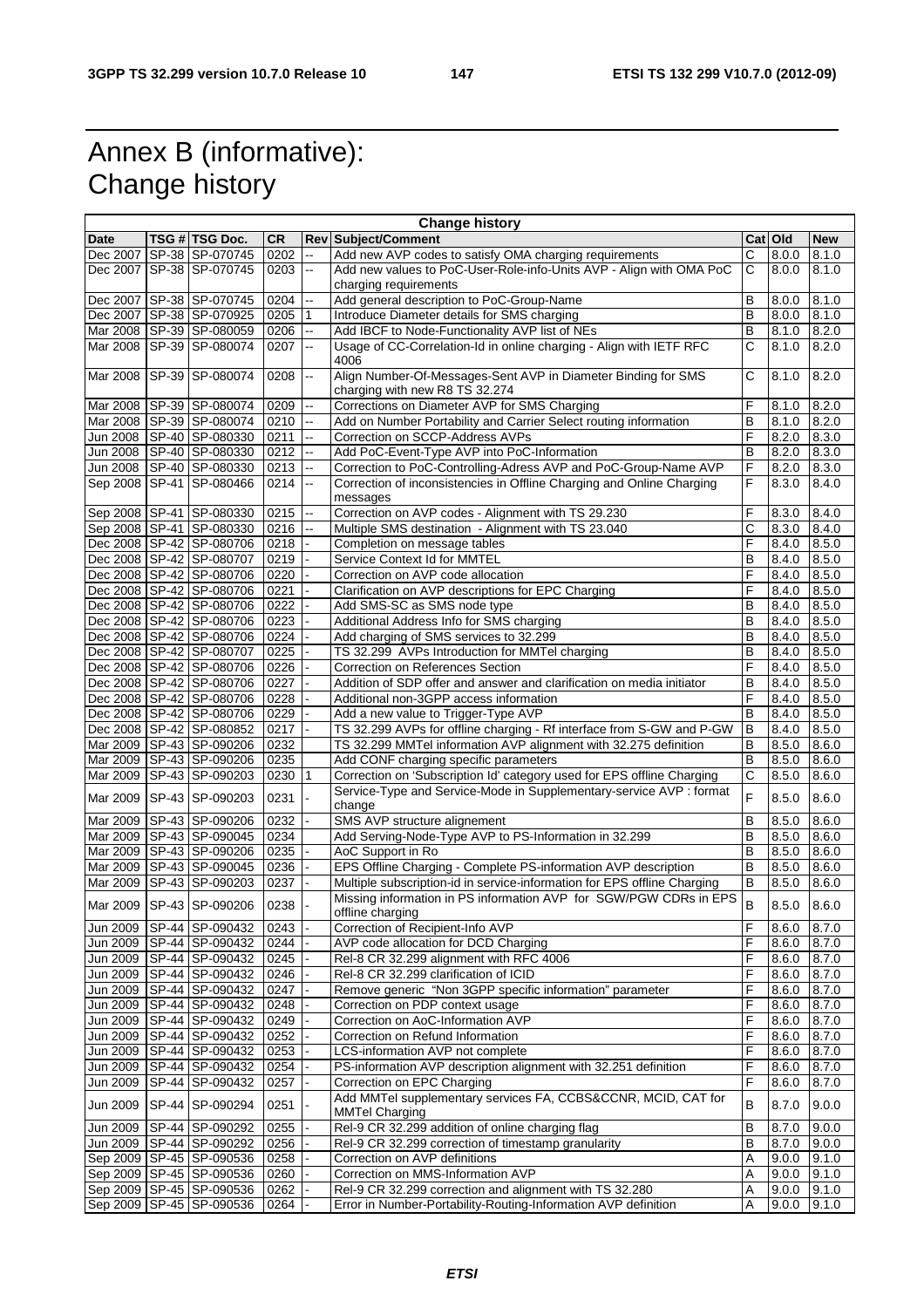| Sep 2009   SP-45   SP-090538<br>Add 3PTY MMTel supplementary service charging<br>B<br>0266<br>9.0.0<br>9.1.0<br>Sep 2009   SP-45   SP-090541<br>0267<br>R9 CR 32299 add MBMS GW address below MBMS information AVP<br>B<br>9.0.0<br>9.1.0<br>Sep 2009 SP-45 SP-090538<br>0268<br>New AVPs for RTTI support in IMS offline charging<br>B<br>9.0.0<br>9.1.0<br>0271<br>Correction on Content Type - Alignment with OMA definition<br>A<br>Sep 2009 SP-45 SP-090536<br>9.0.0<br>9.1.0<br>F<br>Sep 2009 SP-45 SP-090537<br>0272<br>9.1.0<br>Correction of time stamp diameter types<br>9.0.0<br>Sep 2009   SP-45   SP-090536<br>0274<br>A<br>Correction of Accounting Input/Output Octets handling<br>9.0.0<br>9.1.0<br>0275<br>Sep 2009   SP-45   SP-090537<br>Emergency bearer service consideration for charging<br>B<br>9.1.0<br>9.0.0<br>0277<br>Addition of IP multicast delivery indicator below MBMS information AVP<br>A<br>Sep 2009   SP-45   SP-090536<br>9.0.0<br>9.1.0<br>Dec 2009<br>SP-46 SP-090720<br>0279<br>Alignment of Address-Type AVP with 32.274<br>A<br>9.1.0<br>9.2.0<br>Alignment with TS 32.251 for "Volume Limit" and "Time Limit" in Change-<br>Dec 2009<br><b>SP-46</b><br>9.2.0<br>SP-090720<br>0281<br><b>Condition AVP</b><br>Α<br>9.1.0<br>SP-46 SP-090720<br>Multiple Change-Condition AVP for simultaneous Condition changes<br>A<br>9.2.0<br>Dec 2009<br>0283<br>9.1.0<br>Dec 2009 SP-46 SP-090721<br>0284<br>D<br>Editorial clean-up<br>9.1.0<br>9.2.0<br>MMTel related AVP applicable for Online Charging<br>Dec 2009   SP-46   SP-090722<br>0285<br>B<br>9.1.0<br>9.2.0<br>Dec 2009<br>SP-46 SP-090720<br>0287<br>A<br>9.1.0<br>9.2.0<br>Correction on priority session treatment<br>Alignment with TS 32.251 for "User location Change" Condition in<br>Dec 2009<br><b>SP-46</b><br>9.2.0<br>SP-090720<br>0289<br>9.1.0<br>Change-Condition AVP<br>Α<br>Alignment between Change-Condition AVP value with ASN1<br>SP-46<br>9.2.0<br>Dec 2009<br>SP-090720<br>9.1.0<br>0291<br>ServiceConditionChange value "serviceStop"<br>Α<br>AVP for Account Expiration Information from OCS to IMS Application<br>Dec 2009<br>SP-46<br>9.2.0<br>SP-090721<br>B<br>0292<br>9.1.0<br>Servers<br>$\overline{\text{c}}$<br>SP-46 SP-090721<br>0293<br>Aligning AoC- Information AVP with RTTI and subscription information<br>9.2.0<br>Dec 2009<br>9.1.0<br>0295<br>Correction of Number Portability and Carrier Select information AVPs<br>A<br>Dec 2009   SP-46   SP-090720<br>9.1.0<br>9.2.0<br>Dec 2009   SP-46   SP-090721<br>0296<br>Add CSG parameters for CSG based online and offline charging<br>B<br>9.1.0<br>9.2.0<br>F<br>SP-47 SP-100041<br>0297<br>Mar 2010<br>Correction on AVP code definitions<br>9.2.0<br>9.3.0<br>A<br>Mar 2010<br>SP-47 SP-100040<br>0299<br>Correction of Role-of-Node AVP<br>9.2.0<br>9.3.0<br>Alignment with TS 32.251 for "Charging Characteristics Selection Mode"<br>Mar 2010<br><b>SP-47</b><br>9.3.0<br>SP-100040<br>0301<br>parameter<br>Α<br>9.2.0<br>F<br>SP-47 SP-100041<br>Add CSG parameters for CSG based online and offline charging<br>Mar 2010<br>0302<br>9.2.0<br>9.3.0<br>F<br>Mar 2010   SP-47   SP-100044<br>0303<br>MMTel related AVP applicable for Online Charging<br>9.2.0<br>9.3.0<br>Correction for offline Charging from PGW - 3GPP2 User location<br>Mar 2010<br>SP-47 SP-100040<br>0305<br>Α<br>9.2.0<br>9.3.0 |
|----------------------------------------------------------------------------------------------------------------------------------------------------------------------------------------------------------------------------------------------------------------------------------------------------------------------------------------------------------------------------------------------------------------------------------------------------------------------------------------------------------------------------------------------------------------------------------------------------------------------------------------------------------------------------------------------------------------------------------------------------------------------------------------------------------------------------------------------------------------------------------------------------------------------------------------------------------------------------------------------------------------------------------------------------------------------------------------------------------------------------------------------------------------------------------------------------------------------------------------------------------------------------------------------------------------------------------------------------------------------------------------------------------------------------------------------------------------------------------------------------------------------------------------------------------------------------------------------------------------------------------------------------------------------------------------------------------------------------------------------------------------------------------------------------------------------------------------------------------------------------------------------------------------------------------------------------------------------------------------------------------------------------------------------------------------------------------------------------------------------------------------------------------------------------------------------------------------------------------------------------------------------------------------------------------------------------------------------------------------------------------------------------------------------------------------------------------------------------------------------------------------------------------------------------------------------------------------------------------------------------------------------------------------------------------------------------------------------------------------------------------------------------------------------------------------------------------------------------------------------------------------------------------------------------------------------------------------------------------------------------------------------------------------------------------------------------------------------------------------------------------------------------------------------------------------------------------------------------------------------------------------------------------------------------------------------------------------------------------------------------------------------------------|
|                                                                                                                                                                                                                                                                                                                                                                                                                                                                                                                                                                                                                                                                                                                                                                                                                                                                                                                                                                                                                                                                                                                                                                                                                                                                                                                                                                                                                                                                                                                                                                                                                                                                                                                                                                                                                                                                                                                                                                                                                                                                                                                                                                                                                                                                                                                                                                                                                                                                                                                                                                                                                                                                                                                                                                                                                                                                                                                                                                                                                                                                                                                                                                                                                                                                                                                                                                                                          |
|                                                                                                                                                                                                                                                                                                                                                                                                                                                                                                                                                                                                                                                                                                                                                                                                                                                                                                                                                                                                                                                                                                                                                                                                                                                                                                                                                                                                                                                                                                                                                                                                                                                                                                                                                                                                                                                                                                                                                                                                                                                                                                                                                                                                                                                                                                                                                                                                                                                                                                                                                                                                                                                                                                                                                                                                                                                                                                                                                                                                                                                                                                                                                                                                                                                                                                                                                                                                          |
|                                                                                                                                                                                                                                                                                                                                                                                                                                                                                                                                                                                                                                                                                                                                                                                                                                                                                                                                                                                                                                                                                                                                                                                                                                                                                                                                                                                                                                                                                                                                                                                                                                                                                                                                                                                                                                                                                                                                                                                                                                                                                                                                                                                                                                                                                                                                                                                                                                                                                                                                                                                                                                                                                                                                                                                                                                                                                                                                                                                                                                                                                                                                                                                                                                                                                                                                                                                                          |
|                                                                                                                                                                                                                                                                                                                                                                                                                                                                                                                                                                                                                                                                                                                                                                                                                                                                                                                                                                                                                                                                                                                                                                                                                                                                                                                                                                                                                                                                                                                                                                                                                                                                                                                                                                                                                                                                                                                                                                                                                                                                                                                                                                                                                                                                                                                                                                                                                                                                                                                                                                                                                                                                                                                                                                                                                                                                                                                                                                                                                                                                                                                                                                                                                                                                                                                                                                                                          |
|                                                                                                                                                                                                                                                                                                                                                                                                                                                                                                                                                                                                                                                                                                                                                                                                                                                                                                                                                                                                                                                                                                                                                                                                                                                                                                                                                                                                                                                                                                                                                                                                                                                                                                                                                                                                                                                                                                                                                                                                                                                                                                                                                                                                                                                                                                                                                                                                                                                                                                                                                                                                                                                                                                                                                                                                                                                                                                                                                                                                                                                                                                                                                                                                                                                                                                                                                                                                          |
|                                                                                                                                                                                                                                                                                                                                                                                                                                                                                                                                                                                                                                                                                                                                                                                                                                                                                                                                                                                                                                                                                                                                                                                                                                                                                                                                                                                                                                                                                                                                                                                                                                                                                                                                                                                                                                                                                                                                                                                                                                                                                                                                                                                                                                                                                                                                                                                                                                                                                                                                                                                                                                                                                                                                                                                                                                                                                                                                                                                                                                                                                                                                                                                                                                                                                                                                                                                                          |
|                                                                                                                                                                                                                                                                                                                                                                                                                                                                                                                                                                                                                                                                                                                                                                                                                                                                                                                                                                                                                                                                                                                                                                                                                                                                                                                                                                                                                                                                                                                                                                                                                                                                                                                                                                                                                                                                                                                                                                                                                                                                                                                                                                                                                                                                                                                                                                                                                                                                                                                                                                                                                                                                                                                                                                                                                                                                                                                                                                                                                                                                                                                                                                                                                                                                                                                                                                                                          |
|                                                                                                                                                                                                                                                                                                                                                                                                                                                                                                                                                                                                                                                                                                                                                                                                                                                                                                                                                                                                                                                                                                                                                                                                                                                                                                                                                                                                                                                                                                                                                                                                                                                                                                                                                                                                                                                                                                                                                                                                                                                                                                                                                                                                                                                                                                                                                                                                                                                                                                                                                                                                                                                                                                                                                                                                                                                                                                                                                                                                                                                                                                                                                                                                                                                                                                                                                                                                          |
|                                                                                                                                                                                                                                                                                                                                                                                                                                                                                                                                                                                                                                                                                                                                                                                                                                                                                                                                                                                                                                                                                                                                                                                                                                                                                                                                                                                                                                                                                                                                                                                                                                                                                                                                                                                                                                                                                                                                                                                                                                                                                                                                                                                                                                                                                                                                                                                                                                                                                                                                                                                                                                                                                                                                                                                                                                                                                                                                                                                                                                                                                                                                                                                                                                                                                                                                                                                                          |
|                                                                                                                                                                                                                                                                                                                                                                                                                                                                                                                                                                                                                                                                                                                                                                                                                                                                                                                                                                                                                                                                                                                                                                                                                                                                                                                                                                                                                                                                                                                                                                                                                                                                                                                                                                                                                                                                                                                                                                                                                                                                                                                                                                                                                                                                                                                                                                                                                                                                                                                                                                                                                                                                                                                                                                                                                                                                                                                                                                                                                                                                                                                                                                                                                                                                                                                                                                                                          |
|                                                                                                                                                                                                                                                                                                                                                                                                                                                                                                                                                                                                                                                                                                                                                                                                                                                                                                                                                                                                                                                                                                                                                                                                                                                                                                                                                                                                                                                                                                                                                                                                                                                                                                                                                                                                                                                                                                                                                                                                                                                                                                                                                                                                                                                                                                                                                                                                                                                                                                                                                                                                                                                                                                                                                                                                                                                                                                                                                                                                                                                                                                                                                                                                                                                                                                                                                                                                          |
|                                                                                                                                                                                                                                                                                                                                                                                                                                                                                                                                                                                                                                                                                                                                                                                                                                                                                                                                                                                                                                                                                                                                                                                                                                                                                                                                                                                                                                                                                                                                                                                                                                                                                                                                                                                                                                                                                                                                                                                                                                                                                                                                                                                                                                                                                                                                                                                                                                                                                                                                                                                                                                                                                                                                                                                                                                                                                                                                                                                                                                                                                                                                                                                                                                                                                                                                                                                                          |
|                                                                                                                                                                                                                                                                                                                                                                                                                                                                                                                                                                                                                                                                                                                                                                                                                                                                                                                                                                                                                                                                                                                                                                                                                                                                                                                                                                                                                                                                                                                                                                                                                                                                                                                                                                                                                                                                                                                                                                                                                                                                                                                                                                                                                                                                                                                                                                                                                                                                                                                                                                                                                                                                                                                                                                                                                                                                                                                                                                                                                                                                                                                                                                                                                                                                                                                                                                                                          |
|                                                                                                                                                                                                                                                                                                                                                                                                                                                                                                                                                                                                                                                                                                                                                                                                                                                                                                                                                                                                                                                                                                                                                                                                                                                                                                                                                                                                                                                                                                                                                                                                                                                                                                                                                                                                                                                                                                                                                                                                                                                                                                                                                                                                                                                                                                                                                                                                                                                                                                                                                                                                                                                                                                                                                                                                                                                                                                                                                                                                                                                                                                                                                                                                                                                                                                                                                                                                          |
|                                                                                                                                                                                                                                                                                                                                                                                                                                                                                                                                                                                                                                                                                                                                                                                                                                                                                                                                                                                                                                                                                                                                                                                                                                                                                                                                                                                                                                                                                                                                                                                                                                                                                                                                                                                                                                                                                                                                                                                                                                                                                                                                                                                                                                                                                                                                                                                                                                                                                                                                                                                                                                                                                                                                                                                                                                                                                                                                                                                                                                                                                                                                                                                                                                                                                                                                                                                                          |
|                                                                                                                                                                                                                                                                                                                                                                                                                                                                                                                                                                                                                                                                                                                                                                                                                                                                                                                                                                                                                                                                                                                                                                                                                                                                                                                                                                                                                                                                                                                                                                                                                                                                                                                                                                                                                                                                                                                                                                                                                                                                                                                                                                                                                                                                                                                                                                                                                                                                                                                                                                                                                                                                                                                                                                                                                                                                                                                                                                                                                                                                                                                                                                                                                                                                                                                                                                                                          |
|                                                                                                                                                                                                                                                                                                                                                                                                                                                                                                                                                                                                                                                                                                                                                                                                                                                                                                                                                                                                                                                                                                                                                                                                                                                                                                                                                                                                                                                                                                                                                                                                                                                                                                                                                                                                                                                                                                                                                                                                                                                                                                                                                                                                                                                                                                                                                                                                                                                                                                                                                                                                                                                                                                                                                                                                                                                                                                                                                                                                                                                                                                                                                                                                                                                                                                                                                                                                          |
|                                                                                                                                                                                                                                                                                                                                                                                                                                                                                                                                                                                                                                                                                                                                                                                                                                                                                                                                                                                                                                                                                                                                                                                                                                                                                                                                                                                                                                                                                                                                                                                                                                                                                                                                                                                                                                                                                                                                                                                                                                                                                                                                                                                                                                                                                                                                                                                                                                                                                                                                                                                                                                                                                                                                                                                                                                                                                                                                                                                                                                                                                                                                                                                                                                                                                                                                                                                                          |
|                                                                                                                                                                                                                                                                                                                                                                                                                                                                                                                                                                                                                                                                                                                                                                                                                                                                                                                                                                                                                                                                                                                                                                                                                                                                                                                                                                                                                                                                                                                                                                                                                                                                                                                                                                                                                                                                                                                                                                                                                                                                                                                                                                                                                                                                                                                                                                                                                                                                                                                                                                                                                                                                                                                                                                                                                                                                                                                                                                                                                                                                                                                                                                                                                                                                                                                                                                                                          |
|                                                                                                                                                                                                                                                                                                                                                                                                                                                                                                                                                                                                                                                                                                                                                                                                                                                                                                                                                                                                                                                                                                                                                                                                                                                                                                                                                                                                                                                                                                                                                                                                                                                                                                                                                                                                                                                                                                                                                                                                                                                                                                                                                                                                                                                                                                                                                                                                                                                                                                                                                                                                                                                                                                                                                                                                                                                                                                                                                                                                                                                                                                                                                                                                                                                                                                                                                                                                          |
|                                                                                                                                                                                                                                                                                                                                                                                                                                                                                                                                                                                                                                                                                                                                                                                                                                                                                                                                                                                                                                                                                                                                                                                                                                                                                                                                                                                                                                                                                                                                                                                                                                                                                                                                                                                                                                                                                                                                                                                                                                                                                                                                                                                                                                                                                                                                                                                                                                                                                                                                                                                                                                                                                                                                                                                                                                                                                                                                                                                                                                                                                                                                                                                                                                                                                                                                                                                                          |
|                                                                                                                                                                                                                                                                                                                                                                                                                                                                                                                                                                                                                                                                                                                                                                                                                                                                                                                                                                                                                                                                                                                                                                                                                                                                                                                                                                                                                                                                                                                                                                                                                                                                                                                                                                                                                                                                                                                                                                                                                                                                                                                                                                                                                                                                                                                                                                                                                                                                                                                                                                                                                                                                                                                                                                                                                                                                                                                                                                                                                                                                                                                                                                                                                                                                                                                                                                                                          |
|                                                                                                                                                                                                                                                                                                                                                                                                                                                                                                                                                                                                                                                                                                                                                                                                                                                                                                                                                                                                                                                                                                                                                                                                                                                                                                                                                                                                                                                                                                                                                                                                                                                                                                                                                                                                                                                                                                                                                                                                                                                                                                                                                                                                                                                                                                                                                                                                                                                                                                                                                                                                                                                                                                                                                                                                                                                                                                                                                                                                                                                                                                                                                                                                                                                                                                                                                                                                          |
|                                                                                                                                                                                                                                                                                                                                                                                                                                                                                                                                                                                                                                                                                                                                                                                                                                                                                                                                                                                                                                                                                                                                                                                                                                                                                                                                                                                                                                                                                                                                                                                                                                                                                                                                                                                                                                                                                                                                                                                                                                                                                                                                                                                                                                                                                                                                                                                                                                                                                                                                                                                                                                                                                                                                                                                                                                                                                                                                                                                                                                                                                                                                                                                                                                                                                                                                                                                                          |
|                                                                                                                                                                                                                                                                                                                                                                                                                                                                                                                                                                                                                                                                                                                                                                                                                                                                                                                                                                                                                                                                                                                                                                                                                                                                                                                                                                                                                                                                                                                                                                                                                                                                                                                                                                                                                                                                                                                                                                                                                                                                                                                                                                                                                                                                                                                                                                                                                                                                                                                                                                                                                                                                                                                                                                                                                                                                                                                                                                                                                                                                                                                                                                                                                                                                                                                                                                                                          |
|                                                                                                                                                                                                                                                                                                                                                                                                                                                                                                                                                                                                                                                                                                                                                                                                                                                                                                                                                                                                                                                                                                                                                                                                                                                                                                                                                                                                                                                                                                                                                                                                                                                                                                                                                                                                                                                                                                                                                                                                                                                                                                                                                                                                                                                                                                                                                                                                                                                                                                                                                                                                                                                                                                                                                                                                                                                                                                                                                                                                                                                                                                                                                                                                                                                                                                                                                                                                          |
|                                                                                                                                                                                                                                                                                                                                                                                                                                                                                                                                                                                                                                                                                                                                                                                                                                                                                                                                                                                                                                                                                                                                                                                                                                                                                                                                                                                                                                                                                                                                                                                                                                                                                                                                                                                                                                                                                                                                                                                                                                                                                                                                                                                                                                                                                                                                                                                                                                                                                                                                                                                                                                                                                                                                                                                                                                                                                                                                                                                                                                                                                                                                                                                                                                                                                                                                                                                                          |
|                                                                                                                                                                                                                                                                                                                                                                                                                                                                                                                                                                                                                                                                                                                                                                                                                                                                                                                                                                                                                                                                                                                                                                                                                                                                                                                                                                                                                                                                                                                                                                                                                                                                                                                                                                                                                                                                                                                                                                                                                                                                                                                                                                                                                                                                                                                                                                                                                                                                                                                                                                                                                                                                                                                                                                                                                                                                                                                                                                                                                                                                                                                                                                                                                                                                                                                                                                                                          |
|                                                                                                                                                                                                                                                                                                                                                                                                                                                                                                                                                                                                                                                                                                                                                                                                                                                                                                                                                                                                                                                                                                                                                                                                                                                                                                                                                                                                                                                                                                                                                                                                                                                                                                                                                                                                                                                                                                                                                                                                                                                                                                                                                                                                                                                                                                                                                                                                                                                                                                                                                                                                                                                                                                                                                                                                                                                                                                                                                                                                                                                                                                                                                                                                                                                                                                                                                                                                          |
|                                                                                                                                                                                                                                                                                                                                                                                                                                                                                                                                                                                                                                                                                                                                                                                                                                                                                                                                                                                                                                                                                                                                                                                                                                                                                                                                                                                                                                                                                                                                                                                                                                                                                                                                                                                                                                                                                                                                                                                                                                                                                                                                                                                                                                                                                                                                                                                                                                                                                                                                                                                                                                                                                                                                                                                                                                                                                                                                                                                                                                                                                                                                                                                                                                                                                                                                                                                                          |
| F<br>Mar 2010<br>SP-47 SP-100041<br>0306<br>Remove unused Service-Condition-Change AVP<br>9.2.0<br>9.3.0                                                                                                                                                                                                                                                                                                                                                                                                                                                                                                                                                                                                                                                                                                                                                                                                                                                                                                                                                                                                                                                                                                                                                                                                                                                                                                                                                                                                                                                                                                                                                                                                                                                                                                                                                                                                                                                                                                                                                                                                                                                                                                                                                                                                                                                                                                                                                                                                                                                                                                                                                                                                                                                                                                                                                                                                                                                                                                                                                                                                                                                                                                                                                                                                                                                                                                 |
| F<br>Mar 2010<br>SP-47 SP-100041<br>0307<br>Correction on SDP handling in IMS Charging<br>9.2.0<br>9.3.0                                                                                                                                                                                                                                                                                                                                                                                                                                                                                                                                                                                                                                                                                                                                                                                                                                                                                                                                                                                                                                                                                                                                                                                                                                                                                                                                                                                                                                                                                                                                                                                                                                                                                                                                                                                                                                                                                                                                                                                                                                                                                                                                                                                                                                                                                                                                                                                                                                                                                                                                                                                                                                                                                                                                                                                                                                                                                                                                                                                                                                                                                                                                                                                                                                                                                                 |
| Add "Personal Network management" MMTel supplementary service<br><b>SP-47</b><br>Mar 2010<br>9.3.0<br>B<br>SP-100044<br>0308<br>9.2.0<br>charging description                                                                                                                                                                                                                                                                                                                                                                                                                                                                                                                                                                                                                                                                                                                                                                                                                                                                                                                                                                                                                                                                                                                                                                                                                                                                                                                                                                                                                                                                                                                                                                                                                                                                                                                                                                                                                                                                                                                                                                                                                                                                                                                                                                                                                                                                                                                                                                                                                                                                                                                                                                                                                                                                                                                                                                                                                                                                                                                                                                                                                                                                                                                                                                                                                                            |
| Add "Customized Ringing Signal (CRS)" MMTel supplementary service<br>Mar 2010 SP-47<br>9.3.0                                                                                                                                                                                                                                                                                                                                                                                                                                                                                                                                                                                                                                                                                                                                                                                                                                                                                                                                                                                                                                                                                                                                                                                                                                                                                                                                                                                                                                                                                                                                                                                                                                                                                                                                                                                                                                                                                                                                                                                                                                                                                                                                                                                                                                                                                                                                                                                                                                                                                                                                                                                                                                                                                                                                                                                                                                                                                                                                                                                                                                                                                                                                                                                                                                                                                                             |
| SP-100044<br>$0309 -$<br>B<br>9.2.0<br>charging description                                                                                                                                                                                                                                                                                                                                                                                                                                                                                                                                                                                                                                                                                                                                                                                                                                                                                                                                                                                                                                                                                                                                                                                                                                                                                                                                                                                                                                                                                                                                                                                                                                                                                                                                                                                                                                                                                                                                                                                                                                                                                                                                                                                                                                                                                                                                                                                                                                                                                                                                                                                                                                                                                                                                                                                                                                                                                                                                                                                                                                                                                                                                                                                                                                                                                                                                              |
| SP-48 SP-100265<br>Correction on AVP definitions<br>A<br>9.4.0<br>Jun 2010<br>0312<br>9.3.0                                                                                                                                                                                                                                                                                                                                                                                                                                                                                                                                                                                                                                                                                                                                                                                                                                                                                                                                                                                                                                                                                                                                                                                                                                                                                                                                                                                                                                                                                                                                                                                                                                                                                                                                                                                                                                                                                                                                                                                                                                                                                                                                                                                                                                                                                                                                                                                                                                                                                                                                                                                                                                                                                                                                                                                                                                                                                                                                                                                                                                                                                                                                                                                                                                                                                                              |
| Correction for Dual IP addresses associated to one PDN connection<br>A<br>Oct 2010<br>SP-49 SP-100496<br>0314<br>9.4.0<br>9.5.0                                                                                                                                                                                                                                                                                                                                                                                                                                                                                                                                                                                                                                                                                                                                                                                                                                                                                                                                                                                                                                                                                                                                                                                                                                                                                                                                                                                                                                                                                                                                                                                                                                                                                                                                                                                                                                                                                                                                                                                                                                                                                                                                                                                                                                                                                                                                                                                                                                                                                                                                                                                                                                                                                                                                                                                                                                                                                                                                                                                                                                                                                                                                                                                                                                                                          |
| Correction on Charging-Rule-Based-Name AVP - Alignment with TS<br>SP-49 SP-100495<br>Oct 2010<br>Α<br>9.5.0<br>0317<br>23.203<br>9.4.0                                                                                                                                                                                                                                                                                                                                                                                                                                                                                                                                                                                                                                                                                                                                                                                                                                                                                                                                                                                                                                                                                                                                                                                                                                                                                                                                                                                                                                                                                                                                                                                                                                                                                                                                                                                                                                                                                                                                                                                                                                                                                                                                                                                                                                                                                                                                                                                                                                                                                                                                                                                                                                                                                                                                                                                                                                                                                                                                                                                                                                                                                                                                                                                                                                                                   |
| SP-49 SP-100496<br>0319<br>Correction on Event Charging with Reservation<br>Oct 2010<br>A<br>9.4.0<br>9.5.0                                                                                                                                                                                                                                                                                                                                                                                                                                                                                                                                                                                                                                                                                                                                                                                                                                                                                                                                                                                                                                                                                                                                                                                                                                                                                                                                                                                                                                                                                                                                                                                                                                                                                                                                                                                                                                                                                                                                                                                                                                                                                                                                                                                                                                                                                                                                                                                                                                                                                                                                                                                                                                                                                                                                                                                                                                                                                                                                                                                                                                                                                                                                                                                                                                                                                              |
| Correction of Reason-Code AVP<br>F<br>Oct 2010<br>SP-49 SP-100497<br>0320<br>9.4.0<br>9.5.0                                                                                                                                                                                                                                                                                                                                                                                                                                                                                                                                                                                                                                                                                                                                                                                                                                                                                                                                                                                                                                                                                                                                                                                                                                                                                                                                                                                                                                                                                                                                                                                                                                                                                                                                                                                                                                                                                                                                                                                                                                                                                                                                                                                                                                                                                                                                                                                                                                                                                                                                                                                                                                                                                                                                                                                                                                                                                                                                                                                                                                                                                                                                                                                                                                                                                                              |
| SP-50 SP-100756<br>0328<br>Correction of Inter-Operator-Identifier AVP - Align with TS 32.260<br>Dec 2010<br>Α<br>9.5.0<br>9.6.0                                                                                                                                                                                                                                                                                                                                                                                                                                                                                                                                                                                                                                                                                                                                                                                                                                                                                                                                                                                                                                                                                                                                                                                                                                                                                                                                                                                                                                                                                                                                                                                                                                                                                                                                                                                                                                                                                                                                                                                                                                                                                                                                                                                                                                                                                                                                                                                                                                                                                                                                                                                                                                                                                                                                                                                                                                                                                                                                                                                                                                                                                                                                                                                                                                                                         |
| Dec 2010   SP-50   SP-100757<br>0322<br>F<br>Correction of Trigger-Type AVP<br>9.5.0<br>9.6.0                                                                                                                                                                                                                                                                                                                                                                                                                                                                                                                                                                                                                                                                                                                                                                                                                                                                                                                                                                                                                                                                                                                                                                                                                                                                                                                                                                                                                                                                                                                                                                                                                                                                                                                                                                                                                                                                                                                                                                                                                                                                                                                                                                                                                                                                                                                                                                                                                                                                                                                                                                                                                                                                                                                                                                                                                                                                                                                                                                                                                                                                                                                                                                                                                                                                                                            |
| Dec 2010 SP-50 SP-100758<br>0324<br>2 Add missing LCS-Format-Indicator AVP value for "SIP_URL"<br>F<br>9.5.0<br>9.6.0                                                                                                                                                                                                                                                                                                                                                                                                                                                                                                                                                                                                                                                                                                                                                                                                                                                                                                                                                                                                                                                                                                                                                                                                                                                                                                                                                                                                                                                                                                                                                                                                                                                                                                                                                                                                                                                                                                                                                                                                                                                                                                                                                                                                                                                                                                                                                                                                                                                                                                                                                                                                                                                                                                                                                                                                                                                                                                                                                                                                                                                                                                                                                                                                                                                                                    |
| F<br>Dec 2010 SP-50 SP-100759<br>0325<br>2 Replace the Authorized-QoS AVP name with Authorised-QoS AVP<br>9.6.0<br>10.0.0                                                                                                                                                                                                                                                                                                                                                                                                                                                                                                                                                                                                                                                                                                                                                                                                                                                                                                                                                                                                                                                                                                                                                                                                                                                                                                                                                                                                                                                                                                                                                                                                                                                                                                                                                                                                                                                                                                                                                                                                                                                                                                                                                                                                                                                                                                                                                                                                                                                                                                                                                                                                                                                                                                                                                                                                                                                                                                                                                                                                                                                                                                                                                                                                                                                                                |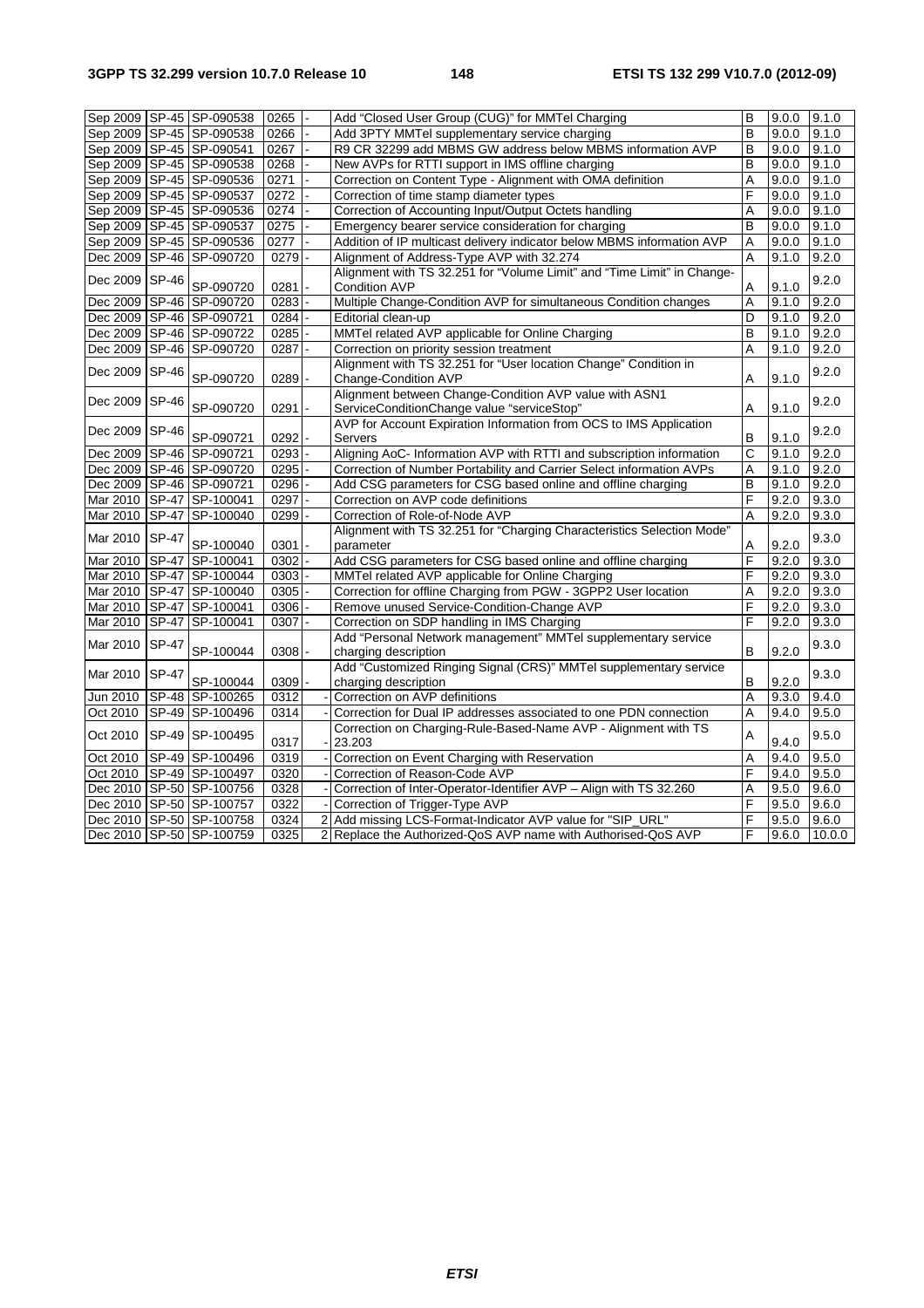| Mar 2010 SP-51 | SP-110109                    | 329  | $\mathbf{1}$            | Add E.164 harmonized address format to the current E.212 in MMS                             | C              | 10.0.0          | 10.1.0          |
|----------------|------------------------------|------|-------------------------|---------------------------------------------------------------------------------------------|----------------|-----------------|-----------------|
|                | Mar 2010 SP-51 SP-110105     | 330  | 3                       | Charging<br>Adding CDR fields needed for Machine Type Communication                         | B              | $10.0.0$ 10.1.0 |                 |
|                |                              |      |                         | Add missing enumeration value for E-CSCF network element in Node-                           |                |                 |                 |
| Mar 2010 SP-51 | SP-110108                    | 332  | $\overline{\mathbf{c}}$ | Functionality AVP - Align with 32.298                                                       | Α              | 10.0.0          | 10.1.0          |
|                | Mar 2010 SP-51 SP-110108     | 336  | $\overline{1}$          | Add internal structure and encoding for the Location-Estimate AVP                           | Α              | $10.00$ 10.1.0  |                 |
|                | Mar 2010   SP-51   SP-110109 | 340  | $\overline{\mathbf{c}}$ | Correction to charging scenarios                                                            | D              |                 | 10.0.0 10.1.0   |
|                | Mar 2010   SP-51   SP-110108 | 344  | 1                       | Correction of CSG trigger handling - Alignment with TS 29.212                               | A              |                 | 10.0.0 10.1.0   |
|                |                              |      |                         | Addition of IARI in IMS charging information, alignment with TS 22.115                      |                |                 |                 |
| Mar 2010 SP-51 | SP-110109                    | 345  | 1                       | and TS 23.228                                                                               | B              | 10.0.0          | 10.1.0          |
|                | Mar 2010   SP-51   SP-110109 | 347  | $\mathbf{1}$            | R10 32299 Correction on AVP Subscriber-role                                                 | F              | 10.0.0 10.1.0   |                 |
|                |                              |      |                         | Add 'Advice Of Charge (AoC)' MMTel supplementary service Charging                           |                |                 |                 |
| Mar 2010 SP-51 | SP-110112                    | 349  |                         | description - Align with 32.275                                                             | B              | 10.0.0          | 10.1.0          |
|                | May 2011 SP-52 SP-110281     | 352  | $\mathbf{1}$            | Correction to Re-authorization Request Message                                              | F              | $10.1.0$ 10.2.0 |                 |
|                | May 2011 SP-52 SP-110281     | 356  | $\mathbf{1}$            | Correction of RAT-Type AVP, alignment with TS 29.212, Gx interface                          | F              |                 | 10.1.0 10.2.0   |
|                | May 2011 SP-52 SP-110404     | 359  | $\mathbf{1}$            | Correction on essential supported fields in EPC Online Charging                             | Α              | 10.1.0 10.2.0   |                 |
|                | May 2011 SP-52 SP-110404     | 362  | $\mathbf{1}$            | Correction on Rf interface for missing information in SGW CDR                               | A              |                 | 10.1.0 10.2.0   |
|                | May 2011 SP-52 SP-110294     | 363  | $\mathbf{1}$            | AVPs enhancement for OMR Charging introduction                                              | B              |                 | 10.1.0 10.2.0   |
|                | May 2011 SP-52 SP-110280     | 365  | $\mathbf{1}$            | Correction in SCC AS CDR for IMS service continuity                                         | A              |                 | 10.1.0 10.2.0   |
|                | May 2011 SP-52 SP-110281     | 366  | 1                       | Correction on IMS Application Reference Identifier (IARI) in IMS Charging                   | ١F             |                 | $10.1.0$ 10.2.0 |
|                | Sep 2011 SP-53 SP-110528     | 369  |                         | Correction on PDN connection identifier for Charging                                        | A              | 10.2.0 10.3.0   |                 |
|                | Sep 2011 SP-53 SP-110530     | 371  | $\overline{\mathbf{c}}$ | Correction for IARI - Alignment with TS 24.229                                              | F              | 10.2.0 10.3.0   |                 |
| Sep 2011 SP-53 | SP-110528                    | 374  |                         | Correction for dynamic address flags associated to PDN connection of<br>PDP/PDN type IPv4v6 | Α              | 10.2.0          | 10.3.0          |
|                | Sep 2011 SP-53 SP-110530     | 376  |                         | Correction of RAT Type, alignment with TS 29.061                                            | F              | 10.2.0 10.3.0   |                 |
|                | Sep 2011 SP-53 SP-110528     | 380  | $\mathbf{1}$            | Correction on AVP definition - Align with IETF RFC 3588                                     | A              | 10.2.0 10.3.0   |                 |
| Dec 2011 SP-54 | SP-110708                    | 0419 | $\overline{c}$          | Correction of Dynamic Address Flag usage for IPv4v6 PDN Connection<br>in PS Information AVP | Α              | 10.3.0 10.4.0   |                 |
|                | Dec 2011   SP-54   SP-110710 | 0411 | $\overline{2}$          | Correction of IPv6 PDP/PDN prefix                                                           | F              | 10.3.0 10.4.0   |                 |
|                | Dec 2011   SP-54   SP-110710 | 0415 | -−                      | Correction of IETF specified AVP usage in 3GPP charging applications                        | F              |                 | 10.3.0 10.4.0   |
|                | Mar 2012 SP-55 SP-120048     | 0421 | $\mathbf{1}$            | Add missing Trigger-Type value to address change of UE Timezone<br>alignment with TS 29.212 | F              | 10.4.0 10.5.0   |                 |
| June-          | SP-56 SP-120359              | 0429 | $\mathbf{1}$            | Correction of AVP usage, alignment with RFC 4006                                            | A              | 10.5.0 10.6.0   |                 |
| 2012           |                              |      |                         |                                                                                             |                |                 |                 |
| June-<br>2012  | SP-56 SP-120361              | 0432 | $\mathbf{1}$            | Correction on AVP definition                                                                | F              | 10.5.0 10.6.0   |                 |
| June-<br>2012  | SP-56 SP-120359              | 0439 | $\mathbf{1}$            | Correction of diameter AVP usages, alignment with RFC 4006                                  | A              | 10.5.0 10.6.0   |                 |
| June-<br>2012  | SP-56 SP-120359              | 0446 | $\mathbf{1}$            | Correction on SGW and PGW Address reporting, alignment with 29.212                          | Α              | 10.5.0 10.6.0   |                 |
| June-          | SP-56 SP-120361              | 0451 | $\mathbf{1}$            | Correction on PDP-Address-Prefix-Length                                                     | F              | 10.5.0 10.6.0   |                 |
| 2012           |                              |      |                         |                                                                                             |                |                 |                 |
|                | Sep-2012 SP-57 SP-120646     | 0455 | 1                       | Rename Service-type AVP                                                                     | A              | 10.6.0 10.7.0   |                 |
|                | Sep-2012 SP-57 SP-120561     | 0459 |                         | Remove Authorised-Qos from P-CSCF CDR                                                       | A              | 10.6.0 10.7.0   |                 |
|                | Sep-2012 SP-57 SP-120564     | 0464 | $\mathbf{1}$            | Correction of AoC-Information AVP usage                                                     | F              | 10.6.0 10.7.0   |                 |
|                | Sep-2012 SP-57 SP-120562     | 0466 | $\mathbf{1}$            | Correction of Called-Party-Address AVP                                                      | A              |                 | 10.6.0 10.7.0   |
|                | Sep-2012 SP-57 SP-120646     | 0471 | $\vert$ 1               | Correction on AoC service support                                                           | $\overline{A}$ | 10.6.0 10.7.0   |                 |
|                |                              |      |                         |                                                                                             |                |                 |                 |